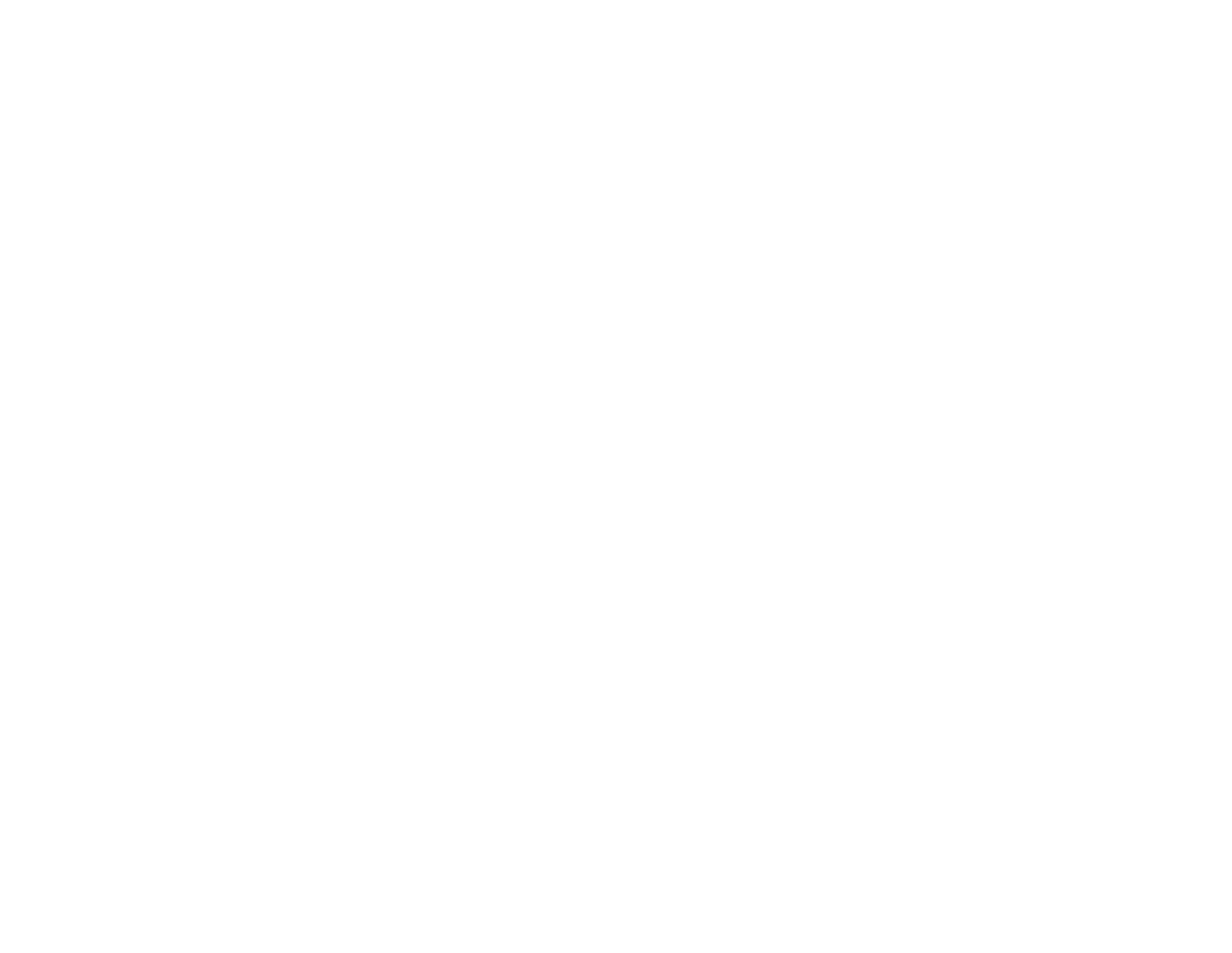**NOTE:** In this publication, the text inserted between square brackets represents the regular print information.

# **Before You Start**

#### **Is this guide for you?**

Use this guide if you are a **self-employed businessperson** or a **professional.** It will help you calculate the business or professional income you will report on your 2006 income tax return. **Self-employed commission sales persons** should also use this guide to determine the income to report in 2006.

You are considered to be self-employed if you have a business relationship with a payer and you also have the right to determine where, when, and how your work is done. For more information, see Guide RC4110, EMPLOYEE OR SELF-EMPLOYED?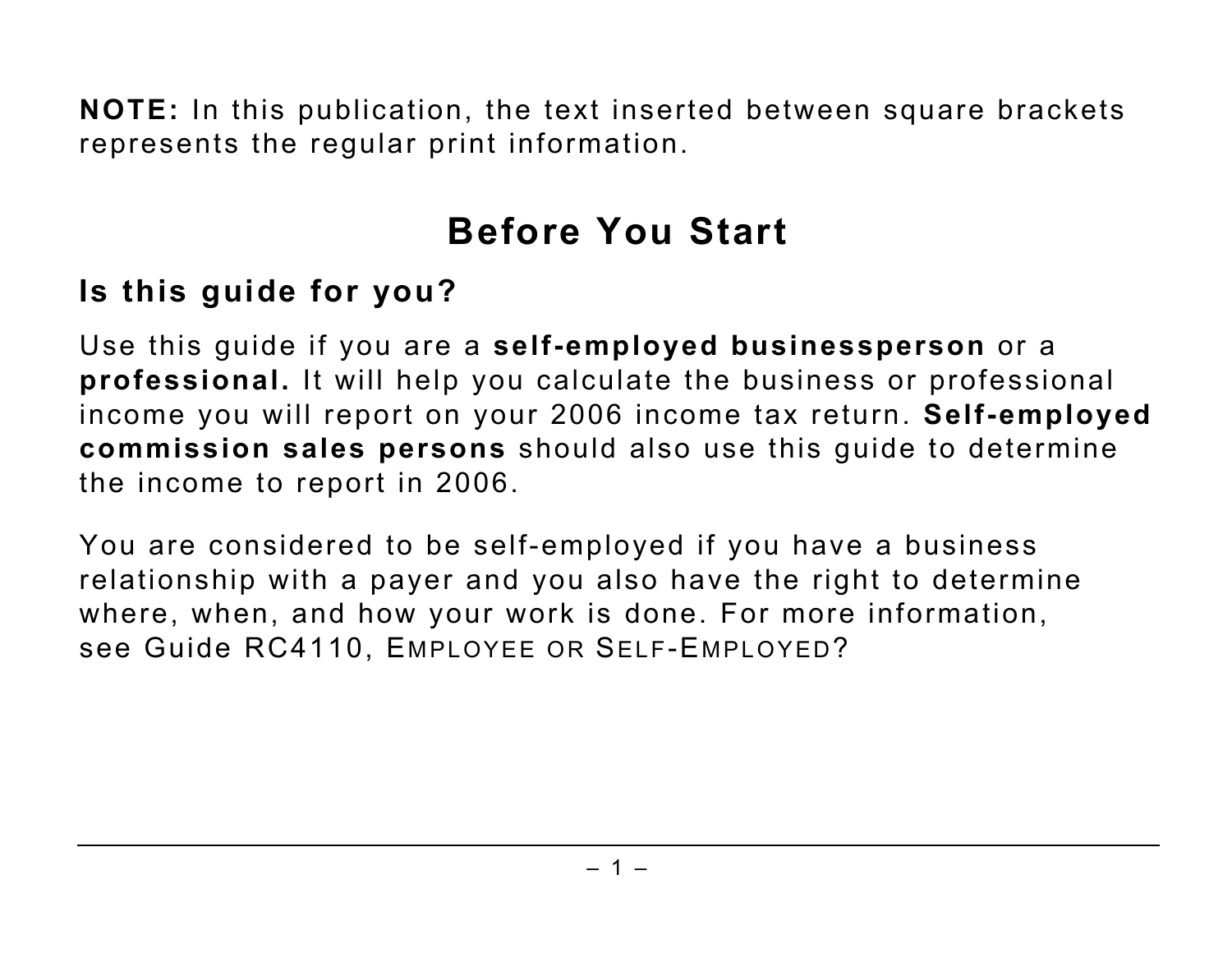# **Forms and publications**

At the end [In the middle] of this guide, you will find two copies of Form T2124, STATEMENT OF BUSINESS ACTIVITIES, and Form T2032, STATEMENT OF PROFESSIONAL ACTIVITIES. The forms can help you calculate your income and expenses for income tax purposes. We encourage you to use them. However, we will continue to accept other types of financial statements.

You have to complete a separate form for each business or professional activity you operate. For more information, see Interpretation Bulletin IT-206, SEPARATE BUSINESSES.

Throughout the guide, we also refer to other forms and publications. If you need more copies of Form T2124, Form T2032, or any other forms or publications, visit our Web site at **www.cra.gc.ca.** You may want to bookmark this address for easier access to our site in the future. You can also order forms and publications by calling us at **1-800-959-2221.**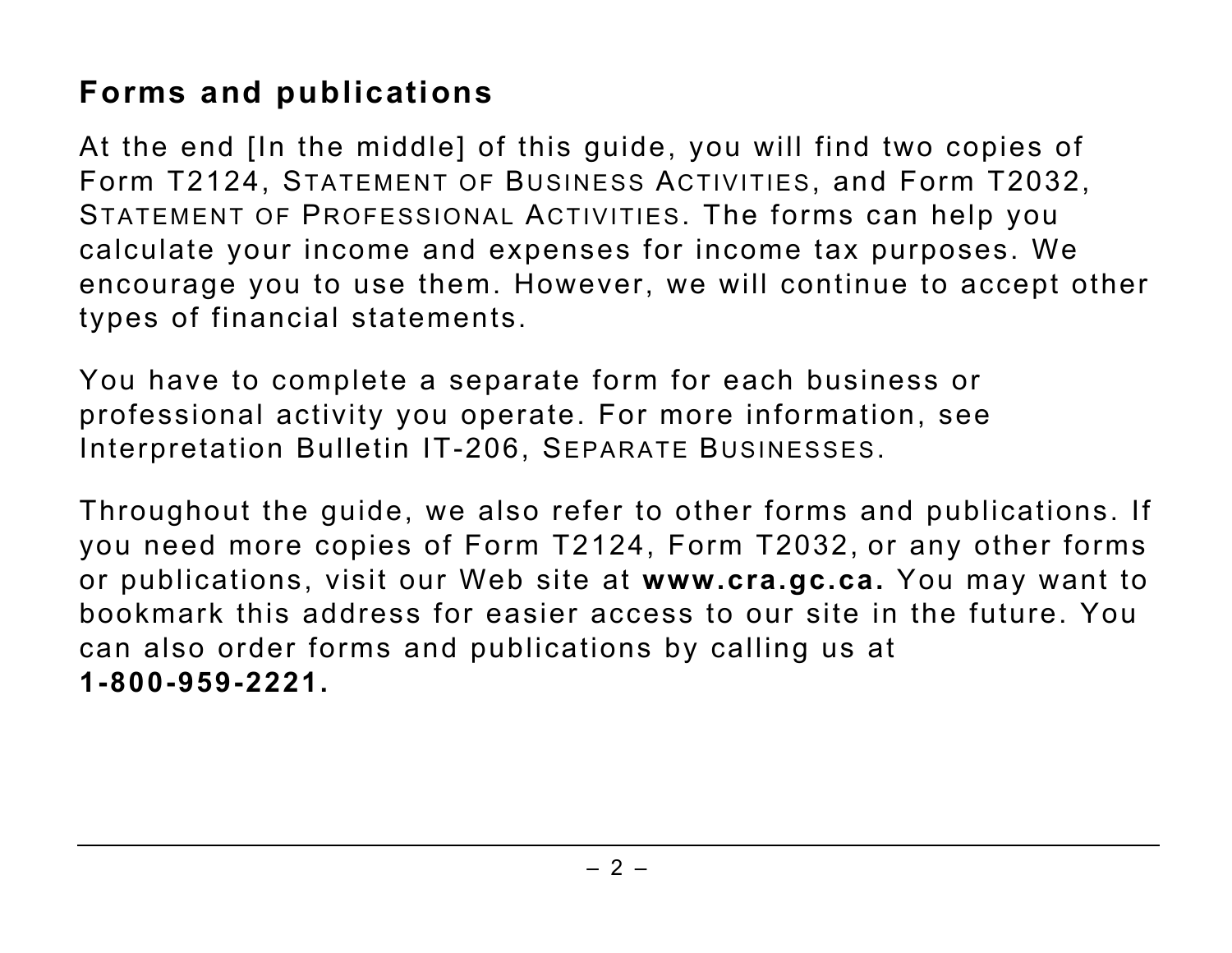# **Do you need more information?**

This guide explains the most common tax situations. If you need more information about businesses or professional activities, visit our Web site at **www.cra.gc.ca** or call our Business Enquiries line at **1-800-959-5525.**

#### **Teletypewriter users**

If you use a teletypewriter (TTY), you can call our bilingual enquiry service at **1-800-665-0354.**

# **What's New for 2006?**

#### **My Business Account**

MY BUSINESS ACCOUNT, Canada Revenue Agency's (CRA's) new online service, provides convenient and secure access to a growing range of personalized business account information and services. In the fall of 2007, MY BUSINESS ACCOUNT will also offer access for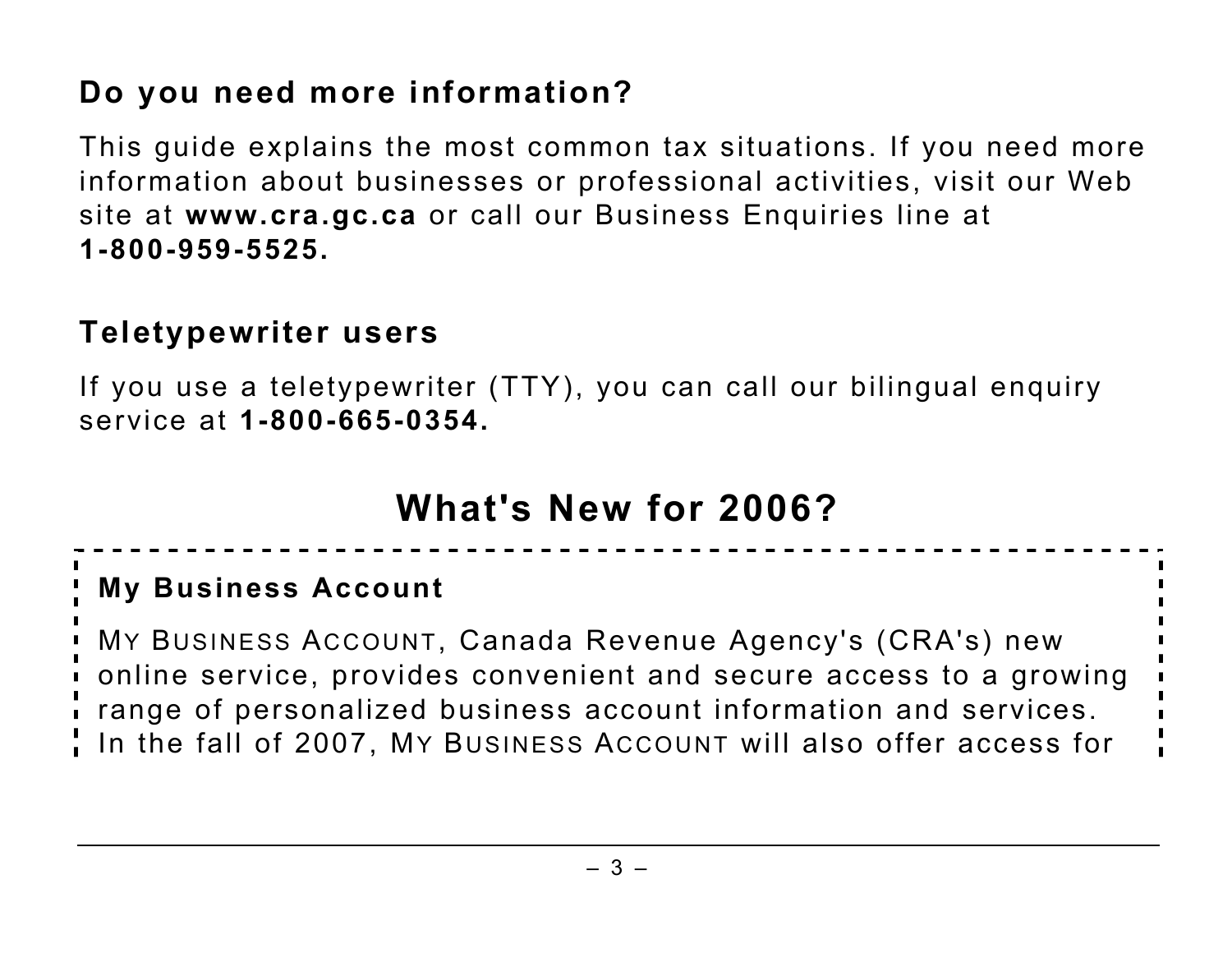authorized third parties and a full range of business account options.

Visit **www.cra.gc.ca/mybusinessaccount** to find out more about this exciting addition to our suite of electronic services for business.

# **Carry-Forward of Business Losses and Investment Tax Credits**

The 10 year carry-forward period is extended to 20 years for the following losses incurred and credits earned in taxation years that end after 2005:

- non-capital losses;
- farm losses;
- restricted farm losses;
- life insurer's Canadian life investment losses; and
- investment tax credits earned for Scientific Research and
- Experimental Development (SR&ED).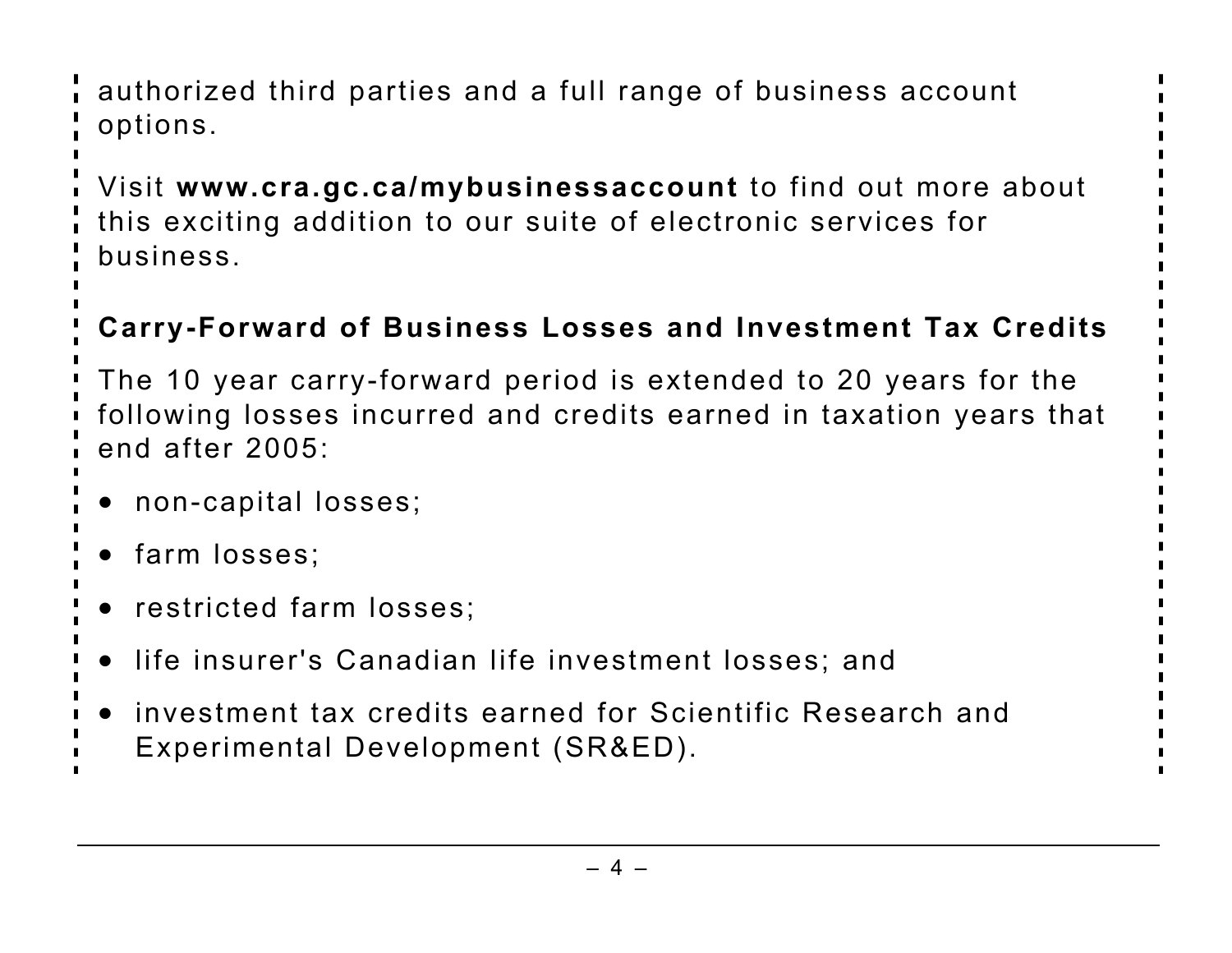# **GST/HST**

Starting in April 2007, if you are a self-employed businessperson or a professional and a GST/HST registrant, you may receive a monthly statement about your GST/HST account to help you stay up-to-date. These new statements will be sent to you only if there is activity on your GST/HST account.

#### **Proposed Changes in Federal Budget May 2, 2006**

# **Apprenticeship Job Creation Tax Credit (AJCTC)**

An eligible salary paid to an employee registered in a prescribed trade in the first two years of their provincially registered apprenticeship contracts qualifies for a non-refundable tax credit for the employer. The available credit is 10%, of the eligible salary and wages, payable to the apprentice after May 1, 2006, or \$2,000, whichever is less. For more information, see Apprenticeship Job Creation Tax Credit (AJCTC) on page 39 [9].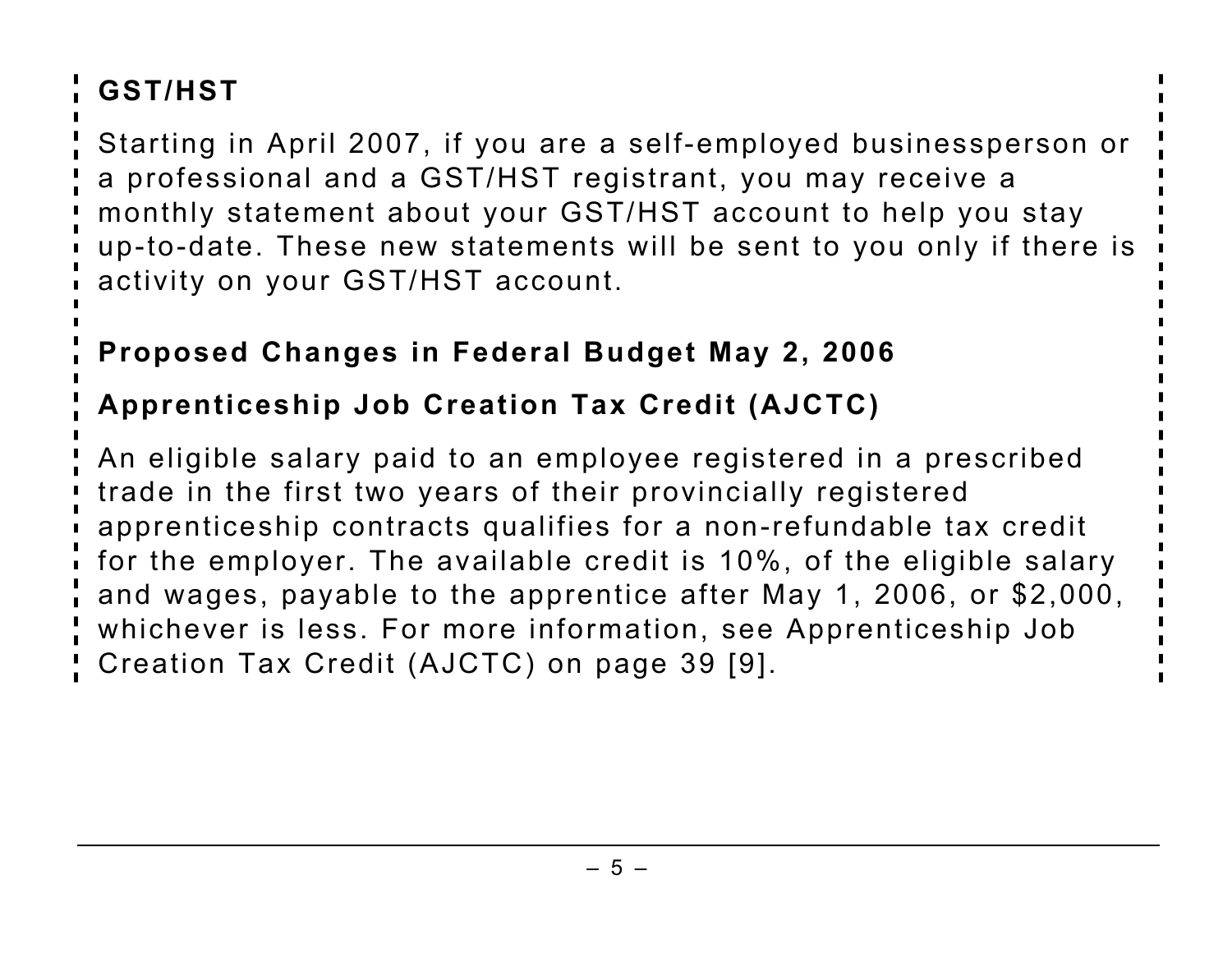# **Changes to Capital Cost Allowance (CCA) – Class 12**

Small tools may be included in Class 12 (100%) if they are acquired on or after May 2, 2006 and cost less than \$500 (currently \$200). For more information see Small tools – Class 12 (100%) on page 171 [33].

#### **Point. Click. It's that quick!**

That's all it takes to get tax information when you need it. Visit **www.cra.gc.ca** today and find out how easy managing your taxes can be.

The Canada Revenue Agency (CRA) wants to decrease the demand for paper. The accessibility of the Internet continues to increase. In the future, we encourage you to view this guide on our Web site at **www.cra.gc.ca/E/pub/tg/T4002,** as well as and print the parts you need.

If you have a visual impairment, you can get our publications and your personalized correspondence in braille, large print, or etext (CD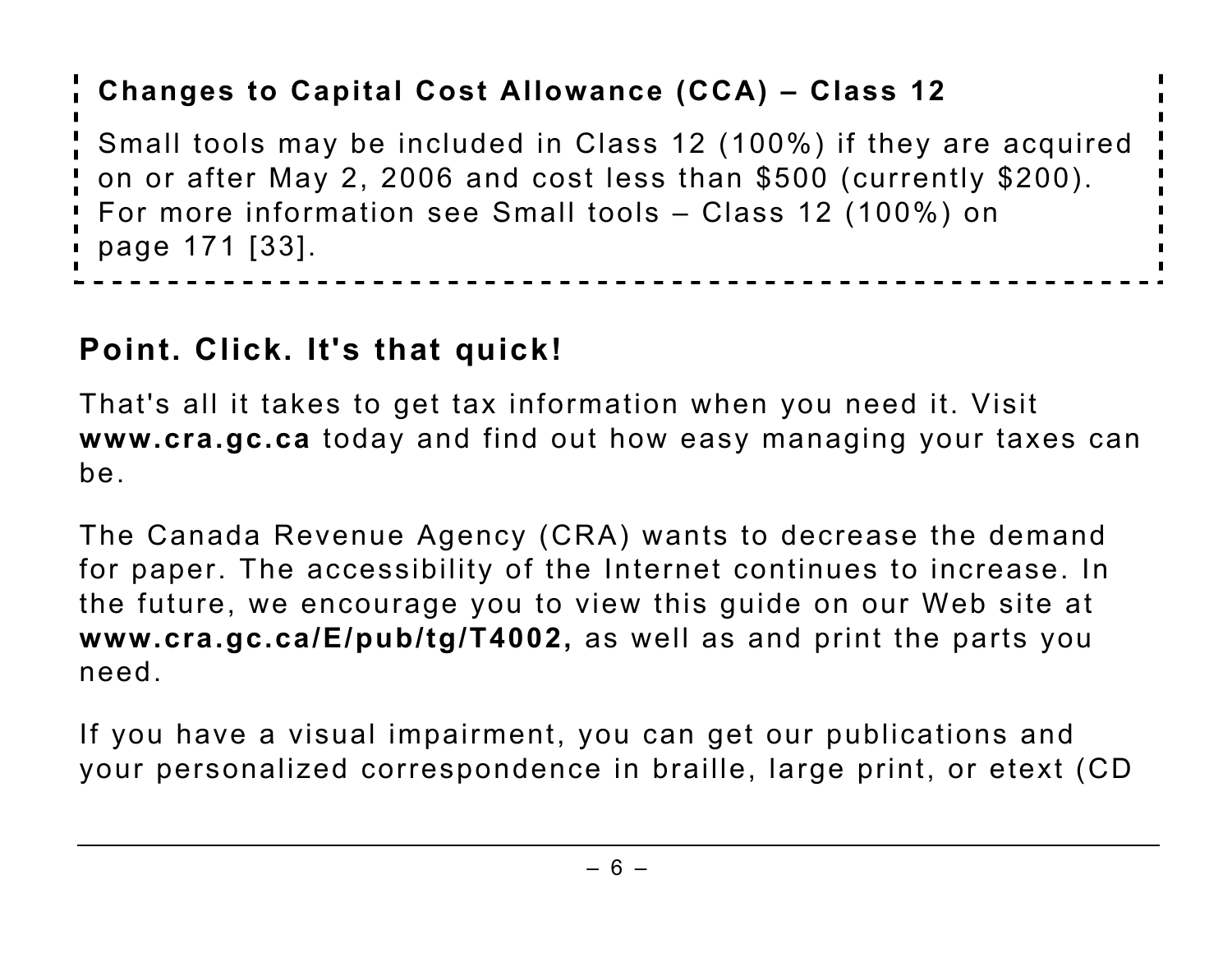or diskette), or on audio cassette or MP3. For details, visit our Web site at **www.cra.gc.ca/alternate** or call **1-800-959-2221.** 

La version française de cette publication est intitulée REVENUS D'ENTREPRISE OU DE PROFESSION LIBERALE.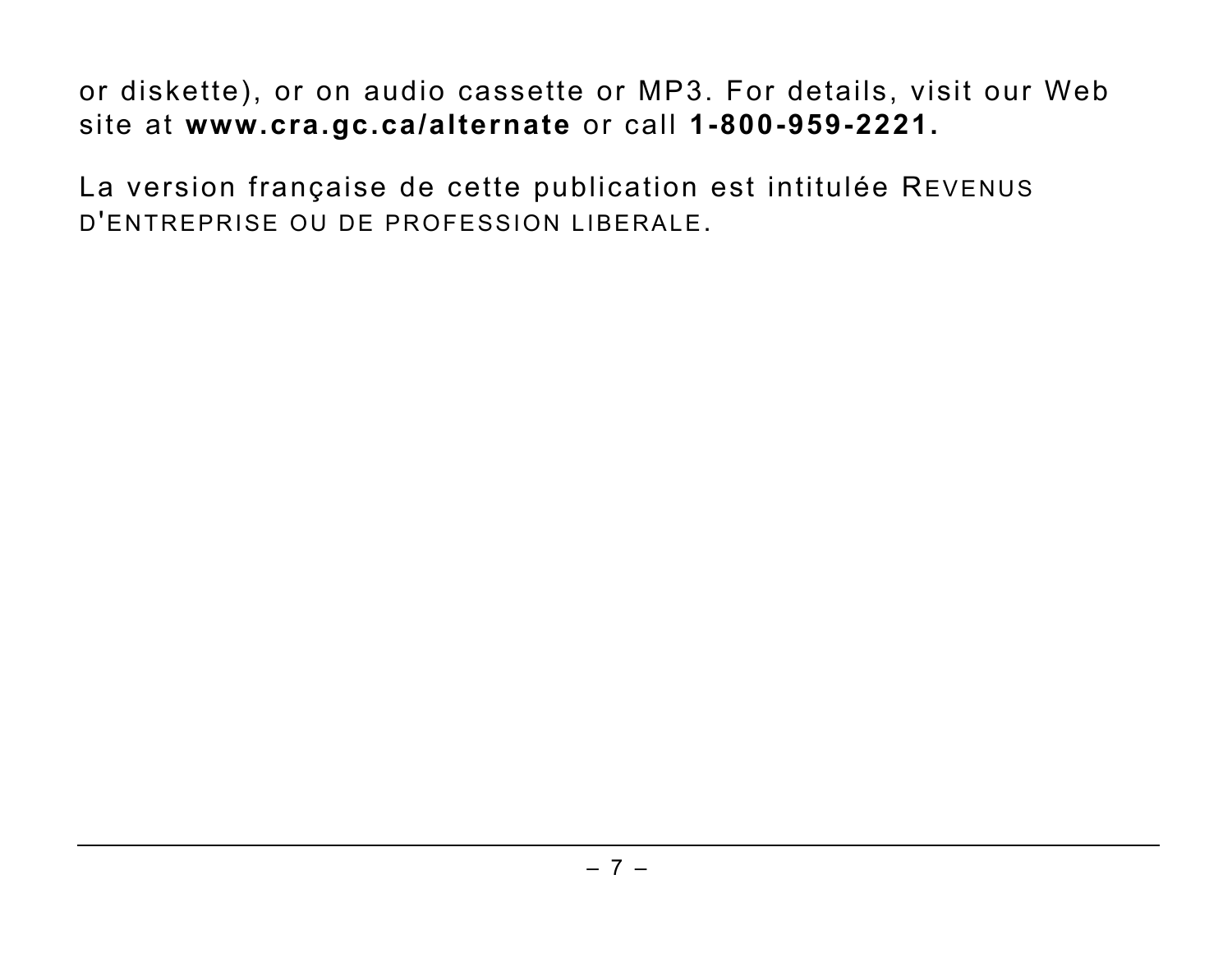# **Table of Contents**

| How do you report your business income?  15 [5]           |
|-----------------------------------------------------------|
|                                                           |
|                                                           |
|                                                           |
|                                                           |
|                                                           |
| Apprenticeship Job Creation Tax Credit (AJCTC) -          |
| Chapter 2 - Income From Business or Professional  39 [10] |
|                                                           |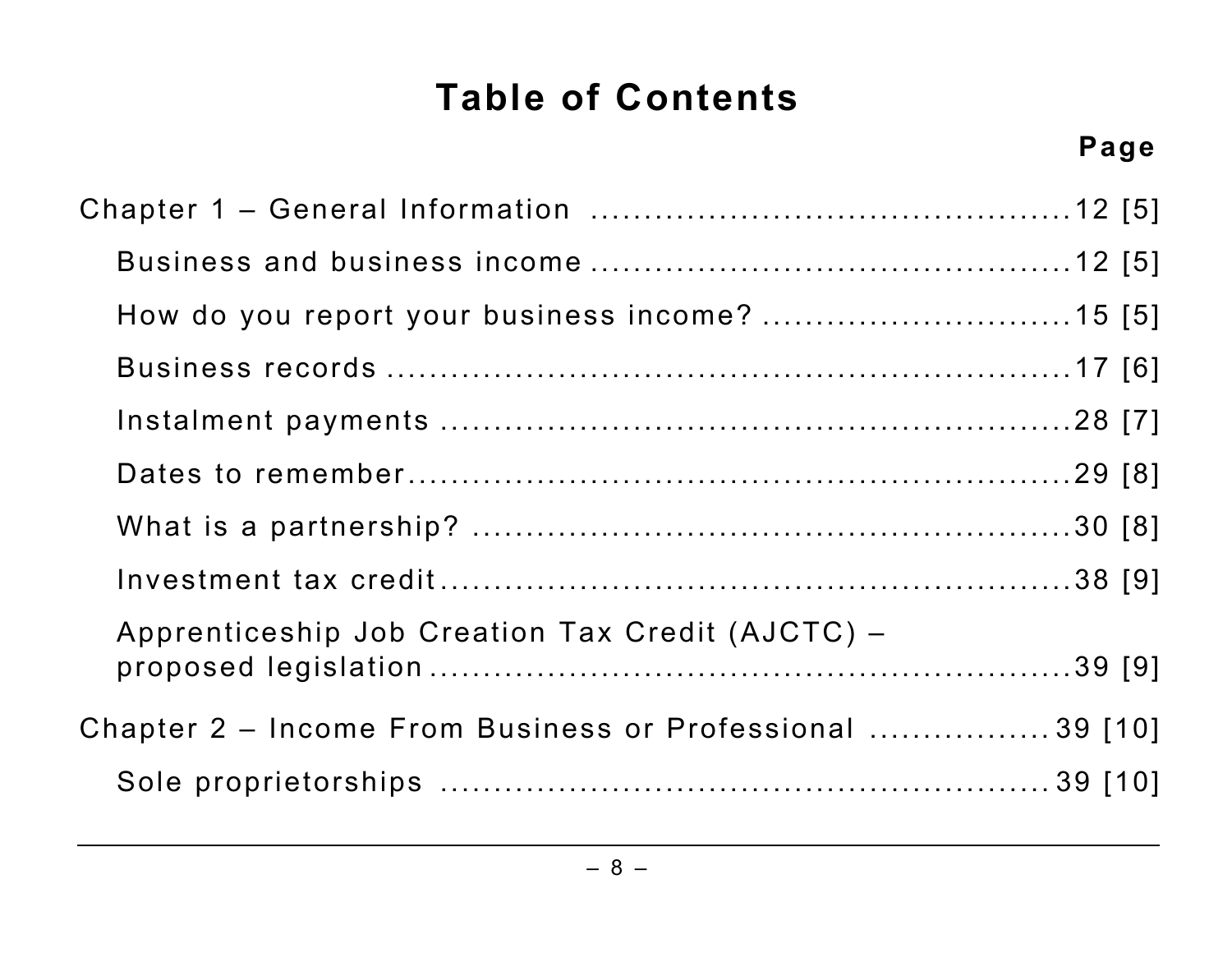# **Page**

| "Identification" area on Form T2124 and Form $T2032$ 42 [10]                      |
|-----------------------------------------------------------------------------------|
| Form T2124, Statement of Business Activities 43 [10]                              |
| Form T2032, Statement of Professional Activities 52 [12]                          |
|                                                                                   |
| Chapter 4 - Capital Cost Allowance (CCA) 137 [26]                                 |
|                                                                                   |
|                                                                                   |
|                                                                                   |
|                                                                                   |
|                                                                                   |
| Column 2 – Undepreciated capital cost (UCC)<br>at the start of the year  148 [28] |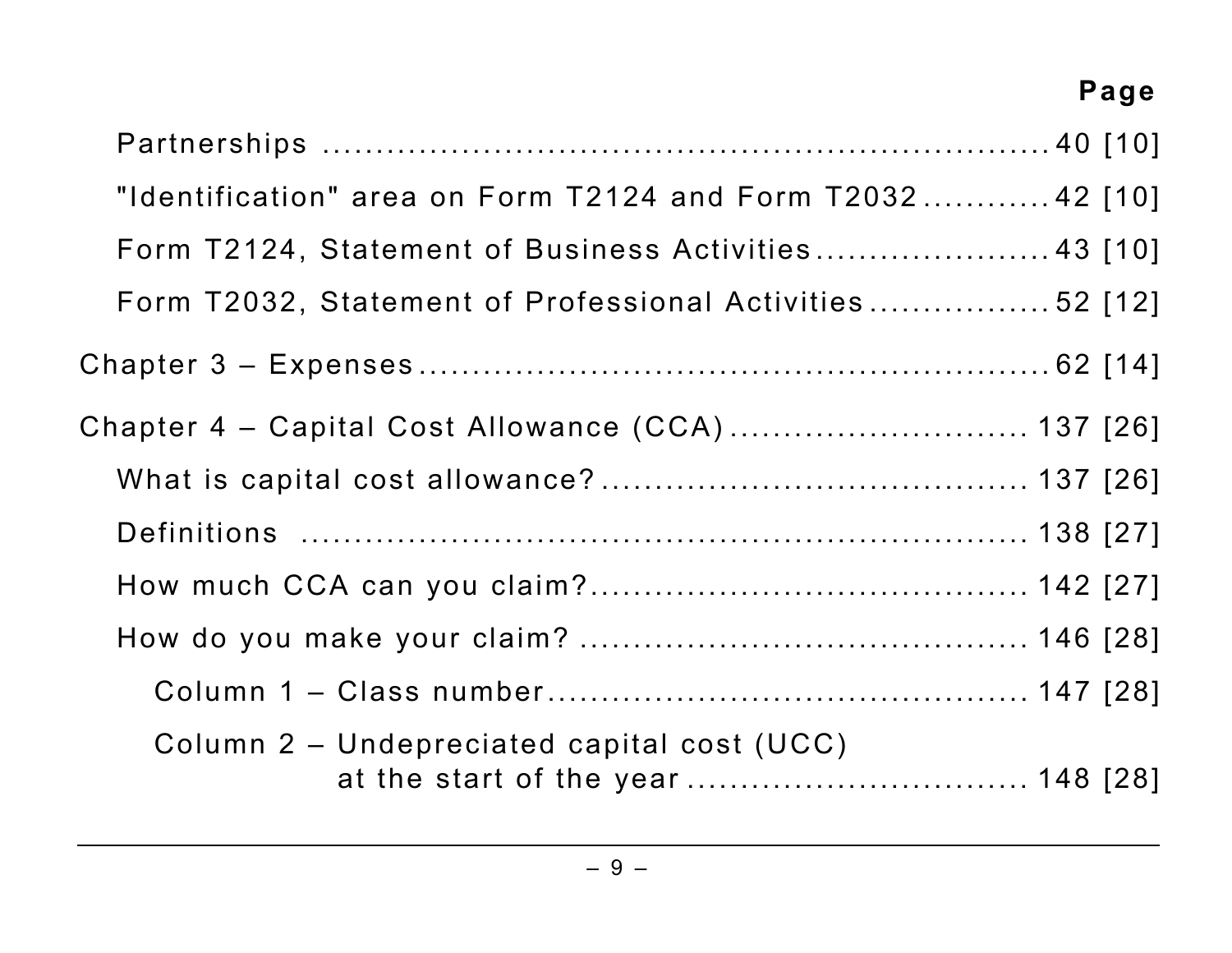# **Page**

| Column 4 - Proceeds of dispositions in the year 153 [29]      |  |
|---------------------------------------------------------------|--|
| Column 5 – UCC after additions and disposition 156 [30]       |  |
| Column 6 - Adjustment for current-year additions  158 [30]    |  |
| Column 7 - Base amount for CCA  160 [31]                      |  |
|                                                               |  |
|                                                               |  |
| Column 10 - UCC at the end of the year  162 [31]              |  |
|                                                               |  |
|                                                               |  |
|                                                               |  |
| Summary of Chapters 2 to $4$ – Completed Form T2124  204 [40] |  |
| Chapter 5 - Eligible Capital Expenditures  212 [42]           |  |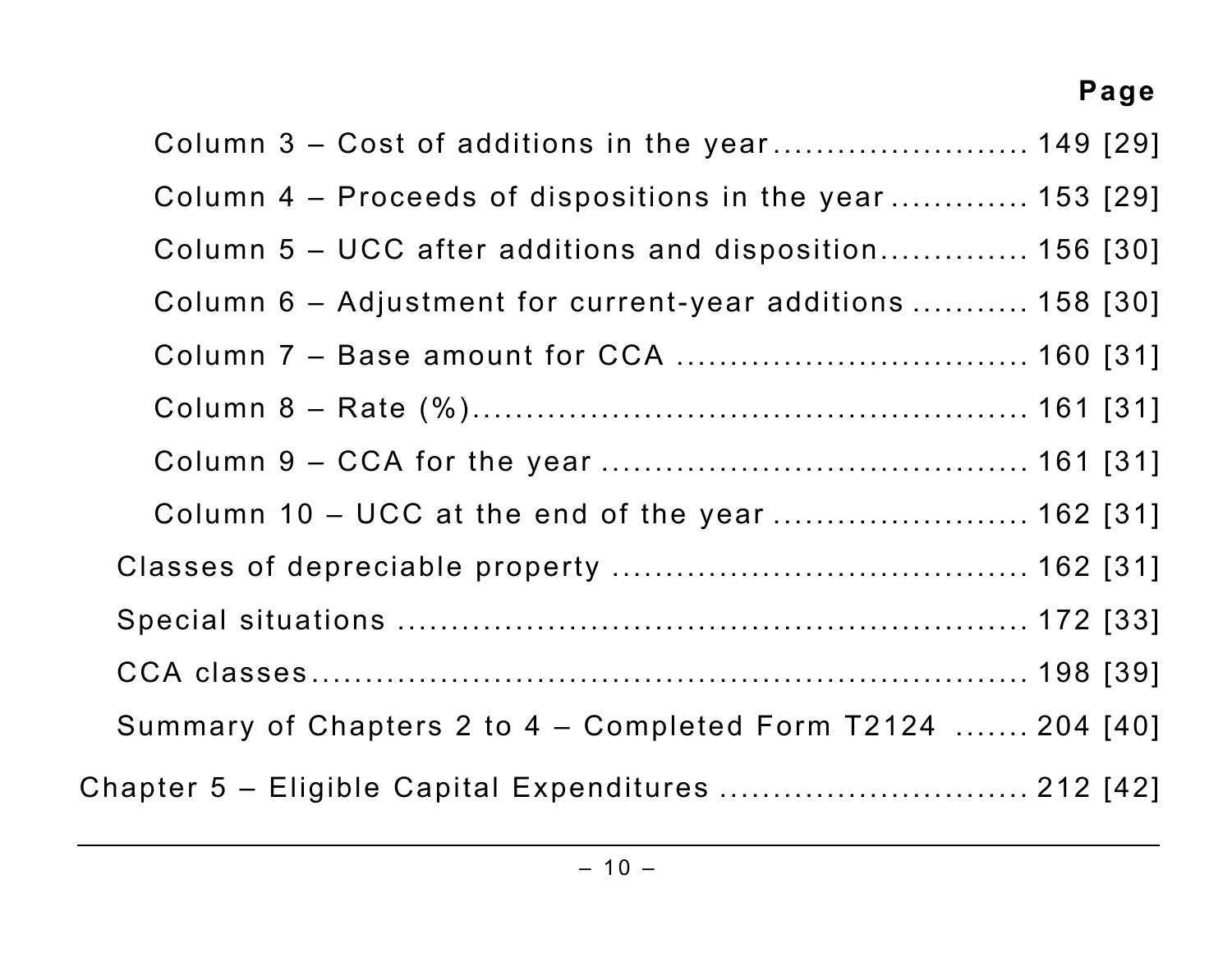# **Page**

| What is an eligible capital expenditure?  212 [42]            |  |
|---------------------------------------------------------------|--|
|                                                               |  |
| What is a cumulative eligible capital (CEC) account? 213 [42] |  |
| How to calculate your annual allowance  213 [42]              |  |
| Sole proprietor                                               |  |
| Sale of eligible capital property in the 2006 fiscal          |  |
| Partnership                                                   |  |
| Sale of eligible capital property in the 2006 fiscal          |  |
|                                                               |  |
|                                                               |  |
|                                                               |  |
|                                                               |  |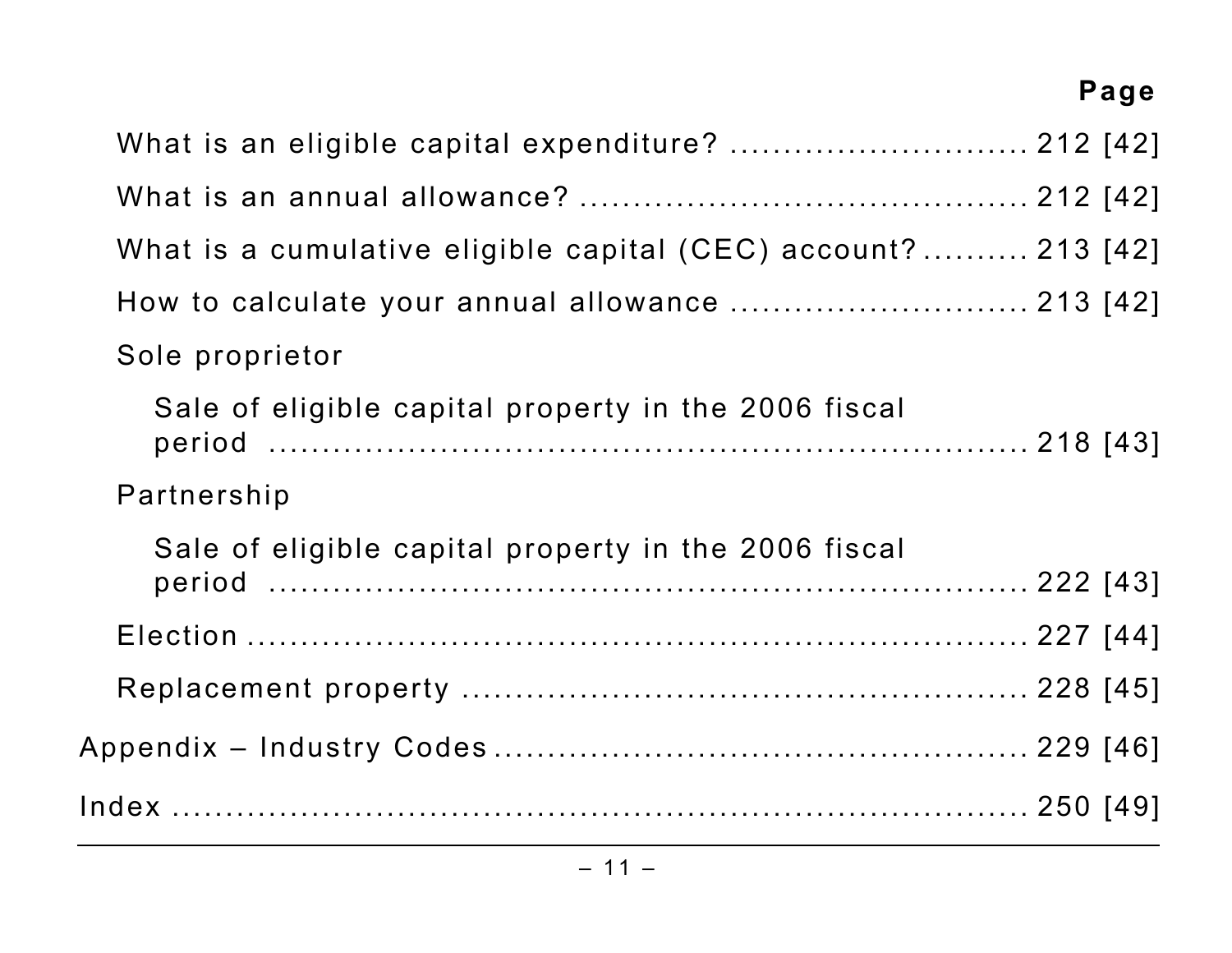# **Chapter 1 – General Information**

This chapter has general information for all businesses (including self-employed commission sales) and professional activities. It also provides information specifically for partnerships.

## **Business and business income**

A business is an activity that you intend to carry on for profit and there is evidence to support that intention. A business includes:

- a profession;
- a calling;
- a trade:
- a manufacture;
- an undertaking of any kind; and
- an adventure or concern in the nature of trade (for more details, see Interpretation Bulletin IT-459, ADVENTURE OR CONCERN IN THE NATURE OF TRADE).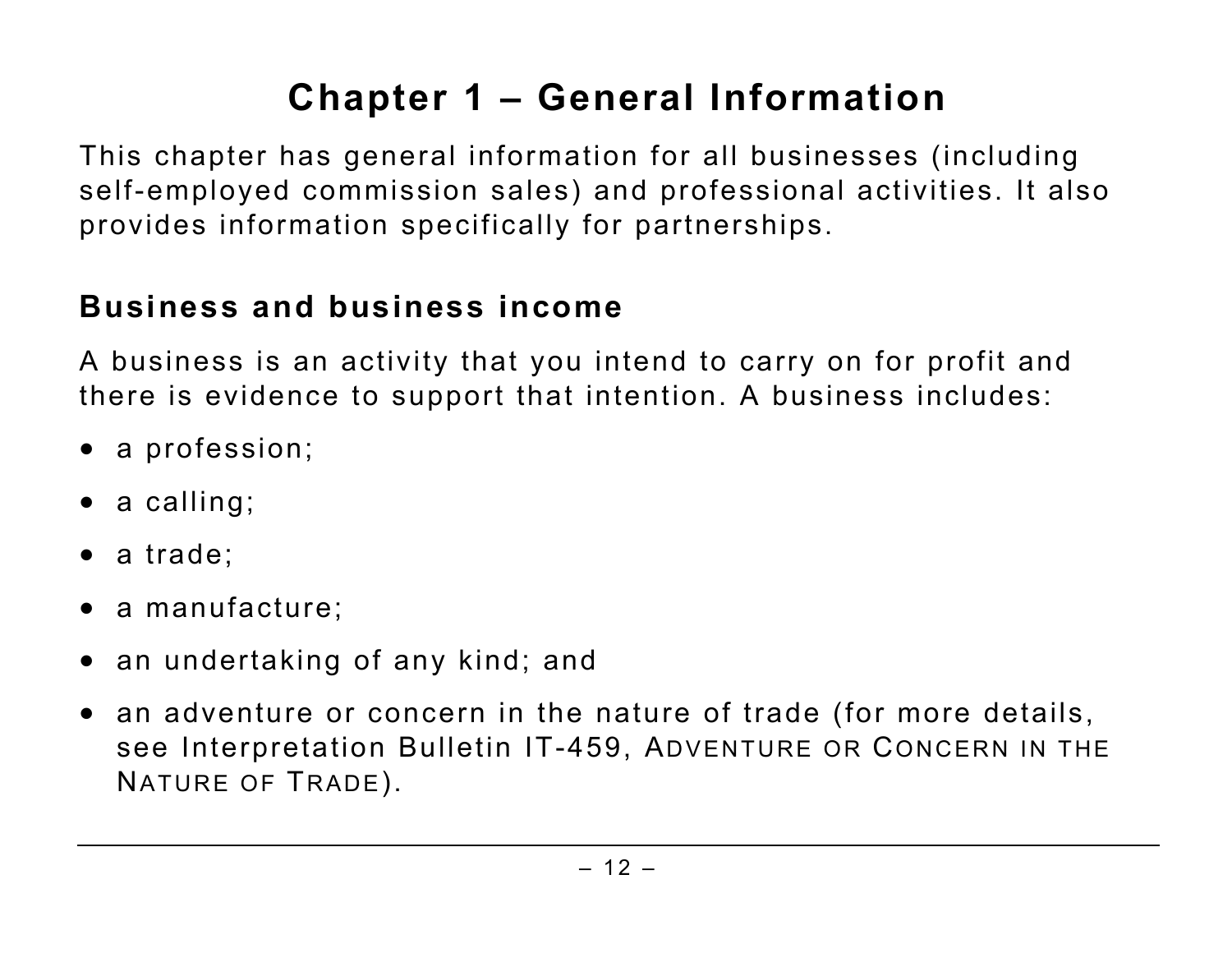Business income includes income from any activity you do for profit. For example, income from a service business is business income. However, you do not include employment income as business income.

#### **Note**

If you fail to report all your income you may be subject to a penalty of 10% of the amount you failed to report after your first omission.

A different penalty may apply if you knowingly or under circumstances amounting to gross negligence participate in the making of a false statement or omission on your tax return. This penalty is 50% of the tax attributable to the omission or false statement (minimum \$100).

#### **You were asking?**

- **Q.** When does a business start? Can you deduct the costs you incur before and during the start of a business?
- **A.** We look at each case on its own merits. Generally, we consider that a business starts whenever you start some significant activity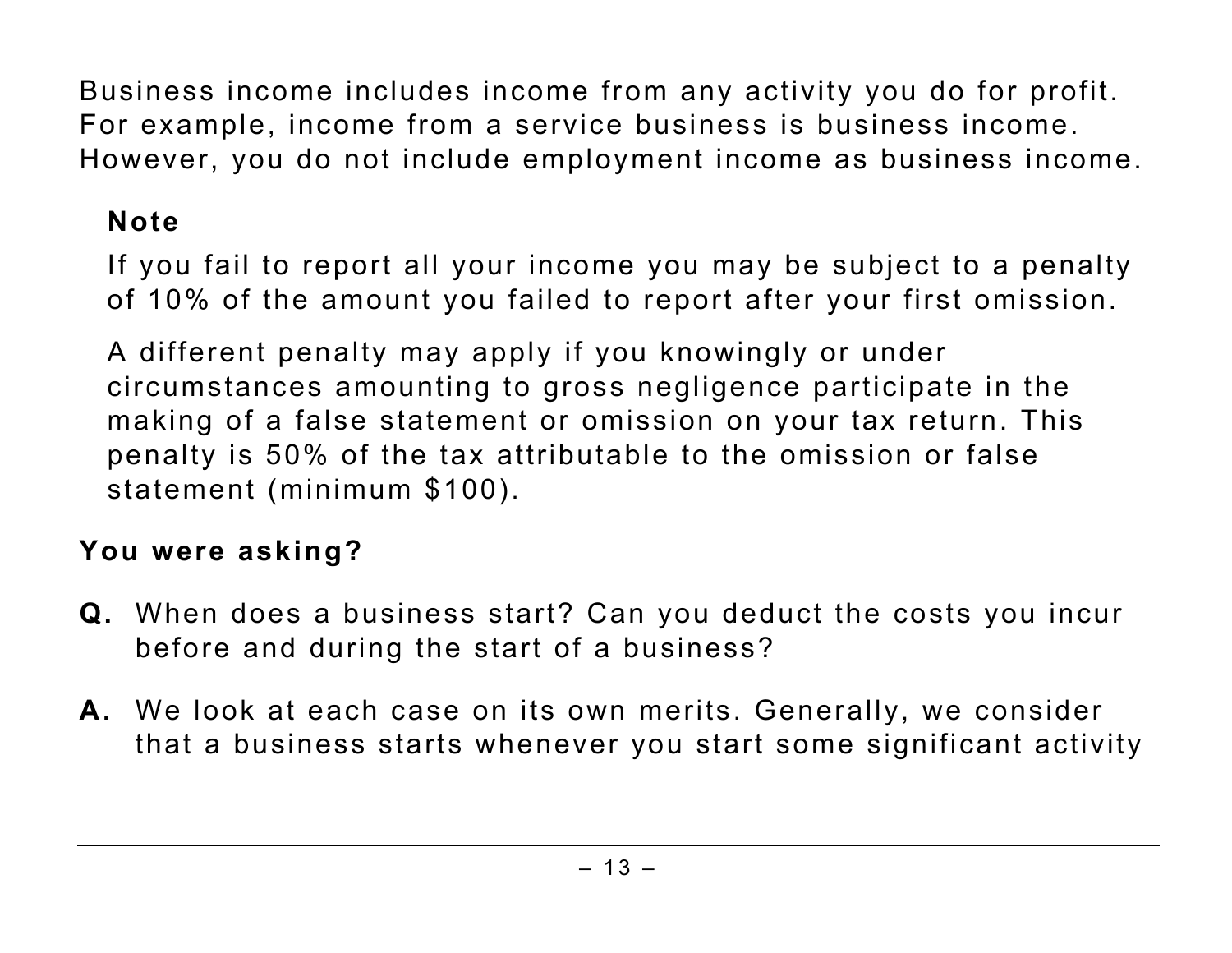that is a regular part of the business or that is necessary to get the business going.

For example, suppose you decide to start a merchandising business and you buy enough goods for resale to start the business. At this point, we would consider that the business has started. You can usually deduct expenses you have incurred from that date to earn the business income. You could still deduct the expenses even if, despite all your efforts, the business ended. On the other hand, assume you review several different business prospects in the hope of going into a business of some kind. In this case, we would not consider that the business has started, and you could not deduct any of the costs you incur.

For more details about starting a business, see Interpretation Bulletin IT-364, COMMENCEMENT OF BUSINESS OPERATIONS.

The law allows Statistics Canada to access business information collected by the Canada Revenue Agency (CRA). Statistics Canada can now share with provincial statistical agencies, for research and analysis purposes only, data concerning business activities carried on in their respective province.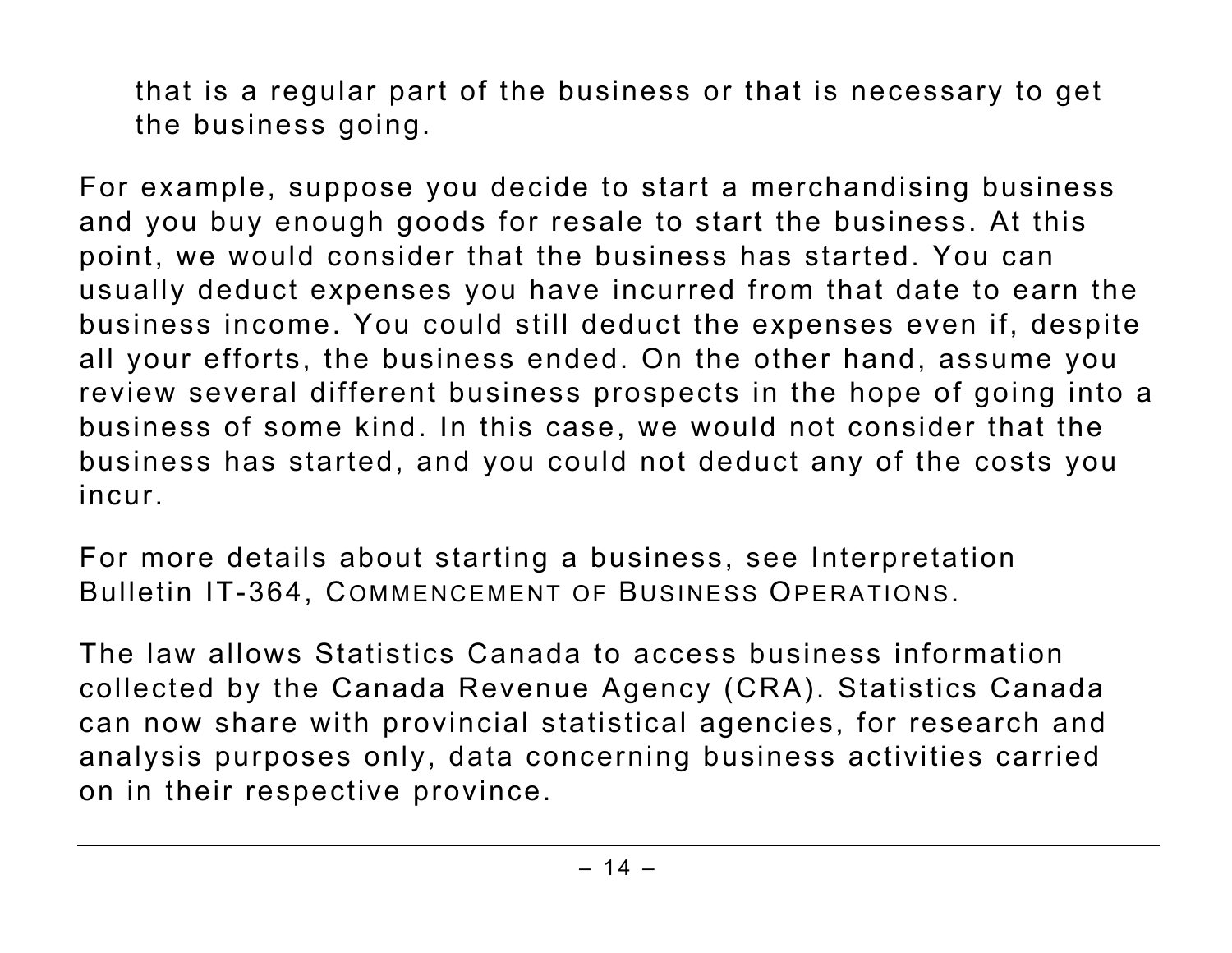# **How do you report your business income?**

# **Fiscal period**

You report your business income based on a fiscal period. A **fiscal period** is the time covered from the day your business starts its business year to the day your business ends its business year. For an existing business, the fiscal period is usually 12 months. A fiscal period cannot be longer than 12 months. However, it can be shorter than 12 months in some cases, such as when a new business starts or when a business stops.

Self-employed individuals generally have to use a December 31 year-end. If you are an eligible individual, you may be able to use an alternative method of reporting your business income that allows you to keep a fiscal period that does not end on December 31. If your fiscal year-end is not December 31, you will need the Guide RC4015, RECONCILIATION OF BUSINESS INCOME FOR TAX PURPOSES to calculate the amount of business income to report on your 2006 income tax return. The publication includes Form T1139, RECONCILIATION OF 2006 BUSINESS INCOME FOR TAX PURPOSES.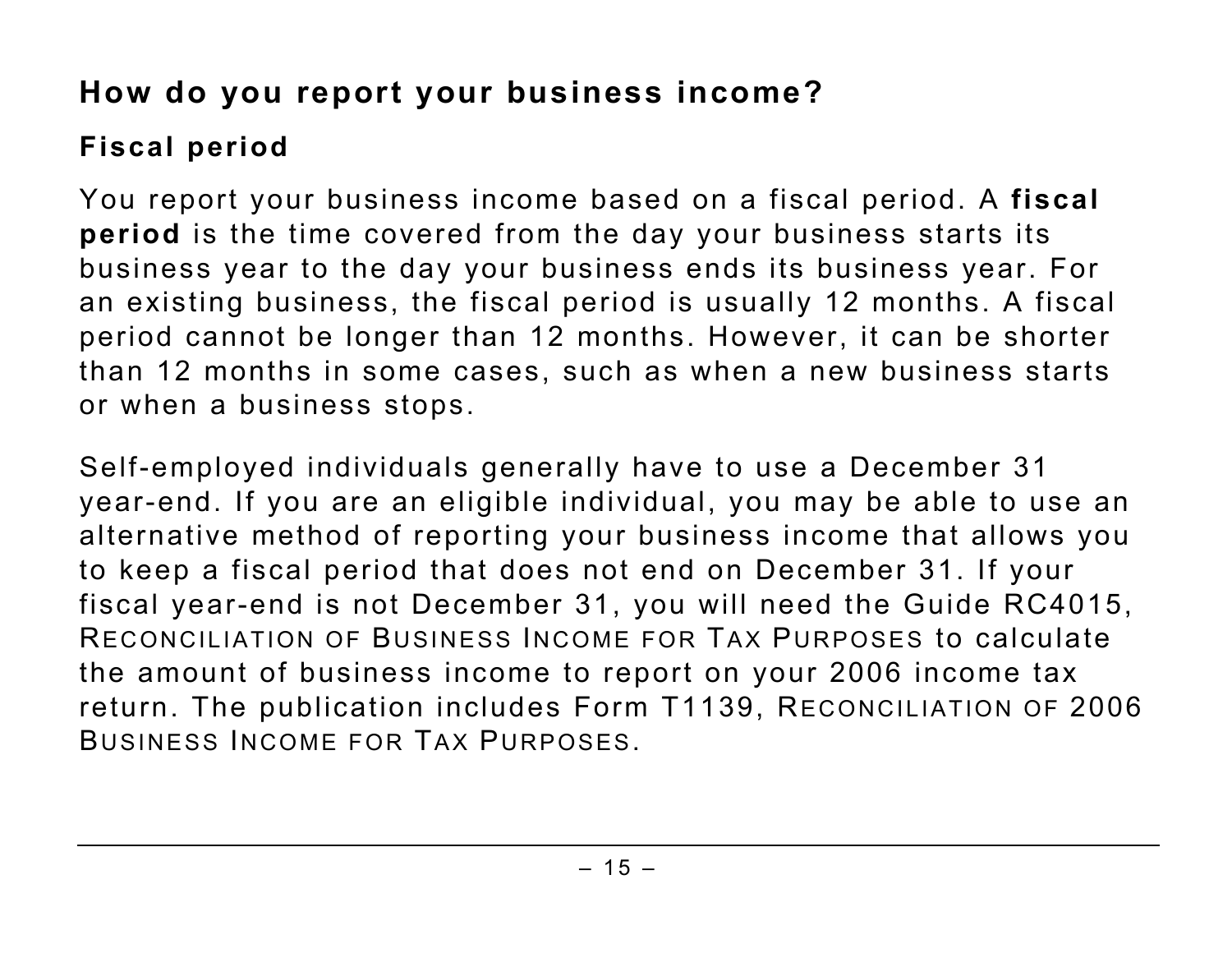If you filed Form T1139 with your 2005 income tax return, generally you have to file that form again for 2006.

#### **Accrual method**

In most cases, as a self-employed person, you report business income by using the accrual method of accounting. With this method, you:

- report your income in the fiscal period you earn it, regardless of when you receive the income; and
- deduct expenses in the fiscal period you incur them, whether you paid them in that period or not. **Incur** usually means you either paid or will have to pay the expense.

Income from professional activities is business income. Therefore, you report it using the accrual method. Chapter 2 has more details about professionals.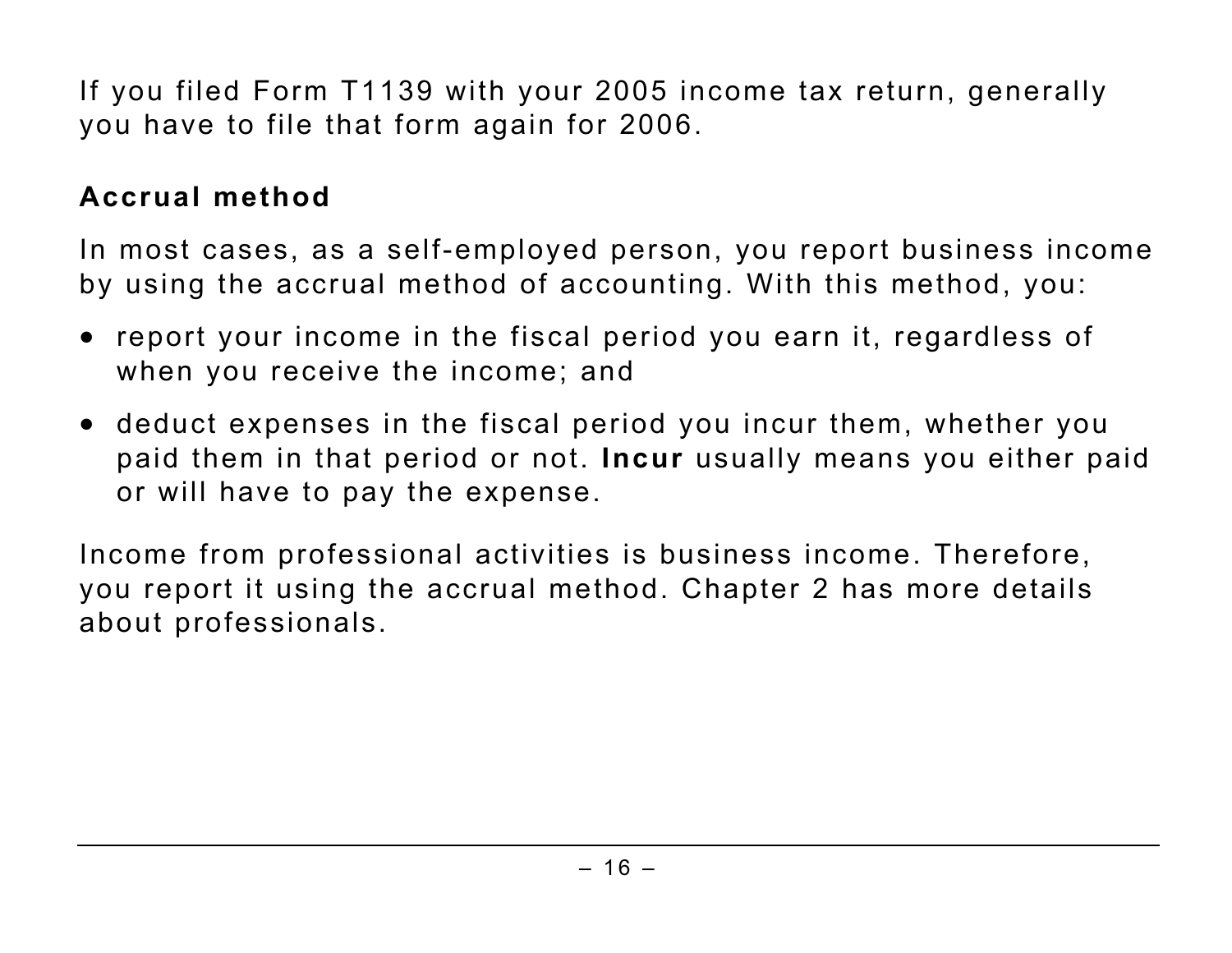#### **Cash method**

If you are a self-employed commission sales agent, you can use the cash method of reporting your income and expenses, as long as it accurately shows your income for the year. Under this method, you:

- report income in the year you receive it; and
- deduct expenses in the year you pay them.

# **Business records**

You have to keep records of all your transactions to support your income and expense claims. Here are some benefits of keeping complete and organized records:

- When you earn income from many places, good records help you identify the source of the income. Unless you keep proper records, you may not be able to prove that some income is not from your business, or that it is not taxable.
- Keeping good records will remind you of expenses you can deduct when it is time to do your income tax return.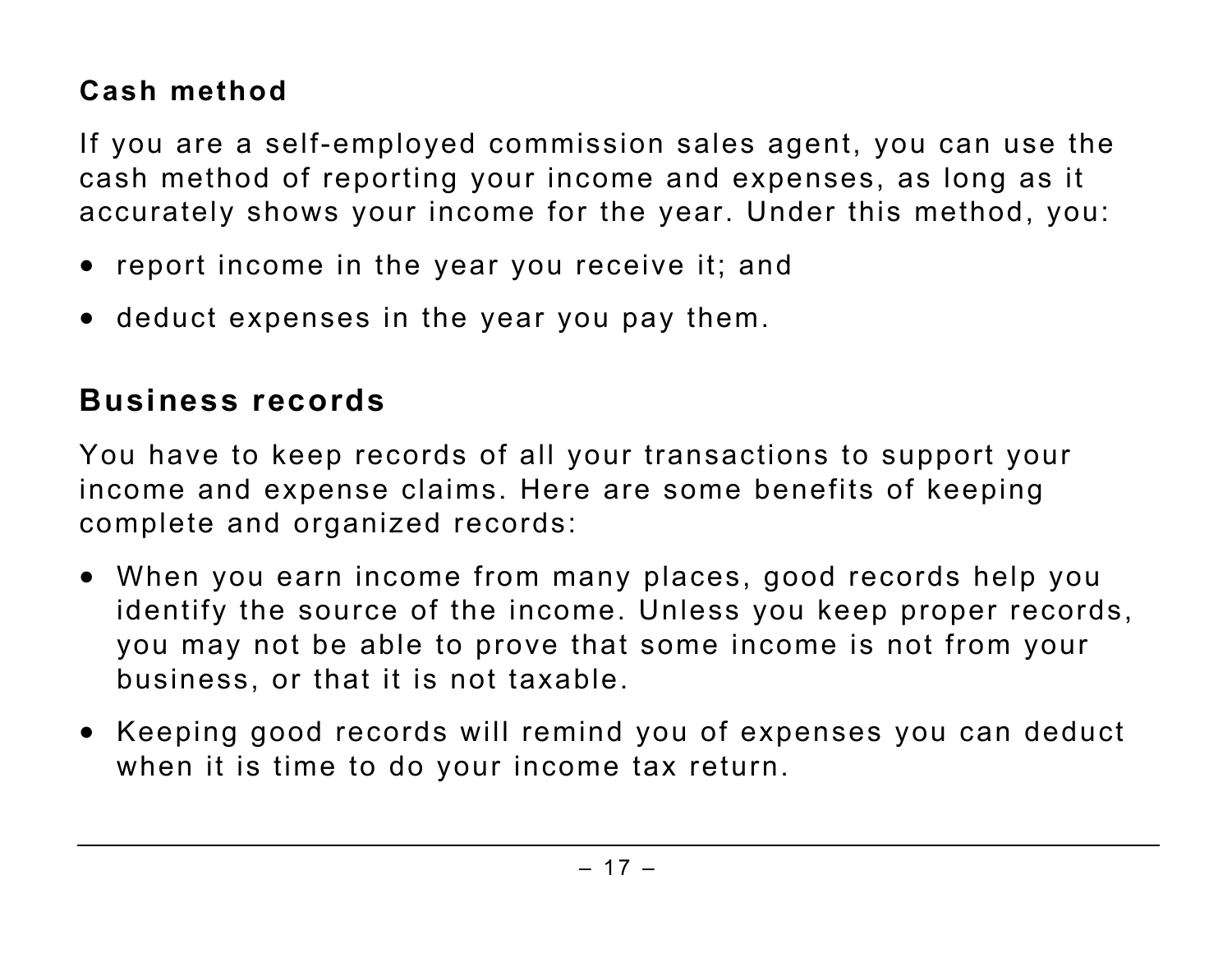- Good records will keep you better informed about the past and present financial position of your business.
- Good records can help you budget, spot trends in your business, and assist to get help from banks and other lenders.
- Good records can prevent problems you may run into if we audit your income tax returns.

#### **Income records**

Keep track of the gross income your business earns. Gross income is your total income before you deduct the cost of goods sold and expenses. Your income records should show the date, amount, and source of the income. Record the income whether you received cash, property, or services.

Support all income entries with original documents. Original documents include sales invoices, cash register tapes, receipts, patient cards, fee statements, contracts, and so on.

Here is an example of how to record your income.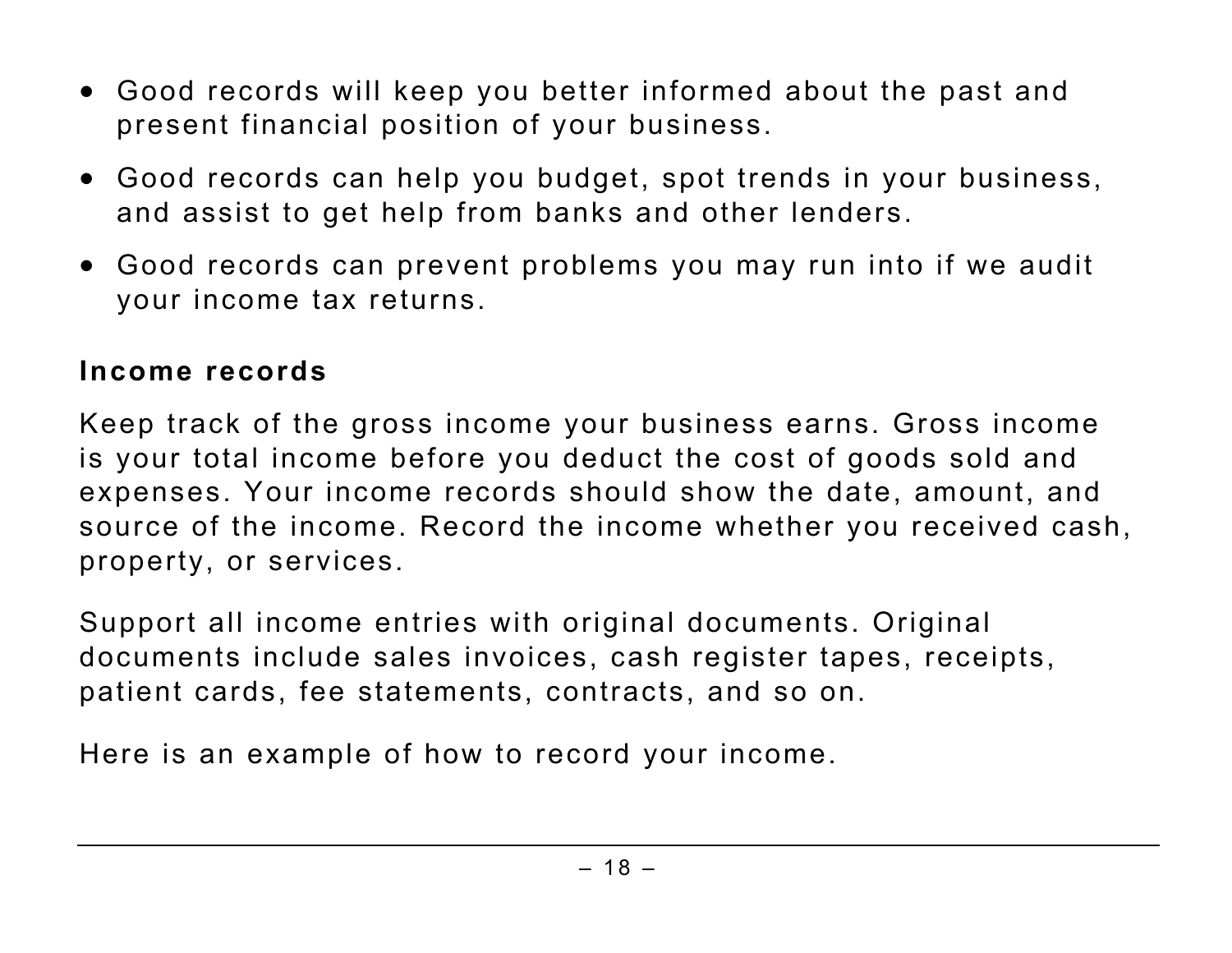#### **Sales Journal – Month of July**

|              | <b>Date</b> | <b>Particulars</b> | Cash<br>sales<br>$(1) *$ | <b>Credit</b><br>sales<br>$(2) *$ | <b>Sales</b><br>returns<br>$(3) *$ |
|--------------|-------------|--------------------|--------------------------|-----------------------------------|------------------------------------|
| 1            | July 1      | Daily sales        | 146.00                   | 27.00                             |                                    |
| 2            | July 2      | Daily sales        | 167.00                   | 36.25                             | 26.00                              |
| $\mathbf{3}$ | July 3      | Daily sales        | 155.02                   | 19.95                             | 10.01                              |
| 4            | July 4      | Daily sales        | 147.00                   | 29.95                             |                                    |
| 5            |             |                    |                          |                                   |                                    |

 $\blacktriangleright$ 

**\*** Does not include goods and services tax/harmonized sales tax (GST/HST) or provincial sales tax (PST).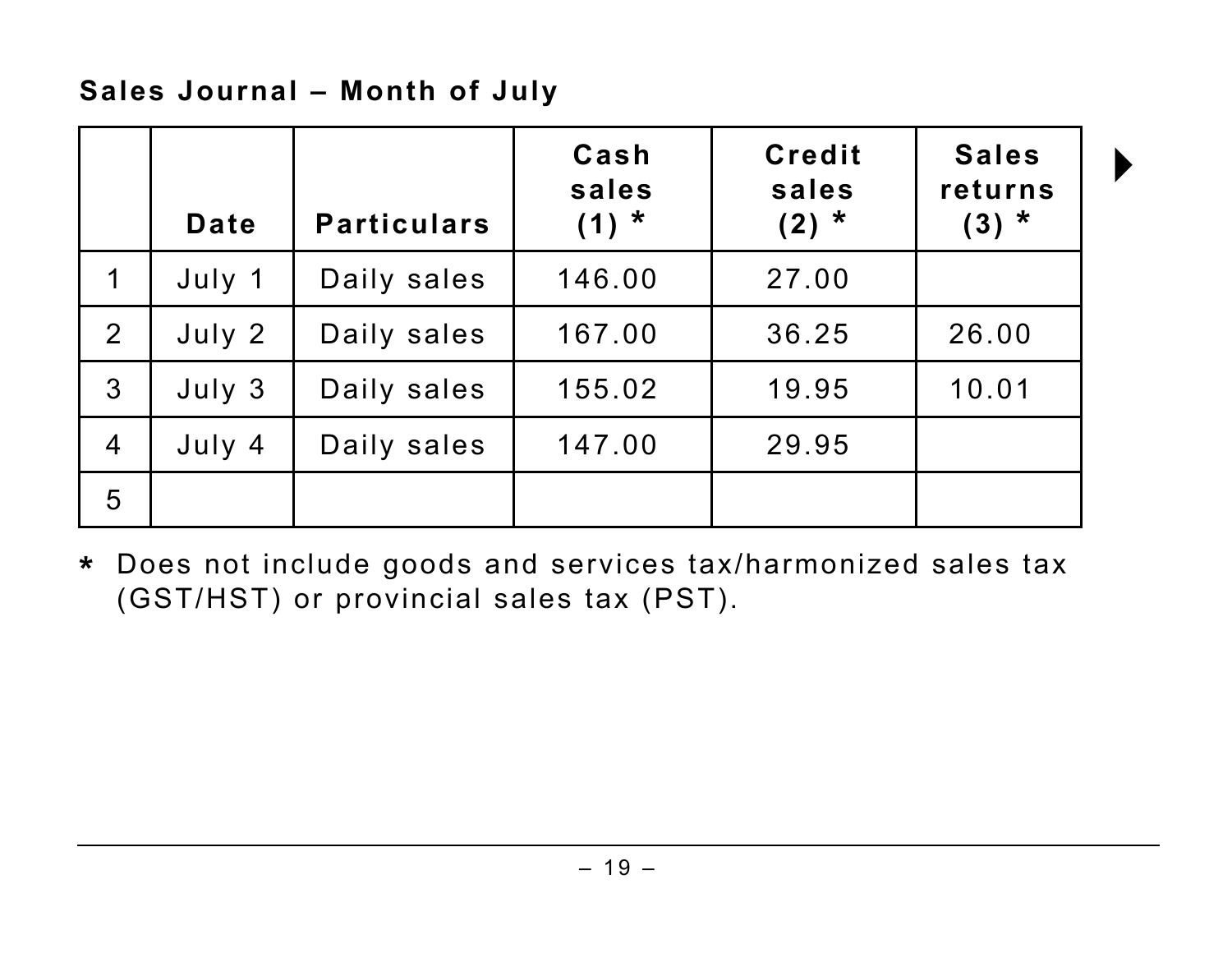**Sales Journal – Month of July** 

|                | <b>Date</b> | Total<br>sales<br>$(4) *$ | <b>GST/HST</b><br>$(6\%)/(14\%)$<br>$(5)$ ** | <b>PST</b><br>$(8\%)$<br>(6) | Payment on<br>account<br>(7) |
|----------------|-------------|---------------------------|----------------------------------------------|------------------------------|------------------------------|
| $\overline{1}$ | July 1      | 173.00                    | 10.38                                        | 13.84                        | 10.00                        |
| 2              | July 2      | 177.25                    | 10.64                                        | 14.18                        |                              |
| $\mathbf{3}$   | July 3      | 164.96                    | 9.90                                         | 13.20                        | 32.40                        |
| $\overline{4}$ | July 4      | 176.95                    | 10.62                                        | 14.16                        |                              |
| 5              |             |                           |                                              |                              |                              |

- **\*** Does not include goods and services tax/harmonized sales tax (GST/HST) or provincial sales tax (PST).
- **\*\*** If you sell to a resident in one of the participating provinces, GST and PST are replaced by HST at 14%. For more information on HST, see Guide RC4022, GENERAL INFORMATION FOR GST/HST REGISTRANTS.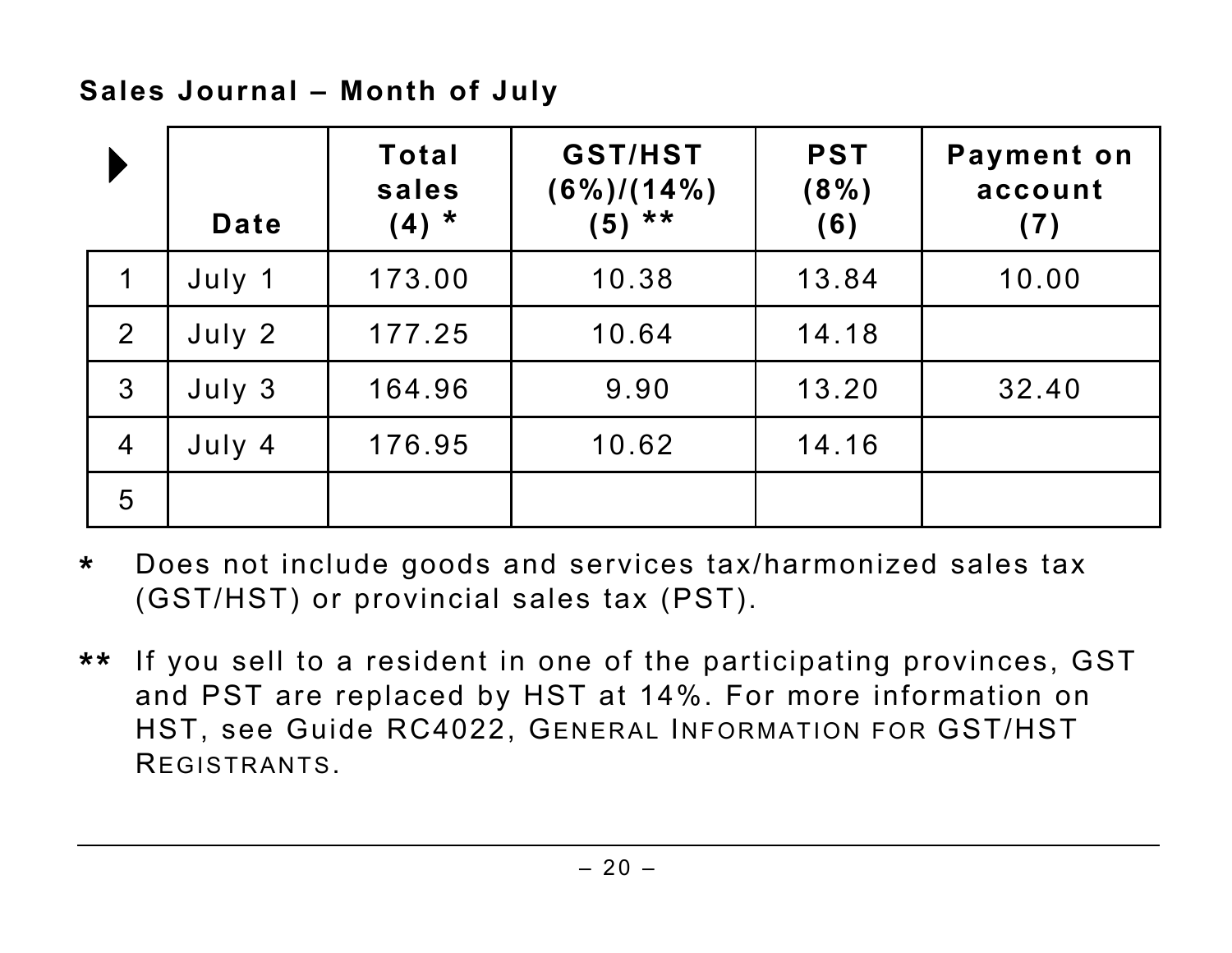On July 1, you examine the sales invoices and cash register tapes. You find that you had cash sales of \$146 and sales on account of \$27. In the sales journal, you record the cash sales in column 1 and credit sales in column 2. Since there were no merchandise returns on July 1, leave column 3 blank. Column 4 then shows the total of your cash sales plus credit sales minus any merchandise returned for the day. In columns 5 and 6, show the total GST and PST or HST you charged on your sales.

In column 7, keep track of any cash received on previous credit sales. Do not include the amount in the daily sales figures, since you would have included it in the sales figures on the day the sale took place.

#### **Expense records**

Always get receipts or other vouchers when you buy something for your business. When you buy merchandise or services, the receipts have to show:

- the date of the purchase;
- the name and address of the seller or supplier;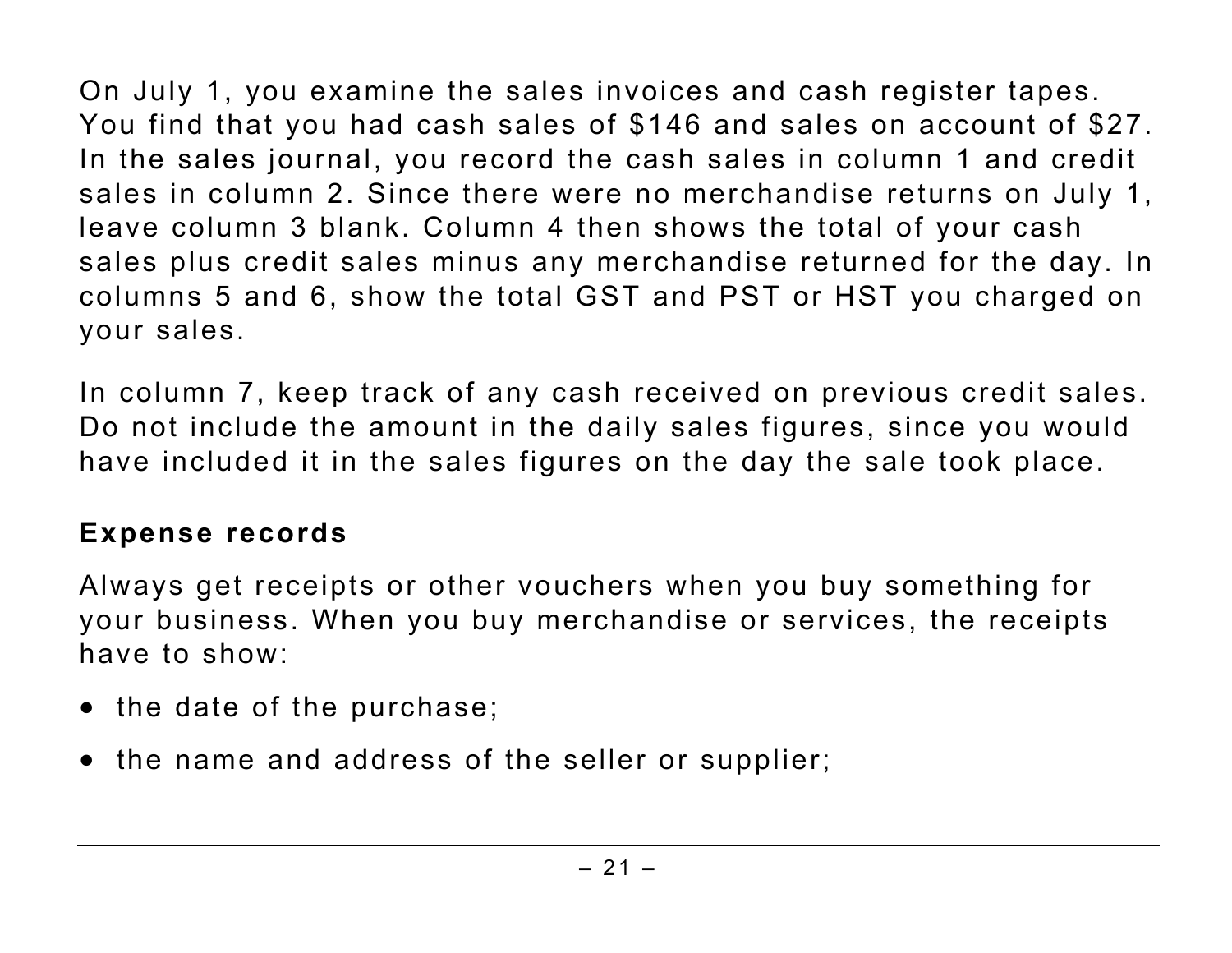- the name and address of the buyer; and
- a full description of the goods or services.

Here is an example of how to record your expenses.

#### **Expense Journal – Month of July**

| <b>Date</b> | <b>Particulars</b>       | Cheque No. | <b>Bank</b> | GST*   |  |
|-------------|--------------------------|------------|-------------|--------|--|
| July 1      | <b>XYZ Radio</b>         | 407        | 371.00      | 21.00  |  |
| July 1      | Smith<br><b>Hardware</b> | 408        | 27.21       | 1.54   |  |
| July 2      | City of Ottawa           | 409        | 159.00      | 9.00   |  |
| July 3      | Andy's<br>Accounting     | 410        | 265.00      | 15.00  |  |
| July 5      | Wholesale<br>Supply Inc. | 411        | 1,854.09    | 104.95 |  |
| July 5      | Ed's Used<br>Cars        | 412        | 1,590.00    | 90.00  |  |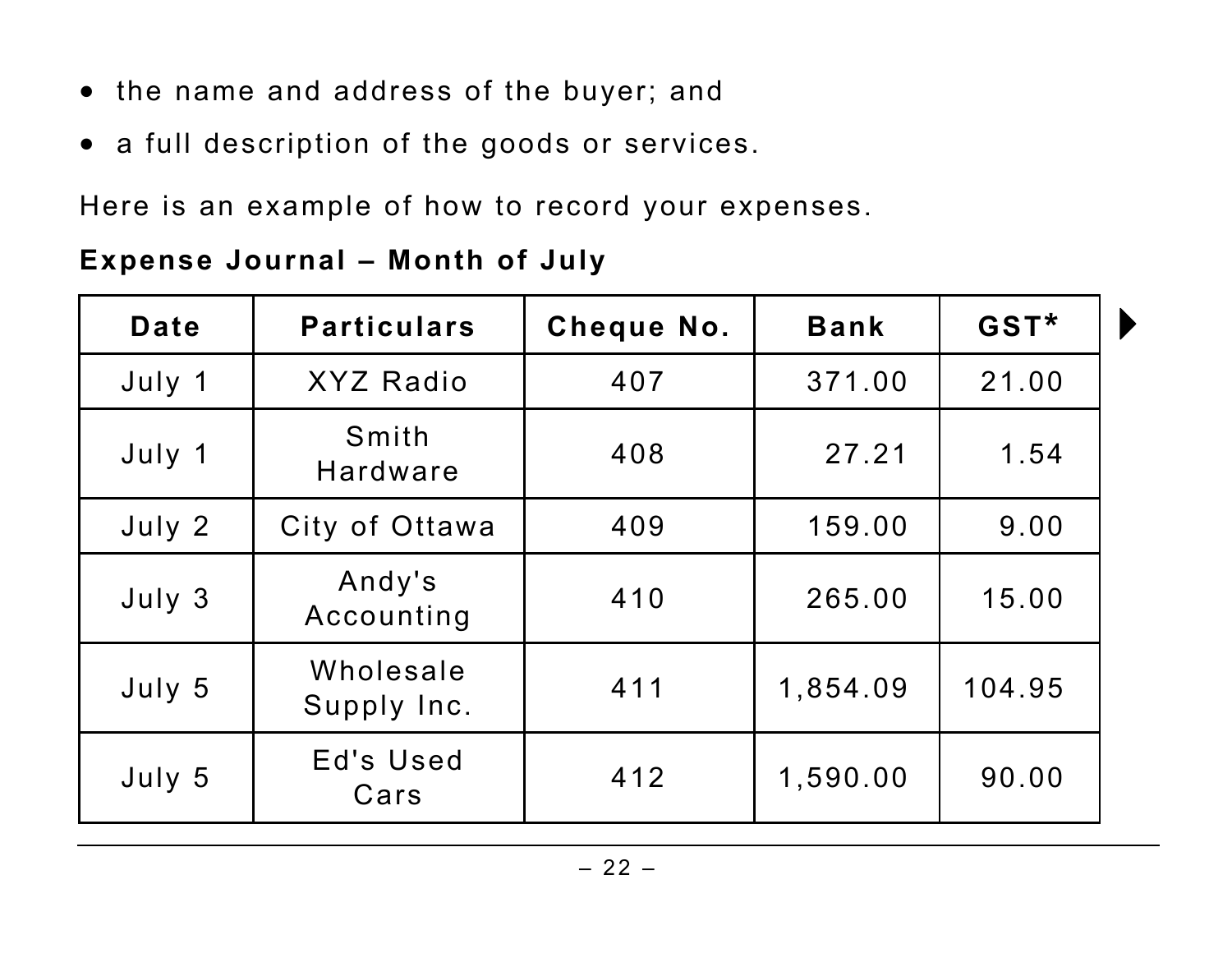#### **Expense Journal – Month of July**

| Date   | <b>Purchases</b> | Legal &<br>Acct. | Adv.   |
|--------|------------------|------------------|--------|
| July 1 |                  |                  | 350.00 |
| July 1 |                  |                  |        |
| July 2 |                  |                  |        |
| July 3 |                  | 250.00           |        |
| July 5 | 1,749.14         |                  |        |
| July 5 |                  |                  |        |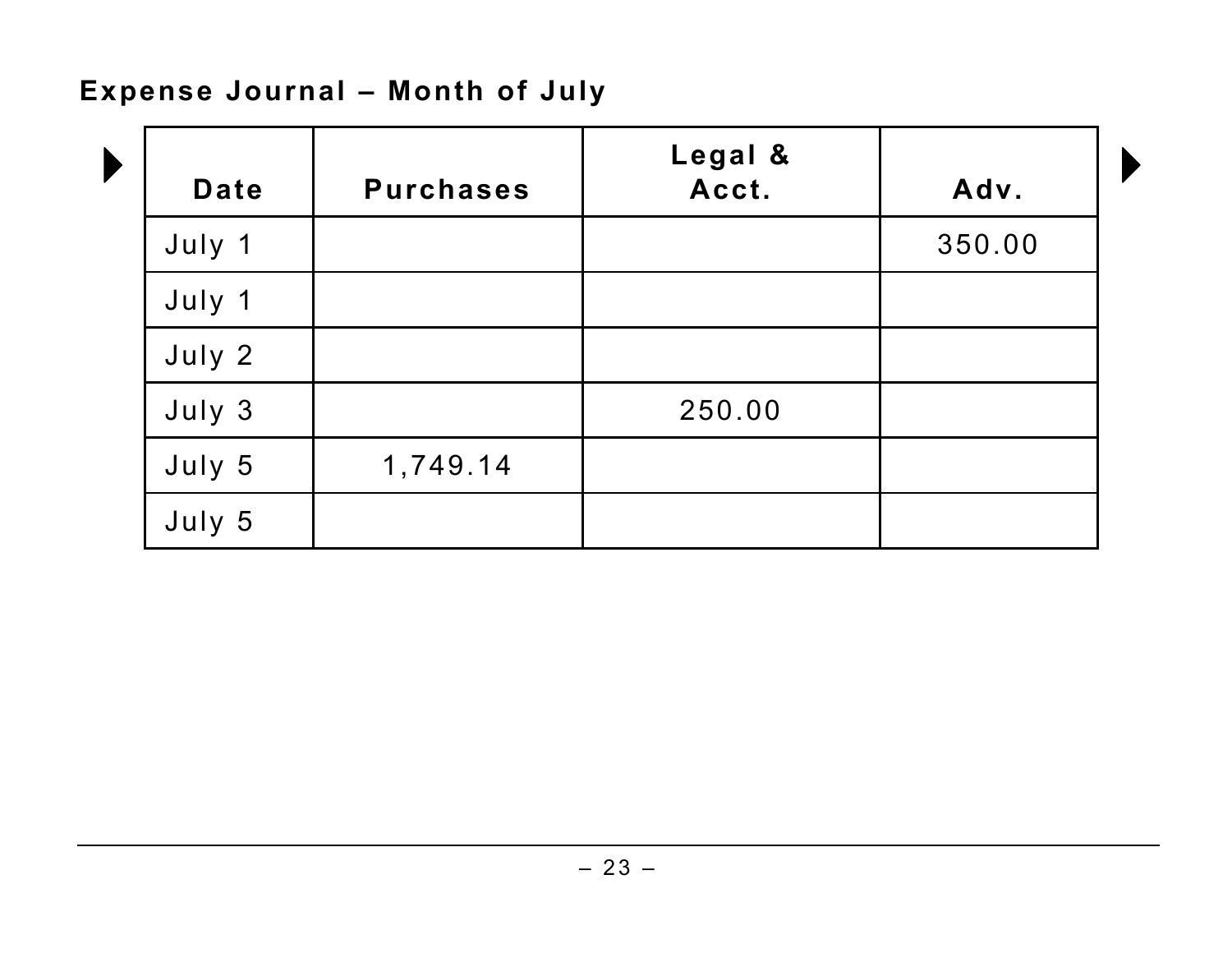#### **Expense Journal – Month of July**

| Date   | <b>Fees</b> | <b>Repairs</b> | <b>Capital items</b> |
|--------|-------------|----------------|----------------------|
| July 1 |             |                |                      |
| July 1 |             | 25.67          |                      |
| July 2 | 150.00      |                |                      |
| July 3 |             |                |                      |
| July 5 |             |                |                      |
| July 5 |             |                | 1,500.00             |

**\*** If you reside in one of the participating provinces, GST is replaced by HST. For more information on HST, see Guide RC4022, GENERAL INFORMATION FOR GST/HST REGISTRANTS.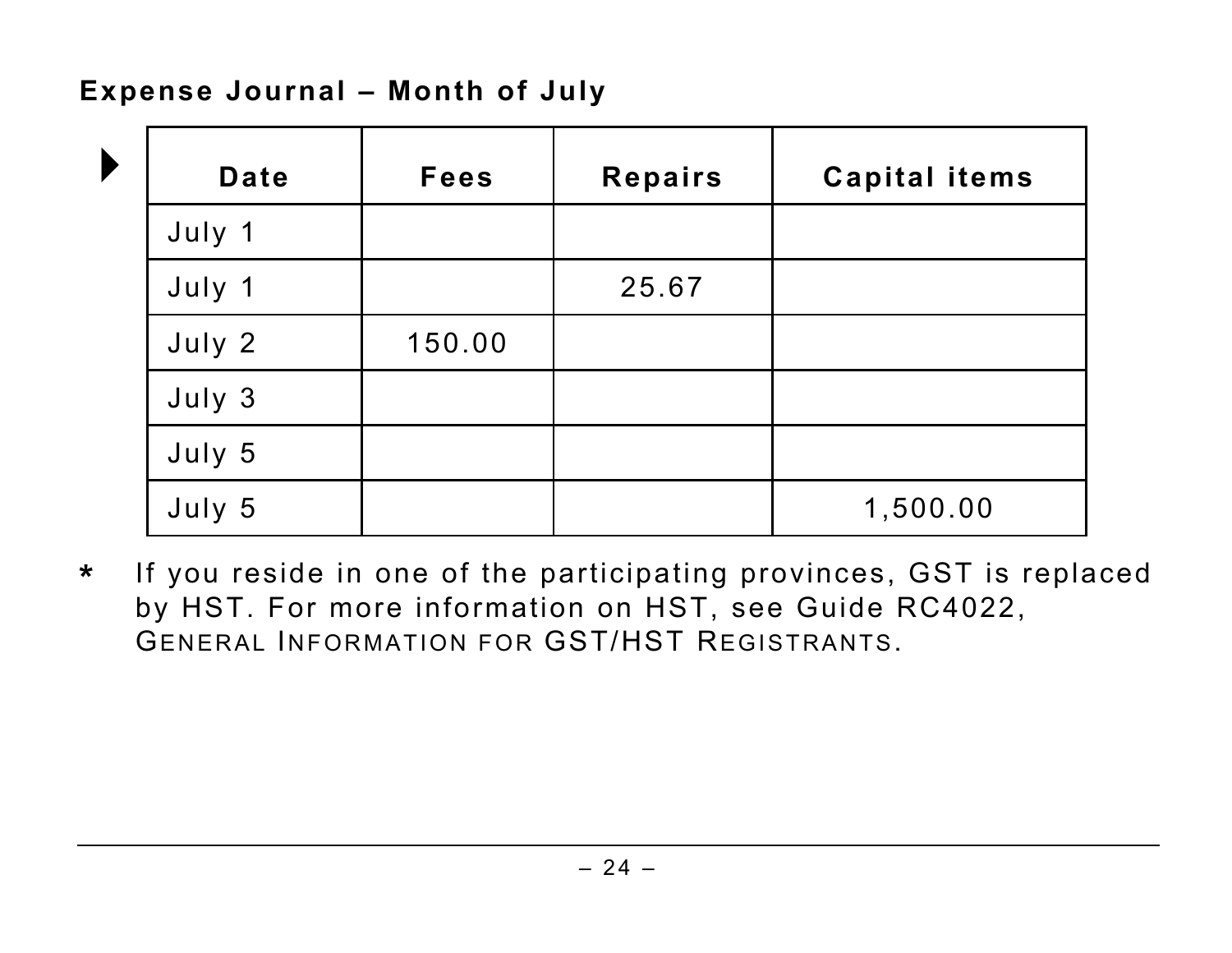#### **You were asking?**

- **Q.** What should I do if there is no description on a receipt?
- **A.** When you buy something, make sure the seller describes the item. However, sometimes there is no description on the receipt, as with a cash register tape. In this case, you should write what the item is on the receipt or in your expense journal.
- **Q.** What should I do if a supplier does not give me a receipt?
- **A.** When you buy something, make sure you ask for a receipt. Sometimes, however, suppliers may not provide receipts. In this case, write the information in your records. Show the name and address of the supplier, the date you made the payment, the amount you paid, and the details of the transaction.

Keep a record of the properties you bought and sold. This record should show who sold you the property, the cost, and the date you bought it. This information will help you calculate your claim for capital cost allowance and other amounts.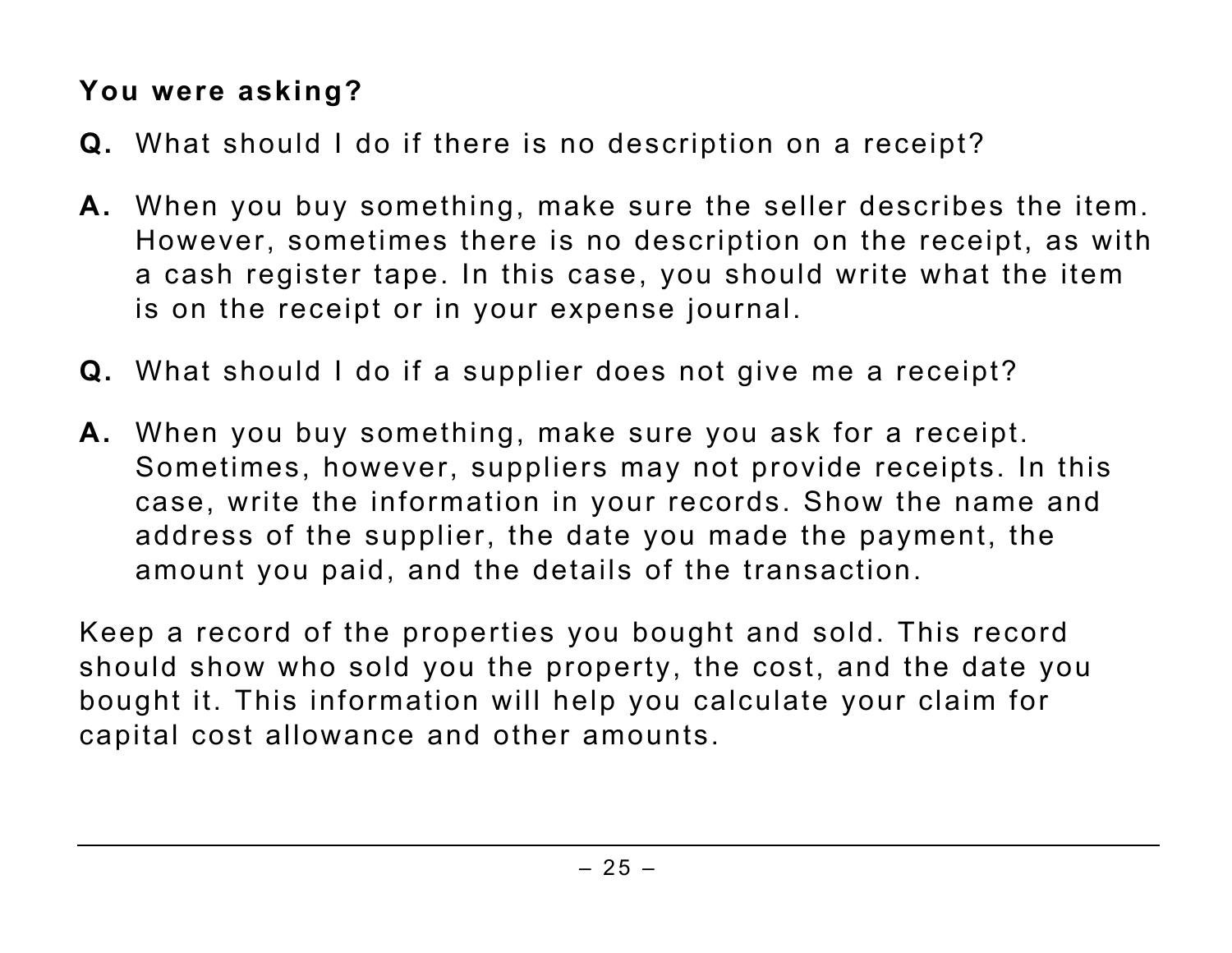If you sell or trade a property, show the date you sold or traded it and the amount of the payment or credit from the sale or trade-in.

#### **Your records**

Keep a record of your daily income and expenses. We do not issue record books or suggest any type of book or set of books. There are many record books and bookkeeping systems available. For example, you can use a book that has columns and separate pages for income and expenses.

Keep your records, along with your duplicate deposit slips, bank statements, and cancelled cheques. Keep separate records for each business you run. If you want to keep computerized records, make sure they are clear and easy to read.

#### **Note**

Do not send your records with your income tax return. However, keep them in case we ask to see them later.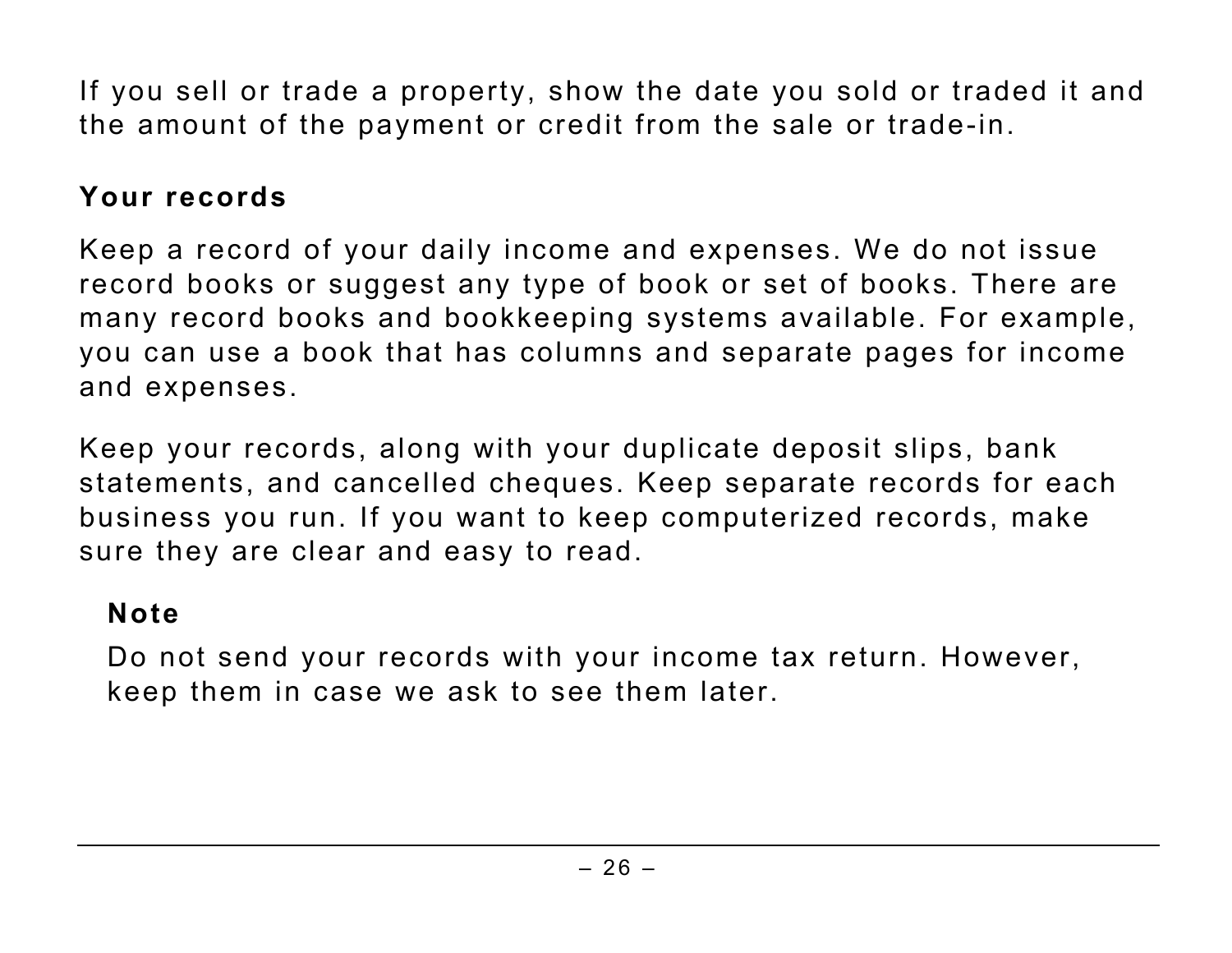If you do not keep the necessary information and you do not have any other proof, we may have to determine your income using other methods. We may also reduce the expenses you deducted.

## **Time limits**

Depending on the situation, keep your records, and related vouchers for the following lengths of time:

- if you file your return on time, a minimum of six years after the end of the tax year to which they relate;
- if you file your return late, six years from the date you file that income tax return; and
- if you file an objection or appeal, until either the issue is settled and the time for filing any further appeal expires, or the six-year period mentioned above has expired, whichever is later.

These retention periods do not apply to certain records. For more details, see Information Circular 78-10, BOOKS AND RECORDS RETENTION/DESTRUCTION. If you want to destroy your records and related vouchers before the minimum six-year period is over, you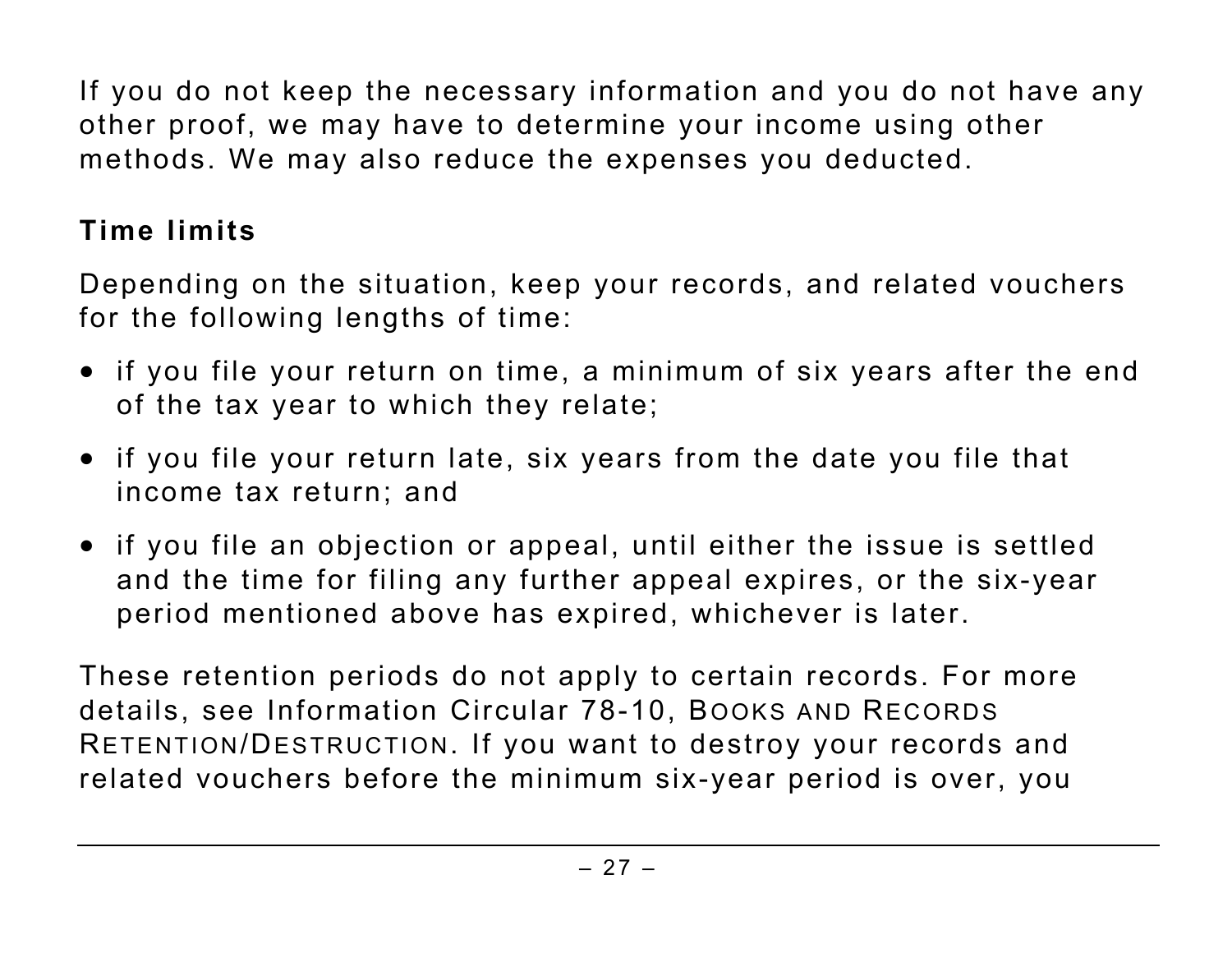must first get written permission from your tax services office. To do this, either use Form T137, REQUEST FOR DESTRUCTION OF RECORDS, or prepare your own written request. For more information, see Guide RC4409, KEEPING RECORDS or visit our Web site at **www.cra.gc.ca.**

# **Instalment payments**

As a self-employed person, you may have to make instalment payments for 2007. Your 2007 instalment payments are due on March 15, June 15, September 15, and December 15. In most cases, if you have to pay by instalments, we will send you a notice telling you how much to pay.

You may have to pay interest and a penalty if you do not pay the full instalment amount you owe on time.

For more information and to see how to calculate your instalments, see the Pamphlet P110, PAYING YOUR INCOME TAX BY INSTALMENTS.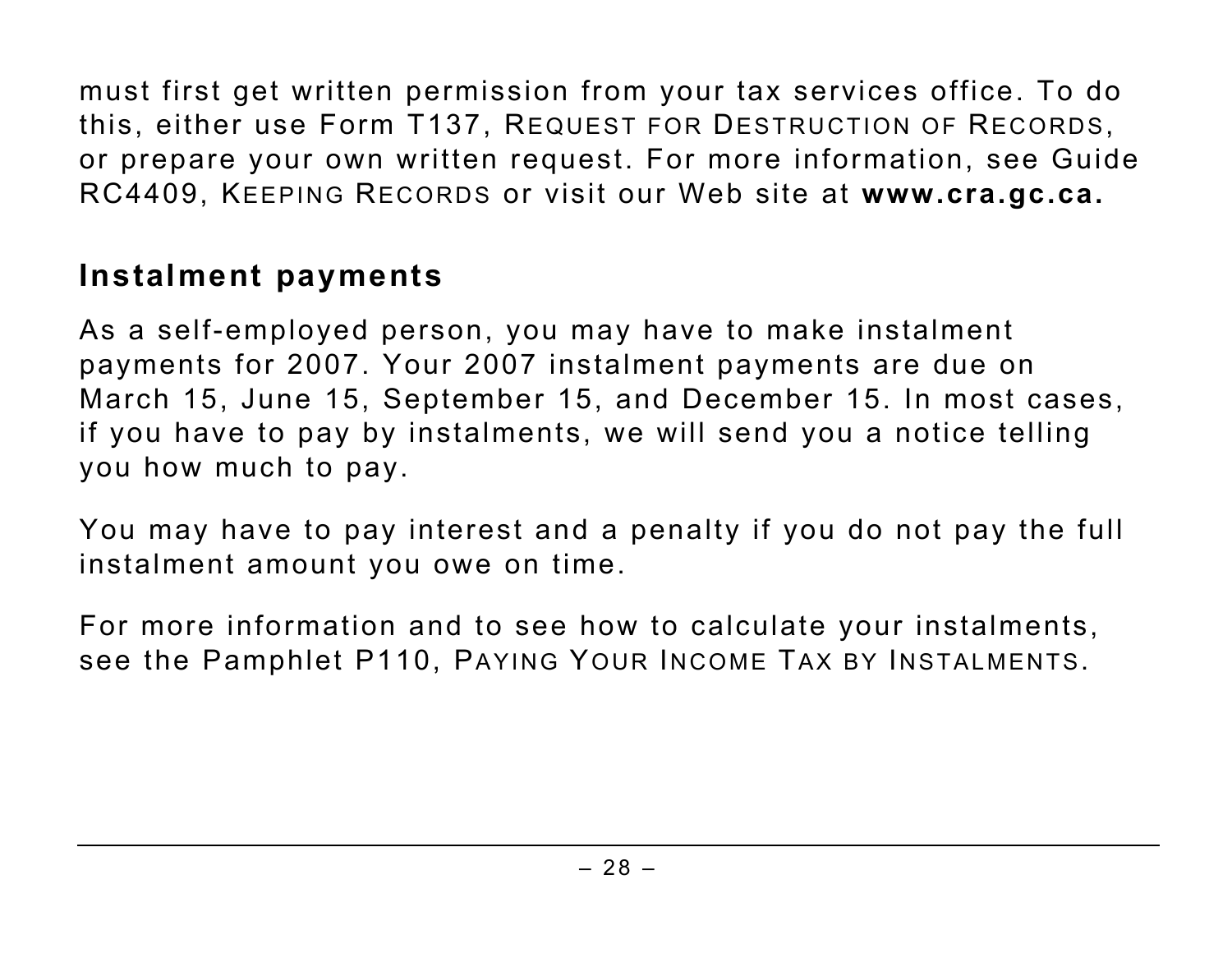#### **Note**

If any of the dates mentioned on page 28 [above] fall on a Saturday, Sunday or statutory holiday, you have until the next business day to make your instalment payments.

#### **Dates to remember**

**February 28, 2007** – If you have employees, file your 2006 T4 Summary and T4A Summary forms. Also, give your employees their copies of the T4 and T4A slips.

**March 15, 2007** – Make your first 2007 instalment payment.

**March 31, 2007** – Most partnerships will file a partnership information return by March 31, 2007. However, there are exceptions. See the T4068, GUIDE FOR THE PARTNERSHIP INFORMATION RETURN, and Information Circular 89-5, PARTNERSHIP INFORMATION RETURN, and its Special Release.

**April 30, 2007** – Pay any balance owing. File your 2006 income tax return if the expenditures of the business are mainly the cost or capital cost of tax shelter investments.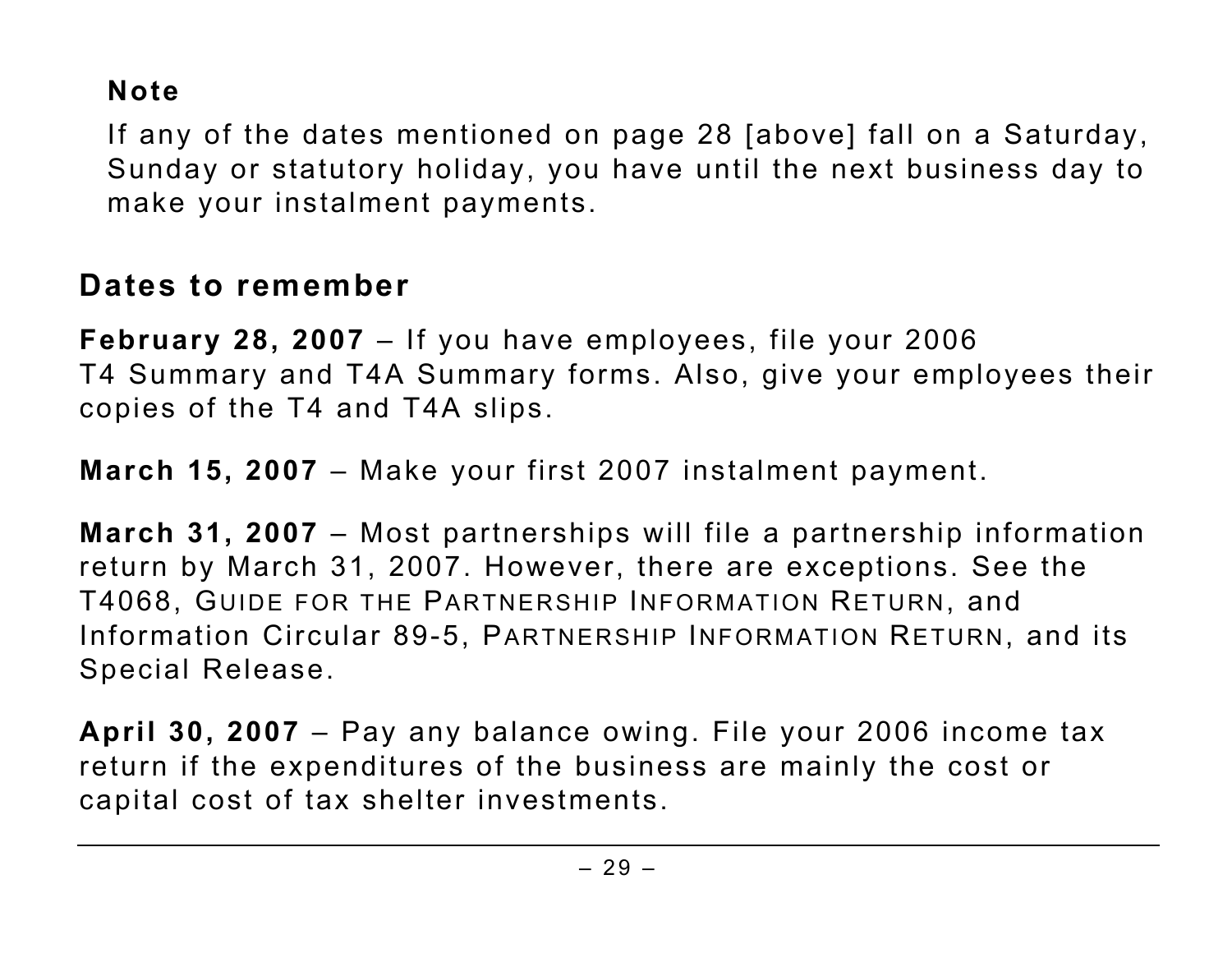**June 15, 2007** – Make your second 2007 instalment payment. File your 2006 income tax return if you have self-employment income or if you are the spouse or common-law partner of someone who does, unless the expenditures of the business are mainly the cost or capital cost of tax shelter investments. Remember in every case to pay any balance owing by April 30, 2007, to avoid interest charges.

**September 15, 2007** – Make your third 2007 instalment payment.

**December 15, 2007** – Make your fourth 2007 instalment payment.

#### **Note**

If any of the dates mentioned above fall on a Saturday, Sunday, or a statutory holiday, you have until the next business day to file your return or make your payments.

## **What is a partnership?**

A partnership is usually the relationship between persons who carry on a business in common with the belief they will make a profit. You can have a partnership without a written agreement. Therefore, to determine if you are a partner, determine the type and extent of your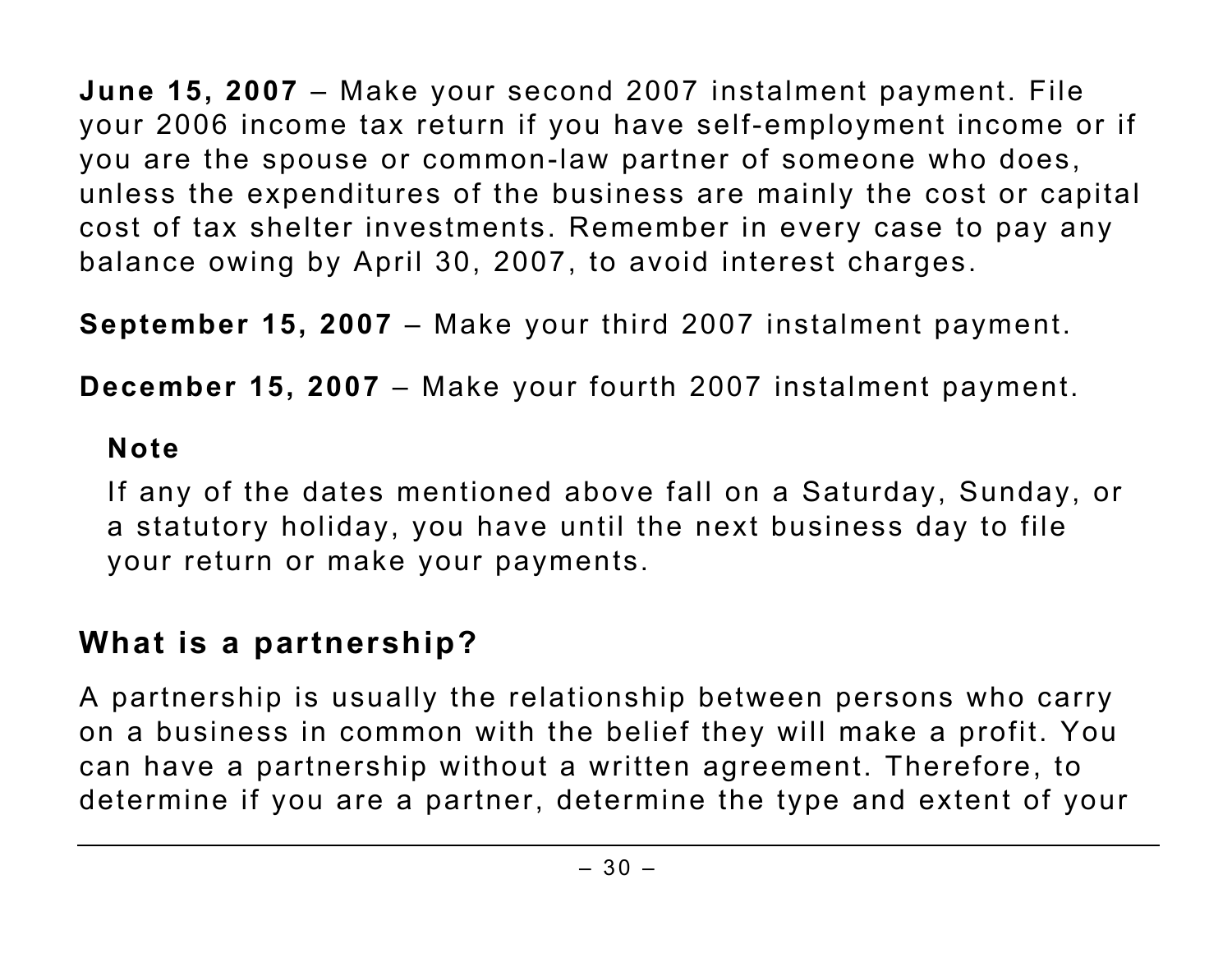involvement in the business. See the laws of your province or territory to help you decide if you are a partner in a certain business.

When you form, change, or dissolve a relationship that may be a partnership, consider:

- whether the relationship is a partnership;
- the special rules about capital gains or losses and the recapture of capital cost allowance that apply when you give properties to a partnership;
- the special rules that apply when you dissolve a partnership; and
- the special rules that apply when you sell or dispose of your interest in a partnership.

For more details about partnerships, see Interpretation Bulletin IT-90, WHAT IS A PARTNERSHIP?

#### **Reporting partnership income**

A partnership does not pay income tax on its income and does not file an income tax return. Instead, each partner files an income tax return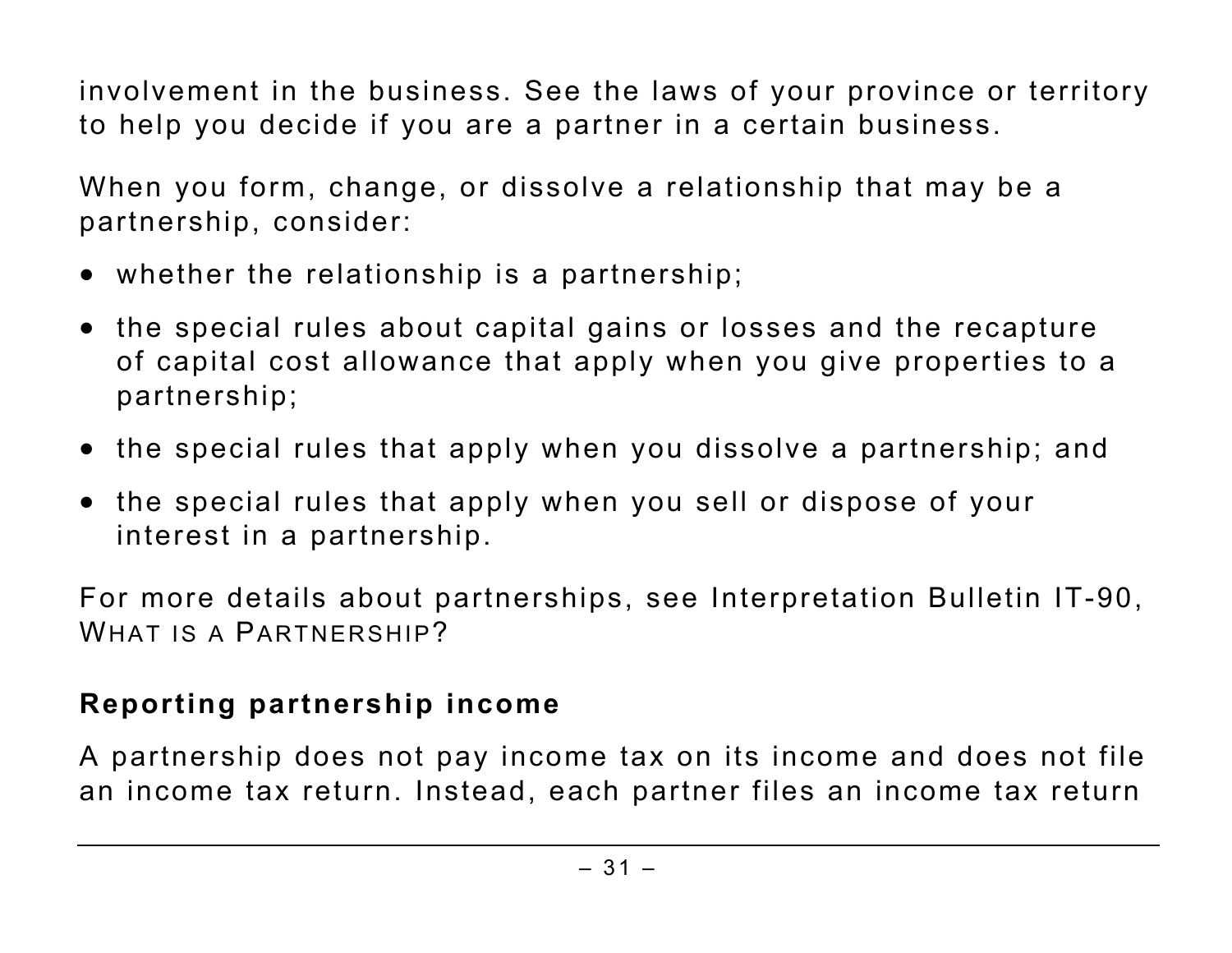to report his or her share of the partnership's net income or loss. This requirement remains whether the share of income was received in cash or as a credit to a capital account in the partnership.

#### **Partnership losses**

A partnership can have a loss. However, apply the loss carry-over rules to each partner and not to the partnership. For example, when you complete your own income tax return, combine your share of the partnership non-capital losses with any other non-capital losses you have in the year. Apply this amount against your income.

The loss carry-forward period for non-capital losses, foreign tax credits and certain losses of life insurers, arising in taxation years ending after March 22, 2004 is 10 years.

The 10 year carry-forward period, in respect of non-capital losses, farm losses, restricted farm losses and life insurer's Canadian life investment losses incurred and investment tax credits earned for Scientific Research and Experimental Development (SR&ED), in taxation years that end after 2005, is extended to 20 years.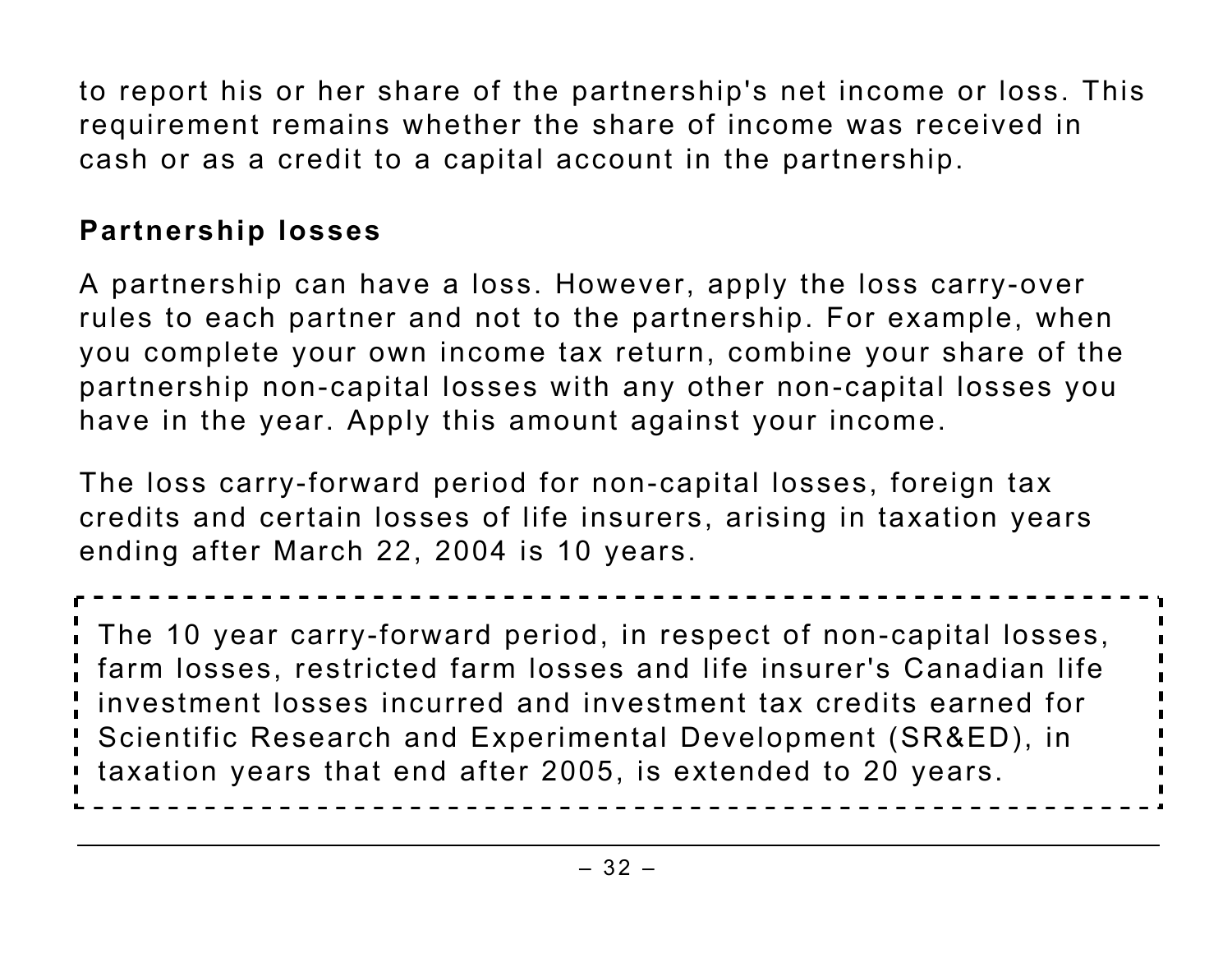#### **Partnerships that have to file a partnership information return**

A partnership with six or more partners at any time in the fiscal period has to file a partnership information return. If a partnership has five partners or less throughout the whole fiscal period and one or more of its partners is another partnership, it also has to file a partnership information return. There are other situations where you have to file a partnership information return. For more information, see the T4068, GUIDE FOR THE PARTNERSHIP INFORMATION RETURN.

If you are a partner of a partnership that has to file a partnership information return, you should get two copies of a T5013 slip, STATEMENT OF PARTNERSHIP INCOME, from the partnership. If you do not receive this form, contact the person who prepares the forms for the partnership.

On your income tax return, report the gross partnership income and your share of the net partnership income or loss. You will get these amounts from your T5013 slip. Attach a copy of your T5013 slip to your income tax return. Do not attach the partnership's income and expense statement.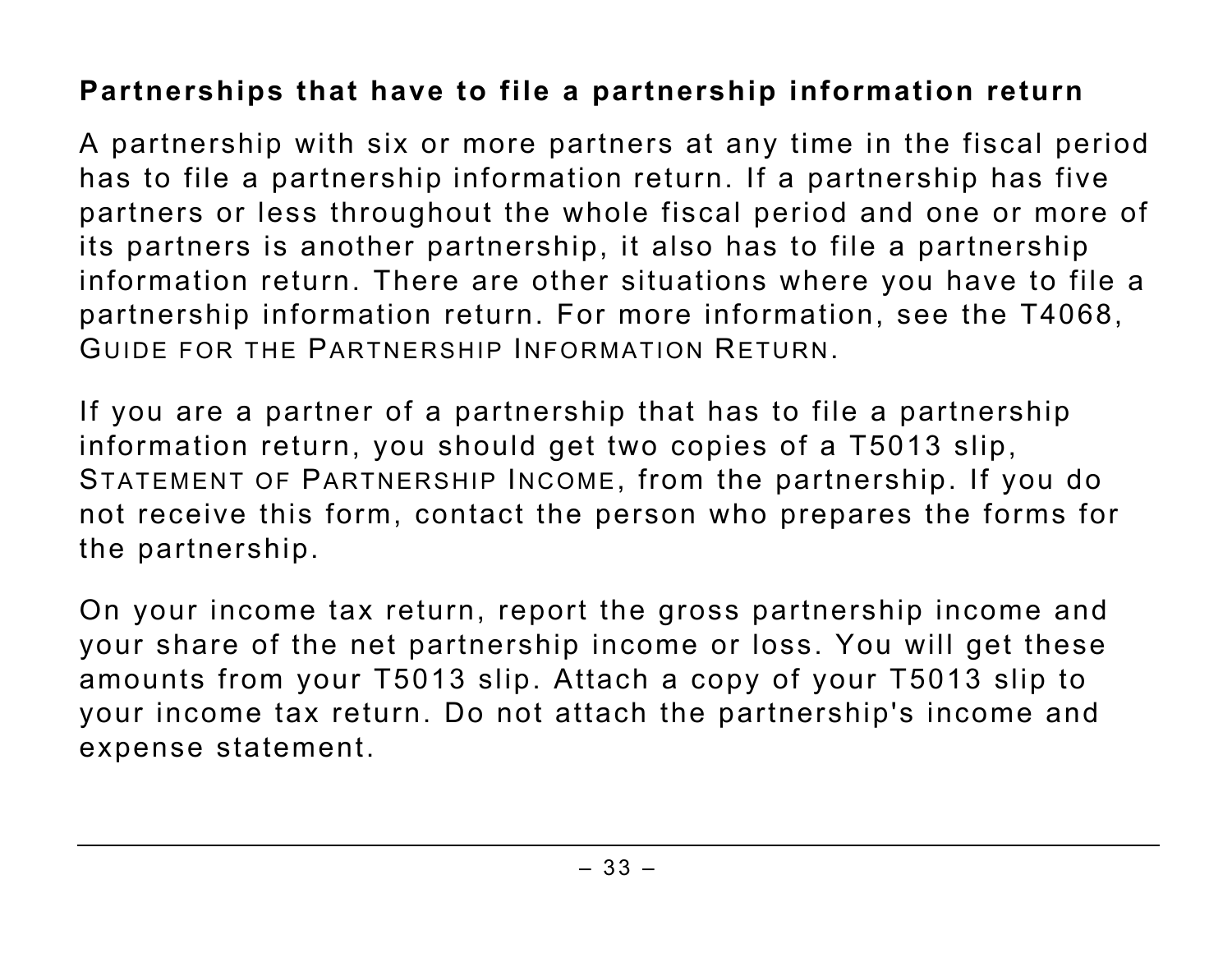You may need to adjust your share of the net partnership income or loss shown on your T5013 slip. Do this to deduct any business expenses you incur for which the partnership did not repay you and for any other deductible amounts. If this is your situation, read "Line 9943 – Other amounts deductible from your share of net partnership income (loss)" on page 127 [25]. You may also have expenses related to the business use of your home. For more information, see line 9945 on page 127 [25].

The T4068, GUIDE FOR THE PARTNERSHIP INFORMATION RETURN has more details about the partnership information return.

#### **Partnerships that do not have to file a partnership information return**

Generally, partnerships that have five partners or less throughout the whole fiscal period, and that have no partner who is another partnership, do not have to file a partnership information return. For more information, see the T4068, GUIDE FOR THE PARTNERSHIP INFORMATION RETURN.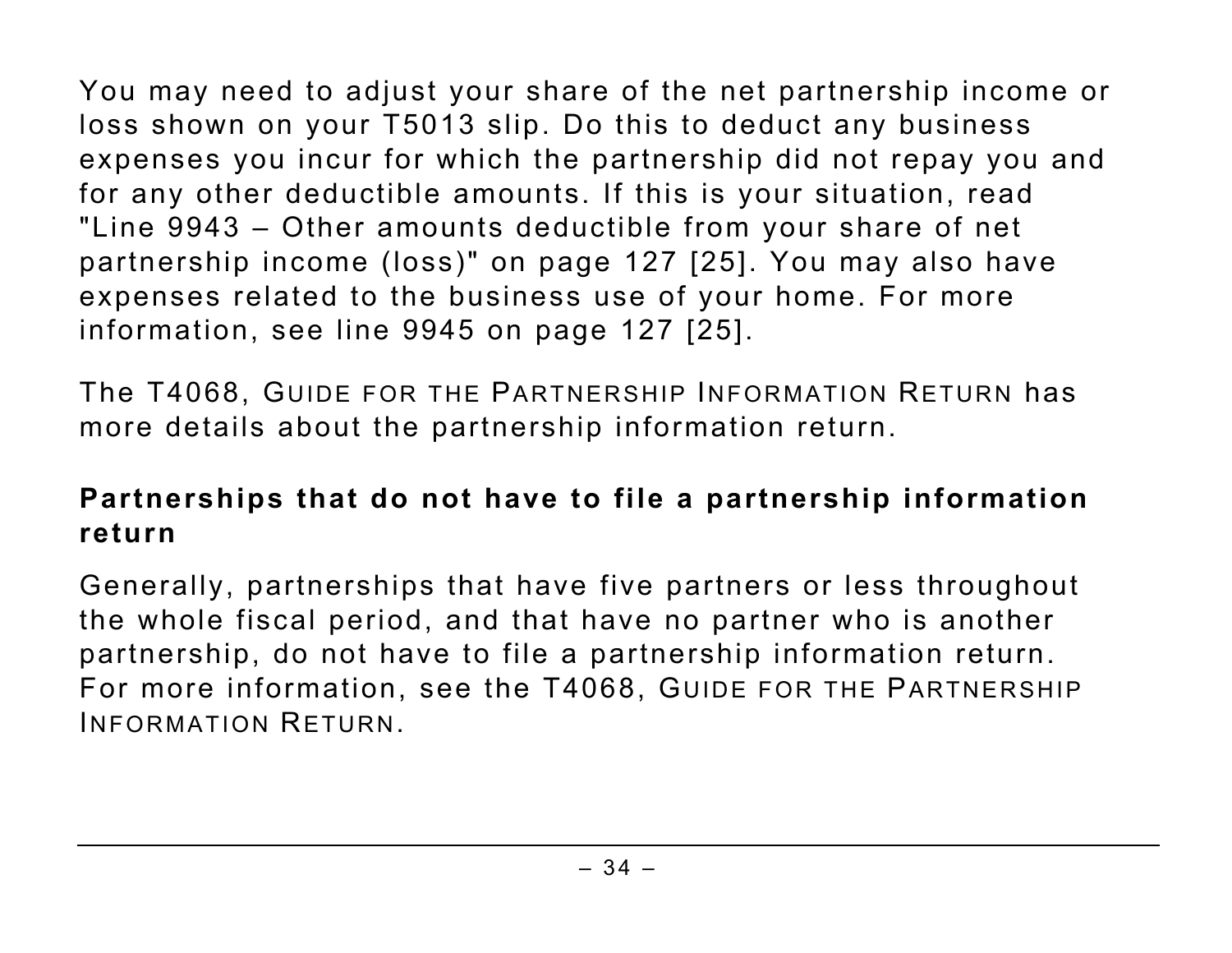If you are a partner of a partnership that does not have to file a partnership information return, calculate the partnership's income and expenses using the same rules you would use for a proprietorship. Calculate the partnership's income and expenses as if the partnership was a separate person. Some rules for capital cost allowance and eligible capital expenditures on partnership-owned property are different.

# **Capital cost allowance (CCA)**

A partnership can own depreciable property and claim CCA on it. As an individual partner, you cannot claim CCA on property the partnership owns.

From the capital cost of depreciable property, subtract any investment tax credit allocated to the individual partners. We consider this allocation to be made at the end of the partnership's fiscal period. You also reduce capital cost by any type of government assistance. Box 85 of your Form T5013 will show the amount of capital cost allowance the partnership claimed on your behalf. This amount has already been deducted from the Business income in box 35 or the Professional income in box 37. Do **not** deduct this amount again. See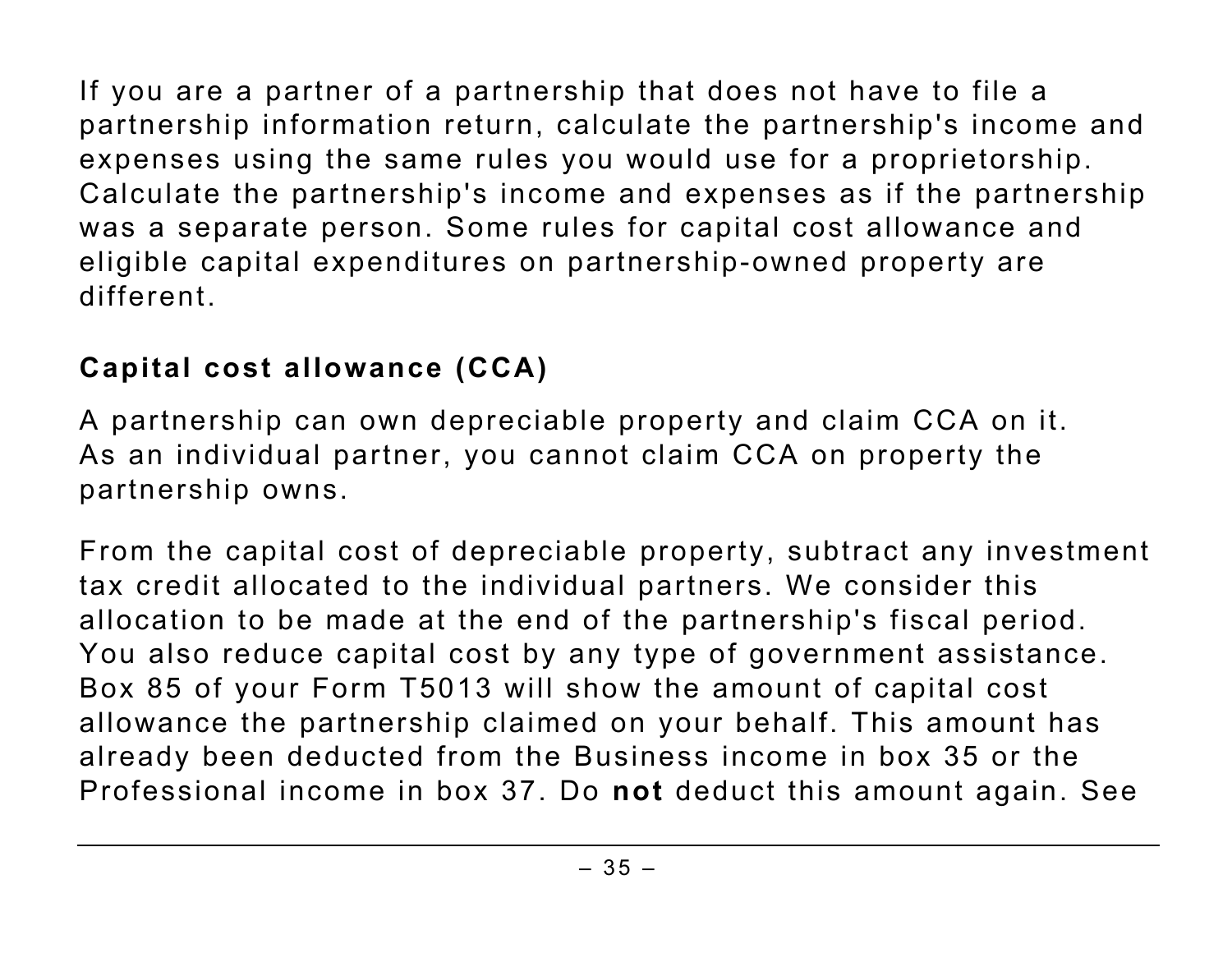Chapter 4 for more details about CCA and the adjustments to capital cost.

Any taxable capital gain or recapture from the sale of property the partnership owns is included in the income of the partnership. Also, any allowable capital or terminal loss from the sale of partnershipowned property is the loss of the partnership. For more details about capital gains and losses, as well as recapture and terminal losses, see Chapter 4.

# **Eligible capital expenditures**

A partnership can own eligible capital property and deduct an annual allowance. Any income from the sale of eligible capital property the partnership owns is income of the partnership. For more details about eligible capital expenditures, see Chapter 5.

# **Limited partnership**

A limited partnership is a partnership that gives its limited partners responsibilities that are similar to those given to shareholders of a corporation. A limited partner's liability as a partner of the partnership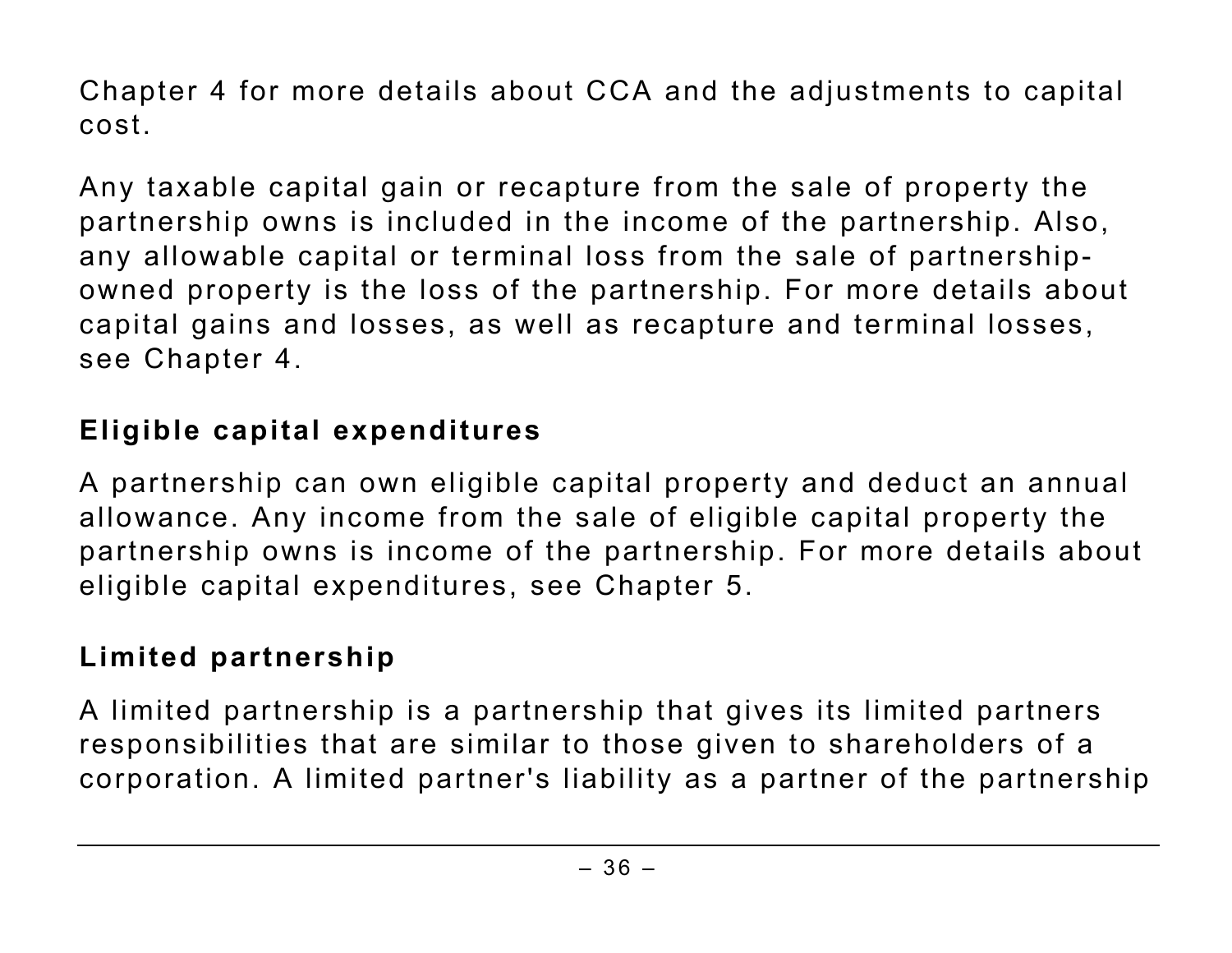is limited, as opposed to that of a general partner who has unlimited liability.

### **Goods and services tax/harmonized sales tax (GST/HST) rebate**

If you are a partner of a partnership and you claim expenses on your income tax return, you may be able to get a rebate for any GST/HST you paid on the expenses.

The rebate is available to you as long as you meet **both** these conditions:

- you are a partner of a GST/HST registered partnership; and
- on your income tax return, you deduct expenses incurred to earn partnership income for which the partnership did not repay you.

We base the rebate on the amount of the expenses subject to GST/HST that you deduct on your income tax return. Examples of expenses subject to GST/HST are vehicle costs, meals, and entertainment. You can also get a GST/HST rebate for capital cost allowance (CCA) you claim on certain types of property (e.g., if you claim CCA for a vehicle you bought to earn partnership income, and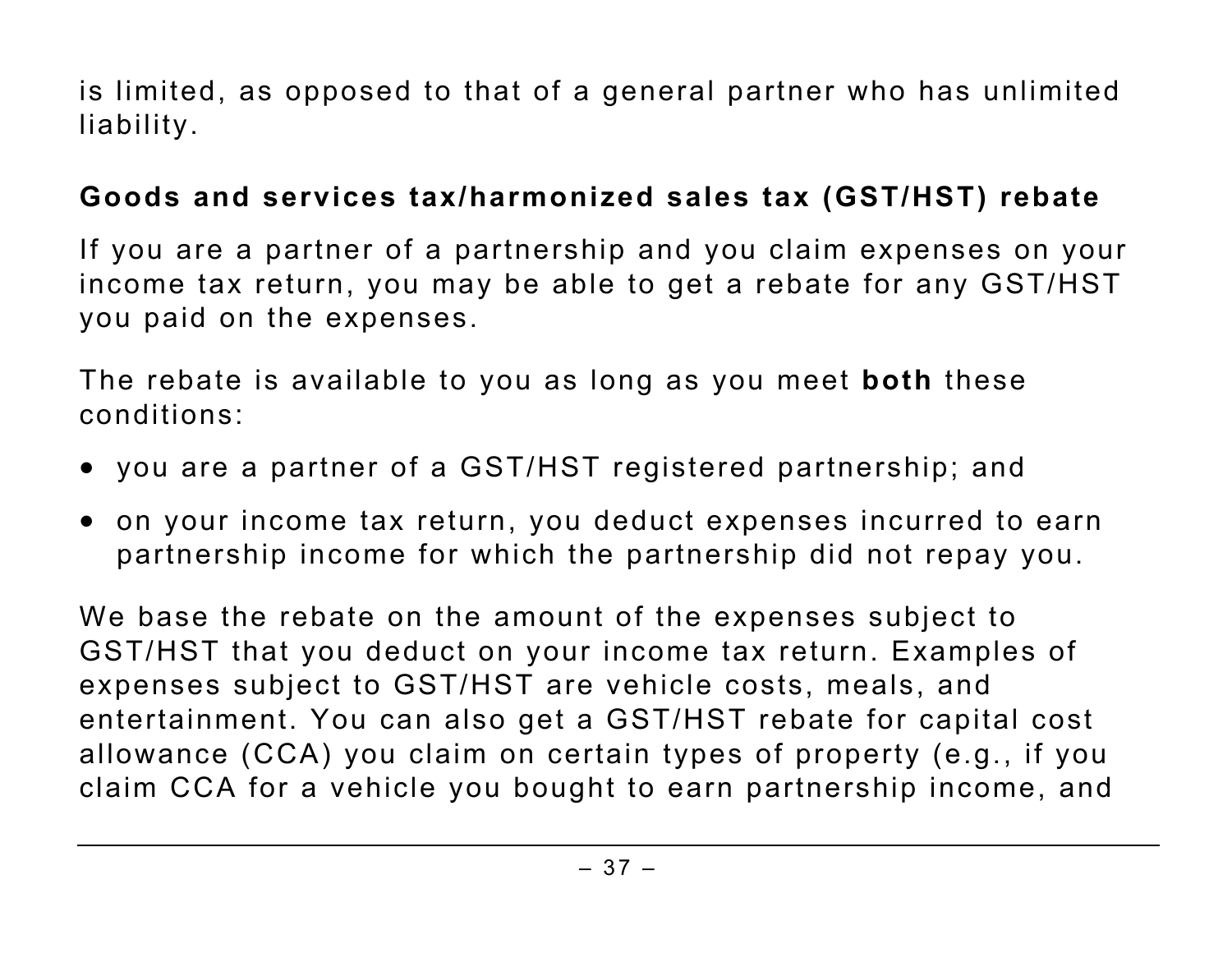you paid GST/HST when you bought the vehicle). Use the chart "Other amounts deductible from your share of net partnership income (loss)" on page 9 [2] of Form T2124 or Form T2032 to claim expenses for which the partnership did not reimburse you and any other deductible amounts. For more information, see page 127 [25].

For more details about the GST/HST rebate, see Guide RC4091, GST/HST REBATE FOR PARTNERS, which includes Form GST370, EMPLOYEE AND PARTNER GST/HST REBATE APPLICATION.

# **Investment tax credit**

The investment tax credit (ITC) lets you subtract, from the taxes you owe, part of the cost of some types of property you acquired or expenditures you incurred. You may be able to claim this tax credit in 2006 if you bought qualifying property, incurred qualified expenditures, or were allocated renounced Canadian exploration expenses. You may also be able to claim the credit if you have unused ITCs from years before 2006. For more details about ITCs, see Form T2038 (IND), INVESTMENT TAX CREDIT (INDIVIDUALS).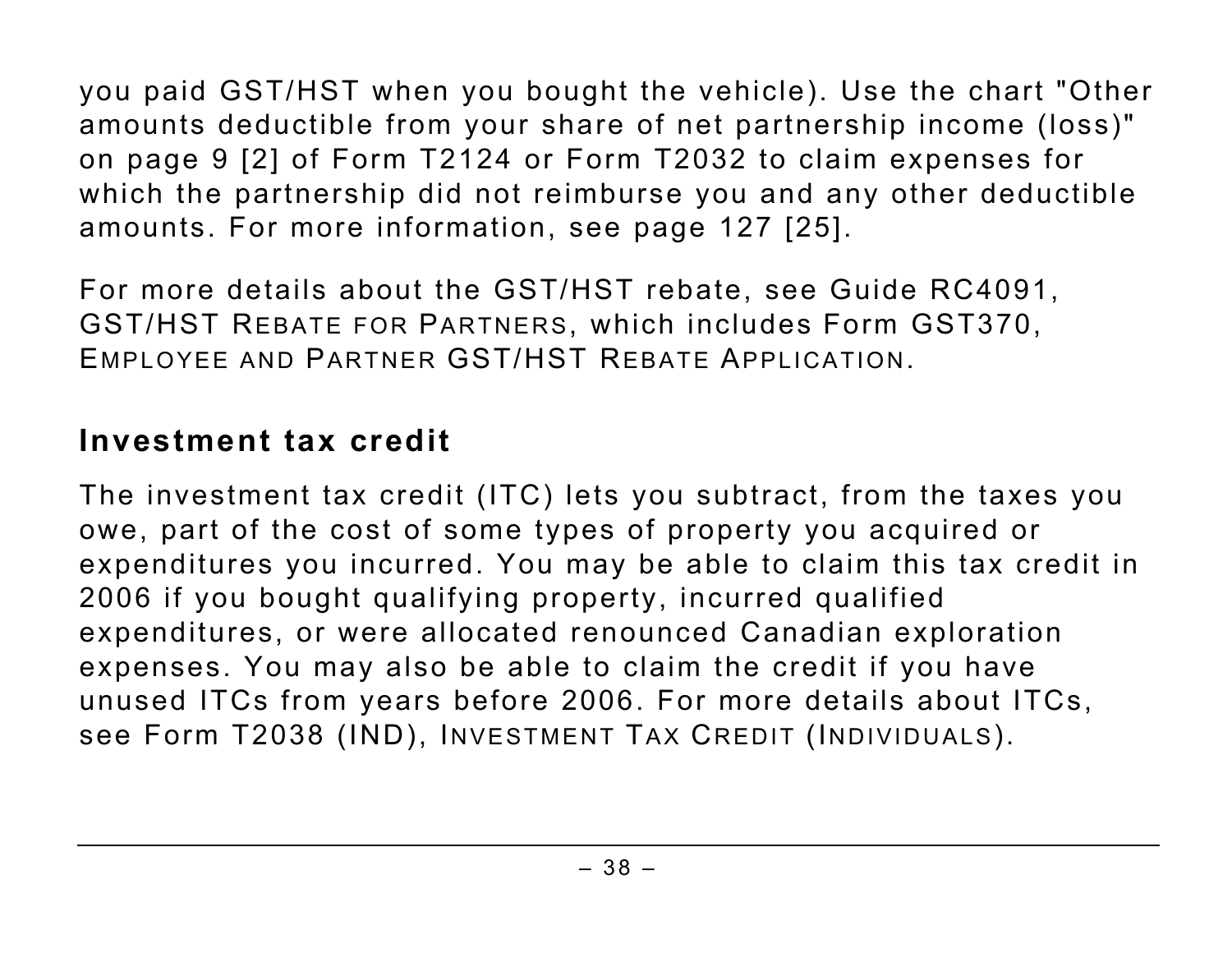# **Apprenticeship Job Creation Tax Credit (AJCTC) – proposed legislation**

If you employed an eligible apprentice in your business, you might be eligible for a non-refundable tax credit equal to 10% of the eligible salary and wages paid to the apprentice after May 1, 2006 (maximum \$2,000 per year). The amount of the credit is added to the investment tax credit and is available to reduce federal taxes payable for the taxation year. Unused amounts can be carried back 3 years and forwarded 20 years. The AJCTC is reported on Form T2038 (IND). For more information about ITCs, see Form T2038 (IND), INVESTMENT TAX CREDIT (INDIVIDUALS).

# **Chapter 2 – Income From Business or Profession**

# **Sole proprietorships**

If you are a sole proprietor, complete all the applicable areas and lines on Form T2124, STATEMENT OF BUSINESS ACTIVITIES, or Form T2032, STATEMENT OF PROFESSIONAL ACTIVITIES.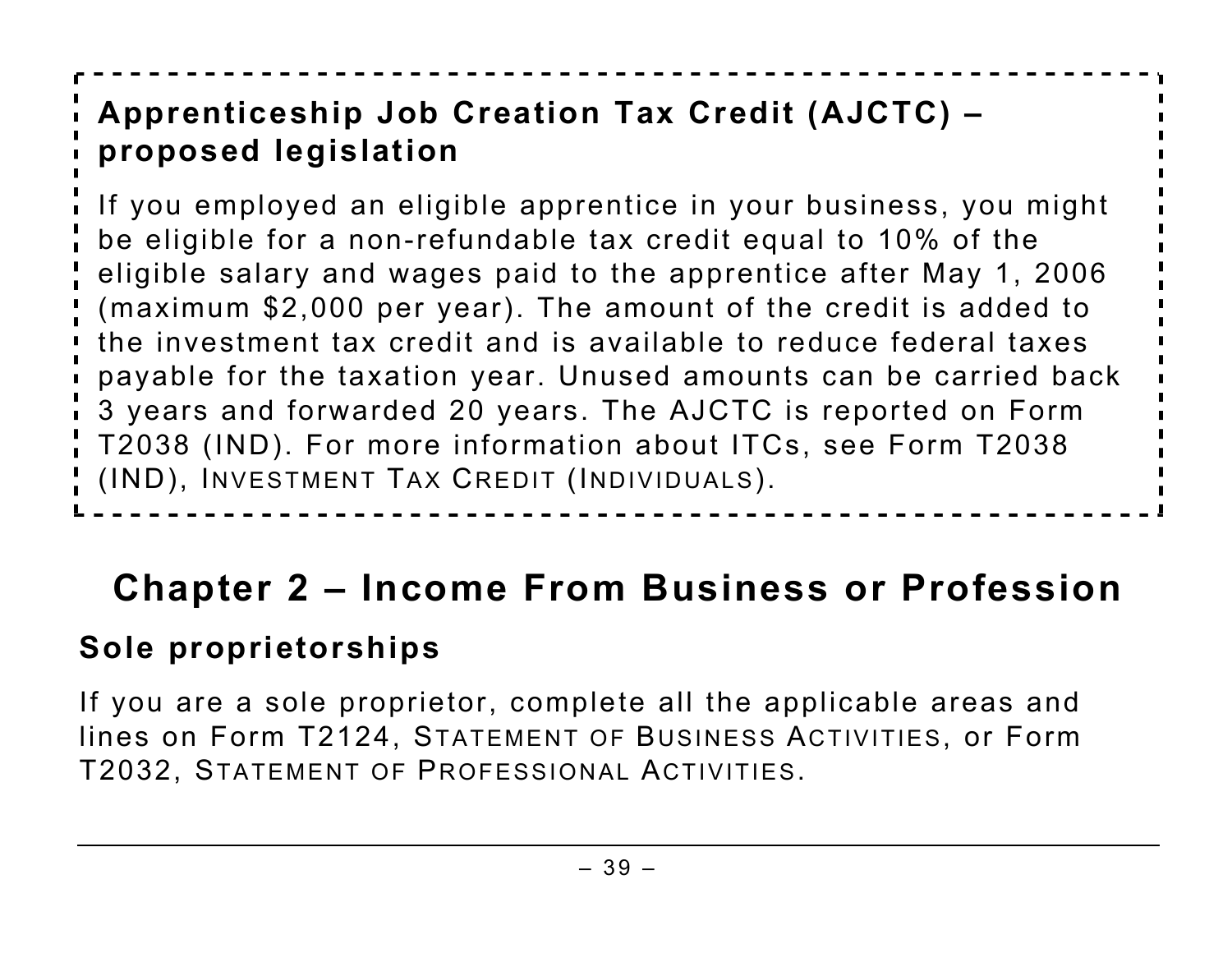# **Partnerships**

The details of your business or professional activities that you have to give us depend on the type of your partnership. If you are a partner of a partnership that **has** to file a partnership information return, complete Form T2124 or Form T2032 as follows:

- Complete the "Identification" area.
- Enter the amount of income shown in box 35 Business income or box 37 Professional income of your T5013 slip, STATEMENT OF PARTNERSHIP INCOME, on line 9369, "Net income (loss) before adjustments," of Form T2124 or Form T2032.
- Complete the "Other amounts deductible from your share of net partnership income (loss)" chart found on page 9 [the second] page of either form to claim any expenses for which the partnership did not reimburse you and any other deductible amounts. Also, complete the "Calculation of business-use-of-home expenses" chart if applicable. For more information, see page 133 [26].
- Enter your share of the net income or loss from the business on line 9946, "Your net income (loss)." If you did not make any adjustments to the amount in box 35 or box 37 of your T5013 slip,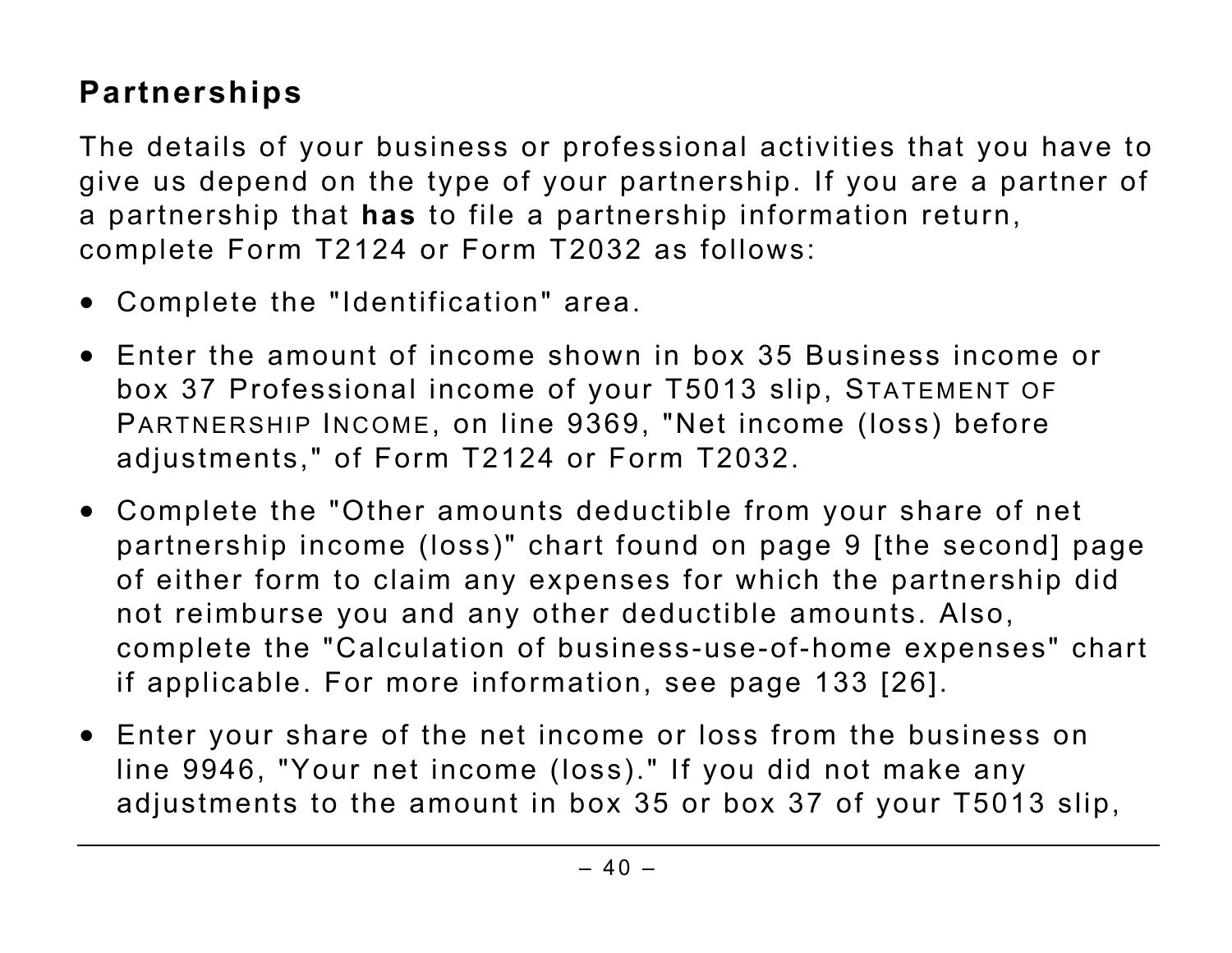the amount you enter on line 9946 will be the same as the amount you entered on line 9369.

If you are a partner of a partnership that **does not** have to file a partnership information return, complete Form T2124 or Form T2032 as follows:

- Complete the "Identification" area.
- Calculate the business income for all partners.
- Calculate the business part of expenses for all partners.
- Complete the "Other amounts deductible from your share of net partnership income (loss)" chart to claim any expenses for which the partnership did not reimburse you and any other deductible amounts. Also, complete the "Calculation of business-use-of-home expenses" chart if applicable. For more information, see page 133 [26].
- Complete the "Details of other partners" chart.

To see if your partnership has to file a partnership information return, read "What is a partnership?" on page 30 [8]. We explain how to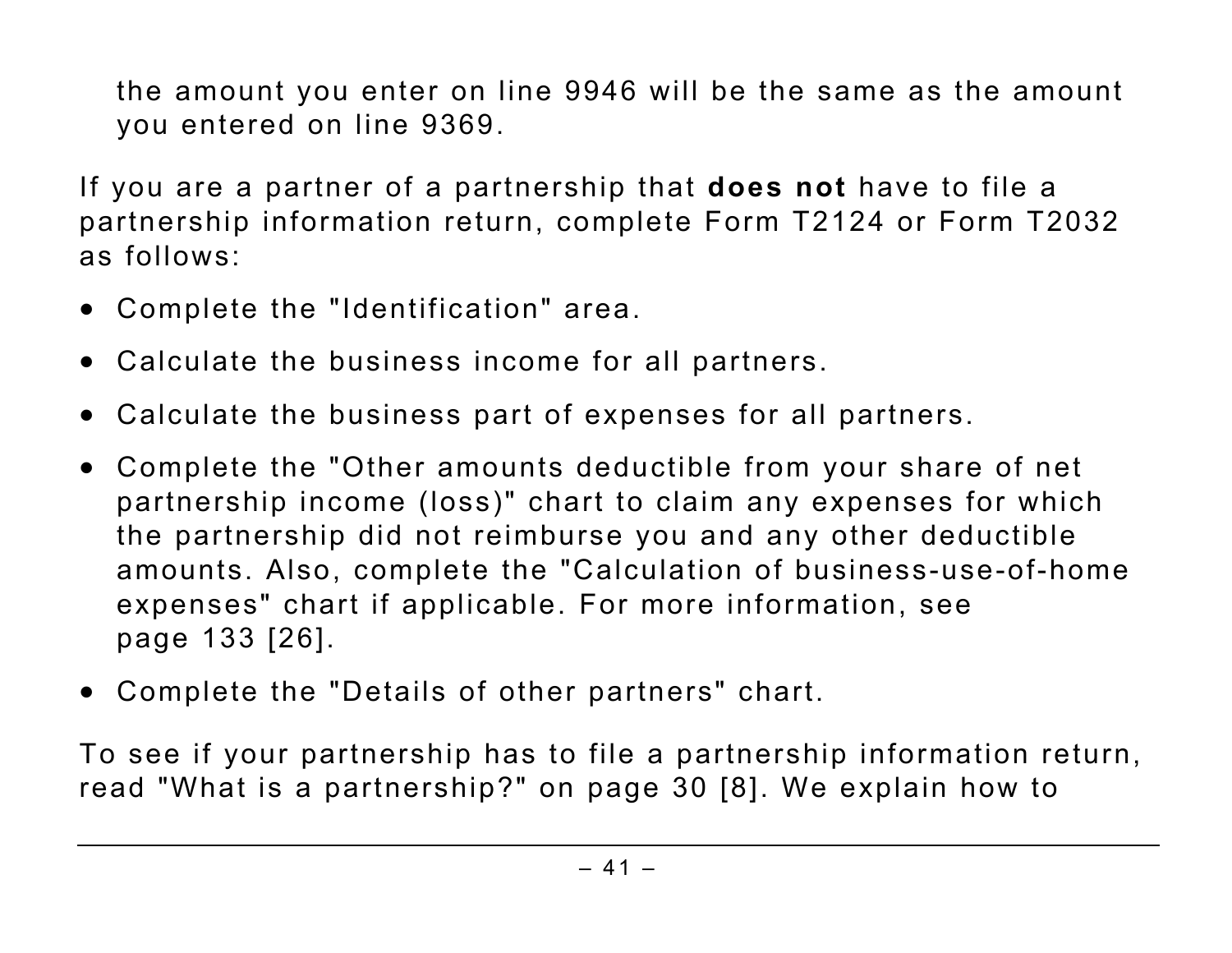complete each of the lines on Form T2124 and Form T2032 later in this chapter, as well as in Chapter 3 on page 62 [14].

# **"Identification" area on Form T2124 and Form T2032**

Complete all the lines that apply to your business or professional activities.

Indicate the period your business year covered, which is your fiscal period. For an explanation of fiscal period, see page 15 [5].

Enter the **industry code** that corresponds to your business from the appendix on page 229 [46]. If more than one code describes your business, or if your business has more than one activity, use the code that most closely describes your main business activity. For example, you might operate a bookstore. However, the store might also sell postage stamps. You would still use industry code 451210 (for books or stationery) and not 491110 (for postal services).

If you did not prepare Form T2124 or T2032, enter the name and address of the person or firm that prepared it for you.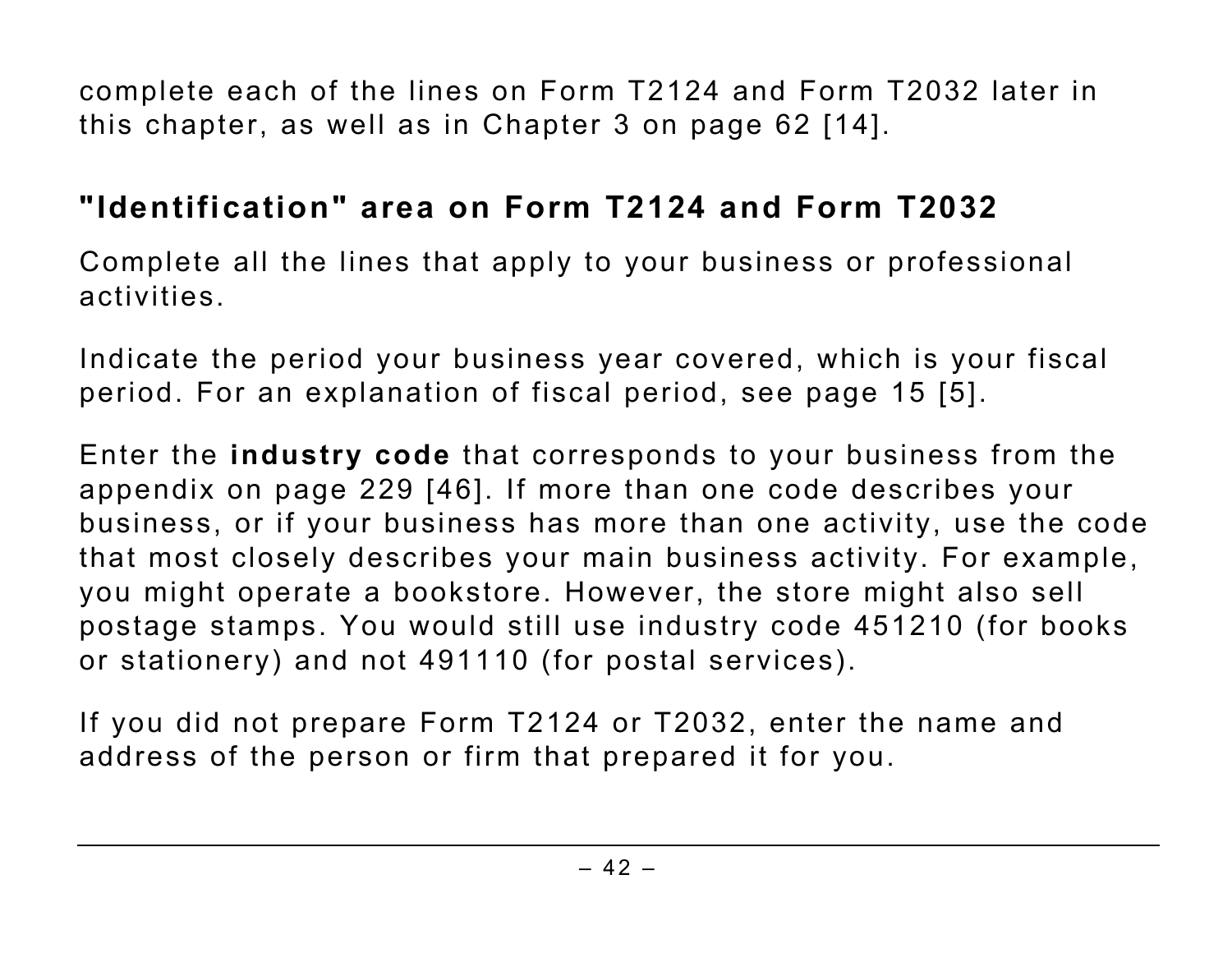Enter your 15-digit Business Number assigned by the CRA in the appropriate area.

If you have a tax shelter, enter the identification number on the appropriate line. If you are claiming a deduction or losses for 2006, attach to your income tax return any applicable T5003, STATEMENT OF TAX SHELTER INFORMATION and T5013A, STATEMENT OF PARTNERSHIP INCOME FOR TAX SHELTERS AND RENOUNCED RESOURCE EXPENSES and a completed Form T5004, CLAIM FOR TAX SHELTER LOSS OR DEDUCTION, GIFT AND DONATION TAX CREDIT OR POLITICAL DONATION TAX CREDIT. For more information on tax shelters, visit our Web site at **www.cra.gc.ca/tax/business/topics/taxshelters**

If your business or professional activities are a partnership, identify your percentage of the partnership and enter the partnership filer identification number if applicable.

# **Form T2124, Statement of Business Activities**

This section explains how to complete the "Income" area on Form T2124.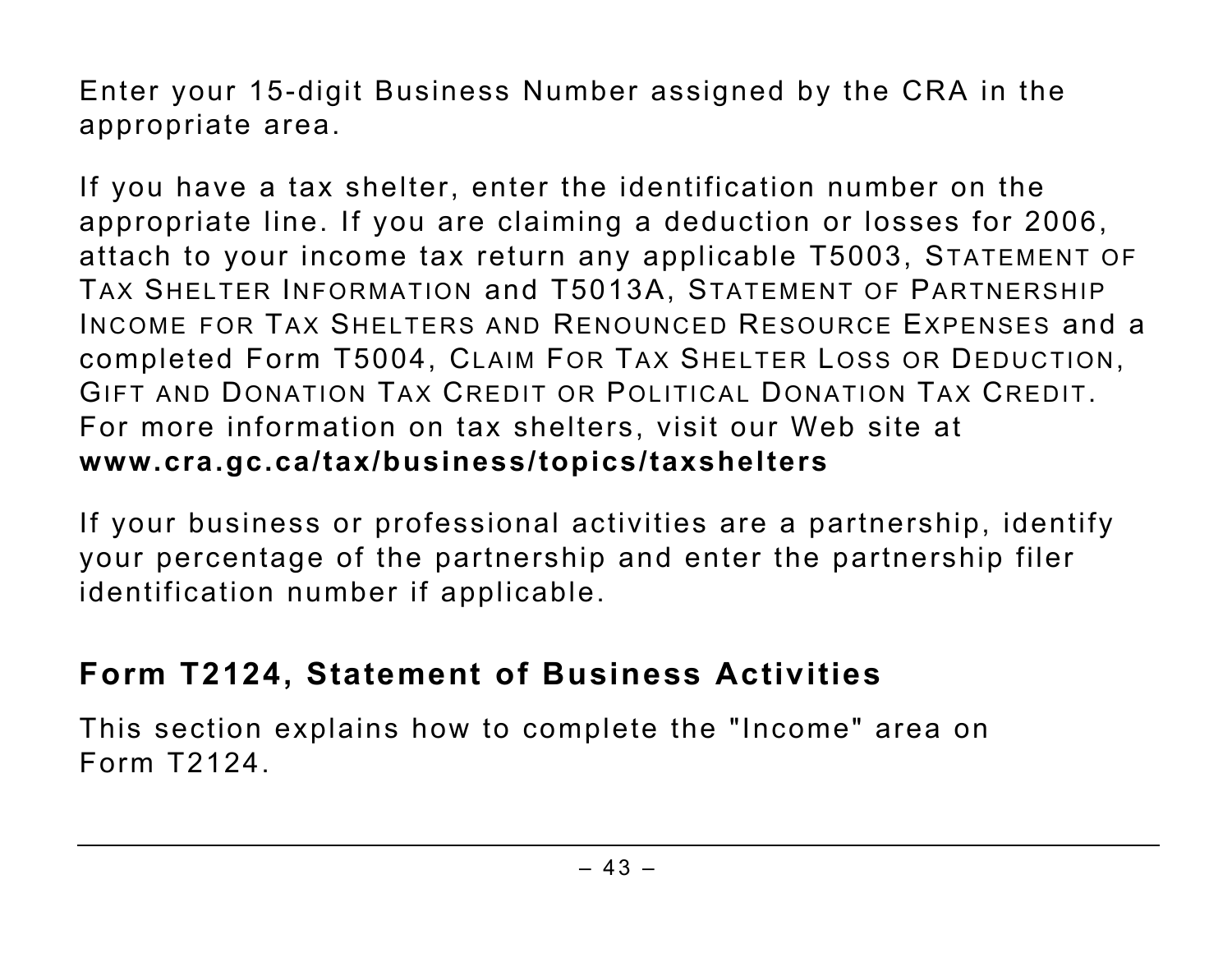# **Sales, commissions, or fees**

Your sales include all sales, whether you receive or will receive money, something the same as money (such as credit units that have a notional monetary value), or something from bartering. Bartering occurs when two people agree to exchange goods or services without using money. Interpretation Bulletin IT-490, BARTER TRANSACTIONS, has more details.

If you usually deduct goods and services tax/harmonized sales tax (GST/HST), provincial sales tax (PST), or returns and allowances directly from sales when they take place, you can show your net sales (after GST/HST, PST, and returns and allowances) on the first line of Form T2124. Otherwise, show GST/HST, PST, and returns and allowances separately on the appropriate lines of the form. If you used the quick method option to calculate your GST/HST, reduce the gross sales by the quick method remittance rate. For information on the quick method, see Guide RC4058, QUICK METHOD OF ACCOUNTING FOR GST/HST.

If you are a self-employed commission salesperson, enter the commissions you received on this line.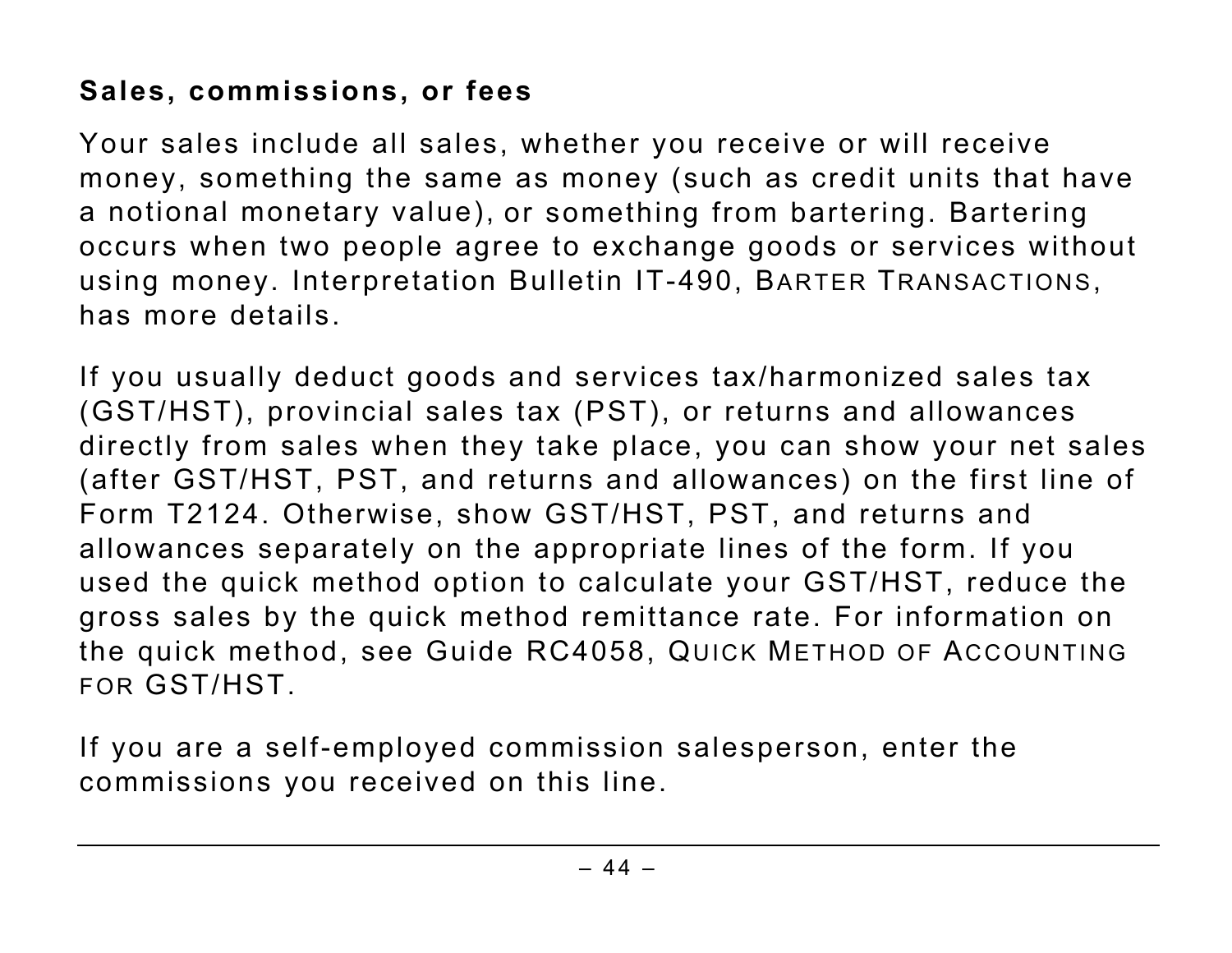# **Line 8000 – Net sales, commissions, or fees**

Enter your net sales, commissions, and fees after deducting any GST/HST, PST, and any returns, allowances, and discounts, if these have been included in your sales.

### **Line 8290 – Reserves deducted last year**

Include any reserves you deducted for 2005. For more details, see "Allowable reserves" on page 111 [22].

### **Line 8230 – Other income**

Enter the total income you received from other sources. Some examples of other income you would report on this line are:

- a recovery of an amount you wrote off as a bad debt in a previous year;
- the value of vacation trips or other prizes awarded to you because of your business activities;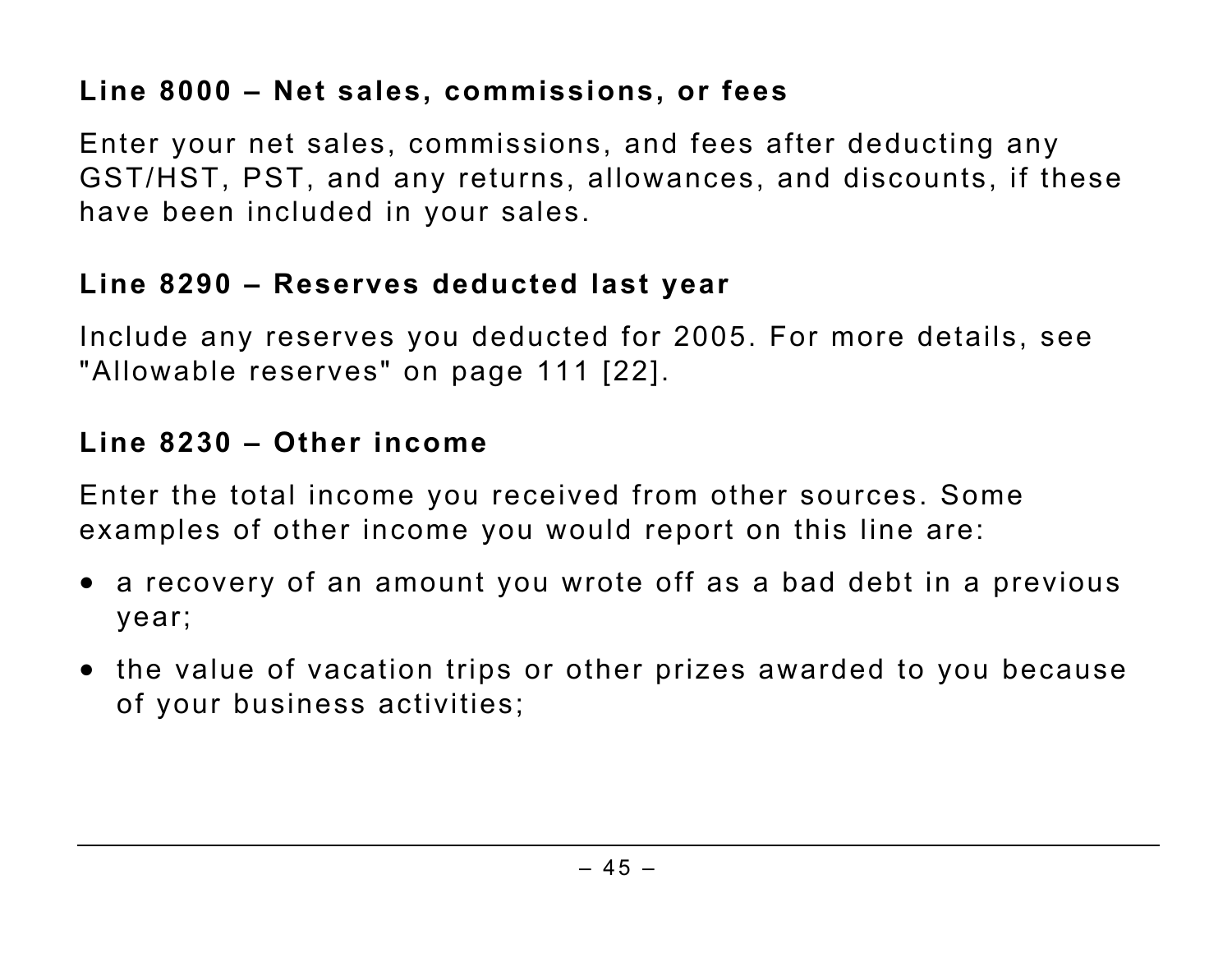- payments for land you leased for petroleum or natural gas exploration. For more information, see Interpretation Bulletin IT-200, SURFACE RENTALS AND FARMING OPERATIONS; and
- grants, subsidies, incentives, or assistance you get from a government, government agency, or non-government agency. For more information, see Interpretation Bulletin IT-273, GOVERNMENT ASSISTANCE – GENERAL COMMENTS.

# **Note**

Do not include in income any rebate, grant, or assistance you receive, but subtract that amount from the applicable expense it relates to. If the rebate, grant, or assistance relates to a depreciable asset, subtract the amount you received from the asset's capital cost. This will affect the amount of capital cost allowance (CCA) you can claim for that asset. See Chapter 4 for information about CCA. If the asset qualifies for the investment tax credit, this reduction to the capital cost will also affect your claim for the investment tax credit. See Form T2038(IND), INVESTMENT TAX CREDIT (INDIVIDUALS), for details. If you cannot apply the rebate, grant, or assistance to reduce a particular expense or an asset's capital cost, include the total on line 8230, "Other income." This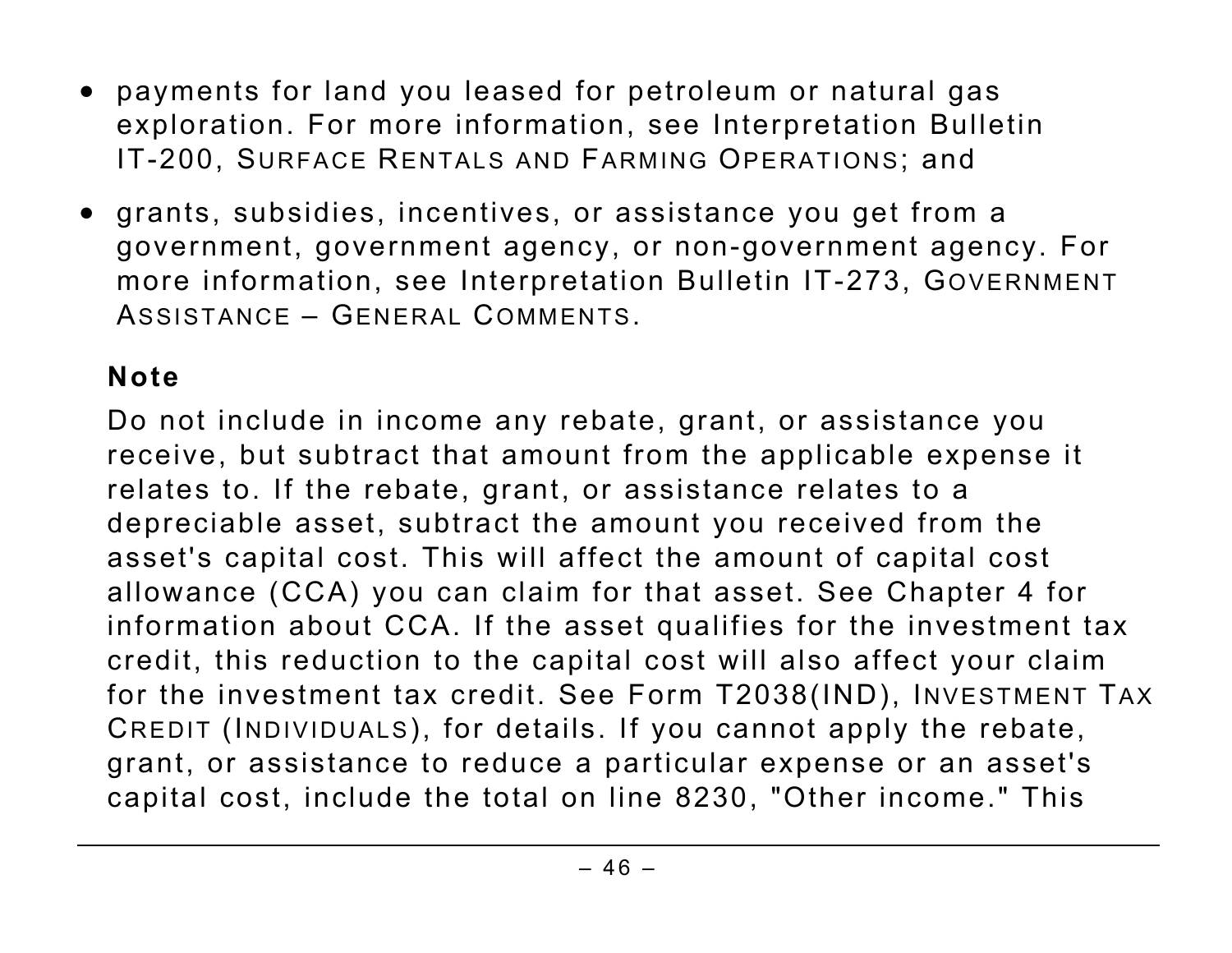amount must be included in income to the extent that it was not used to reduce the cost of a property or the amount of an outlay or expense.

### **Line 8299 – Gross income**

Enter your gross income, which is your net sales (line 8000) plus any reserves deducted last year, and any other income.

# **Calculation of cost of goods sold**

Complete this area if your business buys goods for resale or makes goods for sale. Claim the cost of the goods you buy or make for sale in the fiscal period in which you sell them.

To calculate your cost of goods sold, you need to know the following:

- the value of your inventory at the start of your fiscal period;
- the value of your inventory at the end of your fiscal period; and
- the cost of your purchases (net of discounts) for the fiscal period.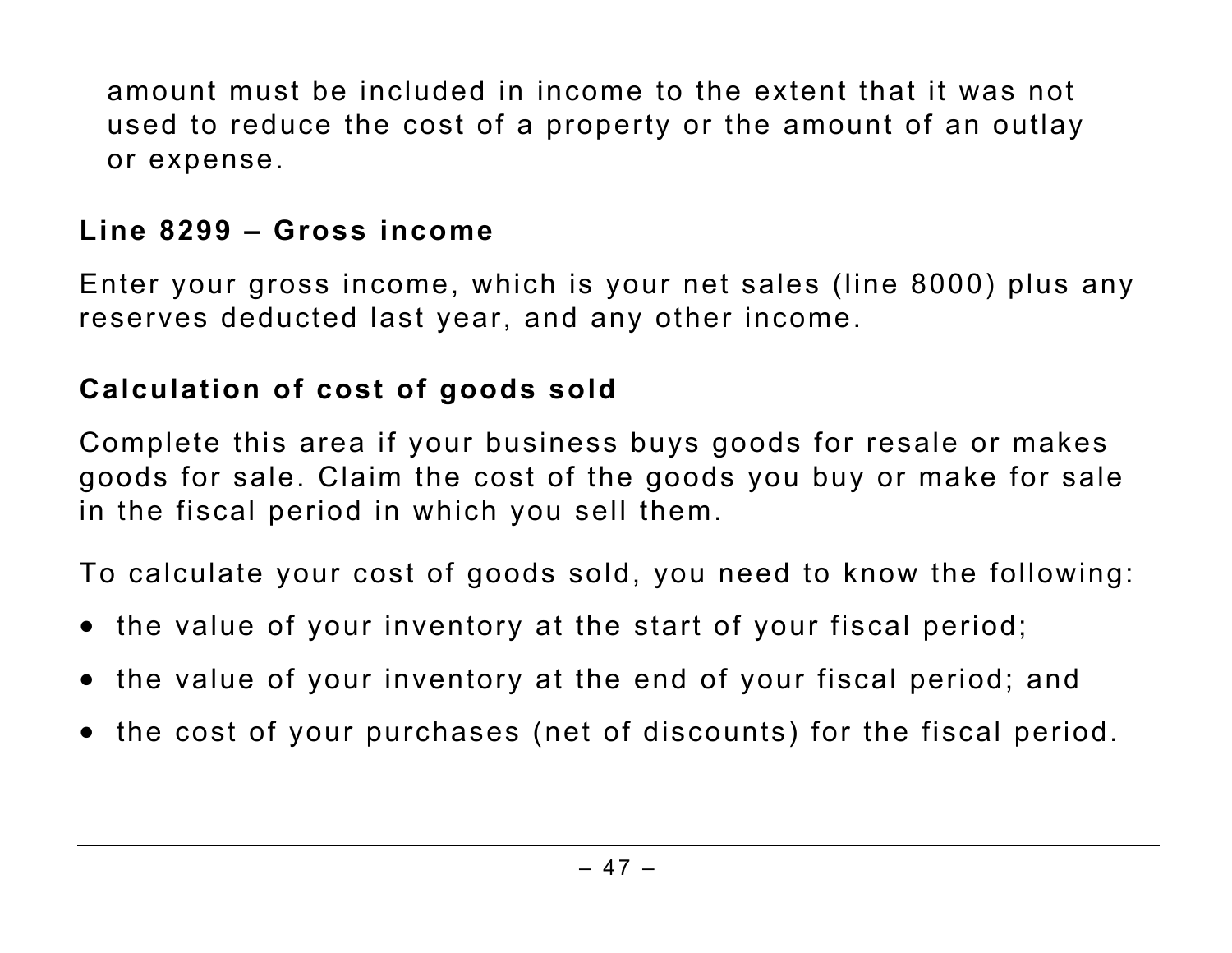# **Line 8300 – Opening inventory and Line 8500 – Closing inventory**

Enter your opening and closing inventory on the appropriate lines. These amounts must include raw materials, goods in process, and finished goods. The way you value your inventory is important when you determine your income. For income tax purposes, we accept the following two methods:

- Value your entire inventory at its fair market value. Use either the price you would pay to replace an item or the amount you would get if you sold an item.
- Value individual items in your inventory, at either their fair market value or their cost, whichever is less. Cost is the price you incur for an item. Cost also includes any expenses you incur to bring the item to the business location and to put it in a condition so that you can use it in the business. When you cannot easily tell one item from another, you can value the items as a group.

Once you have chosen a method for valuing your inventory, you have to use that method consistently.

See page 141 [27] for the meaning of **fair market value.**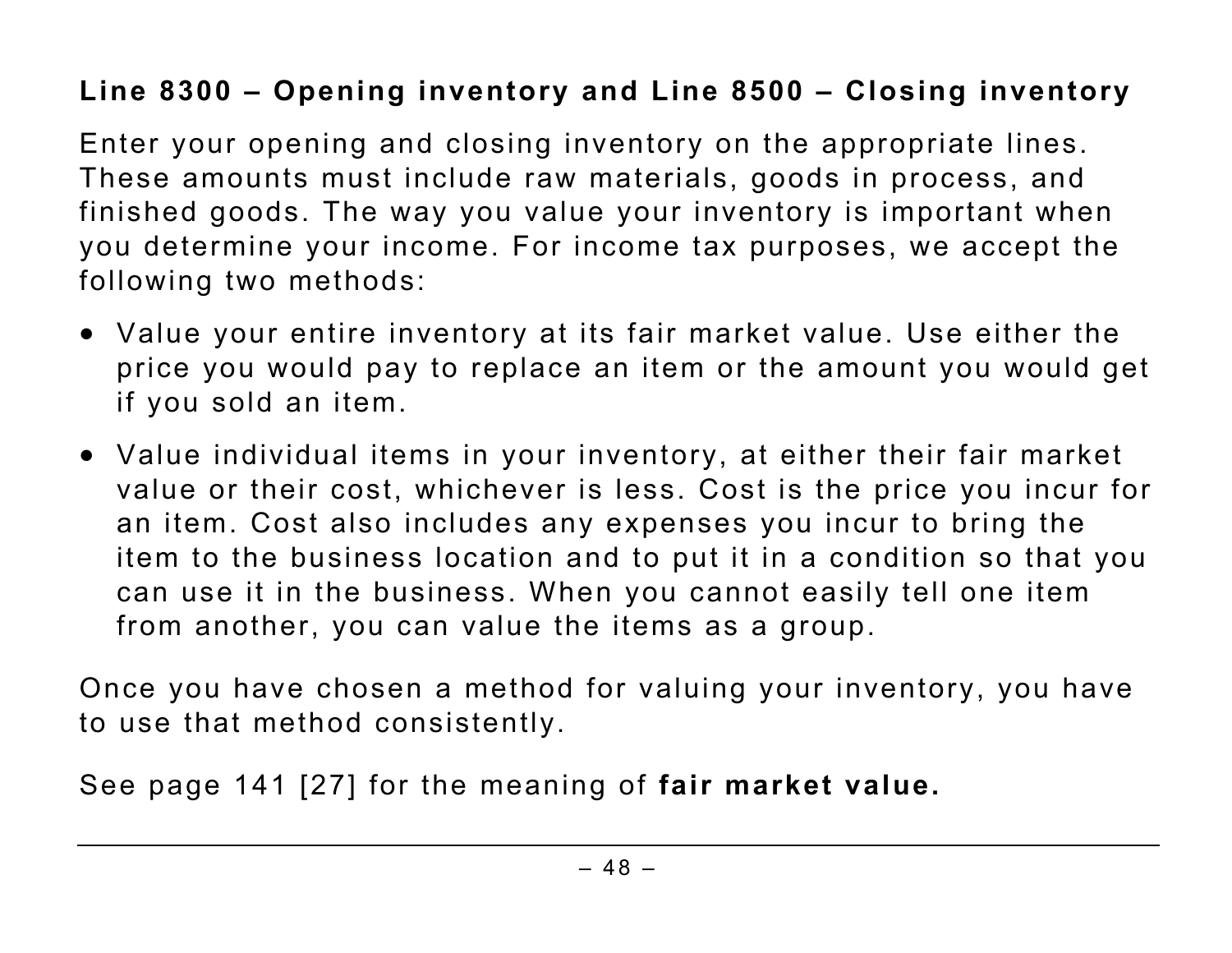If this is your first year of reporting business income, you can choose either method to value your inventory. In your first year of business, you will not have an amount to enter on line 8300. If this is not your first year of business, continue to use the same method you used in past years. The value of your inventory at the start of a fiscal period has to be the same as the value of your inventory at the end of the preceding fiscal period.

Do an actual stock count at the end of each fiscal period, unless you use a perpetual inventory system. Under this system, you do periodic stock counts and keep a written record of each count. Remember to keep your inventory records with your other records.

For more information about valuing inventory, see Interpretation Bulletin IT-473, INVENTORY VALUATION. Businesses that are adventures or concerns in the nature of trade must value their inventory at the cost to the taxpayer.

#### **Inventory value of an artistic endeavour**

An artistic endeavour occurs when you are in the business of creating paintings, murals, original prints, etchings, drawings, sculptures, or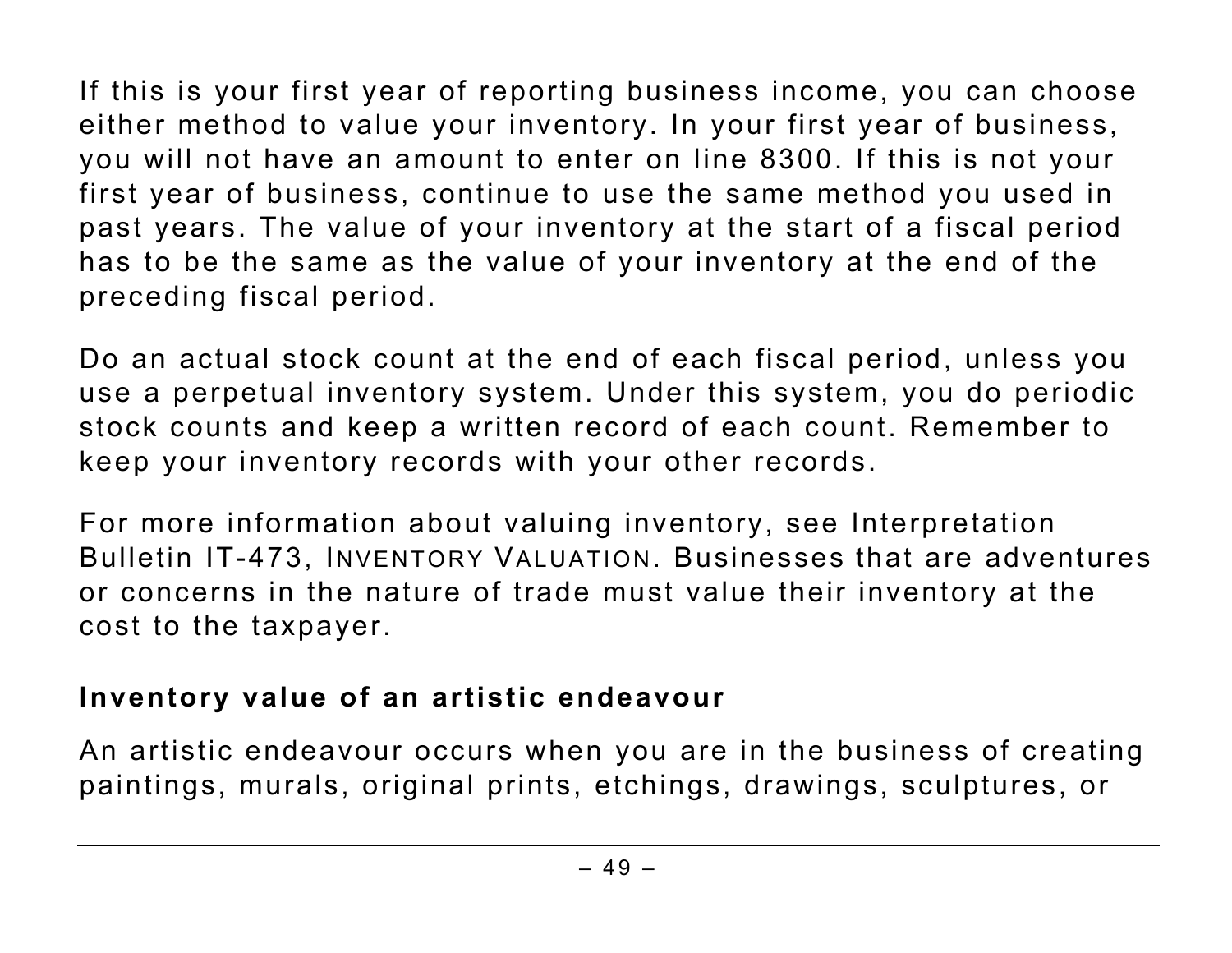similar works of art. An artistic endeavour does not include reproducing works of art.

When you calculate your income from an artistic endeavour, you can choose to value your closing inventory at nil. To do this, show your closing inventory as "nil" on line 8500. Your choice stays in effect for each following year, unless you request a change from CRA and we allow the change. This option may not be used if you did not create the work of art or you are in the business of reproducing works of art.

For more information, see Interpretation Bulletin IT-504, VISUAL ARTISTS AND WRITERS.

### **Gifts of inventory by an artist**

If you donate a work of art you created, you may not have to report a profit on your donation for income tax purposes. To benefit from this tax treatment, your gift must fall under the definition of gifts of certified cultural property. For more information about gifts and donations, see the pamphlet P113, GIFTS AND INCOME TAX.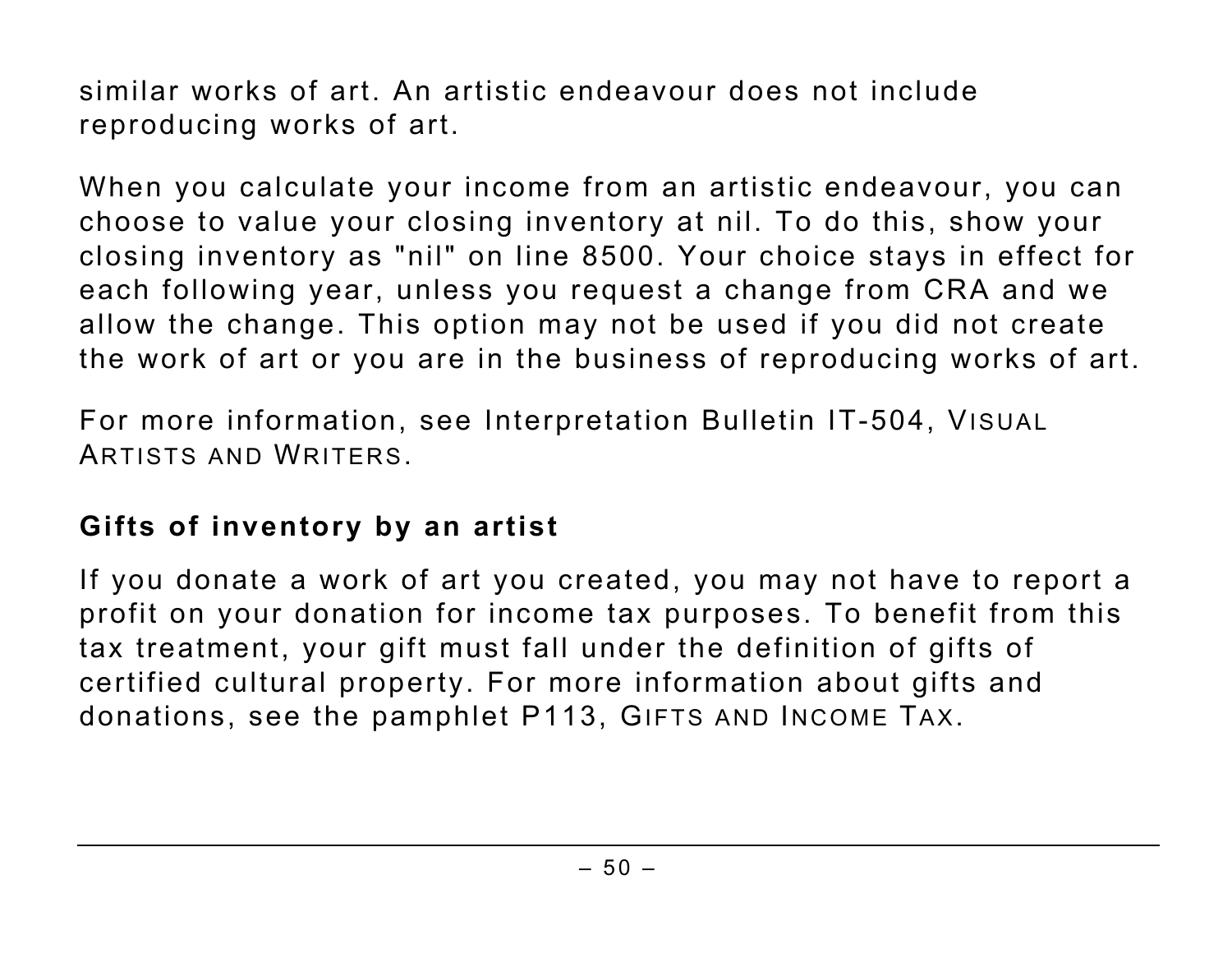# **Line 8320 – Purchases during the year (net of returns, allowances, and discounts)**

The cost of goods you buy to resell or use in manufacturing other goods includes costs such as delivery, freight, and express charges. Enter the amount of your net purchases during the year (your total purchases, minus any discounts you received).

Sometimes, you might use goods you bought for the business for personal use. When this happens, you have to subtract the cost of these goods from your total purchases for the year. Do this before you enter the amount of the purchases.

### **Line 8360 – Subcontracts**

Enter all the costs of hiring outside help to perform tasks related to the goods you sell.

#### **Line 8340 – Direct wage costs**

Include the remuneration you paid to employees who work directly in the manufacture of your goods. Do not include: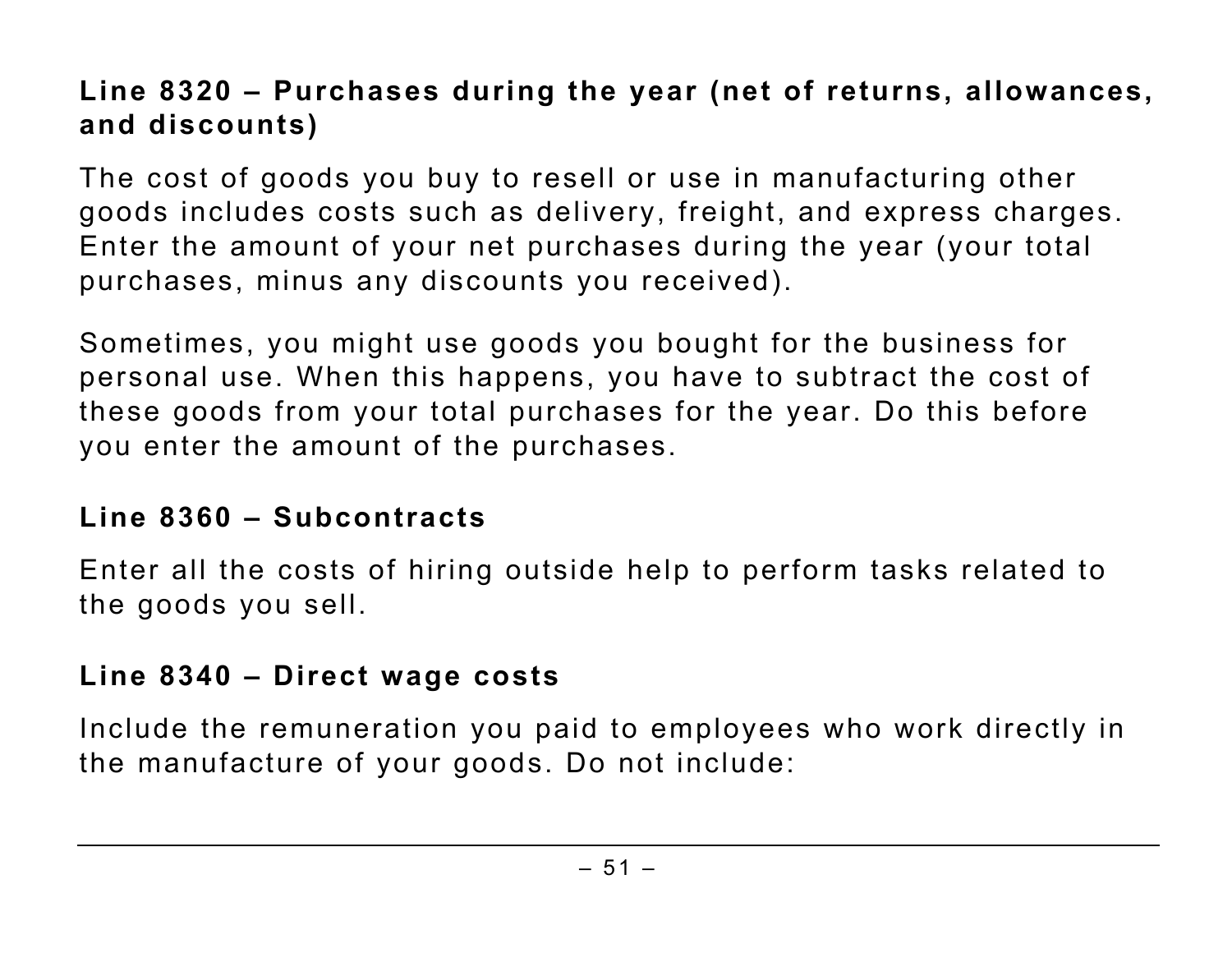- indirect wages (see line 9060);
- a salary paid to yourself or a partner (see "Details of equity" on page 135 [26] ); and
- withdrawals you may have made from the business (see "Details of equity" on page 135 [26] ). For more information on salaries and wages, see line 9060 on page 102 [20].

# **Line 8519 – Gross profit**

Enter your gross profit, which is your gross income (line 8299) minus your cost of goods sold.

# **Form T2032, Statement of Professional Activities**

This section explains how to complete the "Income" area on Form T2032.

As mentioned in Chapter 1, professional activities are business activities. Usually, you calculate your income from professional activities using the same rules as for a business. However, some aspects of professional activities are different from those of other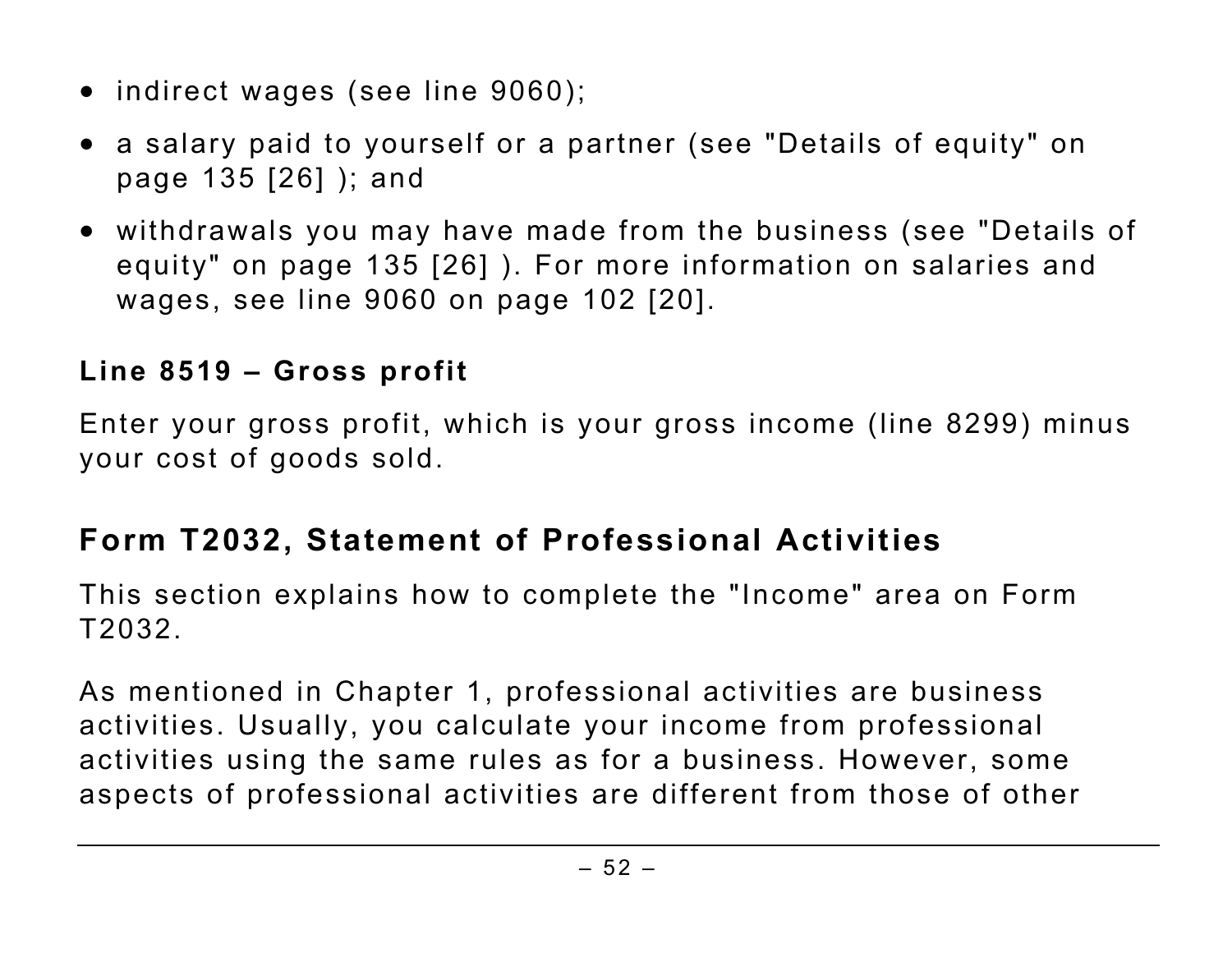types of businesses. Some of these differences are discussed in this section.

# **Professional fees**

Your professional income includes all fees you receive for goods or services you provide, whether you receive or will receive money, something the same as money (such as credit units that have a notional monetary value), or something from bartering. Bartering occurs when two people agree to exchange goods or services without using money. For more information, see Interpretation Bulletin IT-490, BARTER TRANSACTIONS.

As a professional, generally your income includes the value of your work-in-progress (WIP). WIP is goods or services that you have not yet completed at the end of your fiscal period.

Your professional fees for the current year are the total of:

• all amounts you receive during the year for professional services, whether you provide the services during the current year or after your current year-end;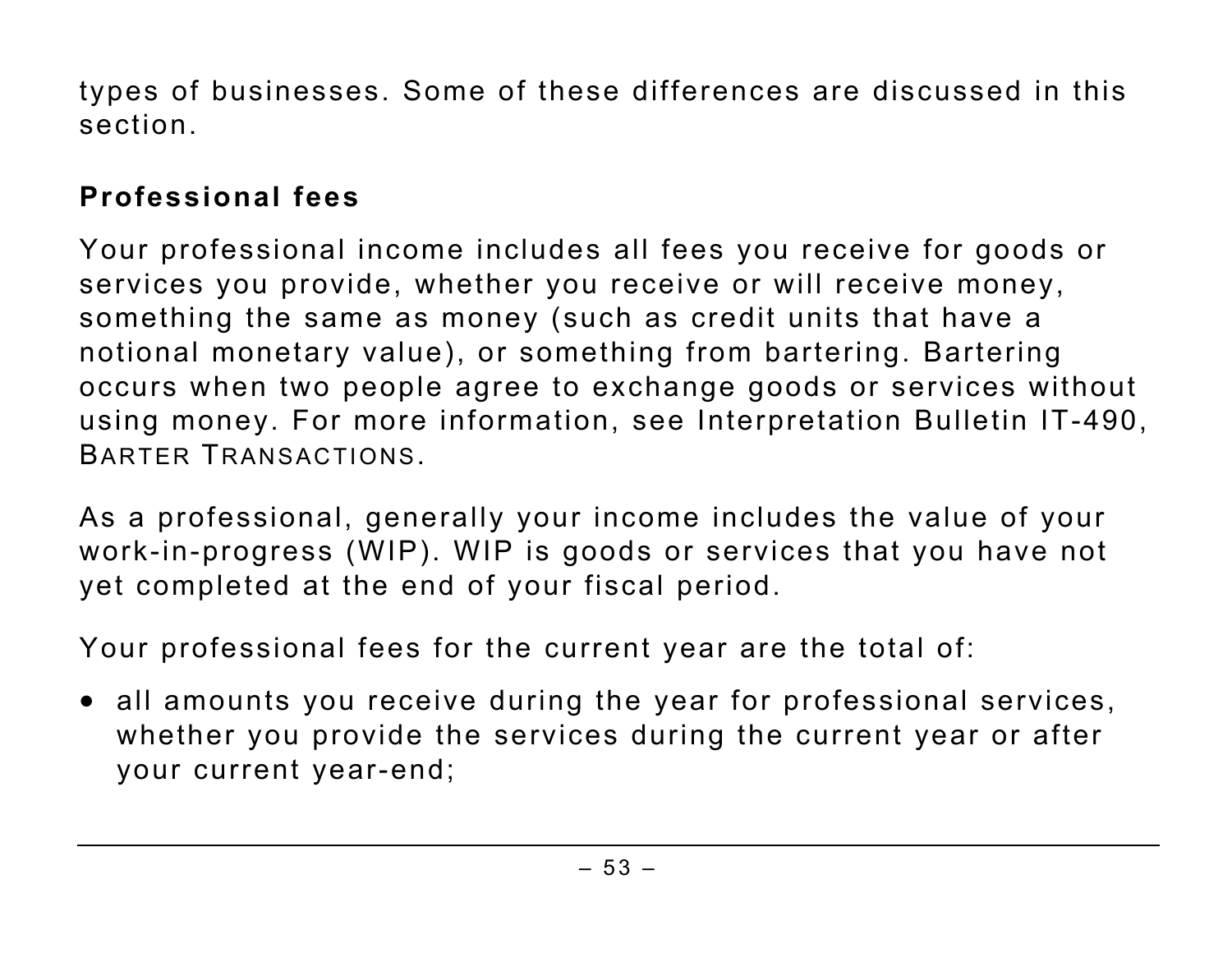# **plus**

• all amounts receivable at the end of the current year for professional services you provided during the current year;

## **minus**

• all amounts receivable at your previous year-end.

# **Note**

If you usually deduct GST/HST and PST directly from your professional fees when you earn them, you can show your net professional fees (after GST/HST and PST) on the first line of Form T2032. Otherwise, show GST/HST and PST separately on the appropriate line. If you used the quick method option to calculate your GST/HST, reduce the gross professional fees by the quick method remittance rate. For more information on the quick method, see our Guide RC4058, QUICK METHOD OF ACCOUNTING FOR GST/HST.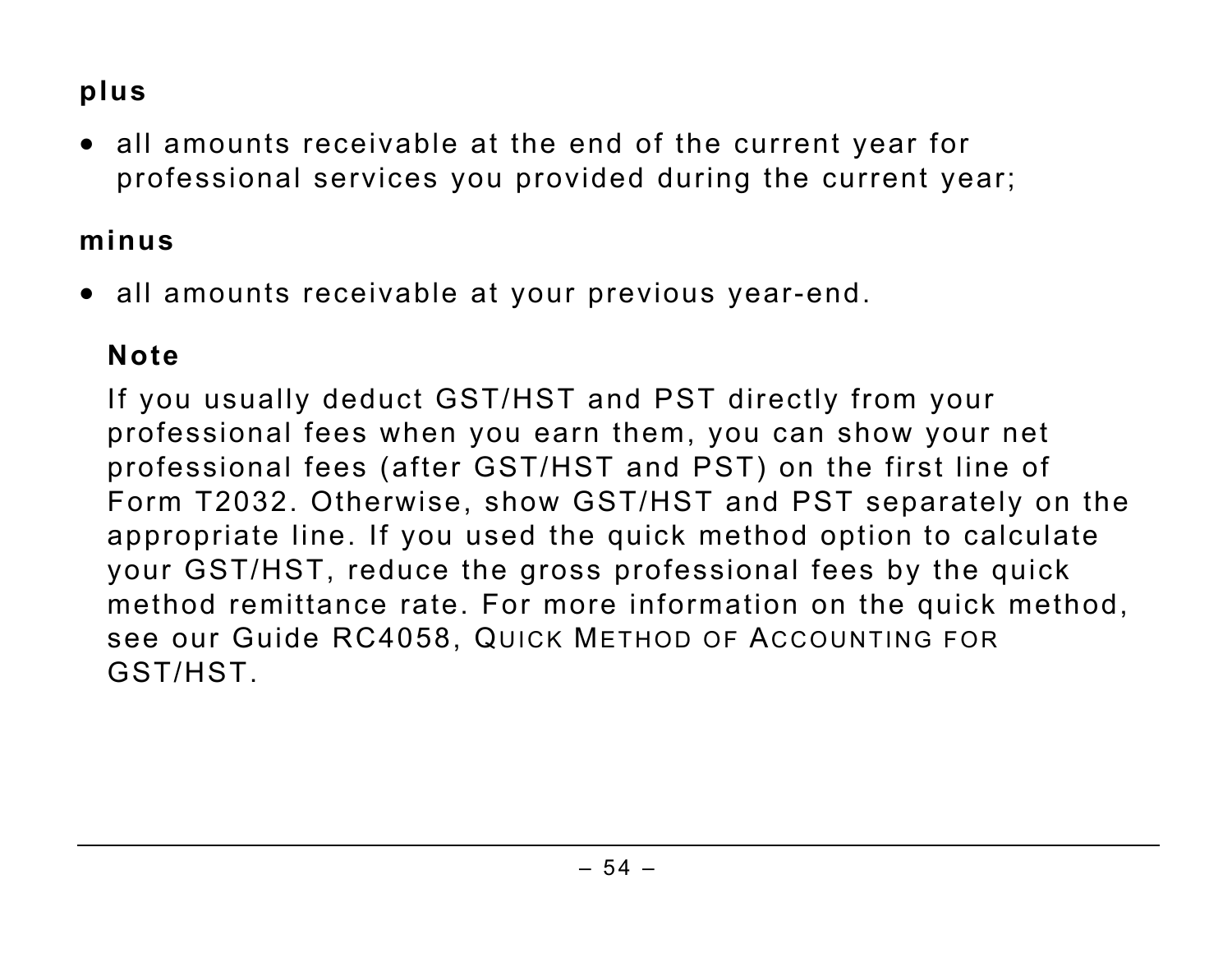# **Election to exclude your WIP**

You can choose to exclude your WIP when you calculate your income if you are one of the following types of professionals:

- an accountant;
- a dentist:
- a lawyer (including a notary in Quebec);
- a medical doctor:
- a chiropractor; or
- a veterinarian.

If you did not choose to exclude your WIP in any previous year, you can do so in 2006. You do not need a special form to do this. Attach a letter to your income tax return telling us that you want to exclude your WIP.

You can also use Form T2032 to exclude your WIP by doing the following: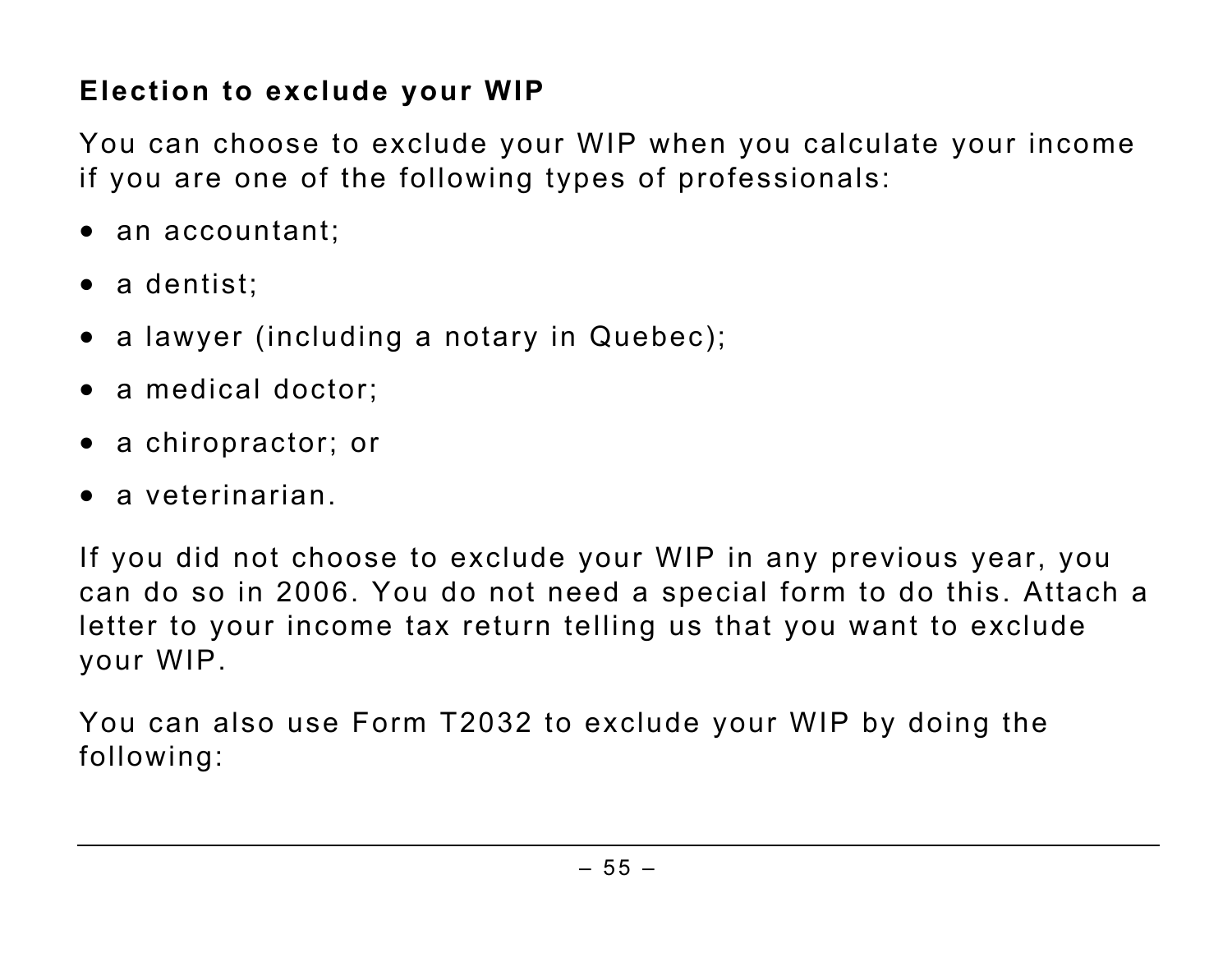- On the "Work-in-progress, end of the year" line, write the amount you included as "Work-in-progress, end of the year" in your professional fees.
- On the "Work-in-progress, start of the year" line, write the amount of your WIP at the start of the year, if you excluded it at the end of last year.

Make this election when you file the original income tax return to which it relates. We will not accept an election when you file an amended return.

For partnerships, an authorized partner must choose to exclude the partnership's WIP on behalf of all partners.

The choice to exclude WIP stays in effect for each following year, unless you file an application and CRA permits you to make the change.

For more information about excluding WIP, see Interpretation Bulletin IT-457, ELECTION BY PROFESSIONALS TO EXCLUDE WORK IN PROGRESS FROM INCOME.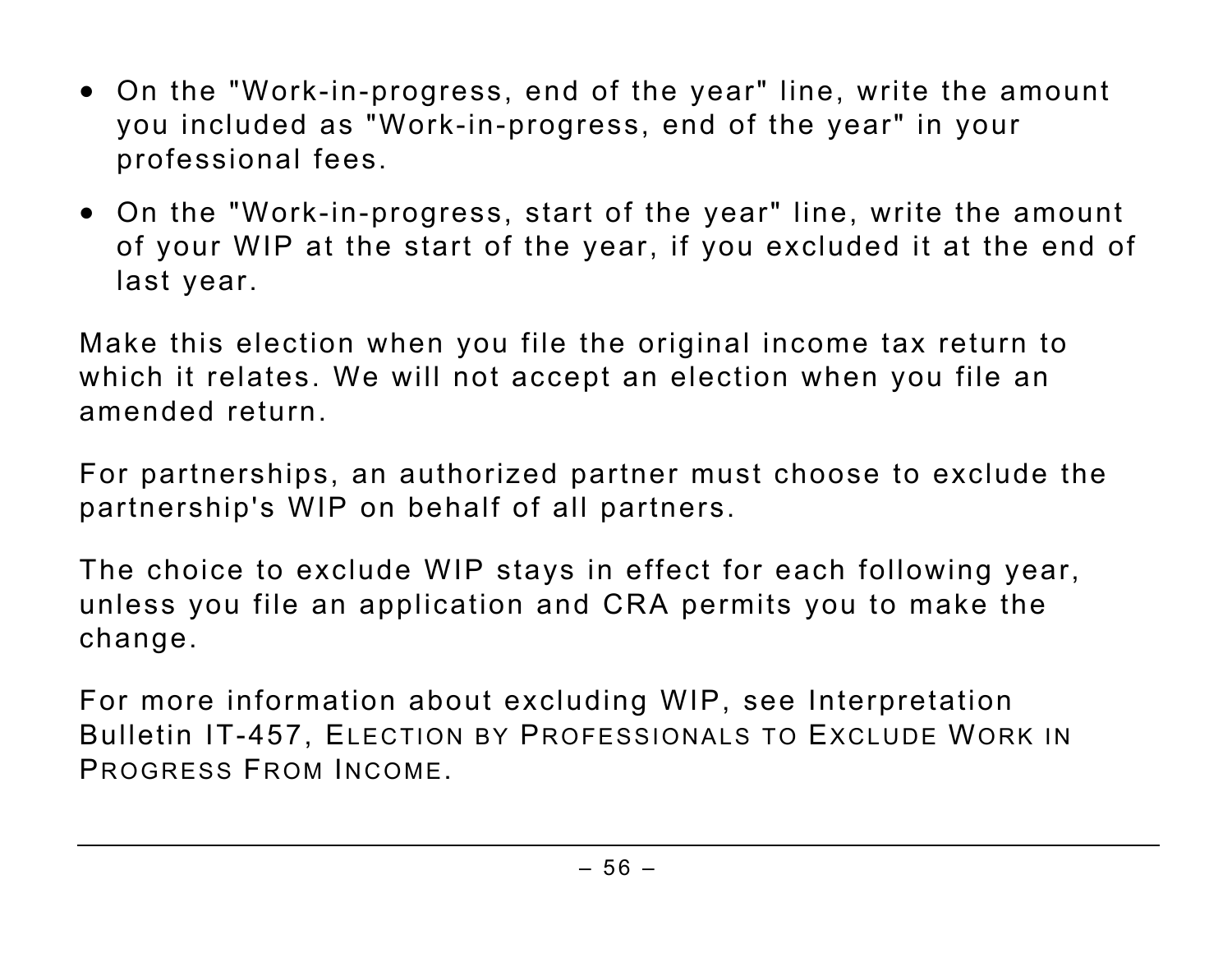# **Line 8000 – Adjusted professional fees**

Enter your professional fees plus your WIP for the start of the year if you excluded it at the end of last year, minus any GST and PST, or HST included in your fees, and your WIP at the end of the year if you elect to exclude it.

# **Line 8290 – Reserves deducted last year**

Include in your 2006 income any reserves you deducted for 2005. For more details, see "Allowable reserves" on page 111 [22].

# **Line 8230 – Other income**

Enter the total income you received from other sources. Some examples of other income you would report on this line are:

- a recovery of an amount you wrote off as a bad debt in a previous year;
- the value of vacation trips or other prizes awarded to you because of your professional activities; and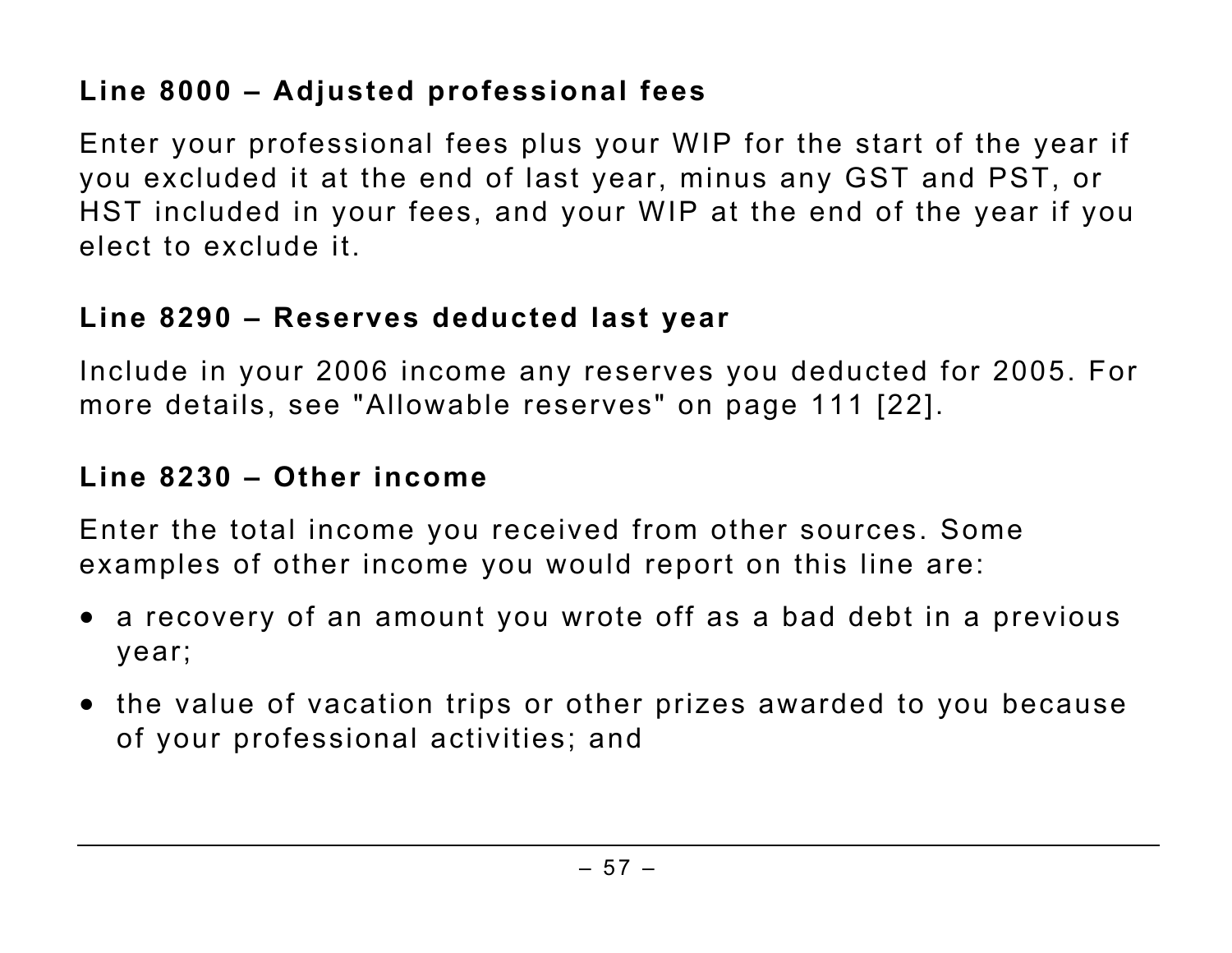• grants, subsidies, incentives, or assistance you get from a government, government agency, or non-government agency. For more information, see Interpretation Bulletin IT-273, GOVERNMENT ASSISTANCE – GENERAL COMMENTS, and read the "Note" on page 46 [11] of this guide.

### **Line 8299 – Gross income**

Enter your gross income. This amount includes your adjusted professional fees (line 8000) plus any reserves deducted last year (line 8290), and any other income (line 8230). The following example summarizes this chapter. Since the rules for calculating business and professional income are similar, our example focuses on a business.

#### **Example**

Cathy is the sole proprietor of a fashion boutique that has a December 31 fiscal year-end. She rents the premises where the store is located. Cathy entered the following in her sales journals for 2006: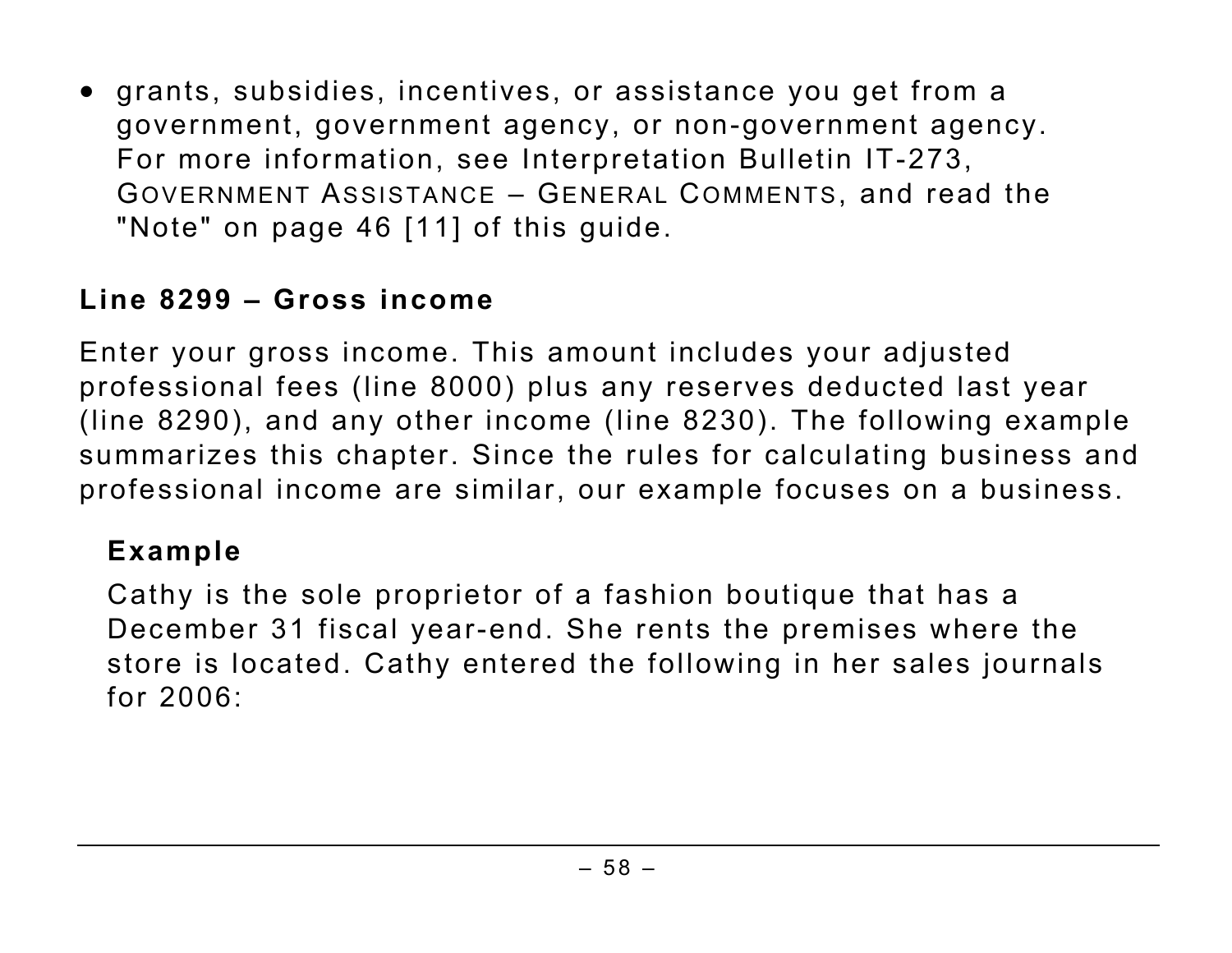| Total sales (excluding PST and GST, or HST) |  | \$189,000 |  |
|---------------------------------------------|--|-----------|--|
| Returned items                              |  | \$ 1,000  |  |
| Inventory at the start of 2006              |  | \$36,500  |  |
| Inventory at the end of 2006                |  | \$30,000  |  |
| Purchases (including freight, etc.)         |  | \$88,000  |  |

Cathy completes the "Income" and "Calculation of cost of goods sold" sections of Form T2124 as shown on page 60 and 61 [this page].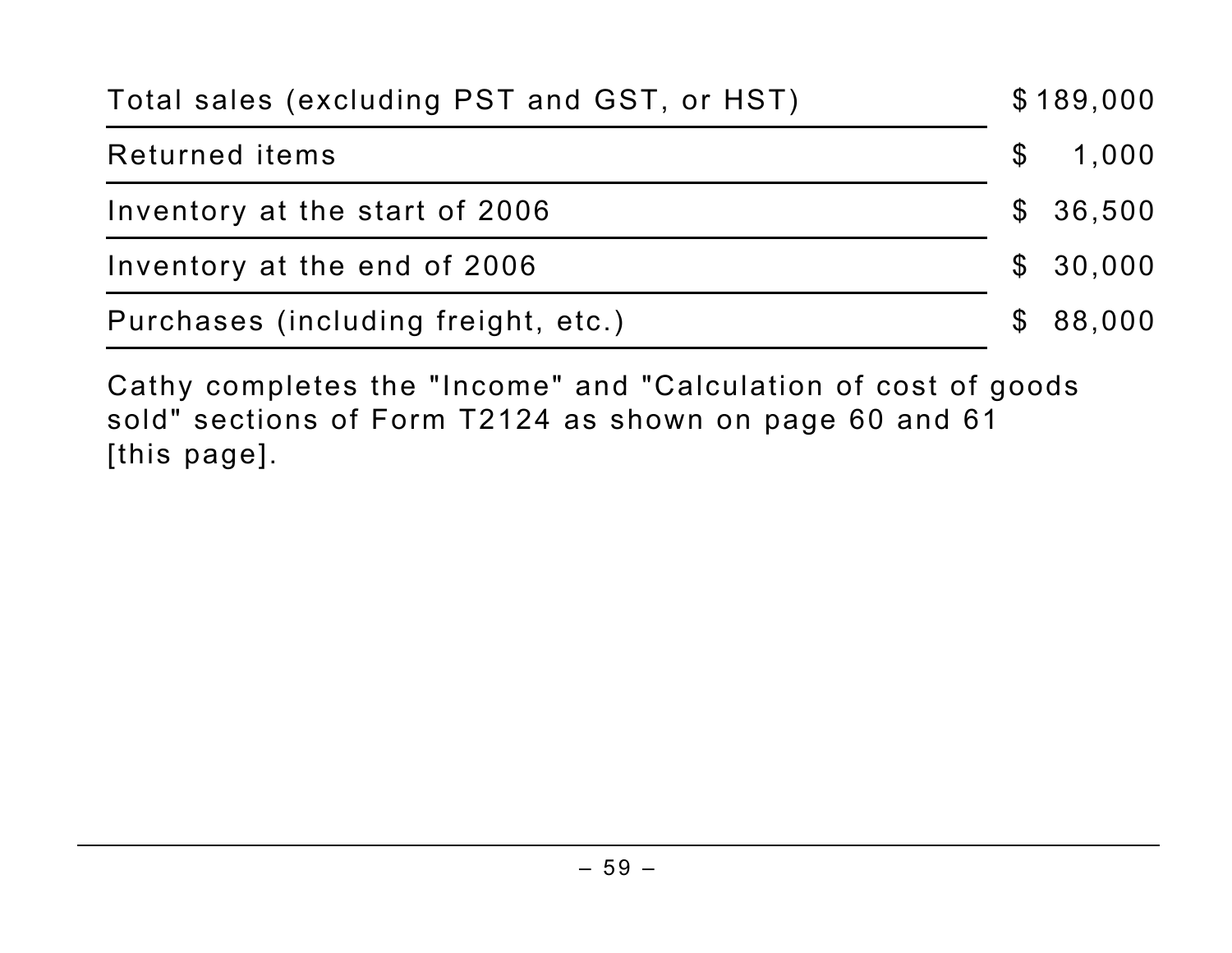#### **Income**

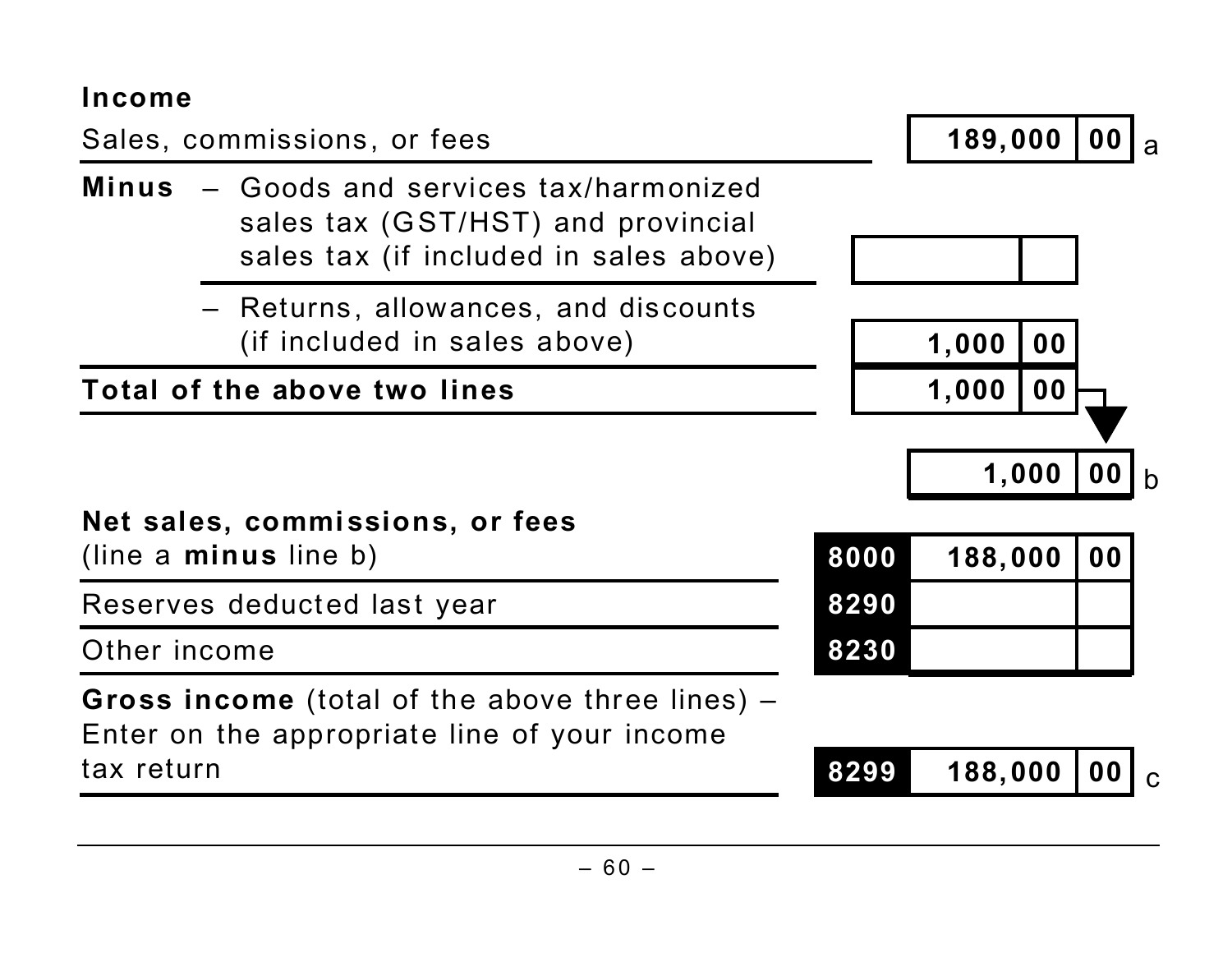# **Calculation of cost of goods sold (enter business part only)**

| Gross profit (line c minus line d)                                                                   | 8519 |         | 93,500         | 0 <sub>0</sub> | $\mathbf e$  |
|------------------------------------------------------------------------------------------------------|------|---------|----------------|----------------|--------------|
|                                                                                                      |      |         | 94,500         | 0 <sub>0</sub> | $\mathsf{d}$ |
| Cost of goods sold                                                                                   | 8518 | 94,500  | 0 <sub>0</sub> |                |              |
| <b>Minus</b> – Closing inventory<br>(include raw materials, goods in process,<br>and finished goods) | 8500 | 30,000  | 00             |                |              |
| Total of the above five lines                                                                        |      | 124,500 | 00             |                |              |
| Other costs                                                                                          | 8450 |         |                |                |              |
| Direct wage costs                                                                                    | 8340 |         |                |                |              |
| Subcontracts                                                                                         | 8360 |         |                |                |              |
| Purchases during the year (net of returns,<br>allowances, and discounts)                             | 8320 | 88,000  | 00             |                |              |
| Opening inventory (include raw materials,<br>goods in process, and finished goods)                   | 8300 | 36,500  | 00             |                |              |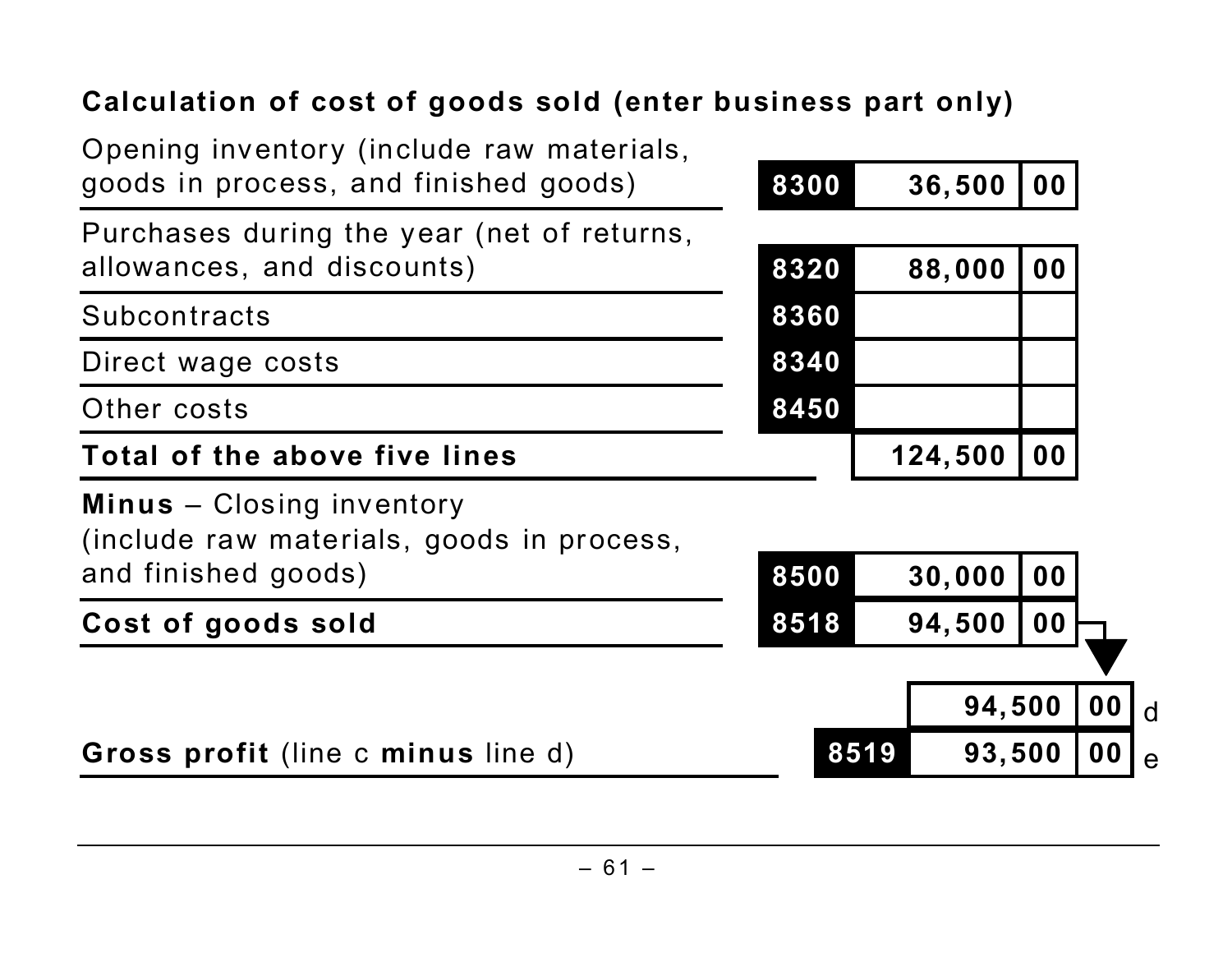# **Chapter 3 – Expenses**

This chapter discusses the more common expenses you incur to earn income from your business (including self-employed commission sales) or professional activities. Incur means that you paid or will have to pay the expense.

As a rule, you can deduct any reasonable current expense you incur to earn business income. The expenses you can deduct include any GST/HST you incur on these expenses. However, since you cannot deduct personal expenses, enter only the business part of expenses on the form.

In addition, you cannot claim expenses you incur to buy capital property.

### **Current or capital expenses?**

Renovations and expenses that extend the useful life of your property or improve it beyond its original condition are usually capital expenses. However, an increase in a property's market value because of an expense is not a major factor in deciding whether the expense is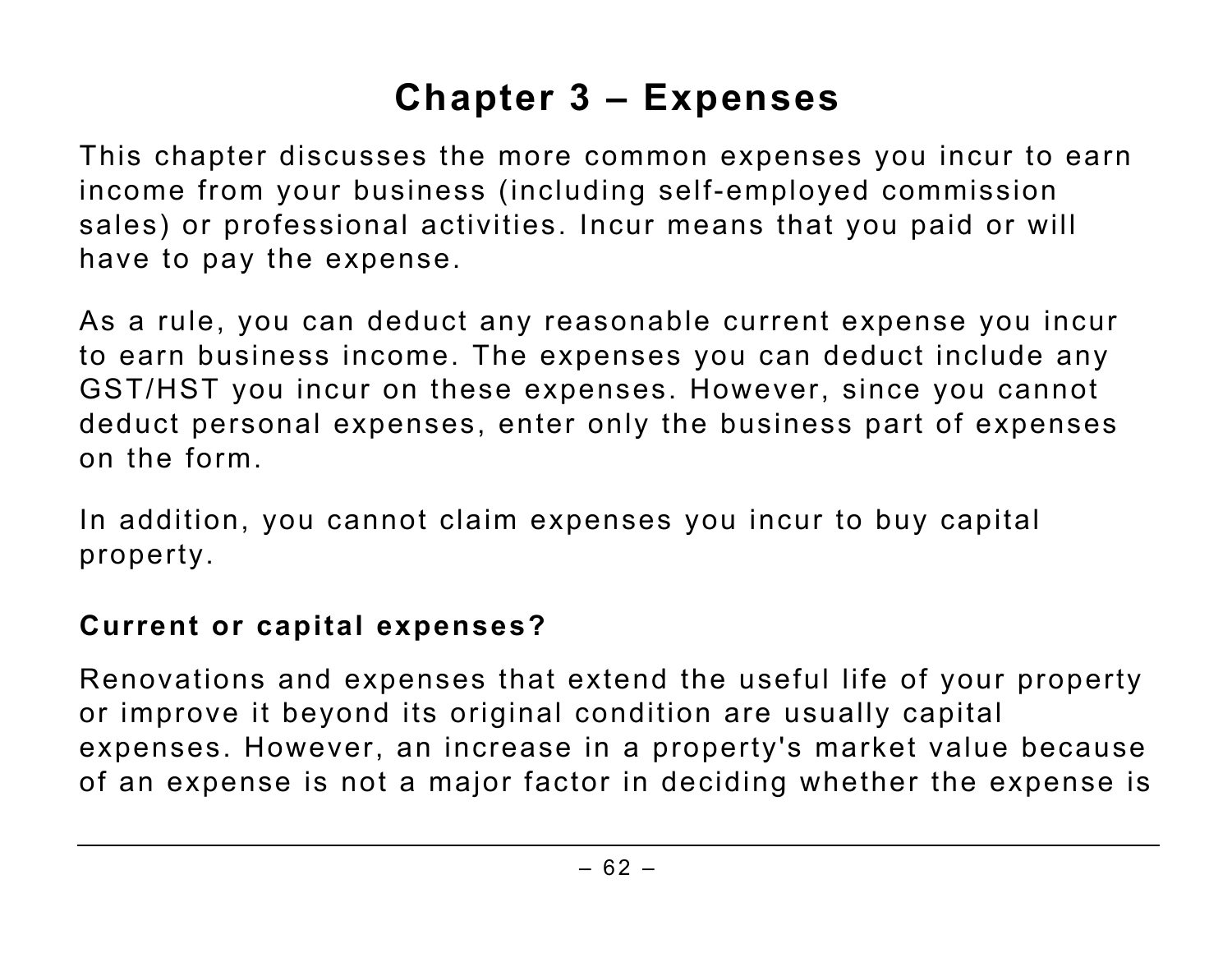capital or current. To decide whether an amount is a current expense or a capital expense, consider your answers to the questions on the following chart.

### **CRITERIA**

### **Does the expense provide a lasting benefit?**

#### **Capital expenses**

A capital expense generally gives a lasting benefit or advantage. For example, the cost of putting vinyl siding on the exterior walls of a wooden house is a capital expense.

#### **Current expenses**

A current expense is one that usually recurs after a short period. For example, the cost of painting the exterior of a wooden house is a current expense.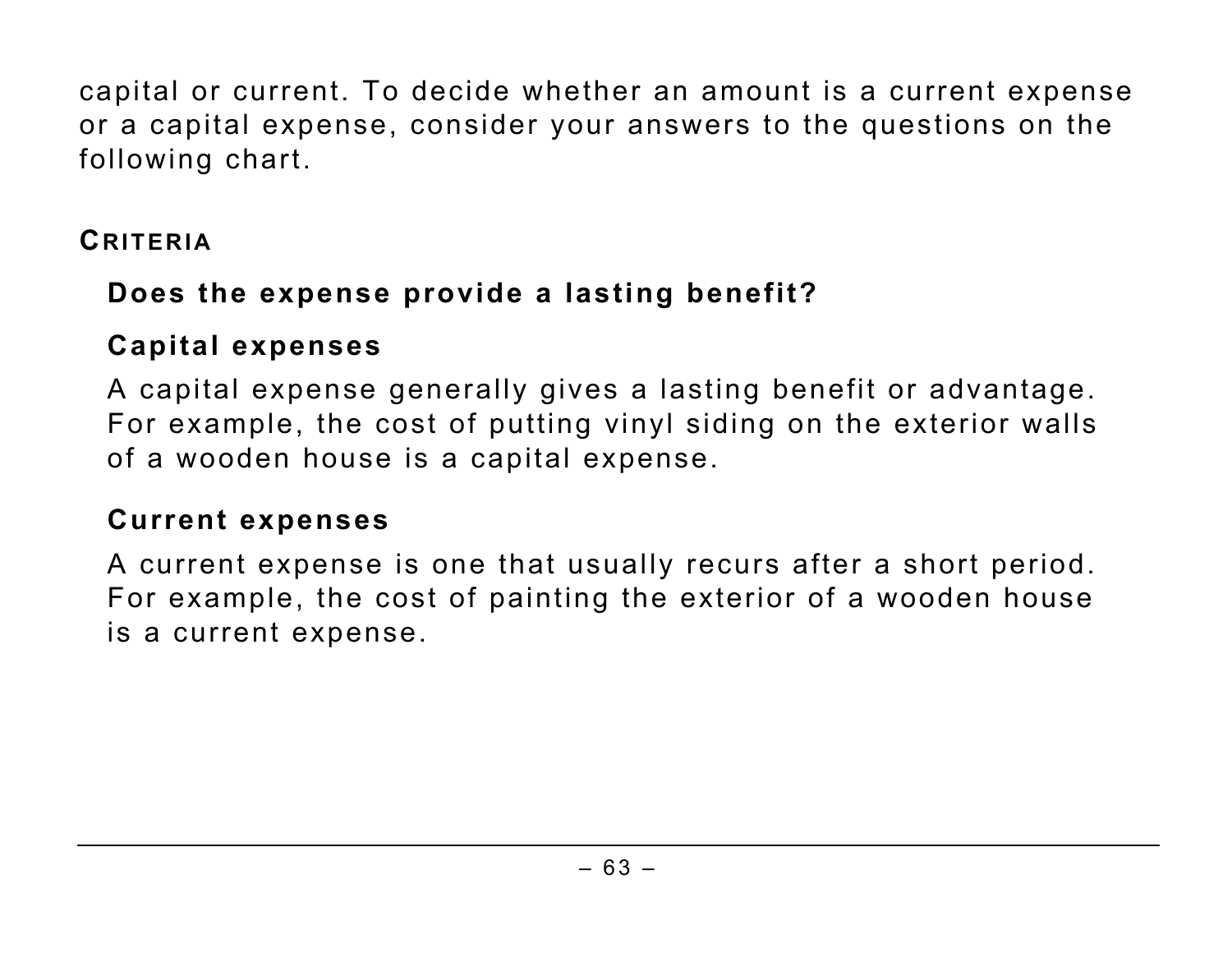### **CRITERIA**

# **Does the expense maintain or improve the property?**

# **Capital expenses**

The cost of a repair that improves a property beyond its original condition is probably a capital expense. If you replace wooden steps with concrete steps, the cost is a capital expense.

### **Current expenses**

An expense that simply restores a property to its original condition is usually a current expense. For example, the cost of repairing wooden steps is a current expense.

#### **CRITERIA**

### **Is the expense for a part of a property or for a separate asset?**

### **Capital expenses**

The cost of replacing a separate asset within that property is a capital expense. For example, the cost of buying a compressor for use in your business operation is a capital expense. This is the case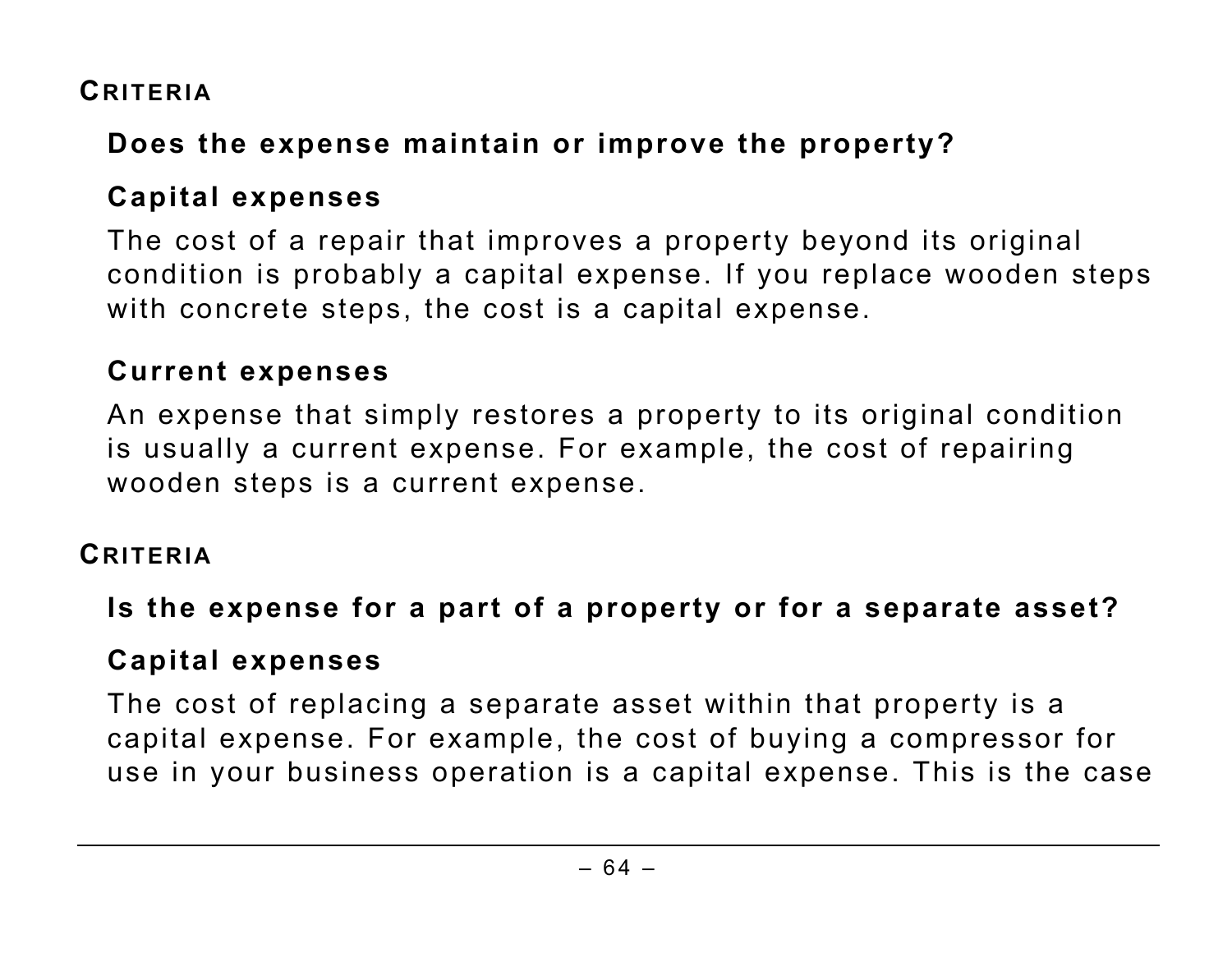because a compressor is a separate asset and is not a part of the building.

### **Current expenses**

The cost of repairing a property by replacing one of its parts is usually a current expense. For instance, electrical wiring is part of a building. Therefore, an amount you spend to rewire is usually a current expense, as long as the rewiring does not improve the property beyond its original condition.

## **CRITERIA**

**What is the value of the expense?** (Use this test only if you cannot determine whether an expense is capital or current by considering the three previous tests.)

### **Capital expenses**

Compare the cost of the expense to the value of the property. Generally, if the cost is of considerable value in relation to the property, it is a capital expense.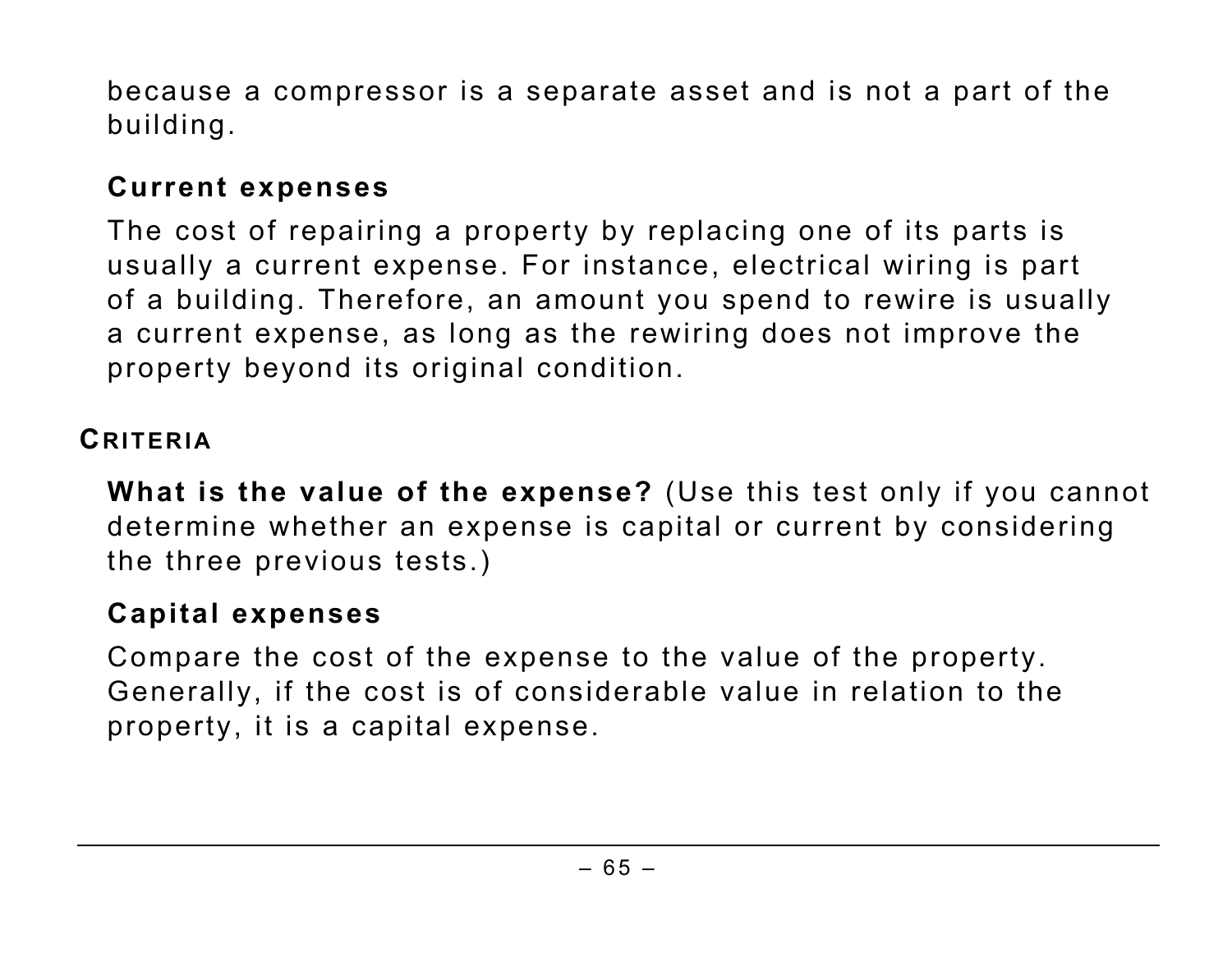# **Current expenses**

This test is not a determining factor by itself. You might spend a large amount of money for maintenance and repairs to your property all at once. If this cost was for ordinary maintenance that was not done when it was necessary, it is a maintenance expense, and you deduct it as a current expense.

## **CRITERIA**

**Is the expense for repairs to used property that you acquired to put it in suitable condition for use?** 

# **Capital expenses**

The cost of repairing used property that you acquired to put it in a suitable condition for use in your business is considered a capital expense even though in other circumstances it would be treated as a current operating expense.

### **Current expenses**

Where the repairs were for ordinary maintenance of a property that you already had in your business, the expense is usually current.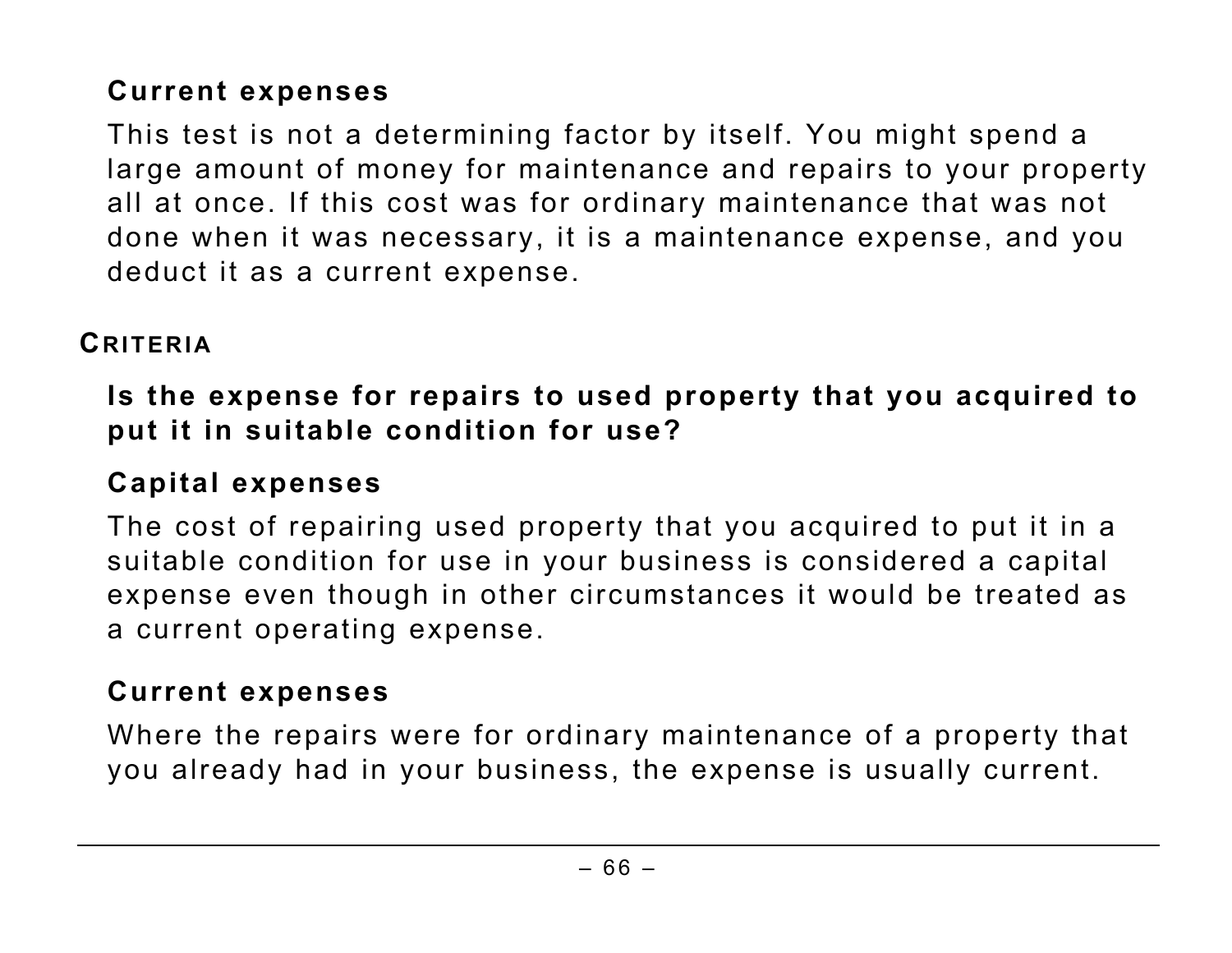### **CRITERIA**

# **Is the expense for repairs made to an asset in order to sell it?**

# **Capital expenses**

The cost of repairs made in anticipation of the sale of a property or as a condition of sale is regarded as a capital expense.

### **Current expenses**

Where the repairs would have been made anyway, but a sale was negotiated during the course of the repairs or after their completion, the cost is regarded as current.

For more information, see Chapter 4 of this guide and Interpretation Bulletin IT-128, CAPITAL COST ALLOWANCE – DEPRECIABLE PROPERTY.

# **Note**

When you claim the GST/HST you paid on your business expenses as an input tax credit, reduce the amounts of the business expenses you show on Form T2124 or Form T2032 by the amount of the input tax credit. Do this when the GST/HST for which you are claiming the input tax credit was paid or became payable. Similarly, subtract any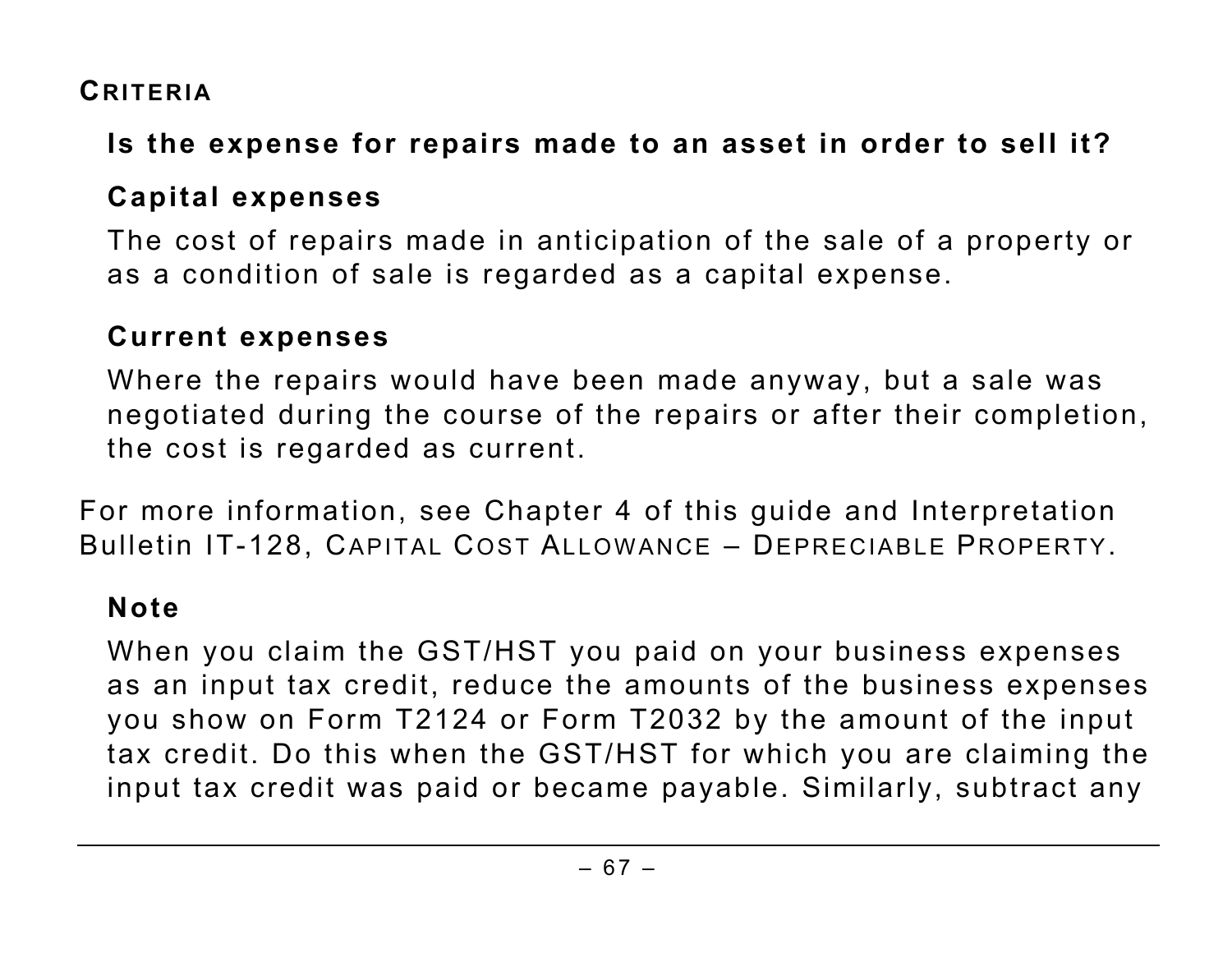other rebate, grant, or assistance from the expense to which it applies. Enter the net figure on the proper line. Any such assistance you claim for the purchase of depreciable property used in your business will affect your claim for capital cost allowance. If you cannot apply the rebate, grant, or assistance you received to reduce a particular expense, or to reduce an asset's capital cost, include the total on line 8230, "Other income," on Form T2124 or Form T2032. See "Grants, subsidies, or other incentives or inducements" on page 176 [34].

**Enter business part only** means that any of the following are not included as part of your expenses:

- salary or wages (including drawings) paid to self, partner(s), or both;
- cost of saleable goods or services that you, your family, or your partners and their families used (including items such as food, home maintenance, or business properties);
- donations to charities and political contributions;
- interest and penalties you paid on your income tax;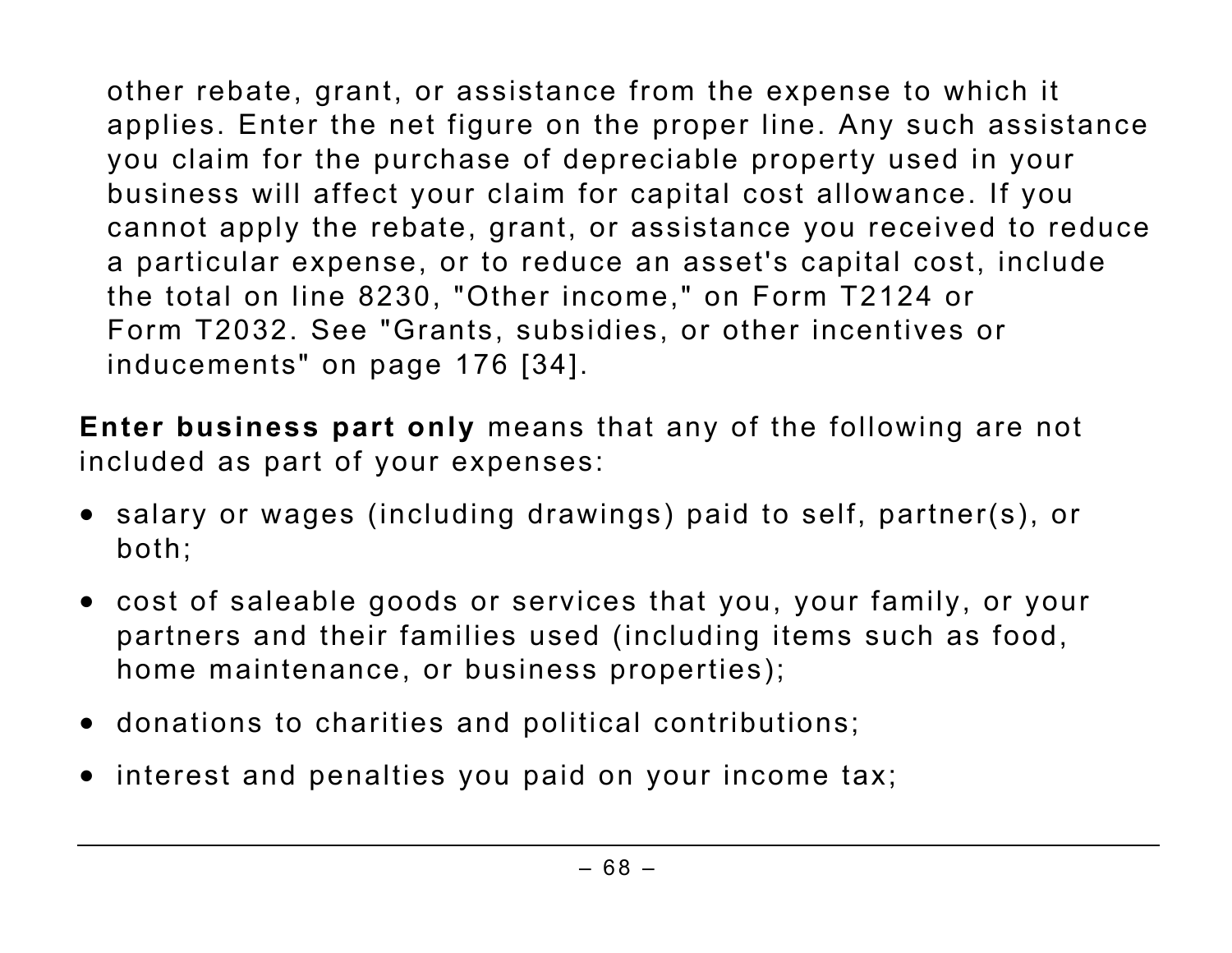- life insurance premiums;
- the part of any expenses that can be attributed to non-business use of business property; and
- most fines and penalties imposed after March 22, 2004 under the law of Canada or a province or a foreign country.

## **Prepaid expenses**

A prepaid expense is an expense you pay for ahead of time. Under the accrual method of accounting, claim any expense you prepay in the year or years in which you get the related benefit. For example, suppose your fiscal year-end is December 31, 2006. On June 30, 2006, you prepay the rent on your store for a full year (July 1, 2006, to June 30, 2007). You can only deduct one-half of this rent as an expense in 2006. You deduct the other half as an expense in 2007.

For more information, see Interpretation Bulletin IT-417, PREPAID EXPENSES AND DEFERRED CHARGES.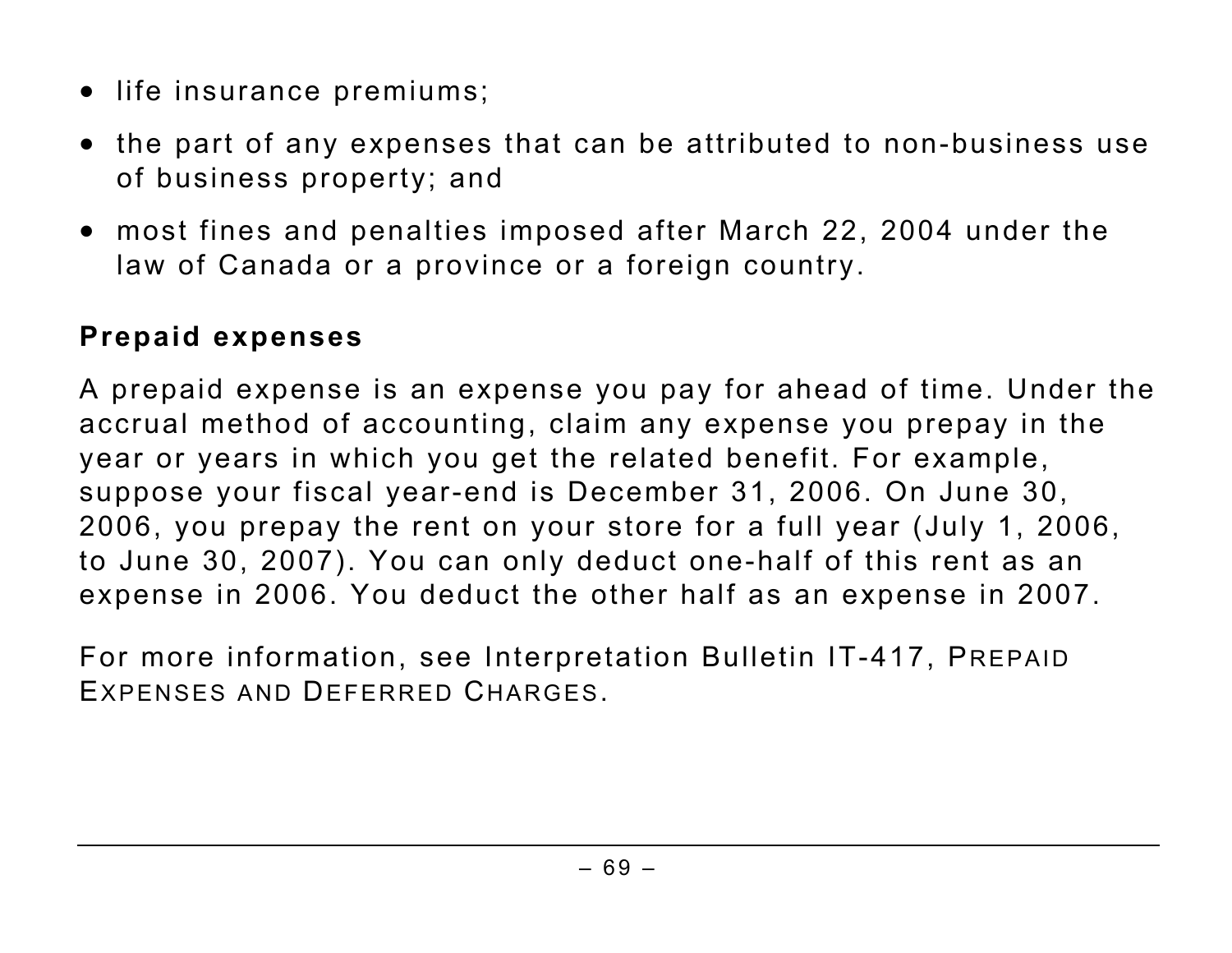# **Line 8521 – Advertising**

You can deduct expenses for advertising, including ads in Canadian newspapers and on Canadian television and radio stations. You can also include on this line any amount you paid as a finder's fee.

Certain restrictions apply to the amount of the expense you can deduct for advertising in a periodical. You can deduct all the expense if your advertising is directed to a Canadian market and the original editorial content in the issue is 80% or more of the total nonadvertising content in the issue.

You can deduct 50% of the expense if your advertising in a periodical is directed to a Canadian market and the original editorial content in the issue is less than 80% of the total non-advertising content in the issue.

Also, you cannot deduct expenses for advertising directed mainly to a Canadian market when you advertise with a foreign broadcaster.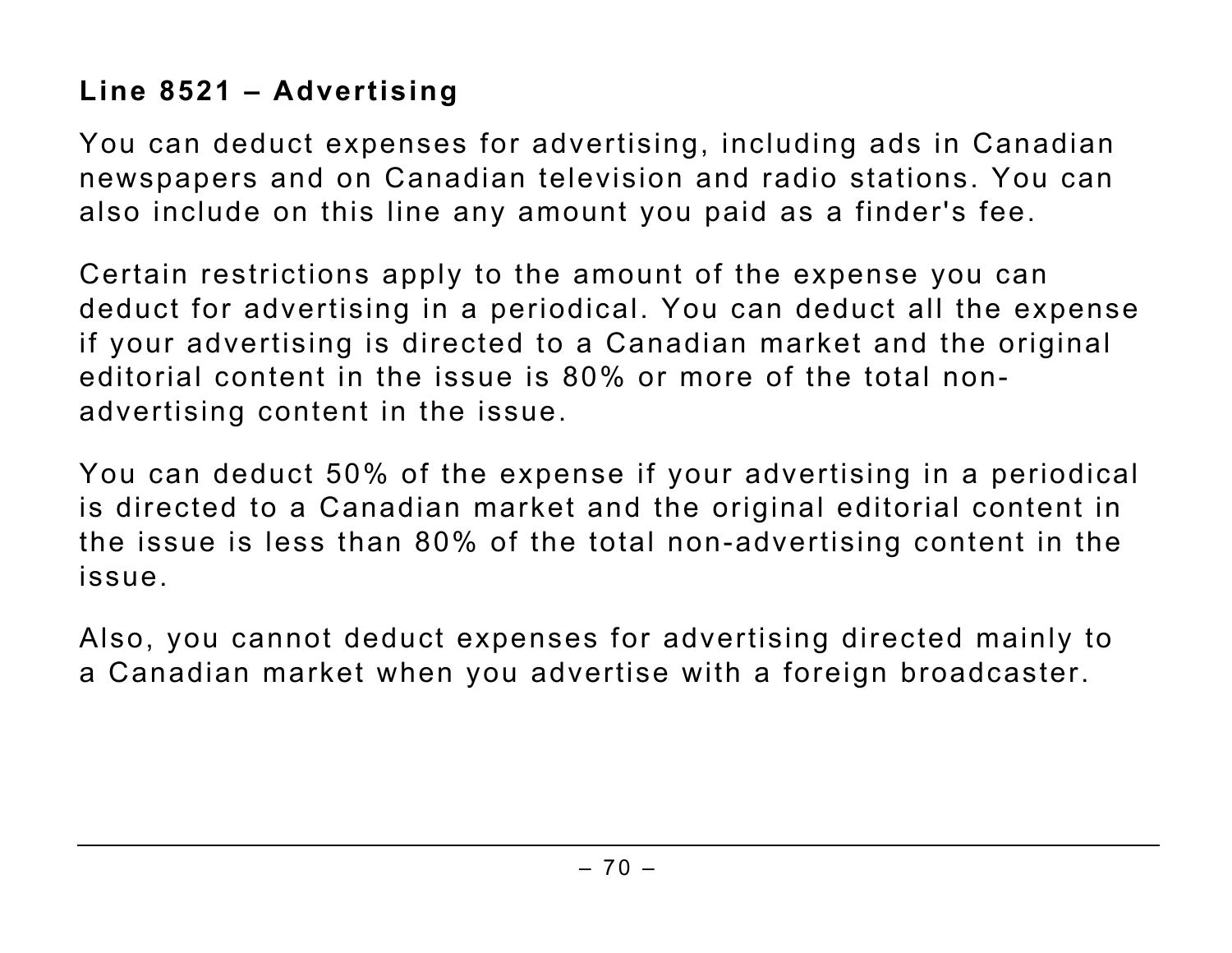### **Line 8590 – Bad debts**

You can deduct an amount for a bad debt if:

- you had determined that an account receivable is a bad debt in the year; and
- you had already included the receivable in income.

For more information, see Interpretation Bulletin IT-442, BAD DEBTS AND RESERVES FOR DOUBTFUL DEBTS.

## **Line 8760 – Business tax, fees, licences, dues, memberships, and subscriptions**

You can deduct any annual licence fees and business taxes you incur to run your business. You can also deduct annual dues or fees to keep your membership in a trade or commercial association. You cannot deduct club membership dues (including initiation fees) if the main purpose of the club is dining, recreation, or sporting activities.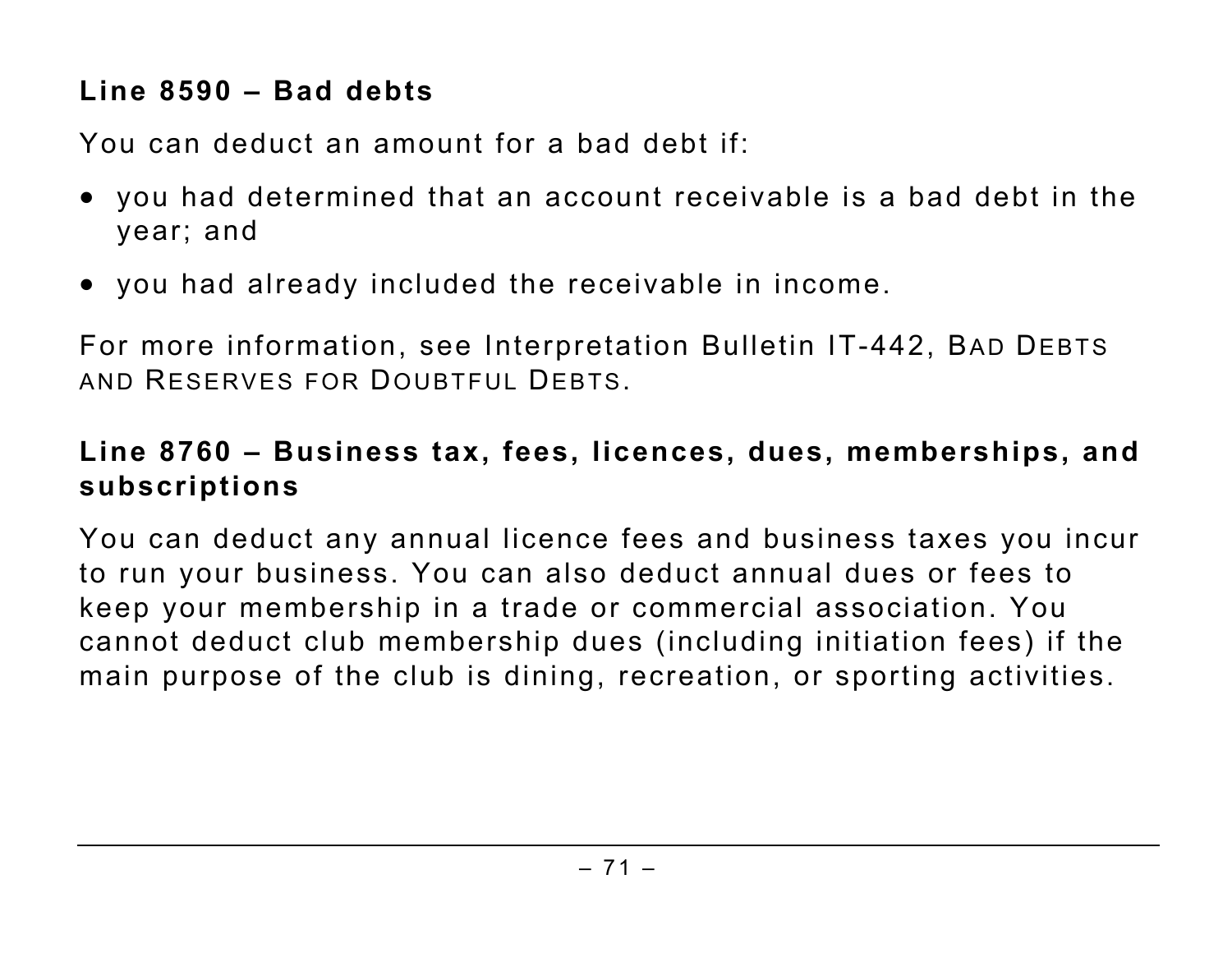## **Line 9275 – Delivery, freight, and express**

You can deduct the cost of delivery, freight, and express incurred in the year that relates to your business.

## **Line 9224 – Fuel costs**

You can deduct the cost of fuel (including gasoline, diesel, and propane), motor oil, and lubricants used in your business. For information about claiming the fuel used in your motor vehicle, see "Line 9281 – Motor vehicle expenses" on page 80 [17]. The cost of fuel related to business use of work space in your home has to be claimed on line 9945, "Business-use-of-home expenses." For more information, see page 127 [25].

#### **Line 8690 – Insurance**

You can deduct all ordinary commercial insurance premiums you incur on any buildings, machinery, and equipment you use in your business. For more information about claiming your motor vehicle insurance costs, see "Line 9281 – Motor vehicle expenses" on page 80 [17]. The insurance costs related to business use of work space in your home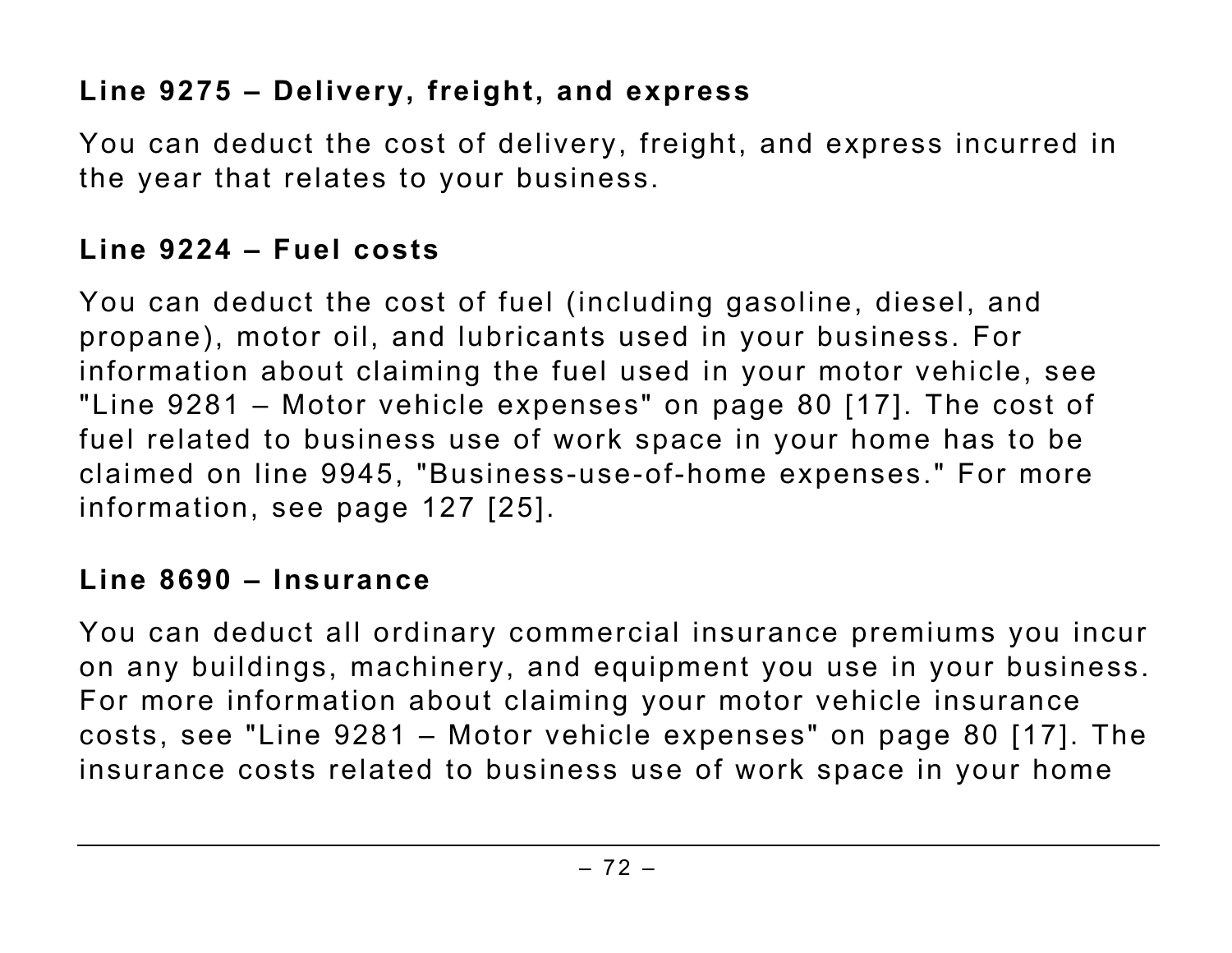have to be claimed on line 9945, "Business-use-of-home expenses." For more information, see page 127 [25].

In most cases, you cannot deduct your life insurance premiums.

# **Line 8710 – Interest**

You can deduct the interest you incur on money you borrow to run your business. However, some limits can apply.

There is a limit on the interest you can deduct on money you borrow to buy a passenger vehicle. See "Line 9281 – Motor vehicle expenses" on page 80 [17].

There is also a limit on the amount of interest you can deduct for vacant land. Usually, you can only deduct interest up to the amount of income that remains after you deduct all other expenses. You cannot use any remaining amounts of interest to create or increase a loss. Also, you cannot deduct interest from other sources of income.

You can deduct the fee you pay to reduce the interest rate on your loan. You can also deduct any penalty or bonus a financial institution charges you to pay off your loan before it is due. Treat the fee,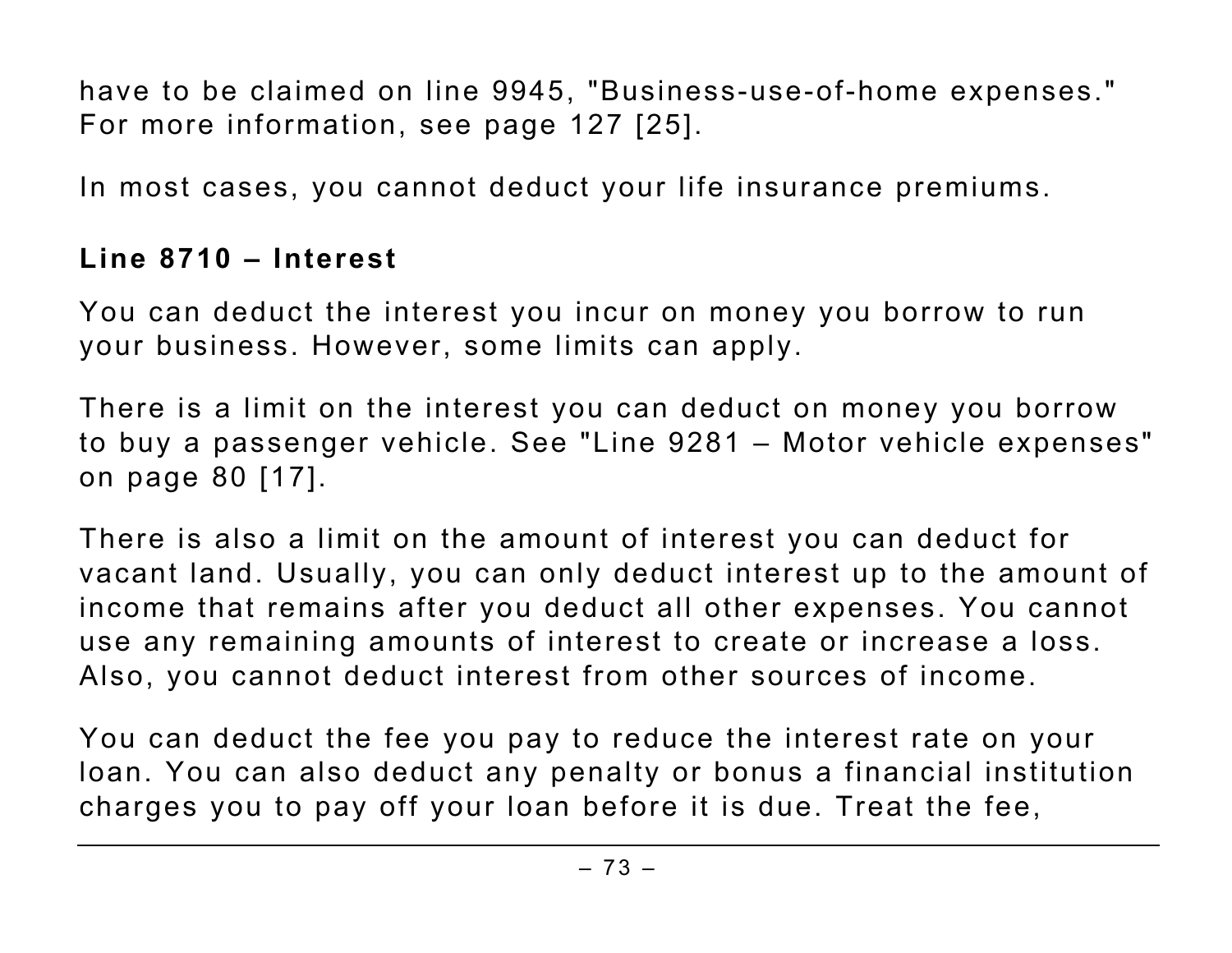penalty, or bonus as prepaid interest (see "Prepaid expenses" on page 69 [this page) and deduct it over the remaining original term of your loan. For example, if the term of your loan is five years and in the third year you pay a fee to reduce your interest rate, treat this fee as a prepaid expense and deduct it over the remaining term of the loan.

You can deduct certain fees you incur when you get a loan to buy or improve your business property. These fees include:

- application, appraisal, processing, and insurance fees;
- loan guarantee fees;
- loan brokerage and finder's fees; and
- legal fees related to financing.

You deduct these fees over a period of five years. Deduct 20% in 2006 and 20% in each of the four following years. The 20% limit is reduced proportionally for fiscal periods of less than 12 months. However, if you repay the loan before the end of the five-year period, you can deduct the remaining financing fees then. The number of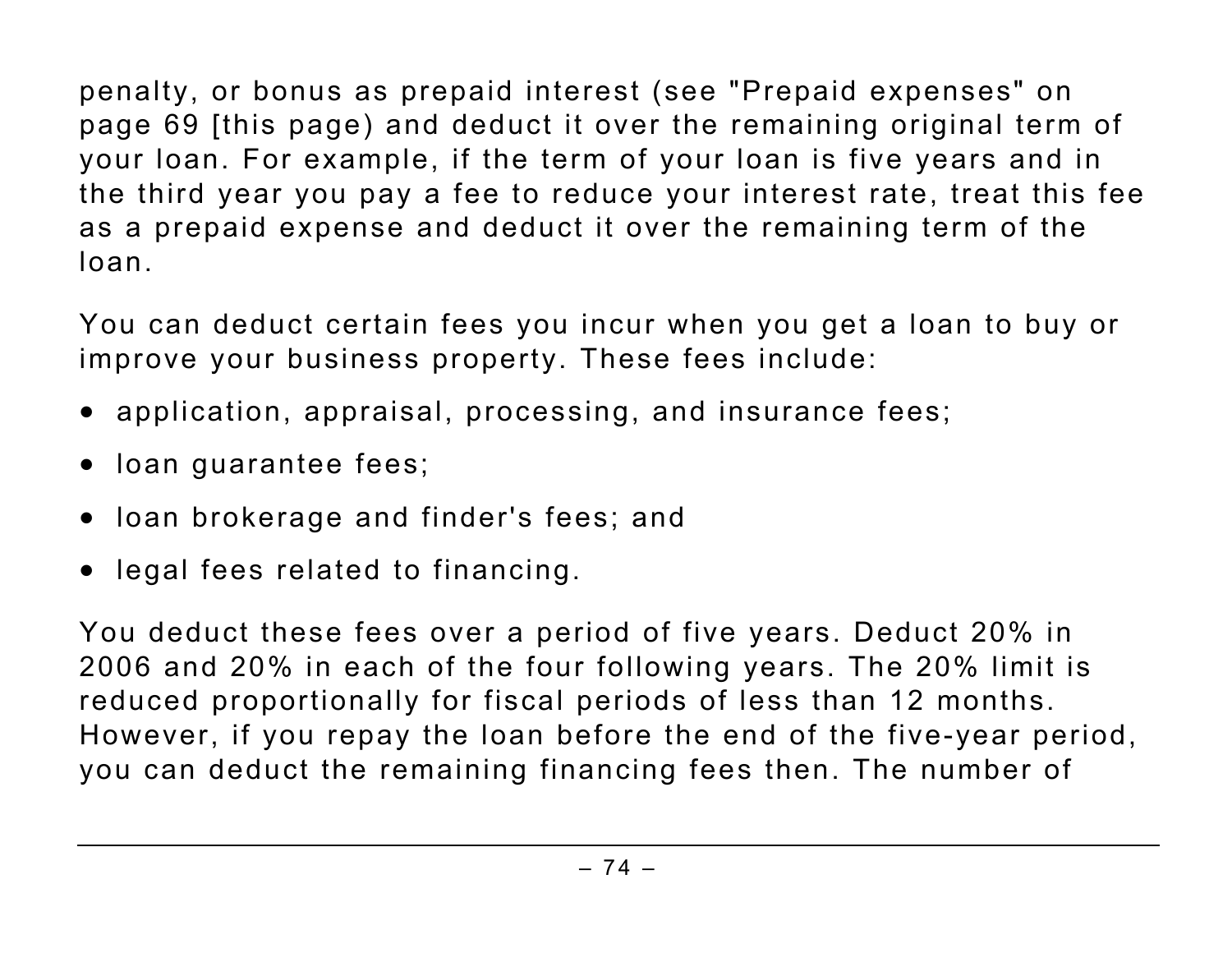years for which you can deduct these fees is not related to the term of your loan.

If you incur standby charges, guarantee fees, service fees, or any other similar fees, you may be able to deduct them in full for the year you incur them. To do so, they have to relate only to that year. For more information, see Interpretation Bulletin IT-341, EXPENSES OF ISSUING OR SELLING SHARES, UNITS IN A TRUST, INTERESTS IN A PARTNERSHIP OR SYNDICATE, AND EXPENSES OF BORROWING MONEY.

You may be able to deduct interest expenses for a property that you used for business purposes, even if you have stopped using the property for such purposes because you are no longer in business.

You can deduct interest you paid on a loan made against an insurance policy, as long as the insurer did not add the interest you paid to the adjusted cost base of the insurance policy. To claim the interest you paid for 2006, have the insurer verify the interest before June 16, 2007, on Form T2210, VERIFICATION OF POLICY LOAN INTEREST BY THE INSURER.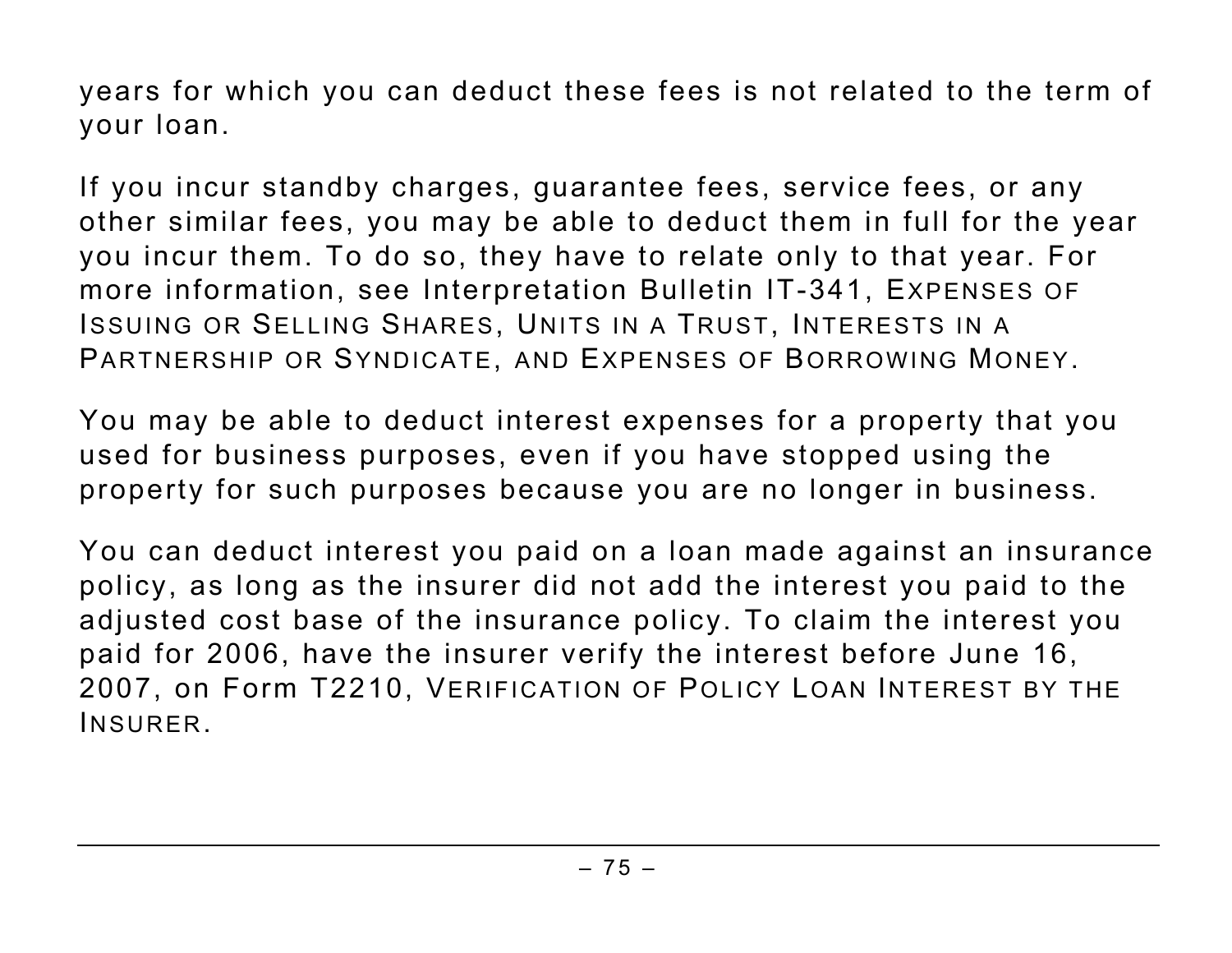You can choose to capitalize interest on money you borrow:

- to buy depreciable property;
- to buy a resource property; or
- for exploration and development.

When you choose to capitalize interest, add the interest to the cost of the property or exploration and development costs instead of deducting the interest as an expense.

The interest related to business use of work space in your home has to be claimed on line 9945, "Business-use-of-home expenses." For more information, see page 127 [25].

#### **Line 8960 – Maintenance and repairs**

You can deduct the cost of labour and materials for any minor repairs or maintenance done to property you use to earn income. However, you cannot deduct the value of your own labour.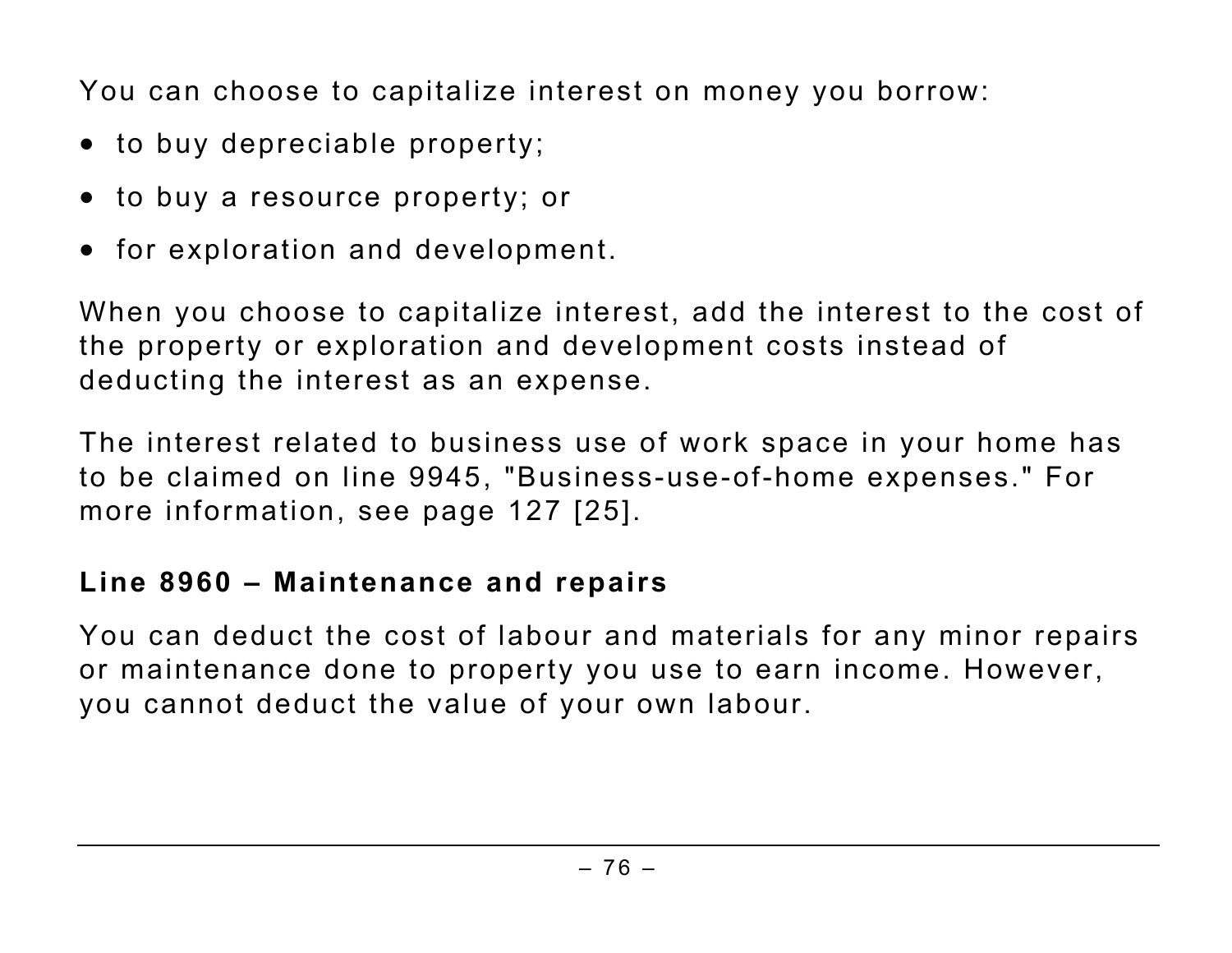You cannot deduct costs you incur for repairs that are capital in nature. However, you may be able to claim capital cost allowance (CCA). For more information about CCA, see Chapter 4.

The maintenance and repairs related to business use of work space in your home have to be claimed on line 9945, "Business-use-of-home expenses." For more information, see page 127 [25].

#### **Line 8871 – Management and administration fees**

You can deduct management and administration fees incurred to operate your business, including bank charges. Do not include on this line employee's salaries, property taxes, or rents paid. You can claim these amounts elsewhere on the appropriate form.

### **Line 8523 – Meals and entertainment**

The maximum part you can claim for food, beverages, and entertainment expenses is 50% of either the amount you incur or an amount that is reasonable in the circumstances, whichever is less.

These limits also apply to the cost of your meals when you travel or go to a convention, conference, or similar event. However, special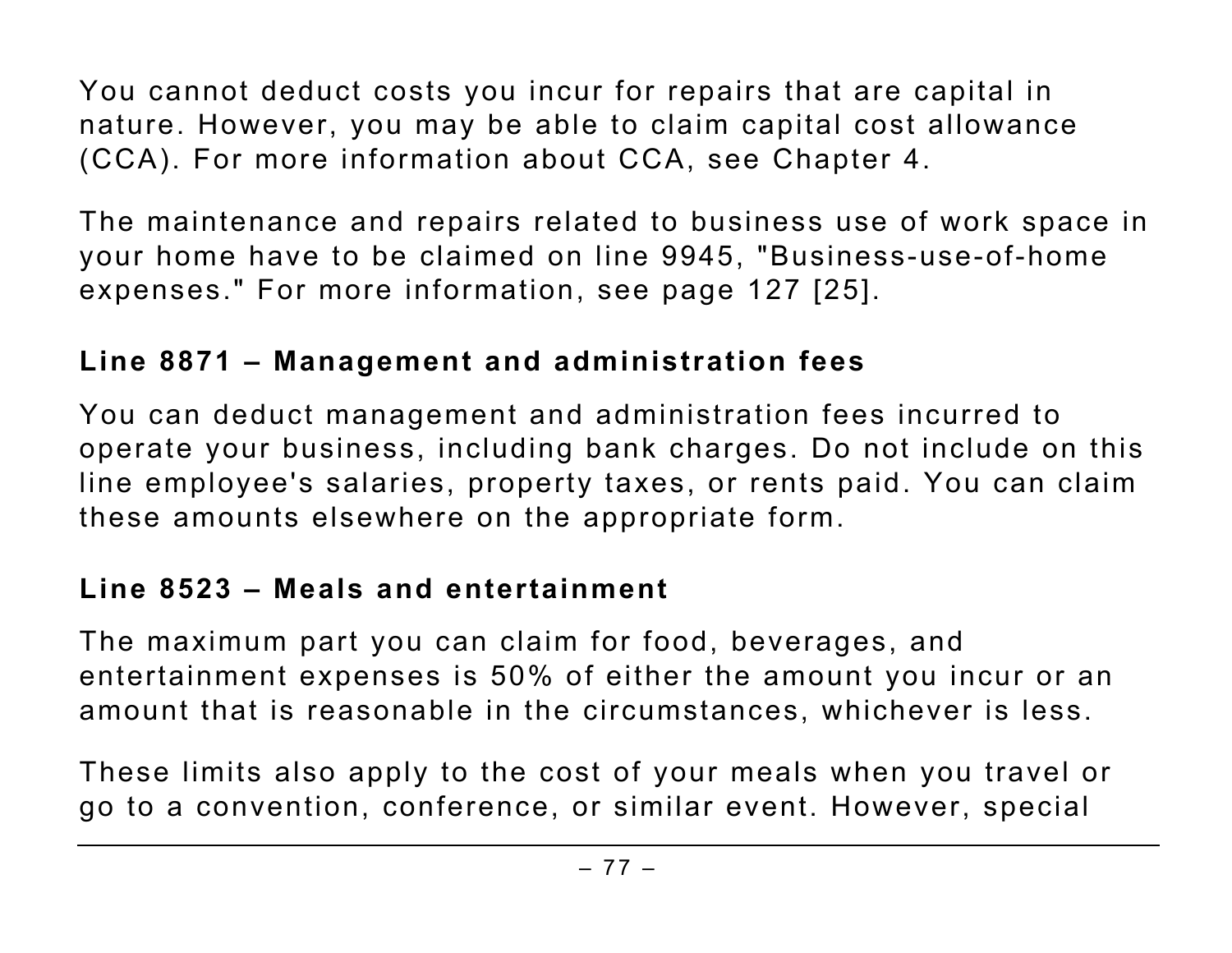rules can affect your claim for meals in these cases. For more details, see "Line 9200 – Travel" on page 105 [21] and "Convention expenses" on page 109 [22].

These limits do not apply if:

- Your business regularly provides food, beverages, or entertainment to customers for compensation (for example, a restaurant, hotel, or motel).
- You bill your client or customer for the meal and entertainment costs, and you show these costs on the bill.
- You include the amount of the meal and entertainment expenses in an employee's income or would include them if the employee did not work at a remote or special work location. In addition, the amount is not paid or payable in respect of a conference, convention, seminar, or similar event.

The special work location must be at least 30 kilometres from the closest urban centre that has a population of 40,000 or more people.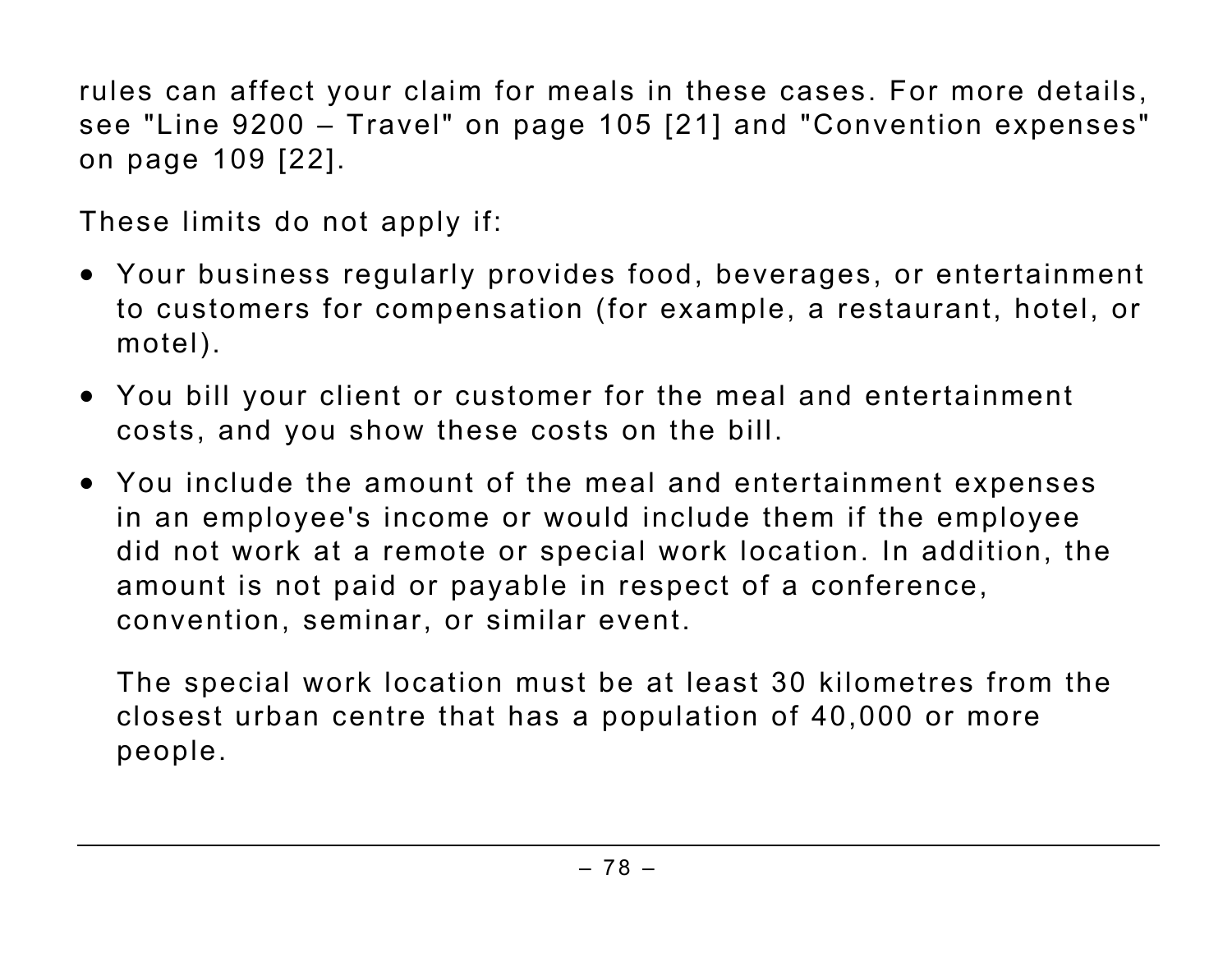- You incur meal and entertainment expenses to provide a Christmas party or similar event, and you invite all your employees from a particular location. However, you are limited to six of these events each year.
- The meal and entertainment expenses you incur are for a fund-raising event that was mainly for the benefit of a registered charity.
- You provide meals to an employee housed at a temporary work camp constructed or installed specifically for the purpose of providing meals and accommodation to employees working at a construction site. In addition, the employee cannot be expected to return home daily.

Entertainment expenses include tickets and entrance fees to an entertainment or sporting event, gratuities, cover charges, and room rentals such as for hospitality suites.

For more information, see Interpretation Bulletin IT-518, FOOD, BEVERAGES, AND ENTERTAINMENT EXPENSES.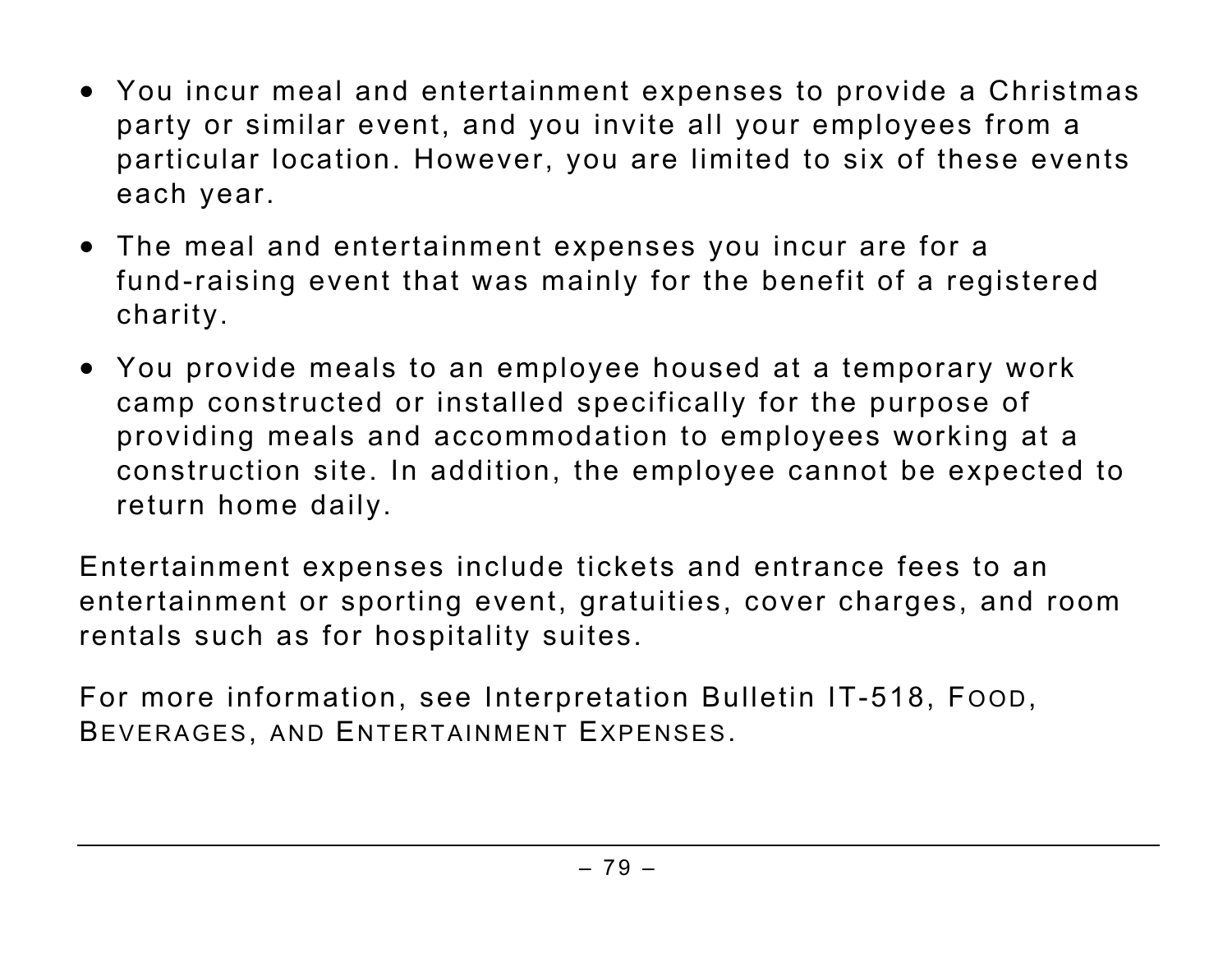## **Line 9281 – Motor vehicle expenses**

You can deduct expenses you incur to run a motor vehicle you use to earn business income. Complete "Chart A – Motor vehicle expenses" on page 22 [4] of Form T2124 or Form T2032 to help you calculate the amount of motor vehicle expenses you can deduct. If you are a partner in a partnership and you incur personal motor vehicle expenses for the business, those expenses must be claimed on line 9943, "Other amounts deductible from your share of net partnership income (loss)," on Form T2124 or Form T2032. For more information, see page 127 [25].

### **Keeping records**

You can deduct motor vehicle expenses only when they are reasonable and you have receipts to support them. To get the full benefit of your claim for each vehicle, keep a record of the total kilometres you drive and the kilometres you drive to earn business income. For each business trip, list the date, destination, purpose, and number of kilometres you drive. Record the odometer reading of each vehicle at the start and end of the fiscal period.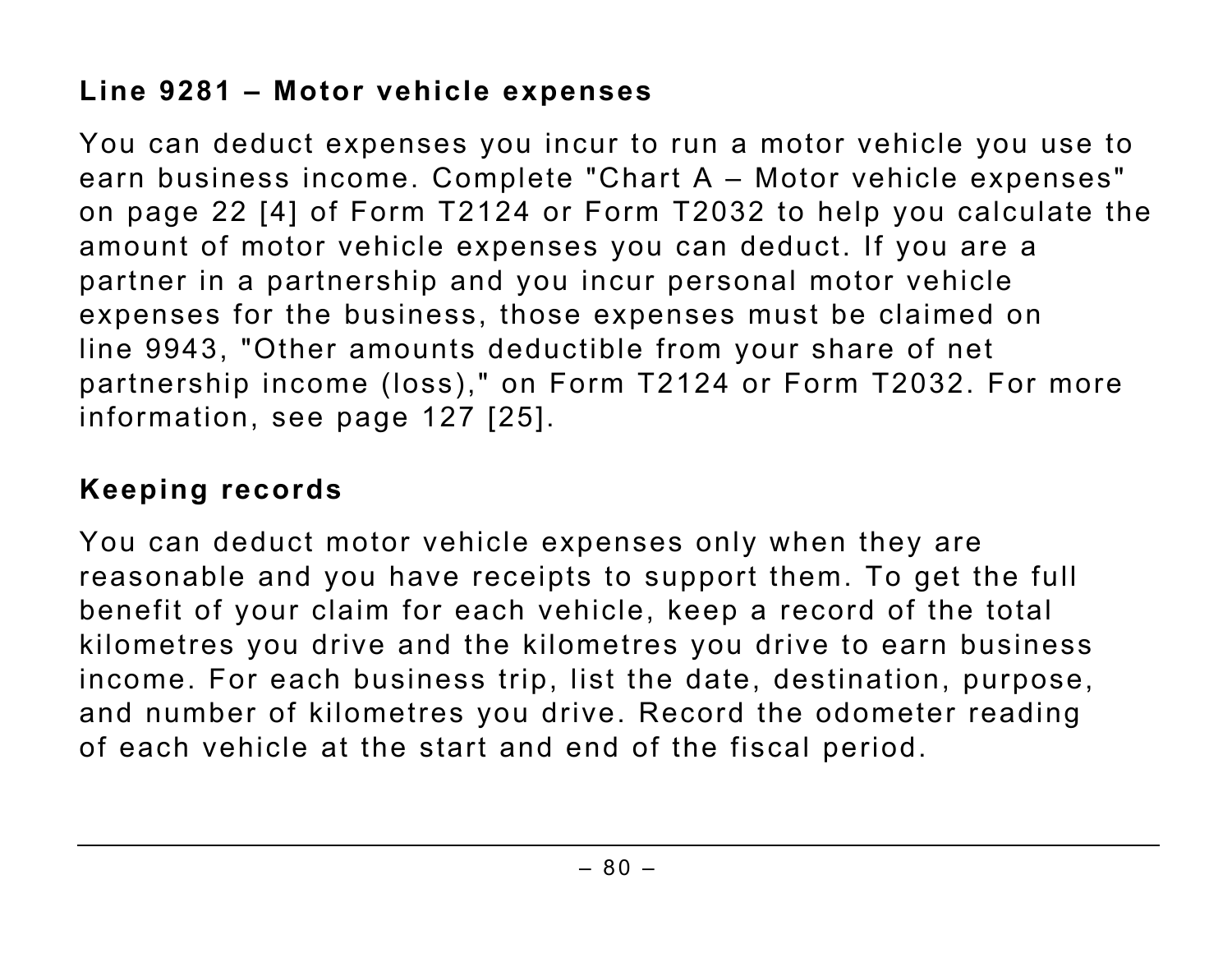If you change motor vehicles during the fiscal period, record the dates of the changes and the odometer reading at the time you buy, sell, or trade the vehicle.

### **What type of vehicle do you own?**

The kind of vehicle you own can affect the expenses you deduct. For income tax purposes, there are three types of vehicles:

- motor vehicles;
- automobiles; and
- passenger vehicles.

If you own or lease a passenger vehicle, there can be a limit on the amounts you can deduct for capital cost allowance (CCA), interest, and leasing costs.

We explain the CCA limits on page 169 [32], the interest limits on page 92 [19], and the leasing costs also on page 94 [19].

**Motor vehicle** – This is an automotive vehicle designed or adapted for use on highways and streets. A motor vehicle does not include a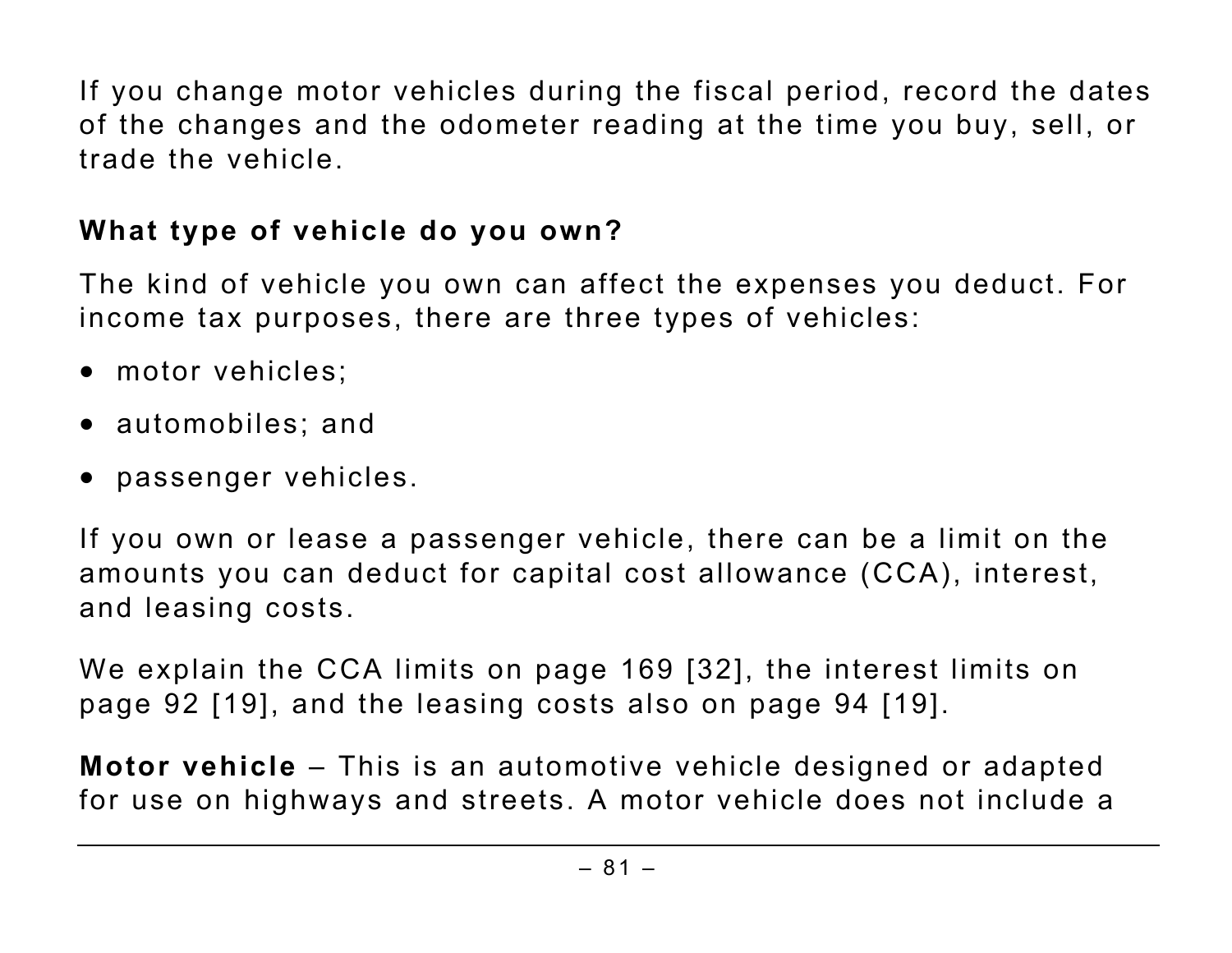trolley bus or a vehicle designed or adapted to be operated only on rails.

**Automobile** – This is a motor vehicle designed or adapted primarily to carry people on highways and streets. It seats a driver and no more than eight passengers.

An automobile **does not** include:

- an ambulance;
- clearly marked police and fire emergency response vehicles;
- a motor vehicle you bought to use more than 50% as a taxi, a bus used in the business of transporting passengers, or a hearse in a funeral business;
- a motor vehicle you bought to sell, rent, or lease in a motor vehicle sales, rental, or leasing business;
- a motor vehicle (except a hearse) you bought to use in a funeral business to transport passengers;
- a van, pick-up truck, or similar vehicle that seats no more than the driver and two passengers which, in the tax year you bought or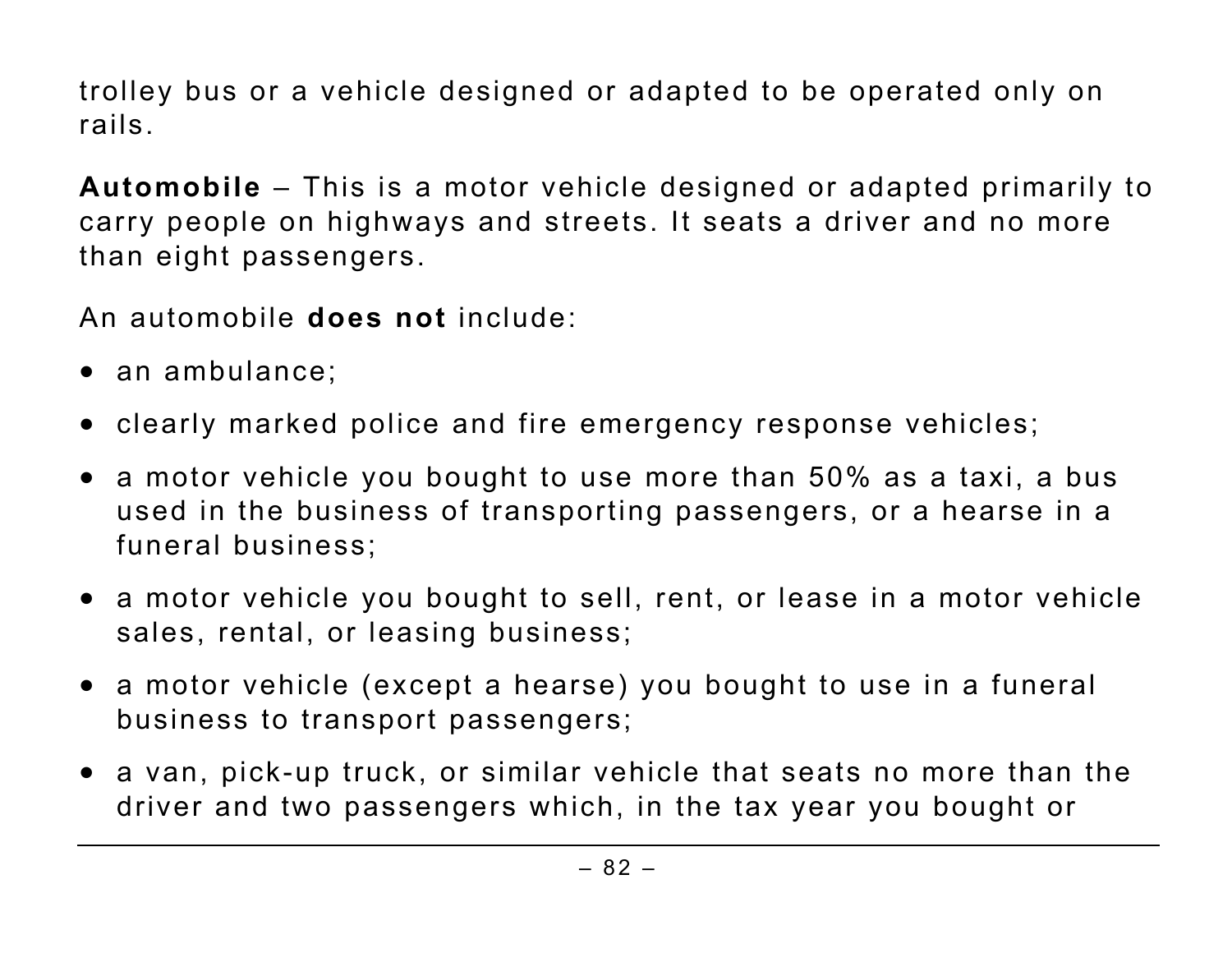leased, was used more than 50% to transport goods and equipment to earn income;

- a van, pick-up truck, or similar vehicle that, in the tax year you bought or leased, was used 90% or more to transport goods, equipment, or passengers to earn income;
- a pick-up truck that, in the tax year you bought or leased, was used more than 50% to transport goods, equipment, or passengers while earning or producing income at a remote work location or at a special work site that is at least 30 kilometres from the nearest community having a population of at least 40,000 persons**;** and
- a clearly marked Emergency Medical Service vehicle used to carry paramedics and their emergency medical equipment.

**Passenger vehicle** – This is an automobile you bought after June 17, 1987. A passenger vehicle is also an automobile that you leased under an agreement you entered into, extended, or renewed after June 17, 1987.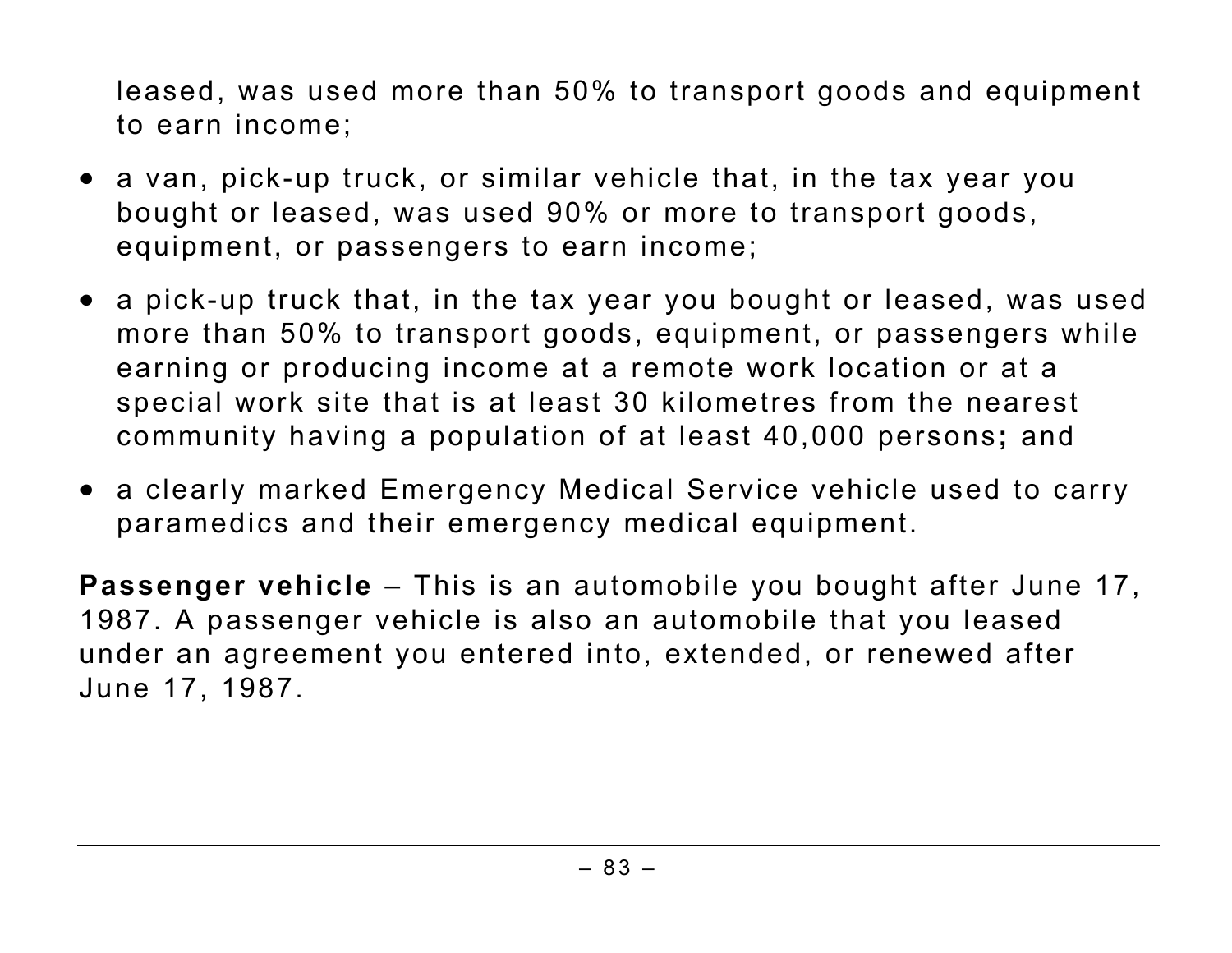Most cars, station wagons, vans, and some pick-up trucks are passenger vehicles. They are subject to the limits for CCA, interest, and leasing.

To help you determine what type of vehicle you have, see the chart on pages 88 to 91 [18]. The chart does not cover every situation, but it gives some of the main definitions.

The chart is for a vehicle you buy or lease after June 17, 1987, and use to earn business income.

#### **Deductible expenses**

The types of expenses you can claim on line 9281 include:

- licence and registration fees;
- fuel costs;
- insurance;
- interest on money borrowed to buy a motor vehicle;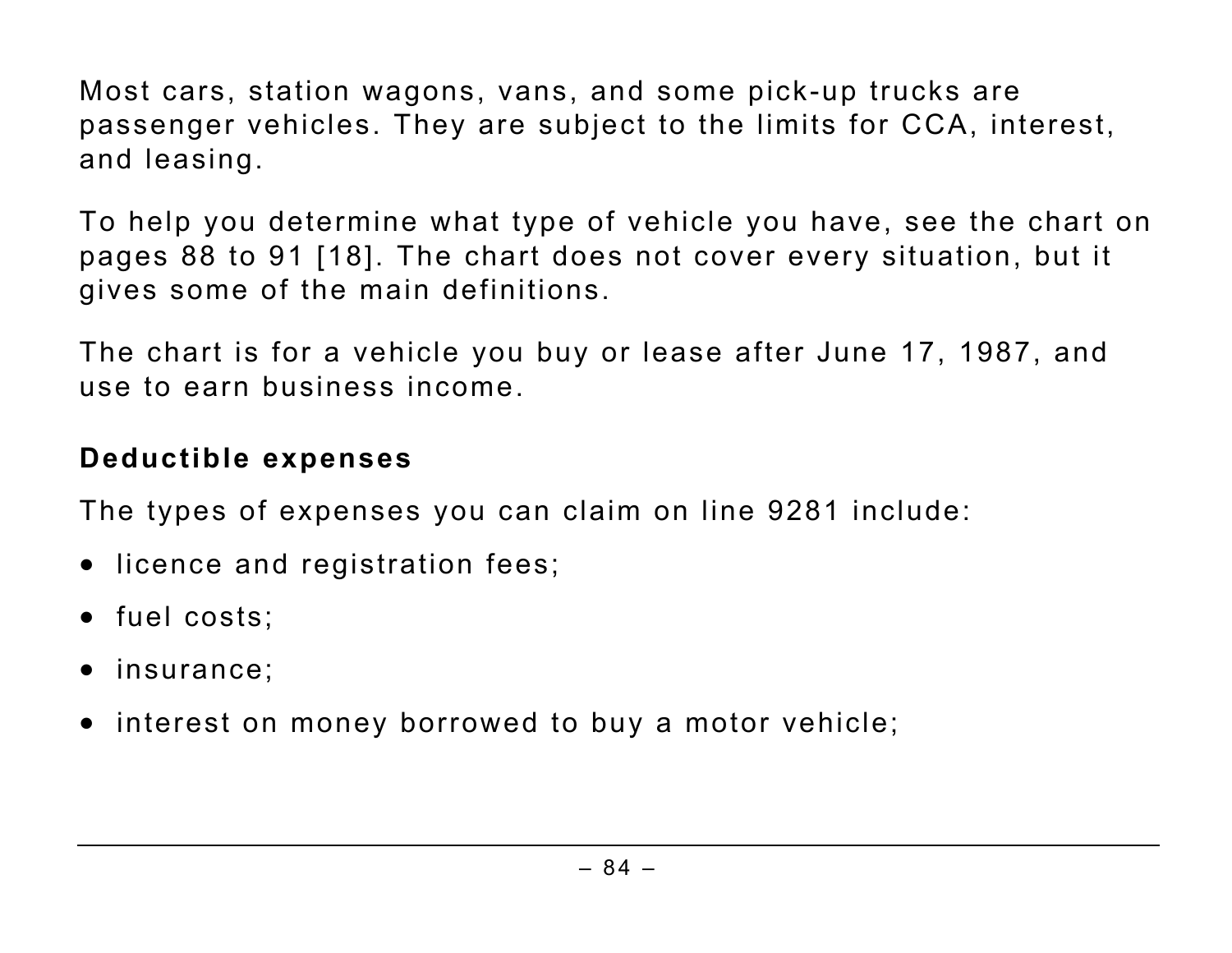- maintenance and repairs; and
- leasing costs.

You can also claim CCA, but you enter this amount on line 9936. For information about CCA, see Chapter 4.

# **Business use of a motor vehicle**

If you use a motor vehicle for business and personal use, you can deduct only the part of the expenses that you paid to earn income. However, you can deduct the full amount of parking fees related to your business activities and supplementary business insurance for your motor vehicle. To support the amount you can deduct, keep a record of the total kilometres you drive and the kilometres you drive to earn income.

### **Example**

Paul owns a hardware store that has a December 31 year-end. He has a van that he uses for the business. Paul noted the following for 2006: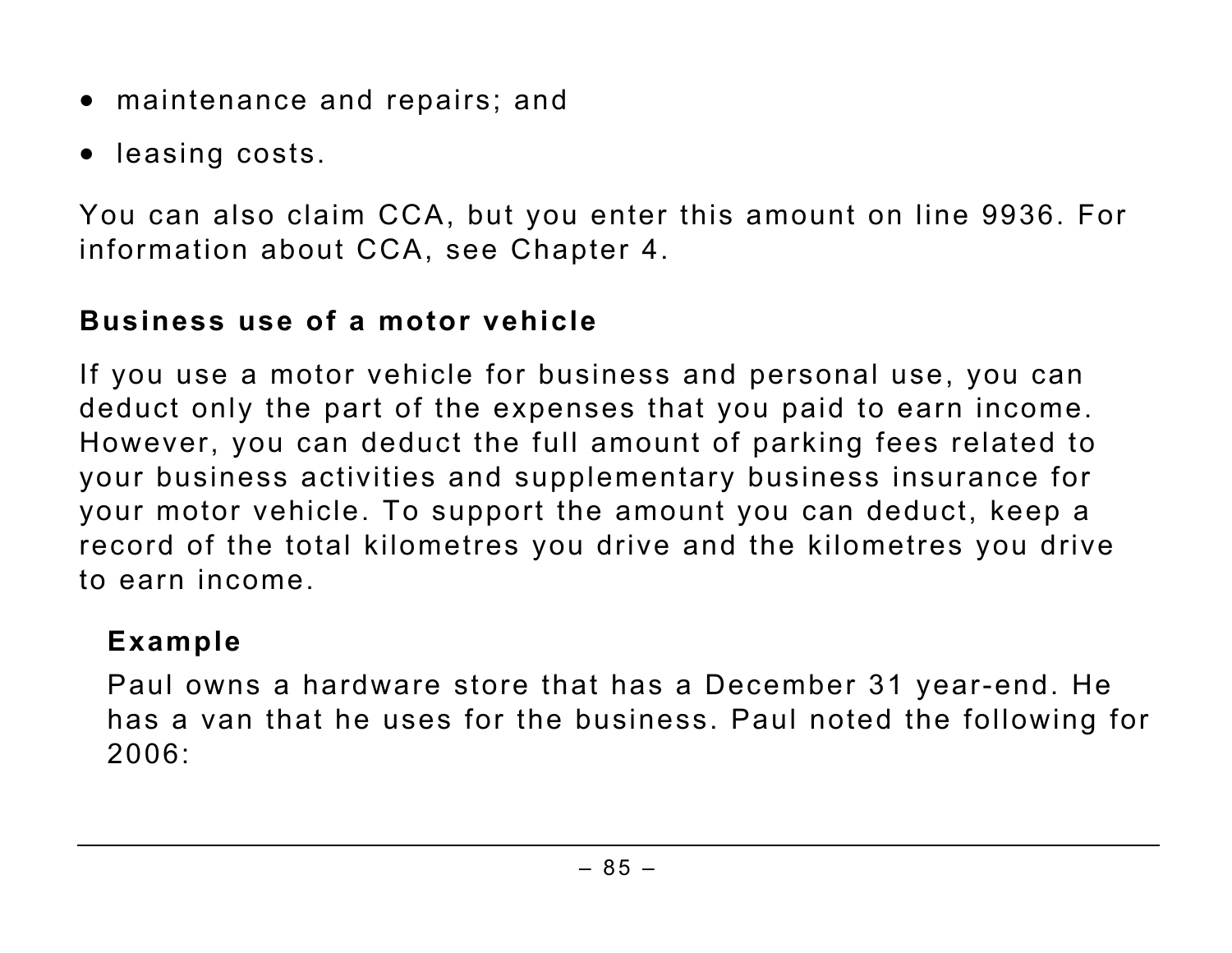| Kilometres driven to earn business income |                            | 27,000 |
|-------------------------------------------|----------------------------|--------|
| Total kilometres driven                   |                            | 30,000 |
| Expenses:                                 |                            |        |
| Licence and registration fees             | $\mathcal{S}$              | 100    |
| Gas and oil                               | $\boldsymbol{\mathcal{S}}$ | 2,400  |
| Insurance                                 | $\boldsymbol{\mathcal{S}}$ | 1,900  |
| Interest                                  | $\boldsymbol{\mathcal{S}}$ | 800    |
| Maintenance and repairs                   | $\boldsymbol{\mathcal{S}}$ | 200    |
| Total expenses for the van                | $\mathcal{E}$              | 5,400  |

Paul calculates the expenses he can deduct for his van for 2006 as follows:

27,000 (business kilometres)  $\times$  \$5,400 = \$4,860

30,000 (total kilometres)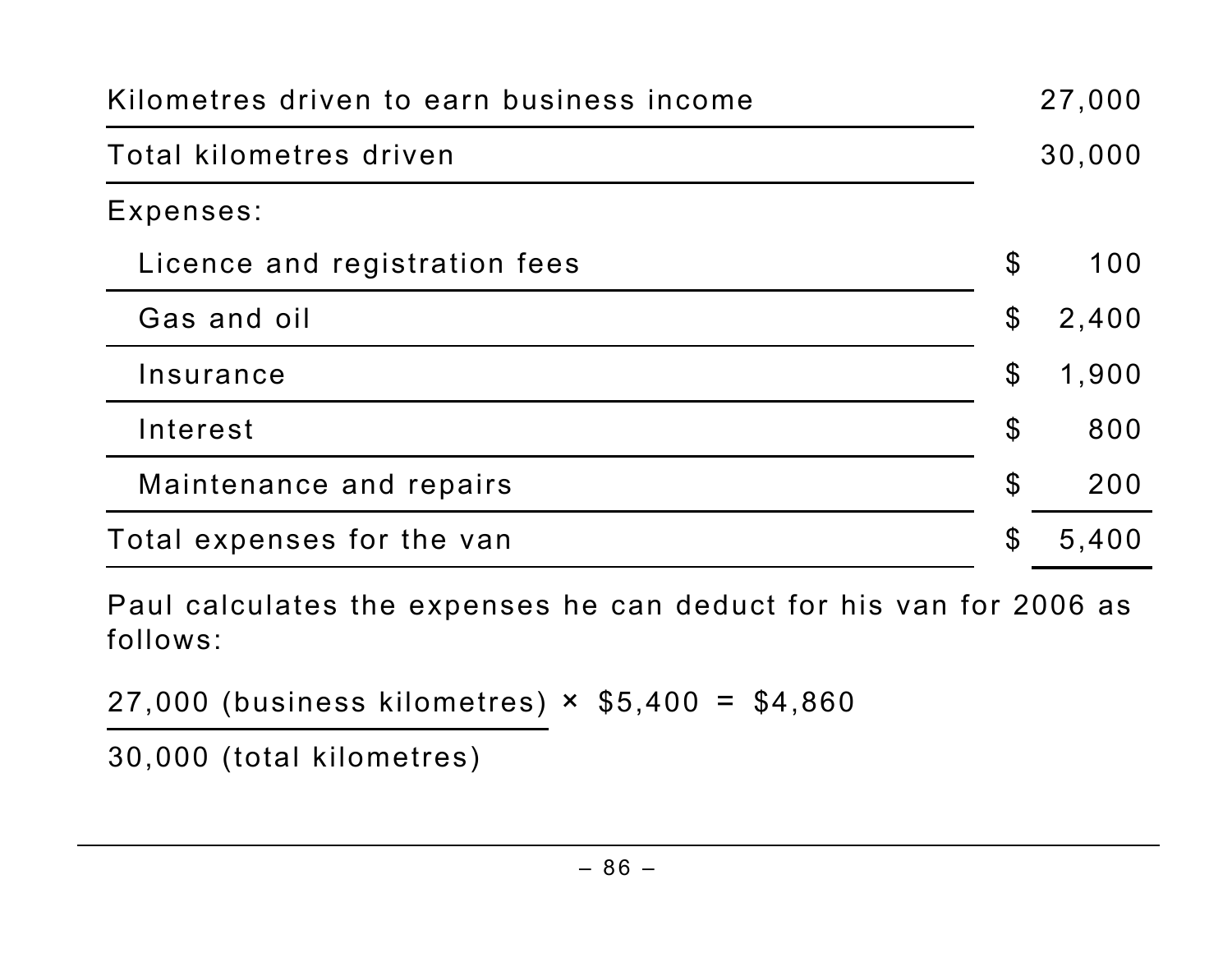The deductible **business** part of Paul's van expenses is \$4,860. He also has business parking fees of \$40 and a supplementary business insurance cost of \$100. He can claim \$5,000 on line 9281 of Form T2124.

# **Joint ownership**

If you and another person own or lease a passenger vehicle, the limits on capital cost allowance, interest, and leasing still apply. As a joint owner, the total amount you and any other owners deduct cannot be more than the amount that one person owning or leasing the vehicle could deduct.

#### **More than one vehicle**

If you use more than one motor vehicle for your business, keep a separate record for each vehicle that shows the total and business kilometres you drive, and the cost to run and maintain each vehicle. Calculate each vehicle's expenses separately.

For more information, see Interpretation Bulletin IT-521, MOTOR VEHICLE EXPENSES CLAIMED BY SELF-EMPLOYED INDIVIDUALS.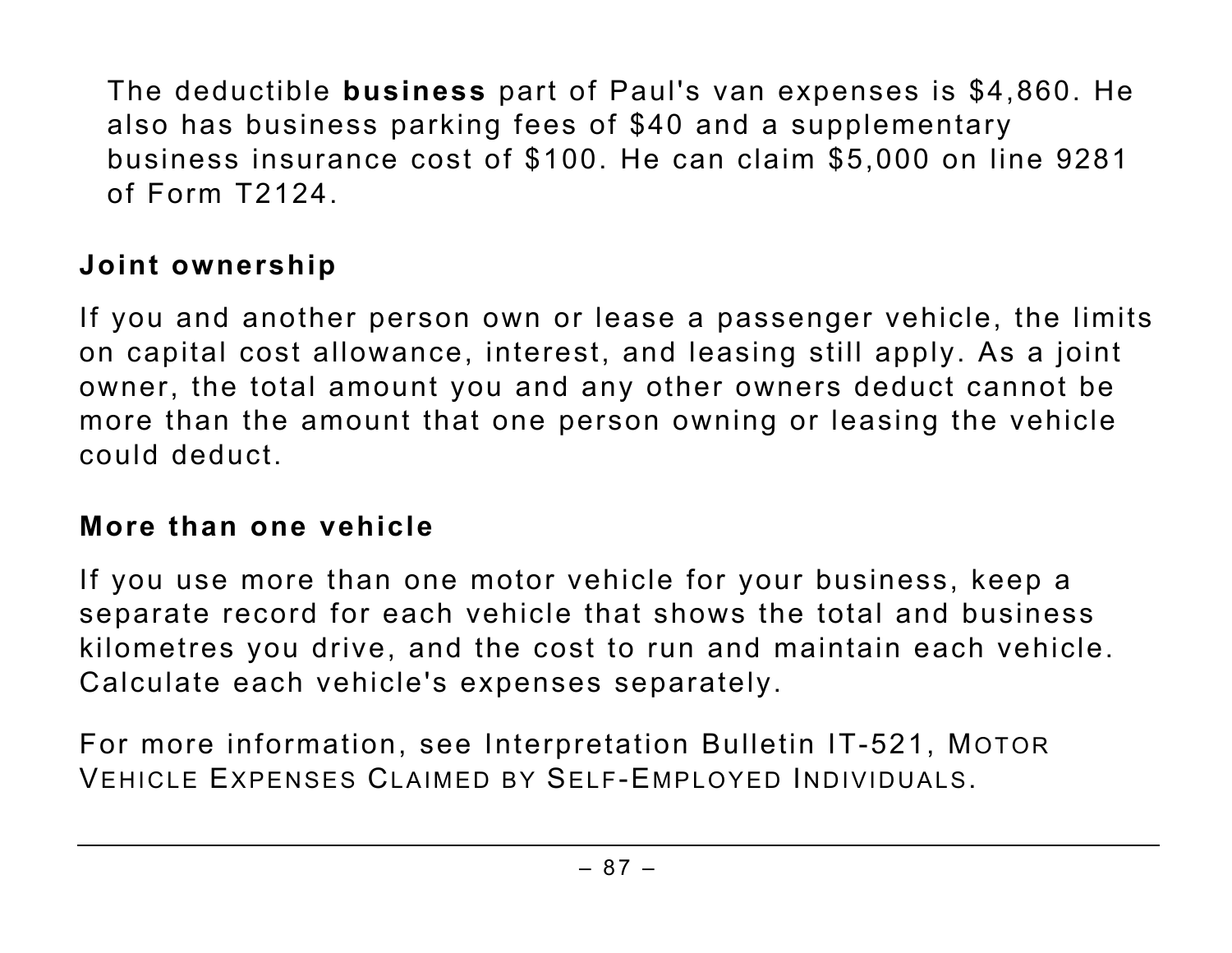# **Vehicle definitions**

| <b>Type of vehicle</b>                                          | <b>Seating</b><br><i>(includes)</i><br>driver) | <b>Business use</b><br>in year bought<br>or leased | Vehicle<br>definition |
|-----------------------------------------------------------------|------------------------------------------------|----------------------------------------------------|-----------------------|
| Coupe, sedan,<br>station wagon,<br>sports car, or<br>luxury car | $1$ to $9$                                     | 1% to 100%                                         | passenger             |
| Pickup truck<br>used to transport<br>goods or<br>equipment      | $1$ to $3$                                     | more than 50%                                      | motor                 |
| Pickup truck<br>(other than<br>above) $*$                       | 1 to $3$                                       | 1% to 100%                                         | passenger             |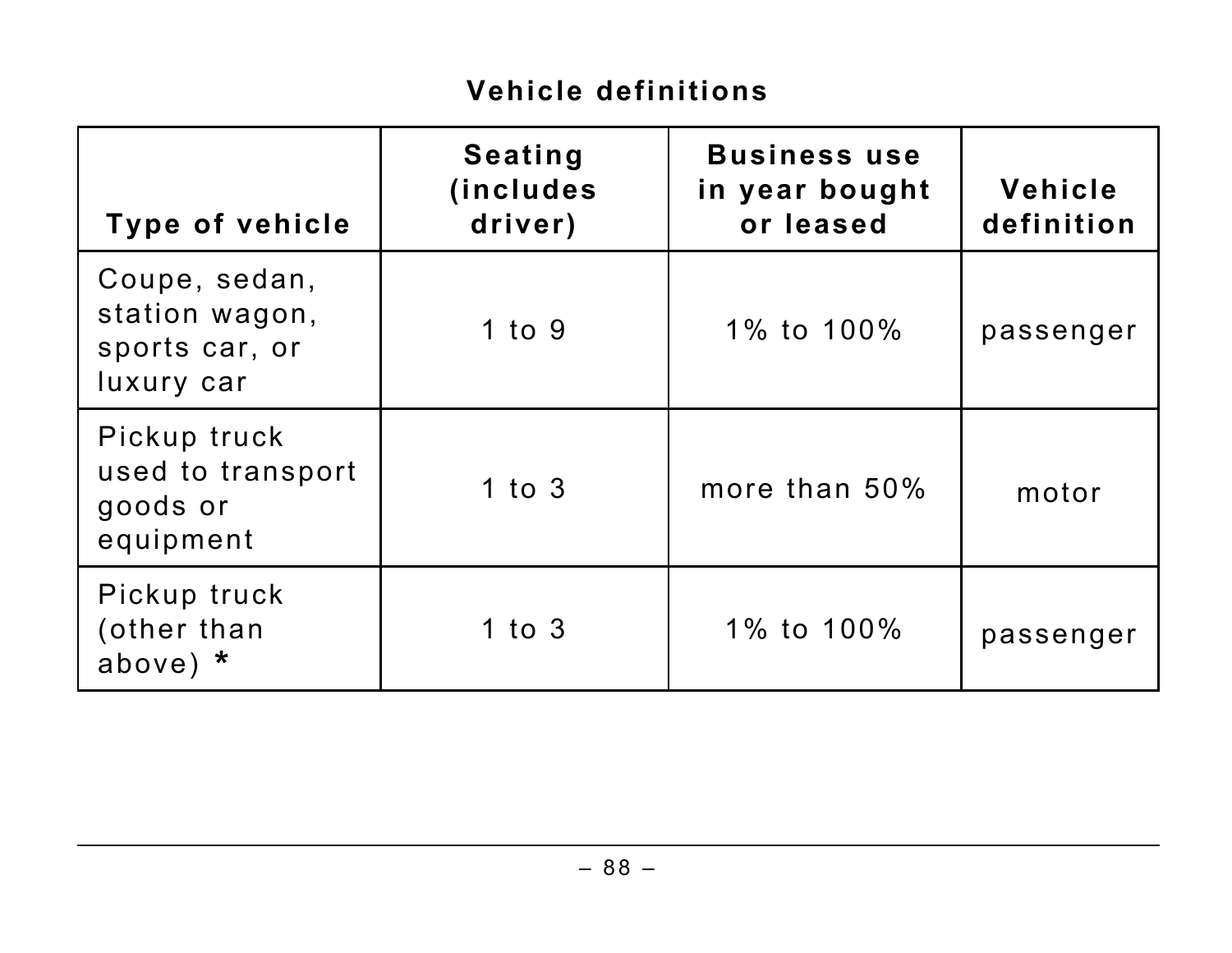| Type of vehicle                                                                                 | <b>Seating</b><br><i>(includes)</i><br>driver) | <b>Business use</b><br>in year bought<br>or leased | Vehicle<br>definition |
|-------------------------------------------------------------------------------------------------|------------------------------------------------|----------------------------------------------------|-----------------------|
| Pickup truck with<br>extended cab<br>used to transport<br>goods,<br>equipment, or<br>passengers | 4 to 9                                         | 90% or more                                        | motor                 |
| Pickup truck with<br>extended cab<br>(other than<br>above) $*$                                  | 4 to 9                                         | 1% to 100%                                         | passenger             |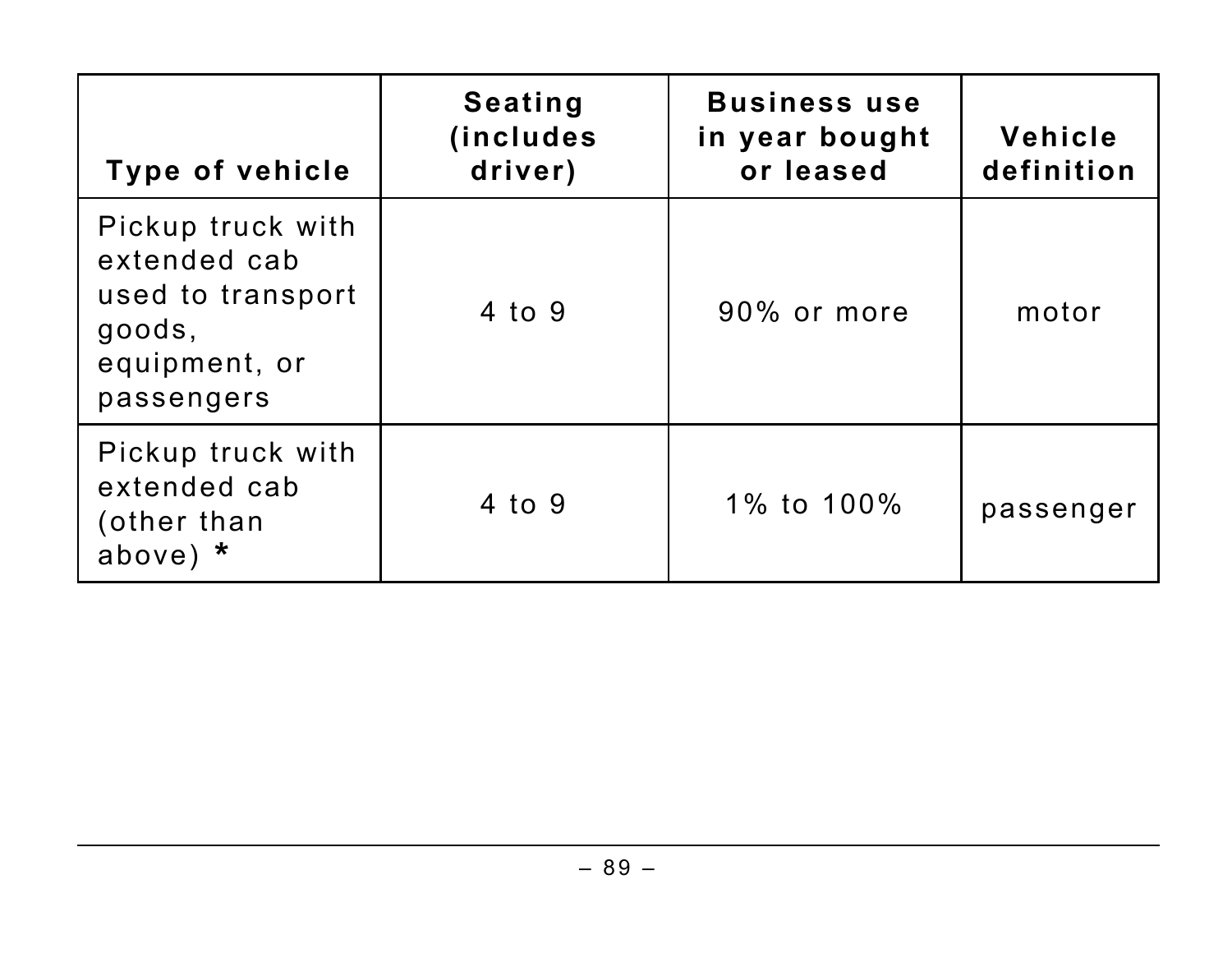| <b>Type of vehicle</b>                                                      | <b>Seating</b><br><i>(includes)</i><br>driver) | <b>Business use</b><br>in year bought<br>or leased | Vehicle<br>definition |
|-----------------------------------------------------------------------------|------------------------------------------------|----------------------------------------------------|-----------------------|
| Sport utility used<br>to transport<br>goods,<br>equipment, or<br>passengers | 4 to 9                                         | 90% or more                                        | motor                 |
| Sport utility<br>(other than<br>above)                                      | 4 to 9                                         | 1% to 100%                                         | passenger             |
| Van or minivan<br>used to transport<br>goods or<br>equipment                | 1 to $3$                                       | more than 50%                                      | motor                 |
| Van or minivan<br>(other than<br>above)                                     | 1 to $3$                                       | 1% to 100%                                         | passenger             |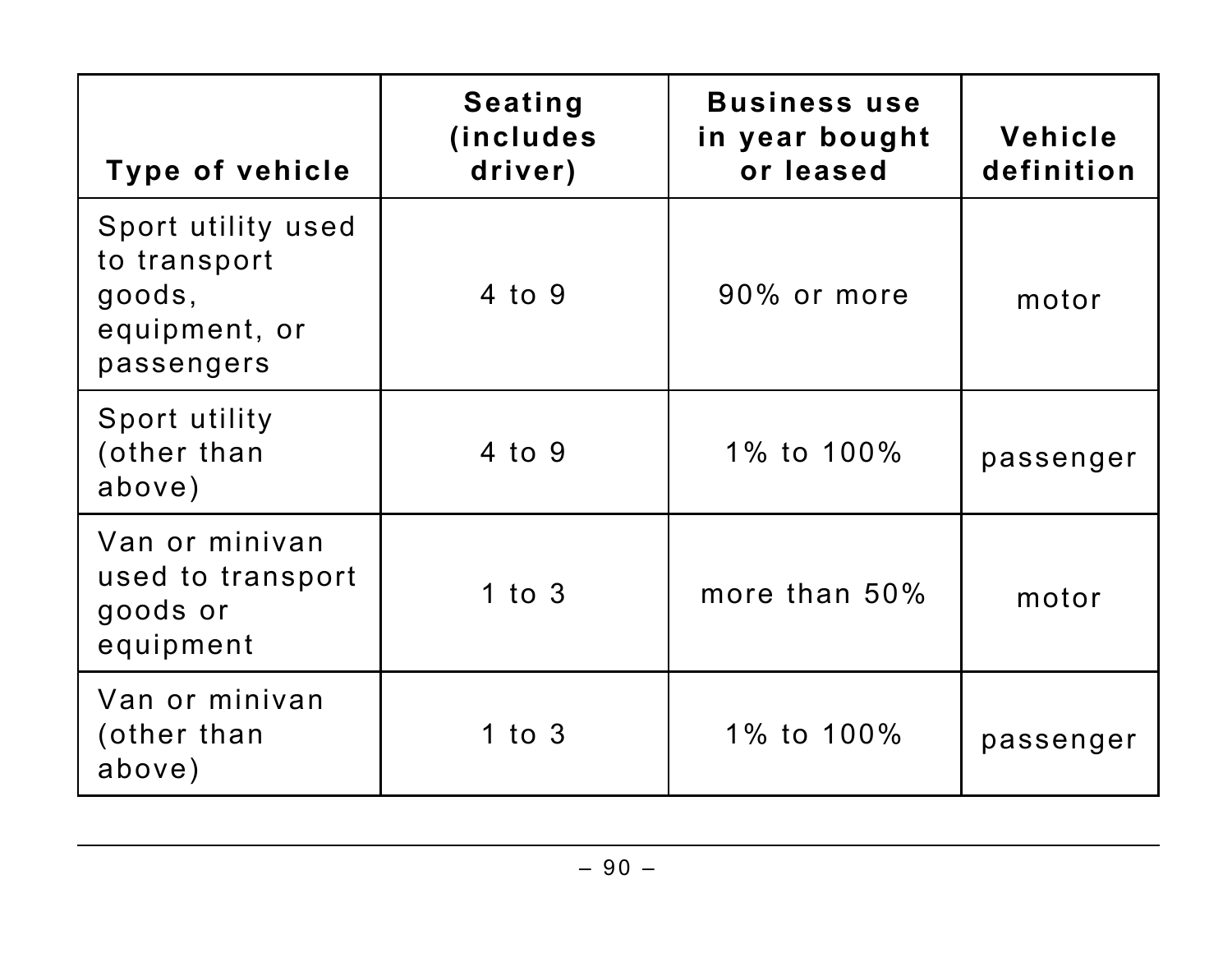| Type of vehicle                                                              | <b>Seating</b><br><i>(includes)</i><br>driver) | <b>Business use</b><br>in year bought<br>or leased | Vehicle<br>definition |
|------------------------------------------------------------------------------|------------------------------------------------|----------------------------------------------------|-----------------------|
| Van or minivan<br>used to transport<br>goods,<br>equipment, or<br>passengers | 4 to 9                                         | 90% or more                                        | motor                 |
| Van or minivan<br>(other than<br>above)                                      | 4 to 9                                         | 1% to 100%                                         | passenger             |

**\*** A vehicle in this category that is used more than 50% to transport goods, equipment, or passengers while earning or producing income at a remote work location or at a special work site that is at least 30 kilometres from the nearest community having a population of 40,000 persons is considered a **motor vehicle.**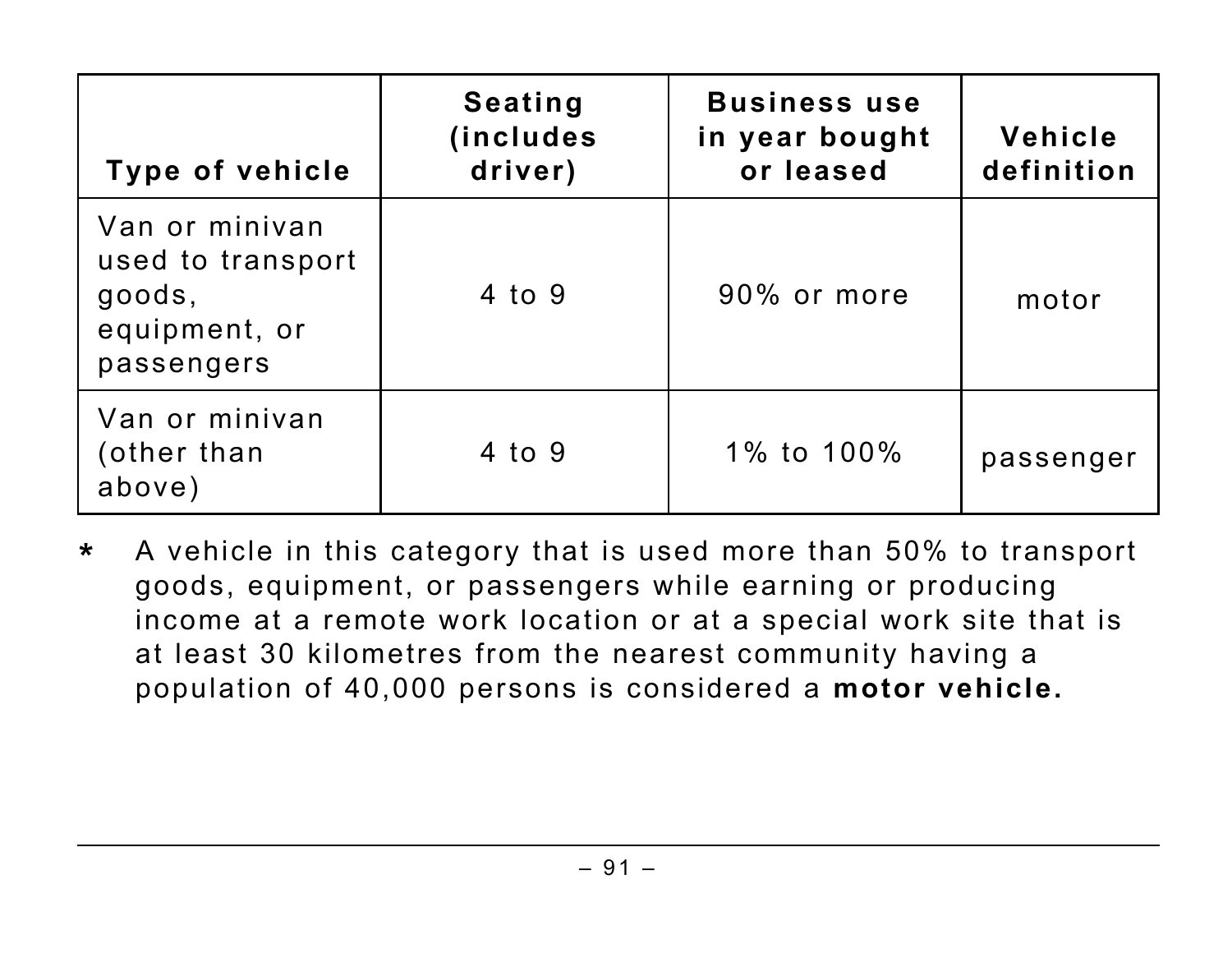## **Interest**

You can deduct interest on money you borrow to buy a motor vehicle, automobile, or passenger vehicle you use to earn income. Include the interest as an expense when you calculate your allowable motor vehicle expenses.

When you use a passenger vehicle to earn income, there is a limit on the amount of interest you can deduct. Complete "Chart B – Available interest expense for passenger vehicles" on page 24 [4] of Form T2124 or Form T2032 to calculate the amount of interest you can deduct.

#### **Example**

On May 1, 2006, Julie bought a car that she uses to earn business income. Julie's fiscal year ends on December 31. The car is a passenger vehicle. Julie borrowed money to buy her car, and the interest payable in 2006 was \$1,500. Her available interest expense is whichever is less:

- the total interest payable in 2006, which is \$1,500; or
- $$10 \times 245 \text{ days} = $2,450$ .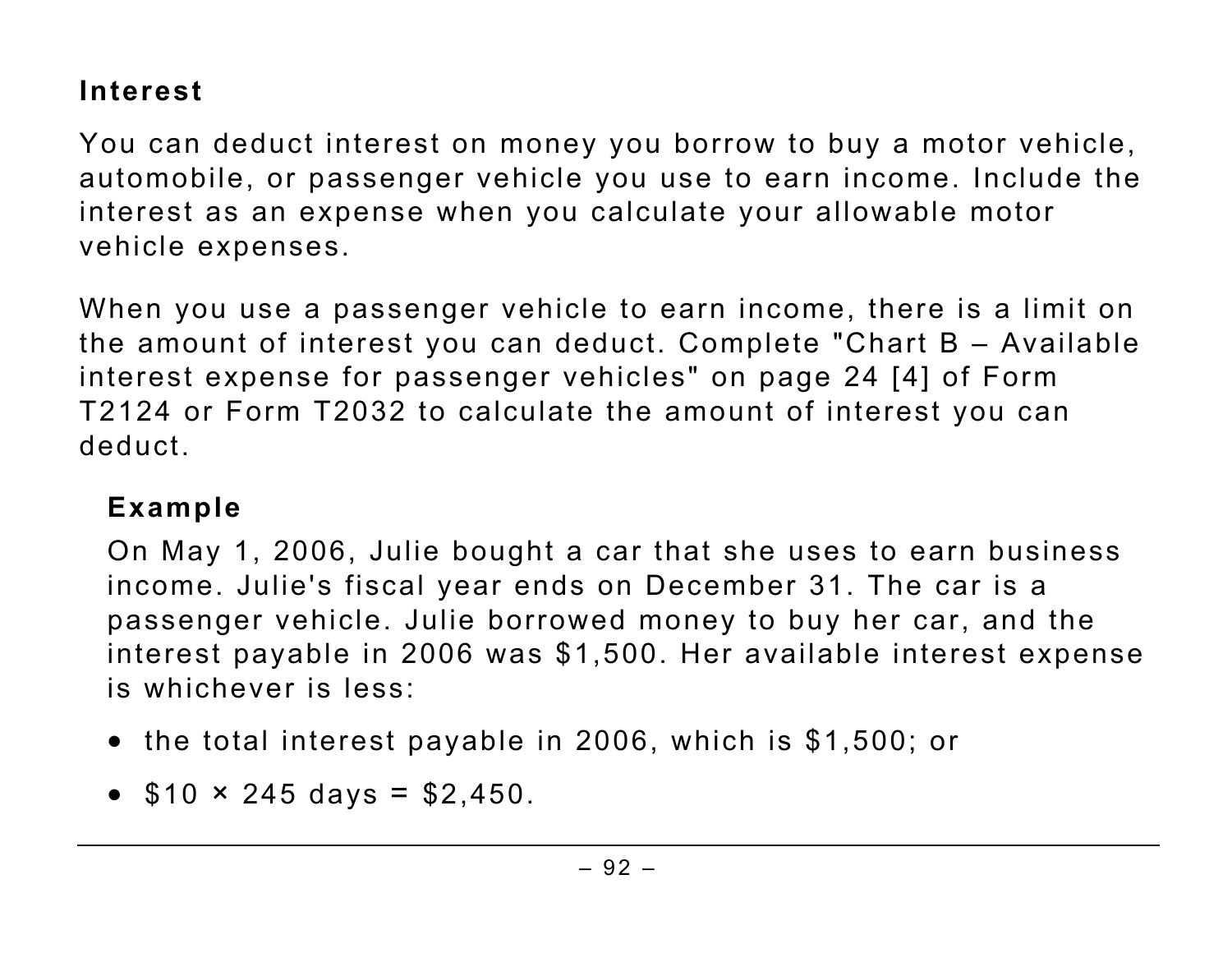Julie can claim an interest expense of \$1,500.

She also recorded the following information for 2006:

| Kilometres driven to earn business income |                            | 25,000 |
|-------------------------------------------|----------------------------|--------|
| Total kilometres driven                   |                            | 30,000 |
| Expenses:                                 |                            |        |
| Gasoline and oil                          | $\mathcal{S}$              | 1,330  |
| Interest expense                          | $\boldsymbol{\mathsf{S}}$  | 1,500  |
| Insurance                                 | $\boldsymbol{\mathcal{S}}$ | 750    |
| Licence and registration fees             | $\boldsymbol{\mathcal{S}}$ | 70     |
| Repairs and maintenance                   | $\boldsymbol{\mathcal{S}}$ | 100    |
| Total car expenses                        | $\boldsymbol{\mathcal{S}}$ | 3,750  |

Julie calculates the expenses she can deduct for her car for 2006 as follows: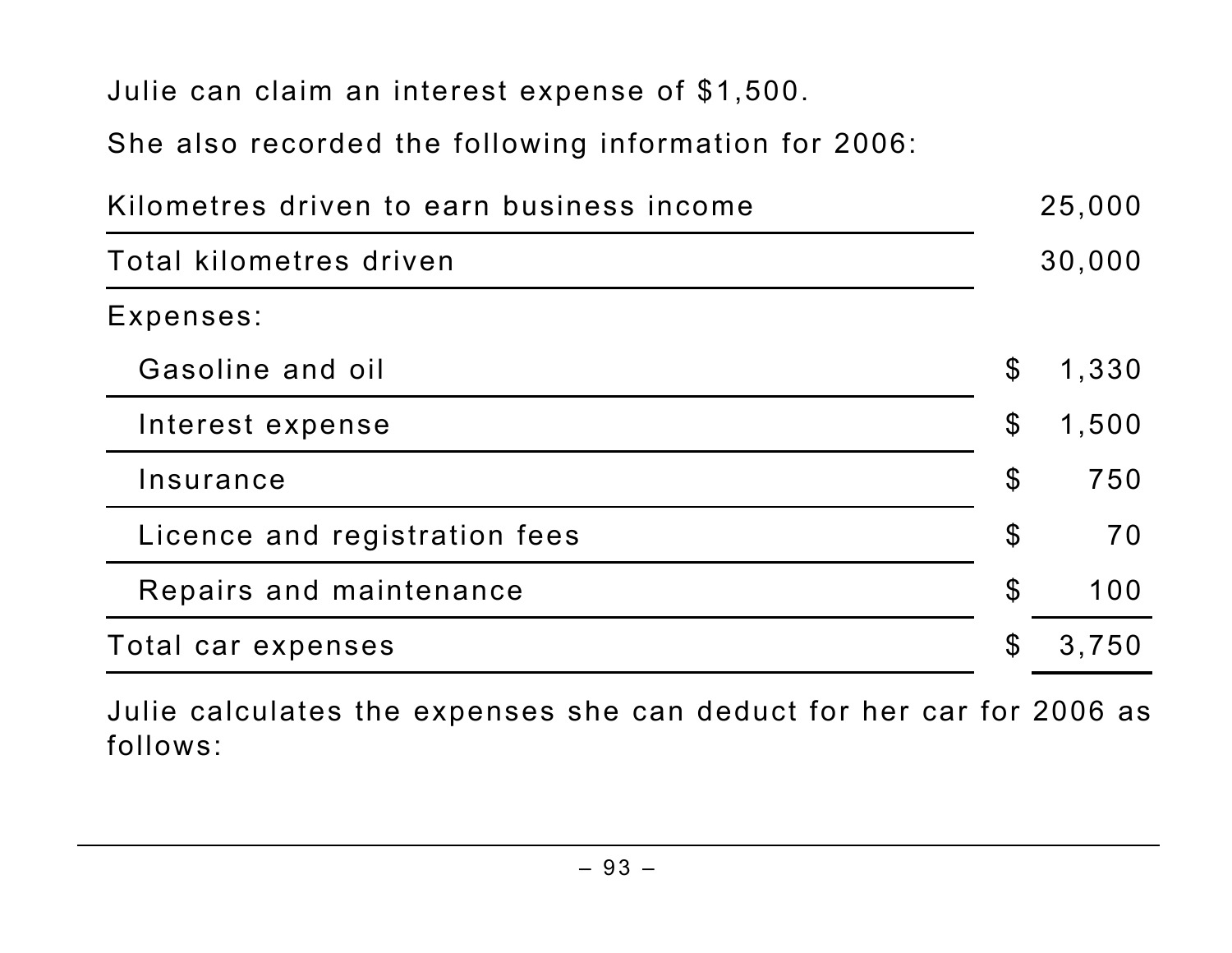30,000 (total kilometres)

# **Leasing costs for a Passenger Vehicle**

You can deduct amounts you incur to lease a motor vehicle you use to earn income. Include these amounts on line 9281.

When you use a passenger vehicle to earn income, there is a limit on the amount of the leasing costs you can deduct. To calculate your eligible leasing costs, complete "Chart C – Eligible leasing costs for passenger vehicles" on page 25 [4] of Form T2124 or Form T2032.

The lease agreement for your passenger vehicle may include items such as insurance, maintenance, and taxes. In this case, include them as part of the lease charges on line 1 when you complete Chart C.

## **Note**

Generally, leases include taxes (GST and PST, or HST), but not items such as insurance and maintenance. You have to pay these amounts separately. Include the taxes on line 1 when you complete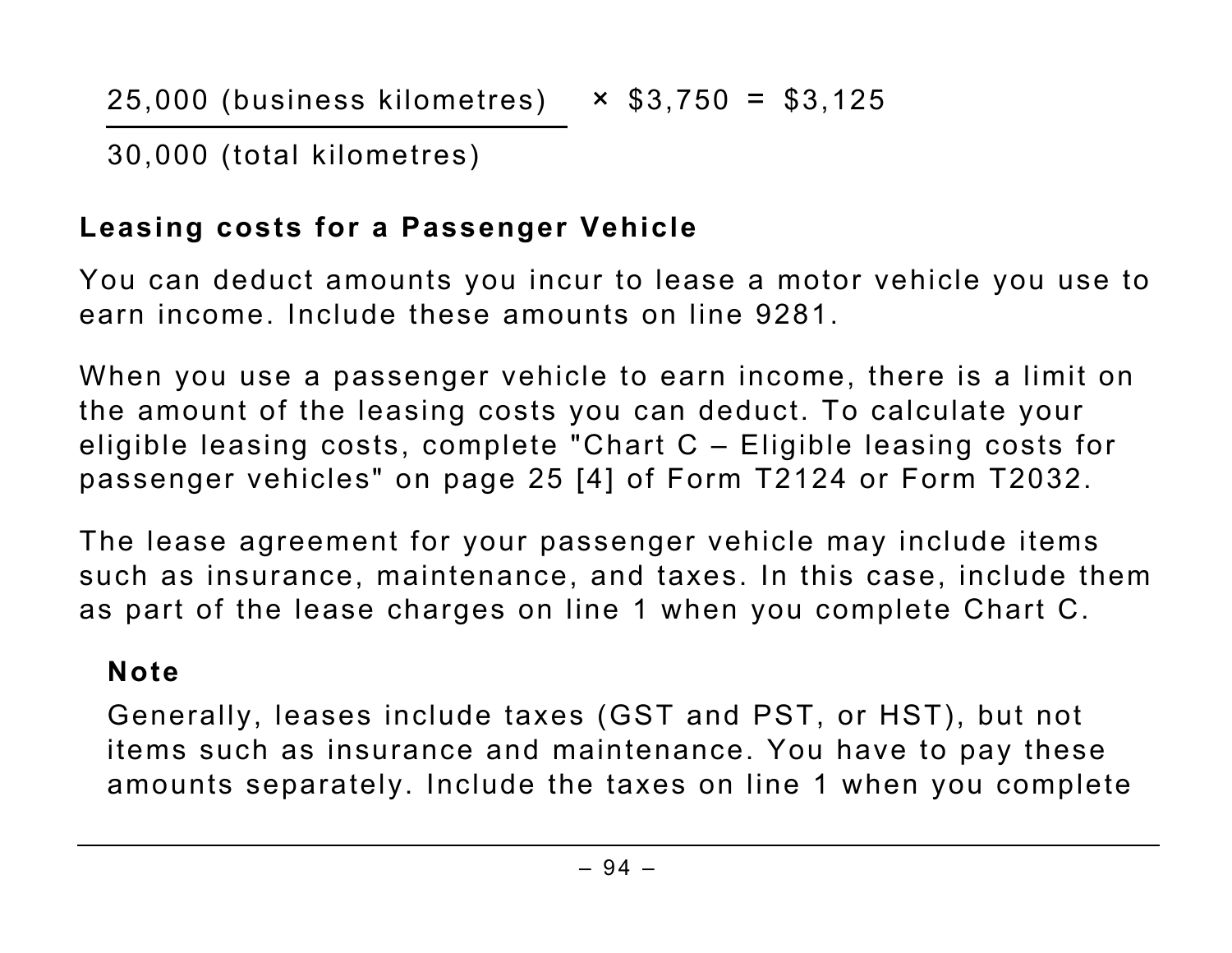Chart C, and list the items such as insurance and maintenance on the appropriate lines of "Chart A – Motor vehicle expenses."

Effective July 1, 2006, the GST rate was reduced from 7% to 6%, and the HST rate from 15% to 14%. The rate that you should use to complete "Chart C – Eligible leasing costs for passenger vehicles" on page 25 [4] of Form T2124 or Form T2032 is the rate that was in effect at the beginning of each lease interval. The GST rate for any lease interval beginning before July 1, 2006, will be 7% and the HST rate will be 15%. The GST rate for any lease interval beginning after June 30, 2006, will be 6% and the HST rate will be 14%. If you were making monthly lease payments, each lease interval would be a month.

To calculate your eligible leasing costs, use the following guidelines:

- If you entered into your lease agreement before January 1, 2006 and it did not terminate during 2006, use a GST rate of 6.5% or
- HST rate of 14.5% to complete Chart C.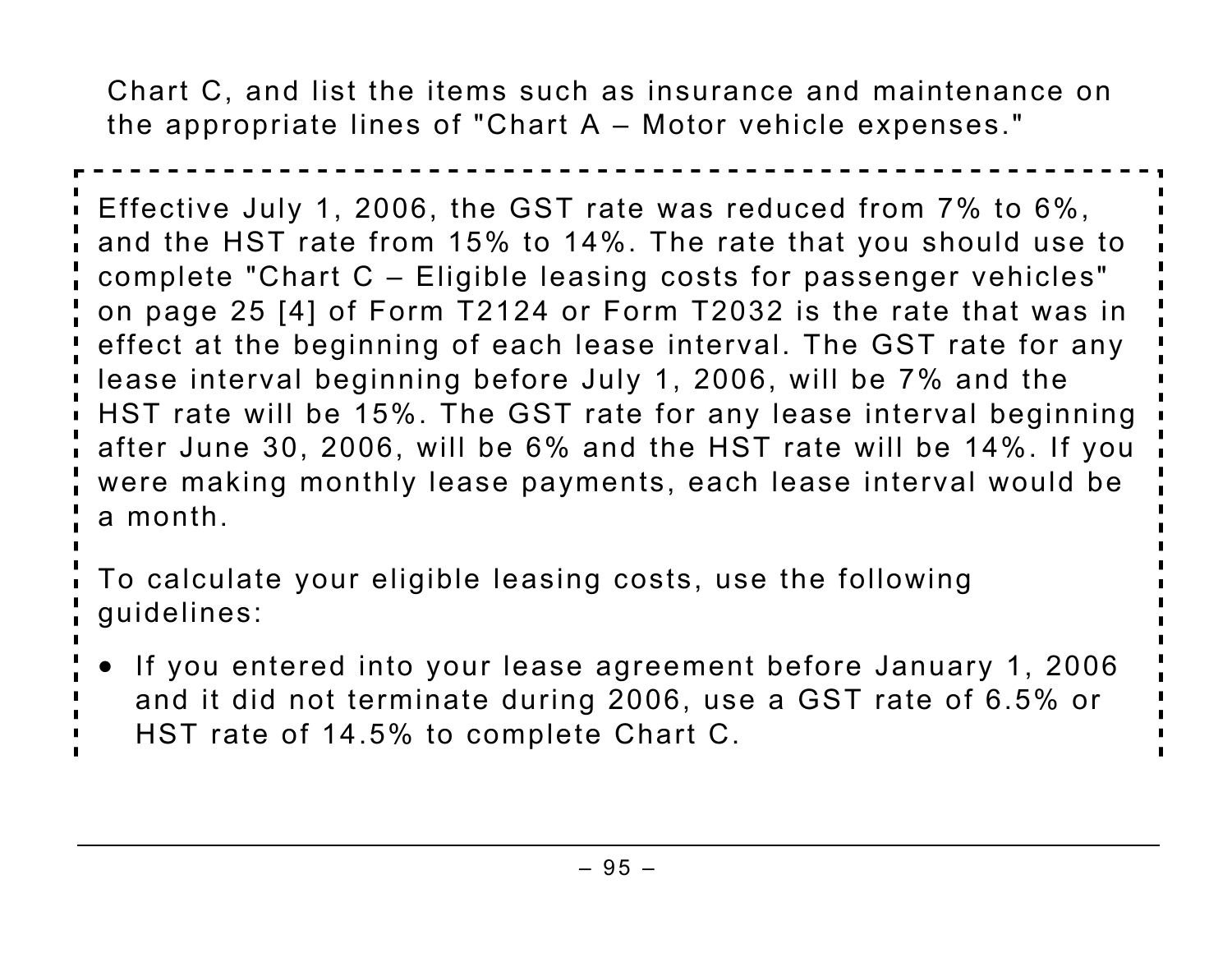| • If you entered into your lease agreement after June 30, 2006,<br>use a GST rate of 6% or HST rate of 14% to complete Chart C.                                                                                                   |
|-----------------------------------------------------------------------------------------------------------------------------------------------------------------------------------------------------------------------------------|
| • If either of the following two conditions applies, you will need to<br>complete Chart C twice, one for the part of 2006 to which a<br>GST rate of 7% applies and one for the part of 2006 to which a<br>GST rate of 6% applies: |
| a) You entered into a lease agreement after December 31,<br>2005 and before July 1, 2006 and it did not terminate, or                                                                                                             |
| b) You entered into a lease agreement before July 1, 2006 and<br>it terminated after June 30, 2006 and before 2007.                                                                                                               |
| ' Additional examples can be found on page 84 [17] of Guide T4044,<br><b>EMPLOYMENT EXPENSES.</b>                                                                                                                                 |

The following example will show you how to calculate your eligible leasing costs. Use Chart C on page 25 [4] of Form T2124 to help you complete the following example.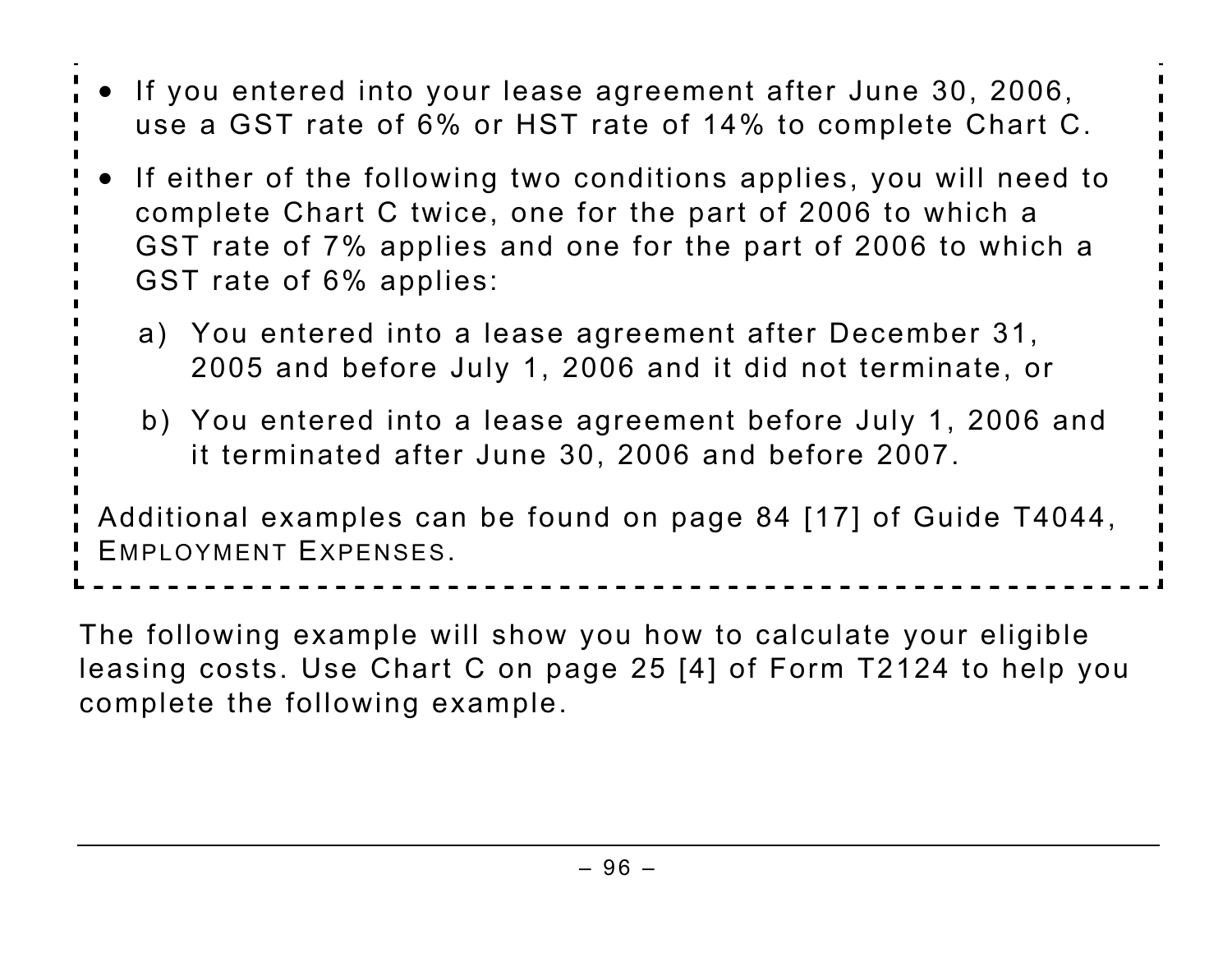## **Example**

Meadow owns a toy store. Her business has a December 31 fiscal year-end. On July 1, 2006, she started leasing a car that is a passenger vehicle. The PST rate for her province is 8% and GST is 6%. Meadow entered the following for 2006:

| Monthly lease payment                                                          | $\boldsymbol{\mathcal{S}}$ | 500      |  |
|--------------------------------------------------------------------------------|----------------------------|----------|--|
| Lease payments for 2006                                                        | $\mathfrak{F}$             | 3,000    |  |
| Manufacturer's suggested list price                                            |                            | \$33,000 |  |
| Number of days in 2006 she leased the car                                      |                            | 184      |  |
| GST and PST on \$30,000                                                        | $\mathcal{E}$              | 4,200    |  |
| GST and PST on \$35,294                                                        | $\boldsymbol{\mathsf{\$}}$ | 4,941    |  |
| GST and PST on \$800                                                           | $\boldsymbol{\mathcal{S}}$ | 112      |  |
| Total lease charges incurred in Meadow's 2006<br>fiscal period for the vehicle | $\mathbb{S}$               | 3,000    |  |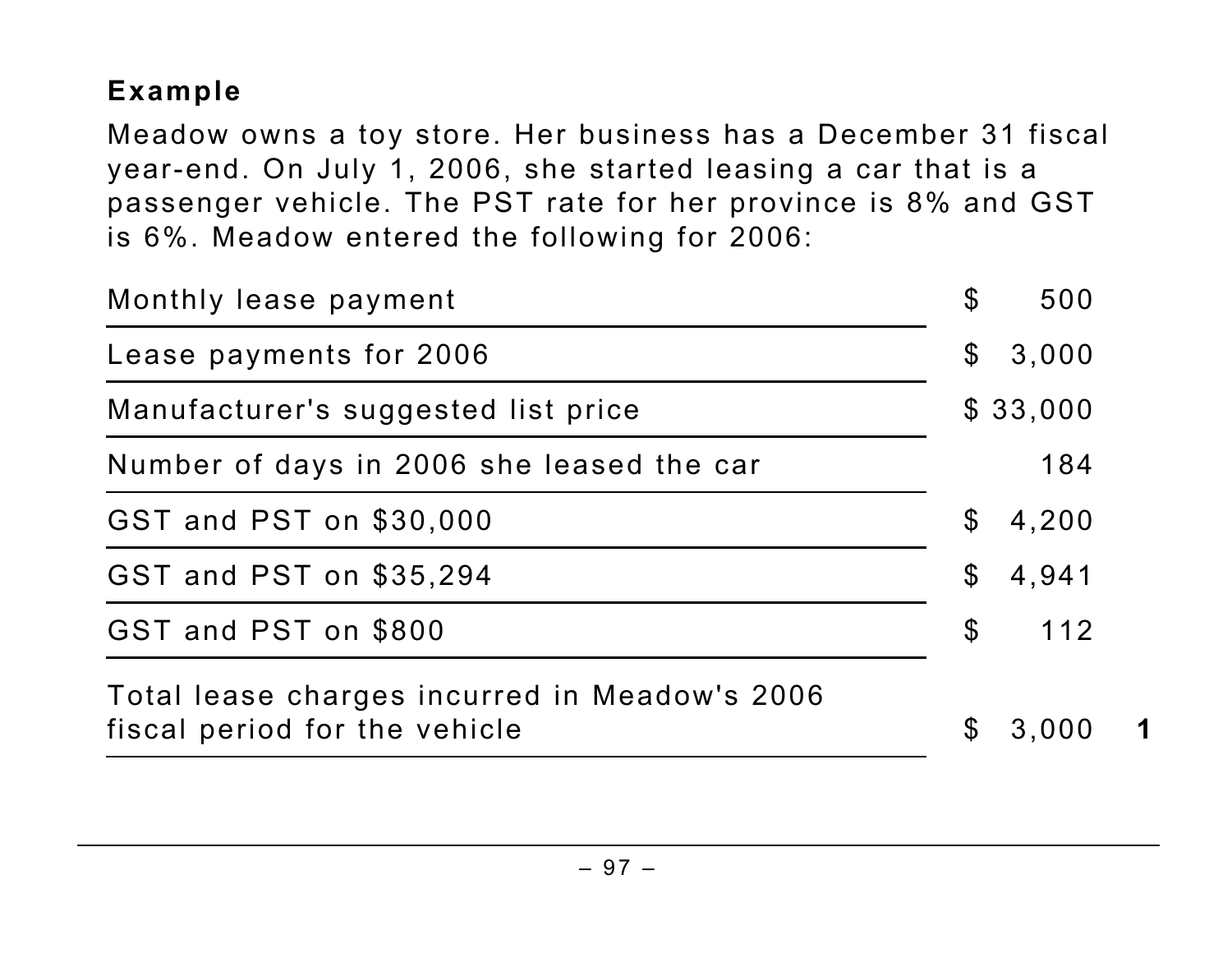| Total lease payments deducted in fiscal periods<br>before 2006 for the vehicle                 | $\mathfrak{L}$ | $\Omega$ | $\mathbf{2}$            |
|------------------------------------------------------------------------------------------------|----------------|----------|-------------------------|
| Total number of days the vehicle was leased in 2006<br>and previous fiscal periods             |                | 184      | $\bf{3}$                |
| Manufacturer's list price                                                                      |                | \$33,000 | $\overline{\mathbf{4}}$ |
| The amount on line 4 or $(\$35,294 + \$4,941)$ ,<br>whichever is more $(\$40,235 \times 85\%)$ |                | \$34,200 | $\overline{\mathbf{5}}$ |
| $(\$912 \times 184) \div 30$                                                                   | $\mathbb S$    | 5,594    | 6                       |
| $(\$34,200 \times \$3,000) \div \$34,200$                                                      | S              | 3,000    | 7                       |

Meadow's eligible leasing cost is either line 6 or 7 whichever amount is less. In this case, her allowable claim is \$3,000.

### **Repayments and imputed interest**

When you lease a passenger vehicle, you may have a repayment owing to you, or you may have imputed interest. If this is your situation, you will not be able to use the chart.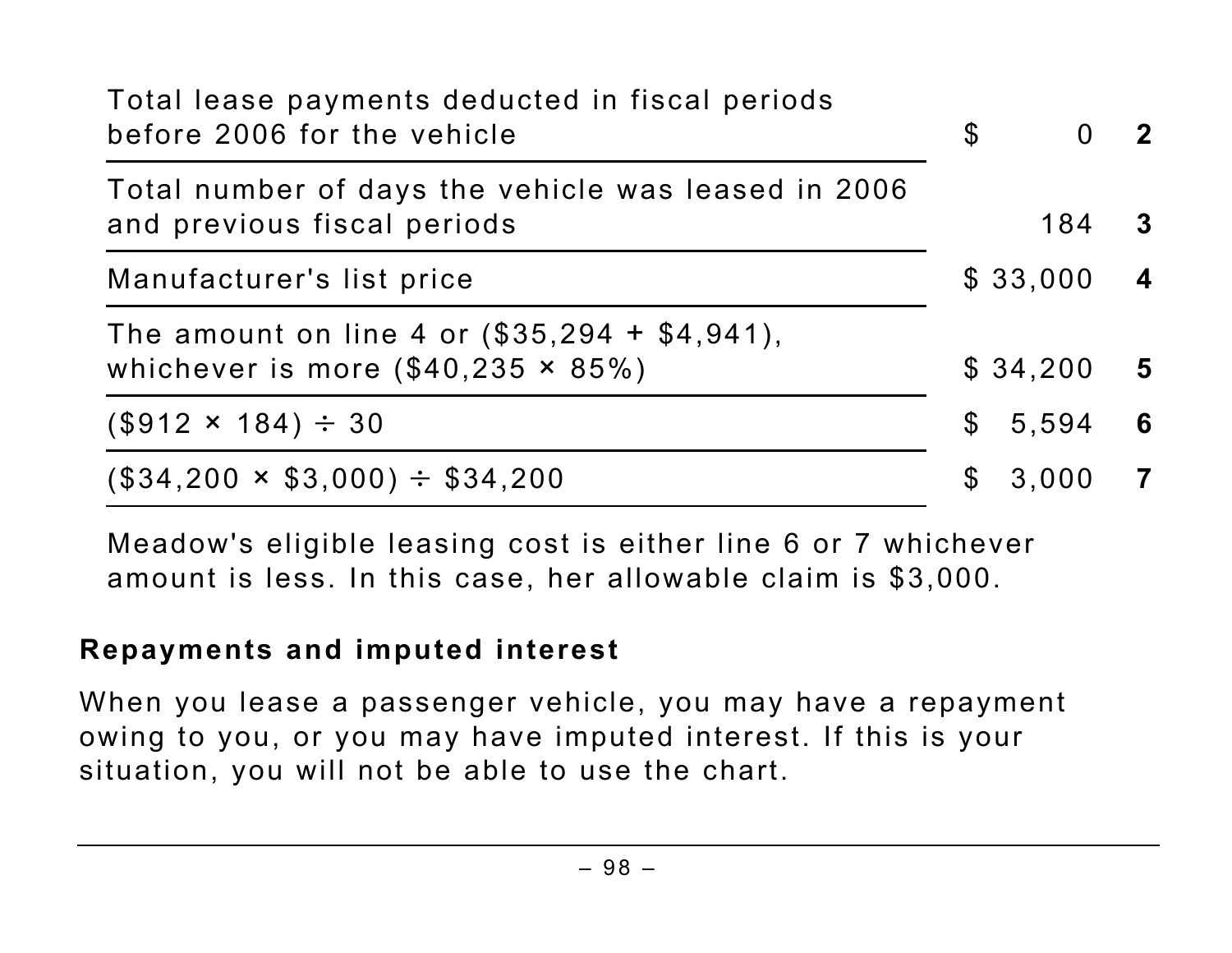Imputed interest is interest that would be owing to you if interest were paid on money deposited to lease a passenger vehicle. You calculate imputed interest for leasing costs on a passenger vehicle only if **all** the following apply:

- one or more deposits were made for the leased passenger vehicle;
- the deposit is, or the deposits are, refundable; and
- the total of the deposits is more than \$1,000.

For more information, see Interpretation Bulletin IT-521, MOTOR VEHICLE EXPENSES CLAIMED BY SELF-EMPLOYED INDIVIDUALS.

### **Line 8810 – Office expenses**

You can deduct the cost of office expenses. These include small items such as pens, pencils, paper clips, stationery, and stamps. Office expenses do not include items such as calculators, filing cabinets, chairs, and desks. These are capital items. For more information, see Chapter 4.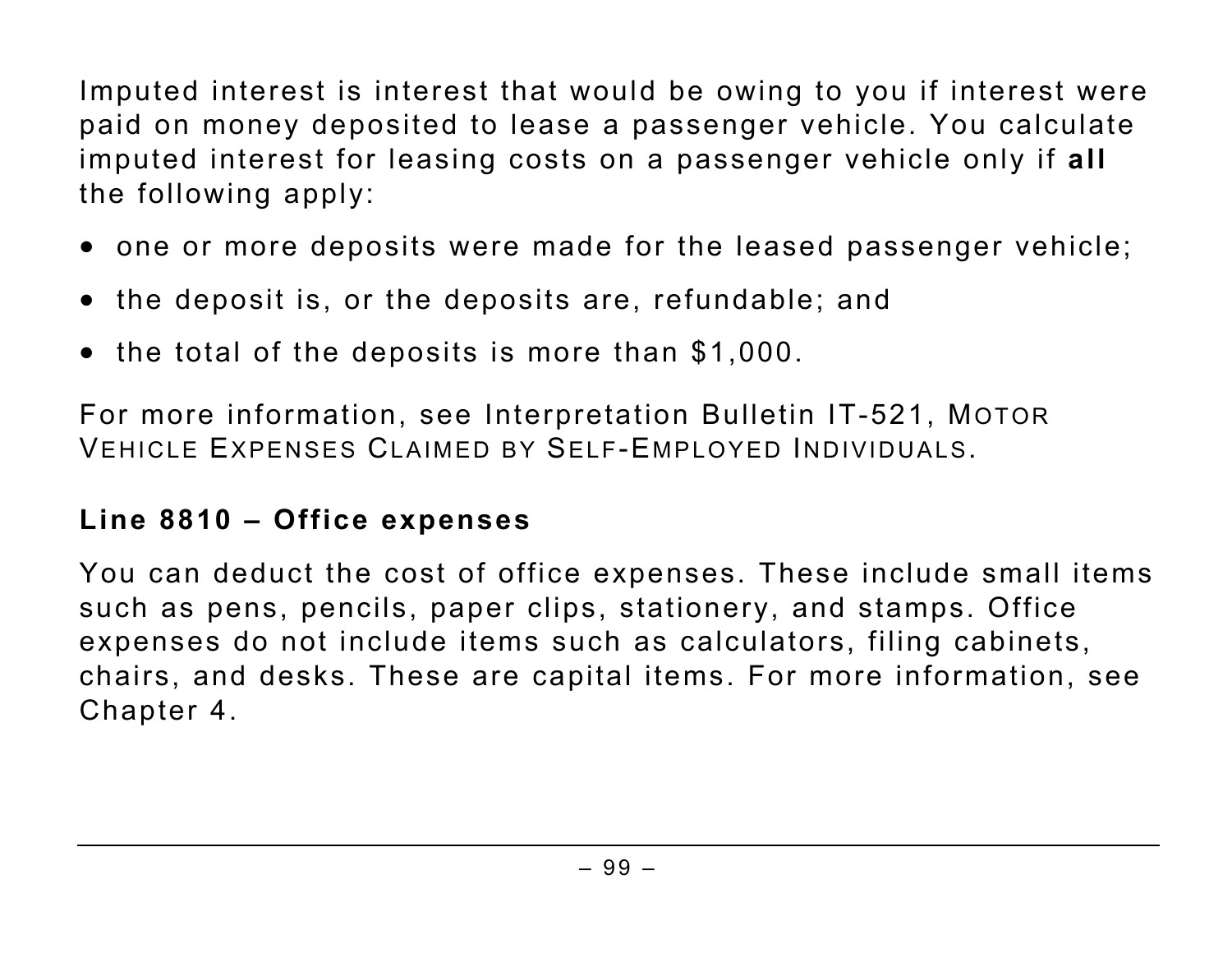## **Line 8811 – Supplies**

You can deduct the cost of items consumed indirectly to provide the business's goods or services (e.g., drugs and medication used in a veterinary operation, or scripts required for an actor to portray a role).

#### **Line 8860 – Legal, accounting, and other professional fees**

Deduct the fees you incurred for external professional advice or services, including consulting fees.

You can deduct accounting and legal fees you incur to get advice and help in keeping your records. You can also deduct fees you incur for preparing and filing your income tax and GST/HST returns.

You can deduct accounting or legal fees you paid to have an objection or appeal prepared against an assessment for income tax, Canada Pension Plan or Quebec Pension Plan contributions, or Employment Insurance premiums. However, the full amount of these deductible fees must first be reduced by any reimbursement of these fees that you have received. Enter the difference on line 232 of your income tax return. If you received a reimbursement in 2006 for the types of fees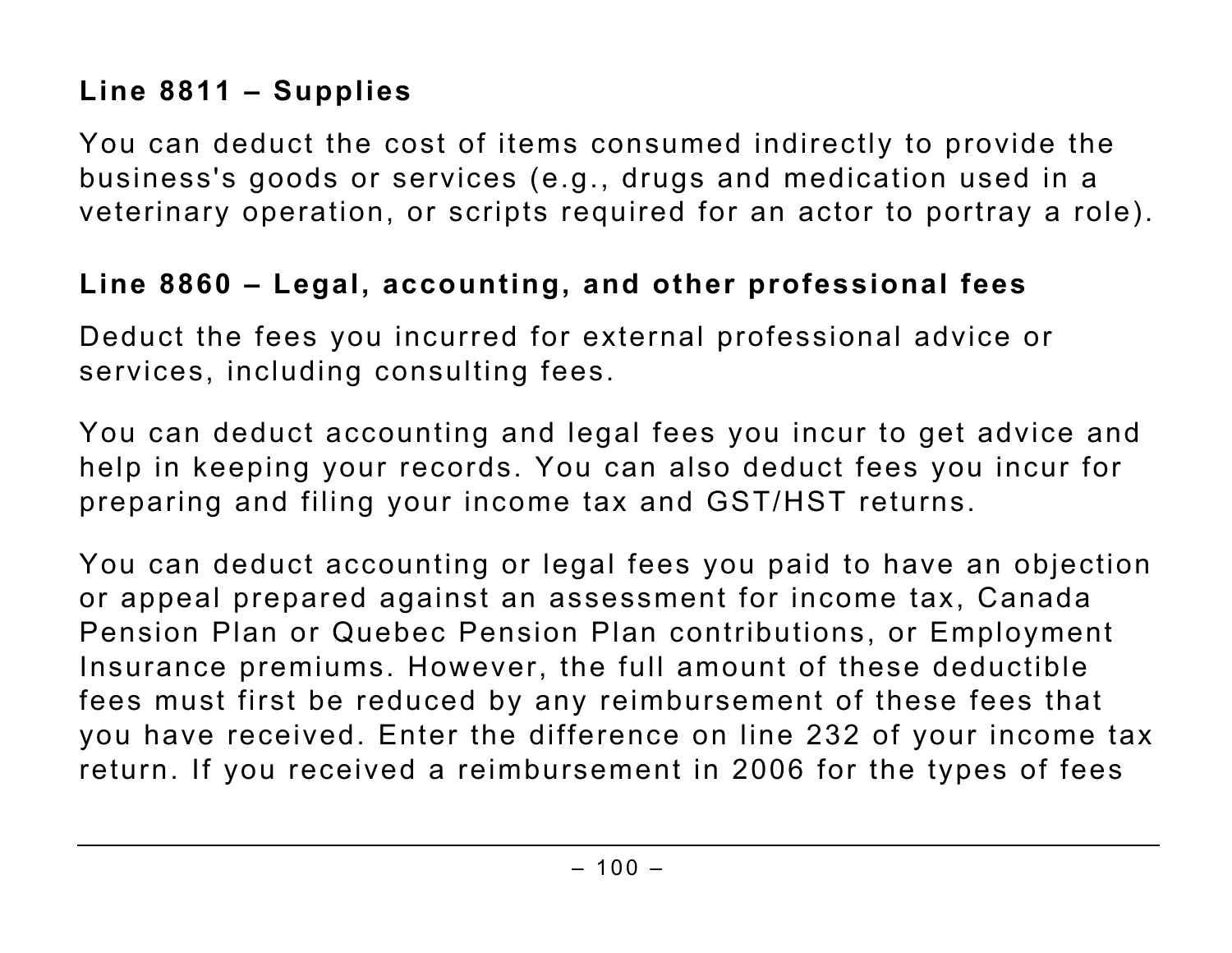that you deducted in a previous year, report the amount you received on line 130 of your 2006 income tax return.

You cannot deduct legal and other fees you incur to buy a capital property. Instead, add these fees to the cost of the property. For more details about capital property, see Chapter 4.

For more details, see Interpretation Bulletin IT-99, LEGAL AND ACCOUNTING FEES.

## **Line 9180 – Property taxes**

You can deduct property taxes you incurred for property used in your business. For example, you can deduct property taxes for the land and building where your business is situated. The property tax related to business use of work space in your home has to be claimed on line 9945, "Business-use-of-home expenses." For more information, see page 127 [25].

# **Line 8910 – Rent**

You can deduct rent incurred for property used in your business. For example, you can deduct rent for the land and building where your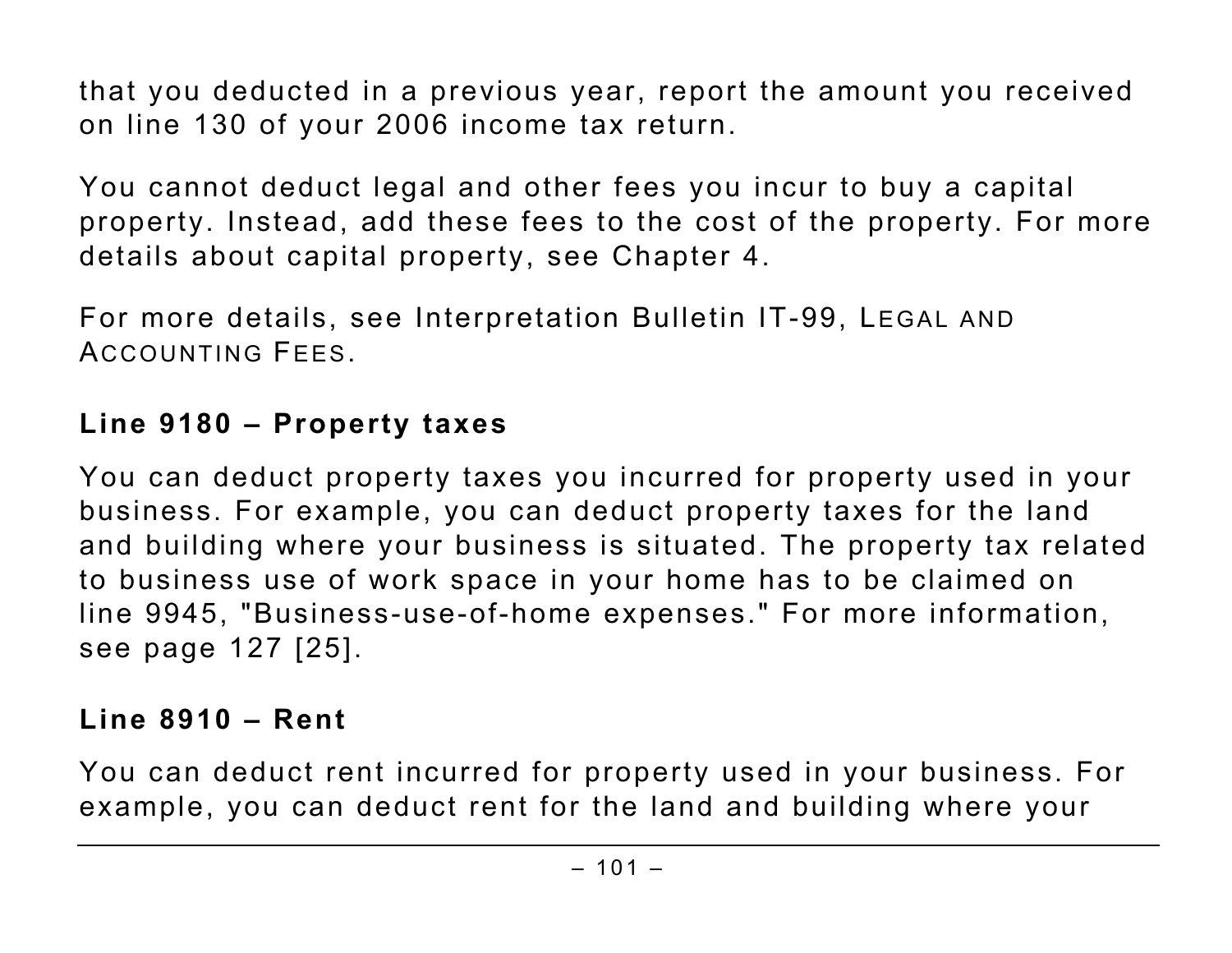business is situated. The rent expense related to business use of work space in your home has to be claimed on line 9945, "Businessuse-of-home expenses." For more information, see page 127 [25].

### **Line 9060 – Salaries, wages, and benefits**

You can deduct gross salaries and other benefits you pay to employees. Do not include on this line salaries and wages described on line 8340, "Direct wage costs," or line 8360, "Subcontracts," or salaries and drawings of the owner(s) of the business. Salaries or drawings paid or payable to you or your partners are not deductible. For more information, see "Details of equity" on page 135 [26].

The Canada Pension Plan (CPP) is for all workers, including the selfemployed. Employers, employees and most self-employed must contribute to the Canada Pension Plan fund. The CPP can provide basic benefits when you retire or if you become disabled. When you die, the Plan can provide benefits to your surviving spouse/commonlaw partner and dependent children under 25. For more information on contribution and benefits, visit the Department of Human Resources and Social Development Canada Web site at **www.hrsdc.gc.ca**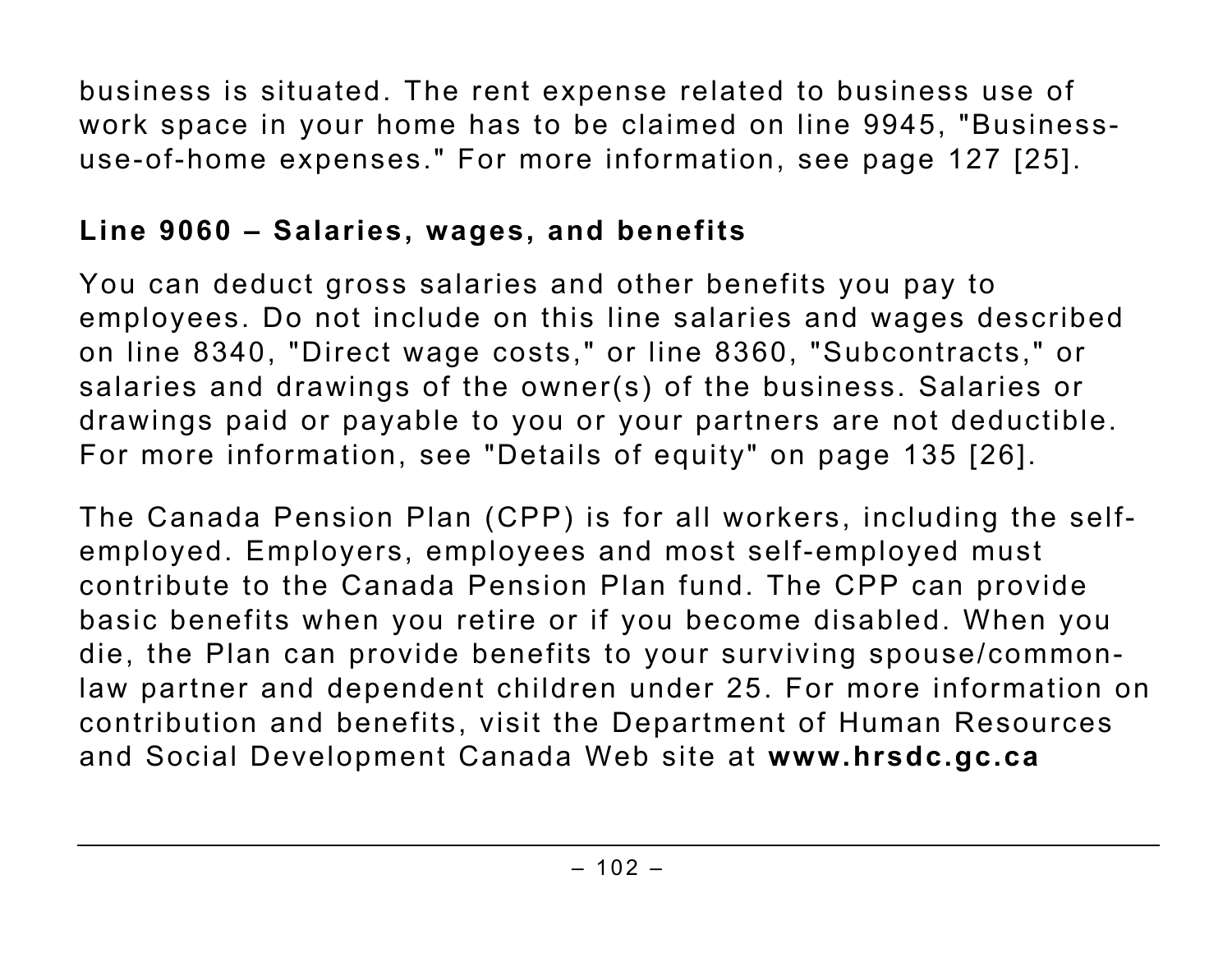Quebec workers including the self-employed are covered under the Quebec Pension Plan (QPP).

As the employer, you can deduct your part of Canada Pension Plan or Quebec Pension Plan contributions, Employment Insurance premiums, provincial parental insurance plan premiums (a new income replacement plan for residents of Quebec – see Revenu Québec for details,) and workers' compensation amounts payable on employees' remuneration.

You can also deduct any premiums you pay for an employee for a sickness, an accident, a disability, or an income insurance plan.

You can deduct the salary you pay to your child, as long as you meet **all** these conditions:

- you pay the salary;
- the work your child does is necessary for earning business or professional income; and
- the salary is reasonable when you consider your child's age, and the amount you pay is what you would pay someone else.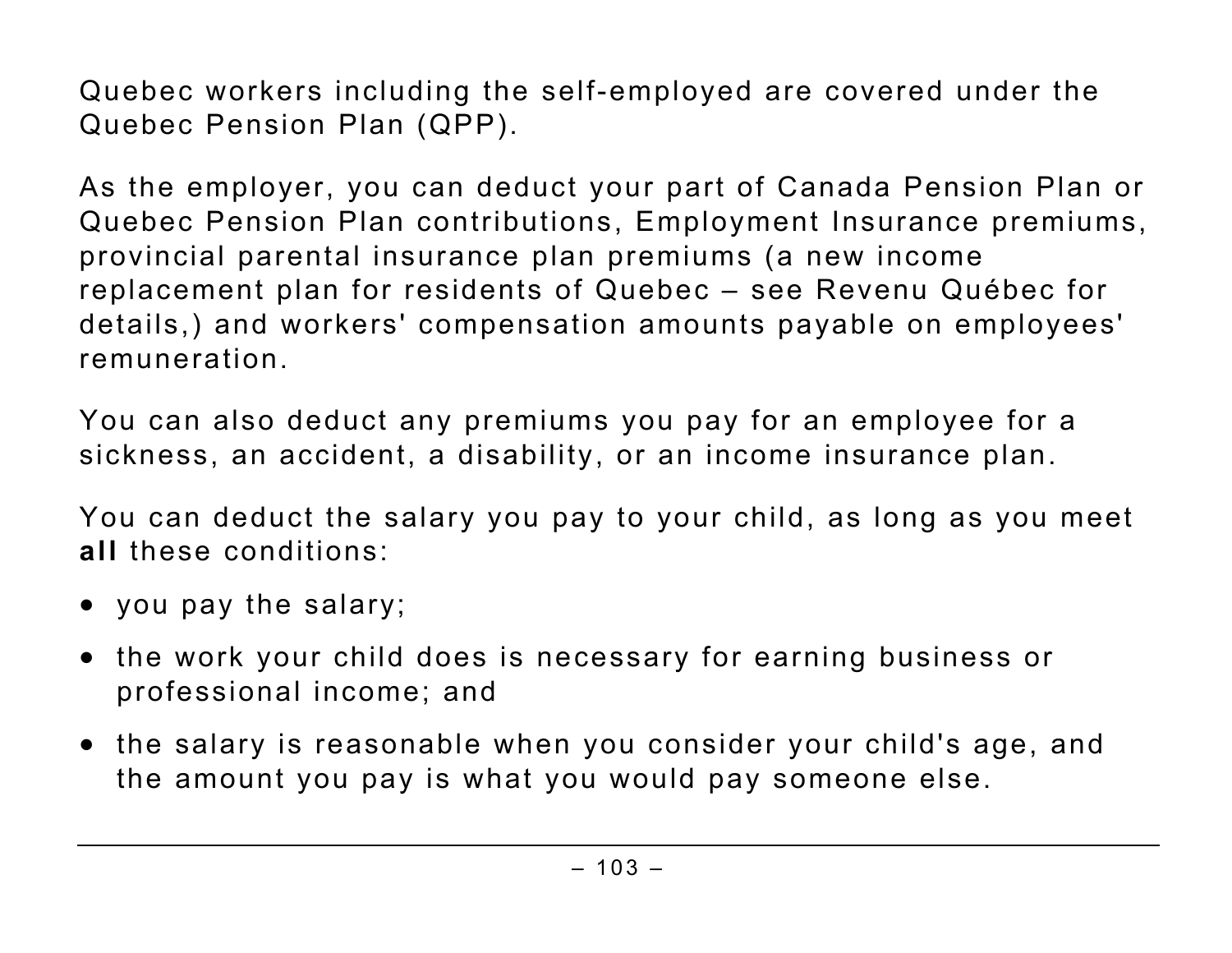Keep documents to support the salary you pay your child. If you pay your child by cheque, keep the cancelled cheque. If you pay cash, have the child sign a receipt.

Instead of cash, you may pay your child with a product from your business. When you do this, claim the value of the product as an expense and add to your gross sales an amount equal to the value of the product. Your child has to include the value of the product in his or her income.

You can also deduct the salary you pay to your spouse or common-law partner. When you pay your spouse or common-law partner a salary, use the same rules that apply to paying your child.

Report the salaries you pay to your children and spouse or commonlaw partner on T4 slips, the same as you would for other employees. However, you cannot claim as an expense the value of board and lodging you give to your dependent children and spouse or commonlaw partner.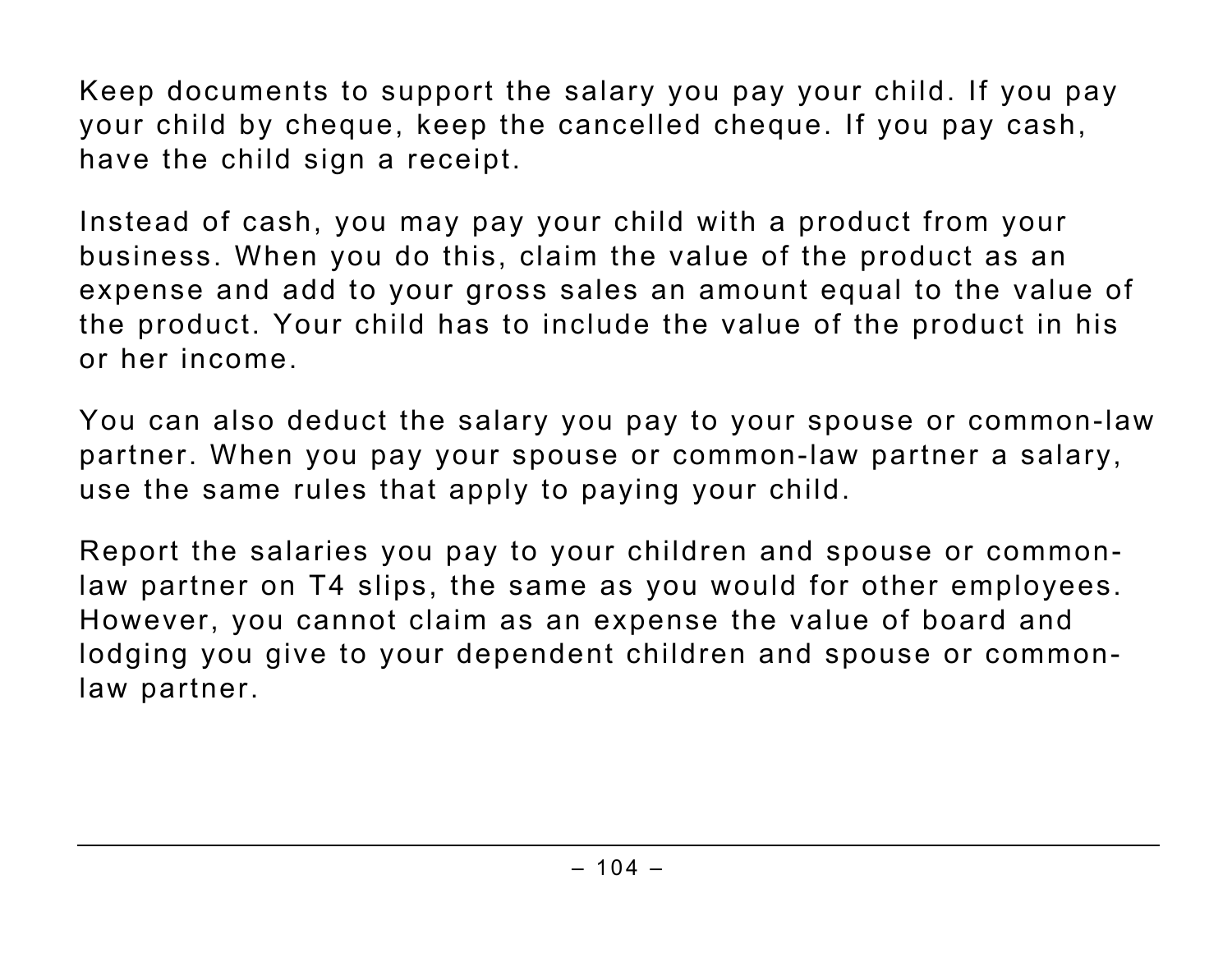## **Line 9200 – Travel**

You can deduct travel expenses you incur to earn business and professional income. Travel expenses include public transportation fares, hotel accommodations, and meals.

In most cases, the 50% limit applies to the cost of meals, beverages, and entertainment when you travel. We discuss this limit in "Line 8523 – Meals and entertainment" on page 77 [16].

The 50% limit also applies to the cost of food and beverages served and entertainment enjoyed when you travel on an airplane, train, or bus when the ticket price does not include such amounts.

### **Line 9220 – Telephone and utilities**

You can deduct expenses for telephone and utilities, such as gas, oil, electricity, and water, if you incurred the expenses to earn income. The expenses for utilities that are related to business use of work space in your home have to be claimed on line 9945, "Business-useof-home expenses." For more information, see page 127 [25].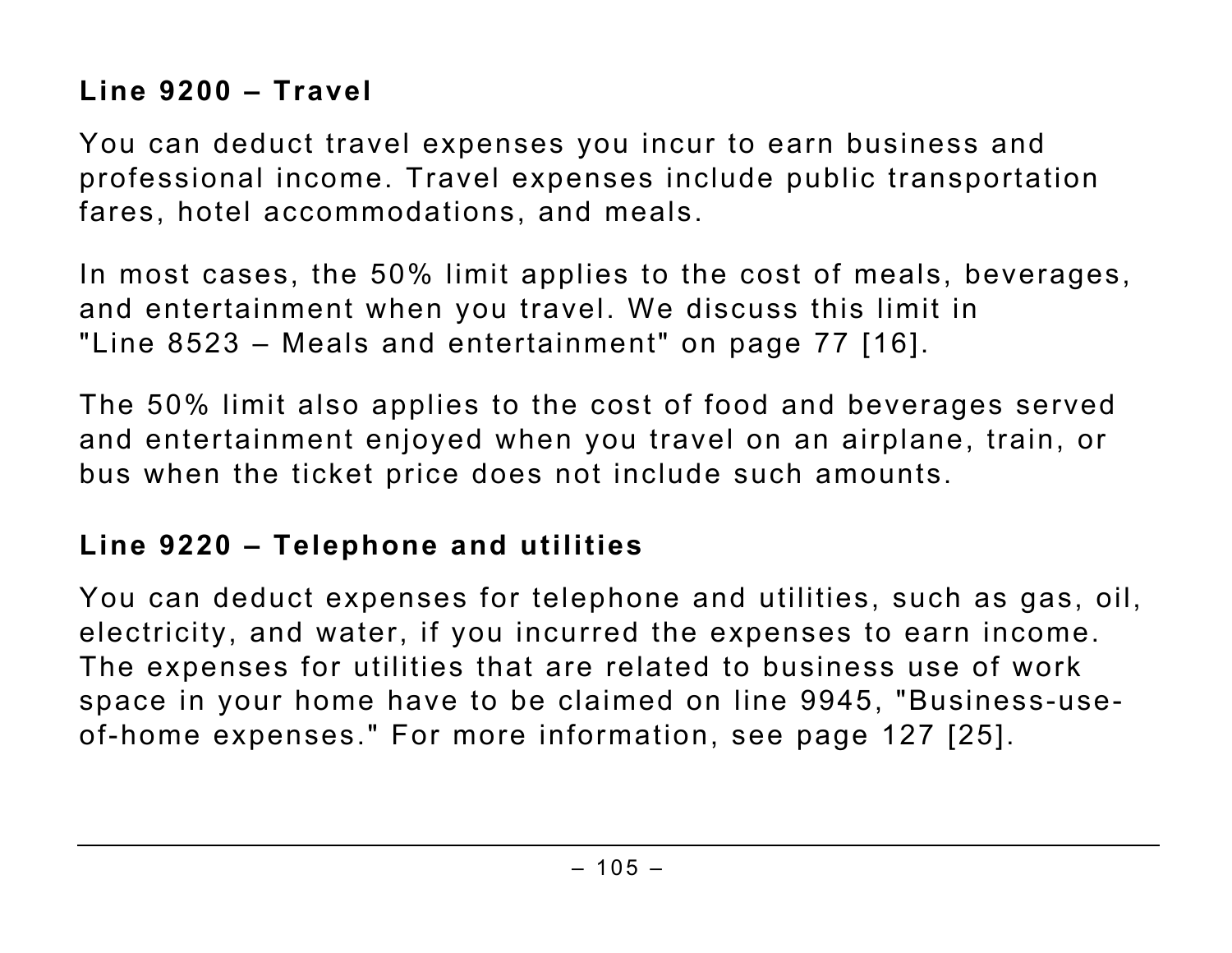# **Line 9270 – Other expenses**

There are expenses you can incur to earn income, other than those listed on Form T2124 and Form T2032. We cover some of them in the following sections. Enter, on this line, the total of other expenses you incurred to earn income, as long as you did not include them on a previous line. You do not have to list these expenses on the form.

#### **Disability-related modifications**

You can deduct outlays and expenses you incur for eligible disabilityrelated modifications made to a building in the year you paid them, instead of having to add them to the capital cost of your building. Eligible disability-related modifications include changes you make to accommodate wheelchairs, such as:

- installing hand-activated power door openers;
- installing interior and exterior ramps; and
- modifying a bathroom, elevator, or doorway.

You can also deduct expenses paid to install or get the following disability-related devices and equipment: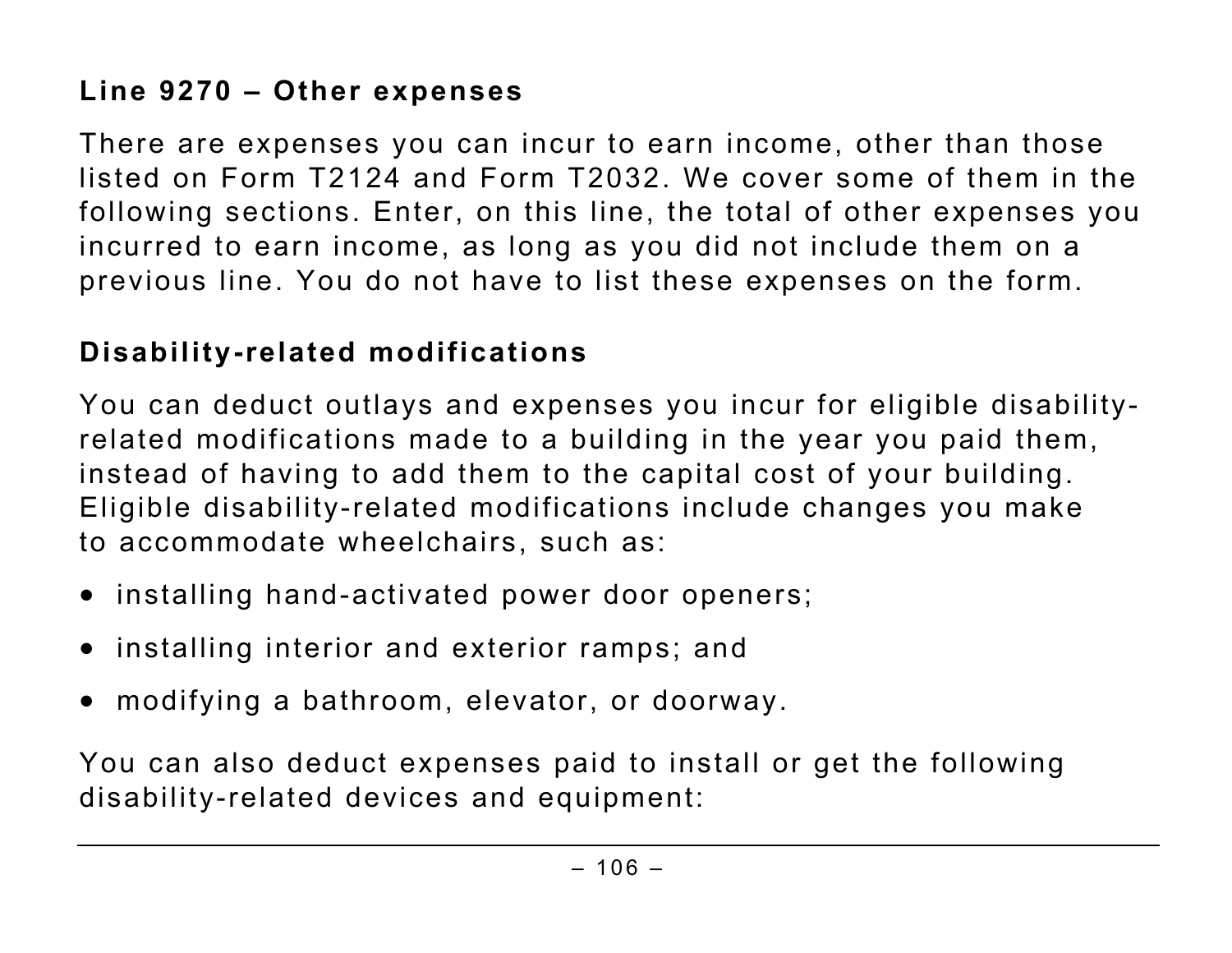- elevator car-position indicators (such as braille panels and audio indicators);
- visual fire-alarm indicators;
- telephone devices to help people who are hard of hearing; and
- listening devices for group meetings.

In addition, you may be able to deduct expenses for disability specific computer software and hardware attachments.

## **Computer and other equipment leasing costs**

If you lease computers, cellular telephones, fax machines, and other equipment, you can deduct the percentage of the lease costs that reasonably relates to earning your business income. You can also deduct the percentage of air time expenses for a cellular telephone that reasonably relates to earning your business income.

If you buy a computer, cellular telephone, fax machine, or other such equipment, you cannot deduct the cost. You can deduct capital cost allowance and interest you paid on money you borrowed to buy this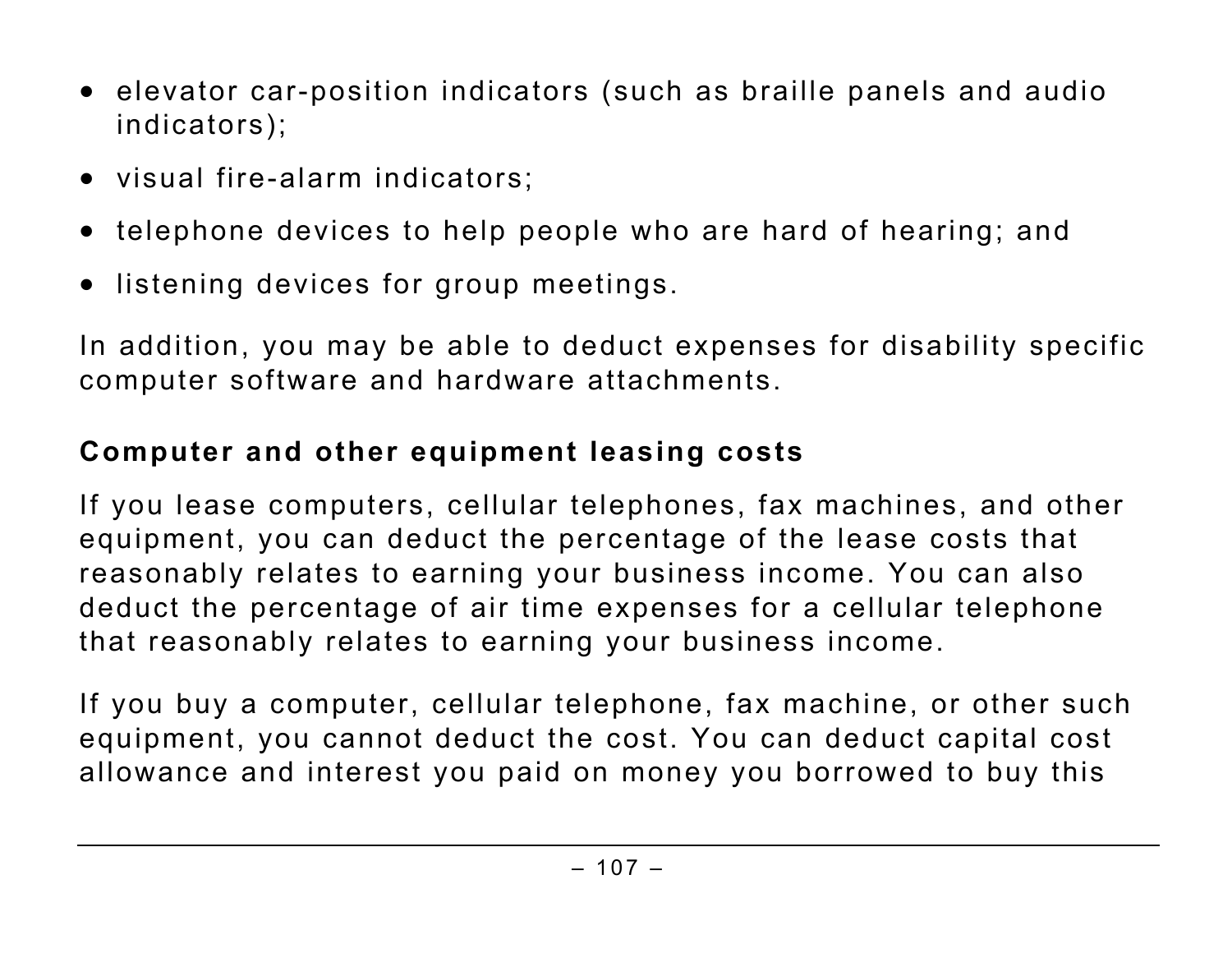equipment that reasonably relates to earning your business income. For more information on capital cost allowance, see Chapter 4.

### **Leasing costs**

Deduct the lease payments you incurred in the year for property used in your business. If you lease a passenger vehicle, see "Line 9281 – Motor vehicle expenses" on page 80 [17].

If you entered into a lease agreement after April 26, 1989, you can choose to treat your lease payments as combined payments of principal and interest. However, you and the person you are leasing from have to agree to treat the payments this way. In this case, we consider that you:

- bought the property rather than leased it; and
- borrowed an amount equal to the fair market value (FMV) of the leased property.

You can deduct the interest part of the payment as an expense. You can also claim capital cost allowance on the property.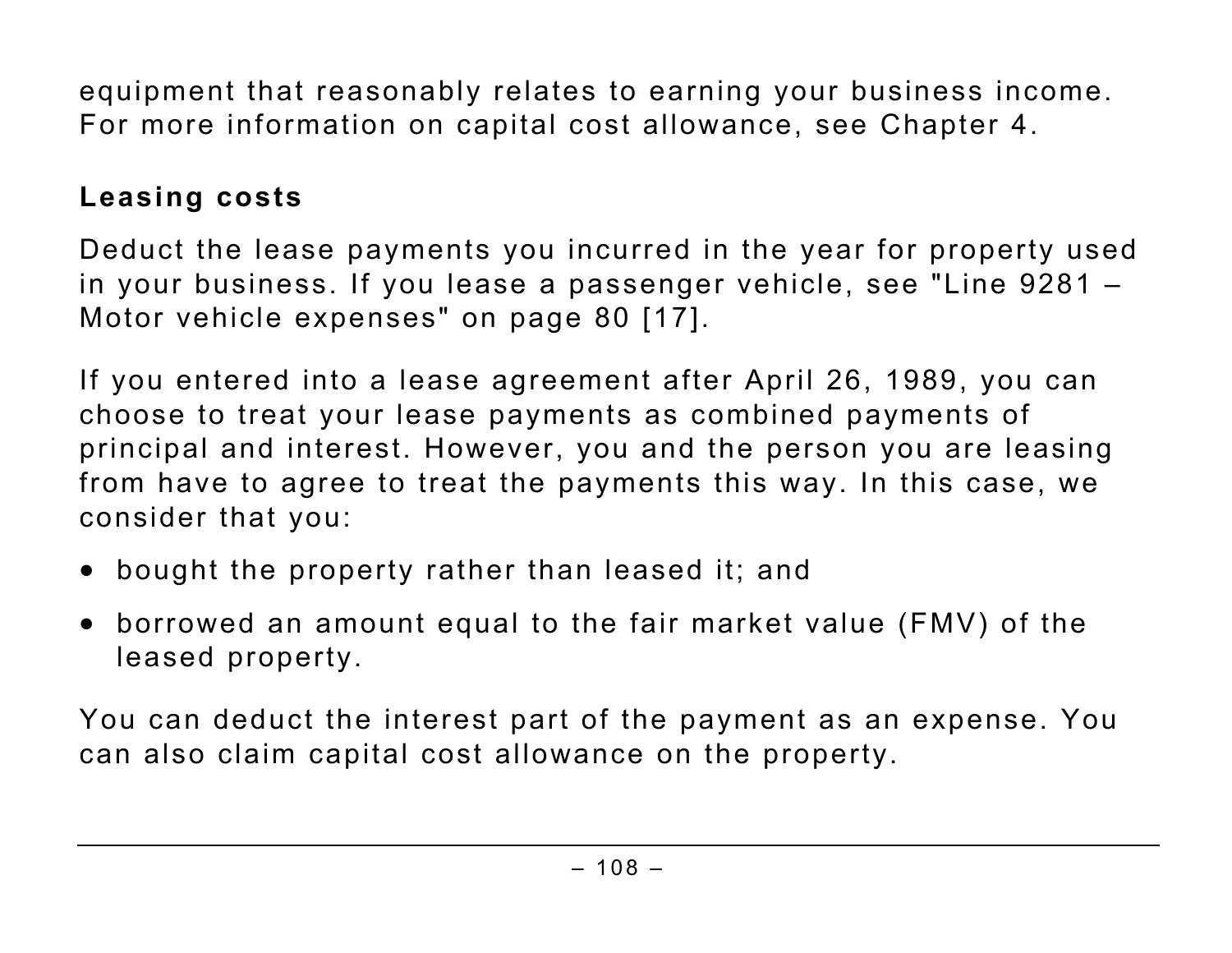You can make this choice as long as the property qualifies and the total FMV of all the property subject to the lease is more than \$25,000. Digging equipment that you lease with an FMV of \$35,000 is property that qualifies. However, office furniture and automobiles often do not qualify.

To treat your lease this way, file **one** of these forms with your income tax return for the year you make the lease agreement:

- Form T2145, Election in Respect of the Leasing of Property; or
- Form T2146, Election in Respect of Assigned Leases or Subleased Property.

## **Convention expenses**

You can deduct the cost of going to a maximum of two conventions a year. The conventions have to:

- relate to your business or professional activity; and
- be held by a business or professional organization within the geographical limits of where the sponsor of the convention usually does business.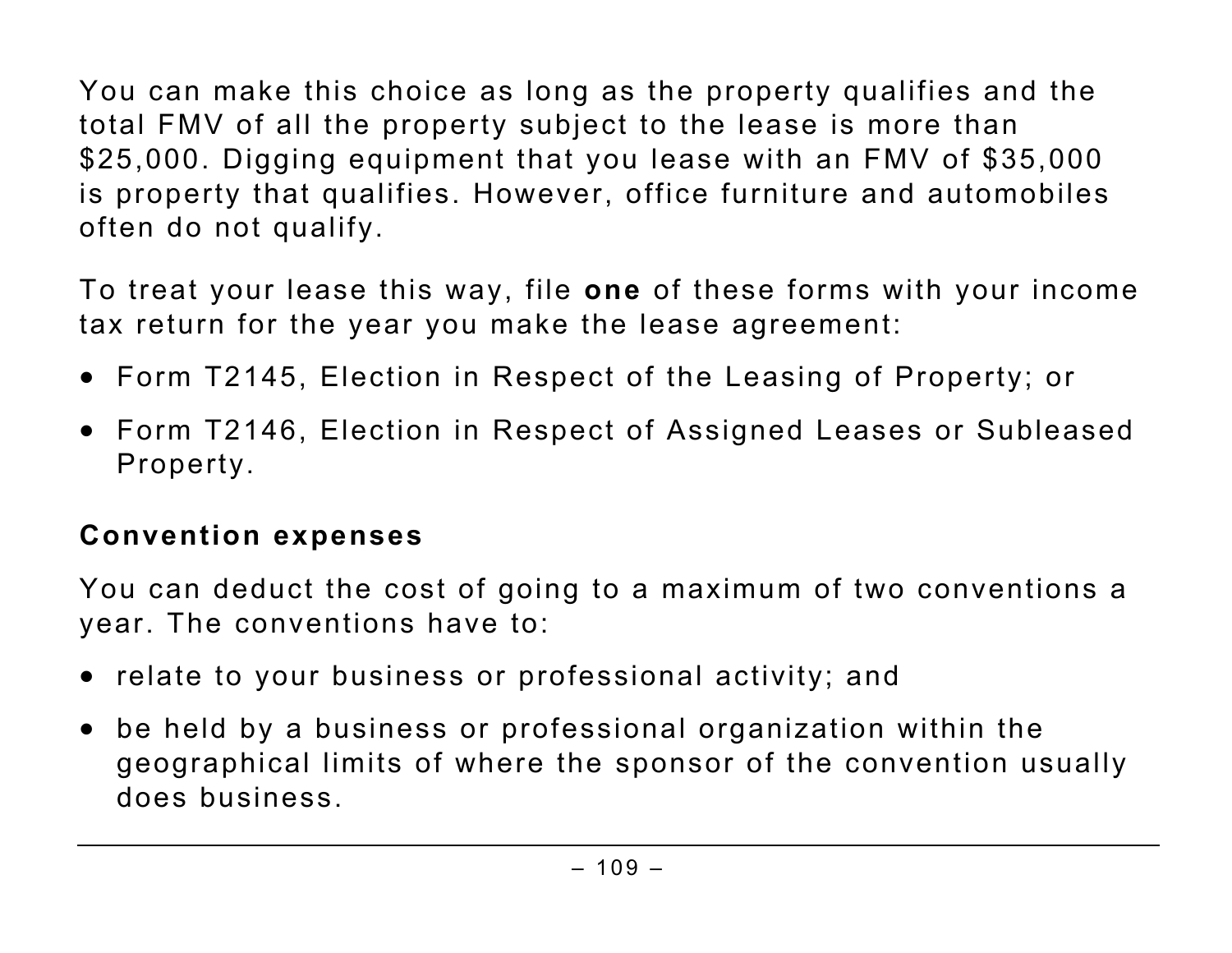This second limit may not apply if an organization from another country sponsors the convention and the convention relates to your business or professional activity.

Sometimes, convention fees include the cost of food, beverages, or entertainment. However, the convention organizer may not show these amounts separately on your bill. For each day the organizer provides food, beverages, or entertainment, subtract \$50 from the total convention fee.

You can deduct this daily \$50 amount as a meal and entertainment expense. However, the 50% limit applies to the daily \$50 amount. We discuss the 50% limit on "Line 8523 – Meals and entertainment" on page 77 [16].

#### **Example**

Cathy attended a two-day convention in May 2006 that cost her \$600. The organizer did not indicate what part of the \$600 fee was for food and entertainment. Her convention expense is \$500  $[$600 - ($50 \times 2)].$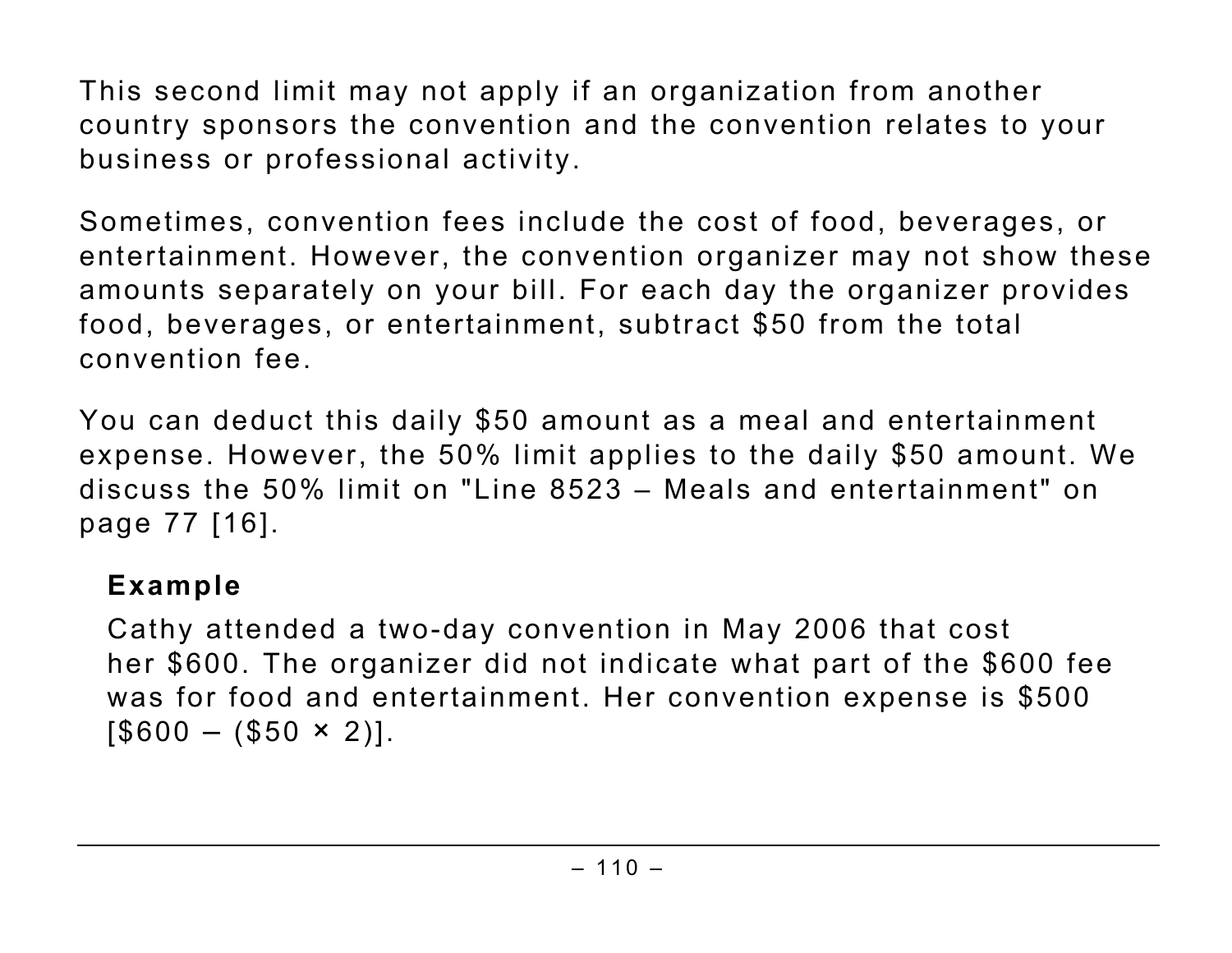Cathy could also claim a meal and entertainment expense of \$50  $($ \$50  $\times$  2  $\times$  50%).

Food, beverages, or entertainment at a convention do not include incidental items such as coffee and doughnuts available at meetings or receptions at the convention.

For more information, see Interpretation Bulletin IT-131, CONVENTION EXPENSES.

#### **Allowable reserves**

You can deduct an amount for a reserve, contingent account, or a sinking fund as long as the INCOME TAX ACT allows it. The amount you deduct has to be reasonable. You can find details about allowable reserves in the following publications:

- Interpretation Bulletin IT-154, Special Reserves;
- Interpretation Bulletin IT-442, Bad Debts and Reserves for Doubtful Debts;
- T4037, Capital Gains guide, and Form T2017, Summary of Reserves on Dispositions of Capital Property; and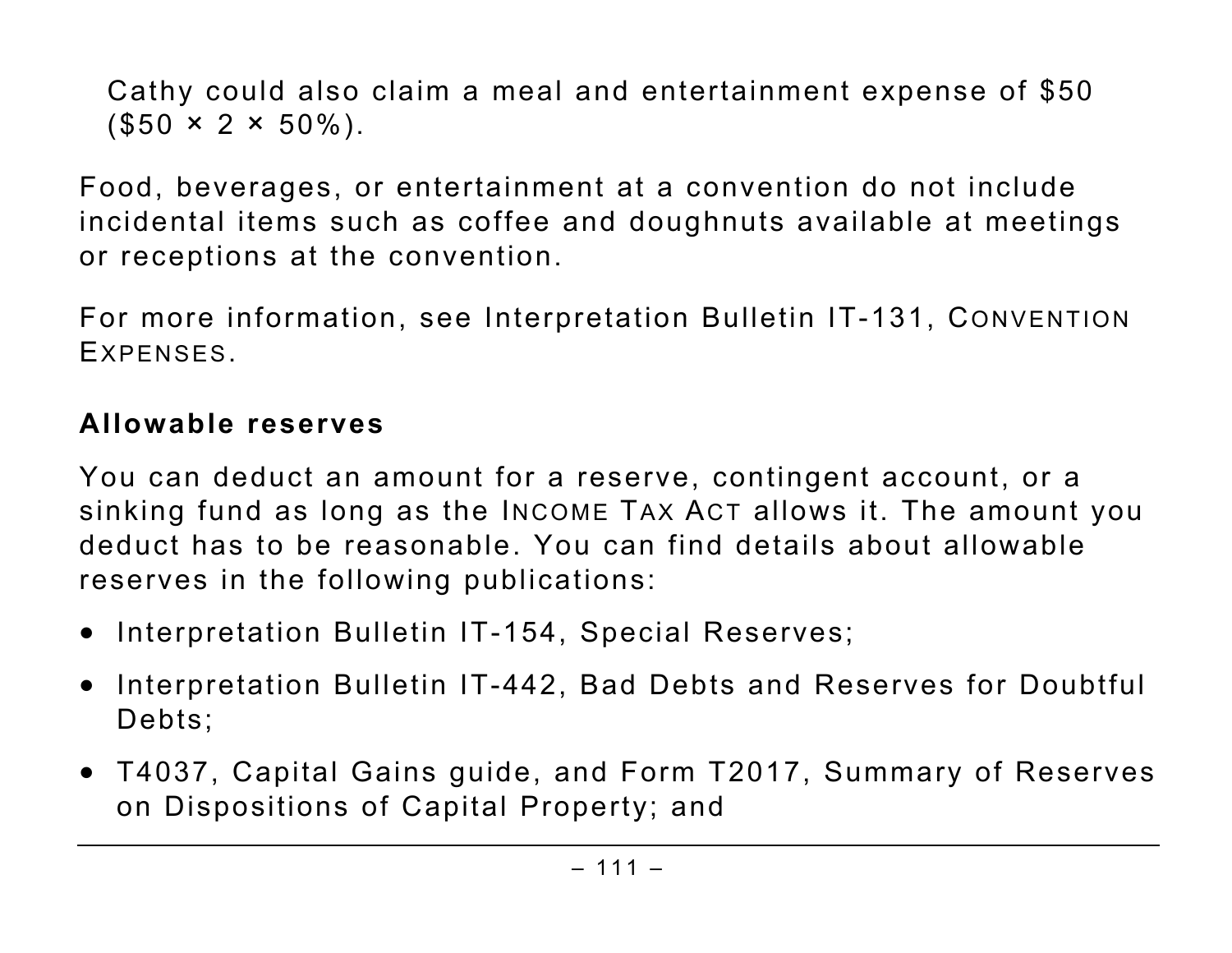• T4011, Preparing Returns for Deceased Persons guide.

## **Private health services plan (PHSP)**

You can deduct premiums paid or payable to a private health service plan (PHSP) if you meet the following conditions:

- your **net income** from self-employment (excluding losses and PHSP deductions) for the current or previous year is more than 50% of your **total income,\*** or
- your **income from sources other than self-employment\*\*** is \$10,000 or less for the current or previous year;
- you are actively engaged in your business on a regular and continuous basis, individually or as a partner; and
- the premiums are paid or payable to insure yourself, your spouse or common-law partner, or any member of your household.
- **\*** For the purpose of this claim, calculate your **total income** as follows: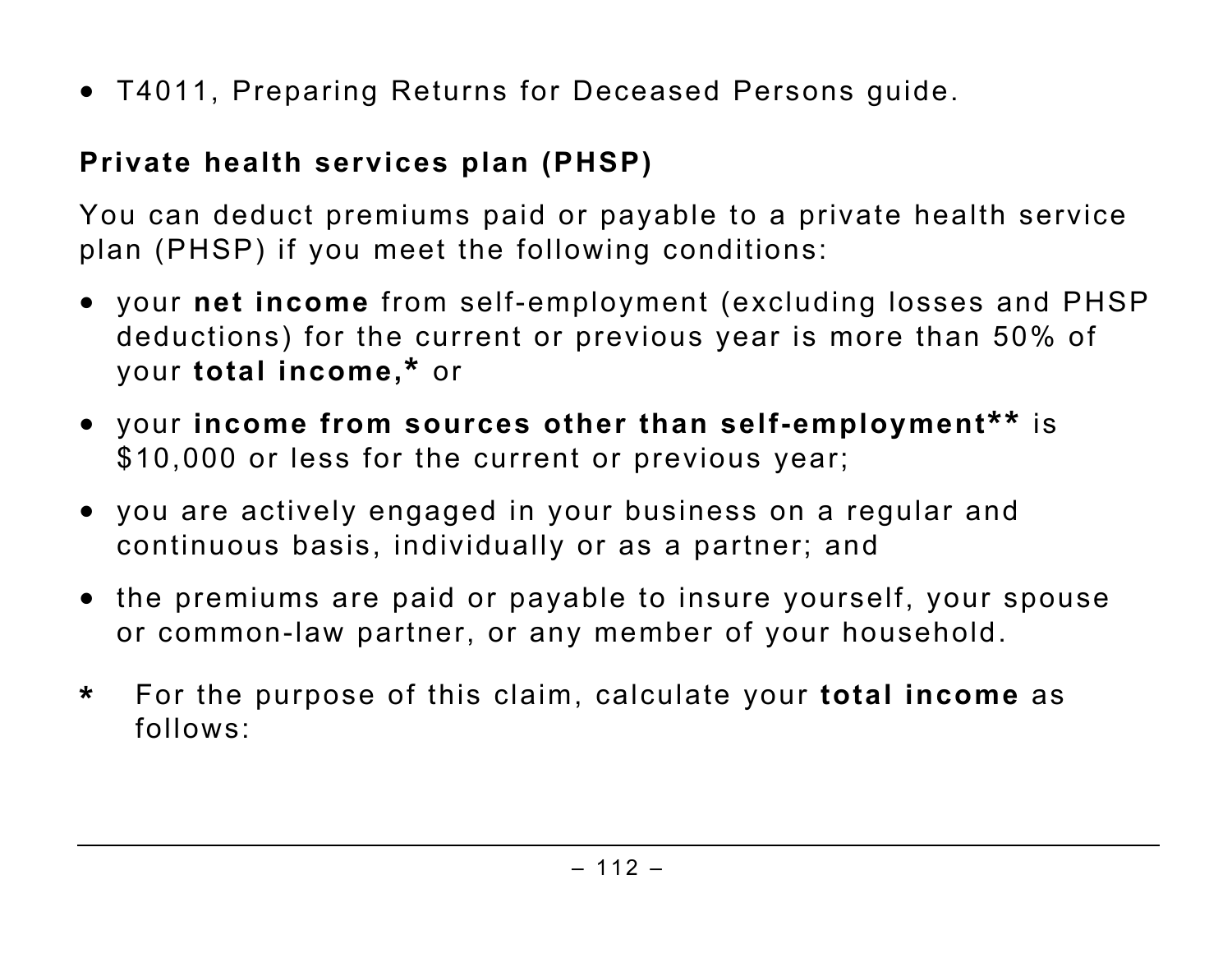- the amount from line 150 of your 2005 or 2006 income tax return, whichever applies, before you deduct any amounts for PHSPs; **minus**
- the amounts you entered on lines 207, 212, 217, 221, 229, 231, and 232 on your 2005 or 2006 income tax return, whichever applies.
- **\*\*** For the purpose of this claim, calculate your **income from sources other than self-employment** as follows:
	- the amount from line 150 of your 2005 or 2006 income tax return, whichever applies, before you deduct any amounts for PHSPs; **minus**
	- the amounts you entered on lines 135, 137, 139, 141, 143 (excluding business losses which reduced the net amount reported on those lines), 207, 212, 217, 221, 229, 231, and 232 on your 2005 or 2006 income tax return, whichever applies.

You cannot claim a deduction for PHSP premiums if another person deducted the amount, or if you or anyone else claimed the premiums as a medical expense. For your premiums to be deductible, your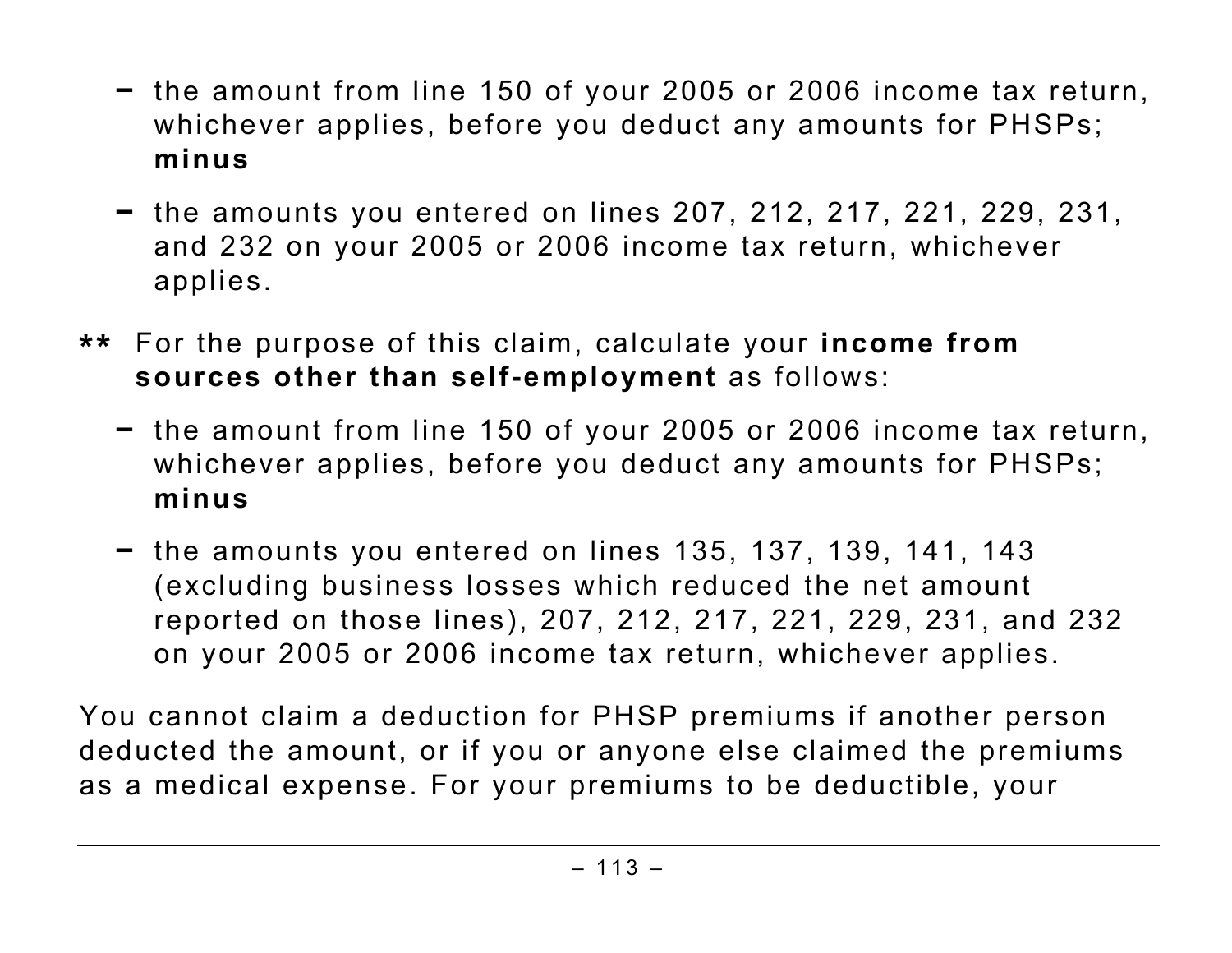PHSP coverage has to be paid or payable under a contract with one of the following:

- an insurance company;
- a trust company;
- a person or partnership in the business of administering PHSPs;
- a tax-exempt trade union of which you or the majority of your employees are members; or
- a tax-exempt business organization or tax-exempt professional organization of which you are a member.

For more information on PHSPs, see Interpretation Bulletin IT-339, MEANING OF "PRIVATE HEALTH SERVICES PLAN."

## **Definitions**

For the purposes of this claim, the following definitions apply:

• **Qualified employees** are arm's length, full-time employees who have three months service since they last became employed with a business carried on by you, a business in which you are a majority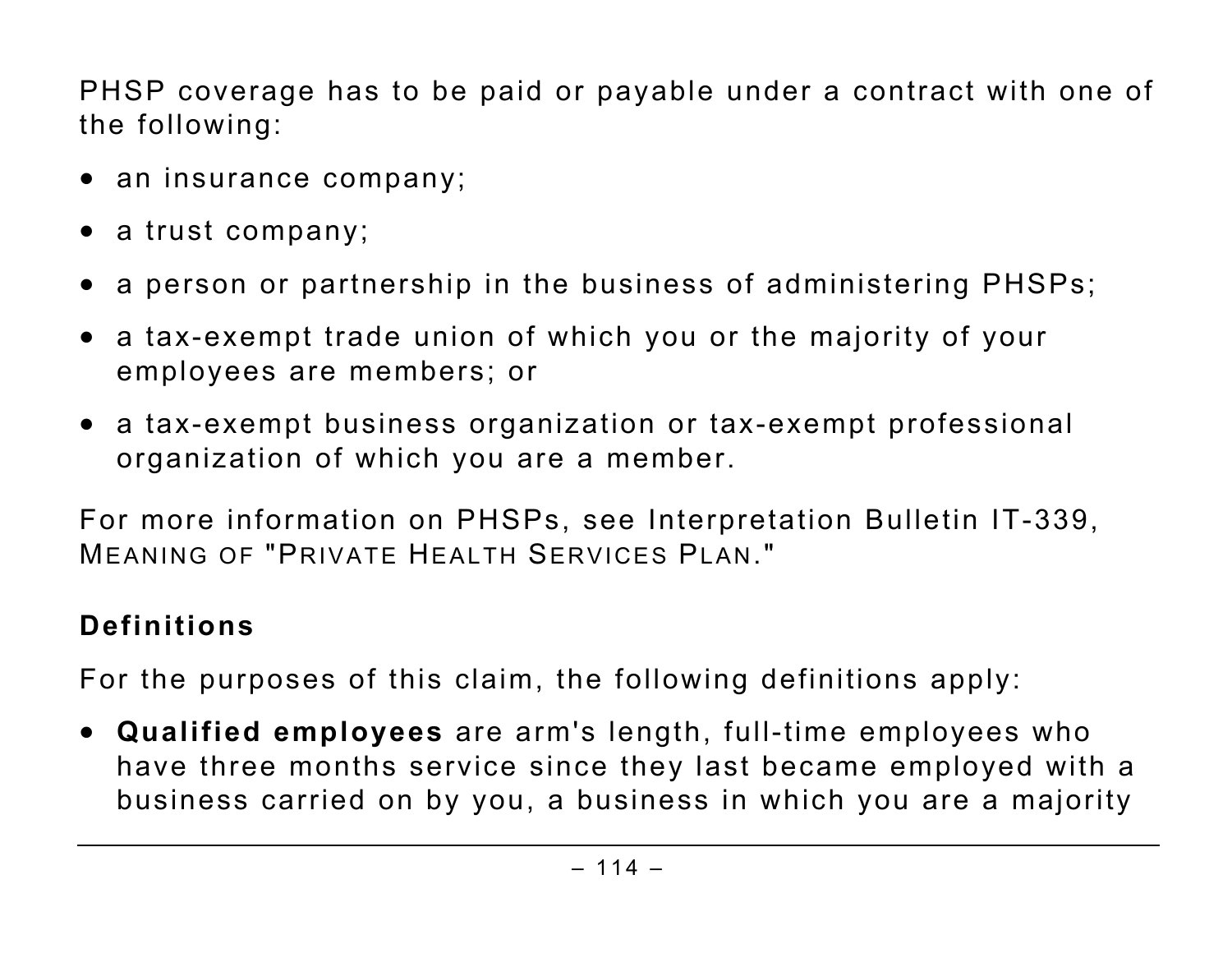interest partner, or a business carried on by a corporation affiliated with you. Temporary or seasonal workers are not qualified employees.

- **Arm's length employees** are, generally, employees who are not related to you and not carrying on your business with you, for example, as your partners. See the definition of "Non–arm's length transaction" on page 141 [27].
- **Insurable persons** are people to whom coverage is extended and who are either:
	- qualified employees;
	- people who would be qualified employees if they had worked for you for three months; or
	- people carrying on your business (including yourself and your partners).

## **How to calculate your maximum deduction for PHSPs**

The following sections explain how to calculate your maximum PHSP deduction based on whether you had employees and whether you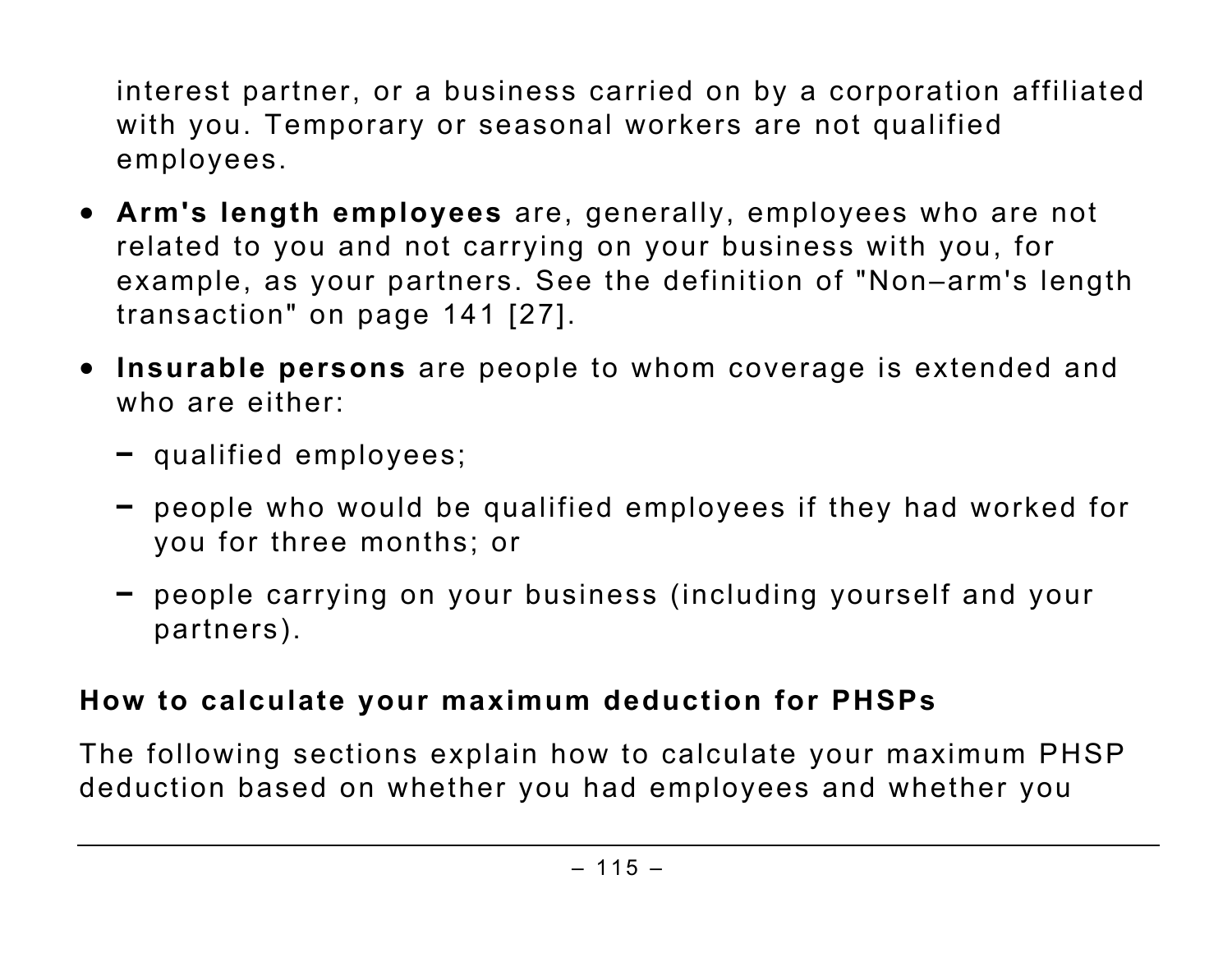insured them throughout the year or part of the year. Find the section that describes your situation.

### **If you did not have any employees throughout 2006**

Your PHSP deduction is restricted by a dollar limit on an annual basis. The limit is a maximum of:

- \$1,500 for yourself;
- \$1,500 for your spouse or common-law partner and household members 18 years of age or older at the start of the period when they were insured; and
- \$750 for household members under the age of 18 at the start of the period.

The maximum deduction is also limited by the number of days the person was insured. Calculate your allowable maximum for the year by using the following formula:

$$
A \times (B + C), where:
$$

365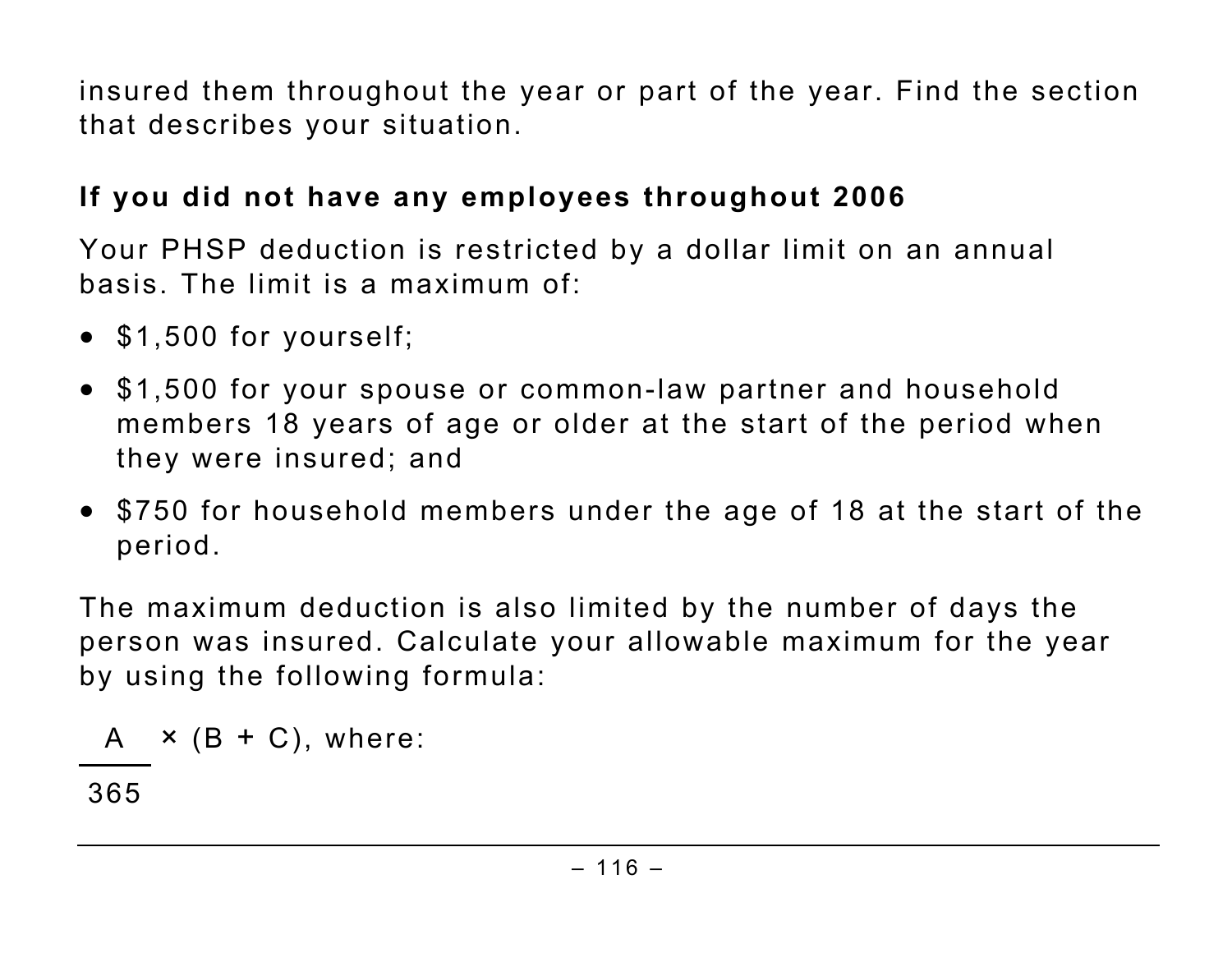- A is the number of days during the period of the year when you insured yourself and household members, if applicable, but insured less than 50% of your employees;
- B equals \$1,500 × the number of household members 18 years of age or older insured during that period; and
- C equals \$750 × the number of household members under the age of 18 insured during that period.

## **Example 1**

Edwin was a sole proprietor who ran his business alone in 2006. He had no employees and did not insure any of his household members. Edwin paid \$2,000 for PHSP coverage in 2006. In his case, the coverage lasted from July 1 to December 31, 2006, a total of 183 days. Edwin's maximum allowable PHSP deduction is calculated as follows:

 $183 \times $1,500 = $752$ 

365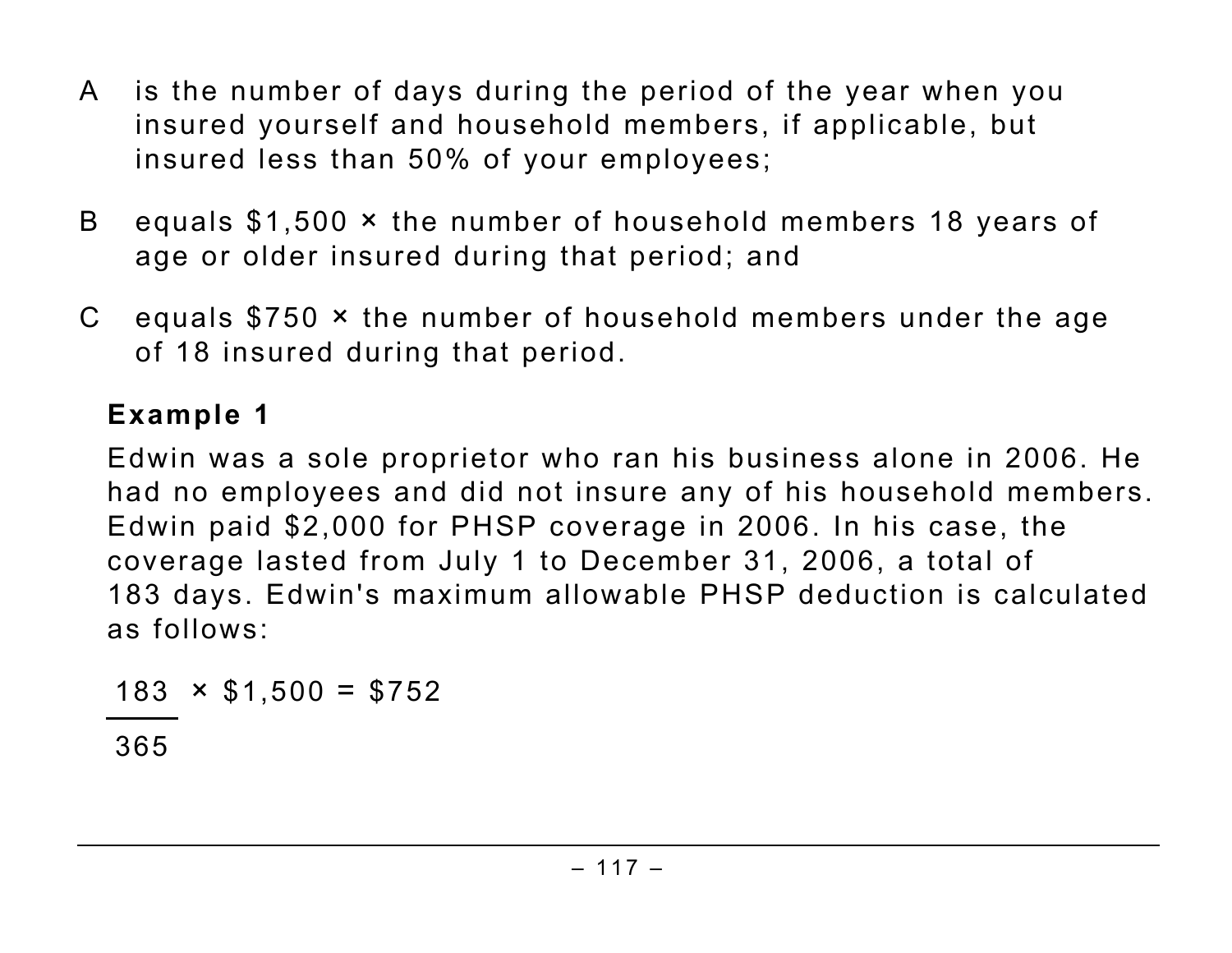Even though Edwin paid \$2,000 in premiums in 2006, he can only deduct \$752 because the annual limit is \$1,500 and he was only insured for about half of the year. If he had been insured for the entire year, his deduction limit would be \$1,500.

## **Example 2**

Tony was a sole proprietor who ran his business alone in 2006. He had no employees. From January 1 to December 31, he insured himself, his wife, and his two sons. Tony paid \$1,800 to insure himself, \$1,800 to insure his wife, and \$1,000 for each of his sons. One of his sons was 15 years old and the other turned 18 on September 1. Tony's PHSP deduction is limited to the following amounts:

- for himself  $-$  \$1,500;
- for his wife  $-$  \$1,500:
- for his 15-year-old son \$750; and
- for the son who turned 18 \$750. The \$750 limit applies because he did not turn 18 until after the insured period started.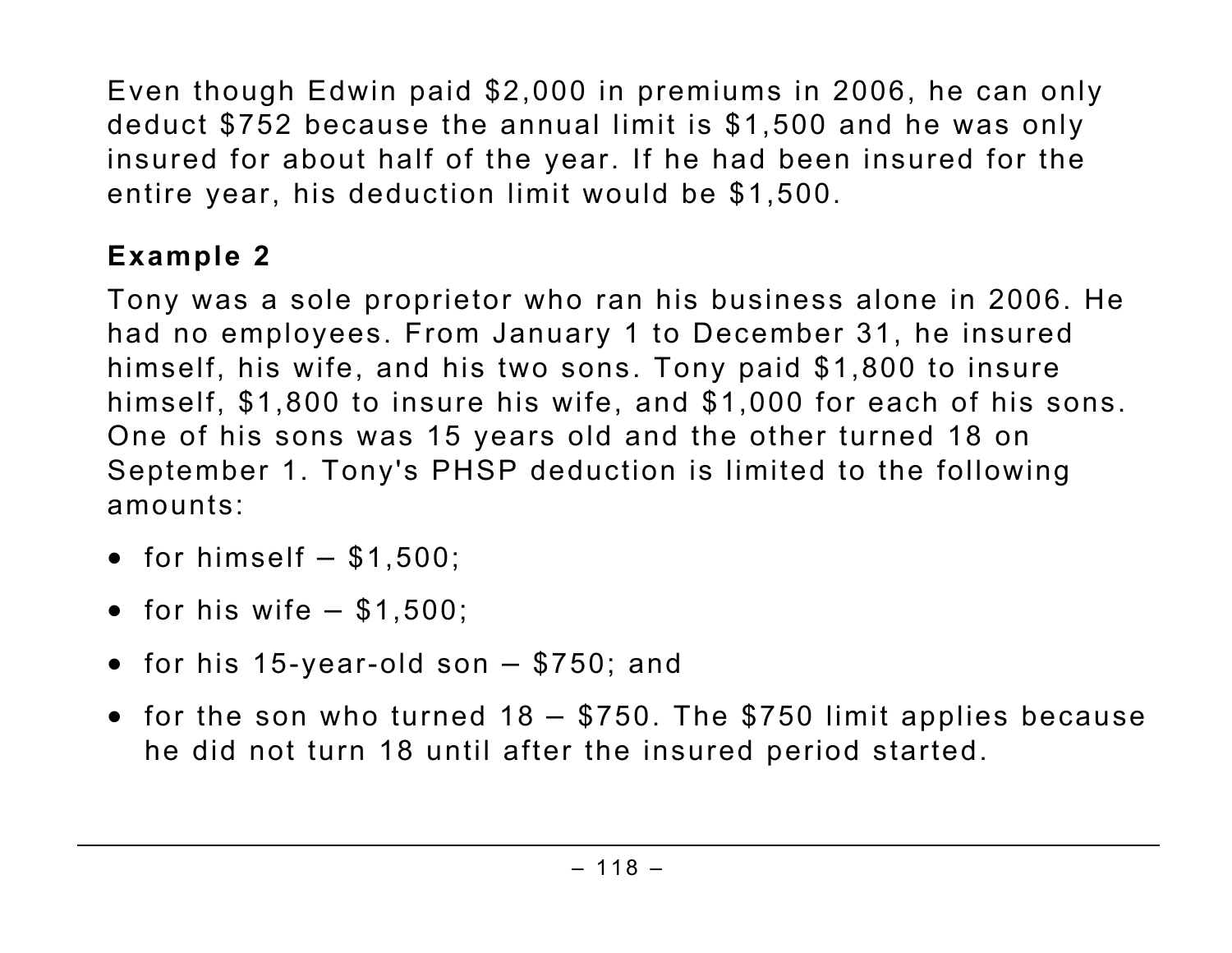## **If you had employees throughout 2006**

If you had at least one qualified employee throughout all of 2006, and at least 50% of the insurable persons in your business were qualified employees, your claim for PHSP premiums is limited in a different way. Your limit is based on the lowest cost of **equivalent coverage** for each of your qualified employees. See the definition of **qualified employees** on page 114 [22].

Use the following steps to calculate your maximum allowable claim for the PHSP premiums paid or payable for yourself, your spouse or common-law partner, and your household members.

For each of your qualified employees, do the following calculation:

 $X \times Y = Z$ , where:

X equals the amount you would pay to provide yourself, your spouse or common-law partner, and your household members with coverage equivalent to that provided to a particular employee and his or her spouse or common-law partner and household members;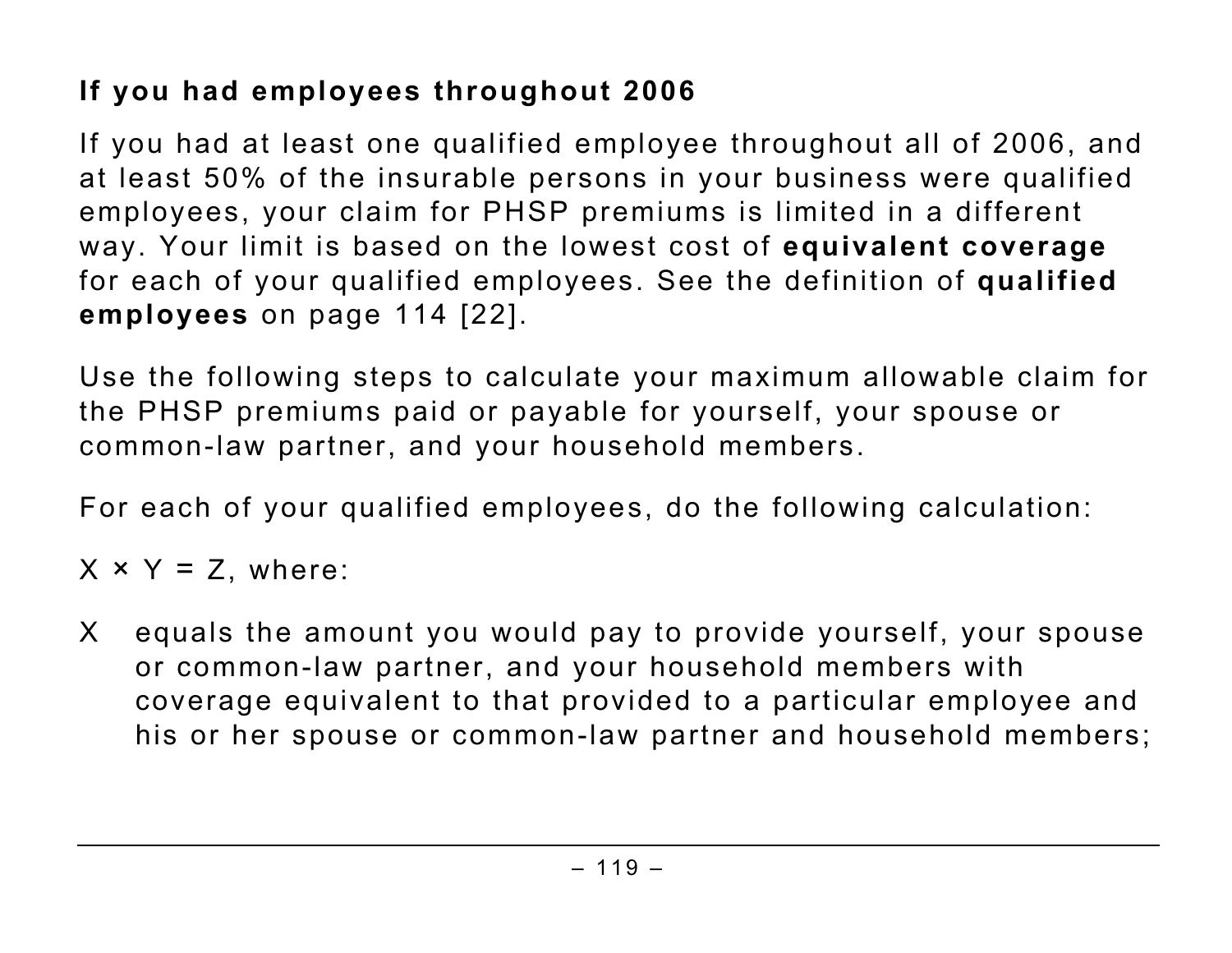- Y equals the percentage of the premium you pay for that particular employee; and
- Z equals your limit based on that particular employee.

## **Example**

You have one qualified employee. To provide yourself with coverage equivalent to his, you pay a premium of \$1,800. You pay 60% of your employee's premium. Your deduction limit for yourself is \$1,080, calculated as follows:

 $$1,800$  (amount X)  $\times$  60% (amount Y) = \$1,080 (amount Z).

The maximum you can claim is \$1,080 if you had only one qualified employee.

If you had more than one qualified employee, you have to do the  $X \times Y = Z$  calculation for each employee. Your limit is then the least amount you calculate for each and every employee.

## **Example**

You have three qualified employees, Jack, Jill and Sue. The following table shows how much you would pay for coverage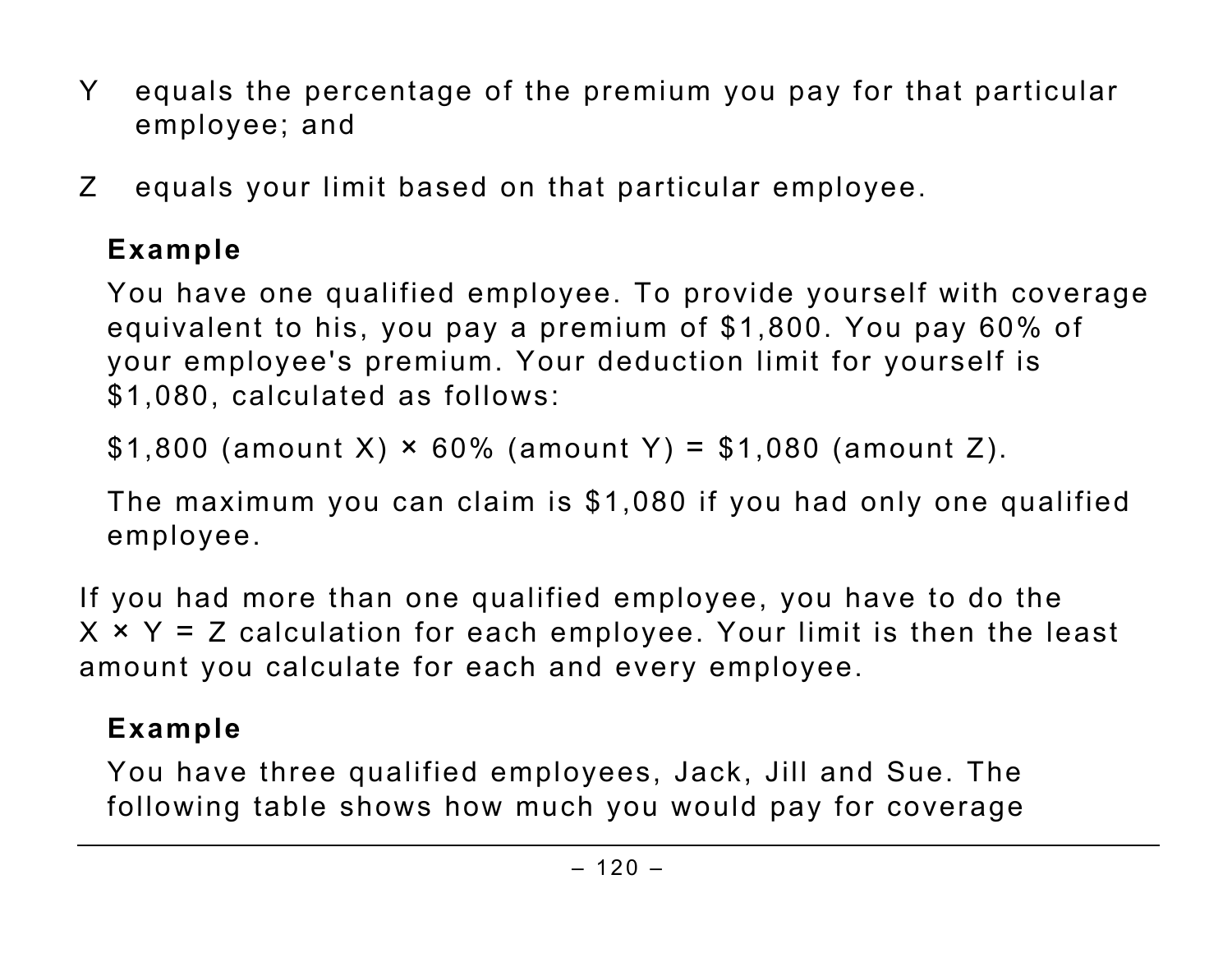equivalent to each of theirs and the percentage of each employee's premium that you pay.

| Name of<br>employee | Cost of equivalent<br>coverage for yourself | % of the employee's<br>premium you pay |
|---------------------|---------------------------------------------|----------------------------------------|
| Jack                | \$1,500                                     | 20%                                    |
| Jill                | \$1,800                                     | 50%                                    |
| Sue                 | \$1,400                                     | 40%                                    |

You have to do three calculations:

For Jack:  $$1,500 \times 20\% = $300$ 

For Jill:  $$1,800 \times 50\% = $900$ 

For Sue:  $$1,400 \times 40\% = $560$ 

Your limit is \$300, the least of the amounts calculated for the three employees.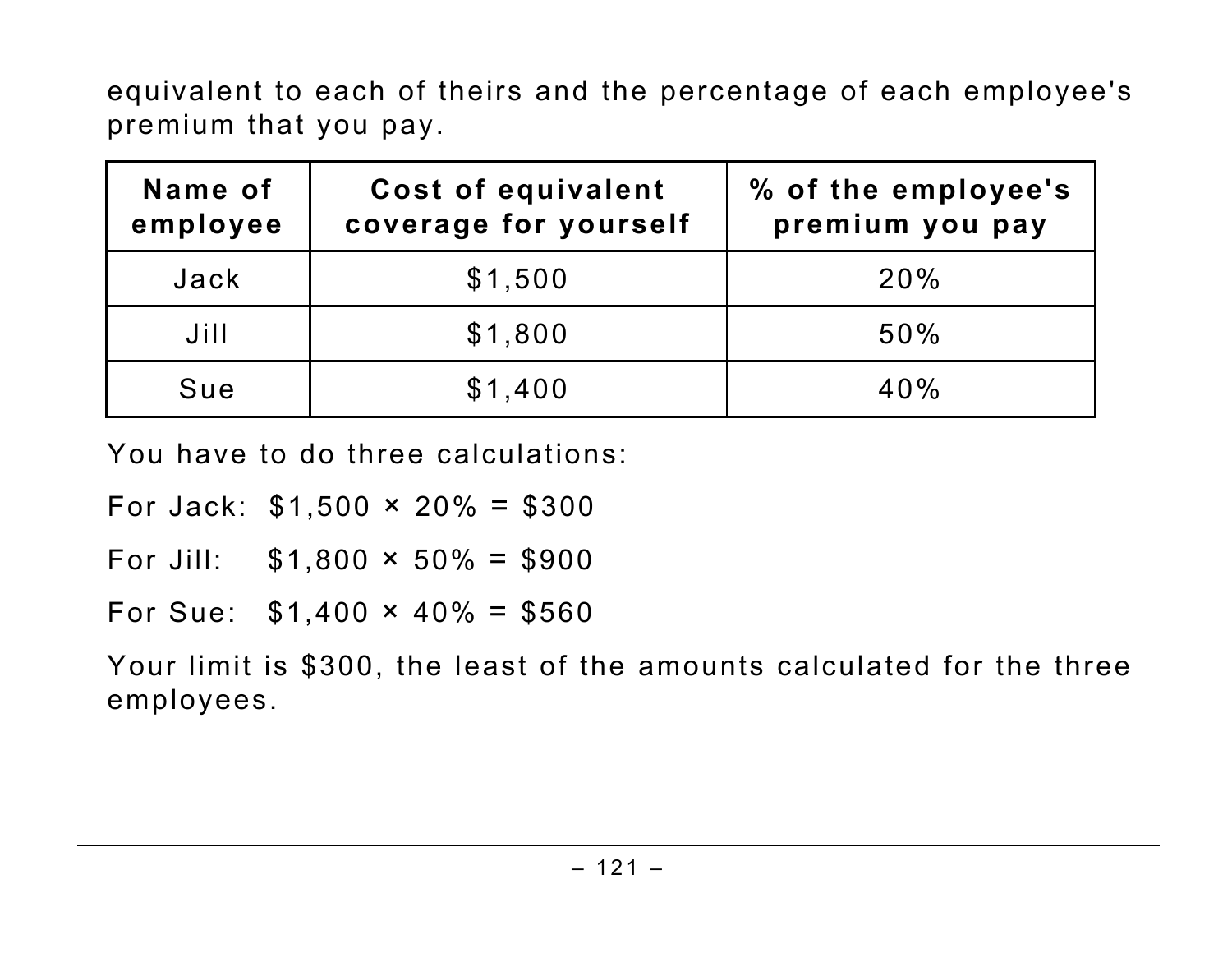## **Note**

If you have a qualified employee with no coverage, you cannot claim your PHSP premiums as a deduction from self-employment income. However, you may be able to claim them as medical expenses.

If you had employees throughout 2006, but the number of **arm's length** employees you insured was less than 50% of all the insurable persons in your business, your maximum allowable deduction is the **lesser** of the following two amounts:

### **Amount 1**

Determine this amount by using the following formula:

$$
A \times (B + C), where:
$$

365

A is the number of days during the period of the year when you insured yourself and household members, if applicable, but insured less than 50% of your employees;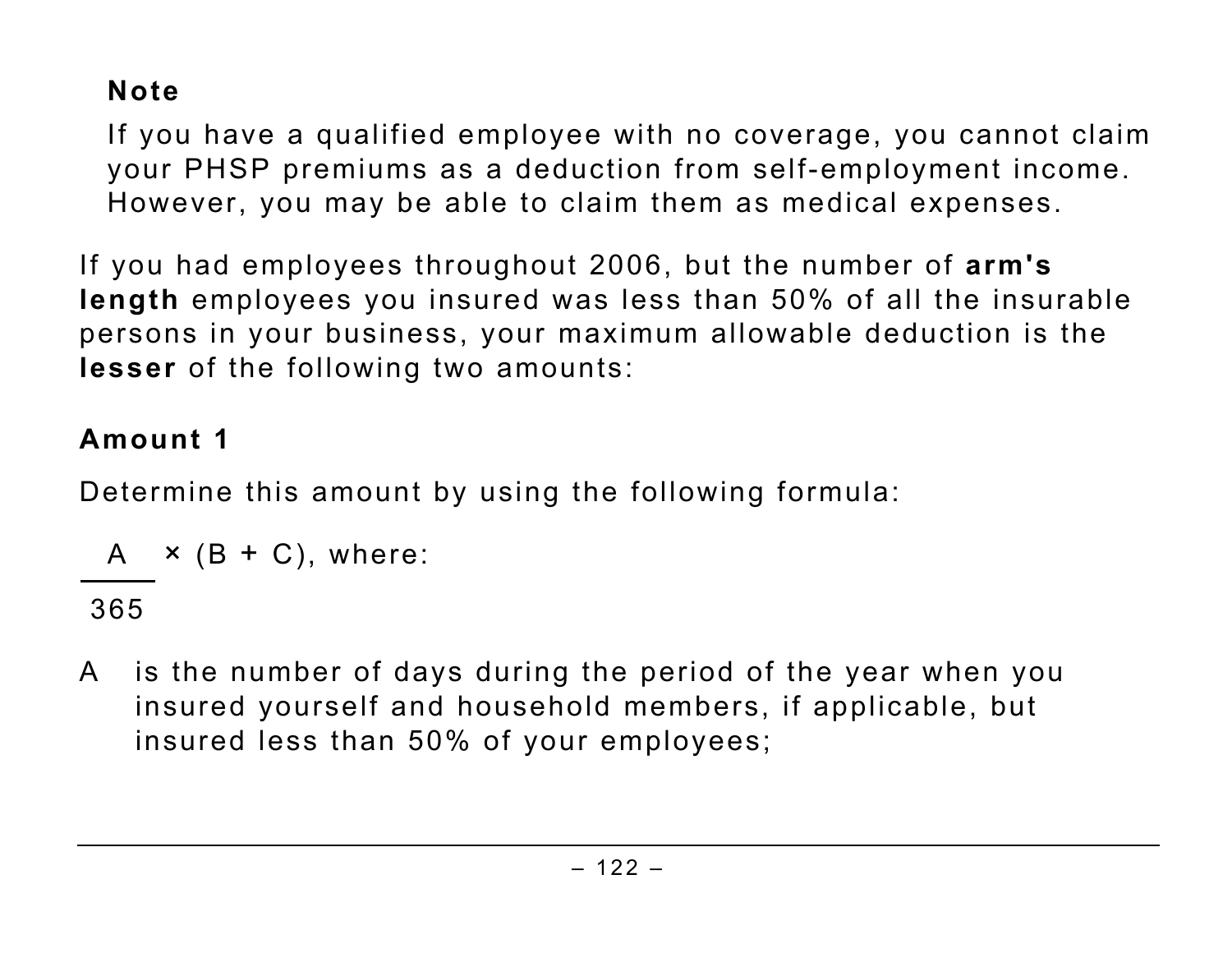- B equals \$1,500 × the number of household members 18 years of age or older insured during that period; and
- C equals \$750 × the number of household members under the age of 18 insured during that period.

## **Amount 2**

If you had at least one qualified employee, amount 2 is the lowest cost of equivalent coverage for each qualified employee, calculated by using the  $X \times Y = Z$  formula on page 119 [23]. If you did not have at least one qualified employee, the limit in amount 1 will apply.

## **If you had employees for part of the year**

For the part of the year when you had at least one qualified employee and your insurable arm's length employees represented at least 50% of all the insurable persons in your business, calculate your limit **for that period** the same way as in the previous section "If you had employees throughout 2006."

For the rest of the year when you had no employees or when your insurable arm's length employees represented less than 50% of all of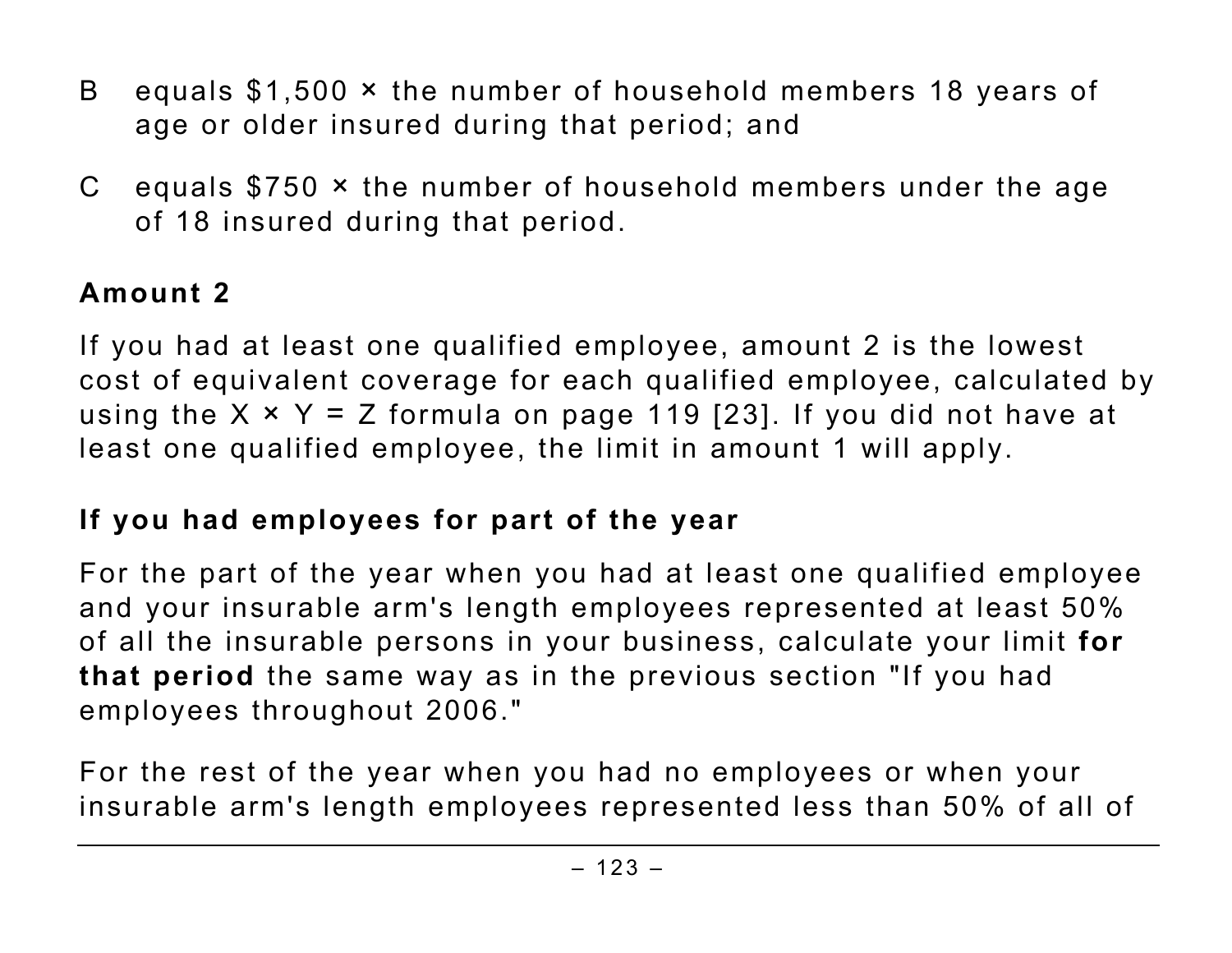the insurable persons in your business, your deduction limit for that remaining period is the **lesser** of the following two amounts:

## **Amount 1**

Determine this amount by using the following formula:

$$
A \times (B + C), where:
$$

365

- A is the number of days during the period of the year when you insured yourself and household members, if applicable, but insured less than 50% of your employees;
- B equals \$1,500 × the number of household members 18 years of age or older insured during that period; and
- C equals \$750 × the number of household members under the age of 18 insured during that period.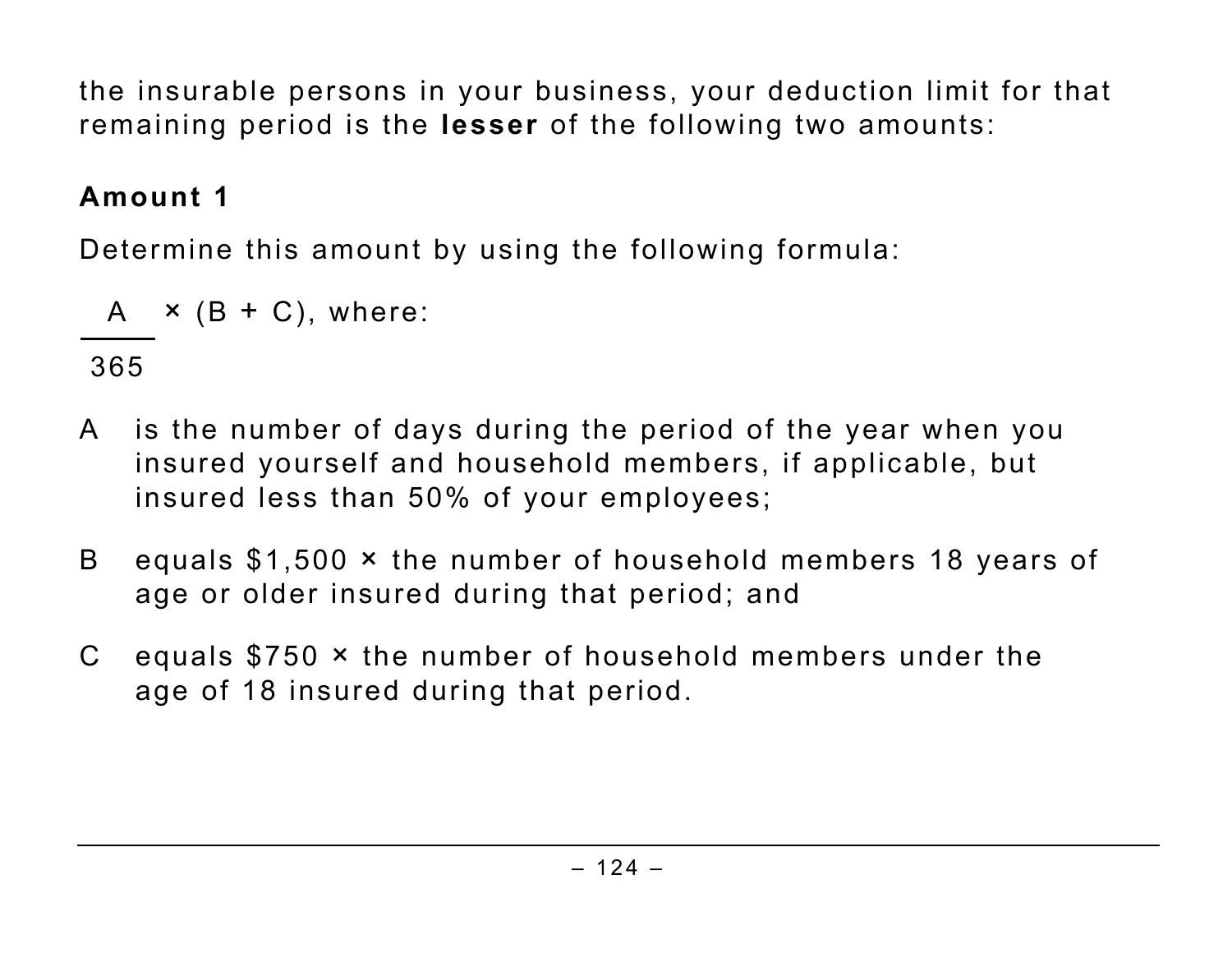## **Amount 2**

If you had at least one qualified employee, amount 2 is the lowest cost of equivalent coverage for each qualified employee, calculated by using the  $X \times Y = Z$  formula on page 119 [23]. If you did not have at least one qualified employee, the limit in amount 1 will apply.

#### **Undeducted premiums**

If you deduct only a part of your PHSP premium on line 9270, and you paid the premium in the year, you can include the undeducted balance in the calculation of your non-refundable medical expense tax credit. For details, see "Line 330" in your GENERAL INCOME TAX AND BENEFIT GUIDE.

### **Line 9935 – Allowance on eligible capital property**

If you buy a property such as goodwill or a franchise for your business, you might be able to claim an annual allowance. For more information, see Chapter 5 on page 212 [42].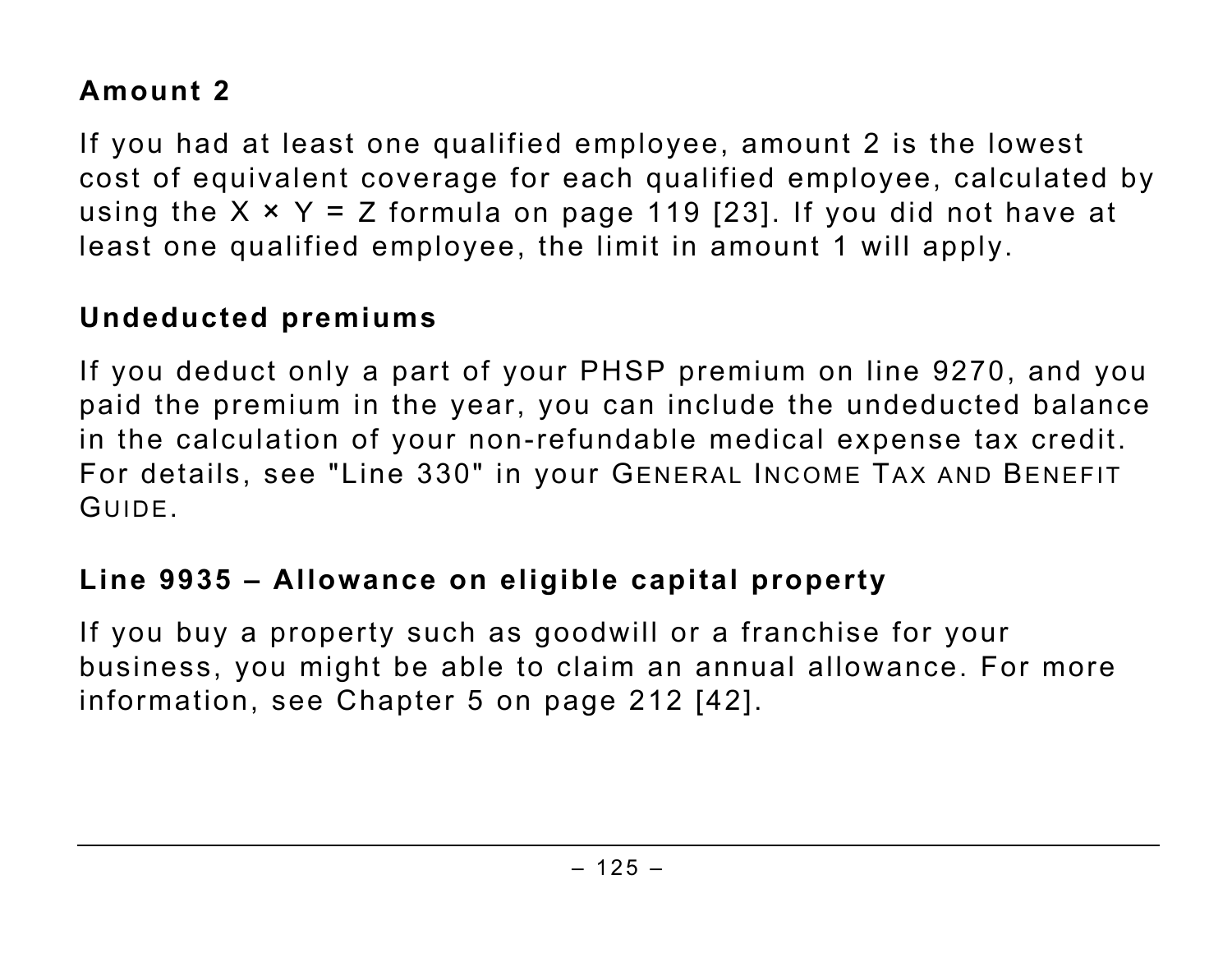If you use a property you own such as a building, a motor vehicle, or equipment in your business, you might be able to claim capital cost allowance. For more information, see Chapter 4 on page 137 [26].

### **Line 9369 – Net income (loss) before adjustments**

Enter on this line the gross income minus the deductible expenses. If you are a partner in a partnership, this amount is the net business income of all partners.

On line **h** of Form T2124 or line **e** of Form T2032, show your share of line 9369, "Net income (loss) before adjustments." This is the amount left after you subtract the amounts the other partners are responsible for reporting as specified in the partnership agreement.

In the chart "Details of other partners" on Form T2124 or Form T2032, show the full names and addresses of the other partners, as well as a breakdown of their shares of net income or loss from line 9369 and their percentages of the partnership.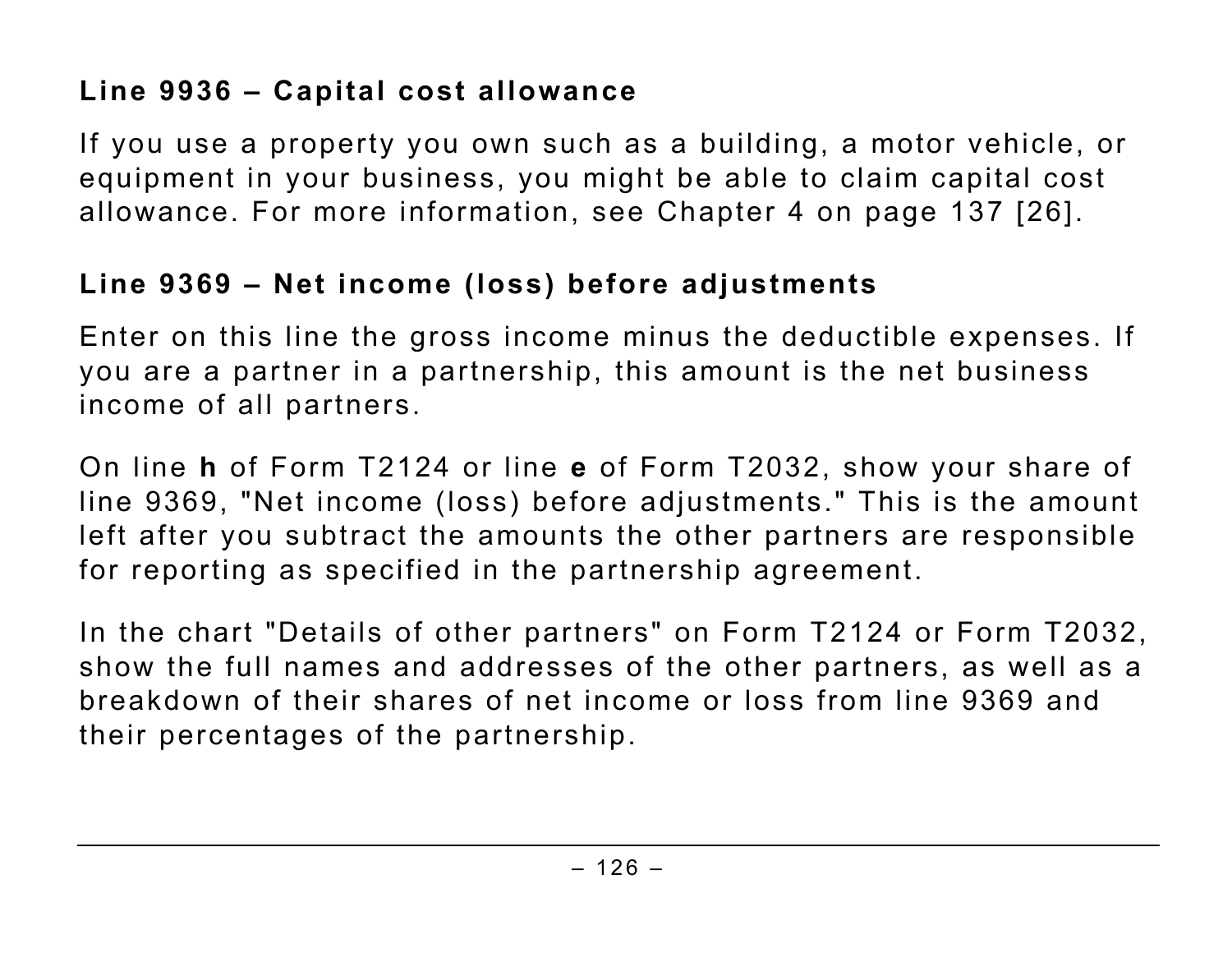## **Line 9943 – Other amounts deductible from your share of net partnership income (loss)**

Enter the total of any extra expenses you incurred to earn your share of the partnership income (loss), such as the business part of allowable motor vehicle expenses. These expenses must not have been claimed anywhere else on the form. Claim these amounts only if the partnership did not repay you for them. The limits discussed earlier in this chapter also apply to these expenses.

Complete the chart "Other amounts deductible from your share of net partnership income (loss)" on page 9 [2] of Form T2124 or Form T2032 to list the other amounts you can deduct from your share of the partnership's net income or loss.

#### **Line 9945 – Business-use-of-home expenses**

You can deduct expenses for the business use of a work space in your home, as long as you meet **one** of these conditions:

• it is your principal place of business; or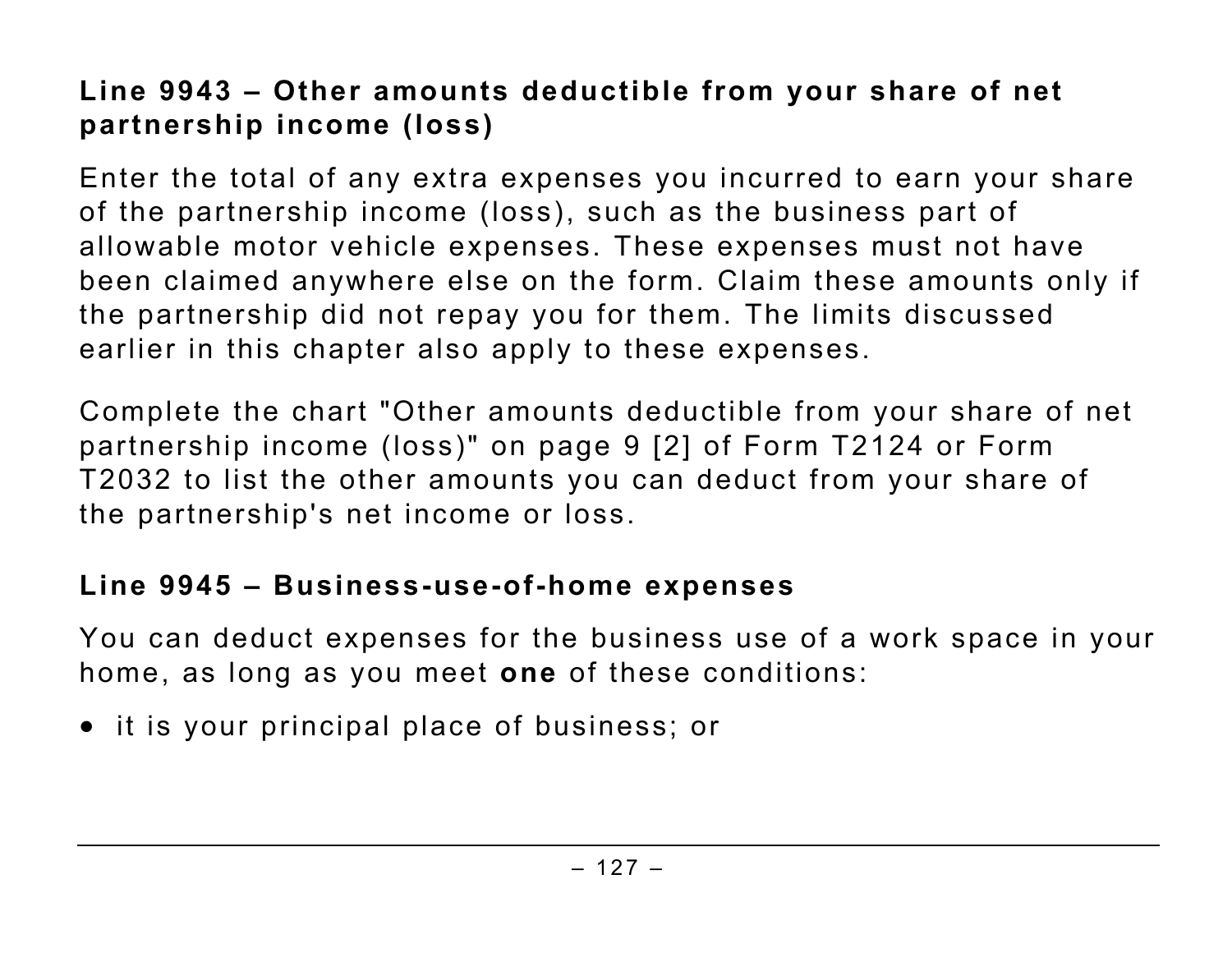• you use the space only to earn your business income, and you use it on a regular and ongoing basis to meet your clients, customers, or patients.

You can deduct a part of your maintenance costs such as heating, home insurance, electricity, and cleaning materials. You can also deduct a part of your property taxes, mortgage interest, and capital cost allowance. To calculate the part you can deduct, use a reasonable basis such as the area of the work space divided by the total area of your home.

If you use part of your home for both your business and personal living, calculate how many hours in the day you use the rooms for your business, then divide that amount by 24 hours. Multiply the result by the business part of your total home expenses. This will give you the household cost you can deduct. If you run the business for only part of the week or year, reduce your claim accordingly.

For more information, see Interpretation Bulletin IT-514, WORK SPACE IN HOME EXPENSES.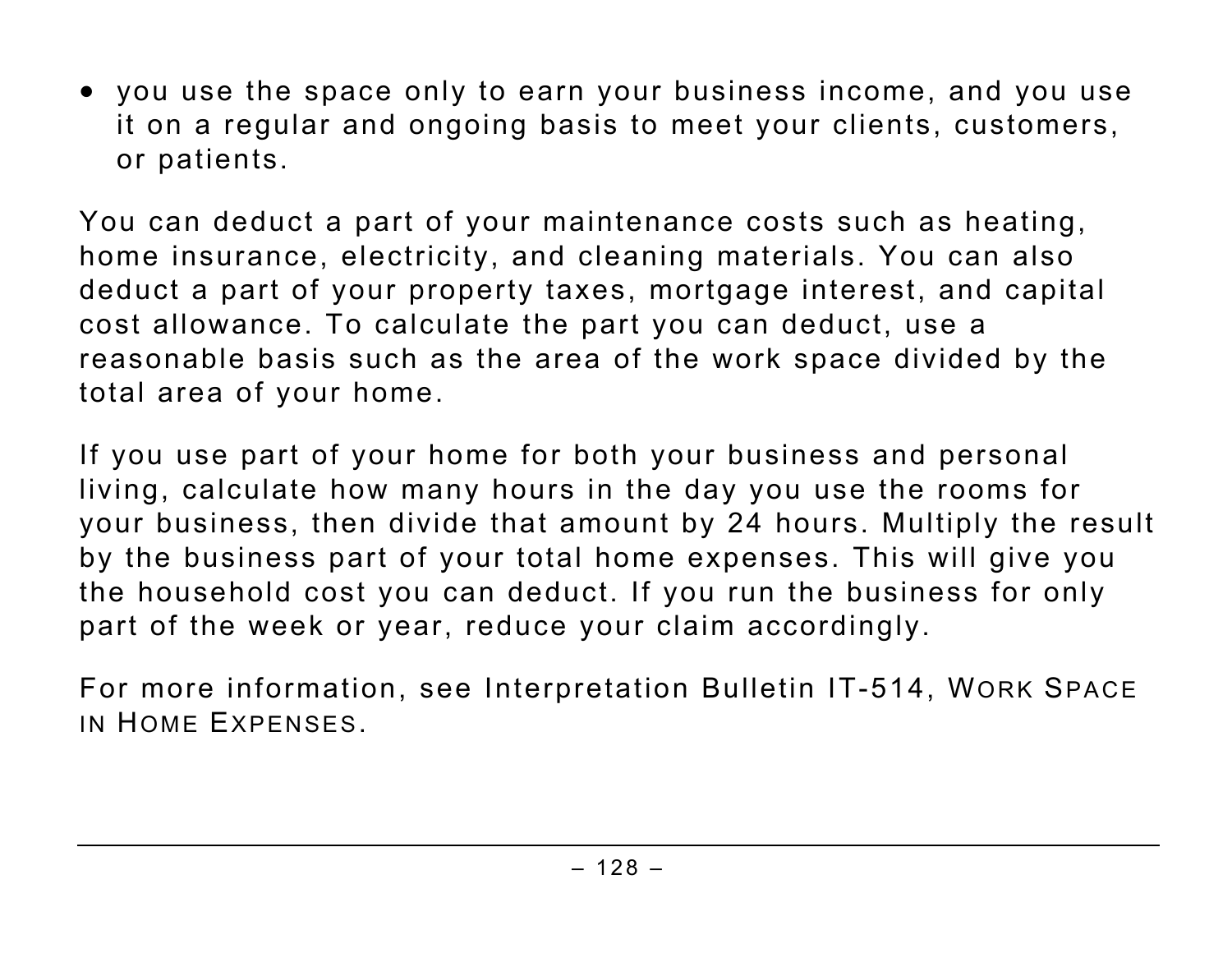## **Example**

Monique runs a business in her home weekdays from 7:00 a.m. to 5:00 p.m. (10 hours out of a 24-hour day). The business uses an area of 35 square metres. The house is 100 square metres, and the annual household expenses are \$5,800.

The calculation is as follows:

```
10/24 hours × 35/100 metres × $5,800 expenses = $845.83
```
The business operates 5 days a week, so Monique has to do another calculation:

 $$845.83 \times 5/7 \text{ days} = $604.16$ 

Monique can deduct a total of \$604.16 for household expenses.

The capital gain and recapture rules will apply if you deduct capital cost allowance on the business-use part of your home and you later sell your home. For more information about these rules, see Chapter 4 on page 137 [26].

If you rent your home, you can deduct the part of the rent and any expenses you incur that relate to the work space.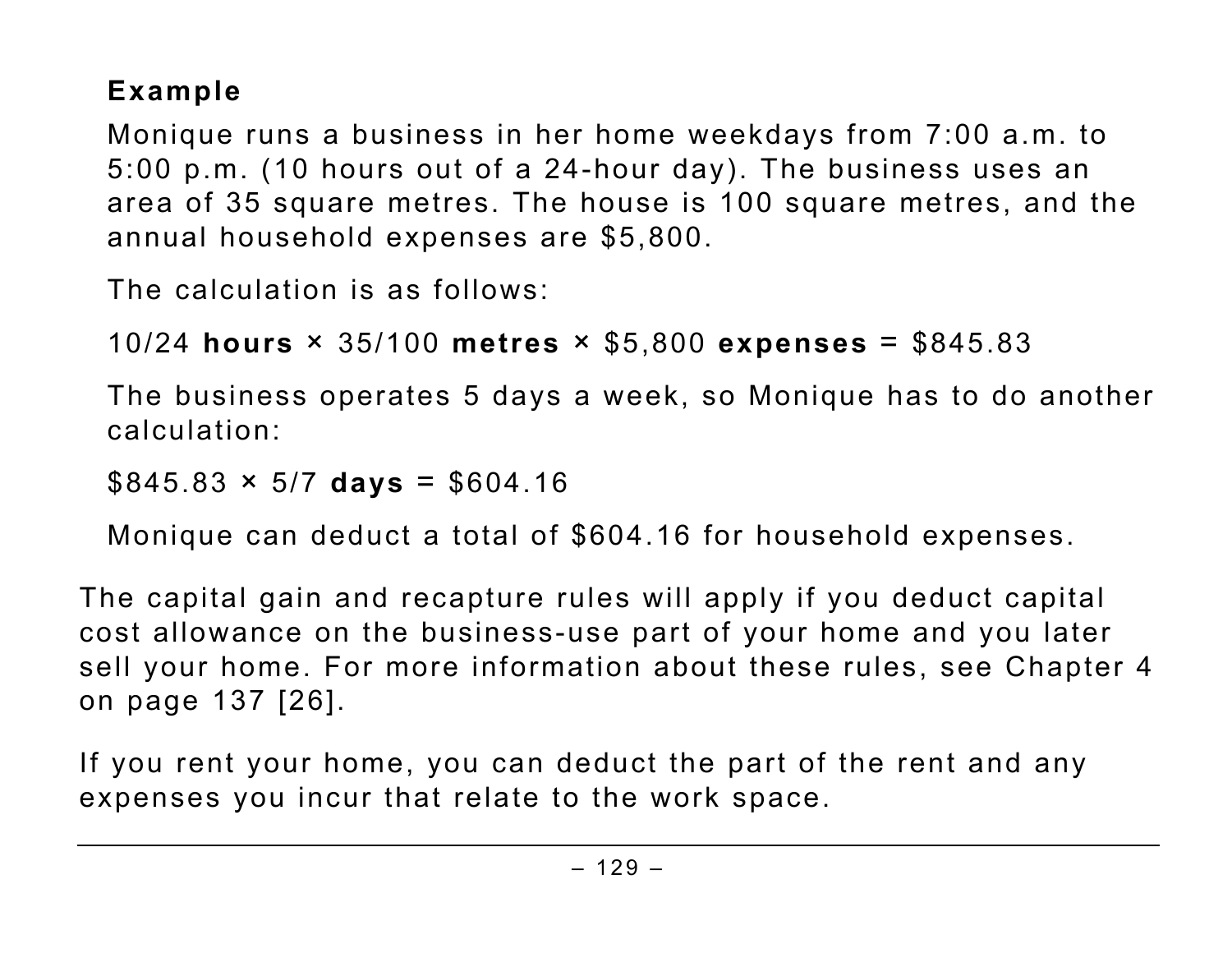The amount you can deduct for business-use-of-home expenses cannot be more than your net income from the business before you deduct these expenses. In other words, you cannot use these expenses to increase or create a business loss. You can deduct the **lesser** of the following amounts:

- any amount you carry forward from 2005, plus the business-use-of-home expenses you incur in 2006; or
- the amount on line j of Form T2124 or line g of Form T2032.

In your next fiscal period, you can use any expense you could not deduct in 2006, as long as you meet one of the two previous conditions. You also use the same rules.

You can use the chart "Calculation of business-use-of-home expenses" on Form T2124 or Form T2032 to calculate your allowable claim for business-use-of-home expenses. The expenses you claim on line 9945 must not be claimed elsewhere on Form T2124 or Form T2032.

To see how to calculate your business-use-of-home expenses, read the following example.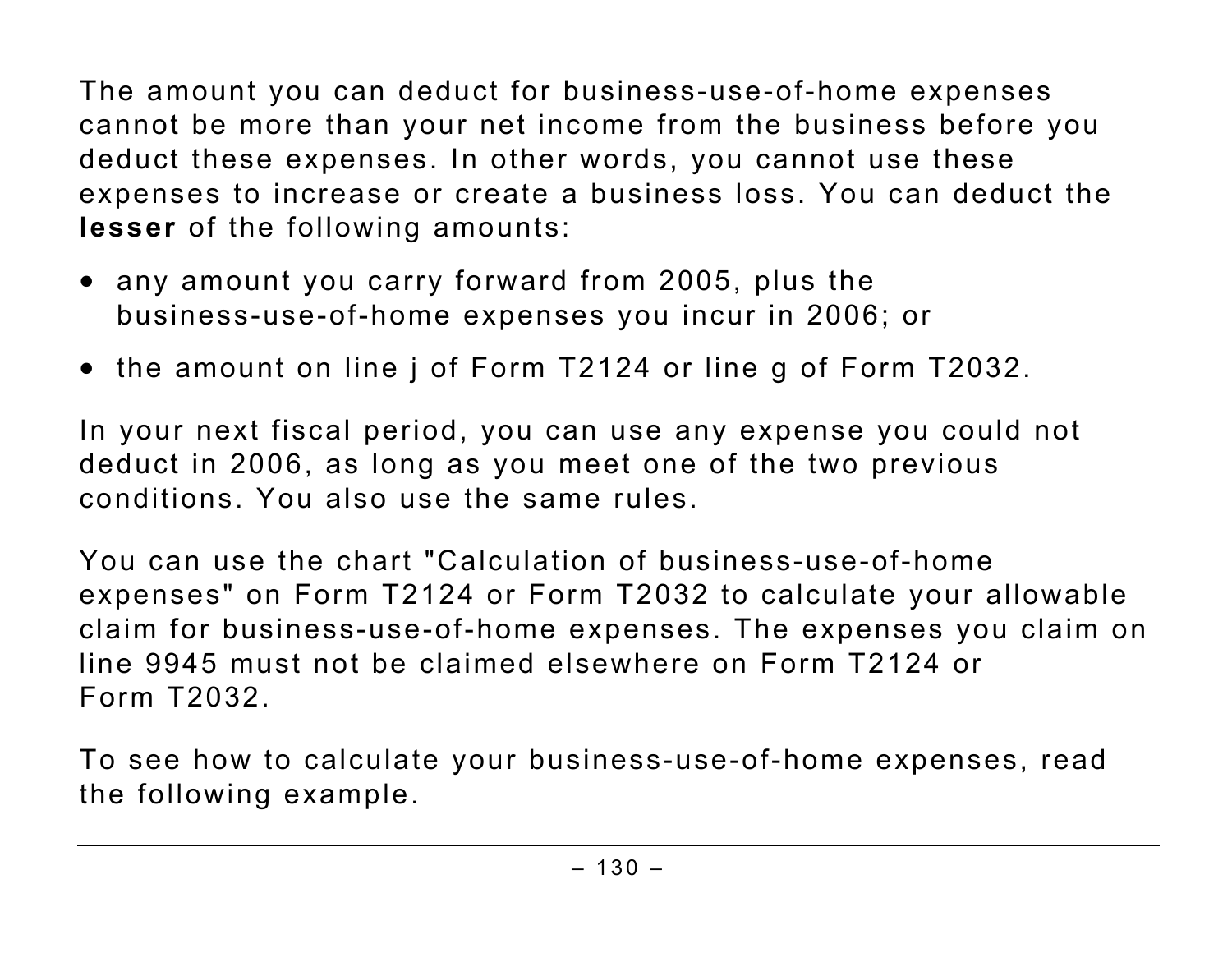## **Example**

Bill runs a bookkeeping business out of his home. His business has a December 31 fiscal year-end. Bill recorded the following for 2006:

| Total house area (square metres)                           |                            | 180     |
|------------------------------------------------------------|----------------------------|---------|
| Area for business use only (square metres)                 |                            | 18      |
| Area for personal use (square metres)                      |                            | 162     |
| Net business income (loss) after adjustments               |                            | \$7,100 |
| Business-use-of-home expenses carried forward<br>from 2005 | $\boldsymbol{\mathcal{S}}$ | 150     |
| Bill's home expenses for 2006:                             |                            |         |
| Heat                                                       | $\mathbb S$                | 1,200   |
| Electricity                                                | $\mathfrak{L}$             | 1,000   |
| Insurance                                                  | $\boldsymbol{\mathcal{S}}$ | 650     |
| Maintenance                                                | $\mathfrak{F}$             | 350     |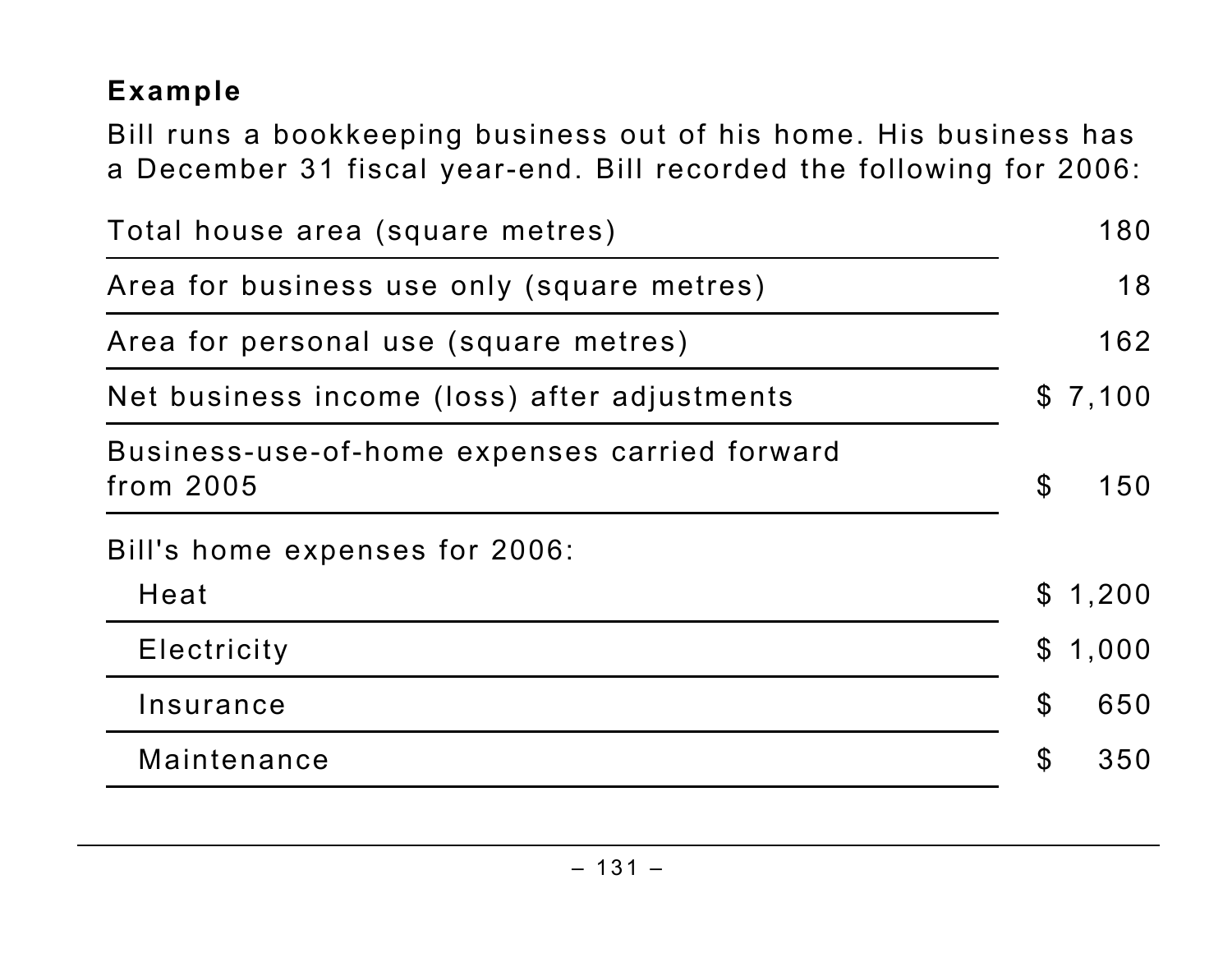| Mortgage interest     |               | \$8,000 |
|-----------------------|---------------|---------|
| <b>Property taxes</b> |               | \$1,800 |
| Water                 | <sup>\$</sup> | 300     |

Bill completes the appropriate sections of Form T2032 as follows: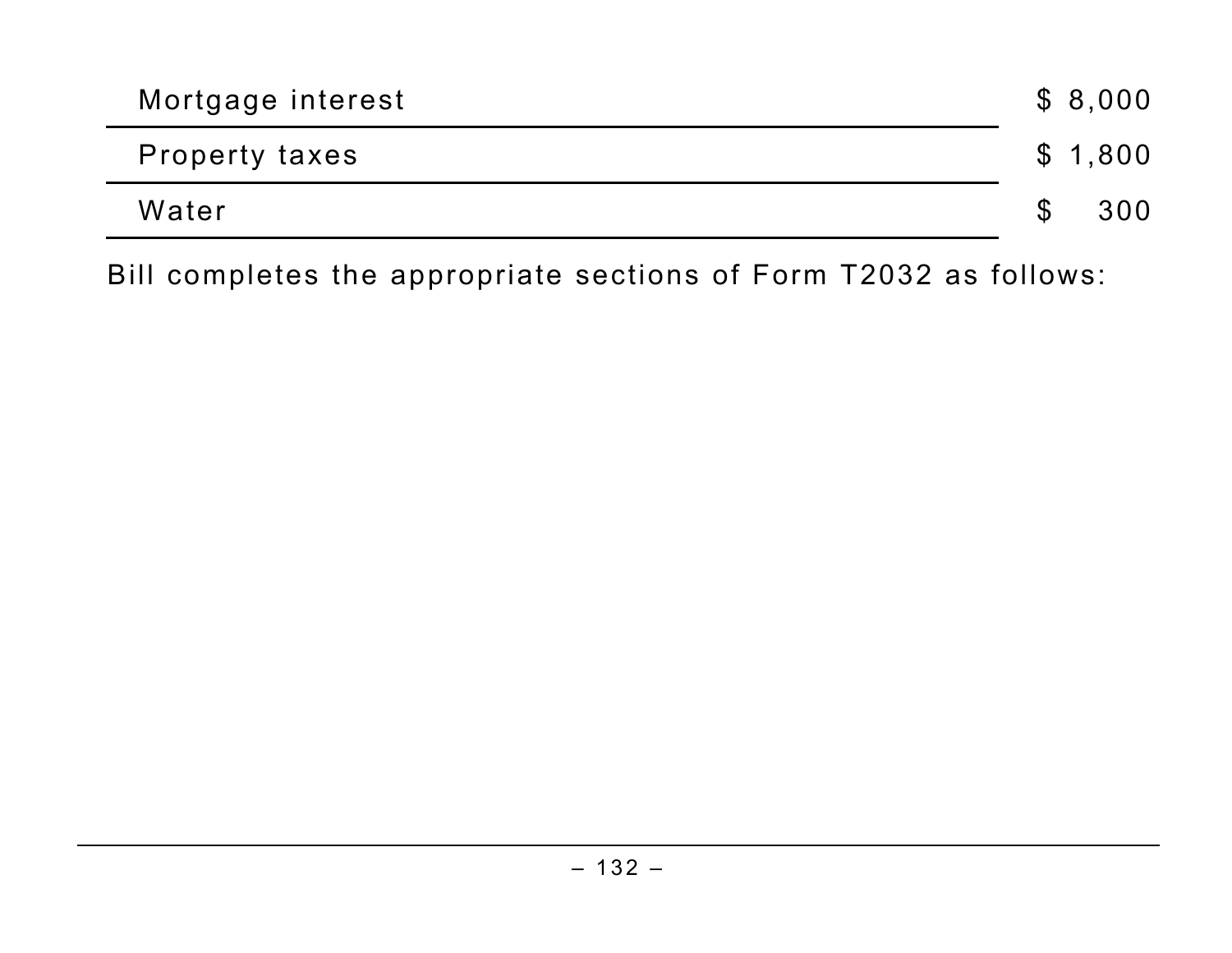## **Calculation of business-use-of-home expenses**

| Heat                                                                | 1,200            | 0 <sub>0</sub> |
|---------------------------------------------------------------------|------------------|----------------|
| Electricity                                                         | 1,000            | 00             |
| Insurance                                                           | 650              | 00             |
| Maintenance                                                         | 350              | 00             |
| Mortgage interest                                                   | 8,000            | 0 <sub>0</sub> |
| <b>Property taxes</b>                                               | 1,800            | 0 <sub>0</sub> |
| (water: \$300)<br>Other expenses                                    | 300              | 0 <sub>0</sub> |
| <b>Subtotal</b>                                                     | 13,300           | 0 <sub>0</sub> |
| <b>Minus</b> – Personal use part (162 $\div$ 180 $\times$ \$13,300) | 11,970           | 0 <sub>0</sub> |
| <b>Subtotal</b>                                                     | 1,330            | 0 <sub>0</sub> |
| $Plus -$<br>Capital cost allowance (business part only)             | $\boldsymbol{0}$ |                |
| Amount carried forward from previous year                           | 150              | 0 <sub>0</sub> |
| <b>Subtotal</b>                                                     | 1,480            | 00             |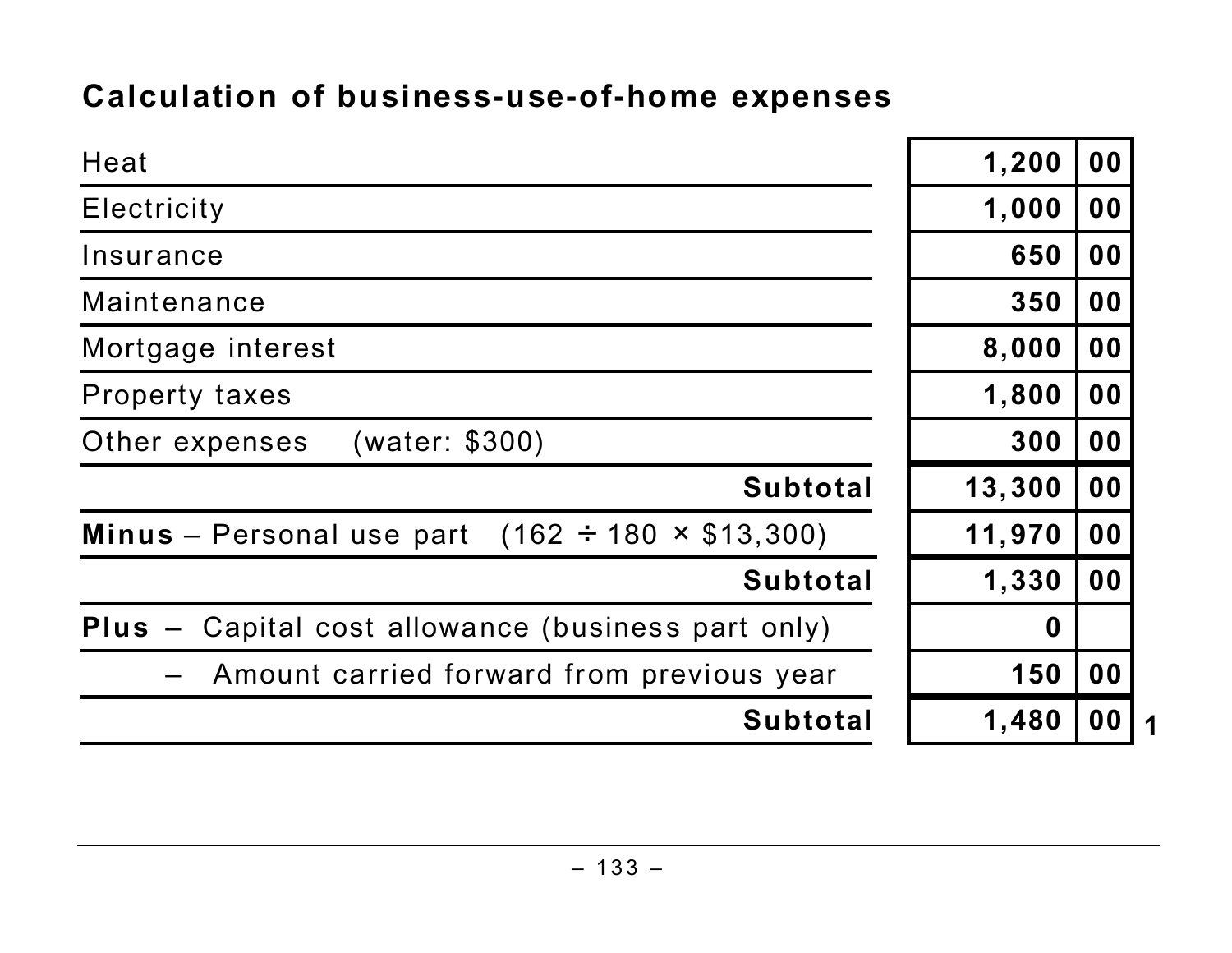

## **Line 9946 – Your net income (loss)**

On the relevant lines of your income tax return, enter your total gross (from line 8299 on Form T2124 or Form T2032) and total net (from line 9946 on Form T2124 or T2032) business or professional income or loss. Include the total income or losses from all your businesses and professional activities. If you have a business or professional loss that is more than all your other sources of income, you may have a non-capital loss for the year. To apply this loss against income from previous years, complete and attach a copy of Form T1A, REQUEST FOR LOSS CARRYBACK, to your income tax return. For more details about loss carrybacks, see Interpretation Bulletin IT-232, LOSSES – THEIR DEDUCTIBILITY IN THE LOSS YEAR OR IN OTHER YEARS.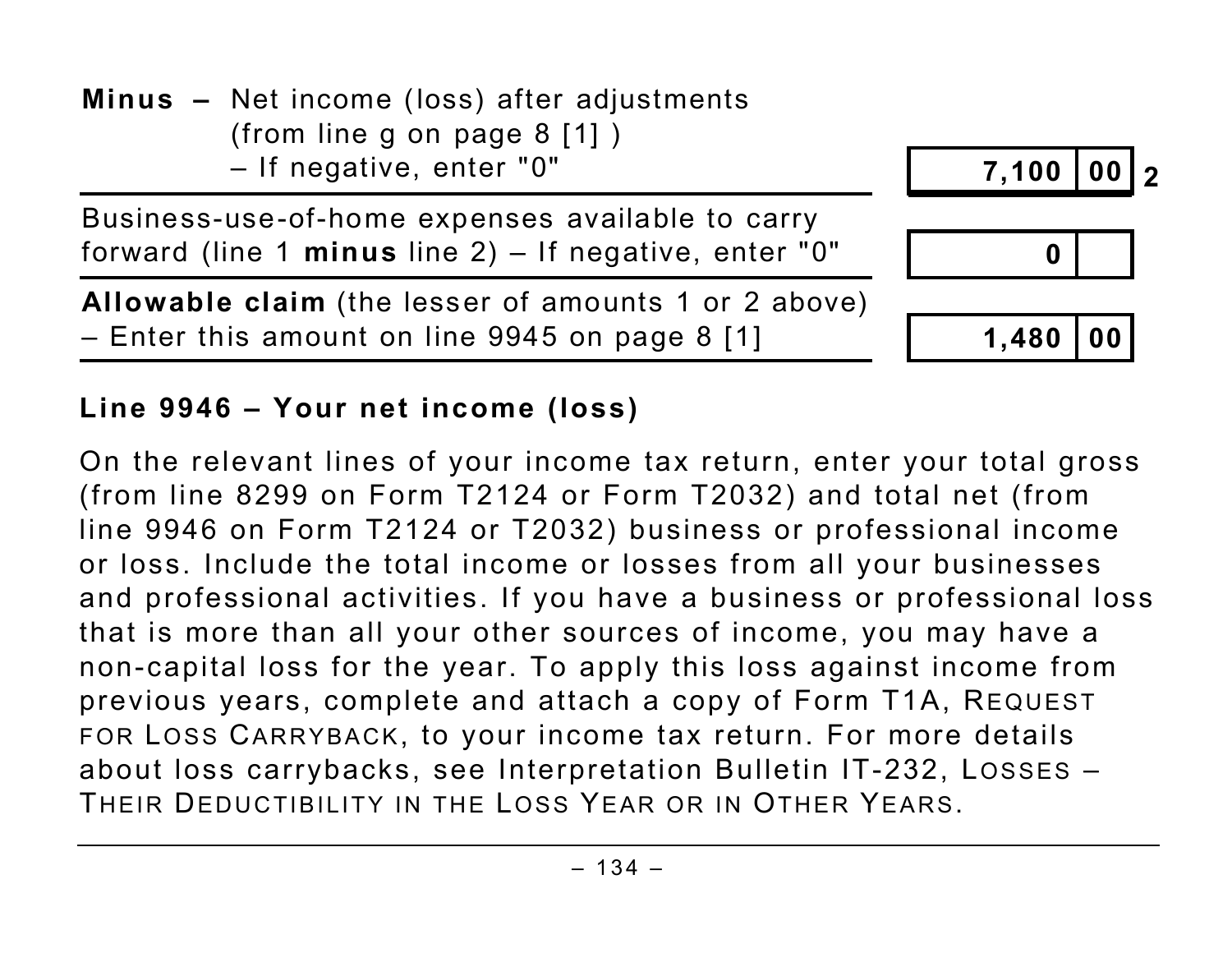## **Details of other partners**

If you are a partner in a partnership that does **not** have to file a partnership information return (see Chapter 1 for these requirements), complete the chart "Details of other partners" on page 12 [2] on Form T2124 or Form T2032.

If you are a partner in a partnership that **has** to file a partnership information return, do not complete this chart.

#### **Details of equity (page 13 [2] of Form T2124 and Form T2032)**

If you are a partner in a partnership that **has** to file a partnership information return, do not complete this section.

#### **Line 9931 – Total business liabilities**

A liability is a debt or obligation of a business. Total business liabilities is the total of all amounts your business or professional activity owes at the end of its fiscal period. This includes:

- accounts payable;
- notes payable;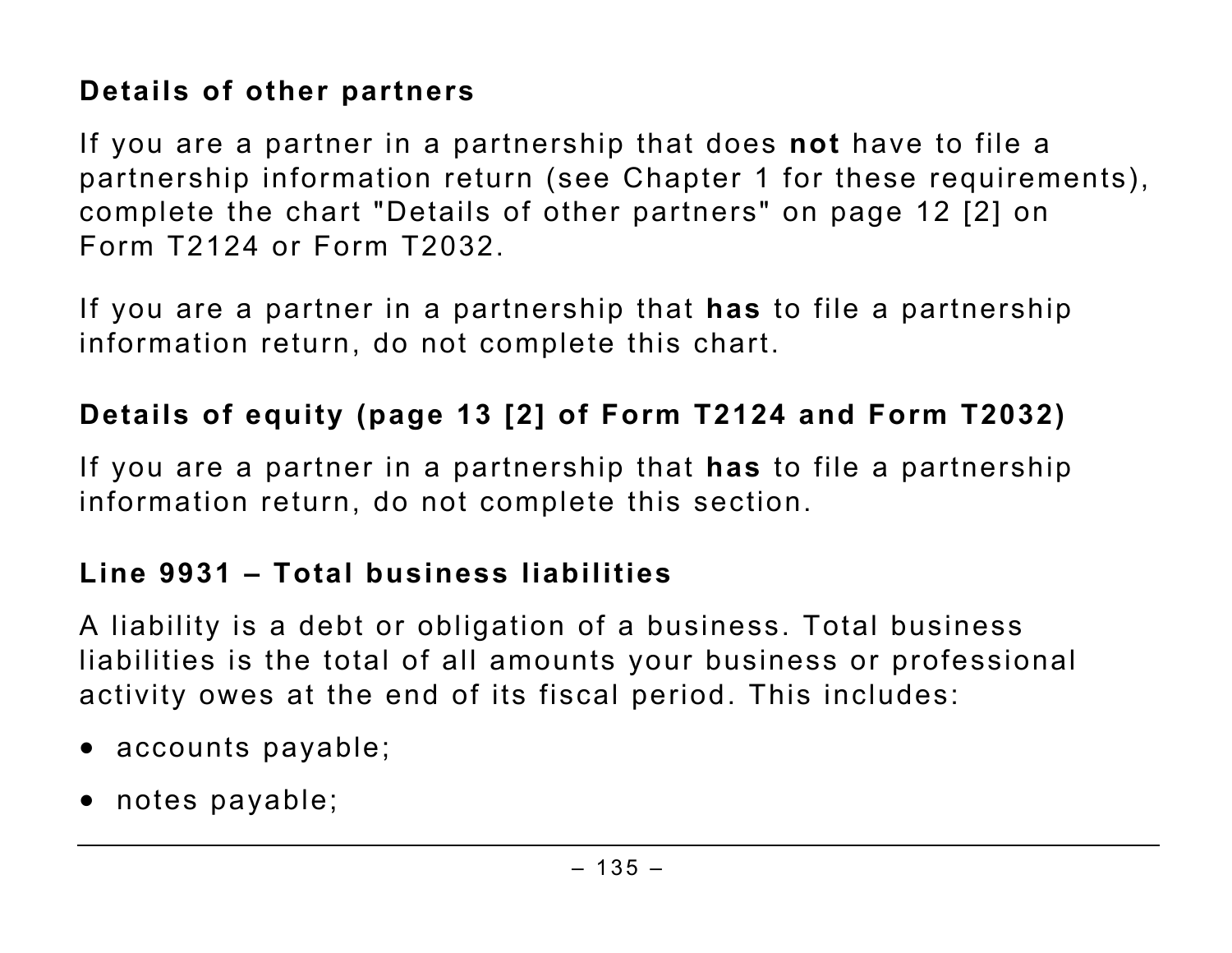- taxes payable;
- unpaid salaries, wages, and benefits;
- interest payable;
- deferred or unearned revenues;
- loans payable;
- mortgages payable; and
- any other outstanding balance related to the business.

## **Line 9932 – Drawings in 2006**

A drawing is any withdrawal of cash (including salaries), other assets, or services of a business by the proprietor or partners. This includes such transactions by the proprietor or partners (or family members) as withdrawing cash for non-business use, and using business assets or services for personal use. Include the cost or value of personal use of business assets or services in your drawings for the year.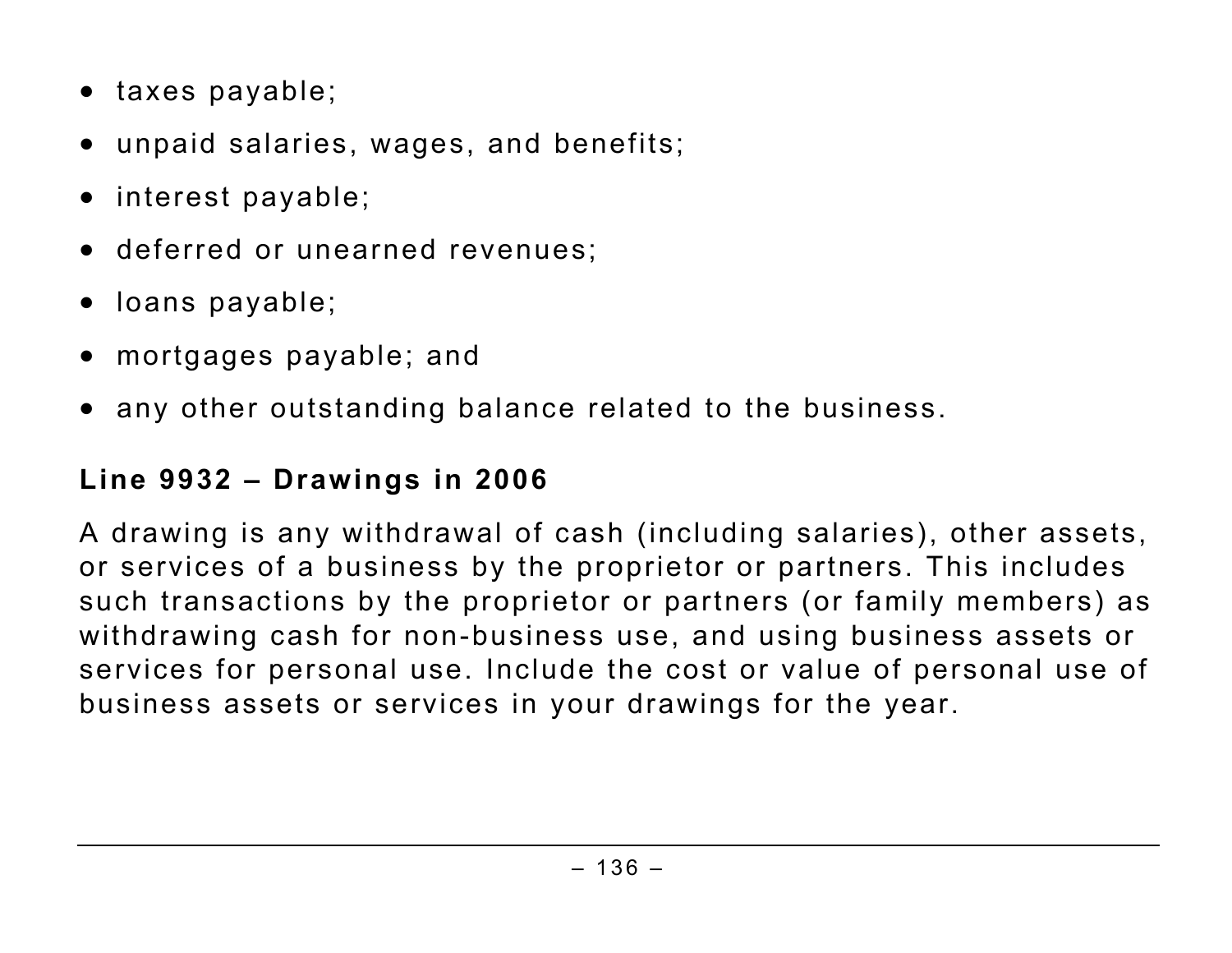## **Line 9933 – Capital contributions in 2006**

A capital contribution is cash or other assets you added to the business during its fiscal period. This includes personal funds you added to the business account, business debts you paid with personal funds, and personal assets you transferred to the business.

# **Chapter 4 – Capital Cost Allowance (CCA)**

## **What is capital cost allowance?**

You might acquire a depreciable property, such as a building, furniture, or equipment, to use in your business or professional activities. You cannot deduct the cost of the property when you calculate your net business or professional income for the year. However, since these properties wear out or become obsolete over time, you can deduct their cost over a period of several years. The deduction for this is called capital cost allowance (CCA).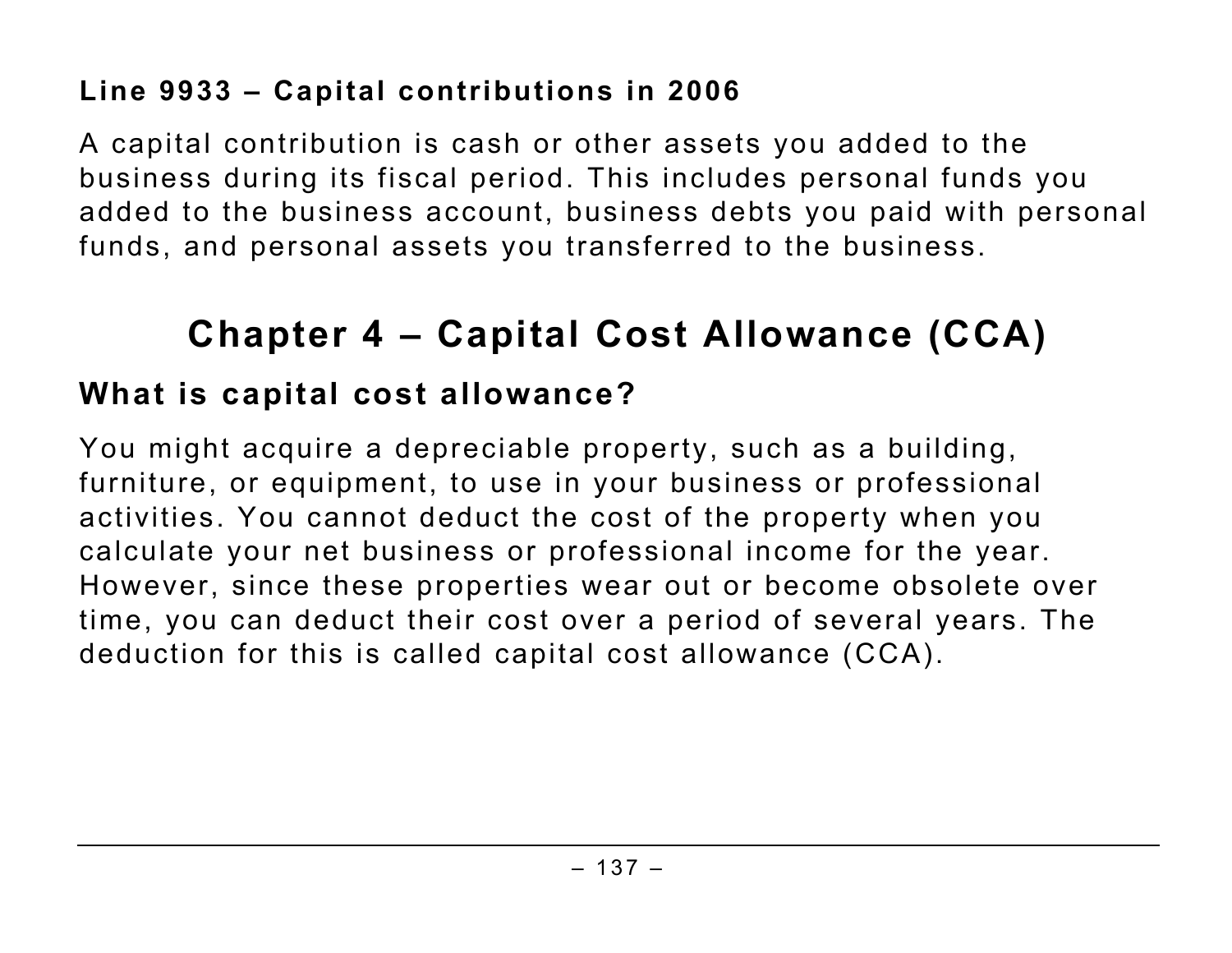## **Definitions**

To calculate your CCA claim, you will need to know the meaning of the following terms:

### **Available for use**

You can usually claim CCA on a property only when it becomes available for use.

**Property other than a building** usually becomes available for use on whichever is earlier:

- the date you first use it to earn income;
- the second tax year after the year you acquire the property;
- the time just before you dispose of the property; or
- the time the property is delivered or made available to you and is capable of producing a saleable product or service.

A **building** or **part of a building** usually becomes available for use on whichever is earlier: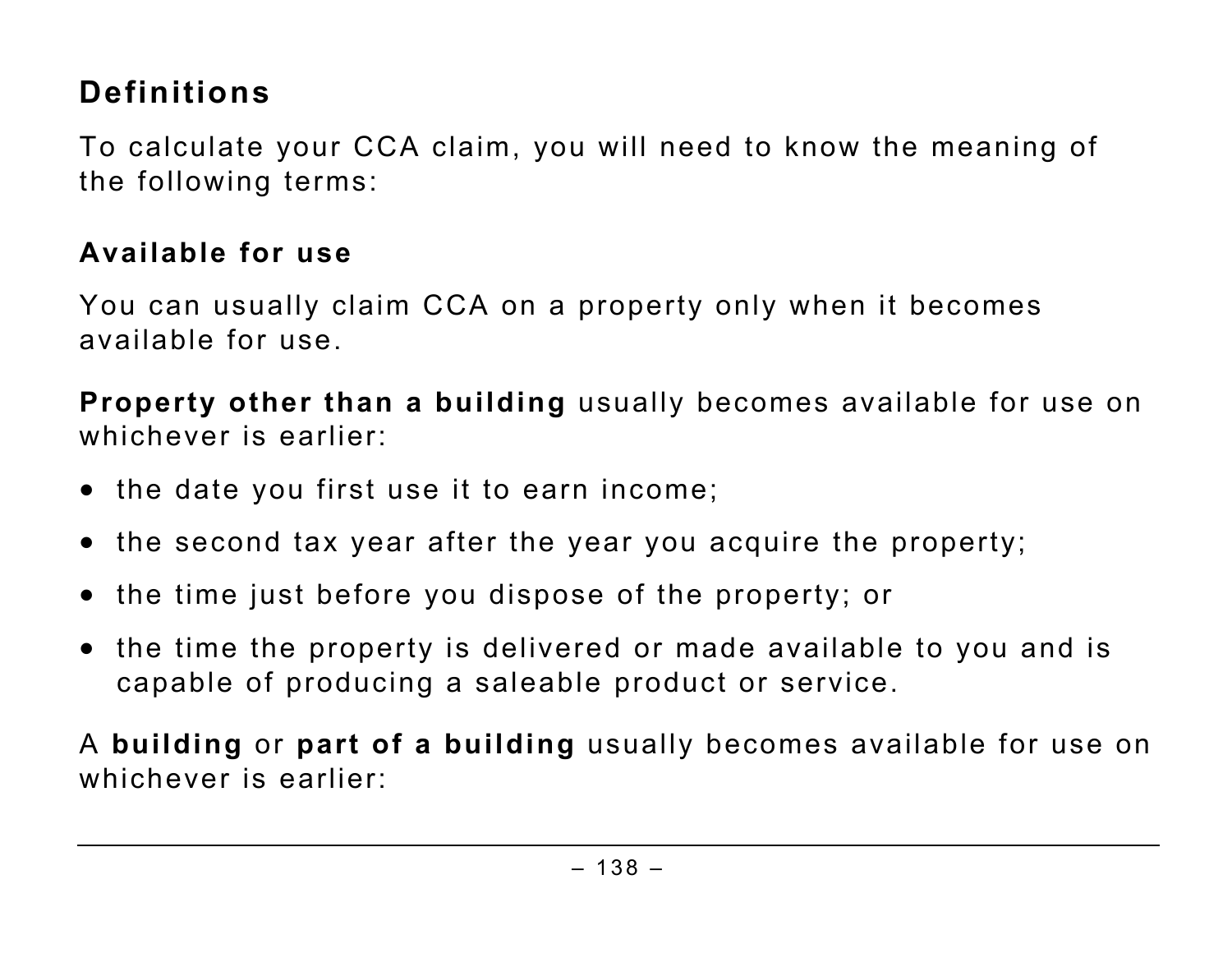- the date you start using 90% or more of the building in your business;
- the second tax year after the year you acquire the building; or
- the time just before you dispose of the building.

A **building that you are constructing, renovating, or altering** usually becomes available for use on whichever is earlier:

- the date you complete the construction, renovation, or alteration;
- the date you start using 90% or more of the building in your business;
- the second tax year after the year you acquire the building; or
- the time just before you dispose of the building.

## **Capital cost**

This is the amount on which you first claim CCA. The capital cost of a property is usually the total of: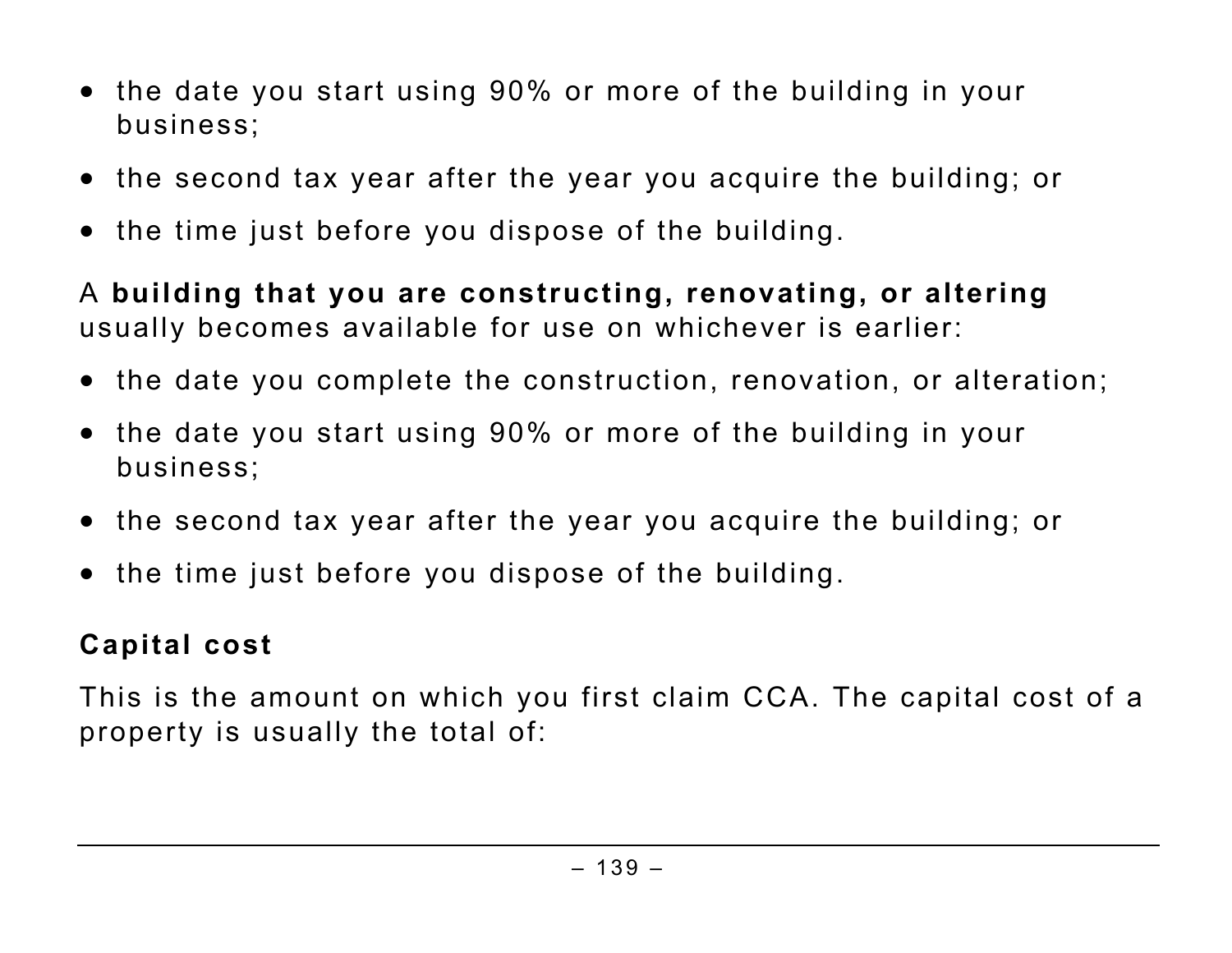- the purchase price (not including the cost of land, which is usually not depreciable, see "Land" on page 152 [29] );
- the part of your legal, accounting, engineering, installation, and other fees that relates to the buying or construction of the property (not including the part that applies to land);
- the cost of any additions or improvements you made to the property after you acquired it, if you did not claim these costs as a current expense (such as modifications to accommodate persons with disabilities); and
- for a building, soft costs (such as interest, legal and accounting fees, and property taxes) related to the period you are constructing, renovating, or altering the building, if these expenses have not been deducted as current expenses.

#### **Depreciable property**

This is any property on which you can claim CCA. You usually group depreciable properties into classes. For example, diggers, drills, and tools that cost \$200 or more belong to class 8. You have to base your CCA claim on a rate assigned to each class of property.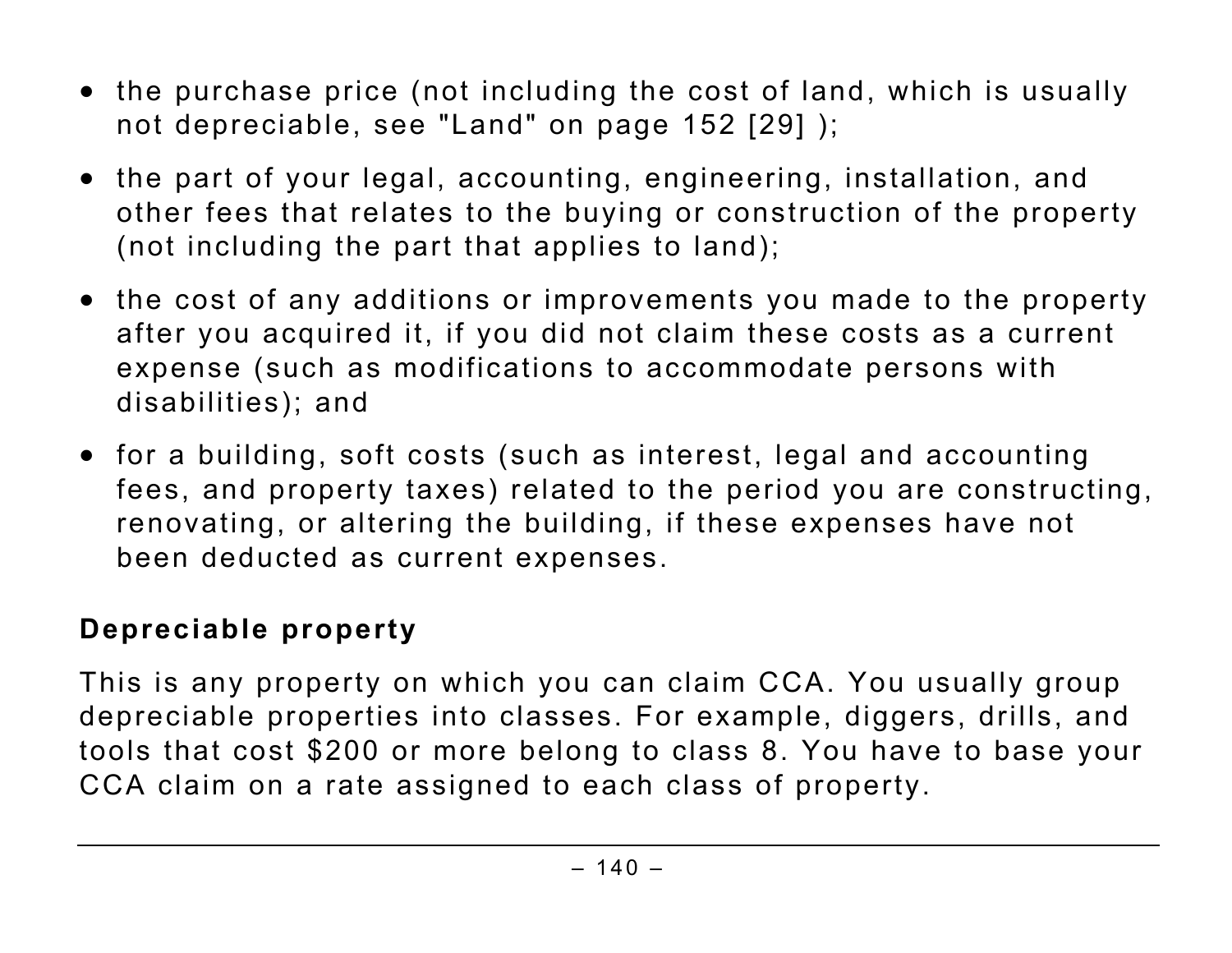## **Fair market value (FMV)**

FMV is generally the highest dollar value that you can get for your property in an open and unrestricted market between an informed and willing buyer and an informed and willing seller who are dealing at arm's length with each other.

### **Non-arm's length transaction**

A non-arm's length transaction includes a transaction between people who are related, such as members of a family. An example of a nonarm's length transaction is the sale of property between a husband and wife, or a parent and child. For more details on non-arm's length transactions, see Interpretation Bulletin IT-419, MEANING OF ARM'S LENGTH.

### **Proceeds of disposition**

Proceeds of disposition generally mean the sale price of a property. Usually the proceeds of disposition are the amounts you receive, or that we consider you to have received, when you dispose of your property. This could include compensation you receive for property that someone destroys, expropriates, steals, or damages. Special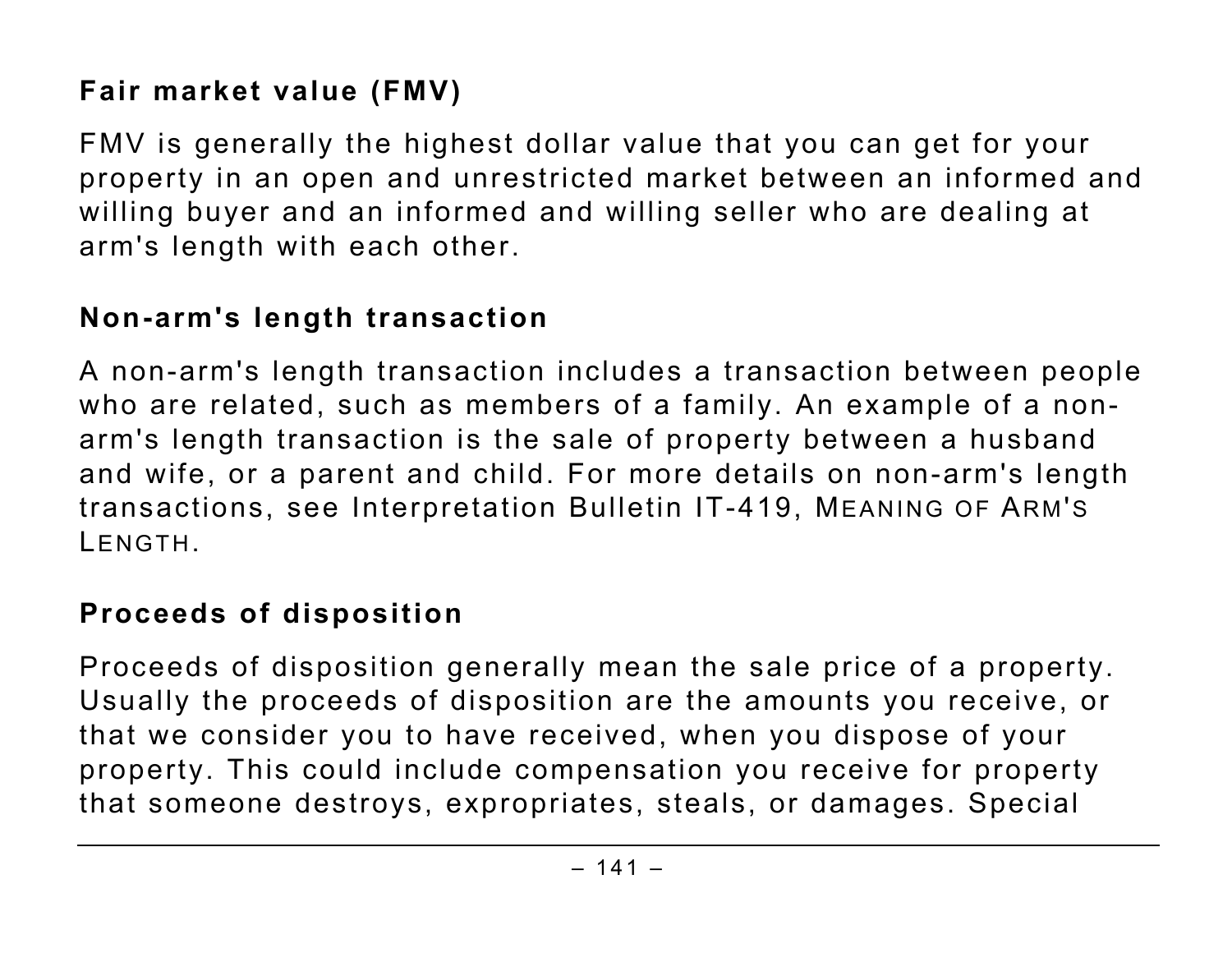rules may apply if you dispose of a building for less than both its undepreciated capital cost and for less than your capital cost. If this is the case, see "Special rules for disposing of a building in the year" on page 183 [35] for details.

For more details about proceeds of disposition, see Interpretation Bulletin IT-220, CAPITAL COST ALLOWANCE – PROCEEDS OF DISPOSITION OF DEPRECIABLE PROPERTY, and its Special Release, and Interpretation Bulletin IT-285, CAPITAL COST ALLOWANCE – GENERAL COMMENTS.

#### **Undepreciated capital cost (UCC)**

Generally the UCC is the amount left after you deduct CCA from the capital cost of a depreciable property. Each year, the CCA you claim reduces the UCC of the property.

## **How much CCA can you claim?**

The CCA you can claim depends on the type of property you own and the date you acquired it. You group the depreciable property you own into classes. A specific rate of CCA generally applies to each class.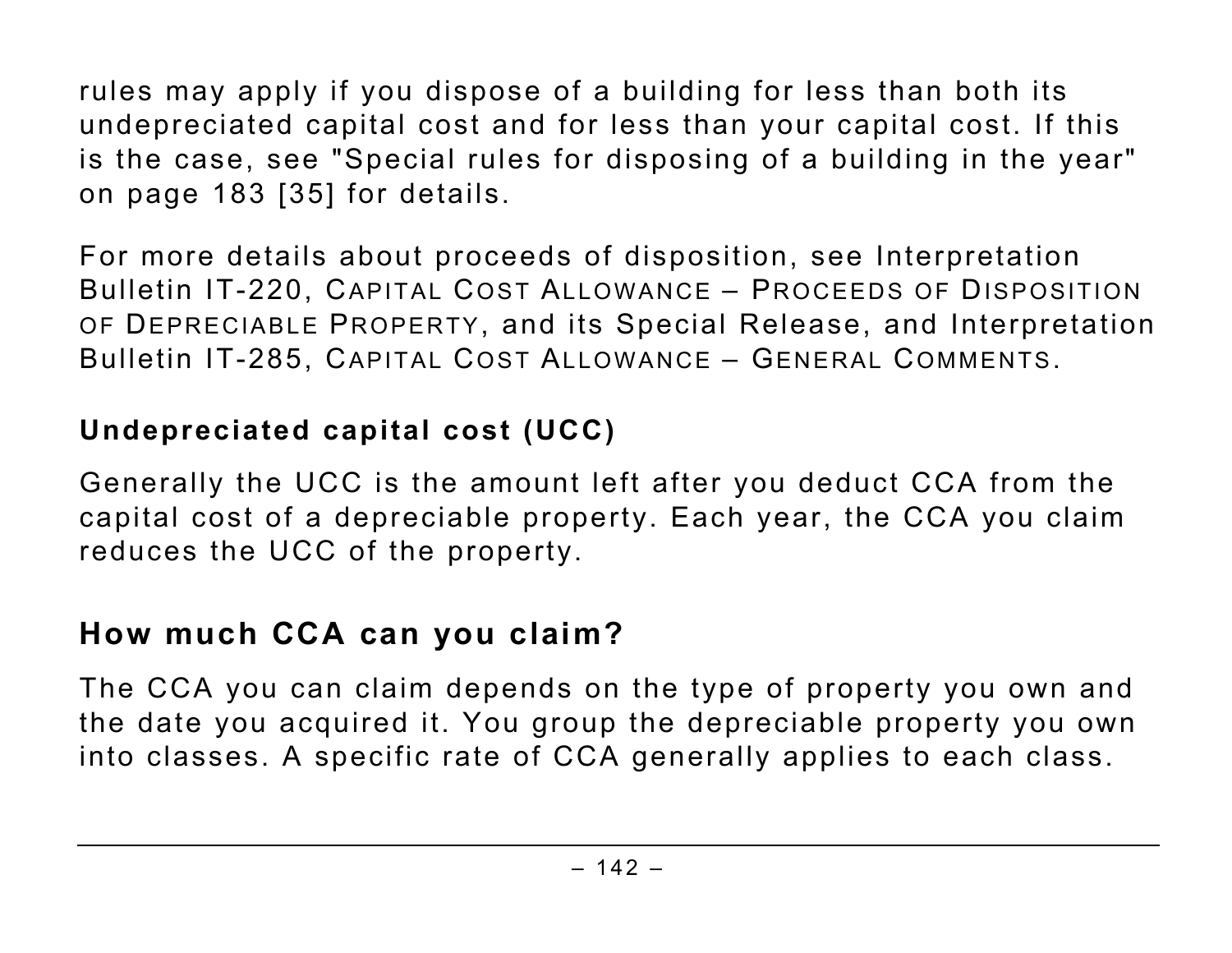We explain the most common classes of property in "Classes of depreciable property" on page 162 [31]. We list most of the classes and their rates in the chart "CCA classes" on page 198 [39].

Base your CCA claim on your fiscal period ending in 2006, and not the calendar year.

### **There are a few other things you should know about CCA:**

• For the most part, use the declining balance method to calculate your CCA. This means that you claim CCA on the capital cost of the property minus the CCA you claimed in previous years, if any. The remaining balance declines over the years as you claim CCA.

# **Example**

Last year, Sue bought a building for \$60,000 to use in his business. On his tax return for last year, he claimed CCA of \$1,200 on the building. This year, Sue bases his CCA claim on his balance of  $$58,800 ($60,000 - $1,200).$ 

• You do not have to claim the maximum amount of CCA in any given year. You can claim any amount you like, from zero to the maximum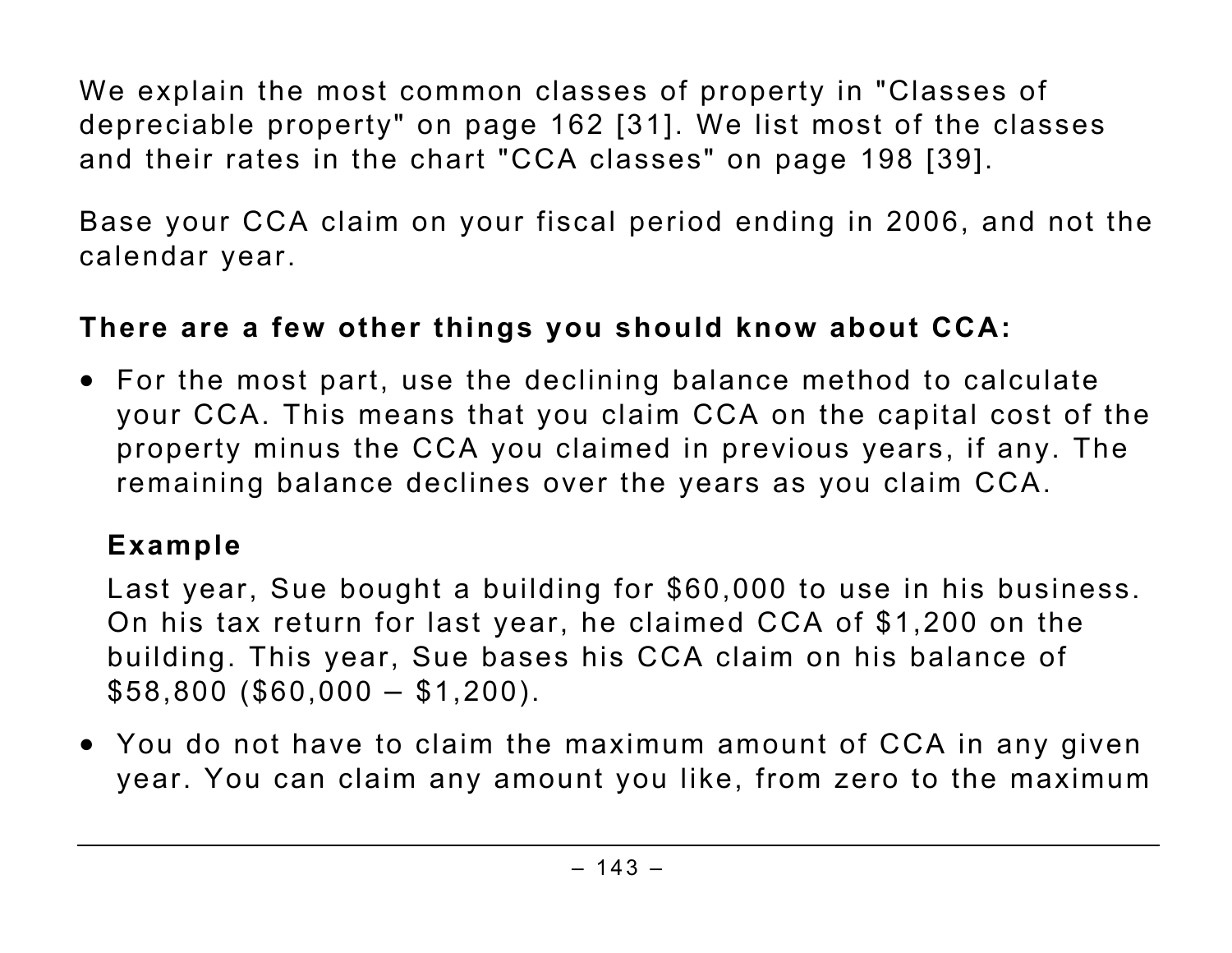allowed for the year. For example, if you do not have to pay income tax for the year, you may not want to claim CCA. Claiming CCA reduces the balance of the class by the amount of CCA claimed. As a result, the CCA available for future years will be reduced.

- In the year you acquire a property, you can usually claim CCA only on one-half of your net additions to a class. We explain this 50% rule in "Column 6 – Adjustment for current-year additions" on page 158 [30]. The available-for-use rules discussed previously in this chapter may also affect the amount of CCA you can claim. For more information, see page 138 [27].
- You cannot claim CCA on most land or on living things such as trees, shrubs, or animals. However, you can claim CCA on timber limits, cutting rights, and wood assets. For more details, see Interpretation Bulletin IT-481, TIMBER RESOURCE PROPERTY AND TIMBER LIMITS, and Interpretation Bulletin IT-501, CAPITAL COST ALLOWANCE – LOGGING ASSETS, and its Special Release.
- If you claim CCA, and you later dispose of the property, you may have to add an amount to your income as a recapture of CCA. Alternatively, you may be able to deduct an additional amount from your income as a terminal loss. For more information, see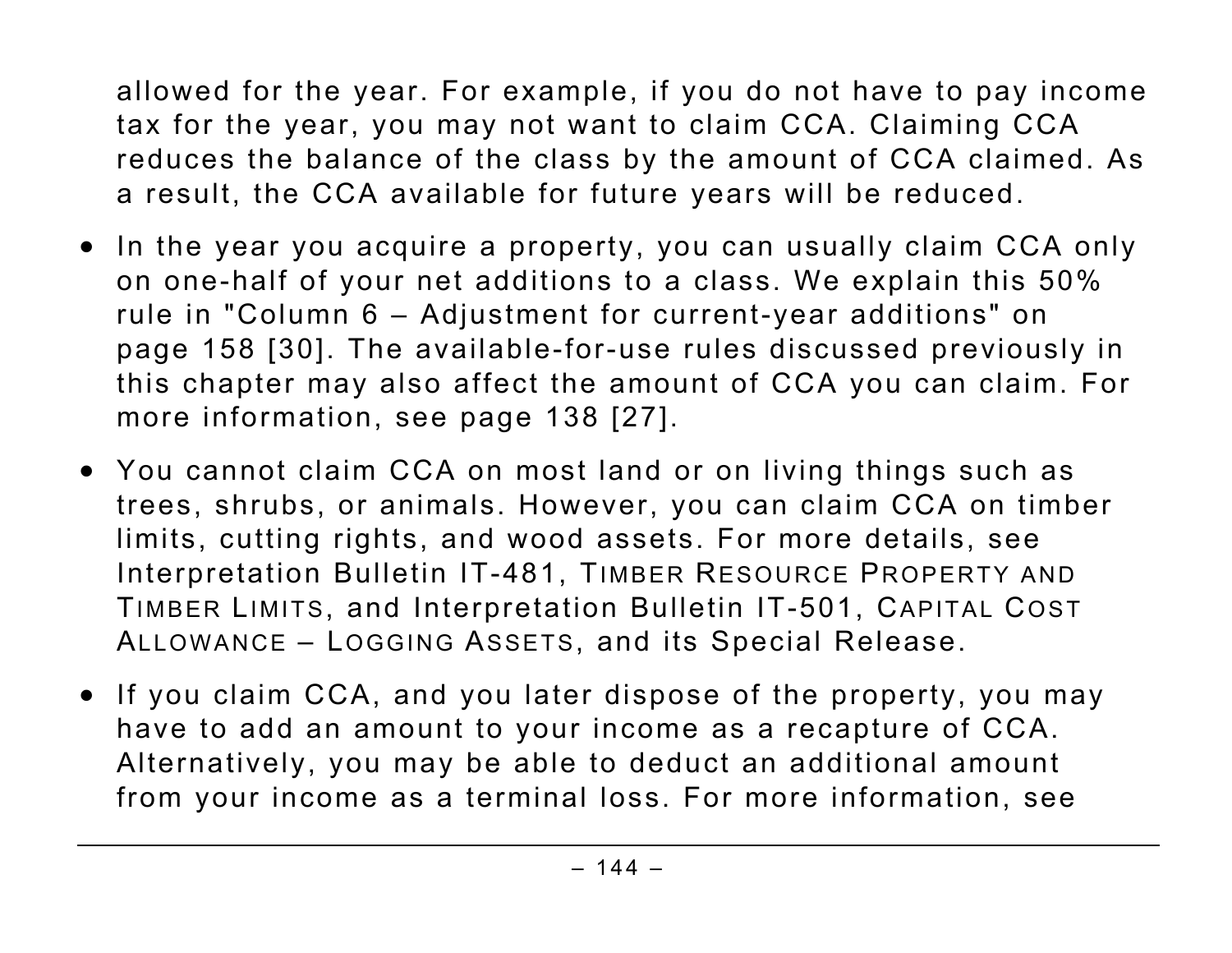"Column 5 – UCC after additions and dispositions" on page 156 [30].

- If you receive income from a quarry, sand or gravel pit, or a woodlot, you can claim a type of allowance known as a depletion allowance. For more details, see Interpretation Bulletin IT-373, WOODLOTS, and Interpretation Bulletin IT-492, CAPITAL COST ALLOWANCE – INDUSTRIAL MINERAL MINES.
- If you are a partner in a partnership that gives you a T5013 slip, STATEMENT OF PARTNERSHIP INCOME, you cannot personally claim CCA. The T5013 slip you receive will have already allocated to you a share of the partnership's CCA on the property.

# **You were asking?**

- **Q.** How do I calculate my CCA claim if I start a business and my first fiscal period is from June 1, 2006, to December 31, 2006?
- **A.** If your fiscal period is less than 365 days, you have to prorate your CCA claim. Calculate your claim using the rules we discuss in this chapter. However, base your CCA claim on the number of days in your fiscal period compared to 365 days.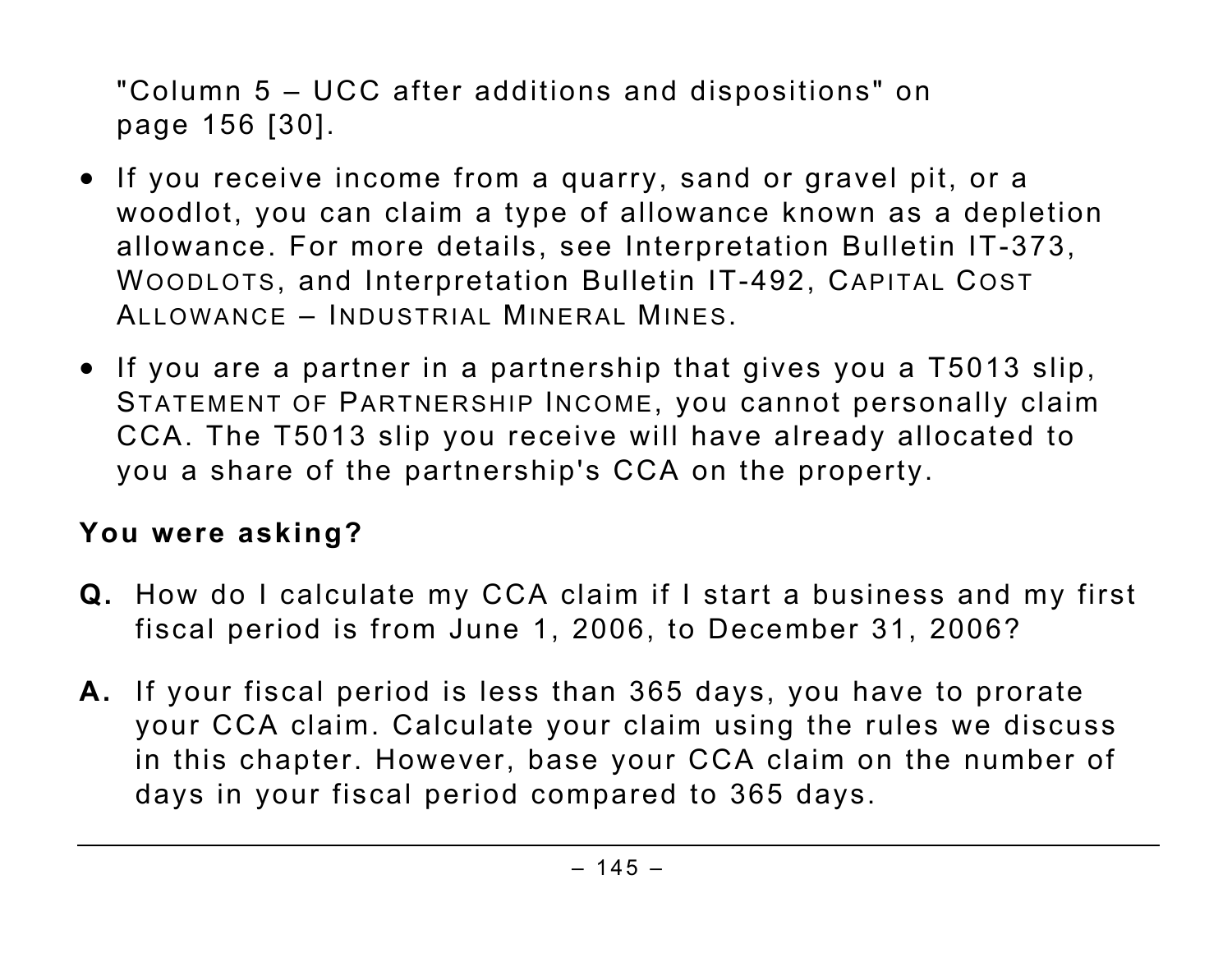In your case, your fiscal period is 214 days. Suppose you calculate your CCA to be \$3,500. The amount of CCA you can claim is \$2,052  $($3,500 \times 214/365).$ 

For more details, see Interpretation Bulletin IT-285, CAPITAL COST ALLOWANCE – GENERAL COMMENTS.

# **How do you make your claim?**

To calculate your 2006 deduction for CCA, and any recaptured CCA and terminal losses, use Area A on page 14 [3] of your Form T2124 or Form T2032. For 2006, you can get information to help you complete Area A from other areas of Form T2124 or Form T2032 and from the same form filed for 2005.

You may have acquired or disposed of buildings or equipment during the fiscal period. If so, complete the applicable Areas B, C, D, or E before completing Area A.

You will find explanations on how to complete Area B and Area C in "Column 3 – Cost of additions in the year" on page 149 [29]. You will find explanations on how to complete Area D and Area E in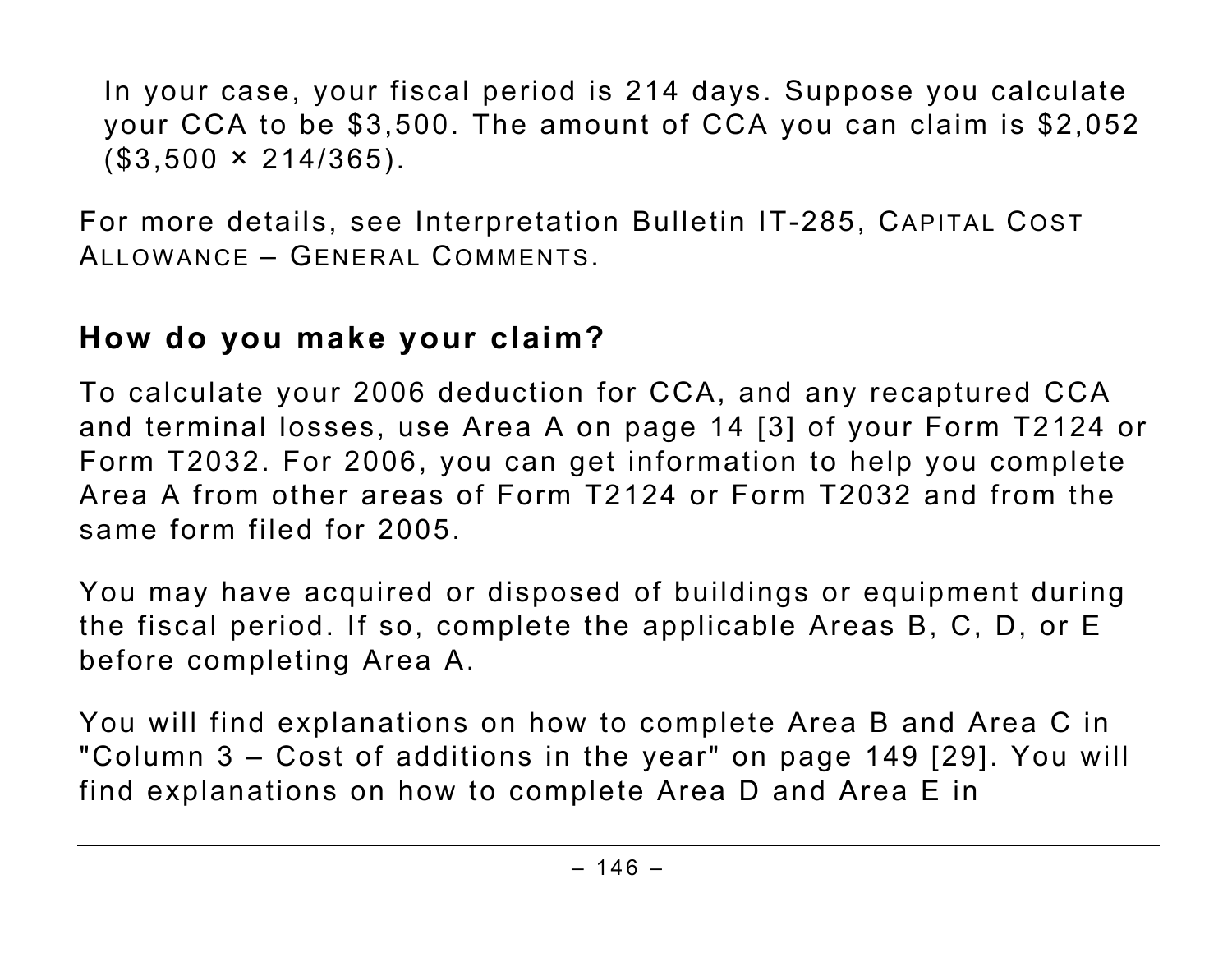"Column 4 – Proceeds of dispositions in the year" also on page 153 [29].

# **Note**

Even if you are not claiming a deduction for CCA for 2006, complete the appropriate areas of the form to show any additions and dispositions during the year.

#### **Column 1 – Class number**

Enter the class numbers of your properties in this column. If this is the first year you are claiming CCA, read "Column 3 – Cost of additions in the year" before completing column 1. If you claimed CCA last year, you can get the class numbers of your properties from last year's form.

We discuss the more common types of depreciable properties in "Classes of depreciable property" on page 162 [31], and we list most of the classes and their rates in the chart "CCA classes" on page 198 [39].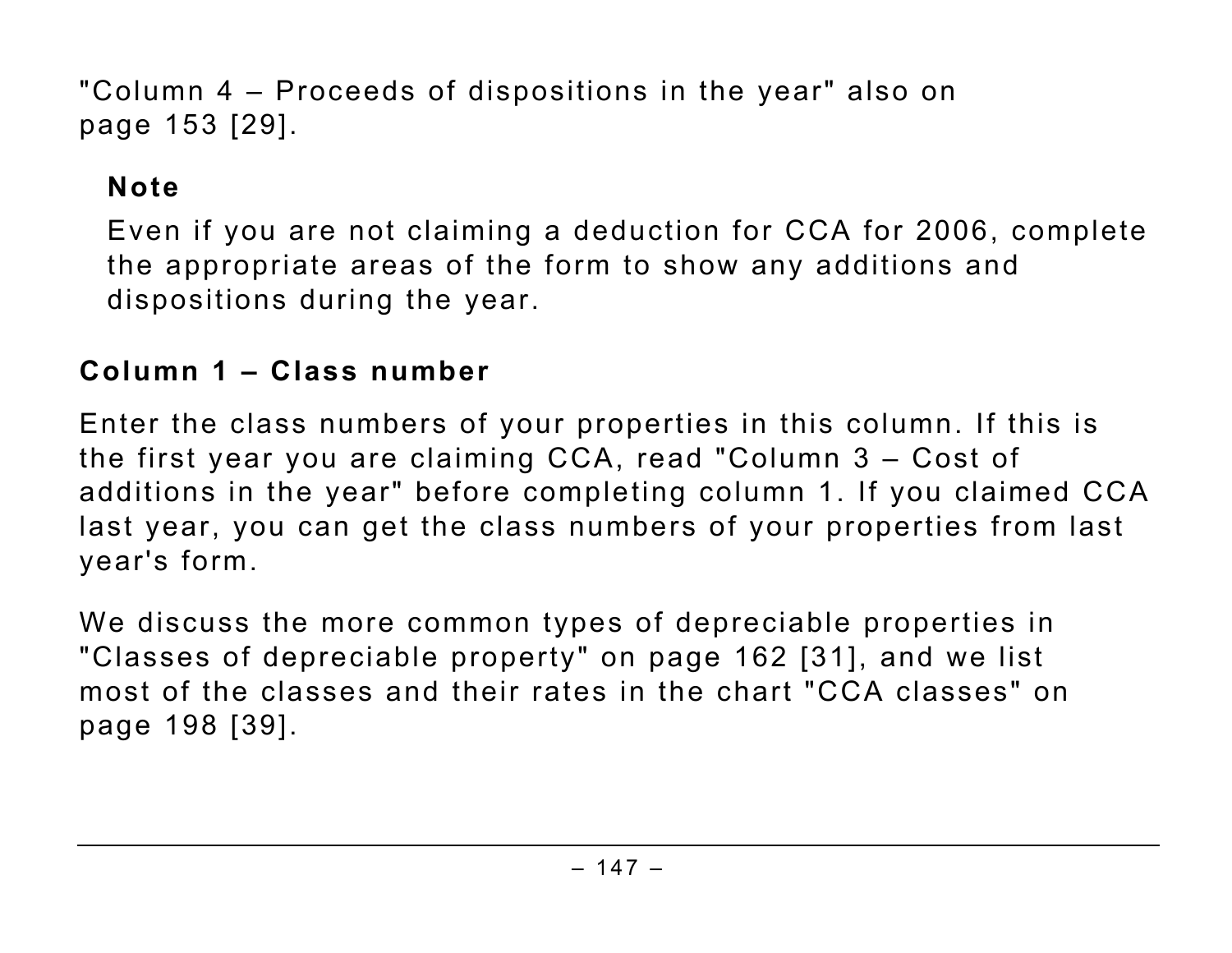# **Column 2 – Undepreciated capital cost (UCC) at the start of the year**

If this is the first year you are claiming CCA, skip this column.

Otherwise, enter in this column the UCC for each class at the end of last year. These amounts were included in column 10 last year.

From your UCC at the start of 2006, subtract any investment tax credit you claimed or were refunded in 2005. Also subtract any 2005 investment tax credit you carried back to a year before 2005.

You may have received a GST/HST input tax credit in 2005 for a passenger vehicle you use less than 90% for your business. In this case, subtract the amount of the credit from your beginning UCC. See "Grants, subsidies, or other incentives or inducements" on page 176 [34].

#### **Note**

In 2006, you may be claiming, carrying back, or getting a refund of an investment tax credit. If you still have depreciable property in the class, you have to adjust, in 2007, the UCC of the class to which the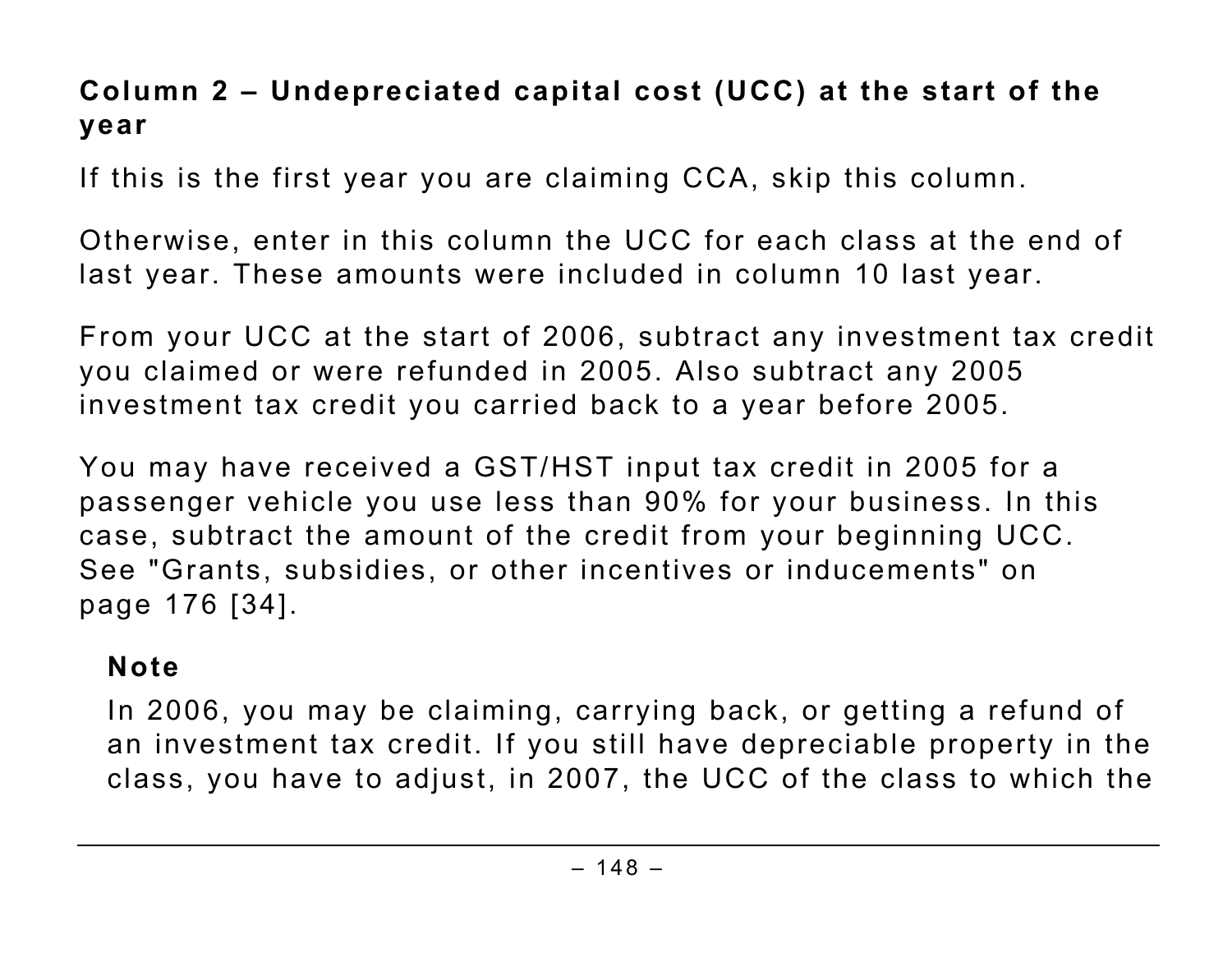property belongs. To do this, subtract the amount of the credit from the UCC at the start of 2007. When there is no property left in the class, report the amount of the investment tax credit as income in 2007.

# **Column 3 – Cost of additions in the year**

If you acquire or make improvements to depreciable property in the year, we consider them to be additions to the class in which the property belongs. You should:

- complete Area B and Area C of your Form T2124 or Form T2032, as explained on page 151 [below]; and
- enter, in column 3 of Area A for each class, the figure from column 5 of each class in Area B and Area C.

If a chart asks for the personal part of a property, this refers to the part that you use personally, separate from the part you use for business. For example, if you use 25% of the building you live in for business, your personal part is the other 75%.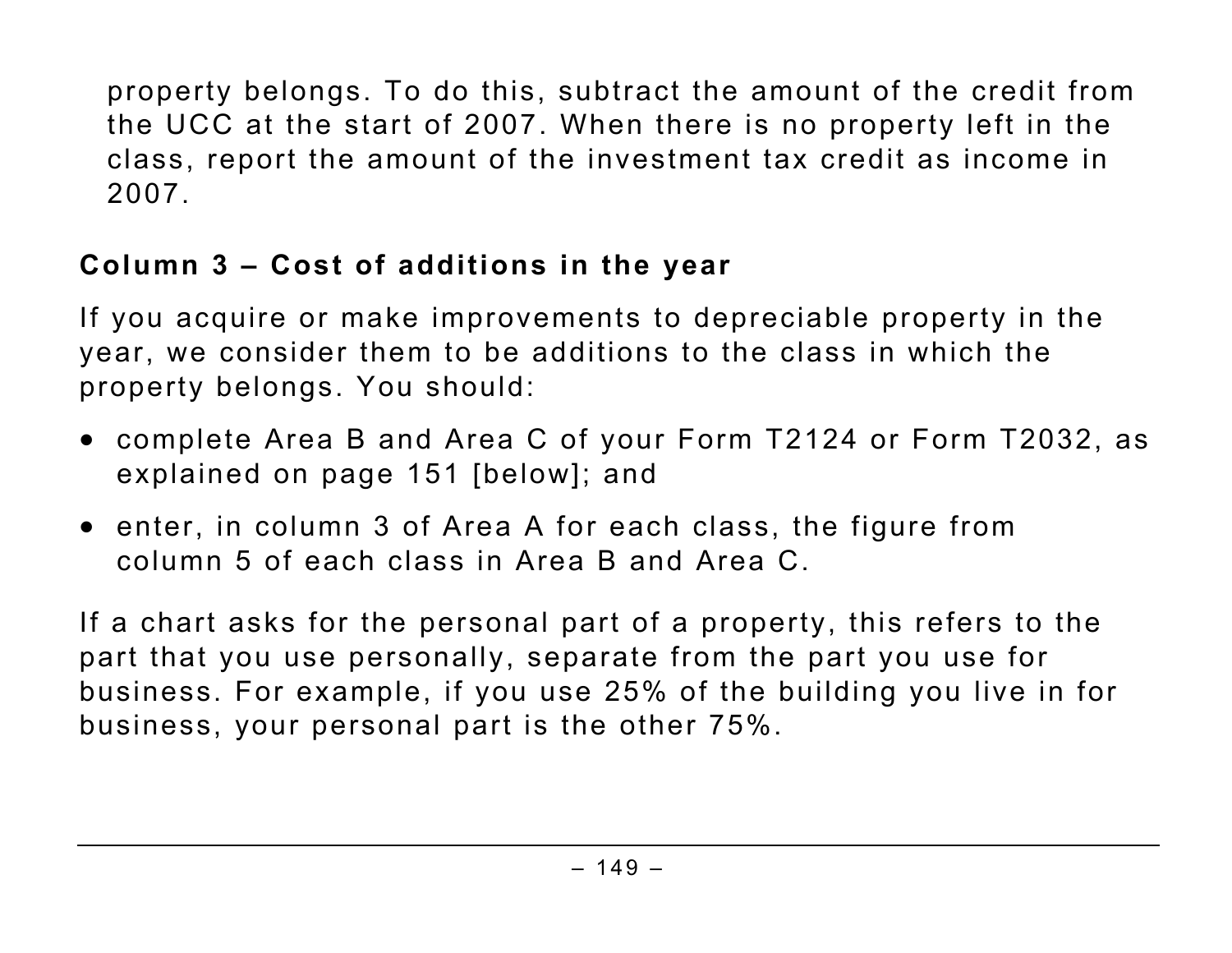Do not include the value of your labour in the cost of a property you build or improve, include the cost of surveying or valuing a property you acquire. Remember that a property usually has to be available for use before you can claim CCA. See the definition of **available for use** on page 138 [27].

If you received insurance proceeds to reimburse you for the loss or destruction of depreciable property, enter the amount you spent to replace the property in column 3 of Area A, and also in Area B or C, whichever applies. Include the amount of insurance proceeds considered as proceeds of disposition in column 4 of Area A, and in Area D or E, whichever applies.

If you replaced a lost or destroyed property within a year of the loss, special rules for replacement property may apply to you. For more information, see Interpretation Bulletin IT-259, EXCHANGE OF PROPERTY, and Interpretation Bulletin IT-491, FORMER BUSINESS PROPERTY, and its Special Release.

To find out if any of these special situations apply, see "Special situations" on page 172 [33].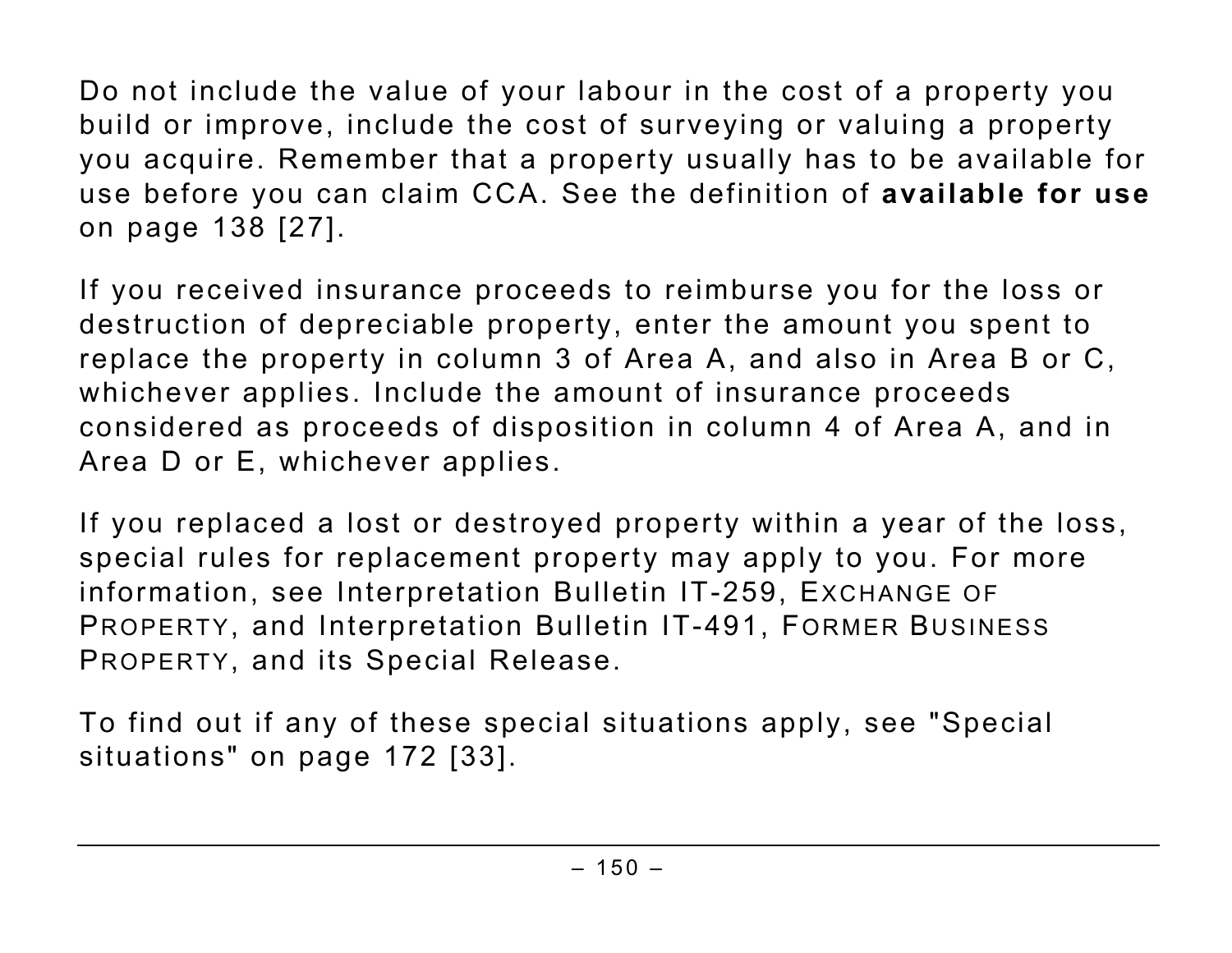# **Area B – Details of equipment additions in the year**

List the details of all equipment (including motor vehicles) you acquired or improved in 2006. Group the equipment into the applicable classes, and put each class on a separate line.

Equipment includes items (such as a cement mixer) and maintenance equipment (such as a snow blower or lawn mower) you acquire to use in your business or professional activities.

Enter on line 9925 the total business part of the cost of the equipment. You will find information about capital cost on page 139 [27].

# **Area C – Details of building additions in the year**

List the details of all buildings you acquired or improved in 2006. Group the buildings into the applicable classes, and put each class on a separate line.

Enter on line 9927 the total business part of the cost of the buildings. The cost includes the purchase price of the building, plus any related expenses that you should add to the capital cost of the building, such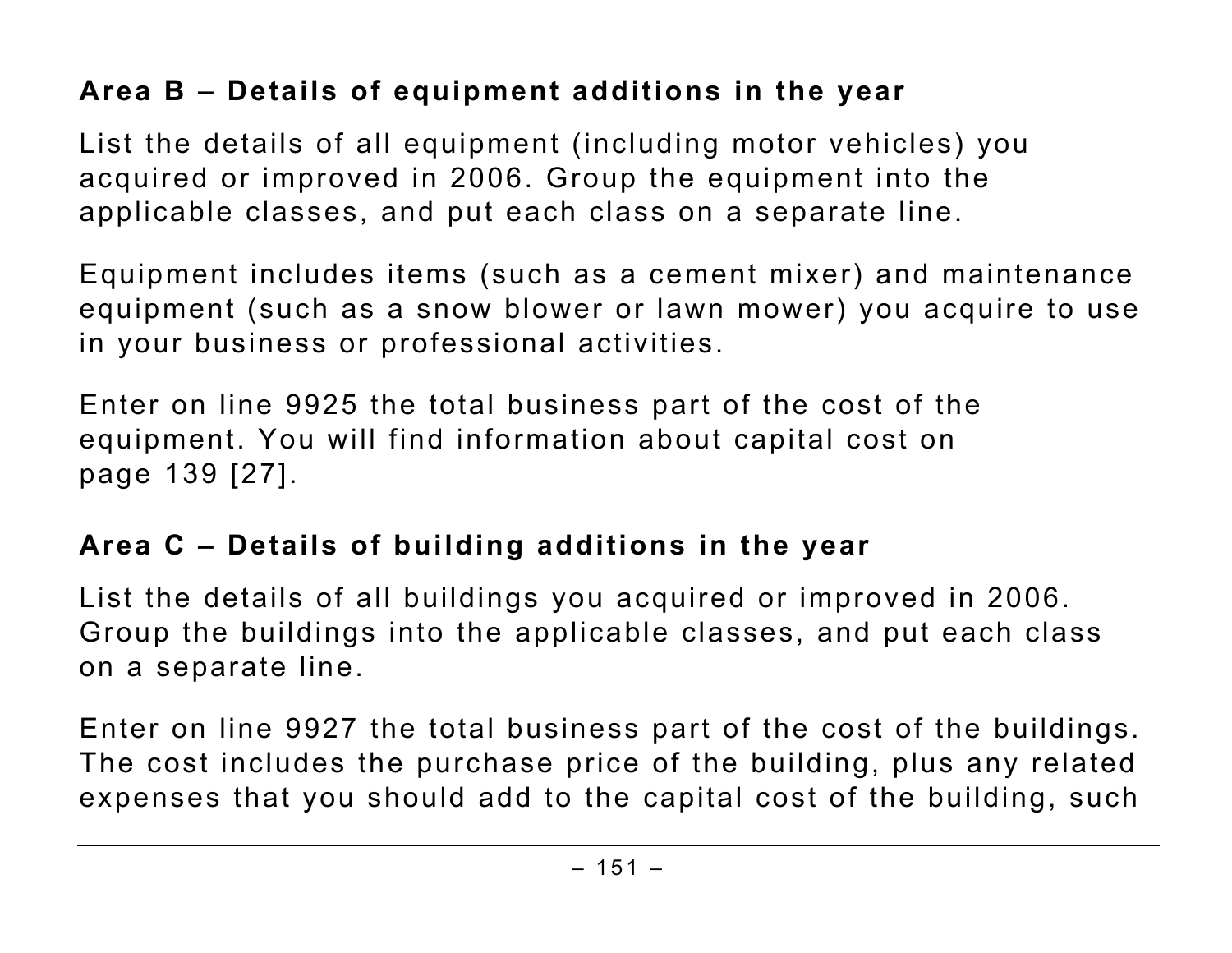as legal fees, land transfer taxes, and mortgage fees. You will find information about capital cost on page 139 [27].

# **Land**

Most land is not depreciable property. Therefore, you cannot usually claim CCA on its cost. If you acquire a property that includes both land and a building, enter in column 3 of Area C only the cost that relates to the building. To calculate the building's capital cost, you have to split any fees that relate to buying the property between the land and the building. Related fees may include legal and accounting fees.

Calculate the part of the related fees you can include in the capital cost of the building as follows:

| building value          |  | legal,<br>accounting, or<br>other fees | the part of the fees                      |  |
|-------------------------|--|----------------------------------------|-------------------------------------------|--|
| total purchase<br>price |  |                                        | you can include in<br>the building's cost |  |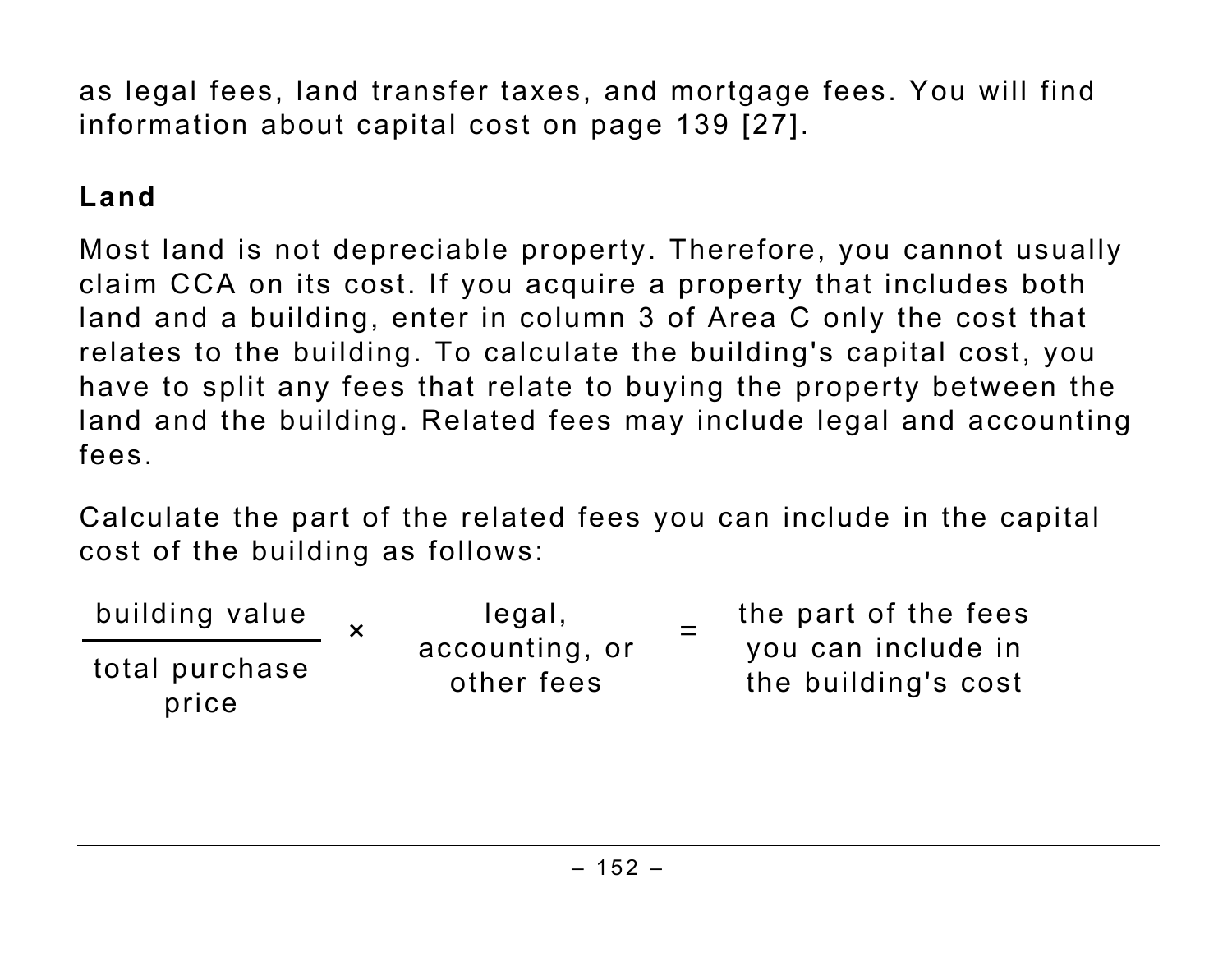You do not have to split a fee if it relates specifically to the land or the building. In this case, you would add the amount of the fee to the cost to which it relates, either the land or the building.

### **Area F – Details of land additions and dispositions in the year**

Enter the total cost of acquiring land in 2006 on line 9923. The cost includes the purchase price of the land plus any related expenses that you should add to the capital cost of the land, such as legal fees, land transfer taxes, and mortgage fees.

You cannot claim CCA on land. Do **not** enter this amount in column 3 of Area A.

#### **Column 4 – Proceeds of dispositions in the year**

Enter the details of your 2006 dispositions on your Form T2124 or Form T2032, as explained below.

If you disposed of a depreciable property during the 2006 fiscal period, enter in column 3 of the appropriate dispositions area (Area D or E) one of the following amounts, whichever is less: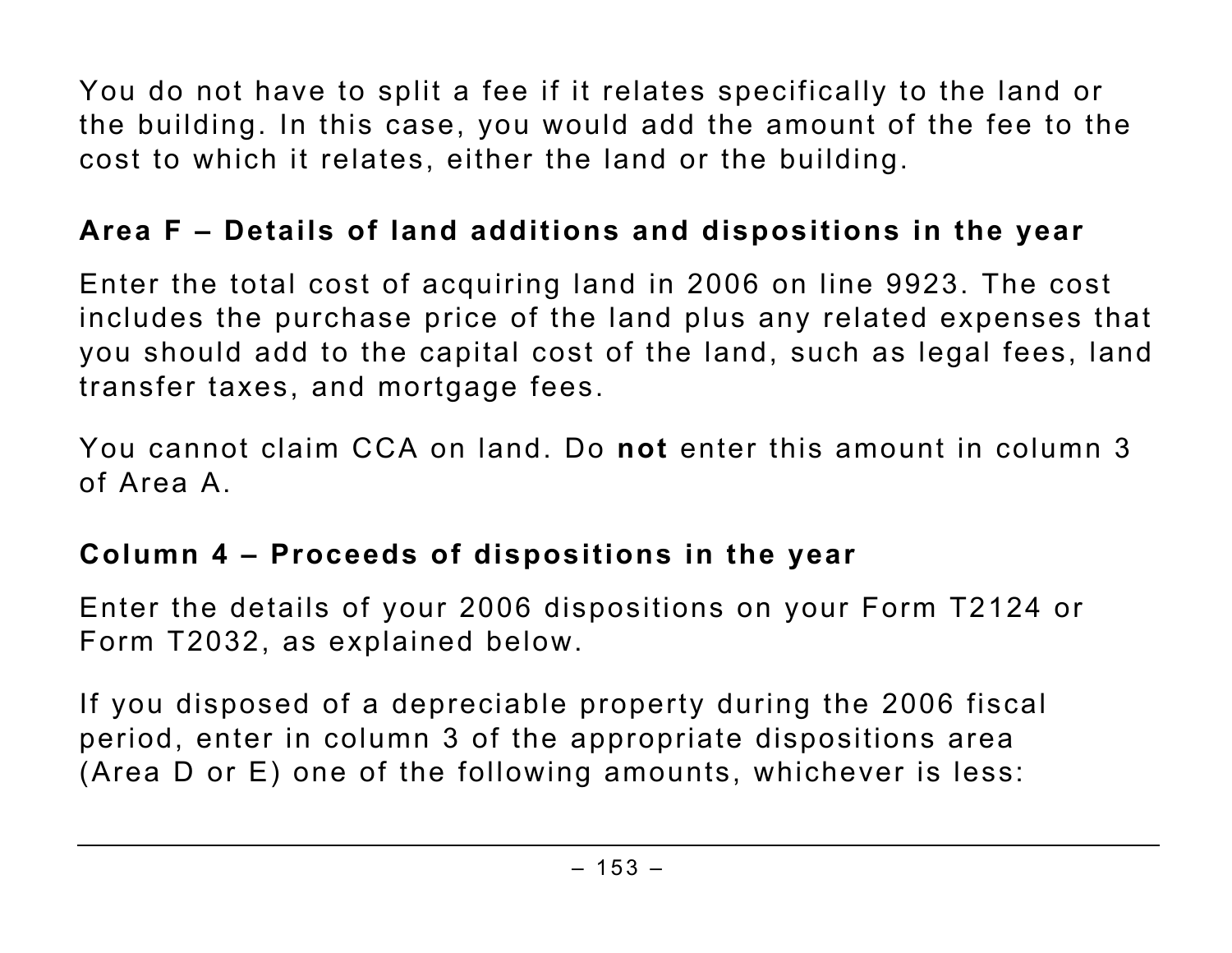- your proceeds of disposition, minus any related expenses; or
- the capital cost of the property.

# **Note**

If a chart asks for the personal part of a property, this refers to the part that you use personally, separate from the part you use for business. For example, if you use 25% of the building you live in for business, your personal part is the other 75%.

Enter, in column 4 of Area A for each class, the figure from column 5 of each class in Area D and Area E.

If you received insurance proceeds to reimburse you for the loss or destruction of depreciable property, enter the amount you spent to replace the property in column 3 of Area A, and also in Area B or C, whichever applies. Include the amount of insurance proceeds considered as proceeds of disposition in column 4 of Area A, and in Area D or E, whichever applies.

If you sell a property for more than it cost, you will have a capital gain. You may be able to postpone or defer adding a capital gain or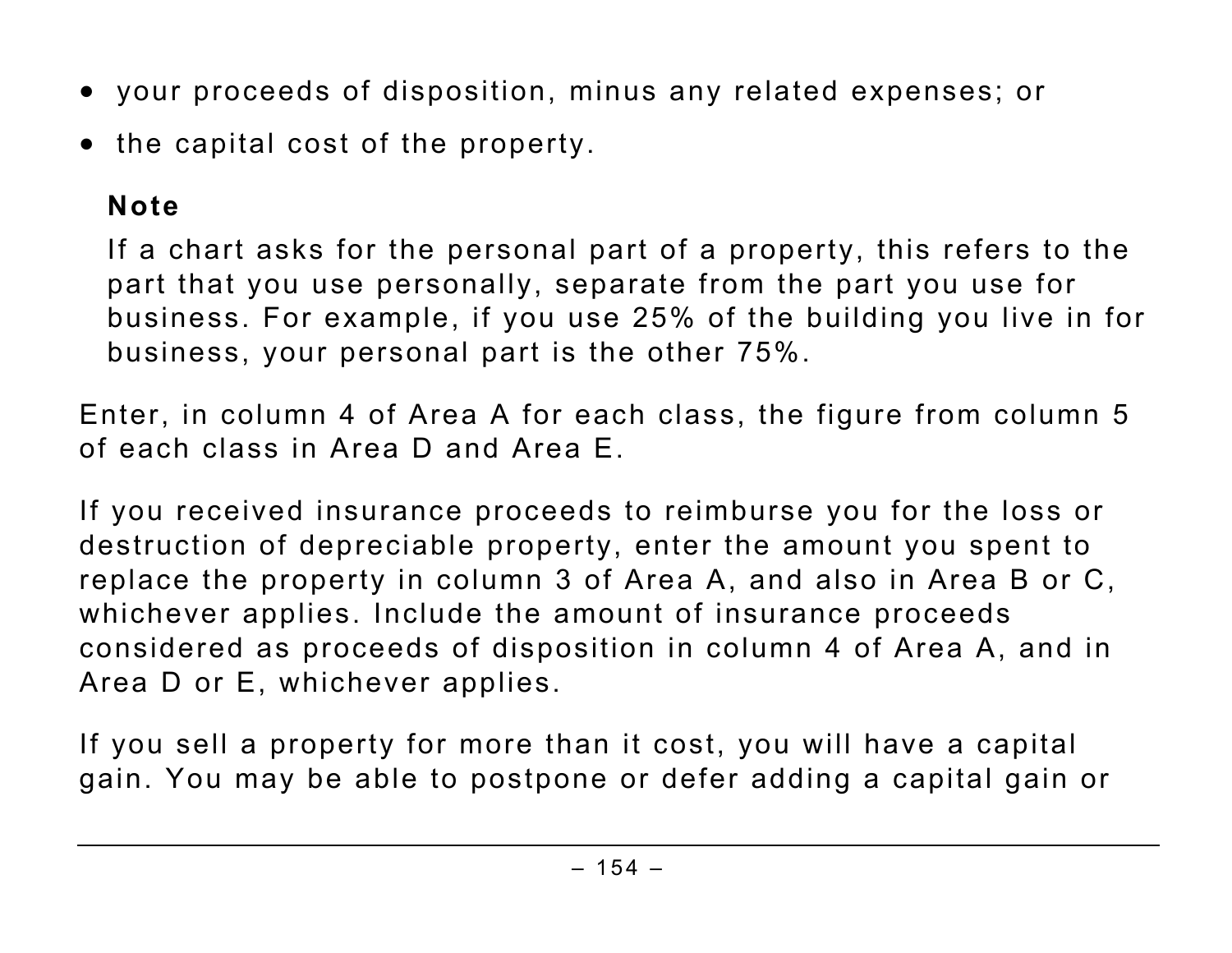recapture of CCA to income. For more information, see the sections "Capital gains" on page 182 [35] and "Replacement property" on page 189 [37].

If you replaced a lost or destroyed property within a year of the loss, special rules for replacement property may apply to you. See Interpretation Bulletin IT-259, EXCHANGE OF PROPERTY, and Interpretation Bulletin IT-491, FORMER BUSINESS PROPERTY, and its Special Release.

### **Area D – Details of equipment dispositions in the year**

List in this chart the details of all equipment (including motor vehicles) you disposed of in your 2006 fiscal period. Group the equipment into the applicable classes, and put each class on a separate line. Enter on line 9926 the total business part of the proceeds of disposition of the equipment.

# **Area E – Details of building dispositions in the year**

List in this chart the details of all buildings you disposed of in your 2006 fiscal period. Group the buildings into the applicable classes,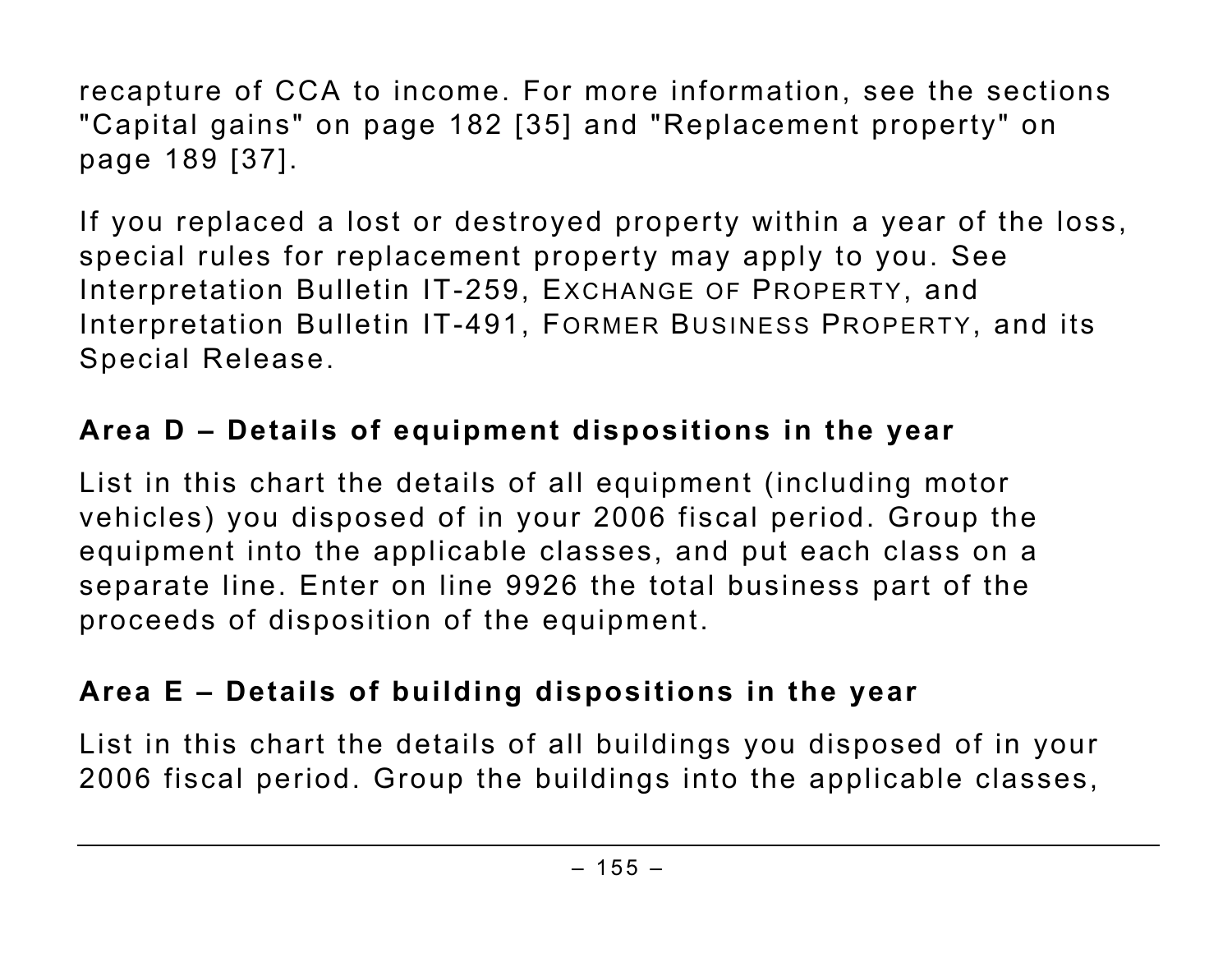and put each class on a separate line. Enter on line 9928 the total business part of the proceeds of disposition of the buildings.

### **Area F – Details of land additions and dispositions in the year**

Enter on line 9924 the total of all amounts you received or will receive for disposing of land in the fiscal period.

### **Column 5 – UCC after additions and dispositions**

You cannot claim CCA when the amount in column 5 is:

- negative (see "Recapture of CCA" below); or
- positive, and you do not have any property left in that class at the end of your 2006 fiscal period (see "Terminal loss" on page 157 [below] ).

In either case, enter "0" in column 10.

# **Recapture of CCA**

If the amount in column 5 is negative, you have a recapture of CCA. Enter your recapture on line 8230, "Other income," of your Form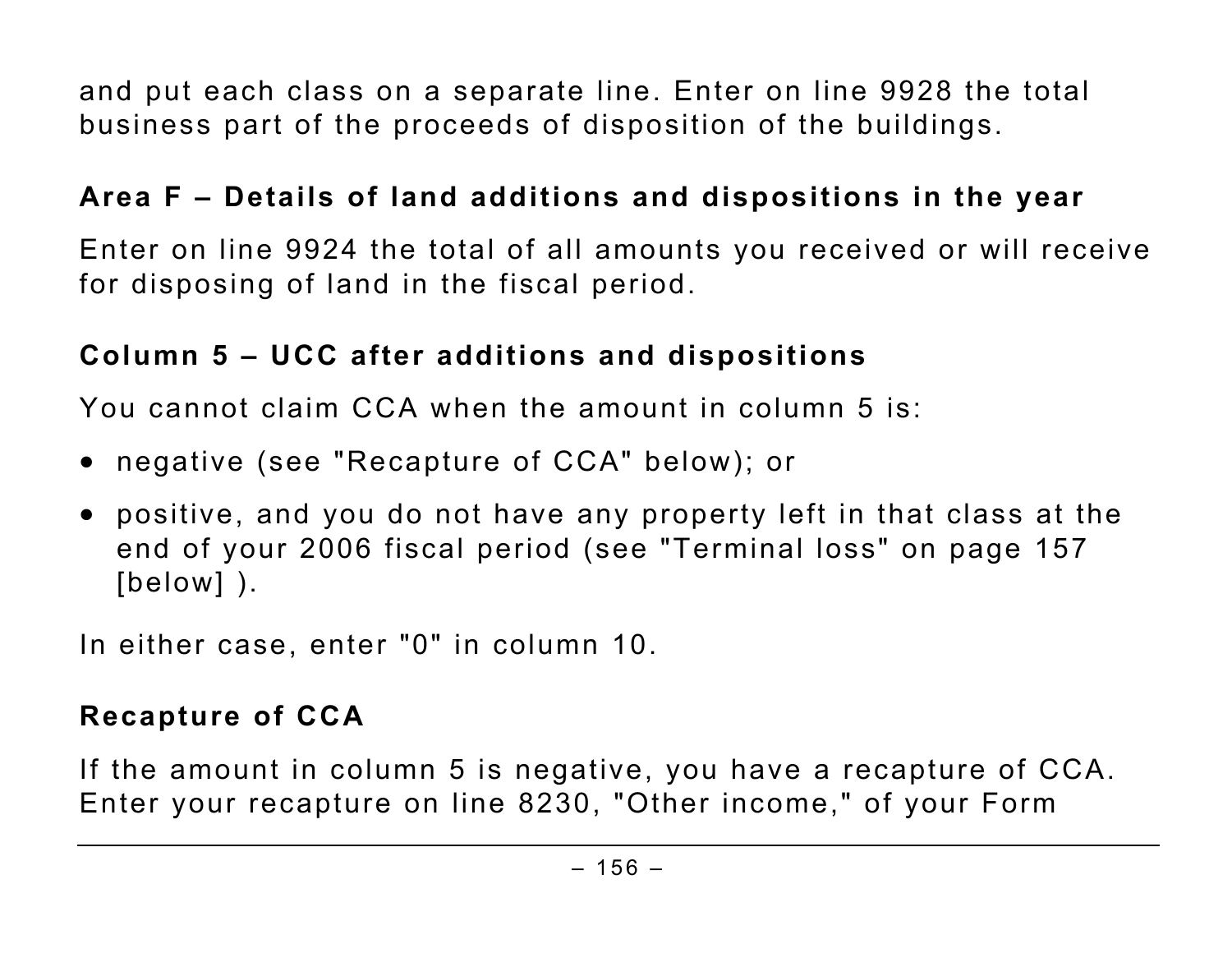T2124 or Form T2032. A recapture of CCA can happen if the proceeds from the sale of depreciable property are more than the total of:

- the UCC of the class at the start of the period; and
- the capital cost of any new additions during the period.

A recapture of CCA can also occur, for example, when you get a government grant or claim an investment tax credit.

# **Terminal loss**

If the amount in column 5 is positive, and you no longer own any property in that class, you may have a terminal loss. More precisely, you may have a terminal loss when, at the end of a fiscal period, you have no more property in the class but still have an amount which you have not deducted as CCA. You can usually subtract this terminal loss from your gross business or professional income in the year you disposed of the property. Enter your terminal loss on line 9270, "Other expenses," on Form T2124 or Form T2032.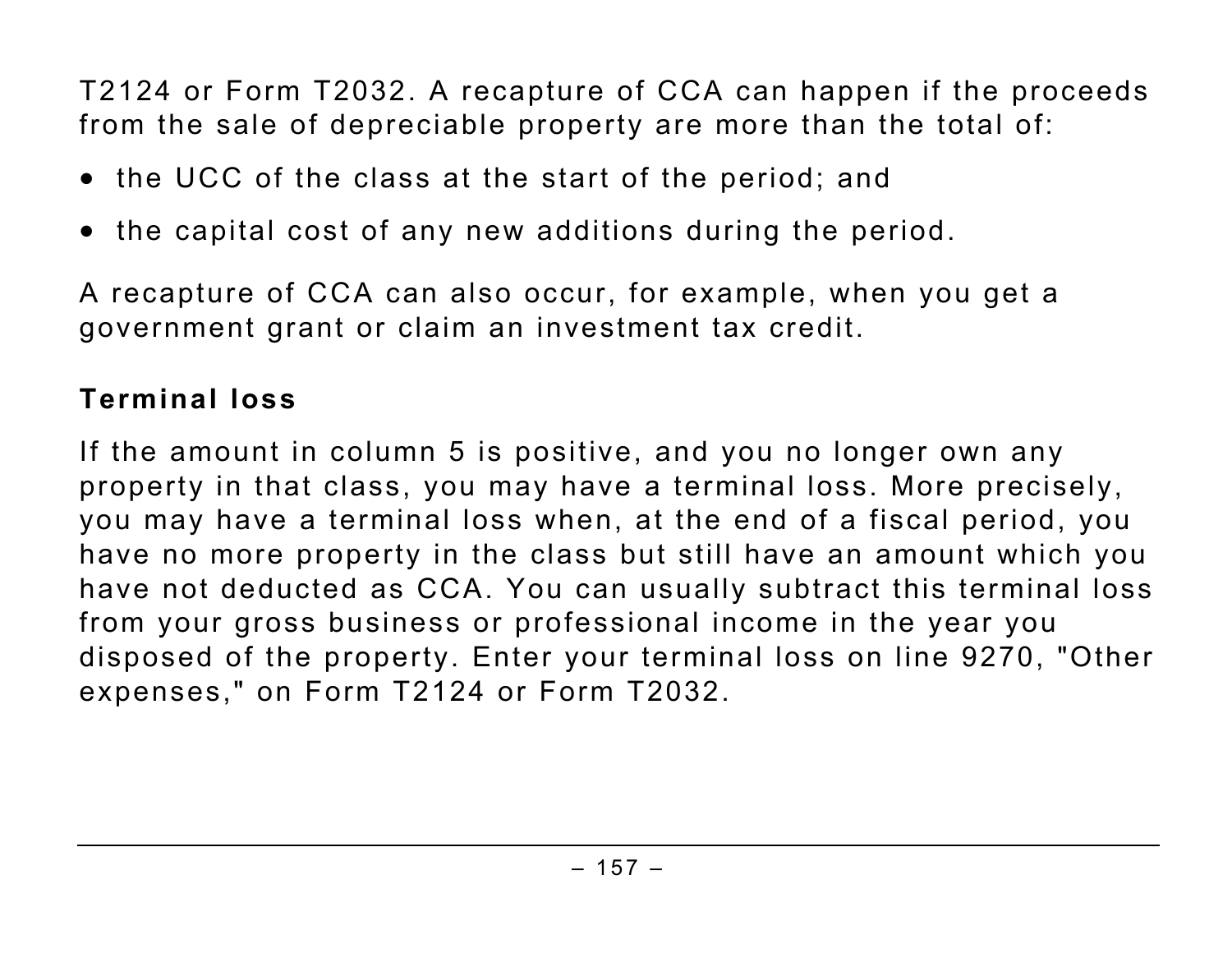For more information on recapture of CCA and terminal loss, see Interpretation Bulletin IT-478, CAPITAL COST ALLOWANCE – RECAPTURE AND TERMINAL LOSS.

### **Note**

The rules for recapture of CCA and terminal loss do not apply to passenger vehicles in class 10.1. However, to calculate your CCA claim, see the comments in "Column 7 – Base amount for CCA" on page 160 [31].

# **Column 6 – Adjustment for current-year additions**

In the year you acquire or make additions to a property, you can usually claim CCA on one-half of your net additions (the amount in column 3 minus the amount in column 4). We call this the **50% rule.**

Calculate your CCA claim only on the net adjusted amount. Do not reduce the cost of the additions in column 3 or the CCA rate in column 8. For example, if you acquired a property in your 2006 fiscal period for \$30,000, you would base your CCA claim on \$15,000  $($ \$30,000  $\times$  50%).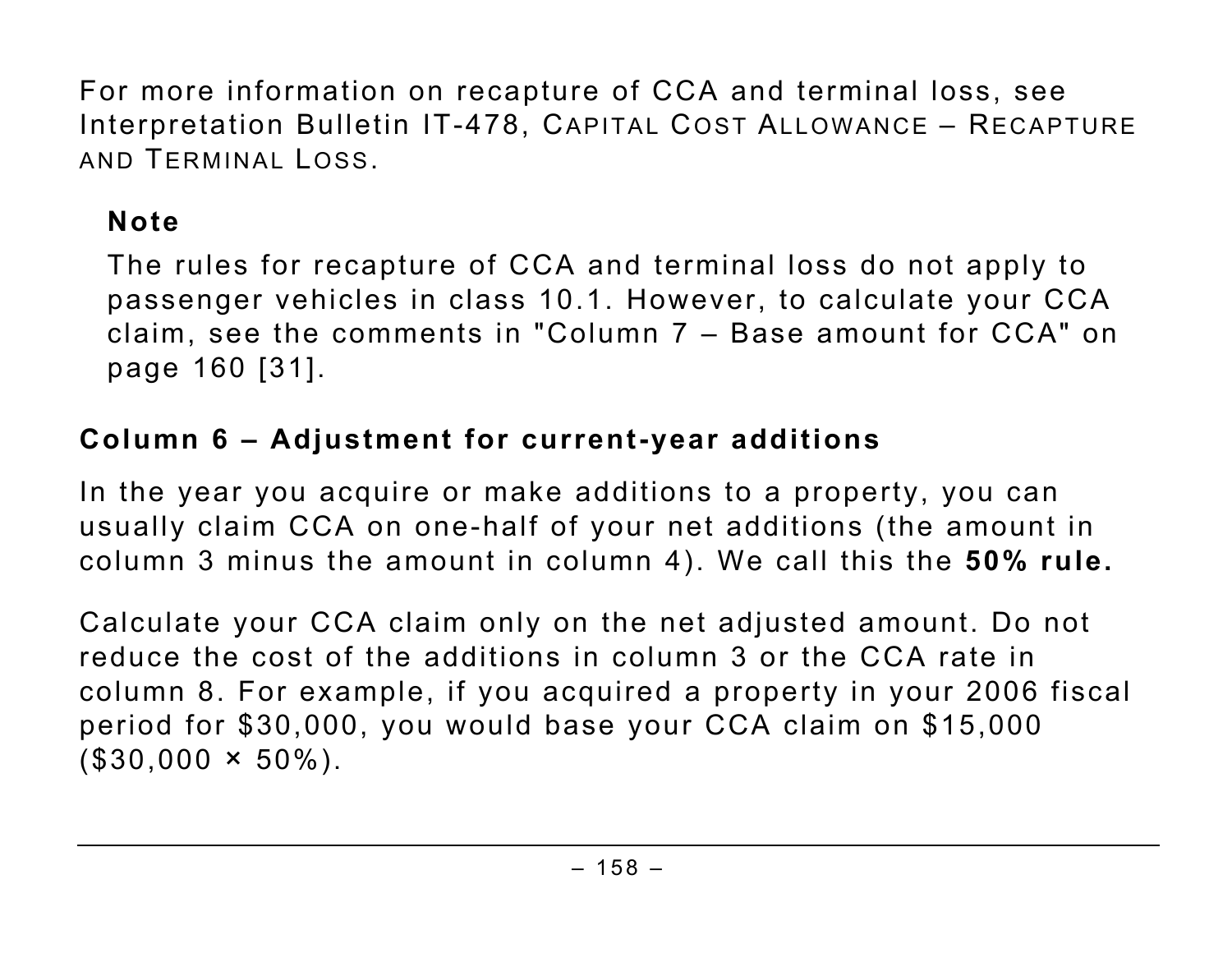If you acquired and disposed of depreciable property of the same class in your 2006 fiscal period, the calculation in column 6 restricts your CCA claim. Calculate the CCA you can claim as follows:

- Determine which of the following amounts is less:
	- the proceeds of disposition of your property, minus any related costs or expenses; or
	- the capital cost.
- Subtract the above amount from the capital cost of your addition.
- Enter 50% of the result in column 6. If the result is negative, enter "0."

In some cases, you do not make an adjustment in column 6. For example, in a non-arm's length transaction, you may buy depreciable property that the seller continuously owned from the day that is at least 364 days before the end of your 2006 fiscal period to the day the property was purchased. However, if you transfer personal property, for example, a car or a personal computer, into your business, the 50% rule applies to the particular property transferred.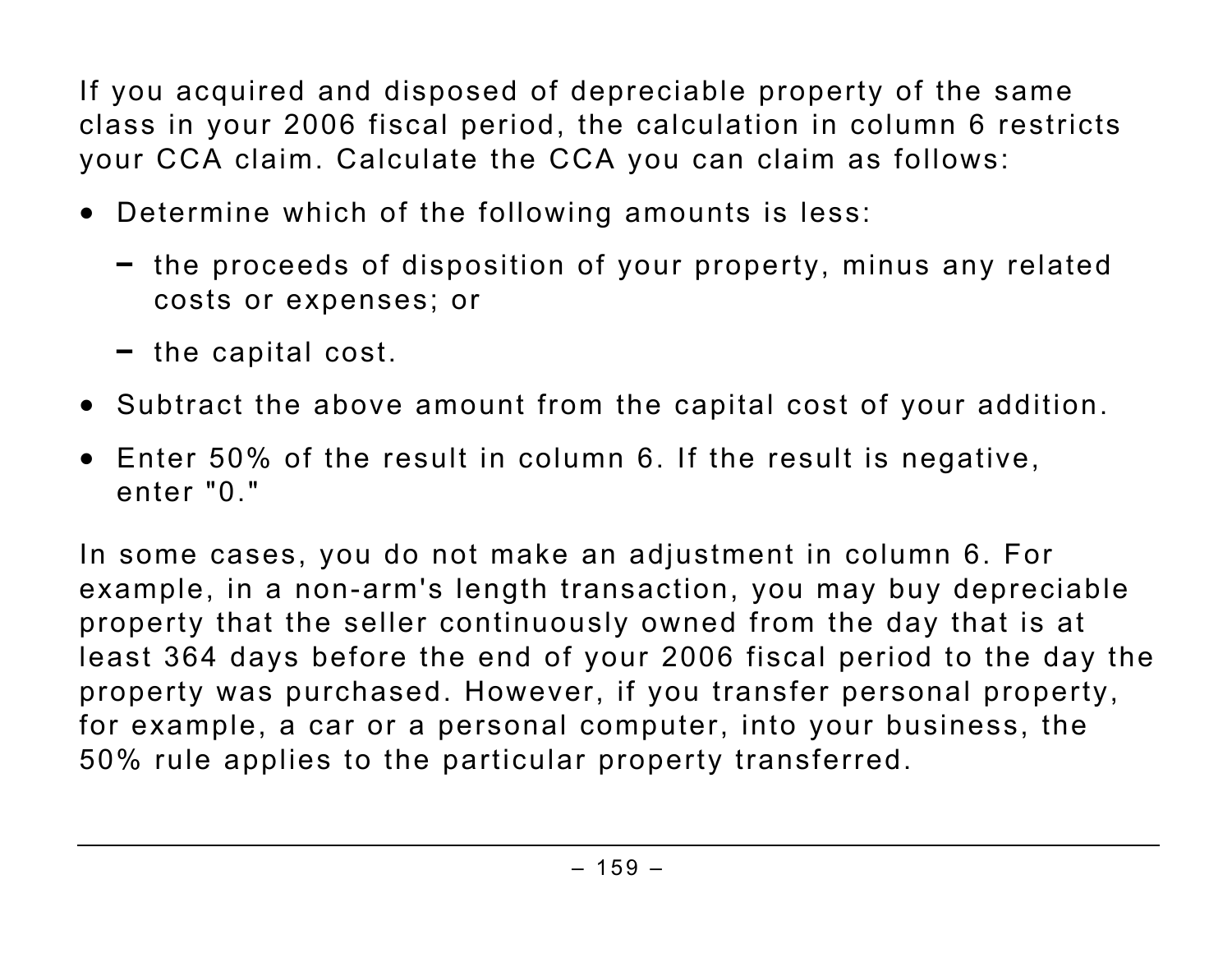Also, some properties are not subject to the 50% rule. Some examples are those in classes 13, 14, 23, 24, 27, 29, and 34, as well as some of those in class 12 such as small tools that cost less than \$200. The 50% rule does not apply when the available-for-use rules discussed on page 138 [27] deny a CCA claim until the second tax year after the year you acquire the property.

If you need more details on the special rules that apply to class 13, see Interpretation Bulletin IT-464, CAPITAL COST ALLOWANCE – LEASEHOLD INTERESTS, and for more details on the 50% rule, see Interpretation Bulletin IT-285, CAPITAL COST ALLOWANCE – GENERAL COMMENTS.

### **Column 7 – Base amount for CCA**

Base your CCA claim on this amount.

For a class 10.1 vehicle you disposed of in your 2006 fiscal period, you may be able to claim 50% of the CCA that would be allowed if you still owned the vehicle at the end of your 2006 fiscal period. This is known as the **half-year rule on sale.**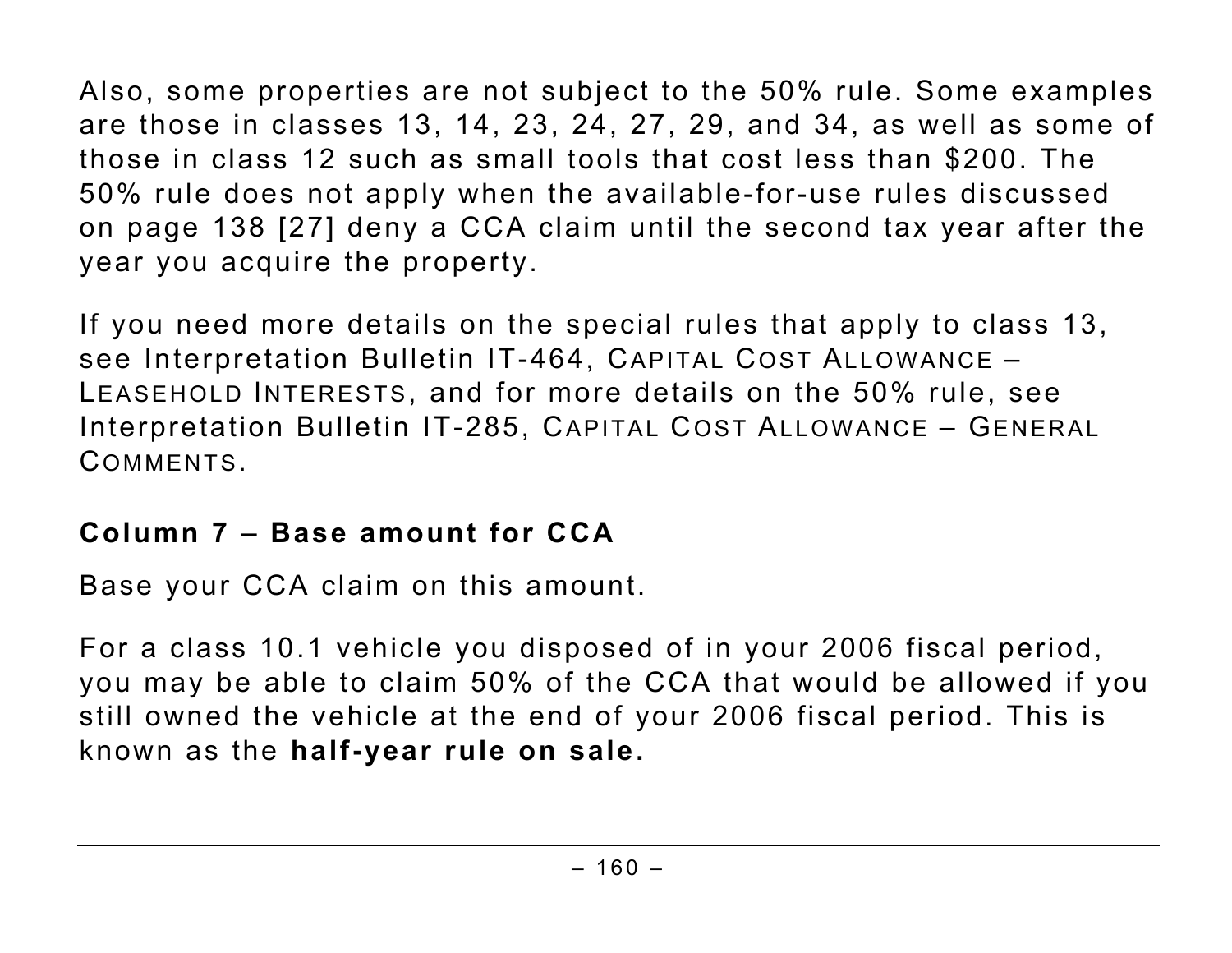You can use the half-year rule on sale if, at the end of your 2005 fiscal period, you owned the class 10.1 vehicle you disposed of in 2006. If this applies to you, enter 50% of the amount from column 2 in column 7.

# **Column 8 – Rate (%)**

In this column, enter the rate for each class of property in Area A. For detailed information on certain kinds of property, see "Classes of depreciable property" on page 162 [this page]. For a more complete list of classes and rates, see the chart "CCA classes" on page 198 [39].

# **Column 9 – CCA for the year**

In column 9, enter the CCA you choose to deduct for 2006. The CCA you can deduct cannot be more than the amount you get when you multiply the amount in column 7 by the rate in column 8. You can deduct any amount up to the maximum.

If this is your first year of business, you may have to prorate your CCA claim. See "You were asking?" on page 145 [28].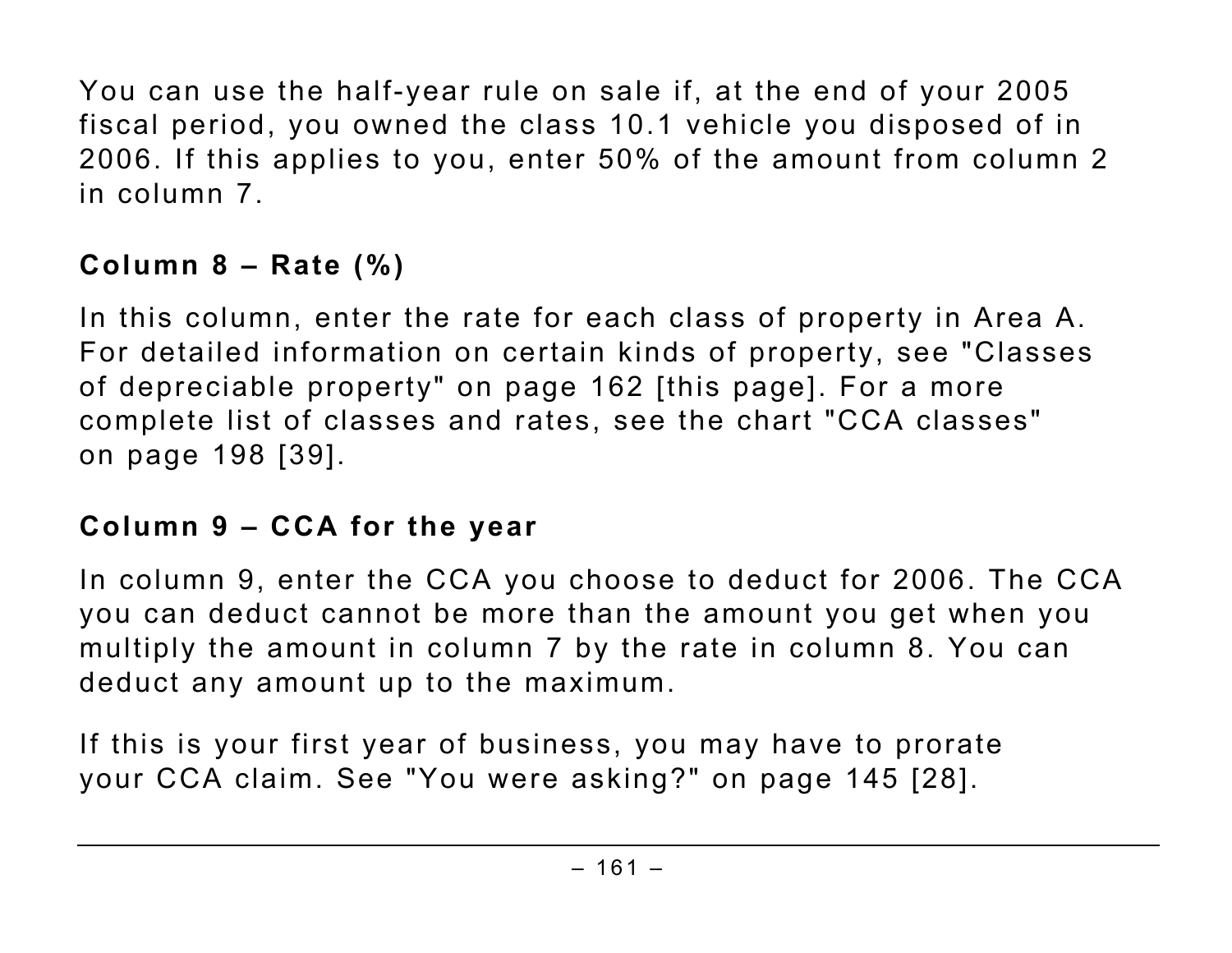Add up all the amounts in column 9. Enter the total on line 9936, "Capital cost allowance," on Form T2124 or Form T2032. To find out how to calculate your CCA claim if you are using the property both for business and personal use, see "Personal use of property" on page 172 [33].

# **Column 10 – UCC at the end of the year**

This is the undepreciated capital cost (UCC) at the end of your 2006 fiscal period. This is the amount you will enter in column 2 when you calculate your CCA claim next year.

Enter "0" in column 10 if you have a terminal loss or a recapture of CCA. There will not be an amount in column 10 for a class 10.1 passenger vehicle you dispose of in the year.

# **Classes of depreciable property**

In this part, we discuss the more common types of depreciable properties. We list most of the classes and their rates in the chart "CCA classes" on page 198 [39].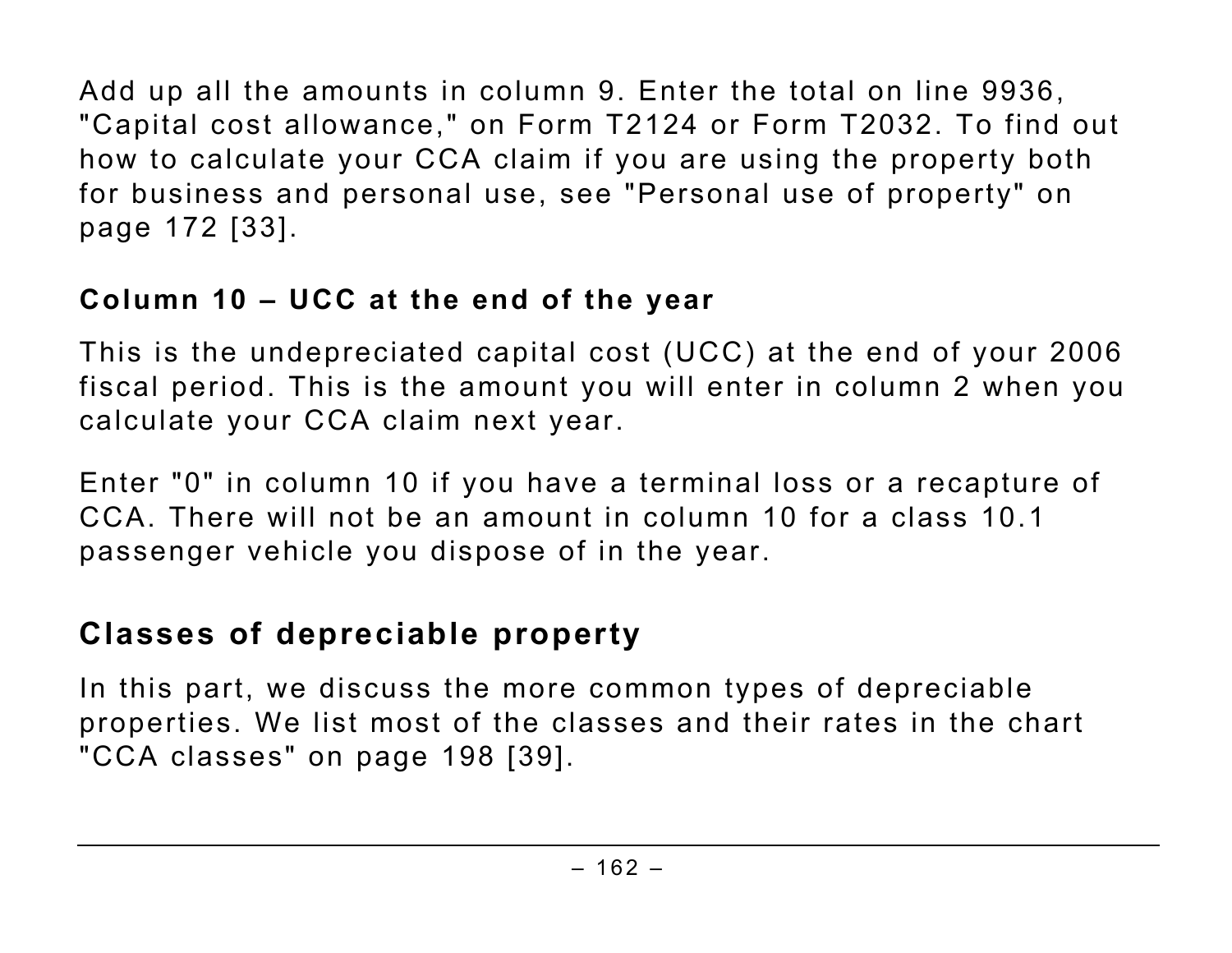# **Buildings**

A building may belong to class 1, 3, or 6, depending on what the building is made of and the date you acquired it. You also include in these classes the parts that make up the building, such as:

- electric wiring;
- lighting fixtures;
- plumbing;
- sprinkler systems;
- heating equipment;
- air-conditioning equipment (other than window units);
- elevators; and
- escalators.

### **Note**

Most land is not depreciable property. Therefore, when you acquire property, only include the cost that relates to the building in Area C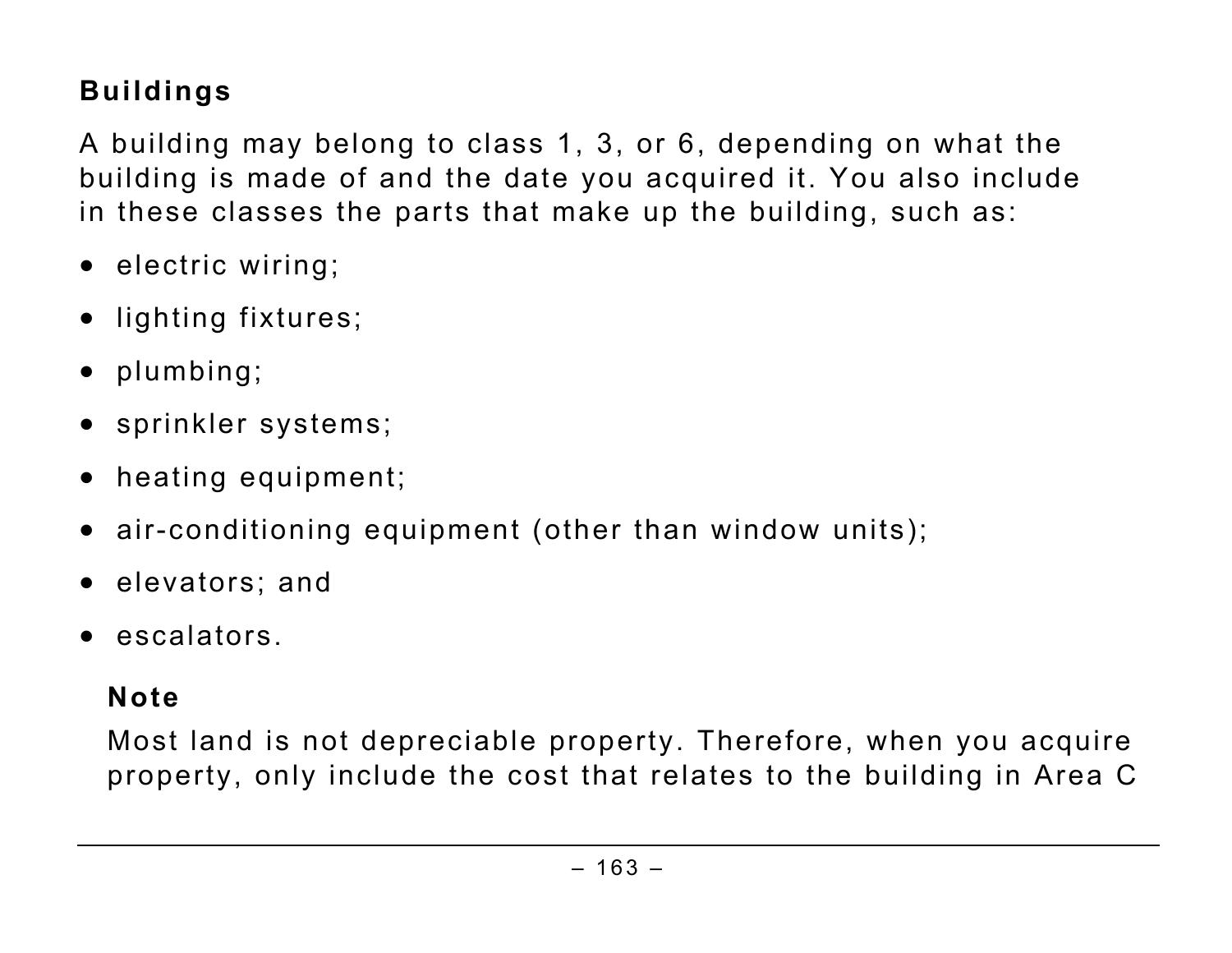and Area A. Enter on line 9923 of Form T2124 or Form T2032 the cost of all land additions in 2006. For more details, see "Area F – Details of land additions and dispositions in the year" on page 153 [29] and "Column 3 – Cost of additions in the year" also on page 149 [29].

# **Class 1 (4%)**

Class 1 includes most buildings acquired after 1987, unless they specifically belong in another class. Class 1 also includes the cost of certain additions or alterations you made after 1987 to a class 3 building. For more information, see "Class 3 (5%) below."

# **Class 3 (5%)**

Most buildings acquired before 1988 were added to class 3 or class 6. If you acquired a building before 1990 that does not fall into class 6, you can include it in class 3 if **one** of the following applies:

• You acquired the building under the terms of a written agreement entered into before June 18, 1987.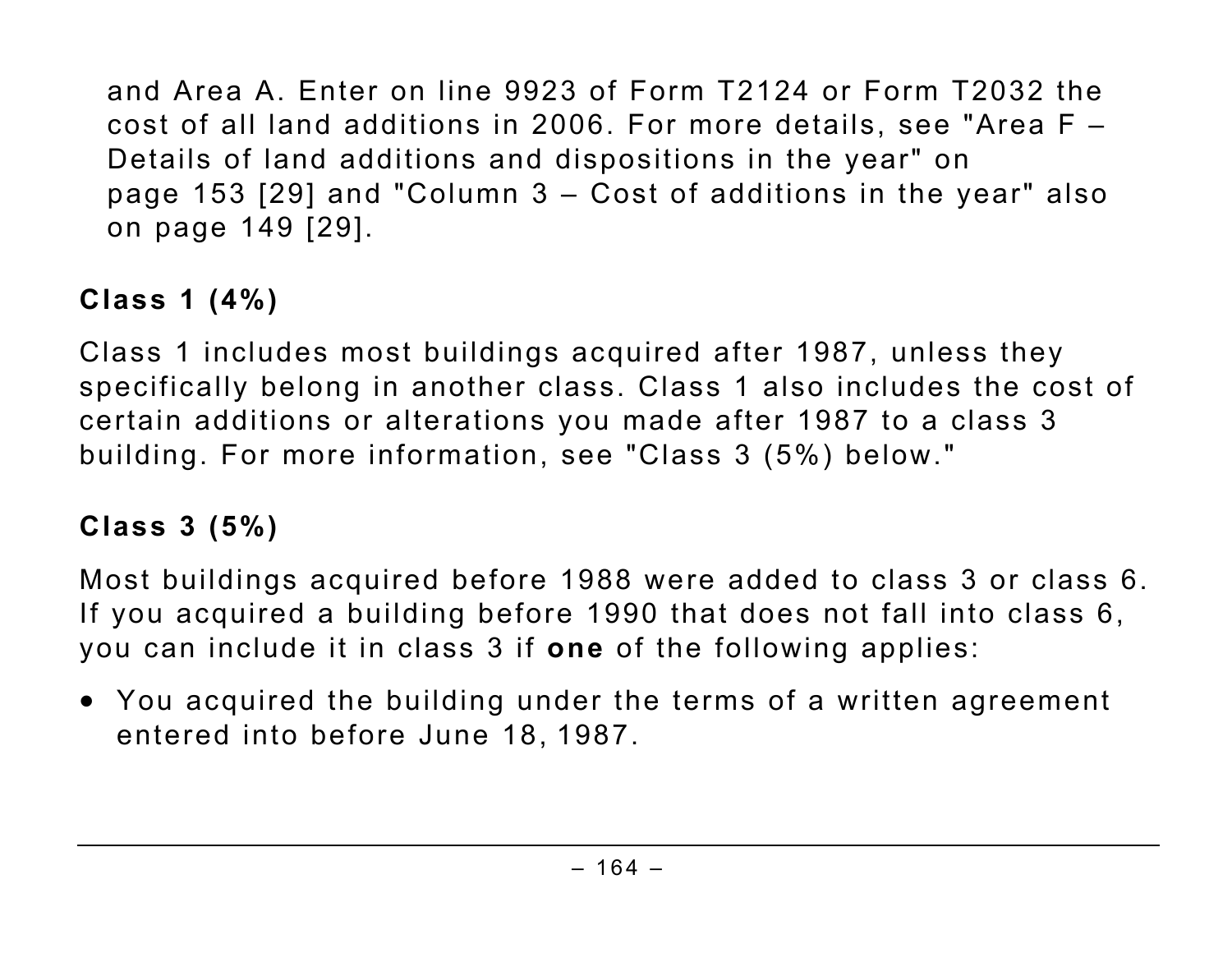• The building was under construction by you or for you on June 18, 1987.

Do not transfer property you previously included in class 3 to class 1. However, include in class 1 the cost of any additions or alterations made after 1987 to a class 3 building that exceeds the **lesser** of the following two amounts:

- \$500,000; or
- 25% of the building's capital cost (including the cost of additions or alterations to the building included in class 3, class 6, or class 20 before 1988).

# **Class 6 (10%)**

Include a building in class 6 if you acquired it before 1988 and it is made of frame, log, stucco on frame, galvanized iron, or corrugated iron. If you acquired the building after 1987, it has to be made of frame, log, stucco on frame, galvanized iron, or any corrugated metal. In addition, **one** of the following conditions has to apply:

• The building is used for farming or fishing.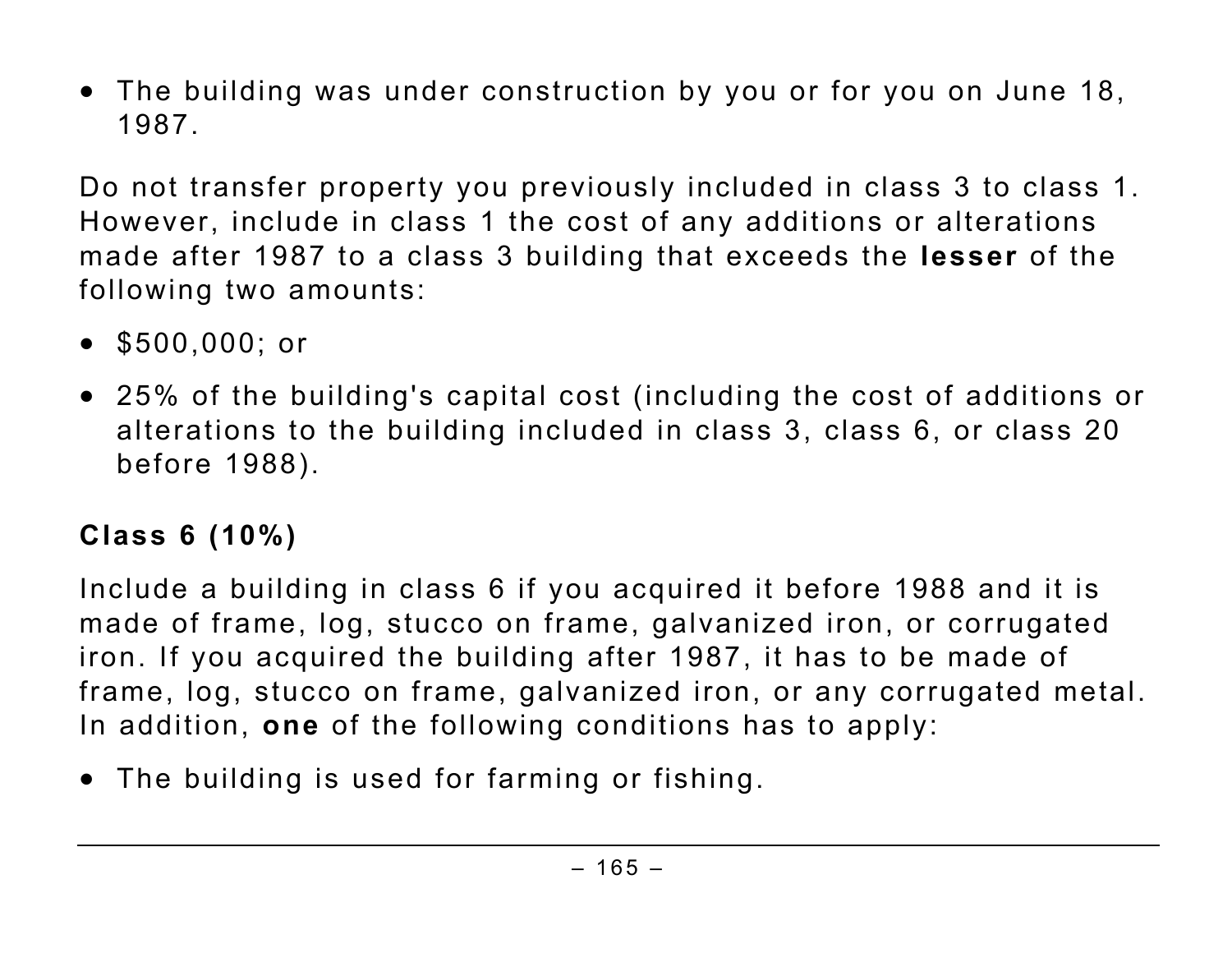• The building has no footings or other base supports below ground level.

If either of the above conditions applies, you also add the full cost of all additions and alterations to the building to class 6.

If neither of the above conditions applies, include the building in class 6 if **one** of the following conditions applies:

- You acquired the building before 1979.
- You entered into a written agreement before 1979 to acquire the building, and footings or other base supports of the building were started before 1979.
- You started construction of the building before 1979 (or it was started under the terms of a written agreement you entered into before 1979), and footings or other base supports of the building were started before 1979.

For additions or alterations to such a building:

• Add to class 6: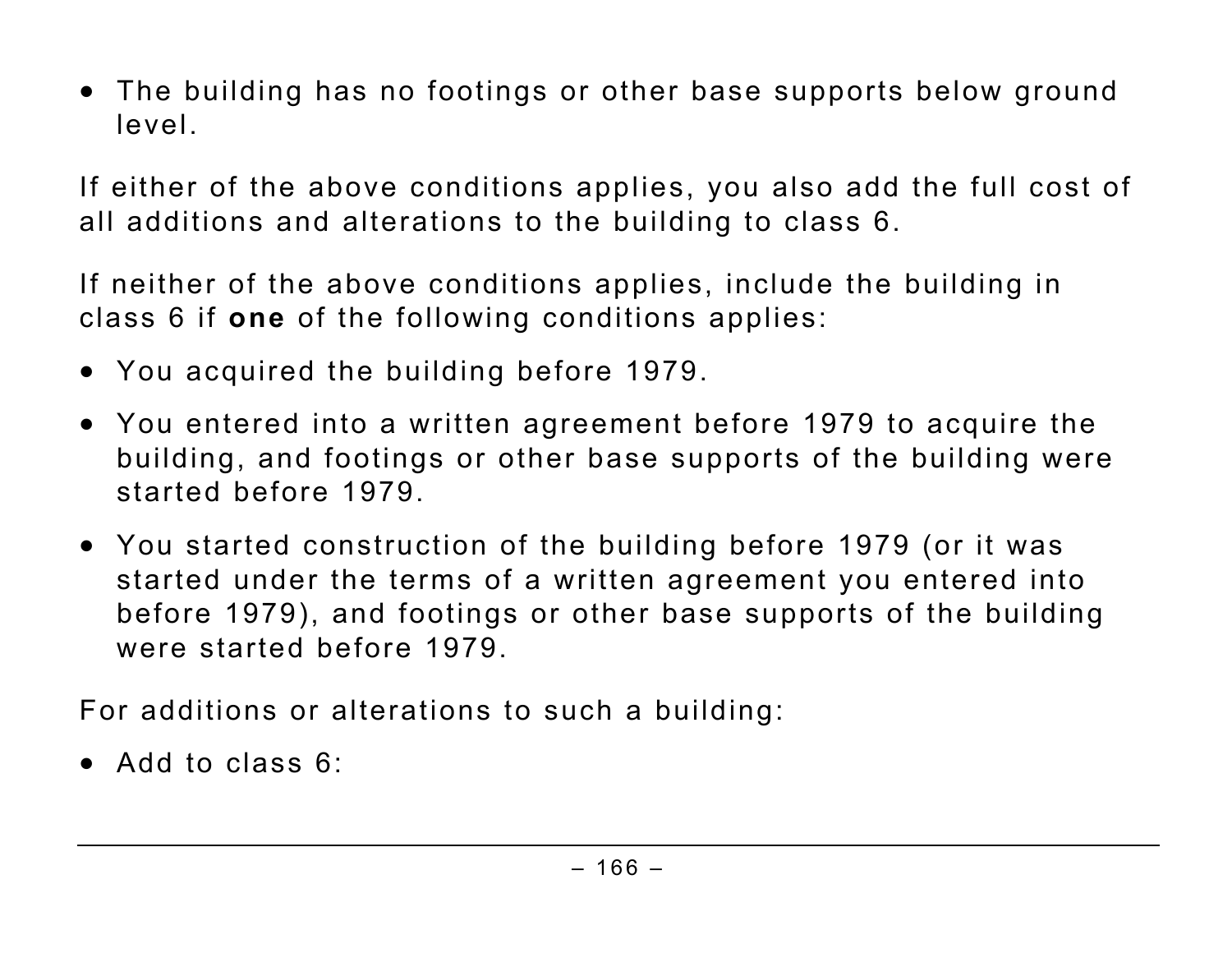- all additions made before 1979; and
- only the first \$100,000 of additions or alterations made after 1978.
- Add to class 3:
	- the part of the cost of all additions or alterations above \$100,000 made after 1978 and before 1988; and
	- the part of the cost of additions or alterations above \$100,000 made after 1987, but only up to \$500,000 or 25% of the cost of the building, whichever is less.
- Add to class 1 any additions or alterations above these limits.

If you need more information, see Interpretation Bulletin IT-79, CAPITAL COST ALLOWANCE – BUILDINGS OR OTHER STRUCTURES.

# **Other property – Class 8 (20%)**

Class 8 includes property that is not included in any other class. For example, furniture, appliances, fixtures, machinery, and equipment you use in your business are all in this class.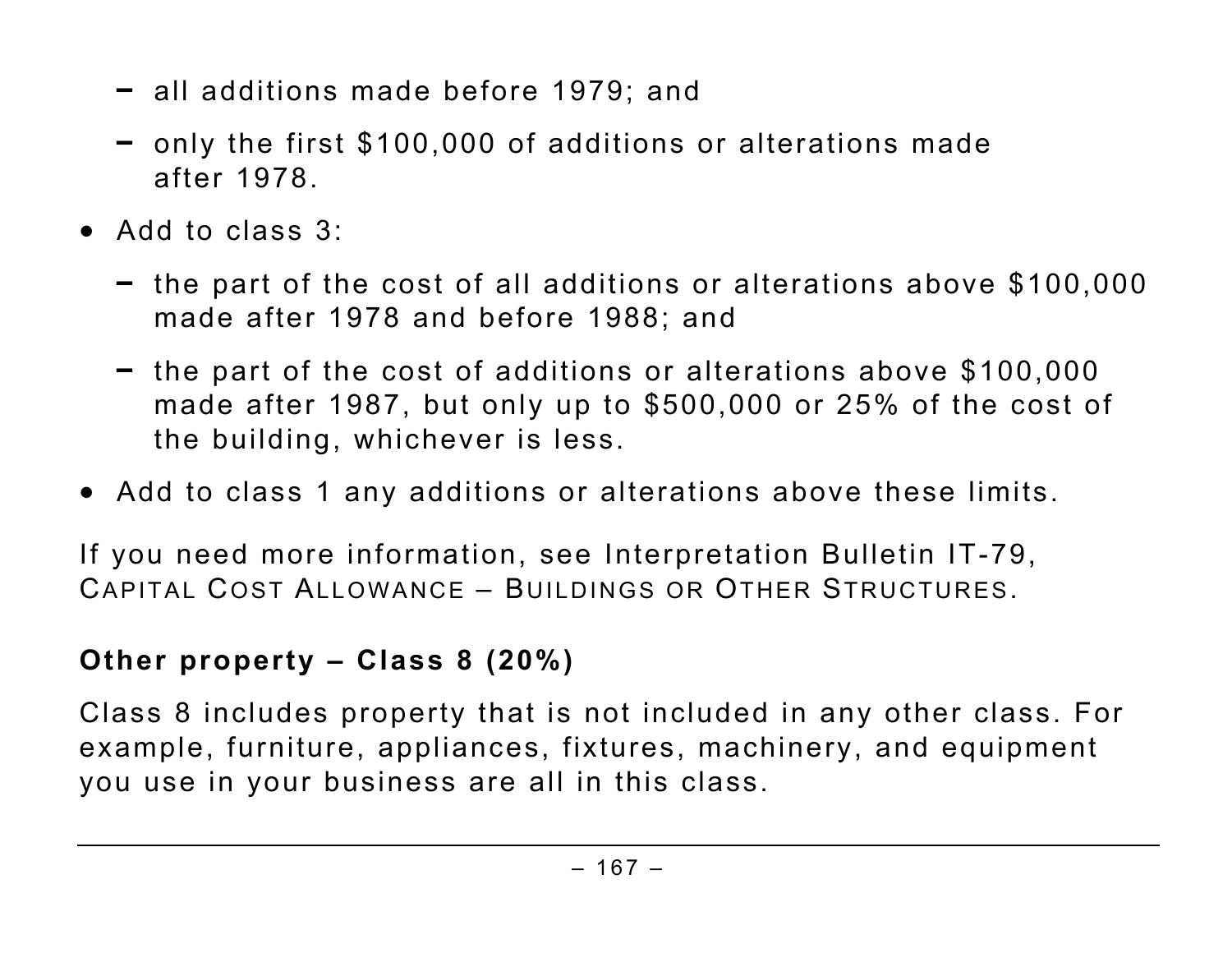# **Electronic office equipment and Data network infrastructure equipment – Class 8 (20%), Class 10 (30%), Class 46 (30%) and Class 45 (45%)**

Certain types of computer equipment and office equipment can become obsolete before you can fully deduct their cost for income tax purposes. For such property with a cost of \$1,000 or more acquired after April 26, 1993, and before 2005 you can elect to include it in a separate class. The CCA rate will not change but a separate CCA deduction can now be calculated for a five-year period. When all the property in the class is disposed of, the undepreciated capital cost (UCC) is fully deductible as a terminal loss. Any UCC balance remaining in the separate class at the end of the fifth year has to be transferred back to the general class in which it would otherwise belong. To make this election, attach a letter to your income tax return for the tax year in which you acquired the property.

The CCA rate for **computer equipment (and systems software)** acquired after March 22, 2004, has increased from 30% to 45% and will be included in new class 45. The current rule allowing a separate class election is not available for equipment that qualifies for the 45%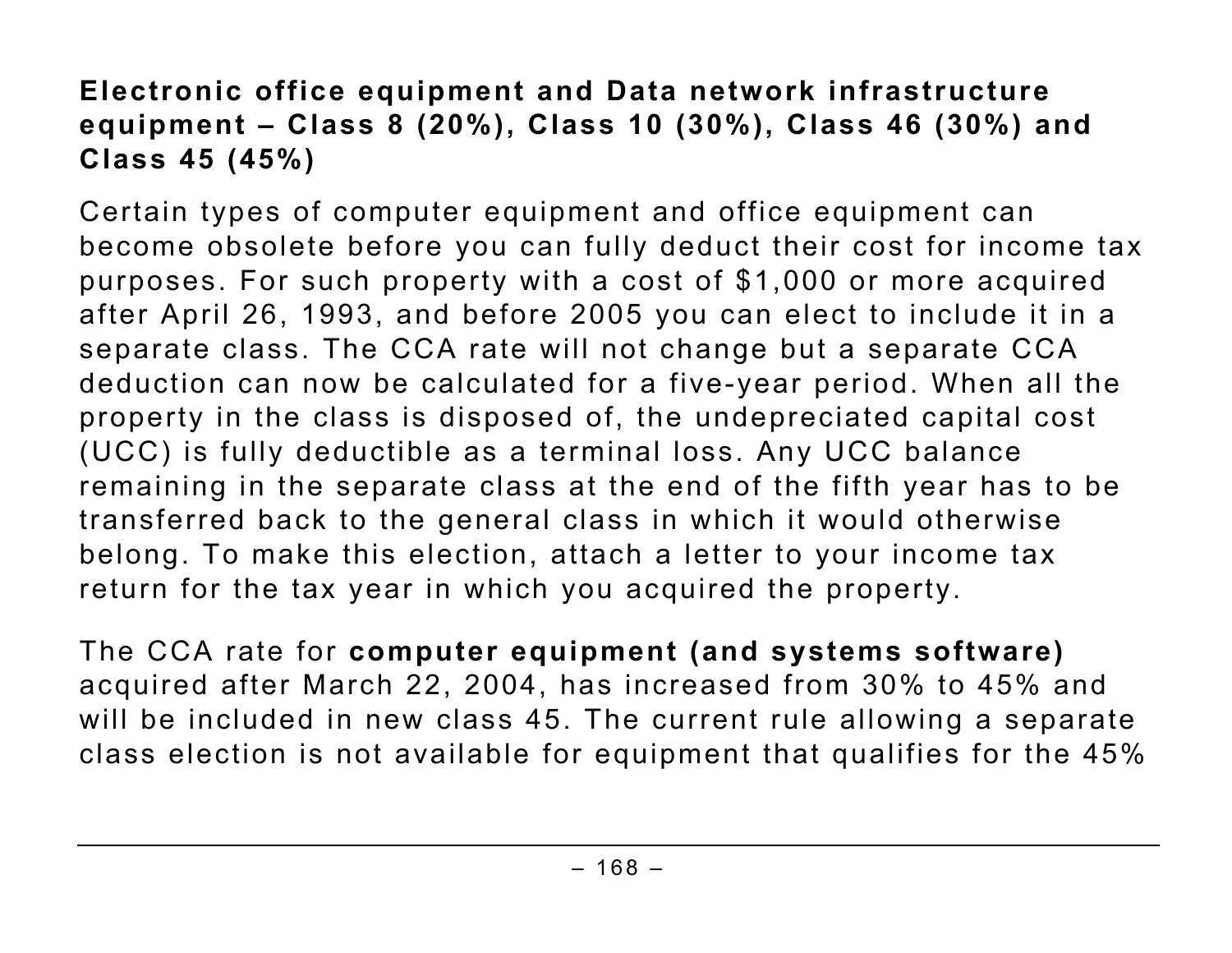rate. However, you may elect to have the current rule apply for equipment acquired before 2005.

**Data network infrastructure equipment** acquired after March 22, 2004 (usually included in class 8 at 20%) will be included in a new class 46 with a 30% CCA rate.

### **Passenger vehicles – Class 10.1 (30%)**

Your passenger vehicle can belong to either class 10 or class 10.1. We define a **passenger vehicle** on page 83 [17]. Include your passenger vehicle in class 10 unless it meets a class 10.1 condition. List each class 10.1 vehicle separately.

Include your passenger vehicle in class 10.1 if you bought it in 2006 or 2005 and it cost more than \$30,000. We consider the capital cost of that vehicle to be \$30,000 plus the related GST and PST or HST.

The \$30,000 amount is the capital cost limit for a passenger vehicle. However, to determine the class to which your passenger vehicle belongs, you have to use the cost of the vehicle before you add GST and PST or HST.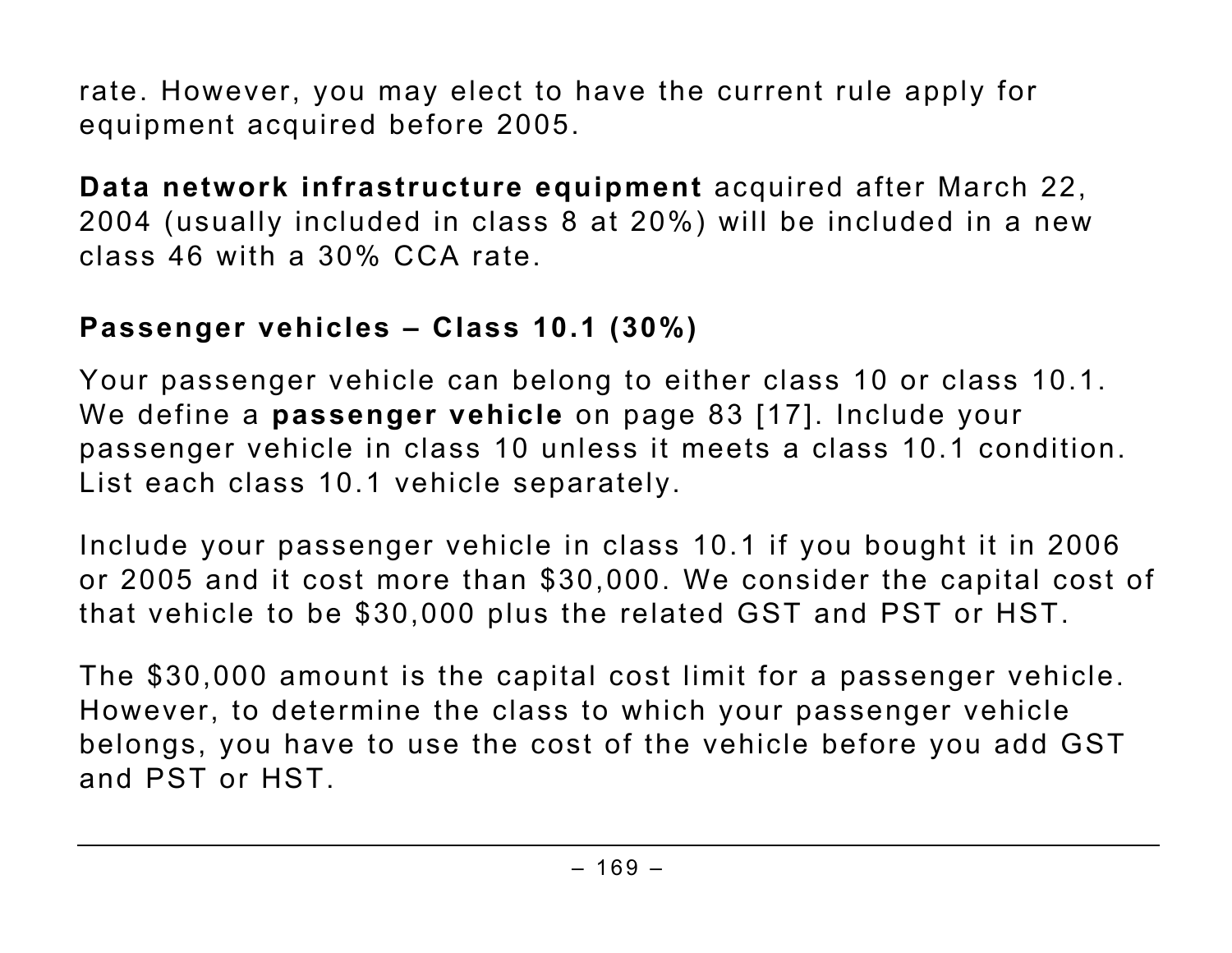# **Example**

Karim owns a sporting goods retail business. On July 21, 2006, he bought two passenger vehicles to use in his business. The PST rate for his province is 8%. Karim noted these details for 2006:

|           | Cost     | <b>GST</b> | <b>PST</b> | Total    |
|-----------|----------|------------|------------|----------|
| Vehicle 1 | \$33,000 | \$1,980    | \$2,640    | \$37,620 |
| Vehicle 2 | \$28,000 | \$1,680    | \$2,240    | \$31,920 |

Karim puts Vehicle 1 in class 10.1, since he bought it in 2006 and it cost him more than \$30,000. Before Karim enters an amount in column 3 of Area B, he has to calculate the GST and PST on \$30,000. He does this as follows:

- GST at  $6\%$  of  $$30,000 = $1,800$ ; and
- PST at 8% of  $$30,000 = $2,400$ .

Therefore, Karim's capital cost is \$34,200 (\$30,000 + \$1,800 + \$2,400). He enters this amount in column 3 of Area B.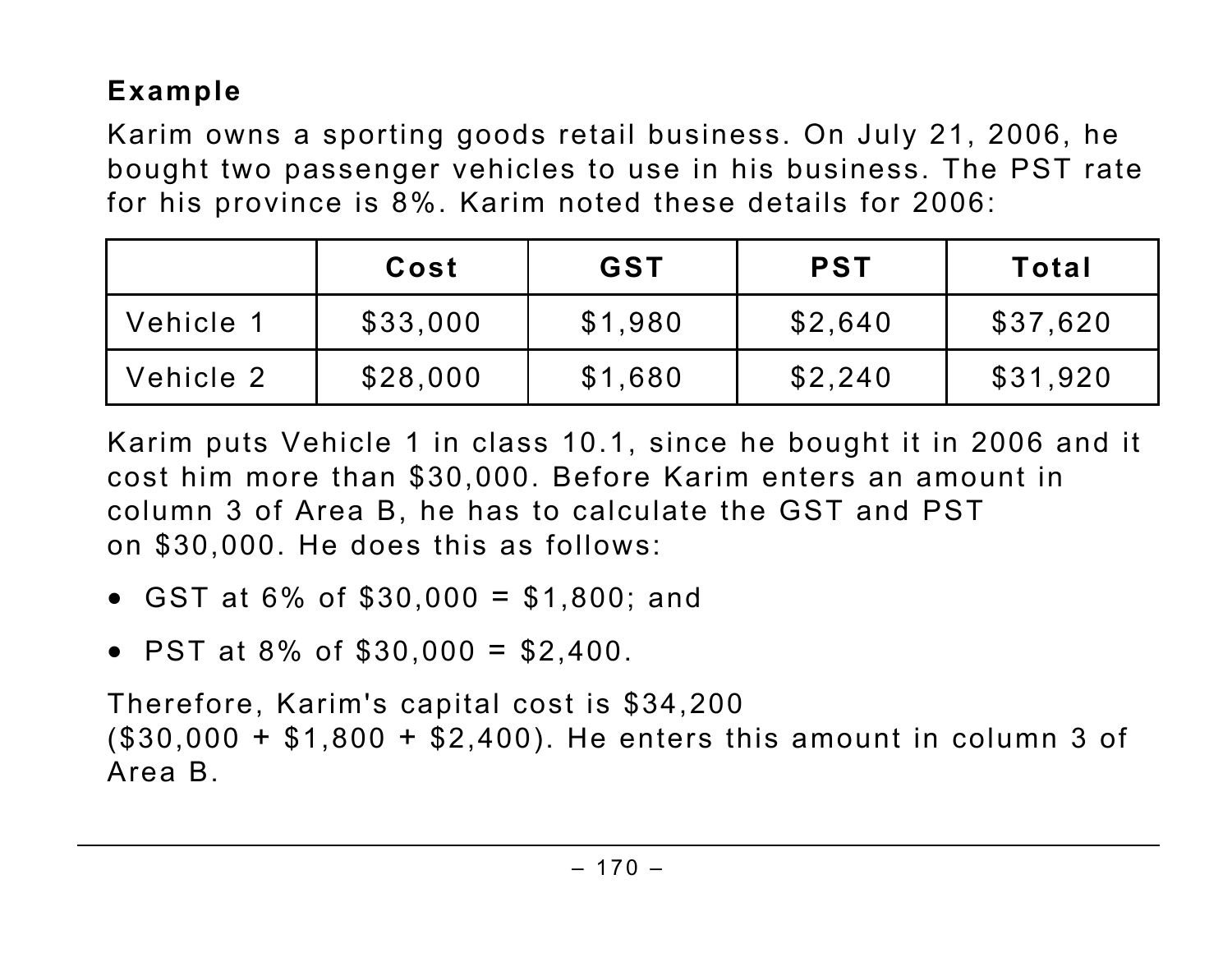Karim puts Vehicle 2 into class 10, since he bought it in 2006 and it did not cost him more than \$30,000.

Karim's capital cost is \$31,920 (\$28,000 + \$1,680 + \$2,240). He enters this amount in column 3 of Area B.

# **Note**

The GST rate is 6%, and we used a PST rate of 8% for this example. Use the appropriate PST rate for your province or territory. In the participating provinces, use HST. For more information on HST, see the RC4022, GENERAL INFORMATION FOR GST/HST REGISTRANTS guide.

### **Small tools – Class 12 (100%)**

You can deduct the full amount of a tool that cost under \$200 by putting it in class 12. The CCA rate for items in this class is 100%. If the tool cost you \$200 or more, add the cost to class 8 on your CCA schedule of Form T2124 or Form T2032.

Under proposed legislation, the cost limit for access to the Class 12 (100%) treatment is increased to \$500 from \$200 for tools acquired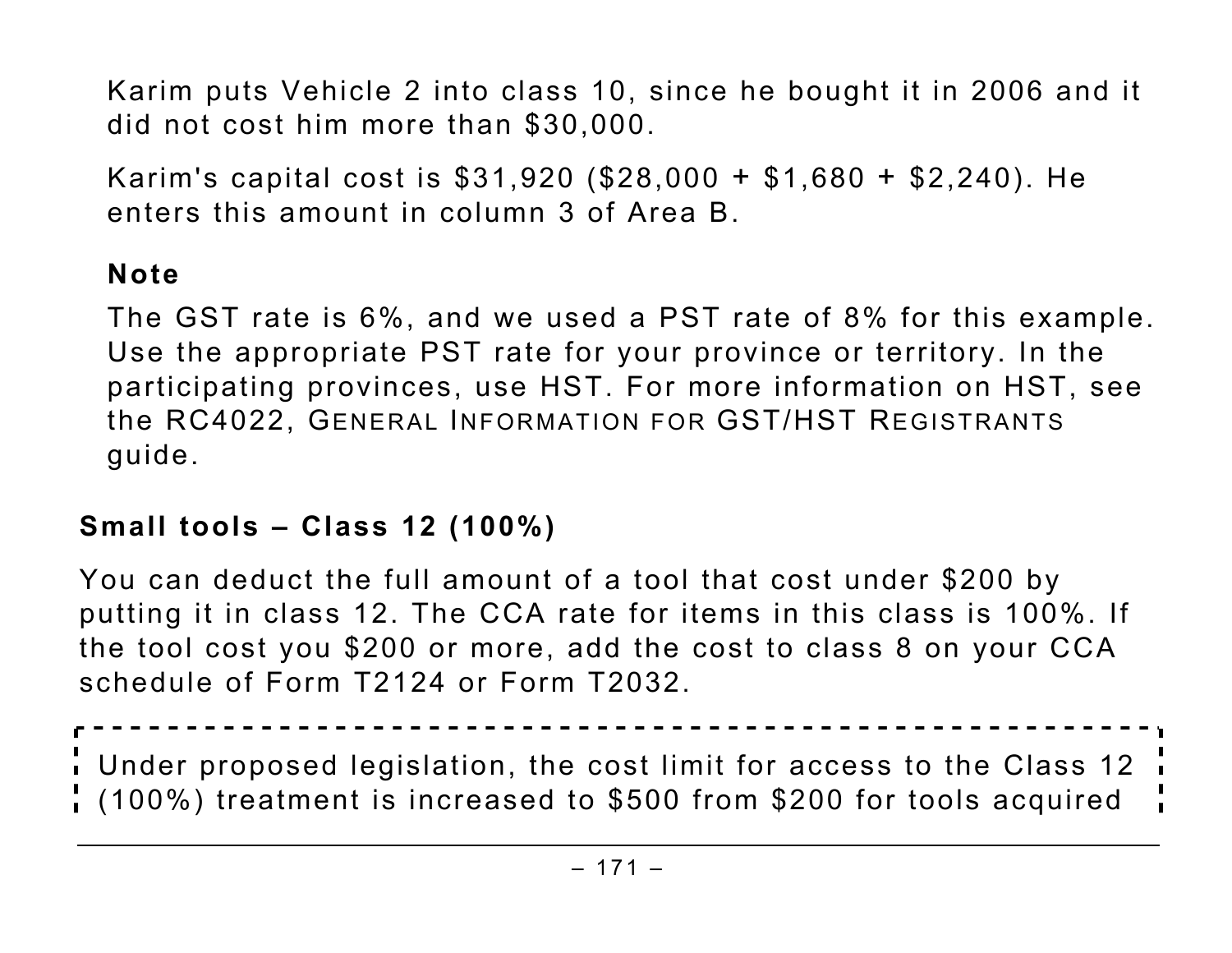on or after May 2, 2006. Medical or dental instruments and kitchen utensils under Class 12 will be increased to \$500 from \$200 for such utensils and instruments acquired on or after May 2, 2006. Tools eligible under this class specifically exclude electronic communication devices and electronic data processing equipment.

# **Special situations**

# **Personal use of property**

If you buy property for both business and personal use, you can show the business part of the property in Area B or Area C in two ways:

- If your business use stays the same from year to year, enter in Area B or Area C the total cost of the property in column 3, the personal part in column 4, and the business portion in column 5. Enter in column 3 of Area A the amount from column 5 to calculate the CCA you can claim.
- If your business use changes from year to year, enter in Area B or Area C the total cost of the property in column 3 and column 5, and enter "0" in column 4. Enter in column 3 of Area A the amount from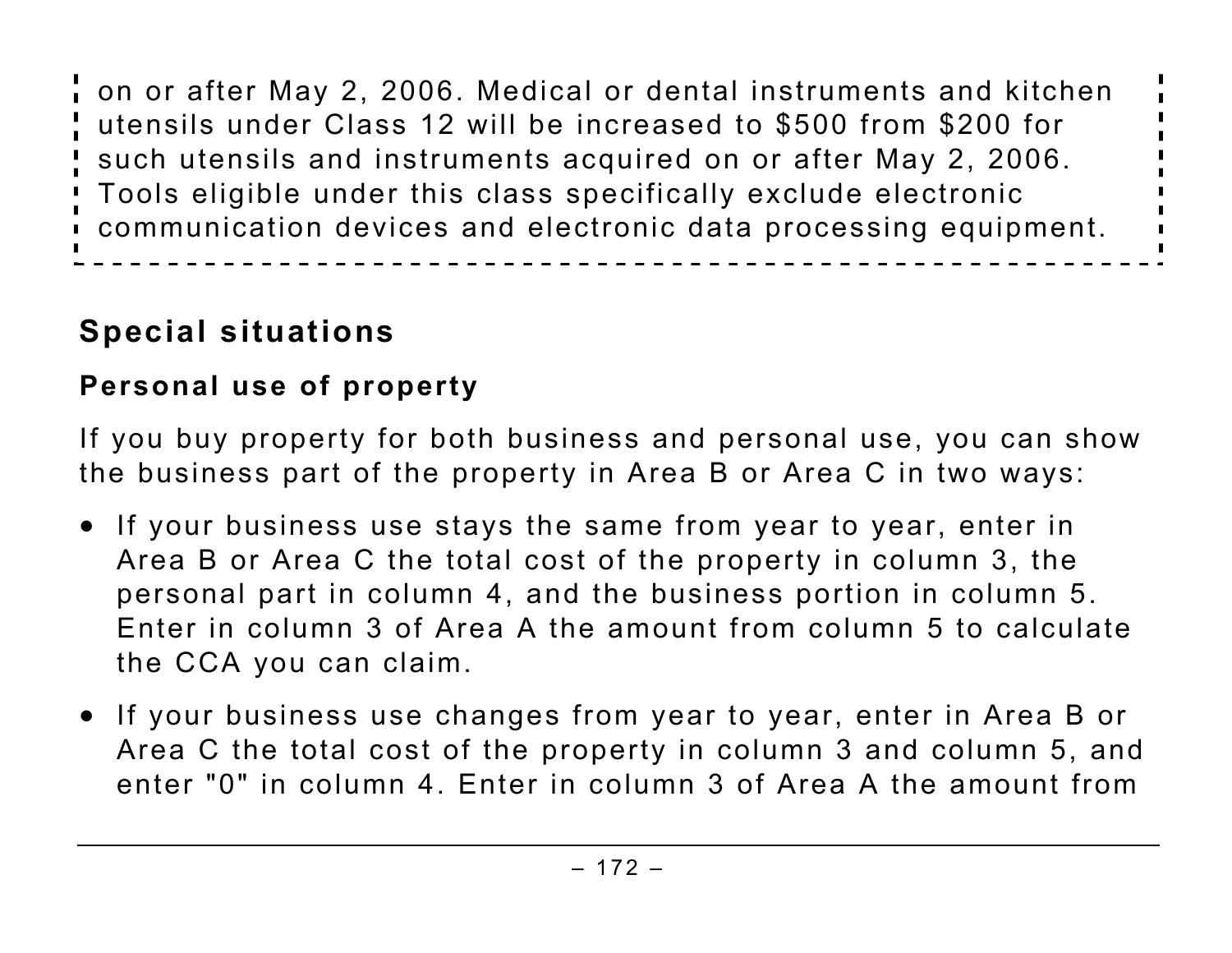column 5 to calculate the CCA you can claim. When you claim CCA, you will have to calculate the allowable part you can claim for business use.

The CCA calculated for the business use of a work space in your home in Area A of Form T2124 or Form T2032 must be reported on the chart "Calculation of business-use-of-home expenses" on page 10 [2] of the form used. This CCA must be subtracted from the total amount of the CCA for the year calculated in Area A and must not be included on line 9936, "Capital cost allowance," on page 7 [1] of Form T2124 and Form T2032.

# **Example**

Nadir owns a financial consulting business. He bought a car in 2006 for personal and business use. The car cost \$20,000, including all charges and taxes. Therefore, he includes the car in class 10. His business use varies from year to year. He calculates his CCA on the car for 2006 as follows:

He enters \$20,000 in column 3 and column 5 of Area B. Nadir also enters \$20,000 in column 3 of Area A. By completing the other columns in the chart, he calculates a CCA claim of \$3,000. Because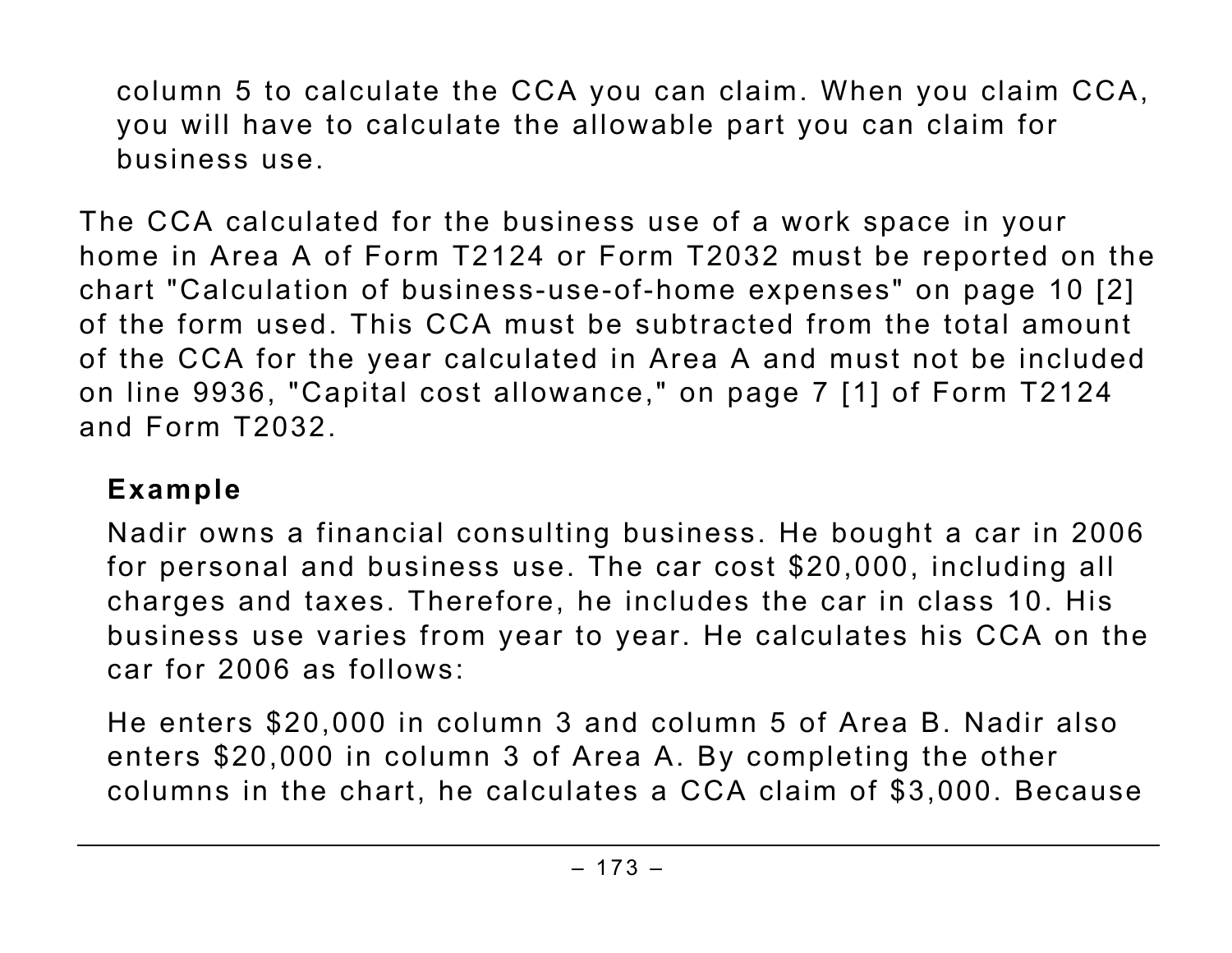Nadir used his car partly for personal use, he calculates his CCA claim as follows:

12,000 (business kilometres) × \$3,000 = \$2,000

18,000 (total kilometres)

Nadir enters \$2,000 on line 9936, "Capital cost allowance," on his Form T2124.

### **Note**

The capital cost limits on a class 10.1 vehicle (a passenger vehicle) still apply when you split the capital cost between business and personal use. For more details, see "Passenger vehicles – Class 10.1 (30%)"on page 169 [32].

### **Changing from personal to business use**

If you bought a property for personal use and started using it in your business in your 2006 fiscal period, there is a change in use. You need to determine the capital cost for business purposes.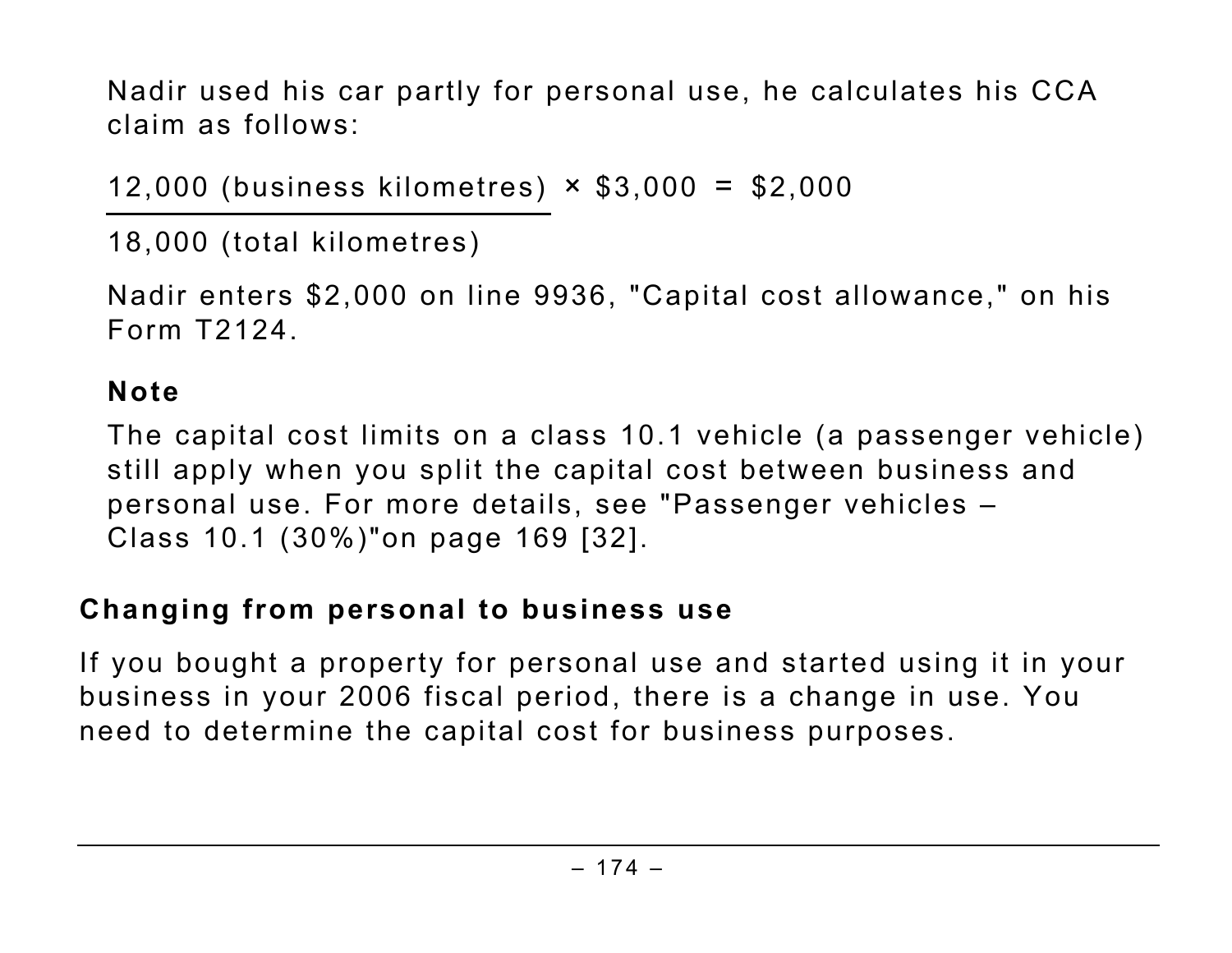The fair market value (FMV) of a depreciable property is less than its original cost when you change its use, the amount you put in column 3 of Area B or C is the FMV of the property (excluding the land value if the property is land and a building). If the FMV is more than the original cost of the property (excluding the land value if the property is land and a building) when you change use, use the following chart to determine the amount to enter in column 3 of Area B or C.

When you start to use your property for business use, you are considered to have disposed of it. If the FMV of the property is greater than its cost, you may have a capital gain. See the T4037, CAPITAL GAINS guide, for an explanation of capital gains.

### **Capital Cost Calculation**

| Actual cost of the property                  |  |
|----------------------------------------------|--|
| FMV of the property                          |  |
| Amount from line 1                           |  |
| Line 2 minus line 3 (if negative, enter "0") |  |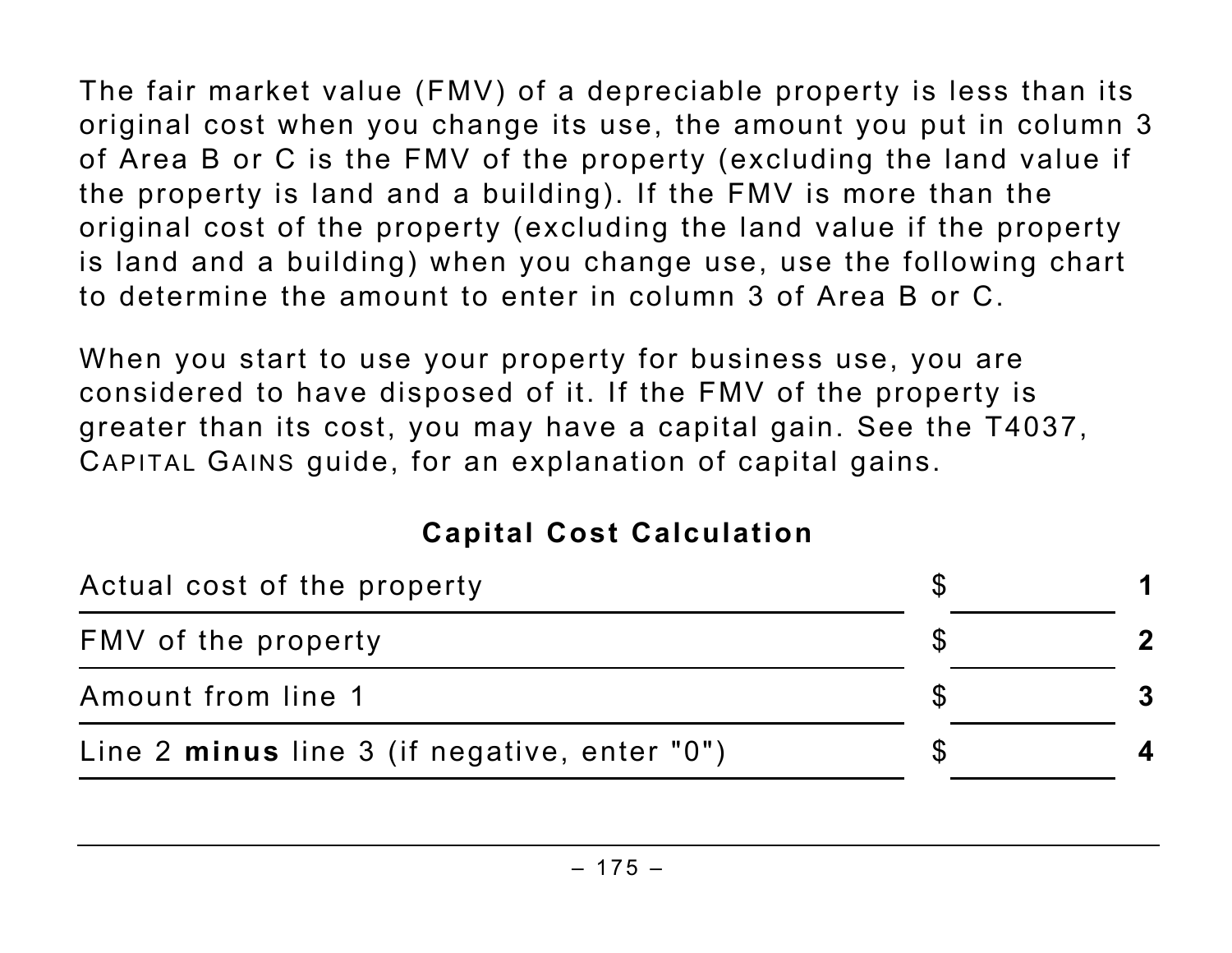Enter any capital gains deduction claimed for the amount on line 4**\***

| S  |                                              | 5 |
|----|----------------------------------------------|---|
|    | Line 4 minus line 5 (if negative, enter "0") |   |
| \$ | $1/2 =$                                      |   |
|    | Capital cost: line 1 plus line 6             |   |

**\*** Enter the amount that relates to the depreciable property only.

#### **Note**

We consider that you acquire the land for an amount equal to its FMV when you change its use. Include this amount on line 9923," Total cost of all land additions in the year," in Area F.

### **Grants, subsidies, or other incentives or inducements**

You may get a grant or subsidy from a government or a government agency to buy depreciable property. When this happens, subtract the amount of the grant from the property's capital cost. Do this before you enter the capital cost in column 3 of Area B or C.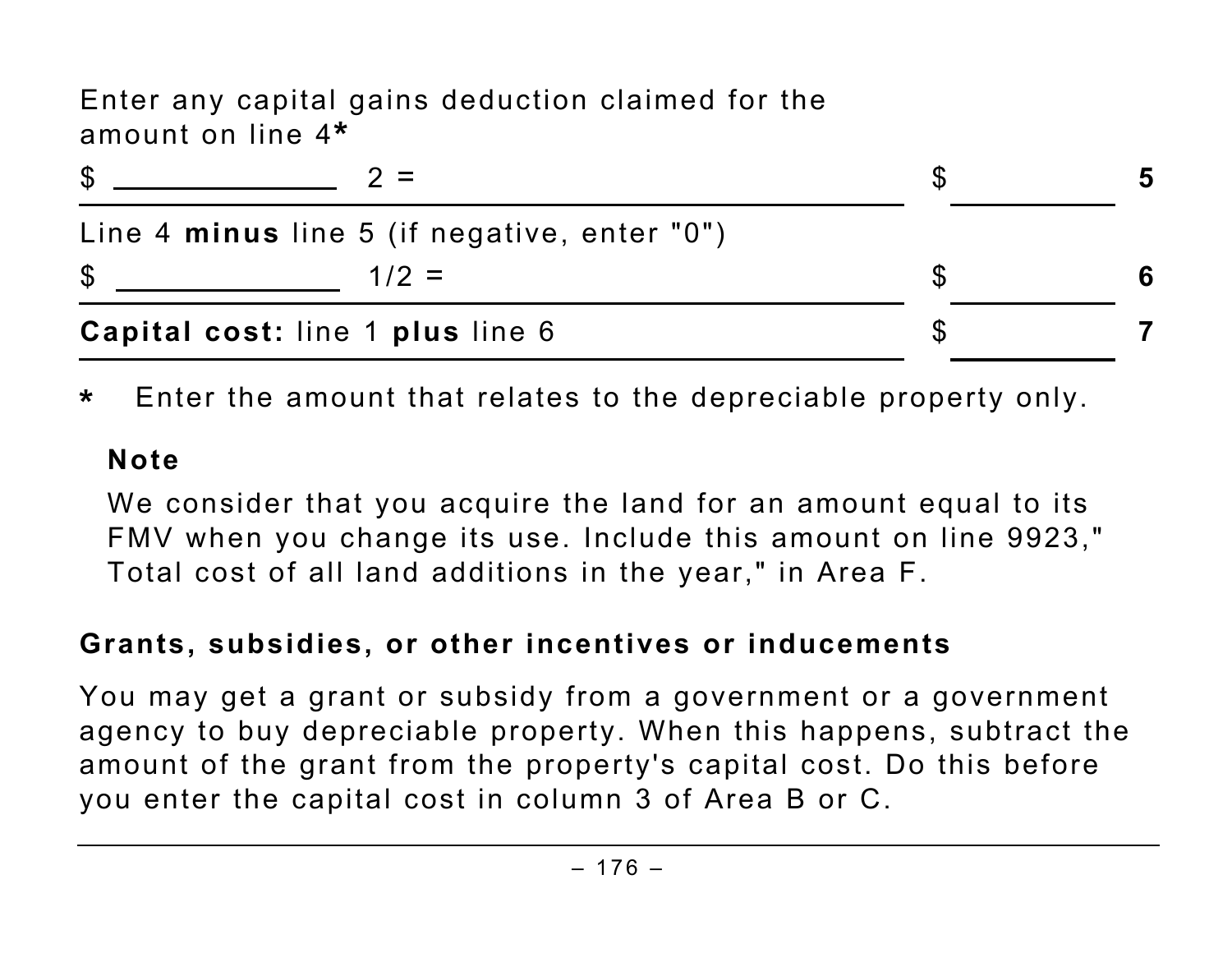You may have paid GST/HST on some of the depreciable property you acquired for your business. If so, you may have also received an input tax credit from us.

The input tax credit is government assistance. Therefore, subtract it from the property's capital cost. Do this before you enter the capital cost in column 3 of Area B or Area C, whichever applies. If you receive an input tax credit for a passenger vehicle you use in your business, use **one** of these methods:

- For a passenger vehicle you use **90% or more** for your business, subtract the amount of the credit from the vehicle's cost before you enter its capital cost in column 3 of Area C.
- For a passenger vehicle you use **less than 90%** for your business, do not make an adjustment in 2006. In 2007, subtract the amount of the credit from your beginning UCC.

You may get an incentive from a non-government agency to buy depreciable property. If this happens, you can either include the amount in income or subtract the amount from the capital cost of the property.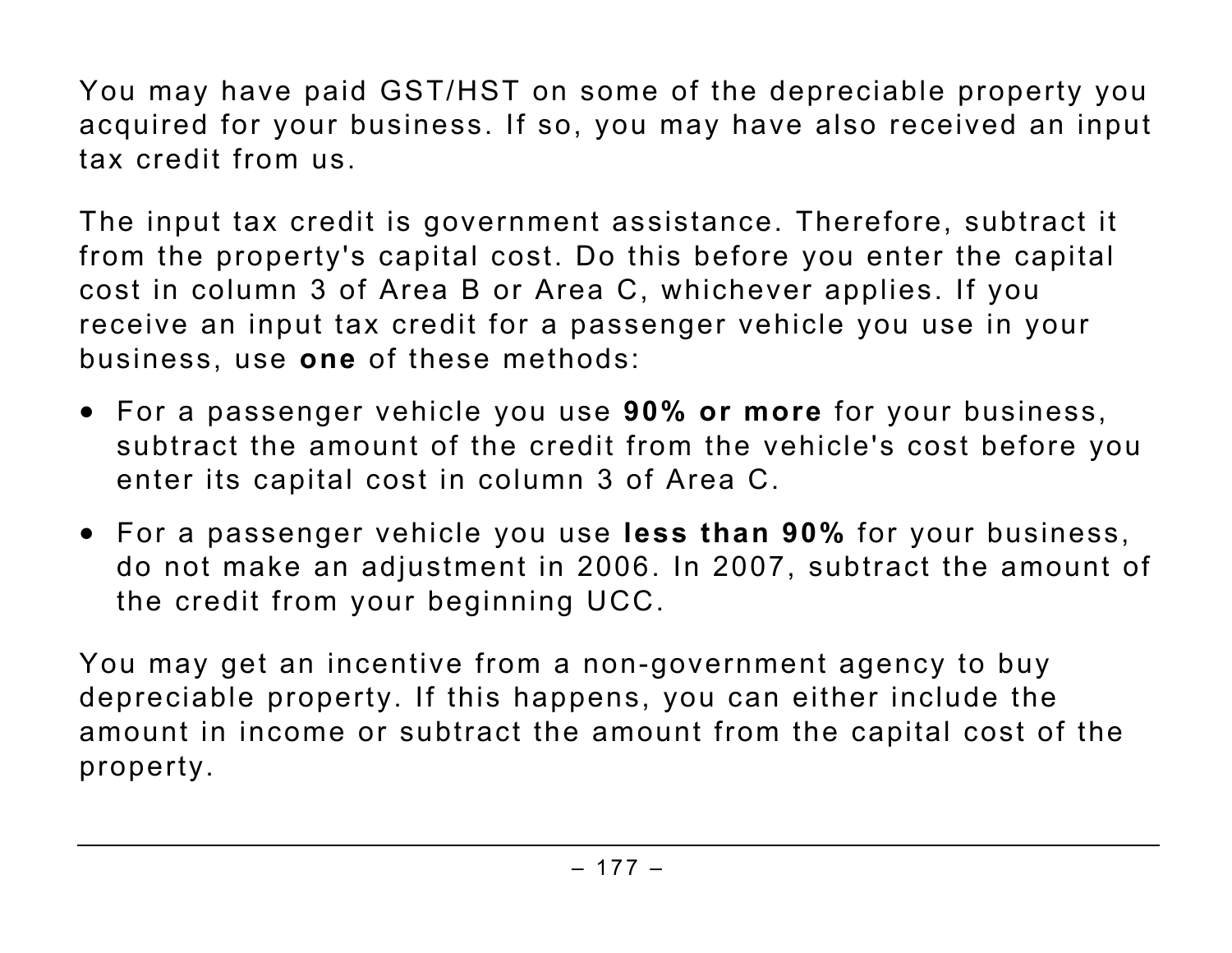For more details about government assistance, see Interpretation Bulletin IT-273, GOVERNMENT ASSISTANCE – GENERAL COMMENTS.

#### **Non-arm's length transactions**

When you acquire property in a non-arm's length transaction, there are special rules to follow to determine the property's cost. These special rules do not apply if you get the property because of someone's death.

You can acquire depreciable property in a non-arm's length transaction from an individual resident in Canada, a partnership with at least one partner who is an individual resident in Canada, or a partnership with at least one partner that is another partnership. If you pay more for the property than the seller paid for the same property, calculate the cost as follows:

#### **Capital Cost Calculation**

| The seller's cost or capital cost    |  |
|--------------------------------------|--|
| The seller's proceeds of disposition |  |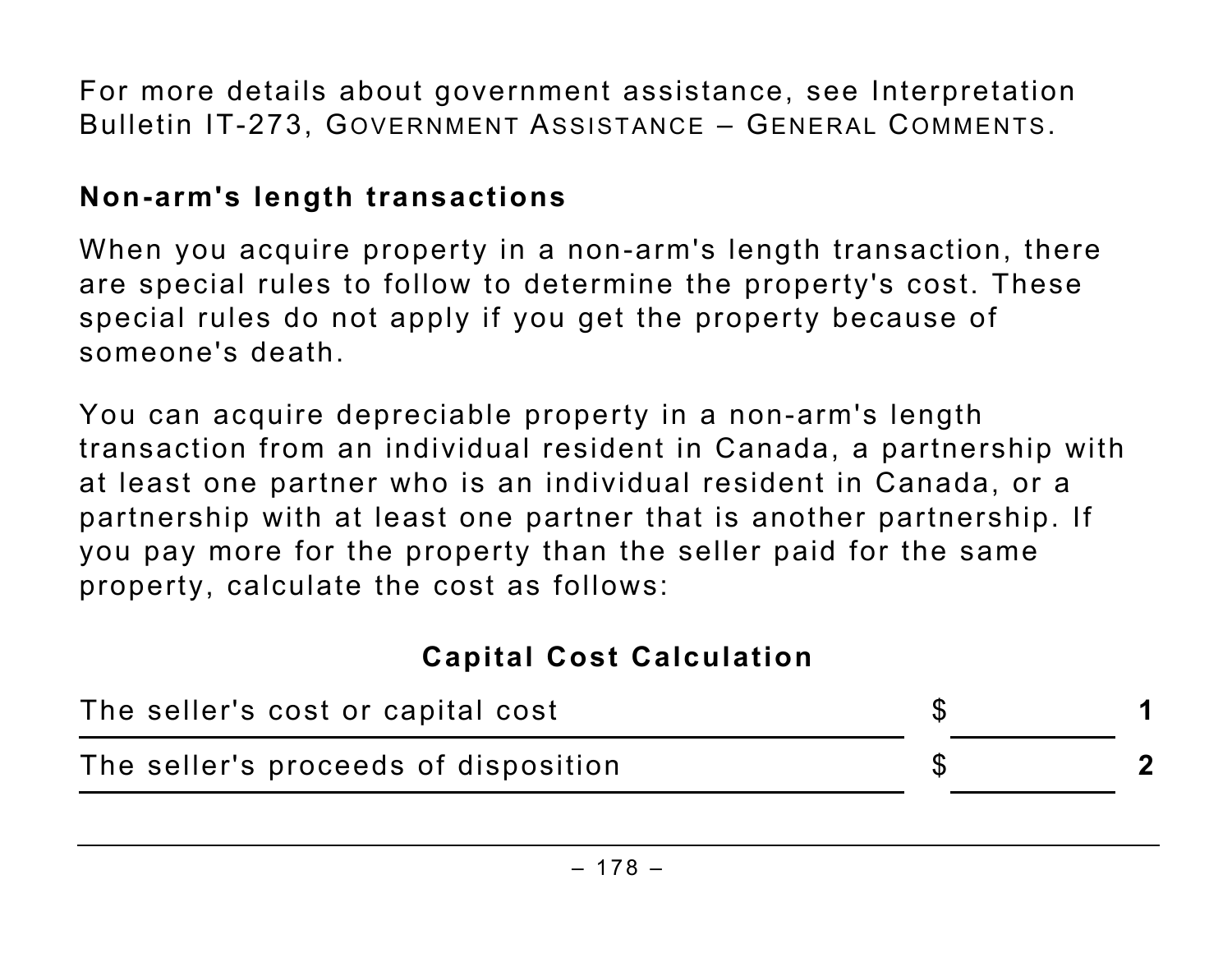| Amount from line 1                                                    | \$ | $\bf{3}$ |
|-----------------------------------------------------------------------|----|----------|
| Line 2 minus line 3 (if negative, enter "0")                          | \$ |          |
| Enter any capital gains deduction claimed for the<br>amount on line 4 |    |          |
| $\frac{1}{2}$ $\times$ 2 =                                            | S  | 5        |
| Line 4 minus line 5 (if negative, enter "0")                          |    |          |
| $\mathcal{S}$<br>$\times$ 1/2 =                                       | S  | 6        |
| Capital cost: line 1 plus line 6                                      |    |          |

Enter this amount in column 3 of either Area B or Area C, whichever applies. Do not include the cost of the related land, which you have to include on line 9923, "Total cost of all land additions in the year," in Area F.

You can also buy depreciable property in a non-arm's length transaction from a corporation or from an individual who is not resident in Canada, or a partnership with no partners who are individuals resident in Canada or with no partners that are other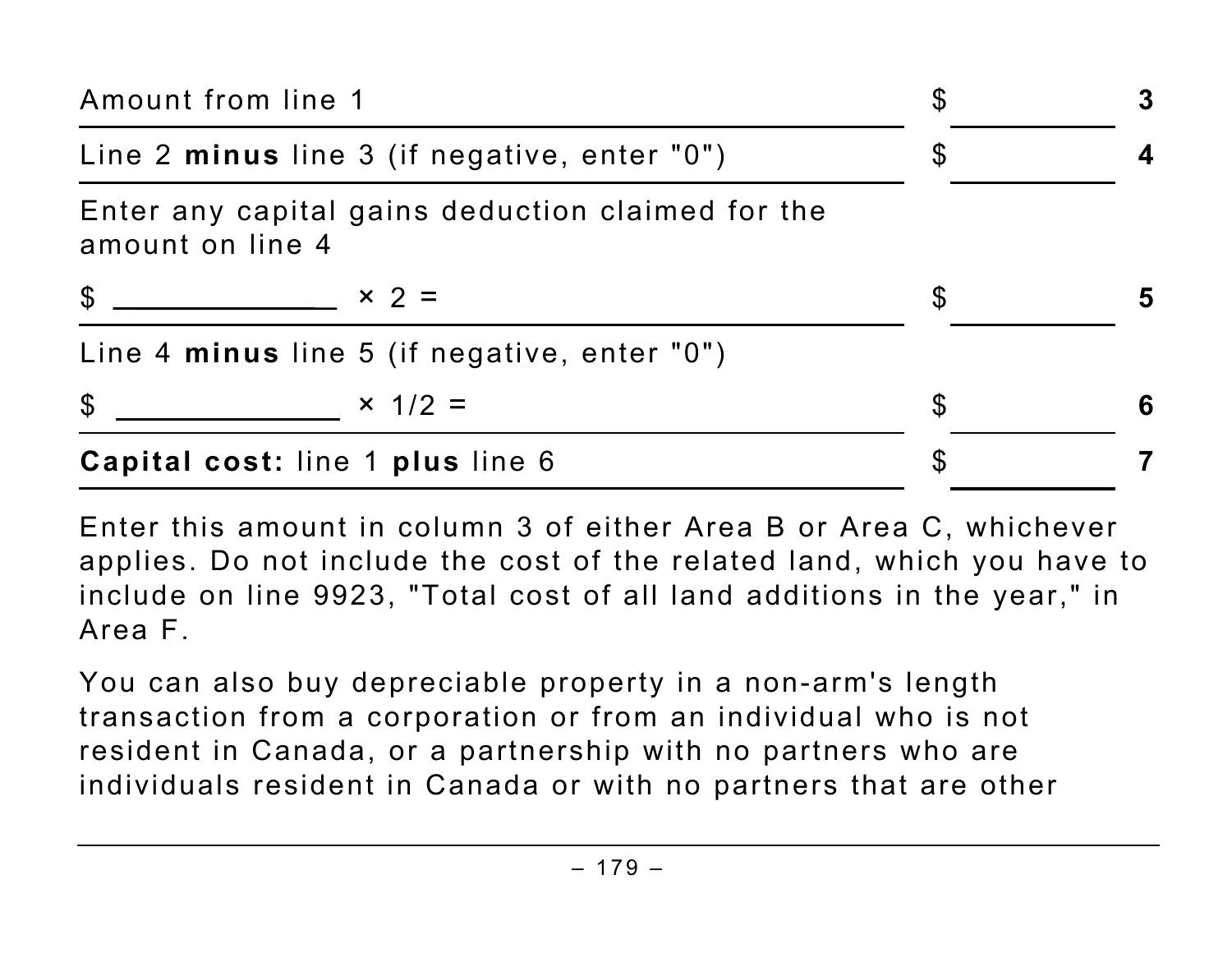partnerships. If you pay more for a property than the seller paid for it, calculate the capital cost as follows:

#### **Capital Cost Calculation**

|                                   | Capital cost: line 1 plus line 4             |  | 5 |  |
|-----------------------------------|----------------------------------------------|--|---|--|
| $\mathfrak{F}$                    | $x = 1/2 = 1$                                |  |   |  |
|                                   | Line 2 minus line 3 (if negative, enter "0") |  |   |  |
| Amount from line 1                |                                              |  |   |  |
|                                   | The seller's proceeds of disposition         |  |   |  |
| The seller's cost or capital cost |                                              |  |   |  |

Enter this amount in column 3 of either Area B or Area C, whichever applies. Do not include the cost of the related land, which you have to include on line 9923, "Total cost of all land additions in the year," in Area F.

If you buy depreciable property in a non-arm's length transaction and pay less for it than the seller paid, your capital cost is the same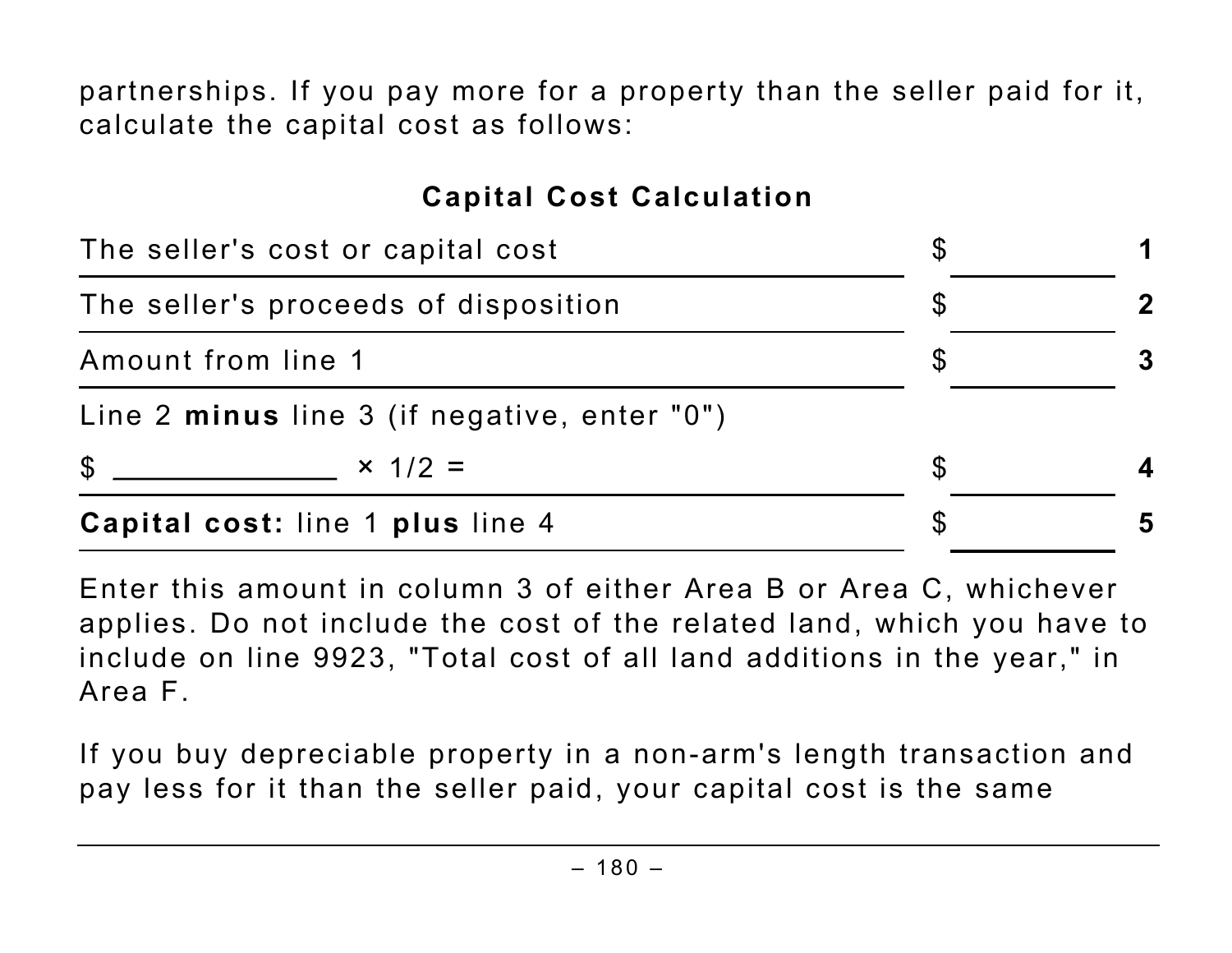amount as the seller paid. We consider you to have deducted as CCA the difference between what you paid and what the seller paid.

# **Example**

Rachel bought a pickup truck from her father, Marcus, in her 2006 fiscal period for \$4,000. Marcus paid \$10,000 for the truck in 2001. Since the amount Rachel paid is less than the amount Marcus paid, we consider Rachel's cost to be \$10,000. We also consider that Rachel has deducted CCA of \$6,000 in the past (\$10,000 – \$4,000).

Rachel completes the CCA chart as follows:

- In Area B, she enters \$10,000 in column 3, "Total cost."
- In Area A, she enters \$4,000 in column 3, "Cost of additions in the year," as the addition for her 2006 fiscal period.

There is a limit on the cost of a passenger vehicle you buy in a non-arm's length transaction. The cost is the **lesser** of the following three amounts:

• the FMV when you buy it;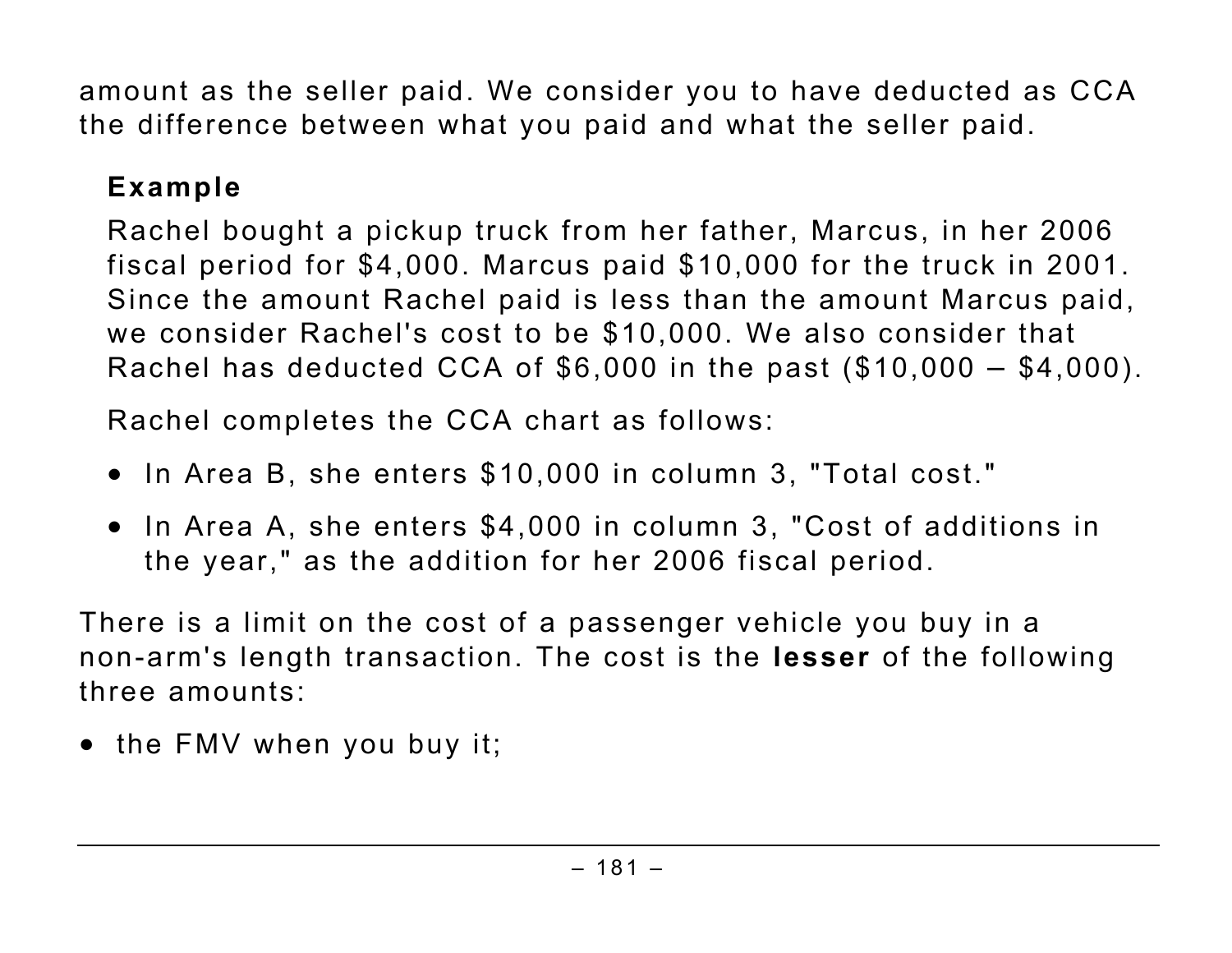- \$30,000 plus GST and PST, or HST you would pay on \$30,000, if you bought it in 2006, 2005; or
- the seller's cost amount of the vehicle when you buy it.

The cost amount can vary, depending on what the seller used the vehicle for before you bought it. If the seller used the vehicle to earn income, the cost amount will be the UCC of the vehicle when you buy it. If the seller did not use the vehicle to earn income, the cost amount will usually be the original cost of the vehicle.

For more details on non-arm's length transactions, see Interpretation Bulletin IT-419, MEANING OF ARM'S LENGTH.

#### **Capital gains**

If you sell a property for more than it cost, you may have a capital gain. List the dispositions of all your properties on Schedule 3, CAPITAL GAINS (OR LOSSES) IN 2006.

You will find a copy of this schedule in your GENERAL INCOME TAX AND BENEFIT GUIDE package. For details on how to calculate your taxable capital gain, see the T4037, CAPITAL GAINS guide.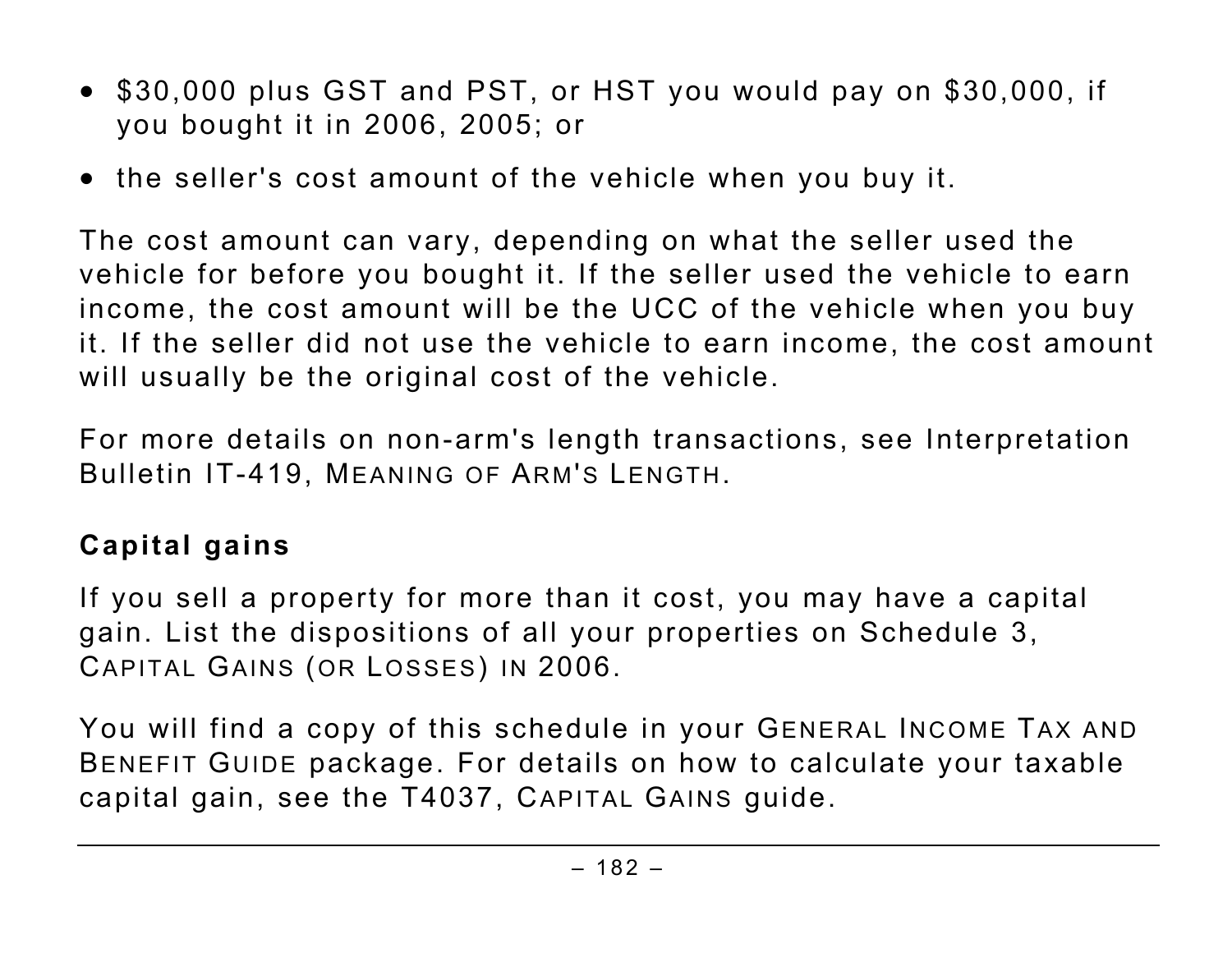You may be a partner in a partnership that gives you a T5013 slip, STATEMENT OF PARTNERSHIP INCOME. If the partnership has a capital gain, it will allocate part of that gain to you. The gain will show on the partnership's financial statements or on your T5013 slip.

## **Note**

You cannot have a capital loss when you sell depreciable property. However, you may have a terminal loss. For an explanation of terminal losses, see "Column 5 – UCC after additions and dispositions" on page 156 [30].

# **Special rules for disposing of a building in the year**

If you disposed of a building in the year, special rules may apply that make the proceeds of disposition an amount other than the actual proceeds of disposition. This happens when you meet **both** of the following conditions:

• you disposed of the building for an amount less than both its cost amount, as calculated below, and its capital cost to you; and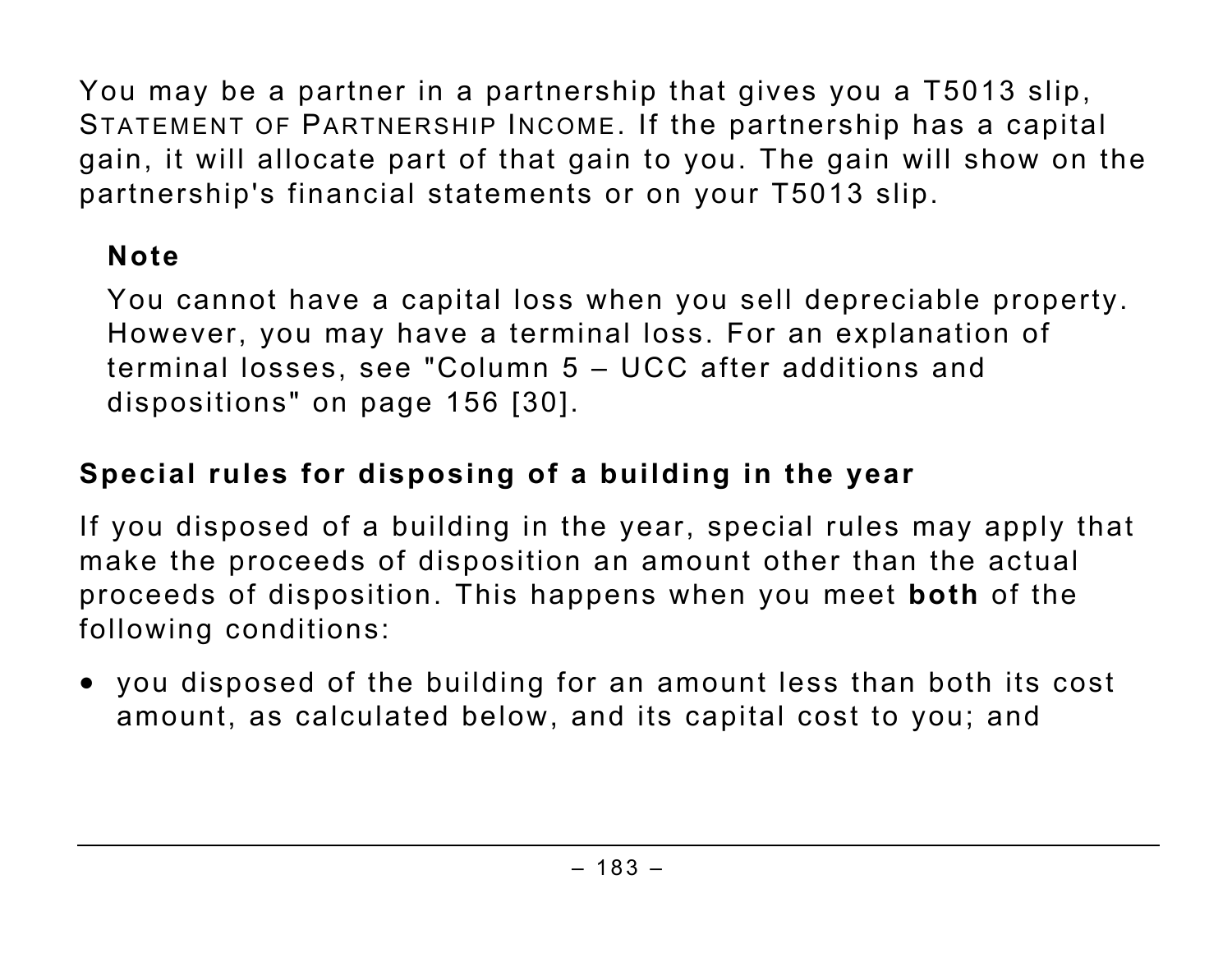• you, or a person with whom you do not deal at arm's length (see the definition on page 141 [27] ), owned the land that the building is on, or the land next to it, which was necessary for the building's use.

To calculate the cost amount:

- If the building was the only property in the class, the cost amount is the undepreciated capital cost (UCC) of the class before you disposed of the building.
- If more than one property is in the same class, you have to calculate the cost amount of each building as follows:

capital cost of the building capital cost of all property in the class not previously disposed of ×UCC of the class =cost amount of the building

# **Note**

If any property in the class of the building that was acquired at non-arm's length was previously used for a purpose other than gaining or producing income, or if the part of a property used for gaining or producing income has changed, the capital cost of such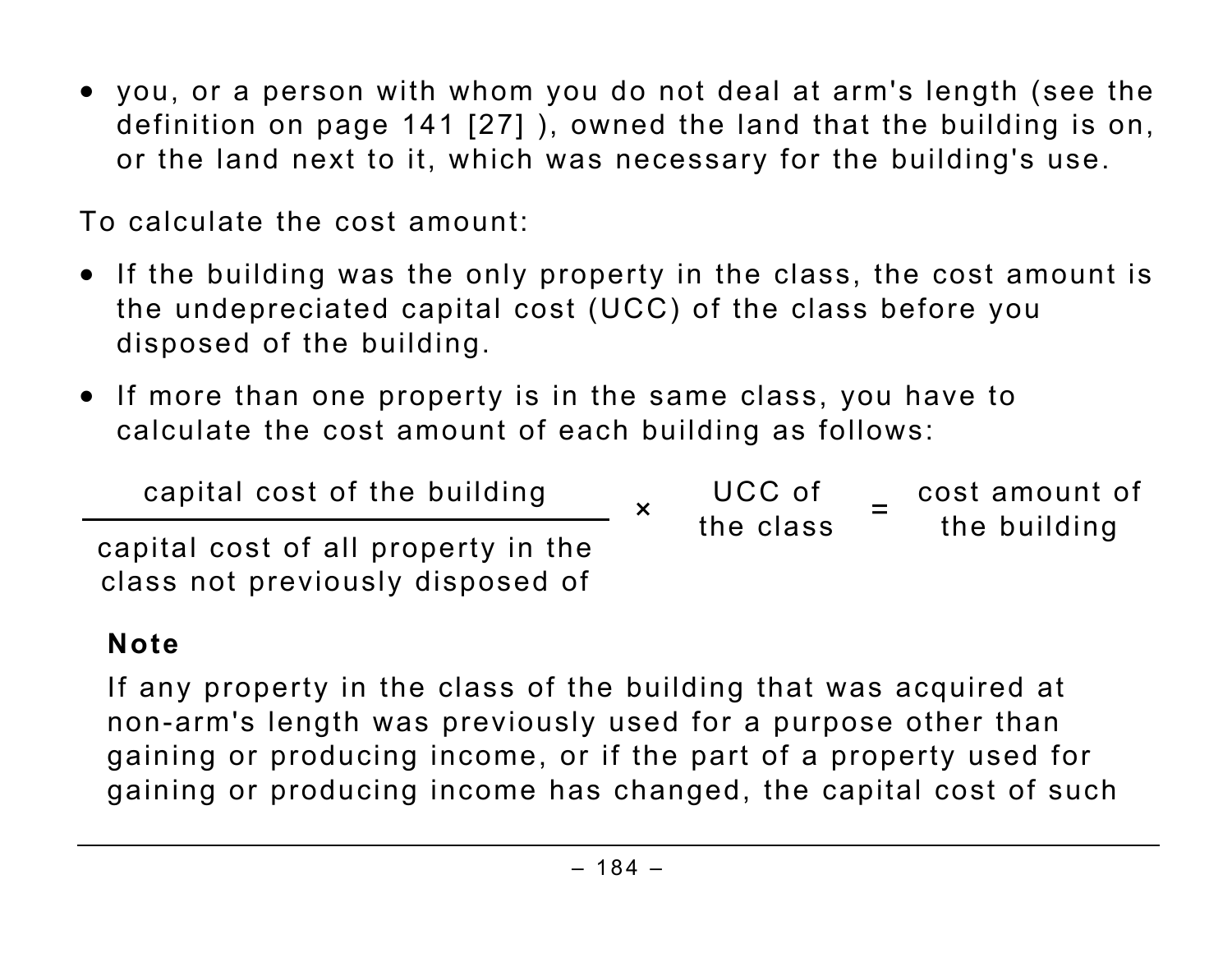property has to be recalculated to determine the cost amount of the property.

If you disposed of a building under these conditions, and you or a person with whom you do not deal at arm's length disposed of the land in the same year, calculate your deemed proceeds of disposition as shown in Calculation A on the next page.

If you, or a person with whom you do not deal at arm's length, did not dispose of the land in the same year as the building, calculate your deemed proceeds of disposition as shown in Calculation B on page 188 [the next page].

#### **Calculation A Land and building sold in the same year**

| FMV of the building when you disposed of it    |  |
|------------------------------------------------|--|
| FMV of the land just before you disposed of it |  |
| Line 1 plus line 2                             |  |
| Seller's adjusted cost base of the land        |  |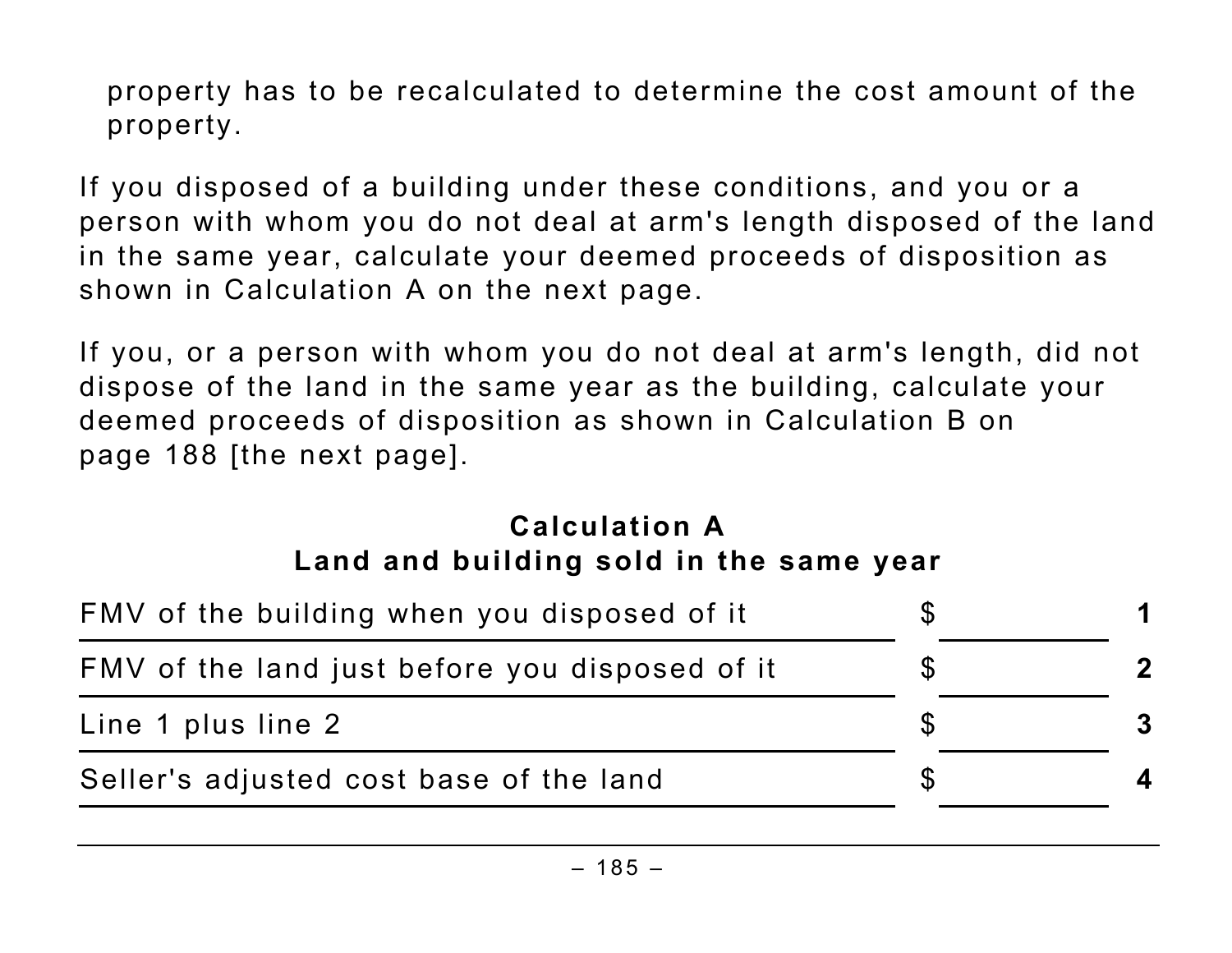| Total capital gains (without reserves) from any<br>disposition of the land (such as a change in use) in<br>the three-year period before you disposed of the<br>building (by you, or a person not dealing at arm's<br>length with you, to you or to another person not<br>dealing at arm's length with you) | $\boldsymbol{\mathsf{S}}$ | 5  |
|------------------------------------------------------------------------------------------------------------------------------------------------------------------------------------------------------------------------------------------------------------------------------------------------------------|---------------------------|----|
| Line 4 minus line 5 (if negative, enter "0").                                                                                                                                                                                                                                                              | $\mathfrak{F}$            | 6  |
| Line 2 or line 6, whichever amount is less                                                                                                                                                                                                                                                                 | \$                        | 7  |
| Line 3 minus line 7 (if negative, enter "0").                                                                                                                                                                                                                                                              | S                         | 8  |
| Cost amount of the building just before you disposed<br>of it                                                                                                                                                                                                                                              | $\boldsymbol{\mathsf{S}}$ | 9  |
| Capital cost of the building just before you disposed<br>of it                                                                                                                                                                                                                                             | \$                        | 10 |
| Line 9 or line 10, whichever amount is less                                                                                                                                                                                                                                                                | S                         | 11 |
| Line 1 or line 11, whichever amount is more                                                                                                                                                                                                                                                                | S                         | 12 |
|                                                                                                                                                                                                                                                                                                            |                           |    |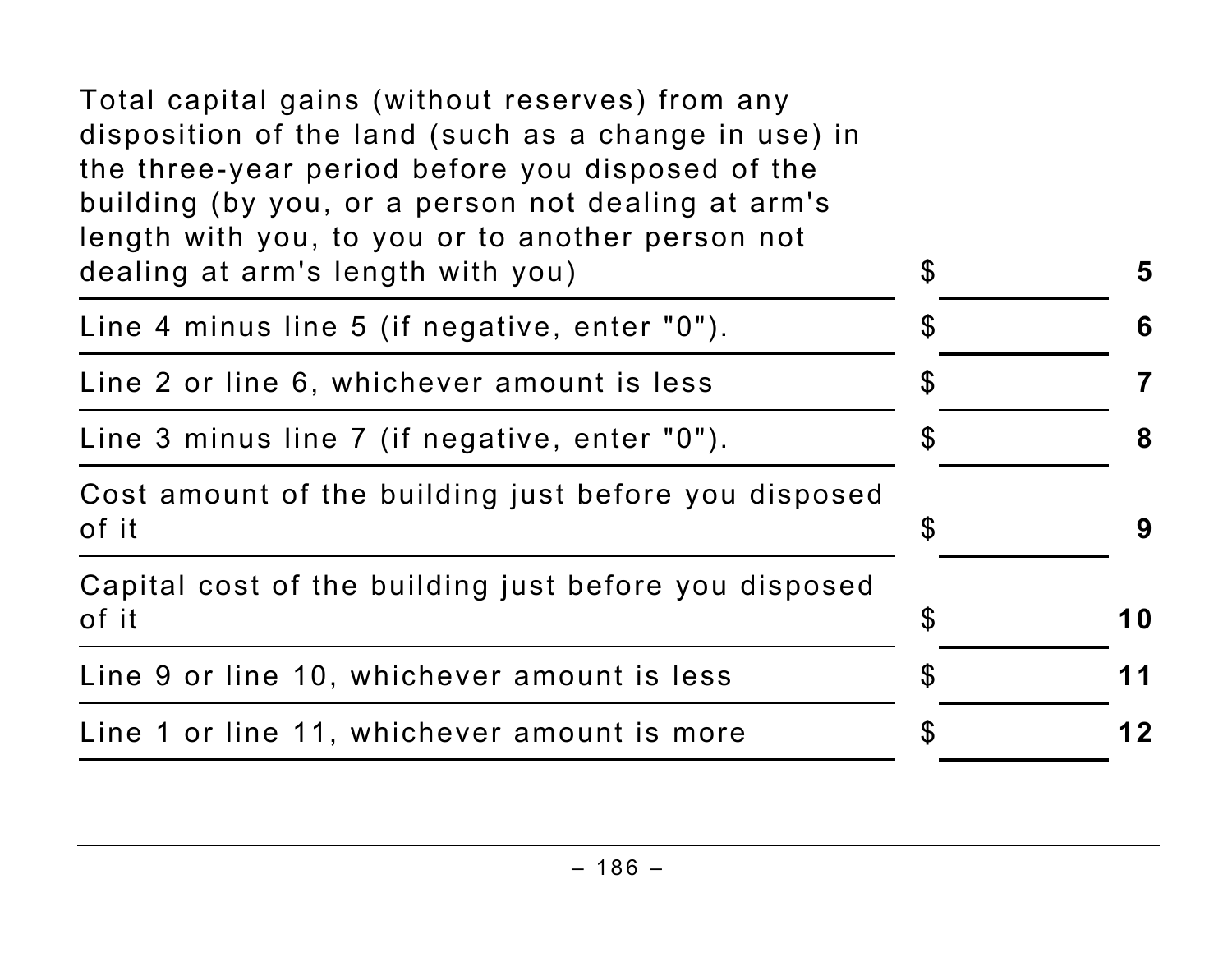| Deemed proceeds of disposition for the building                                                                                                           |                |    |
|-----------------------------------------------------------------------------------------------------------------------------------------------------------|----------------|----|
| Line 8 or line 12, whichever amount is less (enter<br>this amount in column 3 of Area E and in column 4 of<br>Area A on either Form T2124 or Form T2032). | $\mathfrak{L}$ | 13 |
| Deemed proceeds of disposition for the land                                                                                                               |                |    |
| Proceeds of disposition of the land and building                                                                                                          | $\mathcal{E}$  | 14 |
| Amount from line 13                                                                                                                                       | $\mathcal{E}$  | 15 |
| Line 14 minus line 15 (include this amount on<br>line 9924 of Area F on either form).                                                                     | \$             | 16 |

If you have a terminal loss on the building, include it on line 9270, "Other expenses," on either form.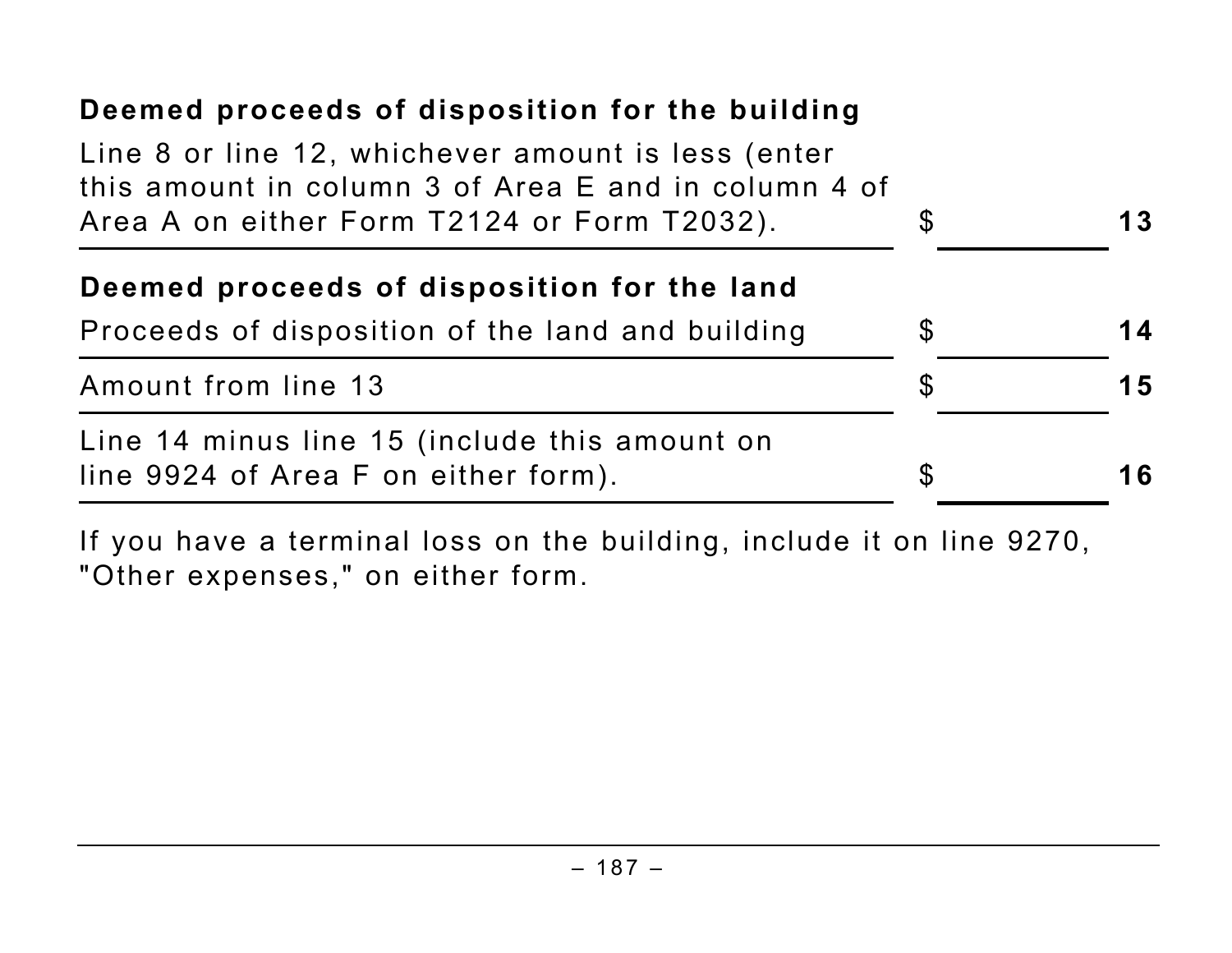# **Calculation B Land and building sold in different years**

| Cost amount of the building just before you disposed<br>of it           | $\boldsymbol{\mathcal{S}}$ | 1                |
|-------------------------------------------------------------------------|----------------------------|------------------|
| FMV of the building just before you disposed of it                      | $\boldsymbol{\mathcal{S}}$ | $\mathbf{2}$     |
| Line 1 or line 2, whichever amount is more                              | S                          | 3                |
| Actual proceeds of disposition, if any                                  | \$                         | $\boldsymbol{4}$ |
| Line 3 minus line 4                                                     | S                          | 5                |
| Line 5 \$<br>$\times$ 1/2 =                                             | S                          | 6                |
| Amount from line 4                                                      | S                          |                  |
| Deemed proceeds of disposition for the building :<br>Line 6 plus line 7 |                            |                  |
| Enter this amount in column 3 of Area E and in<br>column 4 of Area A.   | $\boldsymbol{\mathcal{S}}$ | 8                |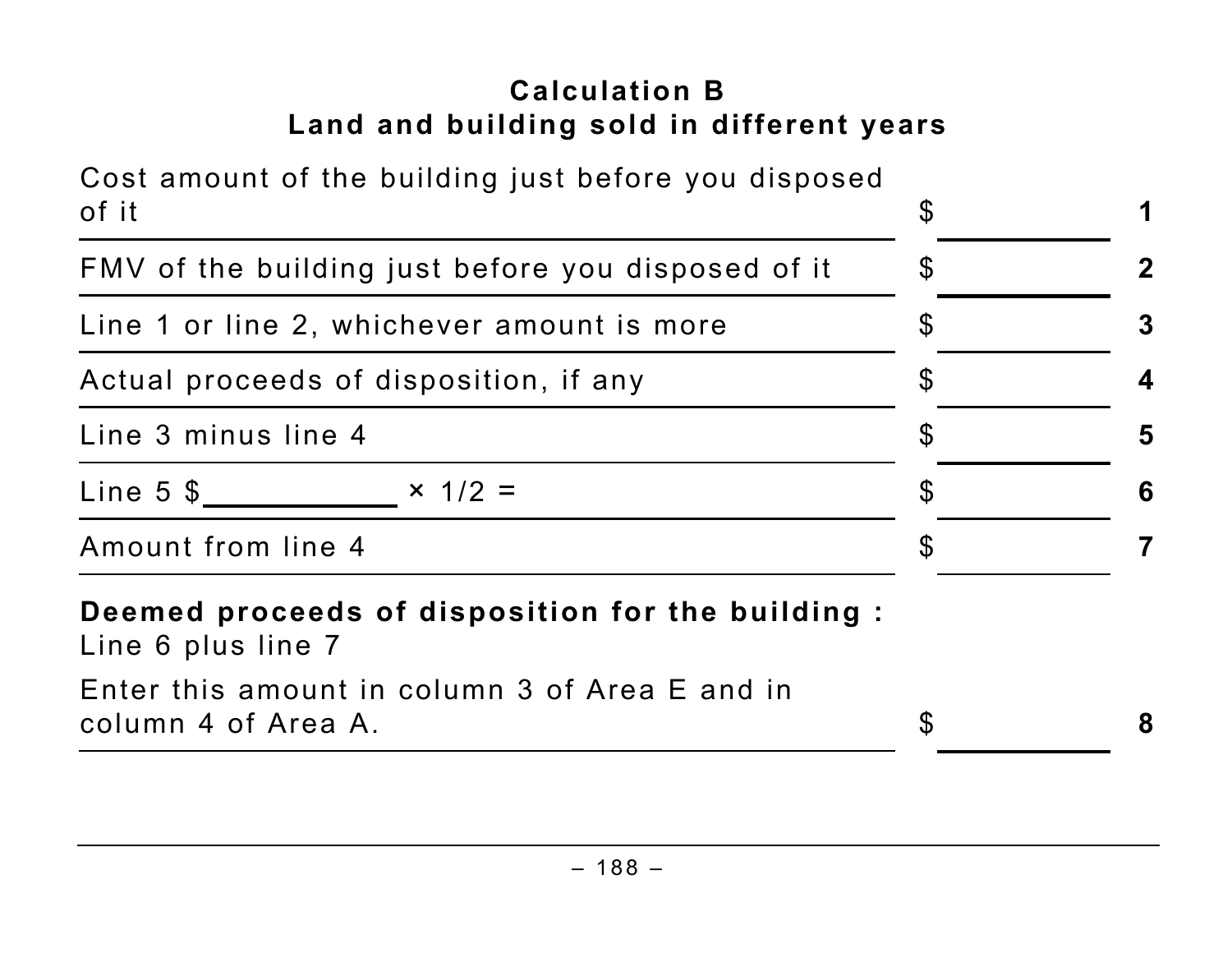If you have a terminal loss on the building, include it on line 9270, "Other expenses," on either Form T2124 or Form T2032.

Ordinarily, you can deduct the full amount of a terminal loss but only part of a capital loss. Calculation B ensures that you use the same factor to calculate a terminal loss on a building as you use to calculate a capital loss on land.

As a result of this calculation, you add part of the amount on line 5 to the actual proceeds of disposition from the building (see "Terminal loss" on page 157 [30] ).

#### **Replacement property**

In a few cases, you can postpone or defer adding a capital gain or recapture of CCA to income. You might sell a business property and replace it with a similar one, or your property might be stolen, destroyed, or expropriated and you replace it with a similar one. You can defer tax on the sale proceeds which you reinvest in replacement property within a reasonable period of time. To defer reporting the capital gain or recapture of CCA, you must acquire and you, or a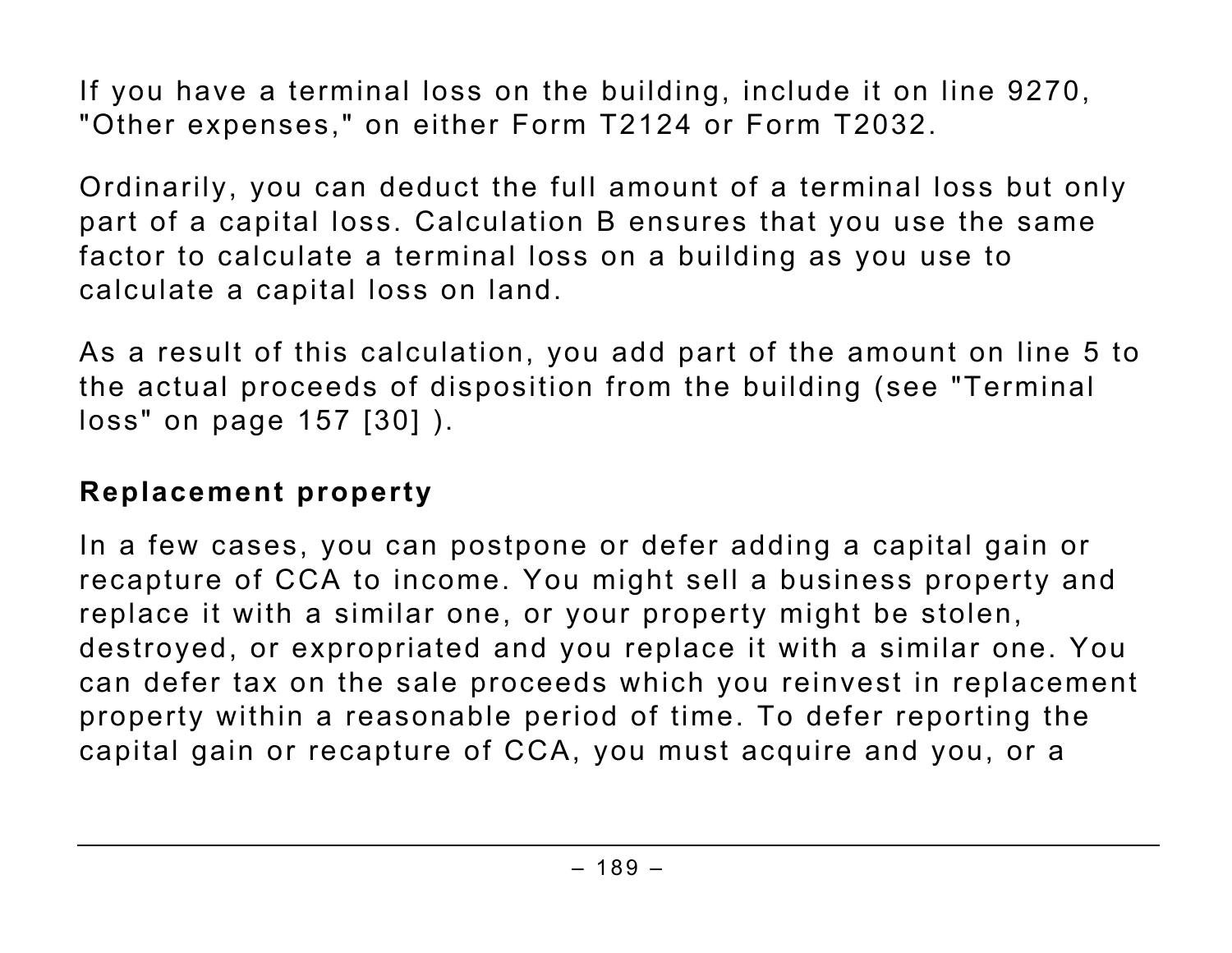person related to you, must use the new property for the same or similar purpose as the one that you are replacing.

If you need more details, see Interpretation Bulletin IT-259, EXCHANGE OF PROPERTY, and Interpretation Bulletin IT-491, FORMER BUSINESS PROPERTY, and its Special Release.

You can also defer a capital gain or recapture of CCA when you transfer property to a corporation or a partnership. For more information, see:

- Information Circular 76-19, Transfer of Property to a Corporation Under Section 85;
- Interpretation Bulletin IT-291, Transfer of Property to a Corporation Under Subsection 85(1);
- Interpretation Bulletin IT-378, Winding-up of a Partnership; and
- Interpretation Bulletin IT-413, Election by Members of a Partnership Under Subsection 97(2).

The following example summarizes this chapter.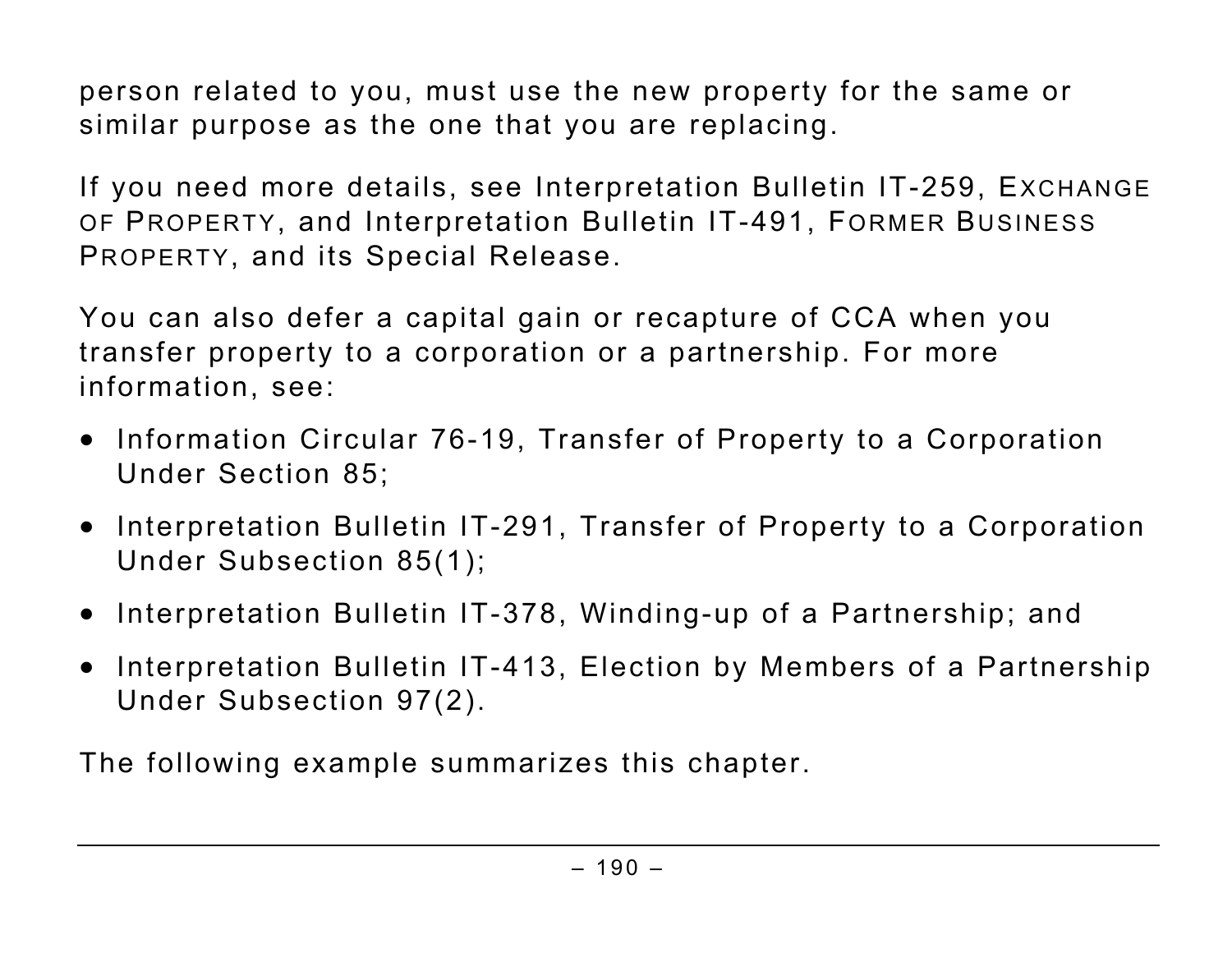## **Example**

When Cathy bought her new car in May 2006, it cost \$16,000 including all charges and taxes. Therefore, she includes the car in class 10. She was allowed a \$1,000 credit when she traded in her old car (which was also in class 10). Her UCC on the old car at the start of 2006 was \$1,000. Cathy knows that her personal use of the car will vary each year.

Cathy has a desk, calculator, filing cabinets, and shelves in her store. These are class 8 depreciable properties. The UCC of these properties at the start of 2006 is \$5,000. She did not buy any class 8 properties in 2006.

Therefore, she completes Form T2124 as follows: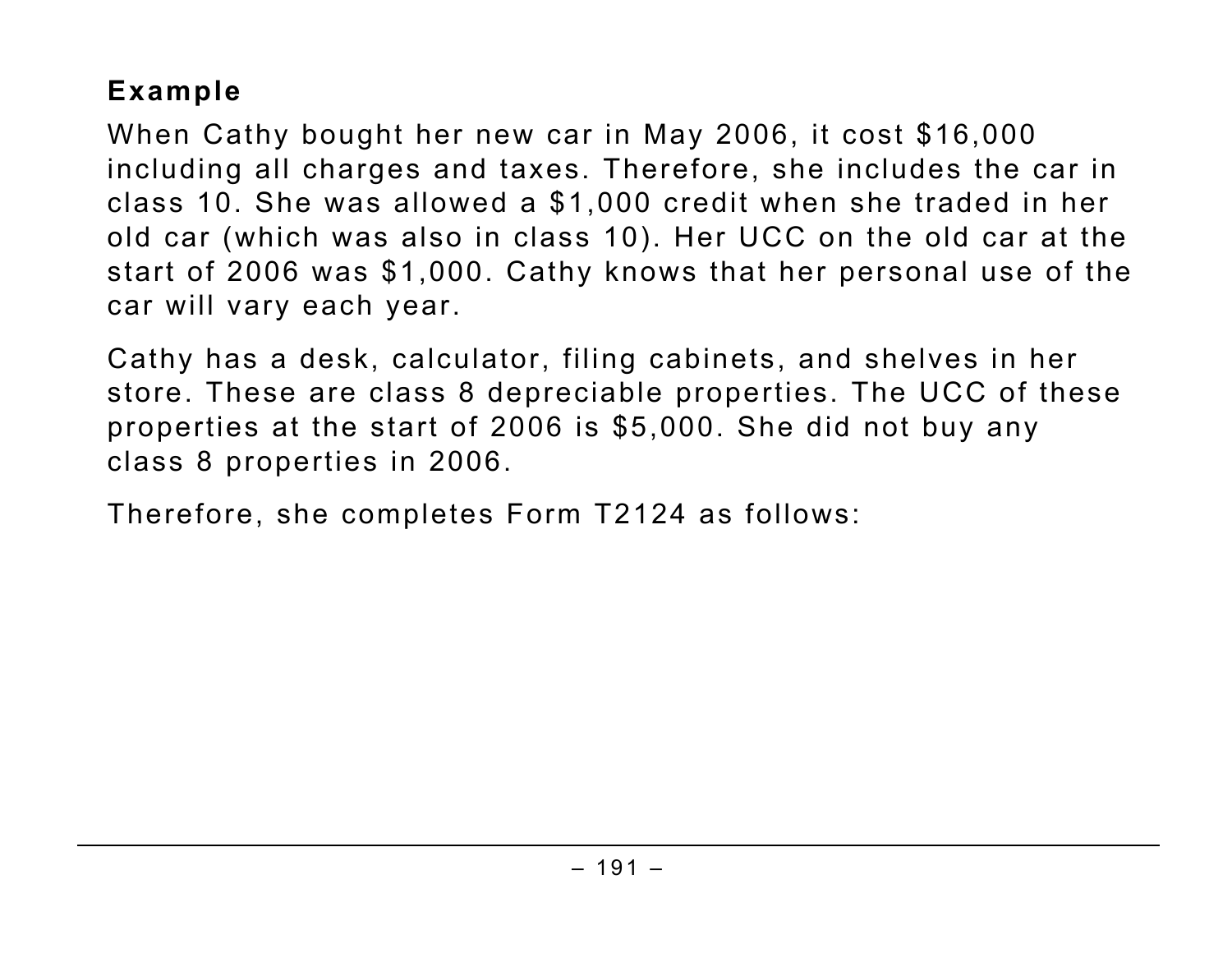**Area A – Calculation of capital cost allowance (CCA) claim**

| Class<br>number | Undepreciated capital<br>cost (UCC) at the<br>start of the year | Cost of additions in the year<br>(see Areas B and C on<br>pages 17 and 18 [below]) |  |  |
|-----------------|-----------------------------------------------------------------|------------------------------------------------------------------------------------|--|--|
| 10              | 1,000                                                           | 16,000                                                                             |  |  |
|                 | 5,000                                                           |                                                                                    |  |  |
|                 |                                                                 |                                                                                    |  |  |

| Proceeds of dispositions<br>in the year (see Areas D<br>and E on pages 19<br>and $20$ [below] $)$ |  |        | dispositions (col. 2 plus col. 3 |
|---------------------------------------------------------------------------------------------------|--|--------|----------------------------------|
| 1,000                                                                                             |  | 16,000 |                                  |
|                                                                                                   |  | 5,000  |                                  |
|                                                                                                   |  |        |                                  |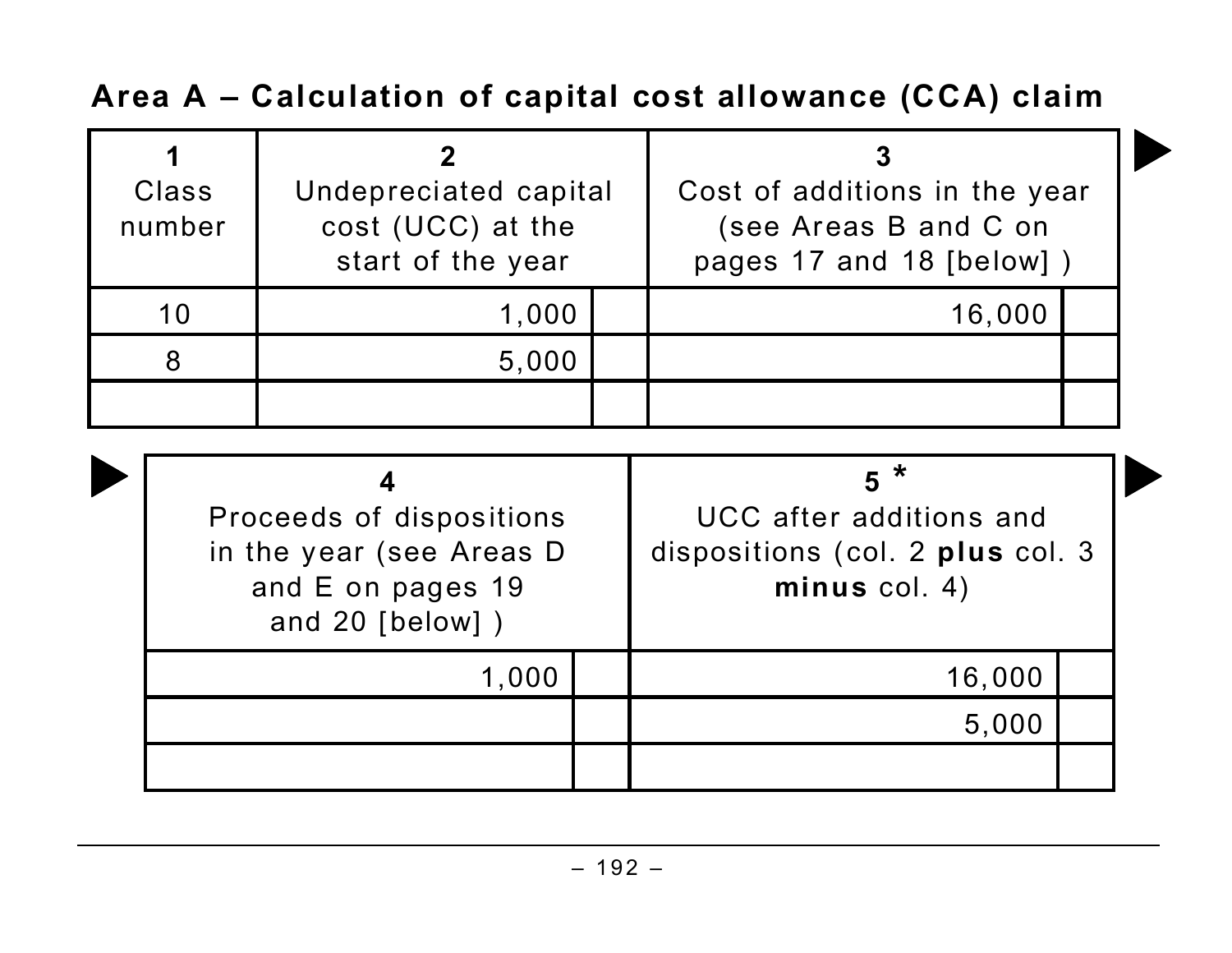| 6<br>Adjustment for current year<br>additions (1/2 $\times$ (col. 3<br>minus $col. 4)$<br>If negative, enter "0" |  | Base amount for<br>CCA<br>(col. 5 minus col. 6) | Rate<br>$\%$ |  |
|------------------------------------------------------------------------------------------------------------------|--|-------------------------------------------------|--------------|--|
| 7,500                                                                                                            |  | 8,500                                           | 30           |  |
|                                                                                                                  |  | 5,000                                           | 20           |  |
|                                                                                                                  |  |                                                 |              |  |

**\*** If you have a negative amount in this column, add it to income as a recapture on line 8230, "Other income", on page 4 [1]. If no property is left in the class and there is a positive amount in the column, deduct the amount from income as a terminal loss on line 9270, "Other expenses", on page 7 [1]. Recapture and terminal loss do not apply to a class 10.1 property. For more information, read Chapter 4 of the "Business and Professional Income" guide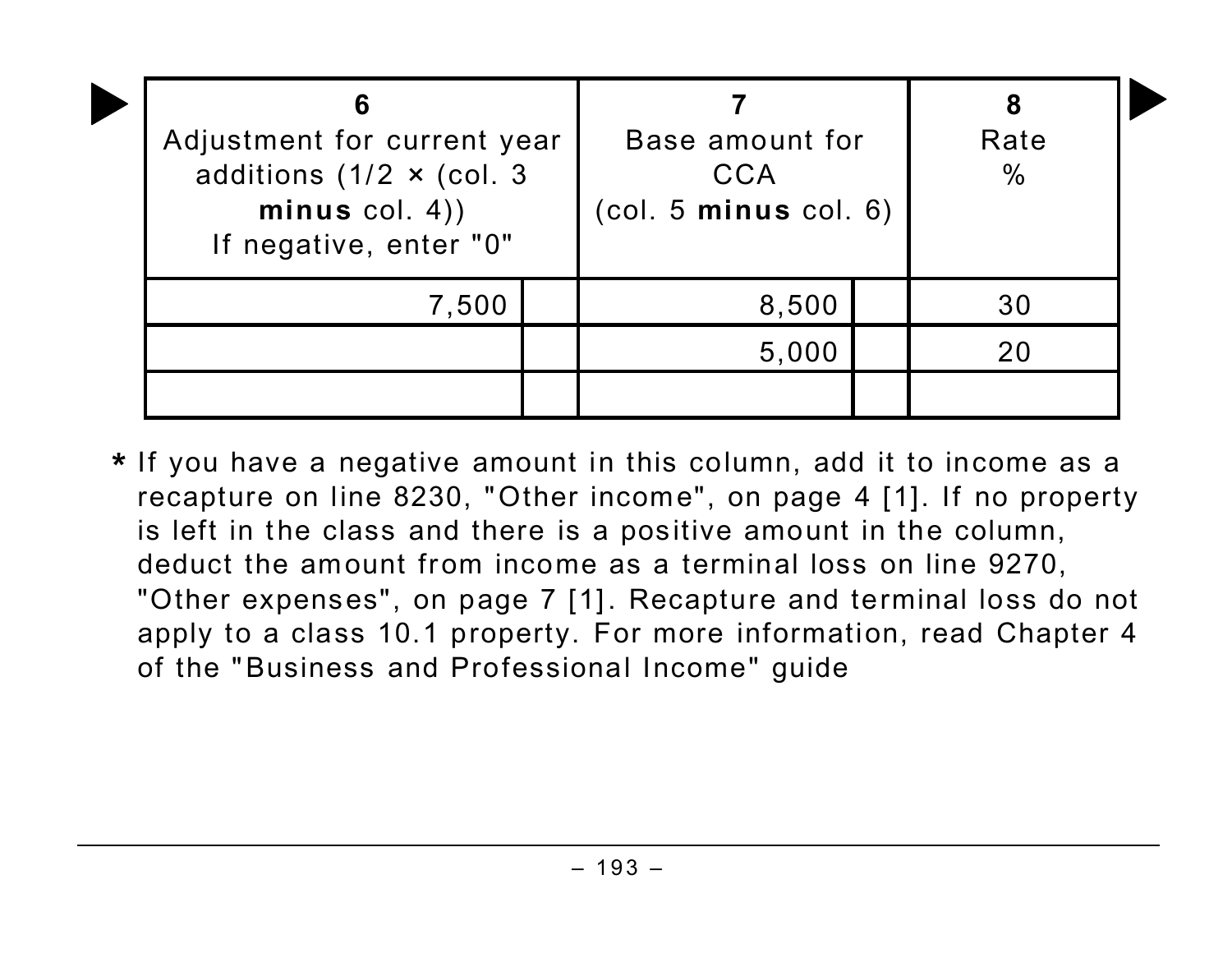| CCA for the year (col. $7 \times$ col. 8<br>or an adjusted amount) | 10<br>UCC at the end of the year<br>(col. 5 minus col. 9) |  |
|--------------------------------------------------------------------|-----------------------------------------------------------|--|
| 2,550                                                              | 13,450                                                    |  |
| 1,000                                                              | 4.000                                                     |  |
|                                                                    |                                                           |  |
| 3,550                                                              |                                                           |  |

**Total CCA claim for the year** (enter this amount, **minus** any personal part and any CCA for business-use-of-home expenses, on line 9936 on page 7  $[1]$ <sup>\*\*</sup>)

**\*\*** For information on CCA for "Calculation of business-use-of-home expenses", read Chapter 4 – Special Situations of the "Business and Professional Income" guide

 $\blacktriangle$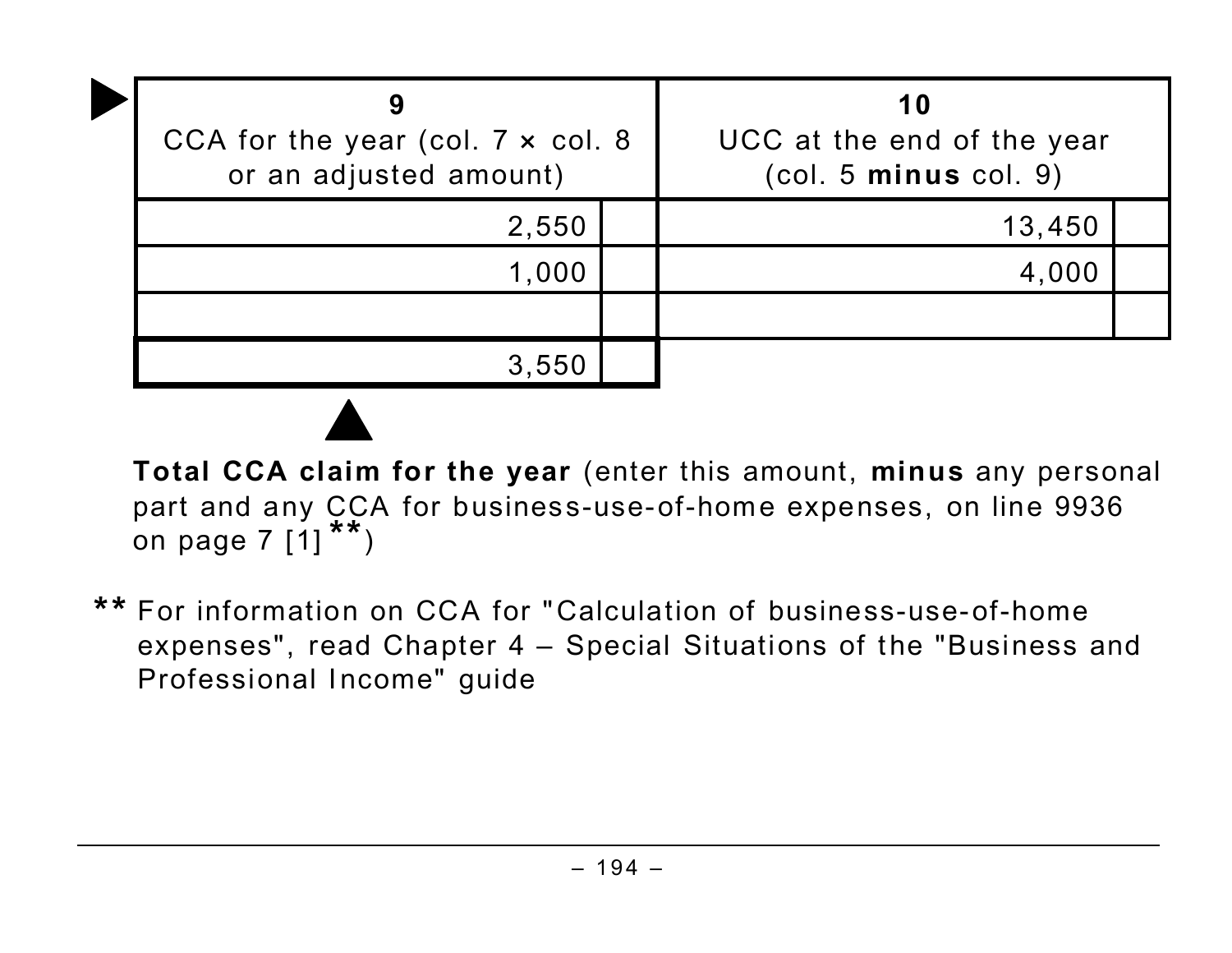|  | <b>Class</b><br>number           | $\boldsymbol{2}$<br>Property<br>details |                                       |  |                                                           |  |  |
|--|----------------------------------|-----------------------------------------|---------------------------------------|--|-----------------------------------------------------------|--|--|
|  | 10                               |                                         | Passenger Vehicle                     |  |                                                           |  |  |
|  |                                  |                                         |                                       |  |                                                           |  |  |
|  |                                  | 3<br>Total<br>cost                      | 4<br>Personal part<br>(if applicable) |  | 5<br><b>Business part</b><br>(column 3 minus<br>column 4) |  |  |
|  | 16,000                           |                                         | Varies                                |  | 16,000                                                    |  |  |
|  |                                  |                                         |                                       |  |                                                           |  |  |
|  | <b>Total equipment additions</b> | 16,000                                  |                                       |  |                                                           |  |  |

# **Area B – Details of equipment additions in the year**

**in the year**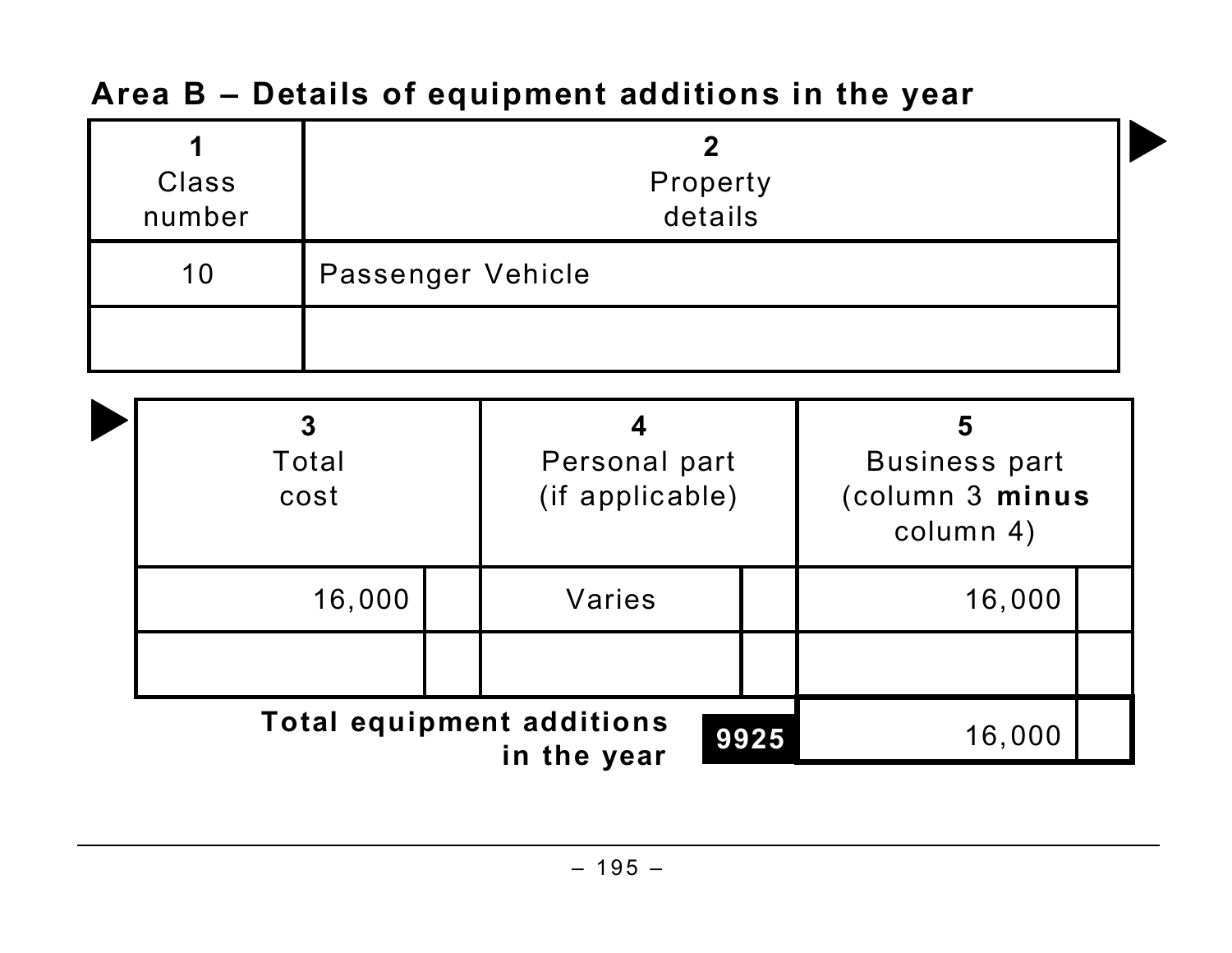| Class<br>number                                                                  | $\mathbf 2$<br>Property<br>details |                                       |                                                    |                                                           |       |  |
|----------------------------------------------------------------------------------|------------------------------------|---------------------------------------|----------------------------------------------------|-----------------------------------------------------------|-------|--|
| 10                                                                               | Passenger Vehicle                  |                                       |                                                    |                                                           |       |  |
|                                                                                  |                                    |                                       |                                                    |                                                           |       |  |
| 3<br>Proceeds of<br>disposition<br>(should not be more<br>than the capital cost) |                                    | 4<br>Personal part<br>(if applicable) |                                                    | 5<br><b>Business part</b><br>(column 3 minus<br>column 4) |       |  |
|                                                                                  | 1,000                              |                                       | N/A                                                |                                                           | 1,000 |  |
|                                                                                  |                                    |                                       |                                                    |                                                           |       |  |
|                                                                                  |                                    |                                       | <b>Total equipment dispositions</b><br>in the year | 9926                                                      | 1,000 |  |

# **Area D – Details of equipment dispositions in the year**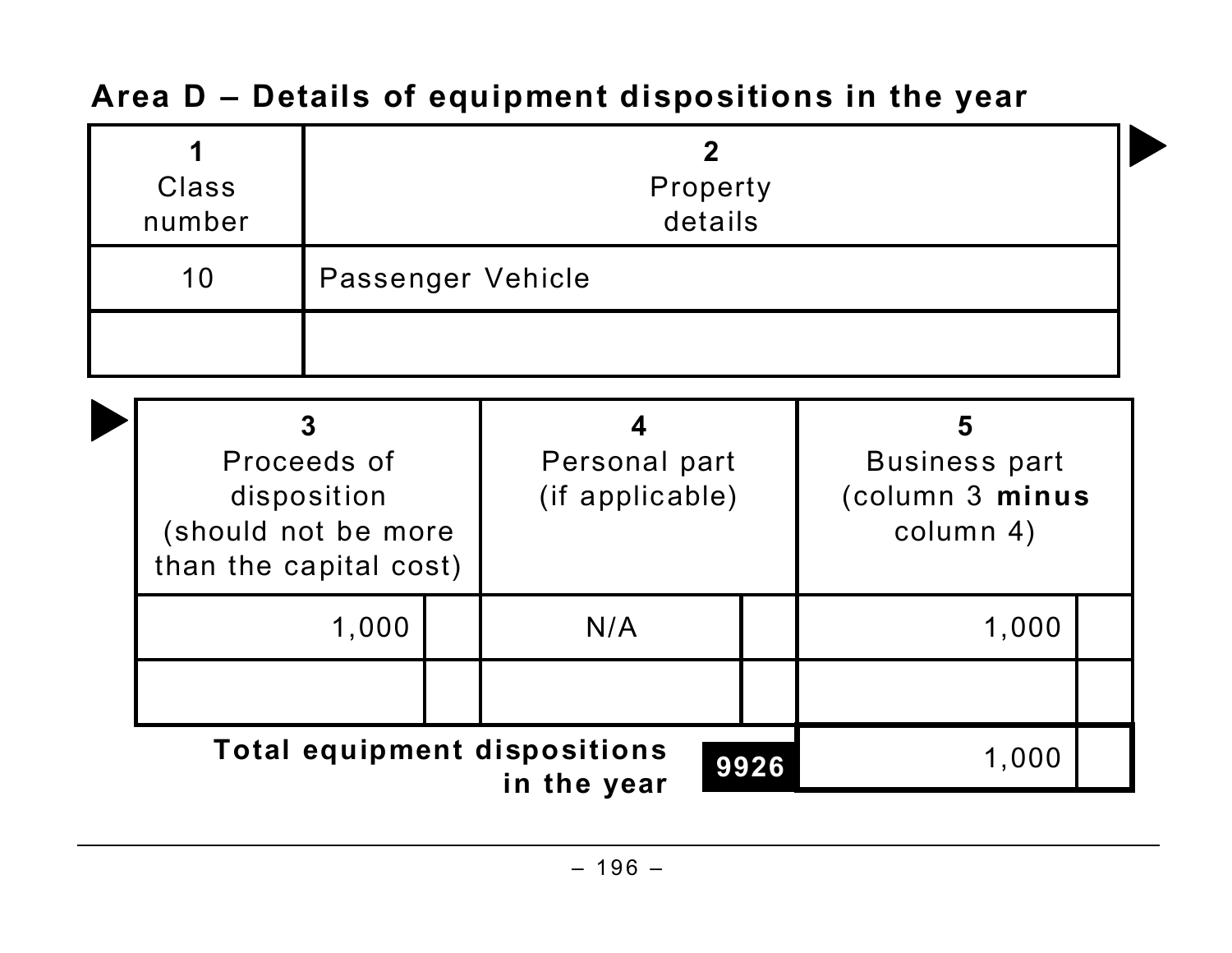**Note:** If you disposed of property from your business in the year, see Chapter 4 in the "Business and Professional Income" guide for information about your proceeds of disposition.

Since Cathy used the car partly for personal use, she calculates the amount to include on line 9936 for her car as follows:

25,000 (business kilometres) × \$2,550 = \$2,125

30,000 (total kilometres)

The most that Cathy can claim for CCA for 2006 is \$2,125 for her car and \$1,000 for the class 8 properties. She wants to claim the most CCA allowed to her in 2006. She enters \$3,125 on line 9936 on Form T2124.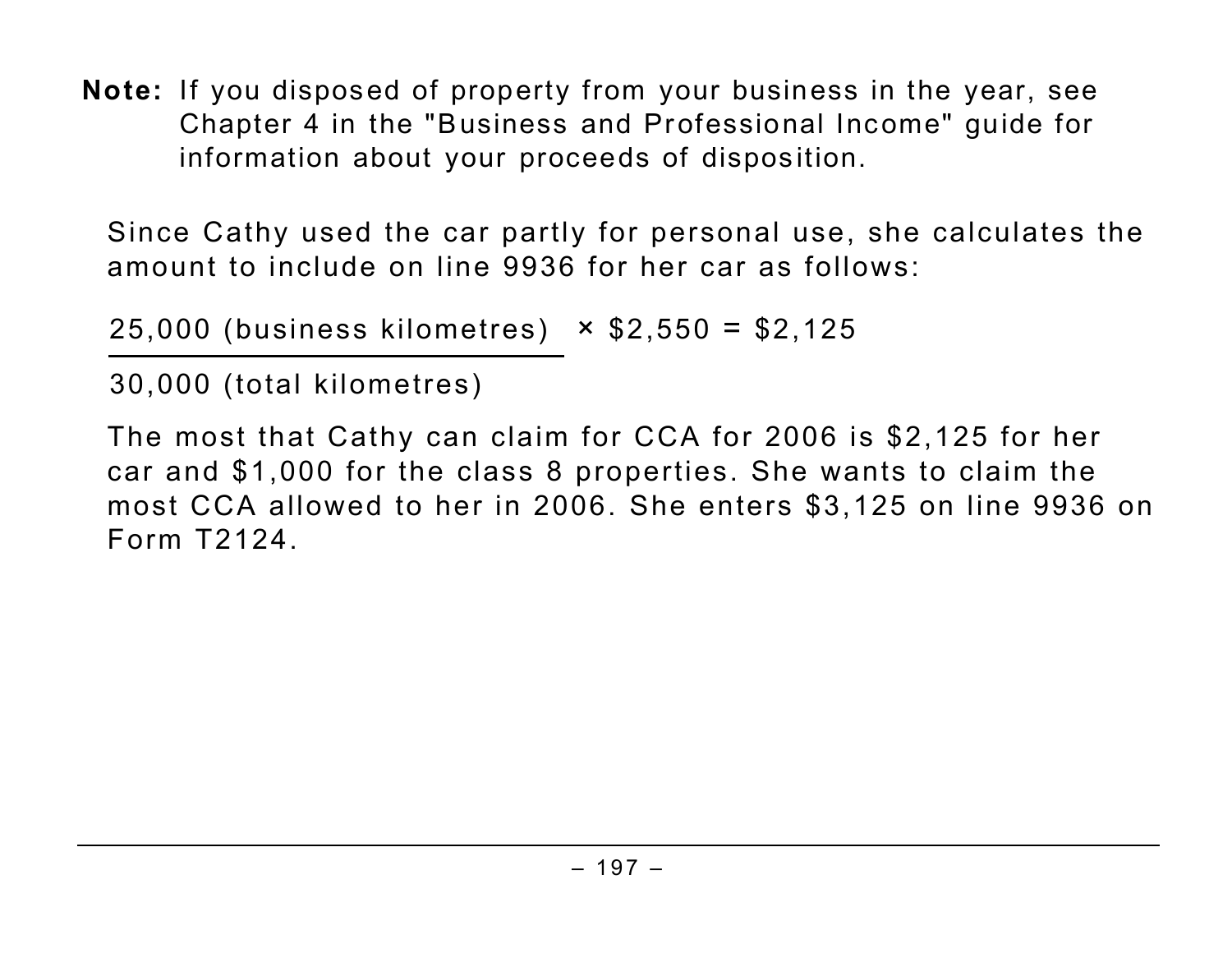## **CCA classes**

The following is a list of commonly used assets in a business.

| <b>Class</b> | Rate $(\% )$   | <b>Description</b>                                                                                                                                                                                                                                                                                               |
|--------------|----------------|------------------------------------------------------------------------------------------------------------------------------------------------------------------------------------------------------------------------------------------------------------------------------------------------------------------|
| 1            | $\overline{4}$ | Most buildings you bought after 1987,<br>including components such as wiring,<br>plumbing, heating, and cooling systems.                                                                                                                                                                                         |
| 3            | 5              | Most buildings including components that<br>you bought after 1978 and before 1988.<br>However, you may have to include part of<br>the cost of additions made after 1987 in<br>class 1. For more details, see Interpretation<br>Bulletin IT-79, CAPITAL COST ALLOWANCE -<br><b>BUILDINGS OR OTHER STRUCTURES.</b> |
| 6            | 10             | Frame, log, stucco on frame, galvanized<br>iron, or corrugated metal buildings that do<br>not have any footings below the ground.<br>Class 6 also includes fences and<br>greenhouses.                                                                                                                            |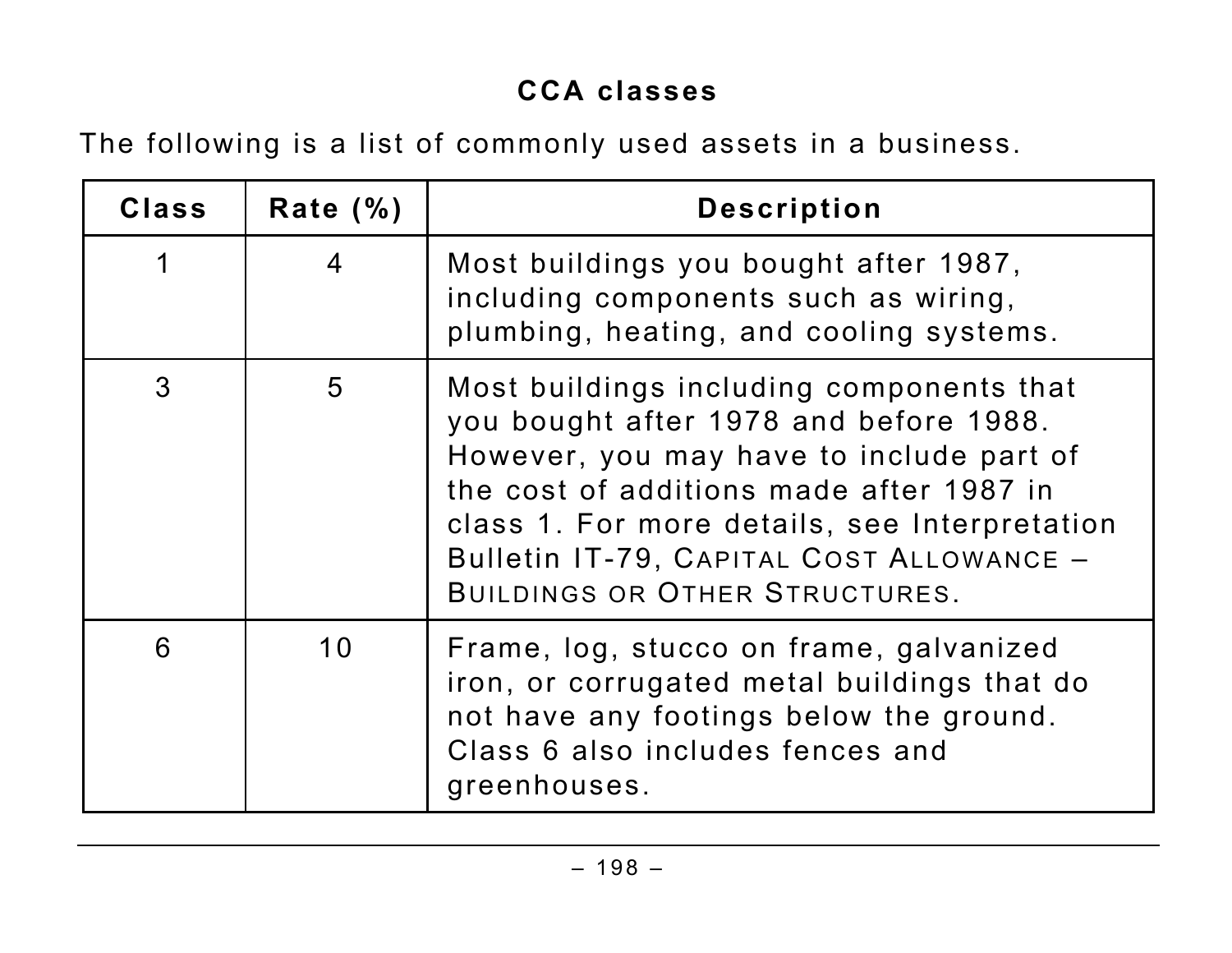| <b>Class</b>   | Rate $(\% )$ | <b>Description</b>                                                                                                                                                                                                                                                                   |
|----------------|--------------|--------------------------------------------------------------------------------------------------------------------------------------------------------------------------------------------------------------------------------------------------------------------------------------|
| $\overline{7}$ | 15           | Canoes, rowboats, and most other vessels<br>and their motors, furniture, and fittings. For<br>more details, see Interpretation Bulletin<br>IT-267, CAPITAL COST ALLOWANCE - VESSELS.                                                                                                 |
| 8              | 20           | Property that you did not include in any<br>other class. Some examples are fixtures,<br>furniture, machinery, photocopiers,<br>refrigeration equipment, telephones, and<br>tools costing \$200 or more. Class 8 also<br>includes outdoor advertising signs you<br>bought after 1987. |
| 9              | 25           | Aircraft, including furniture or equipment<br>attached to the aircraft, and spare parts.                                                                                                                                                                                             |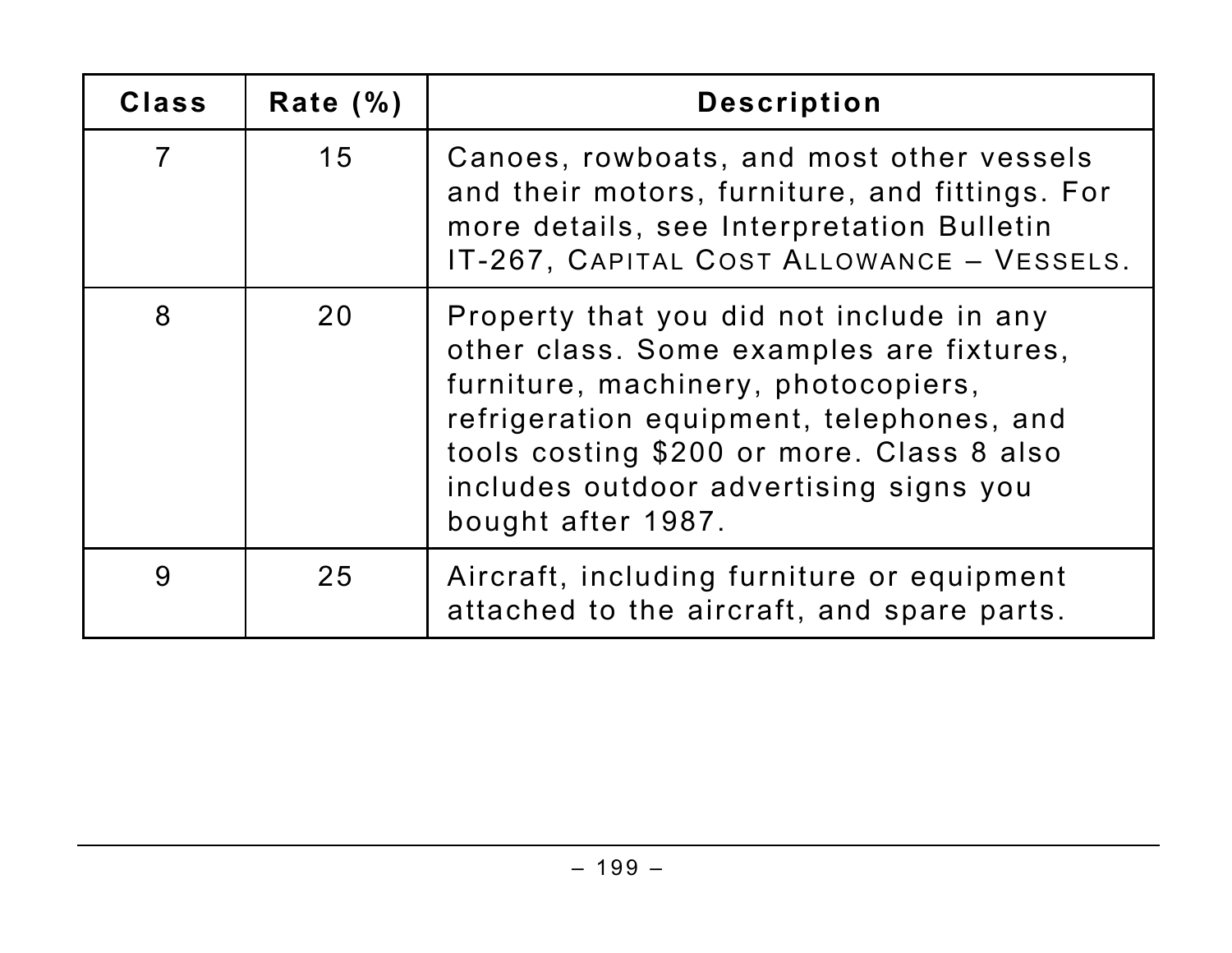| <b>Class</b>    | Rate $(\% )$ | <b>Description</b>                                                                                                                                                                                                                                                                                                                                                                                            |
|-----------------|--------------|---------------------------------------------------------------------------------------------------------------------------------------------------------------------------------------------------------------------------------------------------------------------------------------------------------------------------------------------------------------------------------------------------------------|
| 10              | 30           | Automobiles, except those you use as a taxi<br>or in a daily rental business, including vans,<br>trucks, tractors, wagons, and trailers.<br>General-purpose electronic data-processing<br>equipment (commonly called computer<br>hardware) and systems software acquired<br>before March 23, 2004. See also class 45.                                                                                         |
| 10.1            | 30           | A passenger vehicle. See page 169 [32] for<br>the capital cost limits.                                                                                                                                                                                                                                                                                                                                        |
| 12 <sup>2</sup> | 100          | China, cutlery, kitchen utensils that cost<br>under \$200, linen, uniforms, dies, jigs,<br>moulds, cutting or shaping parts of a<br>machine, tools and medical or dental<br>instruments that cost under \$200, computer<br>software (except systems software), and<br>video cassettes bought after February 15,<br>1984, that you rent and do not expect to rent<br>to any one person for more than 7 days in |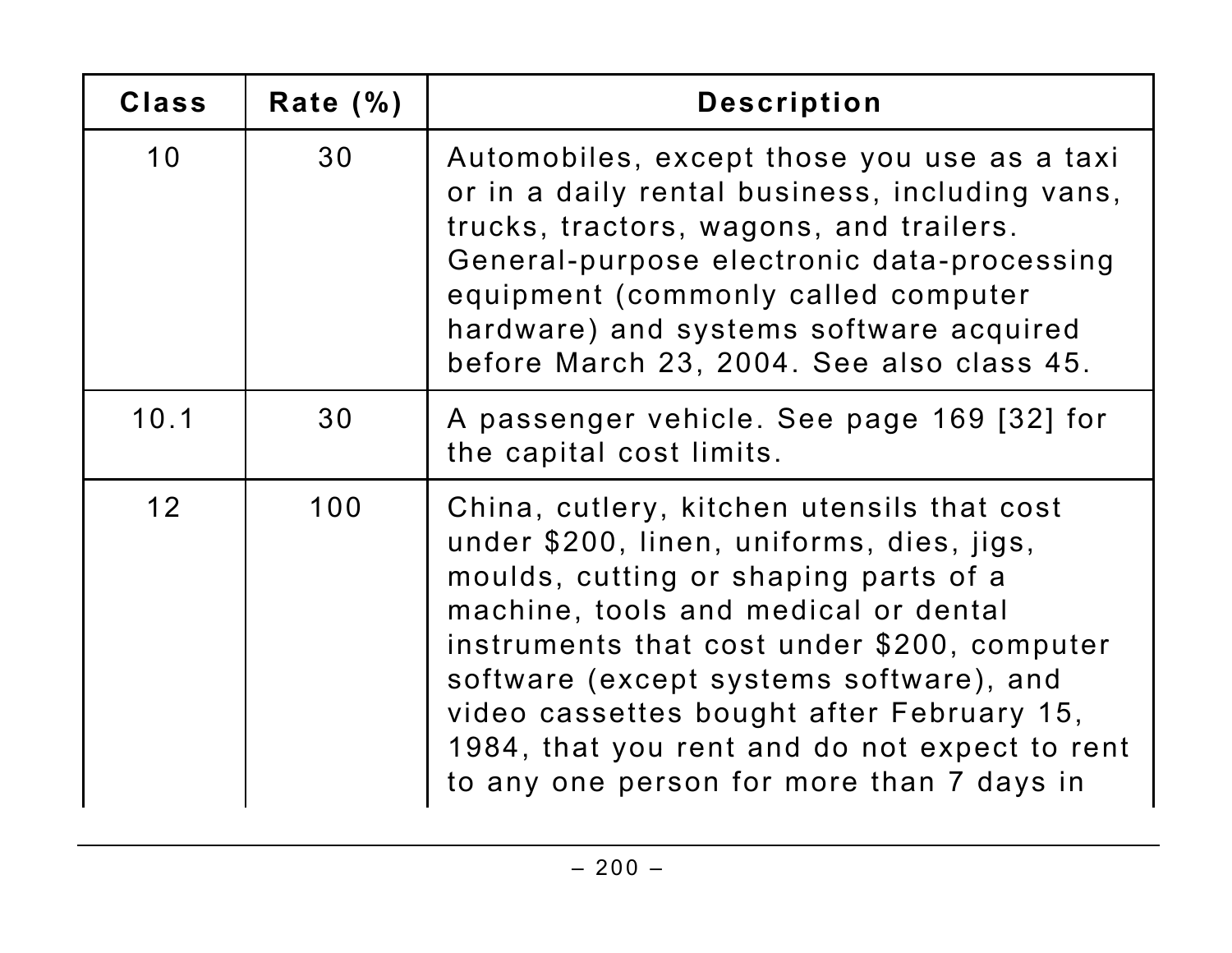| <b>Class</b>              | Rate $(\% )$  | <b>Description</b>                                                                                                                                                                                                                                                                                                                                                                                                                                                                      |
|---------------------------|---------------|-----------------------------------------------------------------------------------------------------------------------------------------------------------------------------------------------------------------------------------------------------------------------------------------------------------------------------------------------------------------------------------------------------------------------------------------------------------------------------------------|
| 12 <sup>°</sup><br>Cont'd | 100<br>Cont'd | a 30-day period. Under proposed legislation,<br>the cost limit will be increased to \$500 from<br>\$200 for tools acquired on or after May 2,<br>2006. Medical or dental instruments and<br>kitchen utensils under Class 12 will be<br>increased to \$500 from \$200 for such<br>utensils and instruments acquired on or after<br>May 2, 2006. Tools eligible under this class<br>specifically exclude electronic<br>communication devices and electronic data<br>processing equipment. |
| 13                        |               | Leasehold interest - You can claim CCA on<br>a leasehold interest, but the maximum rate<br>depends on the type of leasehold interest<br>and the terms of the lease.                                                                                                                                                                                                                                                                                                                     |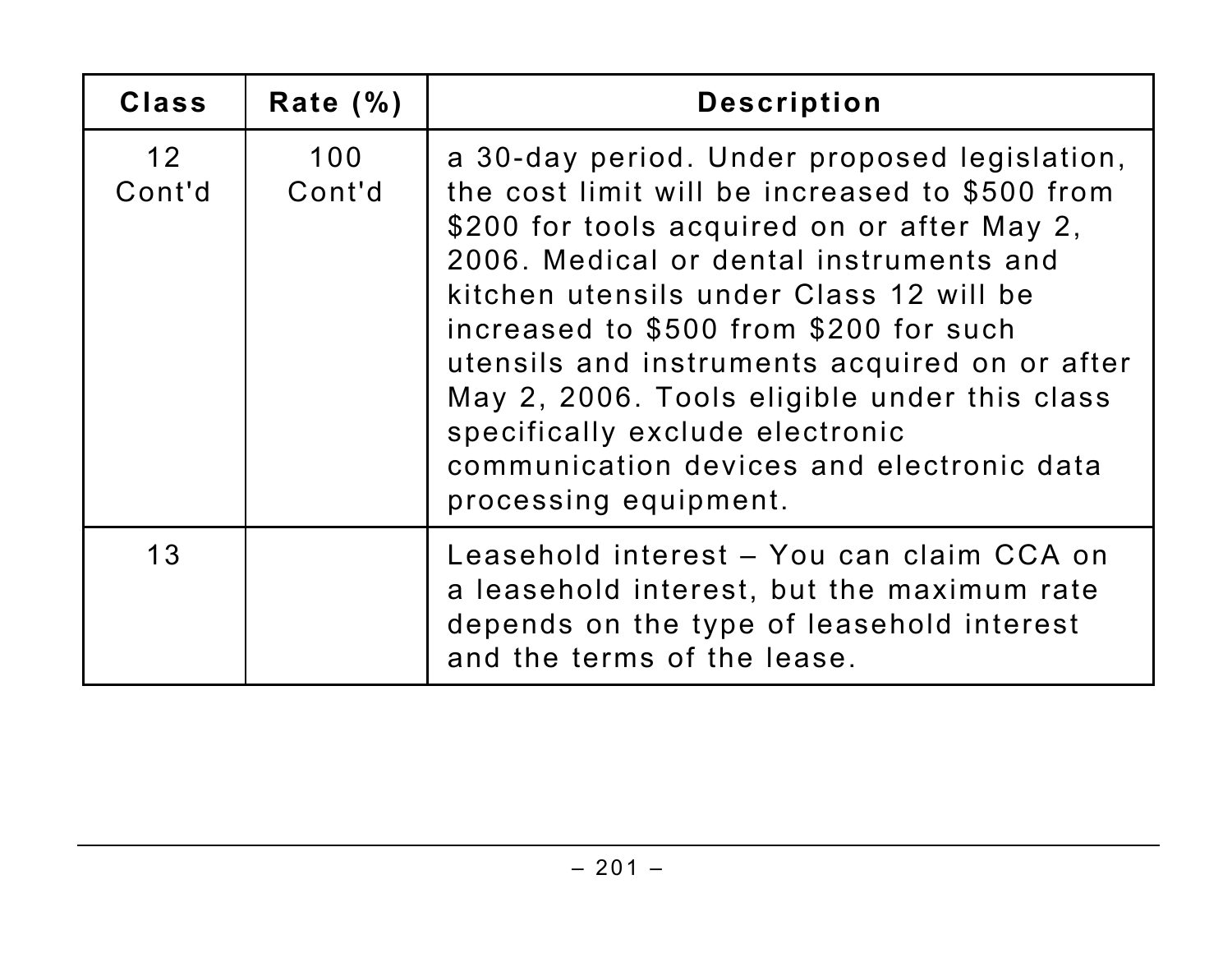| <b>Class</b> | Rate $(\% )$ | <b>Description</b>                                                                                                                                                                                                                                      |
|--------------|--------------|---------------------------------------------------------------------------------------------------------------------------------------------------------------------------------------------------------------------------------------------------------|
| 14           |              | Patents, franchises, concessions, or<br>licences for a limited period. Your CCA is<br>whichever of the following amounts is less:                                                                                                                       |
|              |              | • capital cost of the property spread out<br>over the life of the property; or                                                                                                                                                                          |
|              |              | • UCC of the property of that class at the<br>end of the taxation year.                                                                                                                                                                                 |
| 16           | 40           | Taxis, vehicles you use in a daily car-rental<br>business, coin-operated video games or<br>pinball machines acquired after February 15,<br>1984, and freight trucks acquired after<br>December 6, 1991, that are rated higher<br>than 11,788 kilograms. |
| 17           | 8            | Roads, parking lots, sidewalks, airplane<br>runways, storage areas, or similar surface<br>construction.                                                                                                                                                 |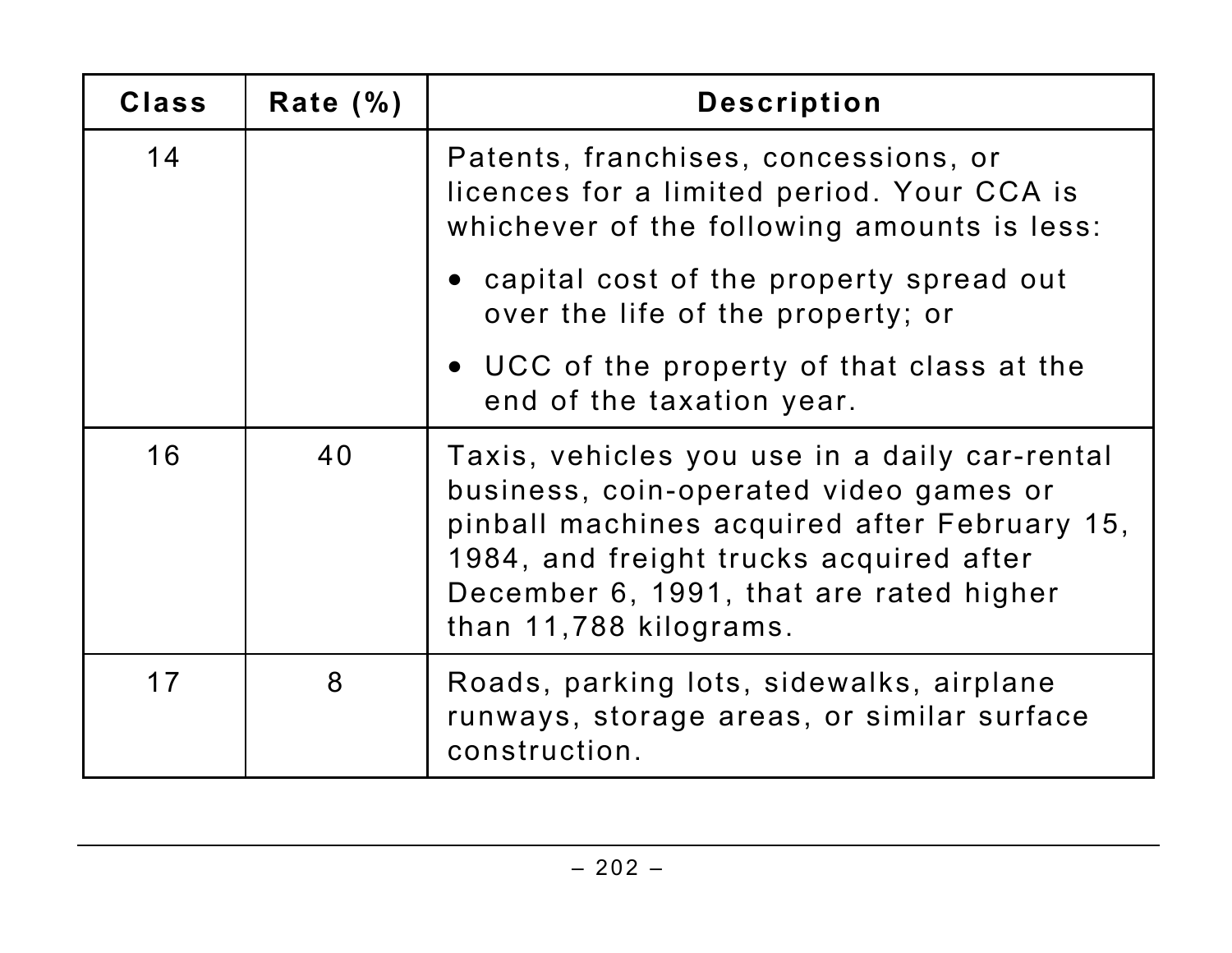| <b>Class</b> | Rate $(\% )$ | <b>Description</b>                                                                                                                                                                                                                                                                                             |
|--------------|--------------|----------------------------------------------------------------------------------------------------------------------------------------------------------------------------------------------------------------------------------------------------------------------------------------------------------------|
| 22           | 50           | Most power-operated, movable equipment<br>you bought before 1988 that you use for<br>excavating, moving, placing, or compacting<br>earth, rock, concrete, or asphalt.                                                                                                                                          |
| 38           | 30           | Most power-operated, movable equipment<br>you bought after 1987 and use for<br>excavating, moving, placing, or compacting<br>earth, rock, concrete, or asphalt.                                                                                                                                                |
| 45           | 45           | Computer equipment and systems software<br>acquired after March 22, 2004. The current<br>rule allowing a separate class election is not<br>available for equipment that qualifies for the<br>45% rate. However, you may elect to have<br>the current rule apply for equipment that is<br>acquired before 2005. |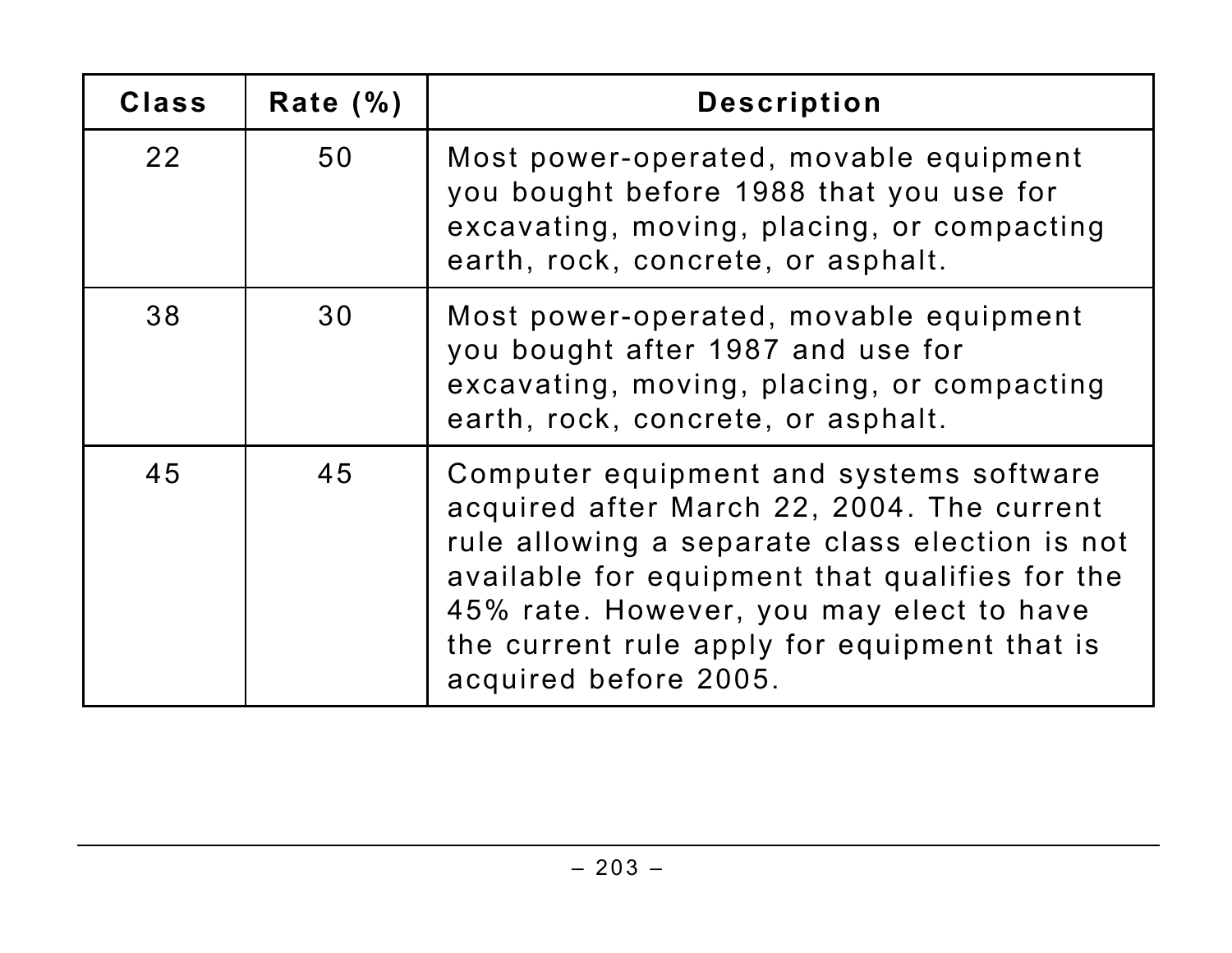| <b>Class</b> | Rate $(\% )$ | <b>Description</b>                                                                                       |
|--------------|--------------|----------------------------------------------------------------------------------------------------------|
| 46           | 30           | Data network infrastructure equipment<br>acquired after March 22, 2004 (usually<br>included in class 8). |

#### **Note**

You can choose to keep an outdoor advertising sign and any property you would usually include in class 38 in a separate class. To do this, attach a letter to your income return for the year you bought the property. In the letter, list the properties you are including in a separate class.

#### **Summary of Chapters 2 to 4 – Completed Form T2124**

In this section, we summarize our discussion about income, expenses, and capital cost allowance, by showing you what the completed Form T2124 would look like for Cathy's business and recapping the information we have so far.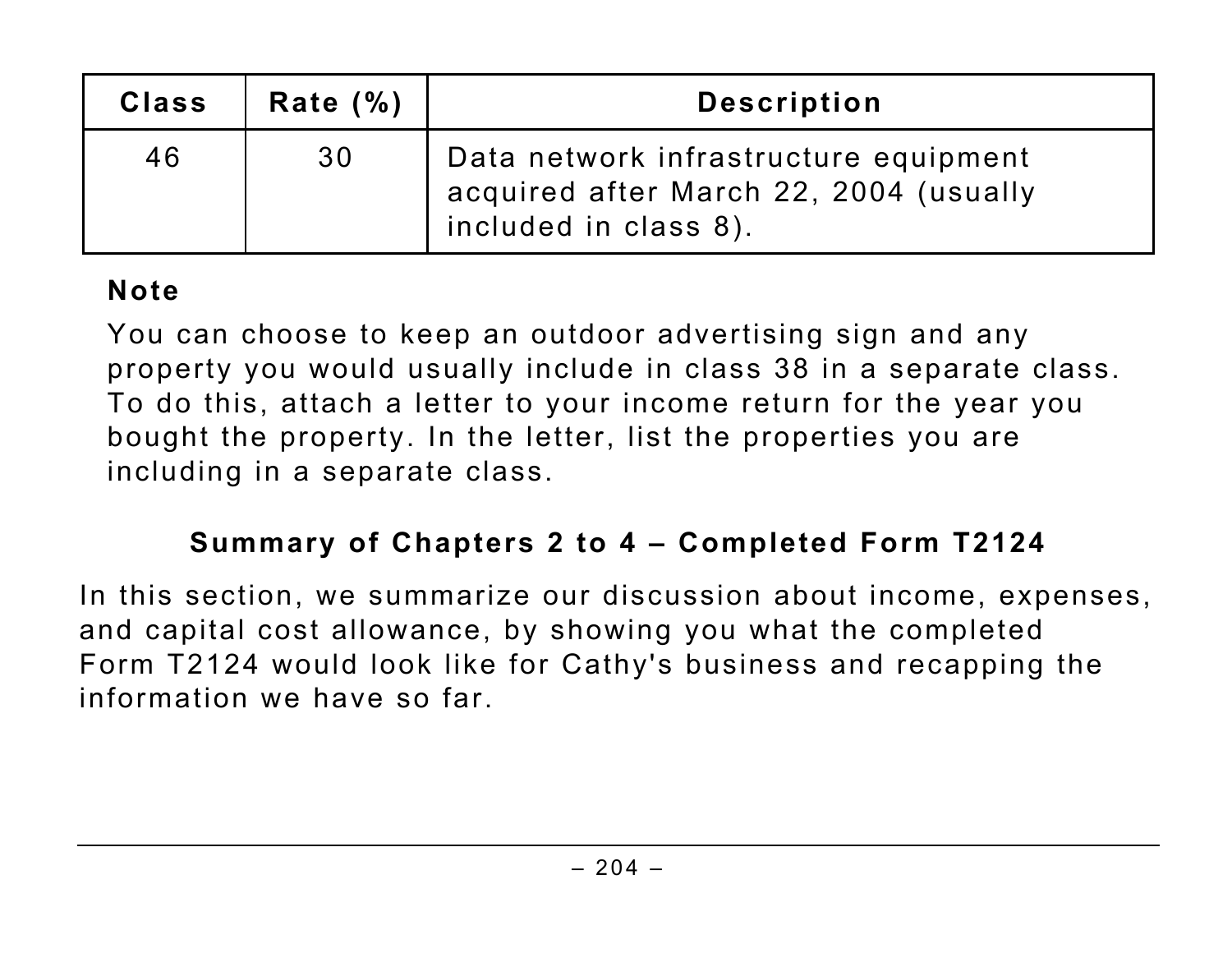| Total sales (does not include GST and PST, or HST)            | $\mathbb{S}$               | 189,000 |
|---------------------------------------------------------------|----------------------------|---------|
| Returned items                                                | $\boldsymbol{\mathcal{S}}$ | 1,000   |
| Inventory at the start of her 2006 fiscal period              | $\mathbf 3$                | 36,500  |
| Inventory at the end of her 2006 fiscal period                | $\mathbf 3$                | 30,000  |
| Purchases (including freight, etc.)                           | $\boldsymbol{\mathcal{L}}$ | 88,000  |
| Meals and entertainment expenses                              | $\boldsymbol{\theta}$      | 50      |
| Motor vehicle expenses                                        | $\boldsymbol{\mathcal{S}}$ | 3,125   |
| Convention expenses                                           | \$                         | 500     |
| Capital cost allowance                                        | $\boldsymbol{\mathsf{S}}$  | 3,125   |
| Cathy also entered these expenses in her expense<br>journals: |                            |         |
| Accounting fees                                               | $\boldsymbol{\mathcal{S}}$ | 750     |
| Advertising                                                   | $\boldsymbol{\mathcal{L}}$ | 2,800   |
| Business tax                                                  | \$                         | 550     |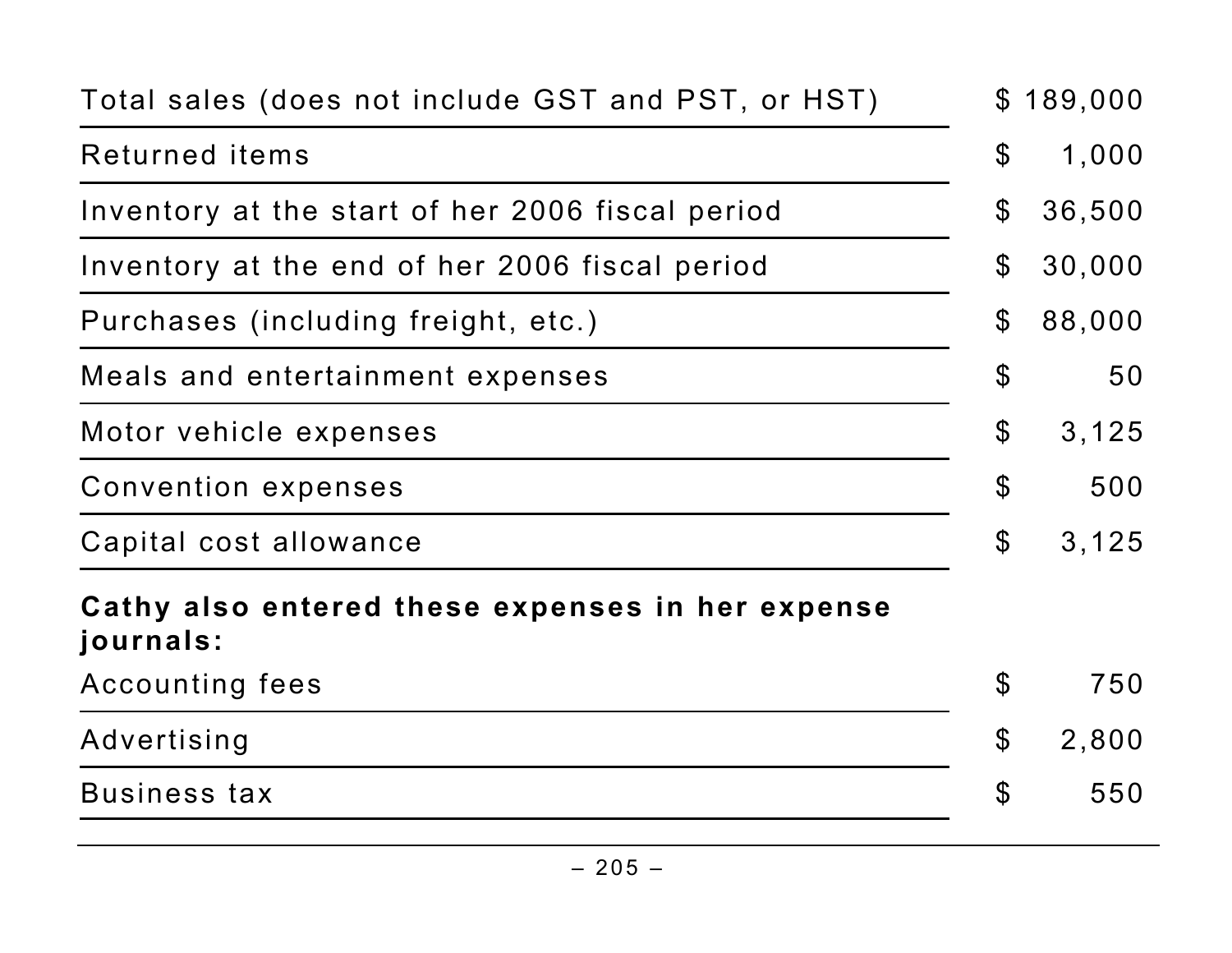| Business insurance                 | $\boldsymbol{\mathsf{\$}}$ | 1,600  |
|------------------------------------|----------------------------|--------|
| Interest on business loan          | $\boldsymbol{\mathcal{S}}$ | 5,300  |
| Maintenance                        | $\boldsymbol{\mathcal{S}}$ | 800    |
| Office supplies                    | $\mathcal{C}$              | 2,700  |
| Rent of store                      | $\mathcal{C}$              | 10,800 |
| Salaries (full and part-time help) | $\boldsymbol{\mathcal{S}}$ | 19,000 |
| Travelling (except car)            | $\boldsymbol{\mathcal{S}}$ | 350    |
| Utilities on store                 | $\boldsymbol{\mathsf{\$}}$ | 3,500  |

Therefore, the calculation of Cathy's net business income on her Form T2124 would look like this: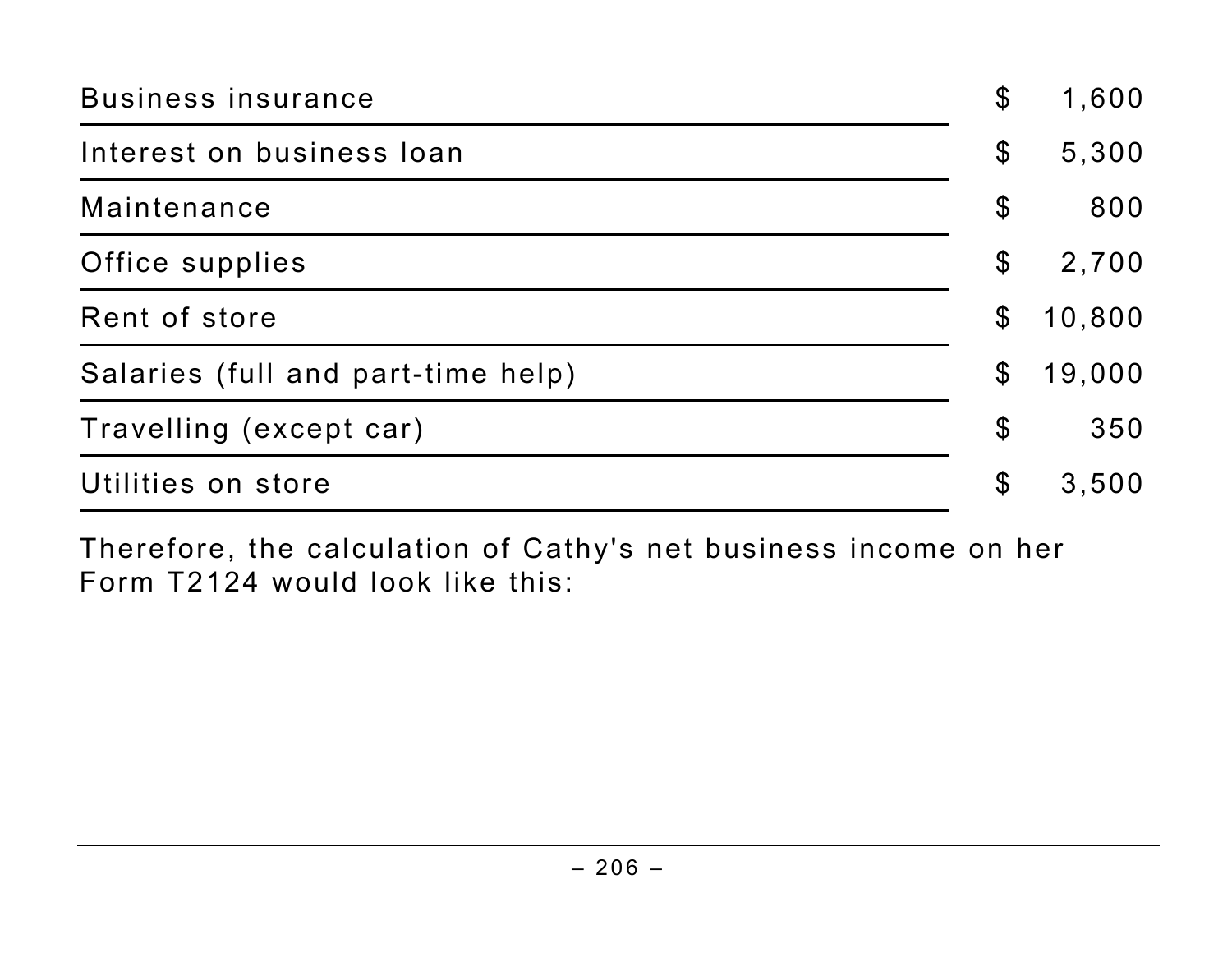#### **Income**

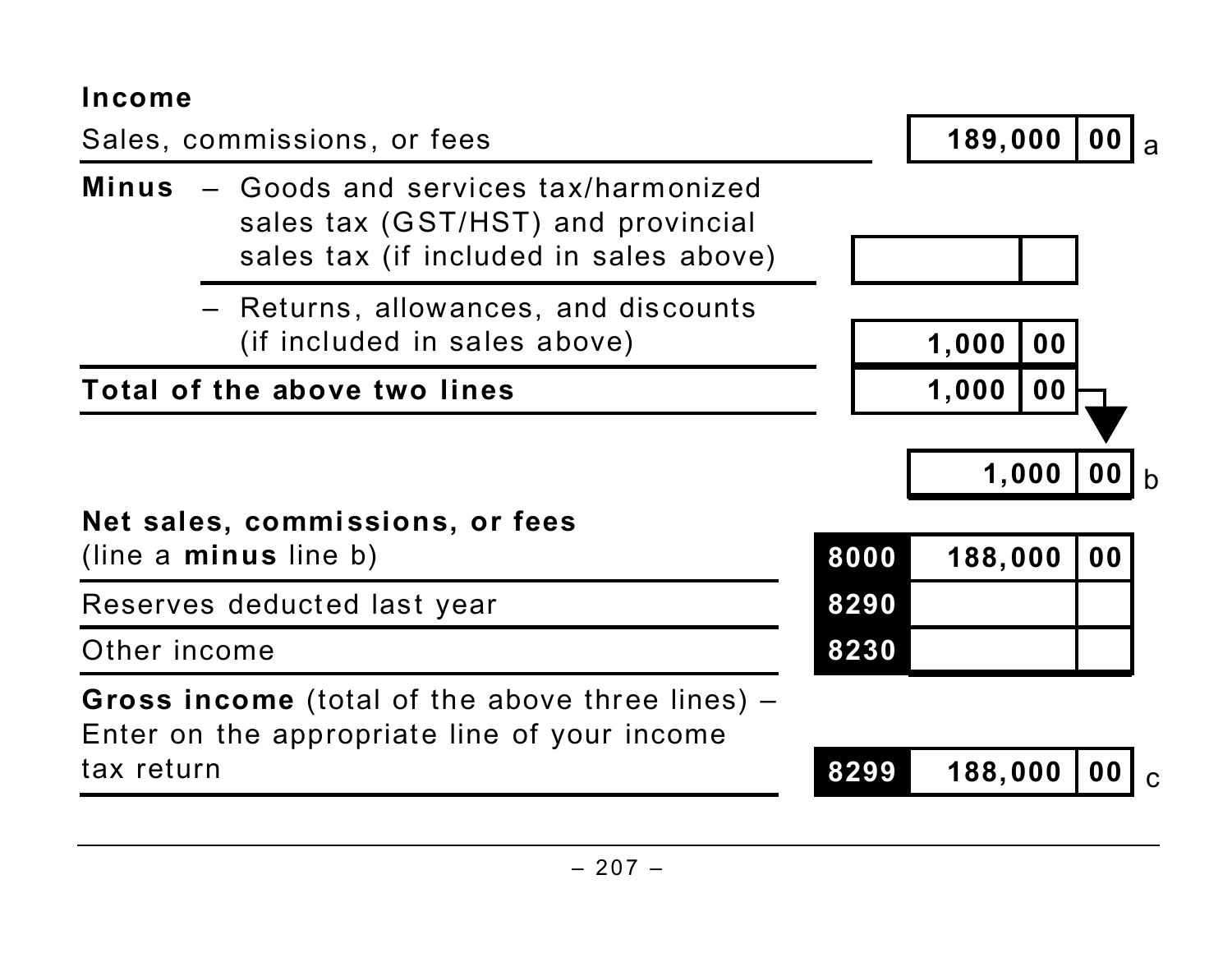# **Calculation of cost of goods sold (enter business part only)**

| Gross profit (line c minus line d)                                                                   | 8519 | 93,500  |    | $\bf{00}$      |
|------------------------------------------------------------------------------------------------------|------|---------|----|----------------|
|                                                                                                      |      | 94,500  |    | 0 <sub>0</sub> |
| Cost of goods sold                                                                                   | 8518 | 94,500  | 00 |                |
| <b>Minus</b> - Closing inventory<br>(include raw materials, goods in process,<br>and finished goods) | 8500 | 30,000  | 00 |                |
| Total of the above five lines                                                                        |      | 124,500 | 00 |                |
| Other costs                                                                                          | 8450 |         |    |                |
| Direct wage costs                                                                                    | 8340 |         |    |                |
| Subcontracts                                                                                         | 8360 |         |    |                |
| Purchases during the year (net of returns,<br>allowances, and discounts)                             | 8320 | 88,000  | 00 |                |
| Opening inventory (include raw materials,<br>goods in process, and finished goods)                   | 8300 | 36,500  | 00 |                |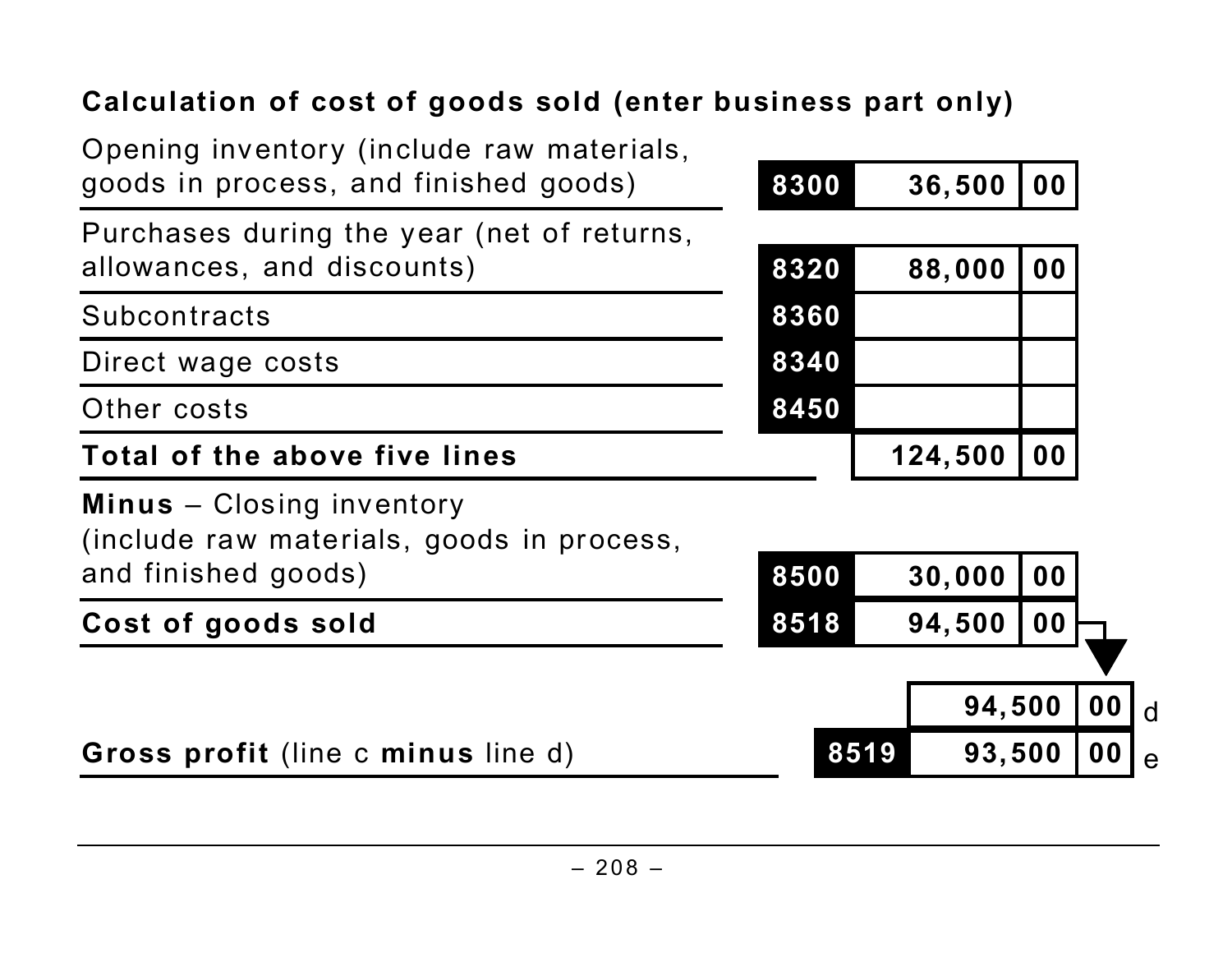# **Expenses (enter business part only)**

Advertising **8521 2,800 00**

Bad debts

| $\sim$ (c we convert part c |      |       |            |
|-----------------------------|------|-------|------------|
| ng                          | 8521 | 2,800 | $\vert$ 00 |
| S                           | 8590 |       |            |

| Business tax, fees, licences, dues, memberships, |      |       |                |
|--------------------------------------------------|------|-------|----------------|
| and subscriptions                                | 8760 | 550   | 0 <sub>0</sub> |
| Delivery, freight, and express                   | 9275 |       |                |
| Fuel costs (except for motor vehicles)           | 9224 |       |                |
| Insurance                                        | 8690 | 1,600 | 0 <sub>0</sub> |
| Interest                                         | 8710 | 5,300 | 0 <sub>0</sub> |
| Maintenance and repairs                          | 8960 | 800   | 0 <sub>0</sub> |
| Management and administration fees               | 8871 |       |                |
| Meals and entertainment (allowable part only)    | 8523 | 50    | 0 <sub>0</sub> |
| Motor vehicle expenses (not including CCA)       |      |       |                |
| (see Chart A on page 22 [4])                     | 9281 | 3,125 | 00             |
| Office expenses                                  | 8810 | 2,700 | 0 <sub>0</sub> |
| Supplies                                         | 8811 |       |                |
| Legal, accounting, and other professional fees   | 8860 | 750   | 0 <sub>0</sub> |

| 8760 | 550   | 00 |
|------|-------|----|
| 9275 |       |    |
| 9224 |       |    |
| 8690 | 1,600 | 00 |
| 8710 | 5,300 | 00 |
| 8960 | 800   | 00 |
| 8871 |       |    |
| 8523 | 50    | 00 |
|      |       |    |

| 9281 | $3,125$ 00 |                  |
|------|------------|------------------|
| 8810 | 2,700   00 |                  |
| 8811 |            |                  |
| 8860 | 750        | $\overline{100}$ |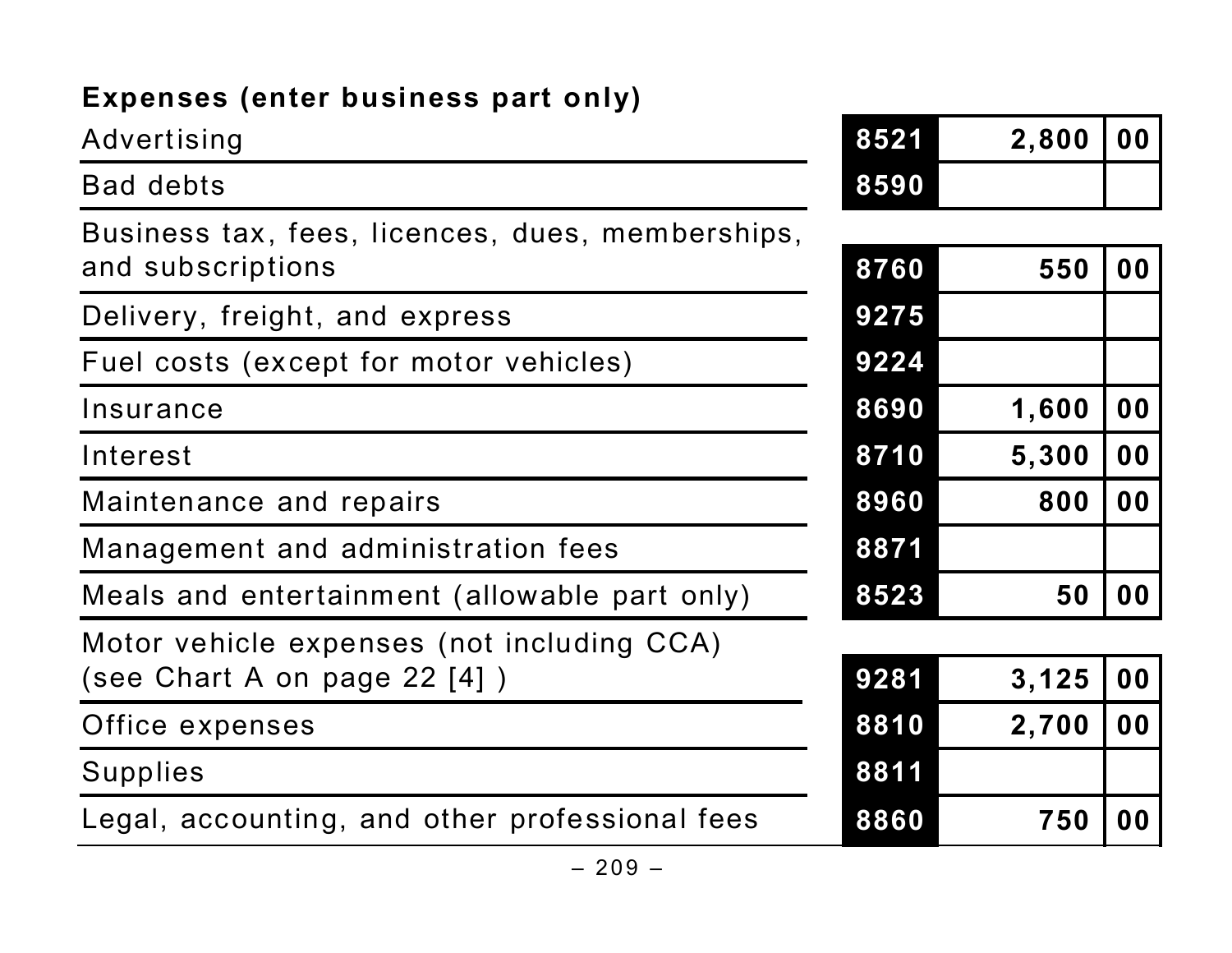| <b>Property taxes</b>                                                 | 9180            |        |                |                |
|-----------------------------------------------------------------------|-----------------|--------|----------------|----------------|
| Rent                                                                  | 8910            | 10,800 | 0 <sub>0</sub> |                |
| Salaries, wages, and benefits<br>(including employer's contributions) | 9060            | 19,000 | 00             |                |
| Travel                                                                | 9200            | 350    | 0 <sub>0</sub> |                |
| Telephone and utilities                                               | 9220            | 3,500  | 00             |                |
| Other expenses                                                        | 9270            | 500    | 0 <sub>0</sub> |                |
|                                                                       | <b>Subtotal</b> | 51,825 | 00             |                |
| Allowance on eligible capital property                                | 9935            | 3,125  | 00             |                |
| Capital cost allowance<br>(from Area A on page $14$ [3])              | 9936            |        |                |                |
| <b>Total business expenses</b><br>(total of the above three lines)    | 9368            | 54,950 | 00             |                |
|                                                                       |                 | 54,950 |                | 0 <sub>0</sub> |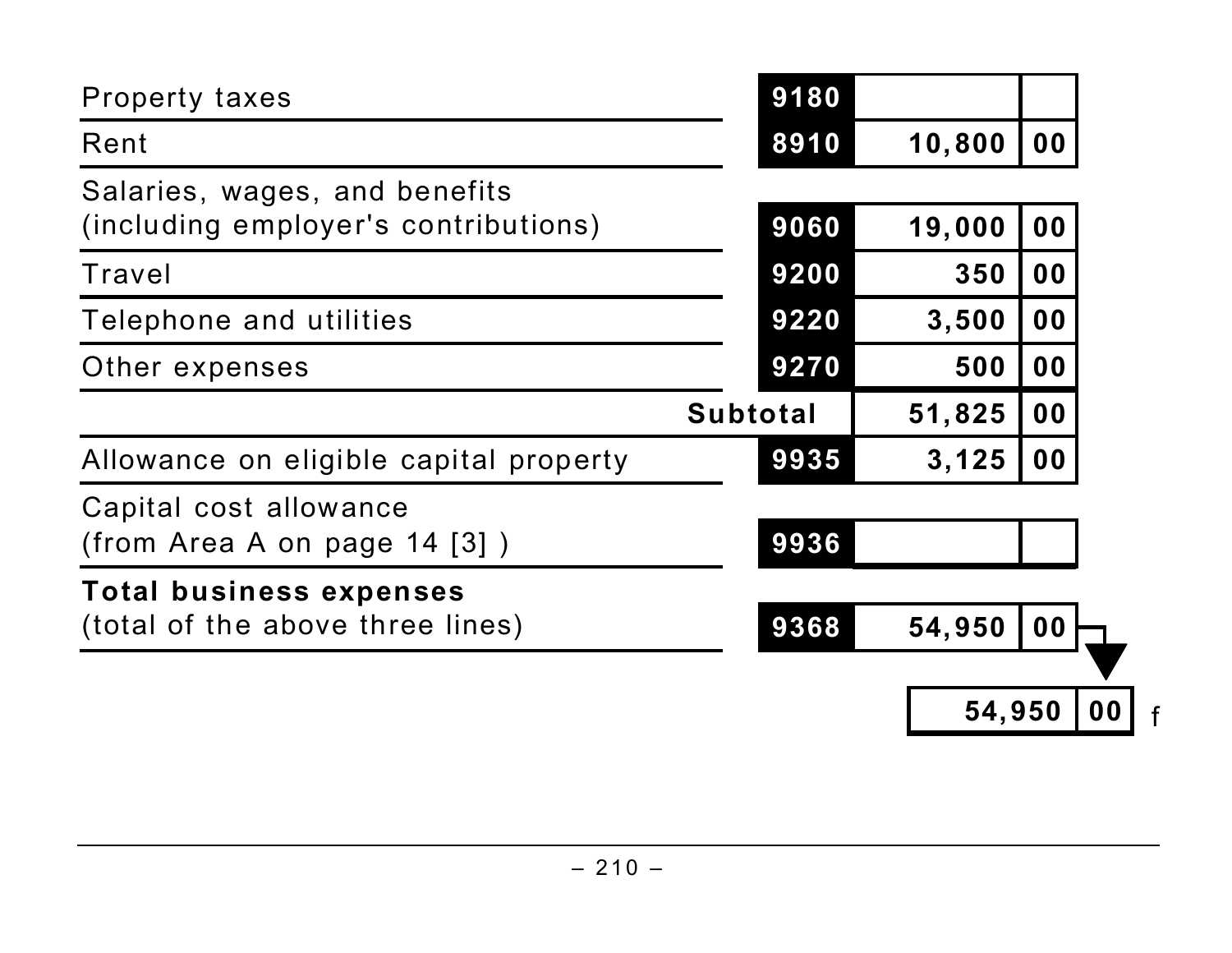| Net income (loss) before adjustments                                                                                              |      |        |           |   |
|-----------------------------------------------------------------------------------------------------------------------------------|------|--------|-----------|---|
| (line $e$ minus line $f$ )                                                                                                        | 9369 | 38,550 | 00        | g |
| Your share of line g above                                                                                                        |      | 38,550 | $\bf{00}$ |   |
| <b>Minus</b> – Other amounts deductible from<br>your share of net partnership income (loss)<br>(from the chart on page 9 [below]) | 9943 |        |           |   |
| Net income (loss) after adjustments<br>(line h minus line i)                                                                      |      | 38,550 | 00        |   |
| Minus - Business-use-of-home expenses<br>(from the chart on page 11 [below])                                                      | 9945 |        |           |   |
| Your net income (loss) (line j minus<br>line 9945) (enter on the appropriate line                                                 |      |        |           |   |
| of your income tax return)                                                                                                        | 9946 | 38,550 |           |   |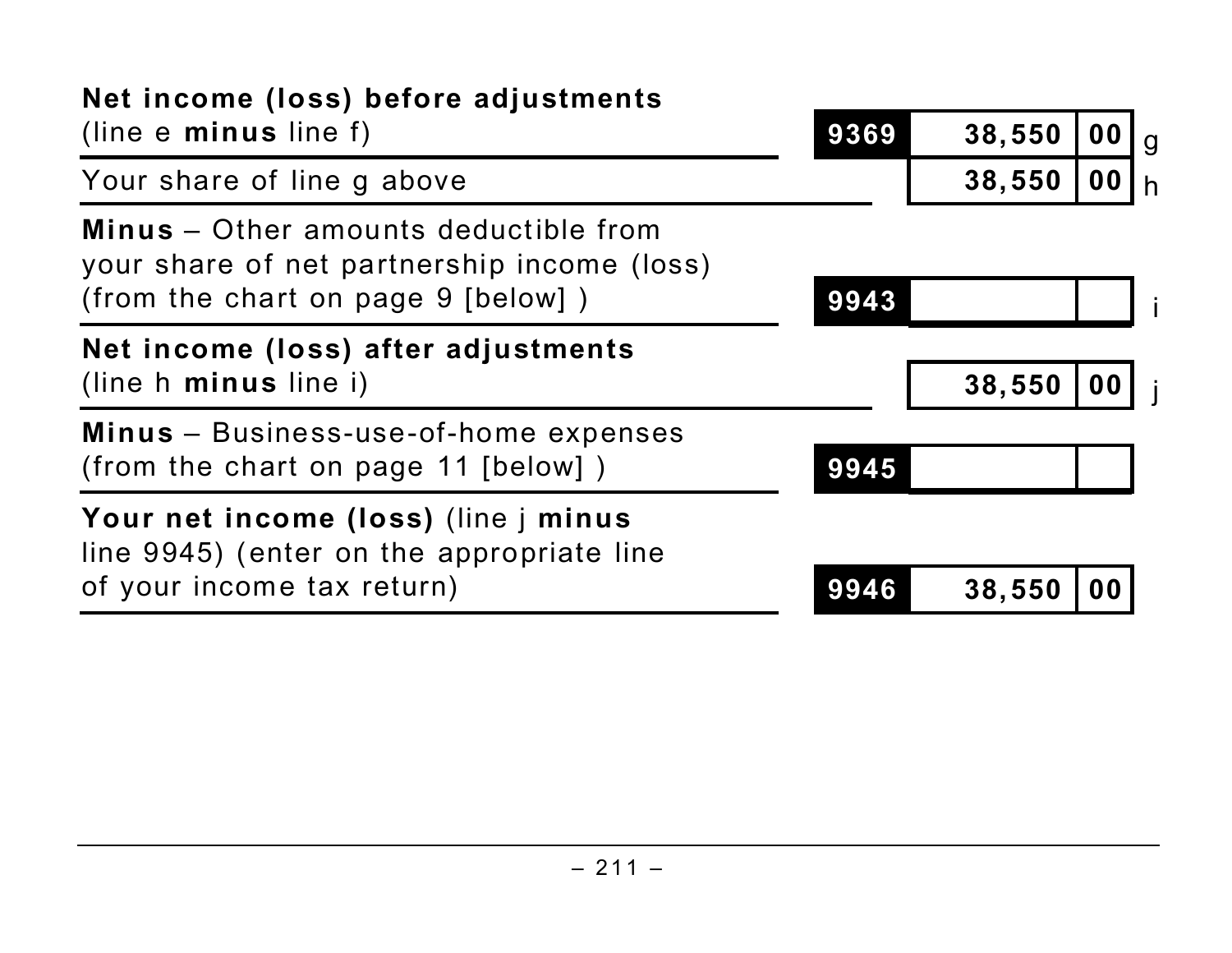# **Chapter 5 – Eligible Capital Expenditures**

# **What is an eligible capital expenditure?**

You may buy property that does not physically exist but gives you a lasting economic benefit. Some examples are goodwill, franchises, concessions, or licences for an unlimited period. We call this kind of property **eligible capital property.** The price you pay to buy this type of property is an **eligible capital expenditure.**

We consider franchises, concessions, or licences with a limited period to be depreciable properties, not eligible capital properties. For details about depreciable properties, see Chapter 4 on page 137 [26].

## **What is an annual allowance?**

You cannot deduct the full cost of an eligible capital expenditure, since it is a capital cost and gives you a lasting economic benefit. However, you can deduct part of its cost each year. We call the amount you can deduct your **annual allowance.**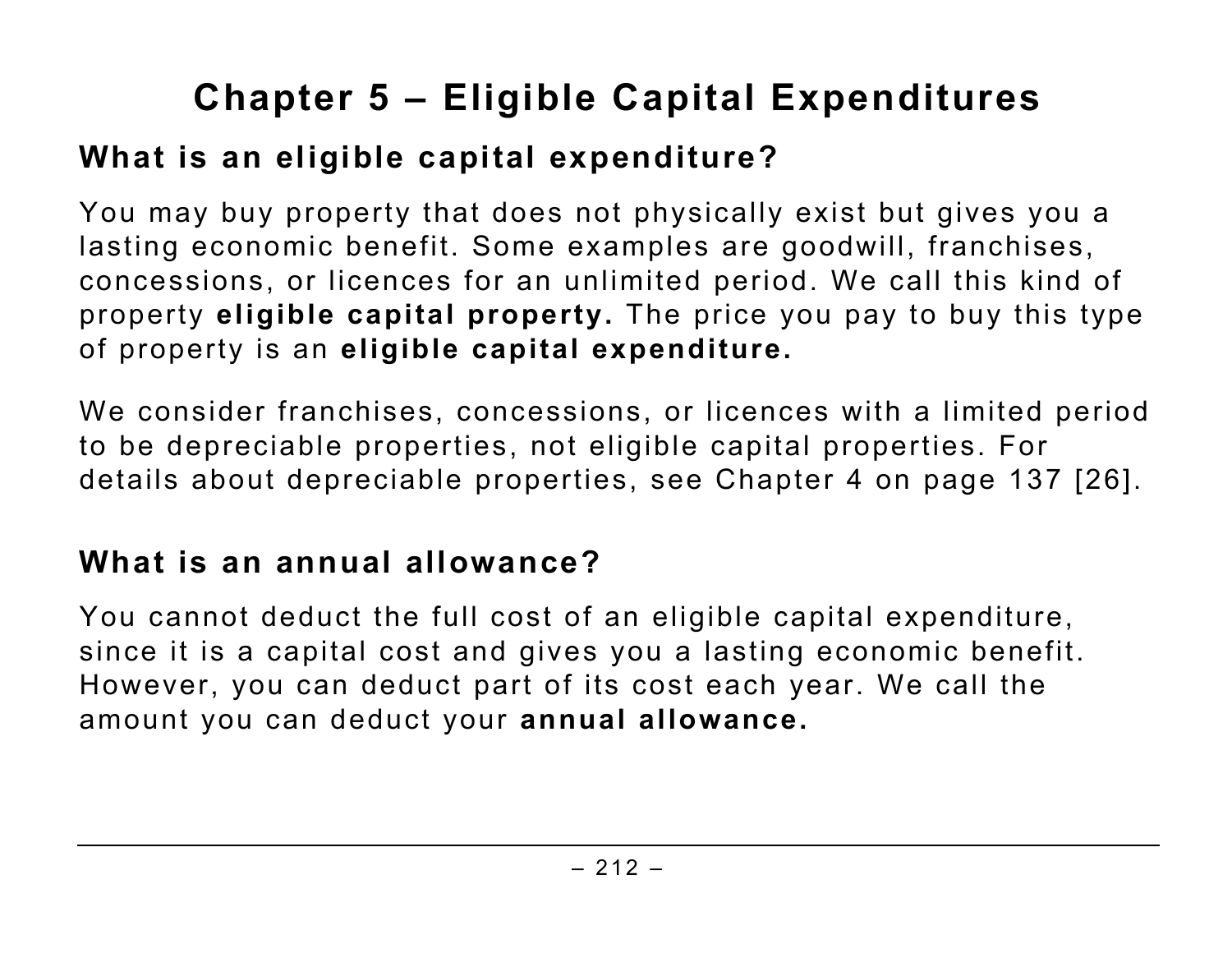# **What is a cumulative eligible capital (CEC) account?**

This is the bookkeeping record you establish to determine your annual allowance. You also use your CEC account to keep track of the property you buy and sell. We call the property in your CEC account your eligible capital property. You base your annual allowance on the balance in your account at the end of your fiscal period. Keep a separate account for each business.

# **How to calculate your annual allowance**

# **CEC account**

Complete the following chart to calculate your annual allowance and the balance in your CEC account at the end of your 2006 fiscal period.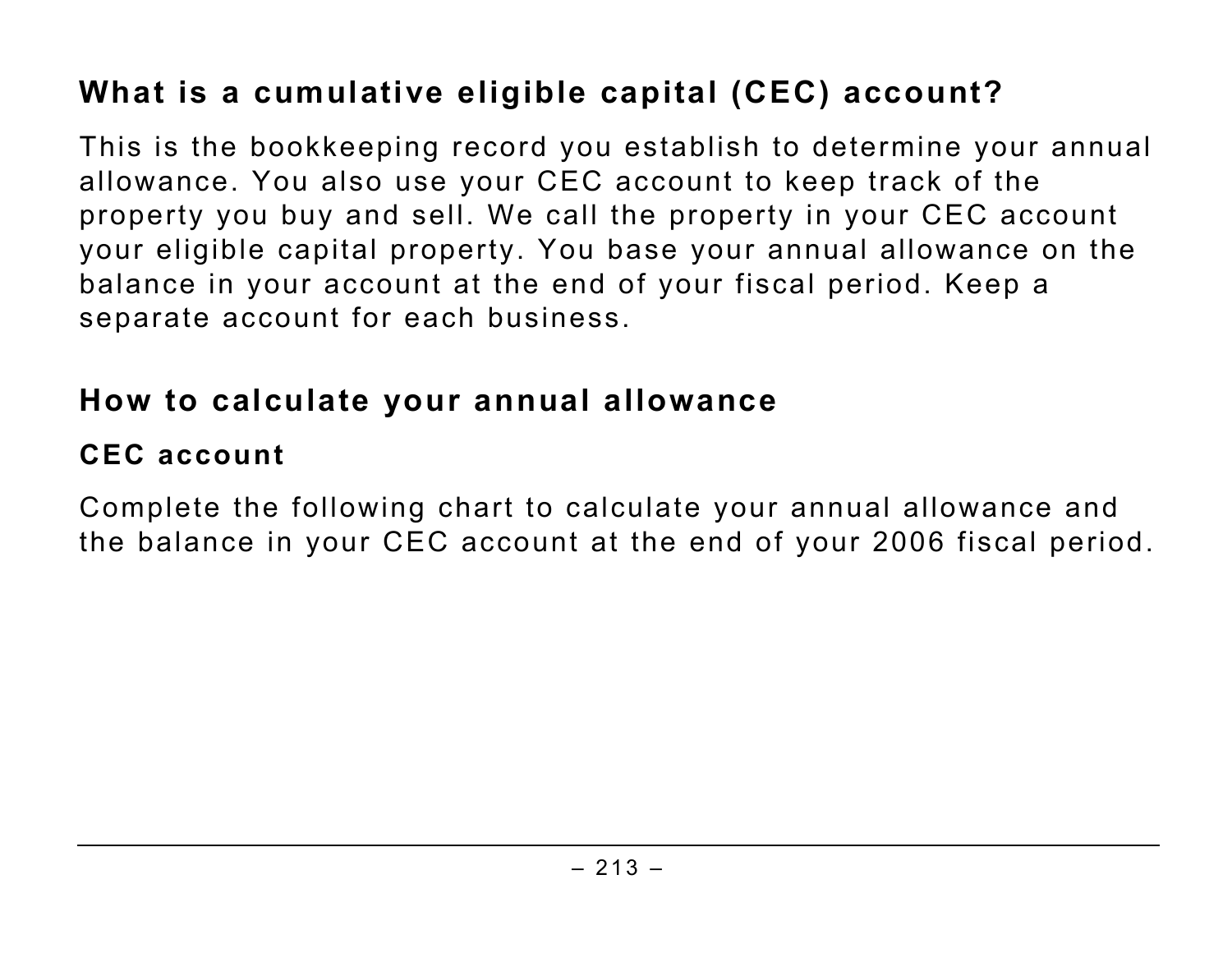#### **Calculating your annual allowance and CEC account balance at the end of your 2006 fiscal period**

| Balance in the account at the start of your 2006<br>fiscal period                                                                         |                |   |
|-------------------------------------------------------------------------------------------------------------------------------------------|----------------|---|
| Eligible capital expenditures you made or incurred in<br>your 2006 fiscal period<br>$\times 75\%$                                         | $\mathfrak{F}$ |   |
| Line 1 plus line 2                                                                                                                        | $\mathbb S$    | 3 |
| All the amounts you received or are entitled to<br>receive from the sale of eligible capital property in<br>your 2006 fiscal period       | \$             |   |
| All the amounts that became receivable in your 2006<br>fiscal period from the sale of eligible capital<br>properties before June 18, 1987 | $\mathbb S$    | 5 |
| Line 4 plus line 5                                                                                                                        | S              | 6 |
| Line $6 \times 75\%$                                                                                                                      |                |   |
|                                                                                                                                           |                |   |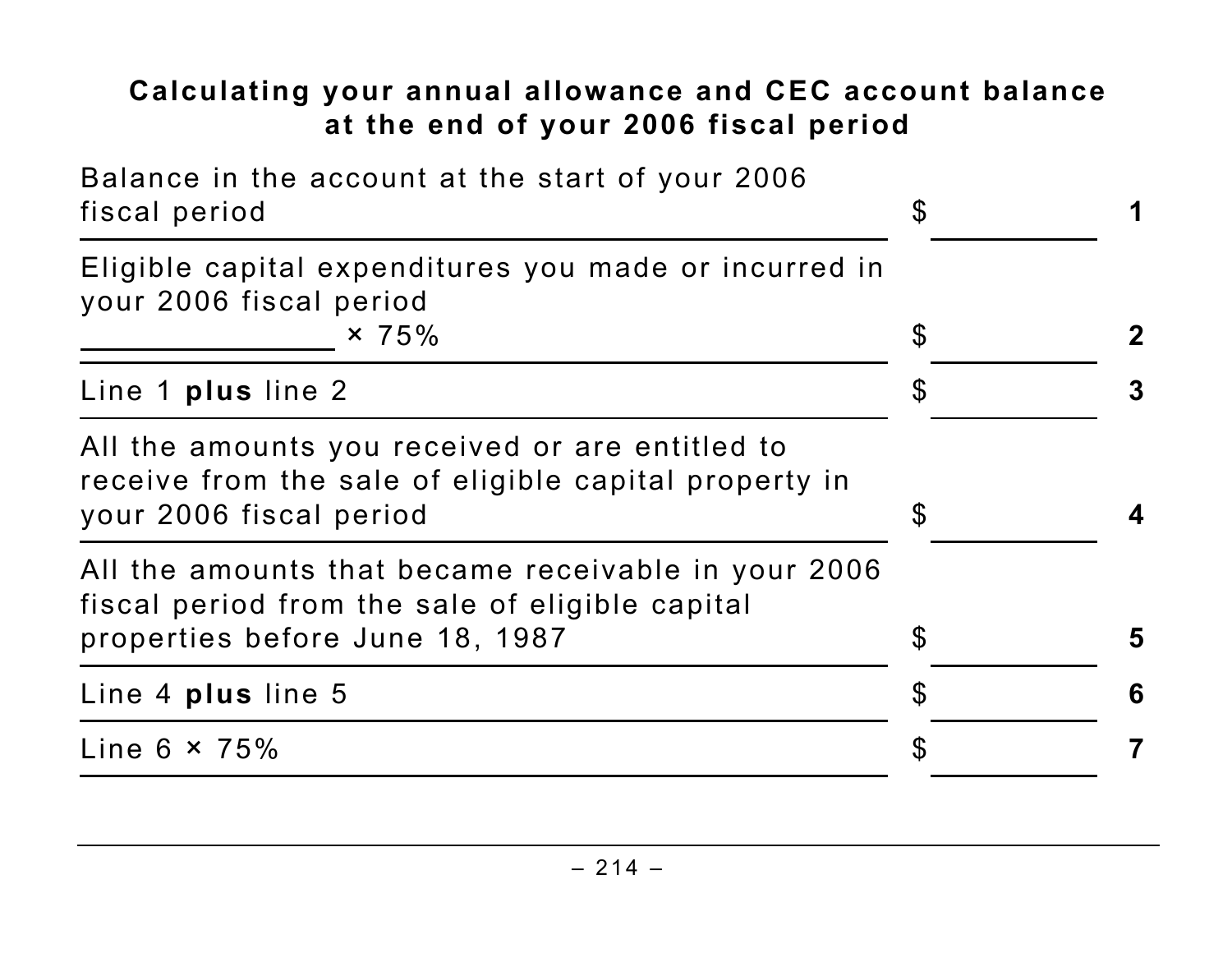#### **CEC account balance**

| Line 3 minus line 7                                          |    |     |
|--------------------------------------------------------------|----|-----|
| <b>Annual allowance</b>                                      |    |     |
| $7\% \times$ line 8                                          | S  |     |
| CEC account balance at the end of your 2006<br>fiscal period |    |     |
| Line 8 minus line 9                                          | \$ | 1 O |

#### **Note**

An eligible capital expenditure is reduced by the amount of any assistance received or receivable from a government for the expenditure. Also, an amount forgiven (or entitled to be forgiven) on government debt reduces your CEC account. Special conditions may apply to non-arm's length transactions. For additional information, see Interpretation Bulletin IT-123, TRANSACTIONS INVOLVING ELIGIBLE CAPITAL PROPERTY.

You can deduct an annual allowance if there is a **positive** balance (line 8) in your CEC account at the end of your 2006 fiscal period.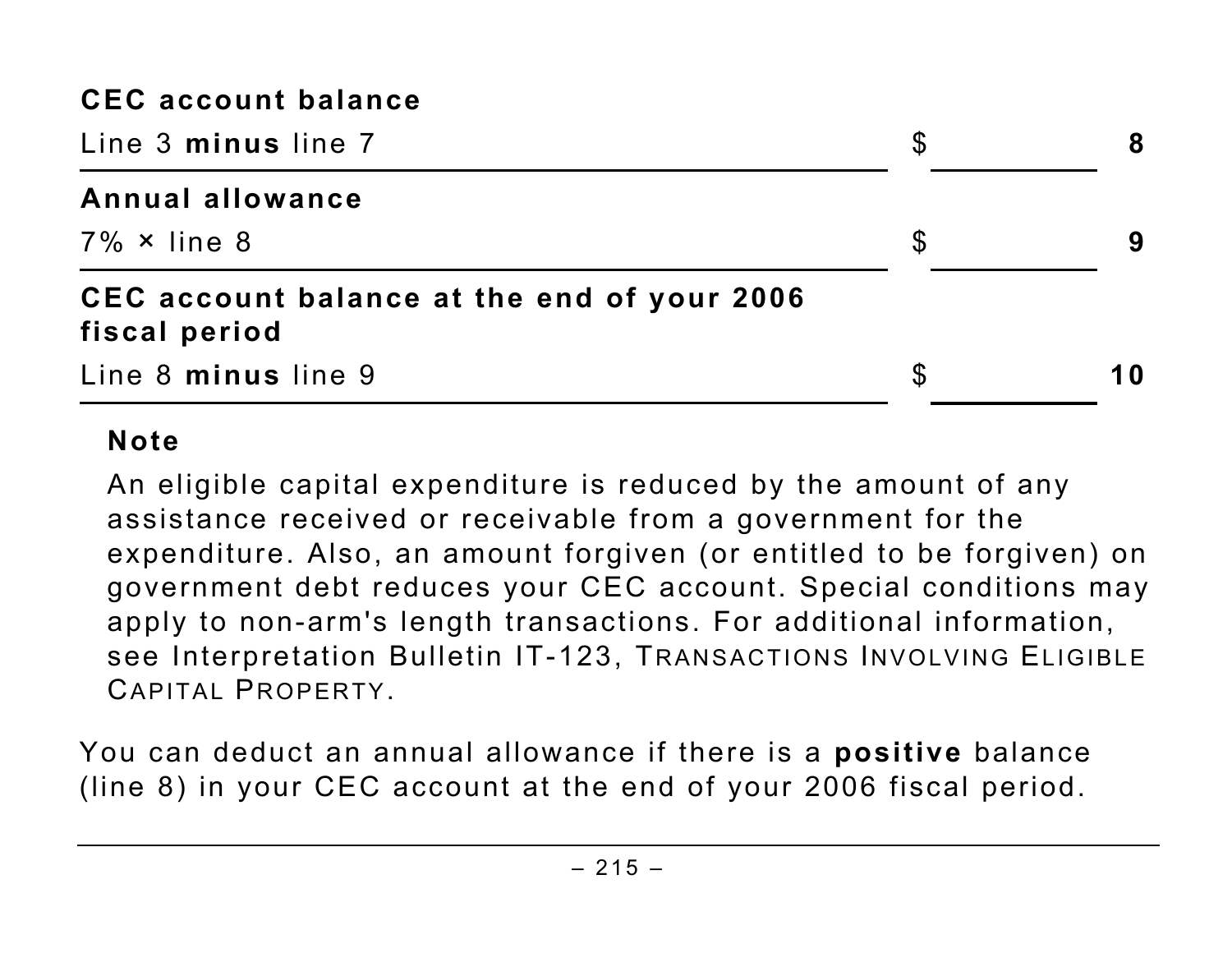You do not have to claim the full amount of the maximum annual allowance for a given year. You can deduct any amount you want, up to the maximum allowable of 7%. If your fiscal period is less than 365 days, you have to prorate your claim. Base your claim on the number of days in your fiscal period compared to 365 days.

If there is a **negative** balance in your CEC account, see "Sole proprietor - Sale of eligible capital property in the 2006 fiscal period" on page 218 [43] and "Partnership – Sale of eligible capital property in the 2006 fiscal period" also on page 222 [43]. The following is an example of how to calculate the maximum annual allowance and account balance.

#### **Example**

Carlo started a business on January 1, 2006. Carlo's business has a December 31 year-end. During 2006, he bought a franchise for \$16,000. He calculates his maximum annual allowance of \$840 for 2006 as follows: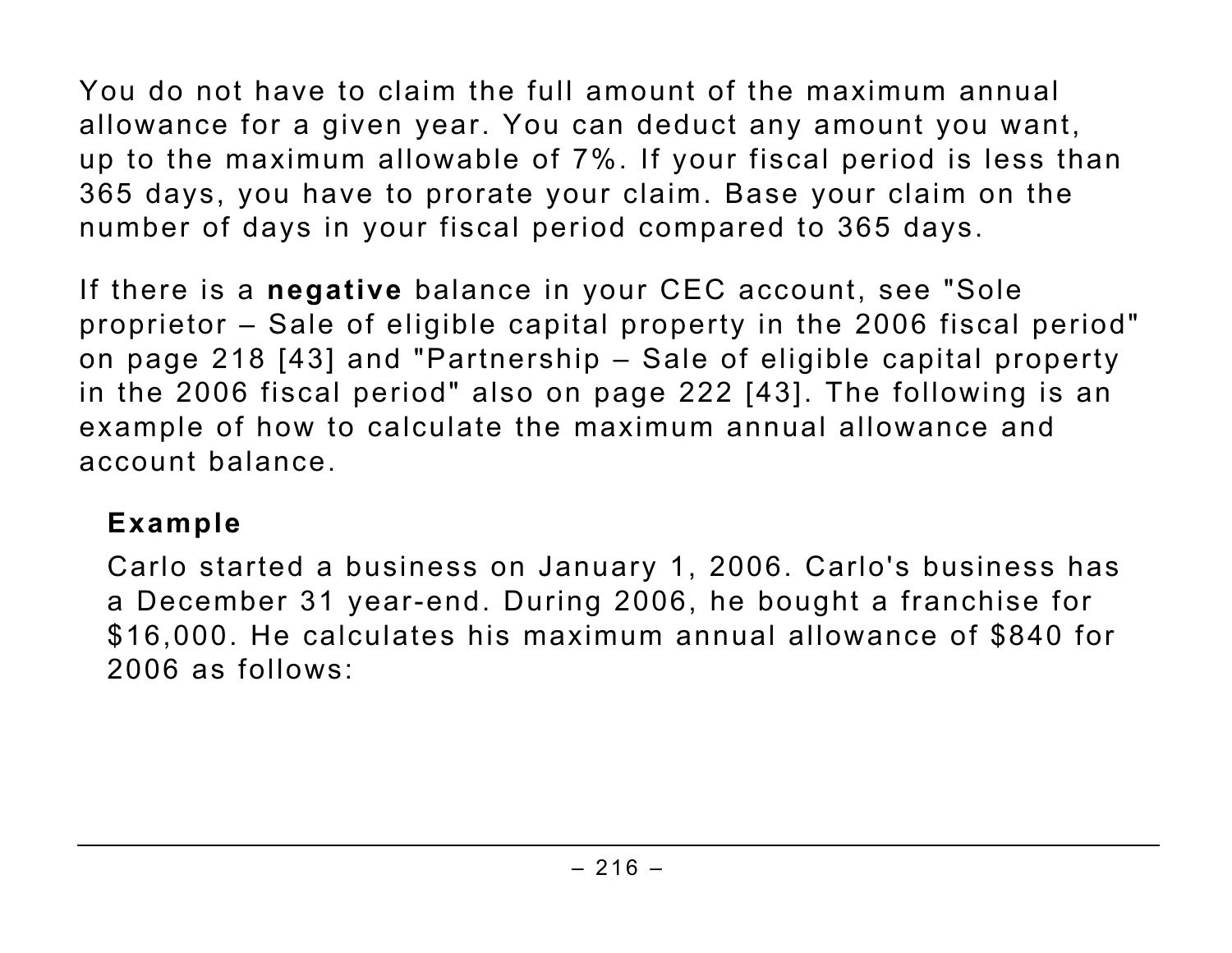#### **Carlo's CEC account**

| Balance at the start of Carlo's 2006 fiscal period                                                                                             |                       |                |              |                         |
|------------------------------------------------------------------------------------------------------------------------------------------------|-----------------------|----------------|--------------|-------------------------|
| Carlo's eligible capital expenditure:<br>franchise cost for the 2006 fiscal                                                                    |                       |                |              |                         |
| period                                                                                                                                         | $$16,000 \times 75\%$ |                | 12,000       | $\mathbf{2}$            |
| Line 1 plus line 2                                                                                                                             |                       |                | \$12,000     | $\overline{\mathbf{3}}$ |
| Carlo has not sold any eligible capital property<br>during the 2006 fiscal period. Therefore, he will not<br>have any amounts on lines 4 to 8. |                       |                |              |                         |
| Carlo's maximum annual allowance on eligible capital<br>property is $7\% \times$ line 3                                                        |                       | $\mathfrak{L}$ | 840          | 9                       |
| Balance at the end of 2006 (line 3 minus line 9)                                                                                               |                       |                | $$11,160$ 10 |                         |
|                                                                                                                                                |                       |                |              |                         |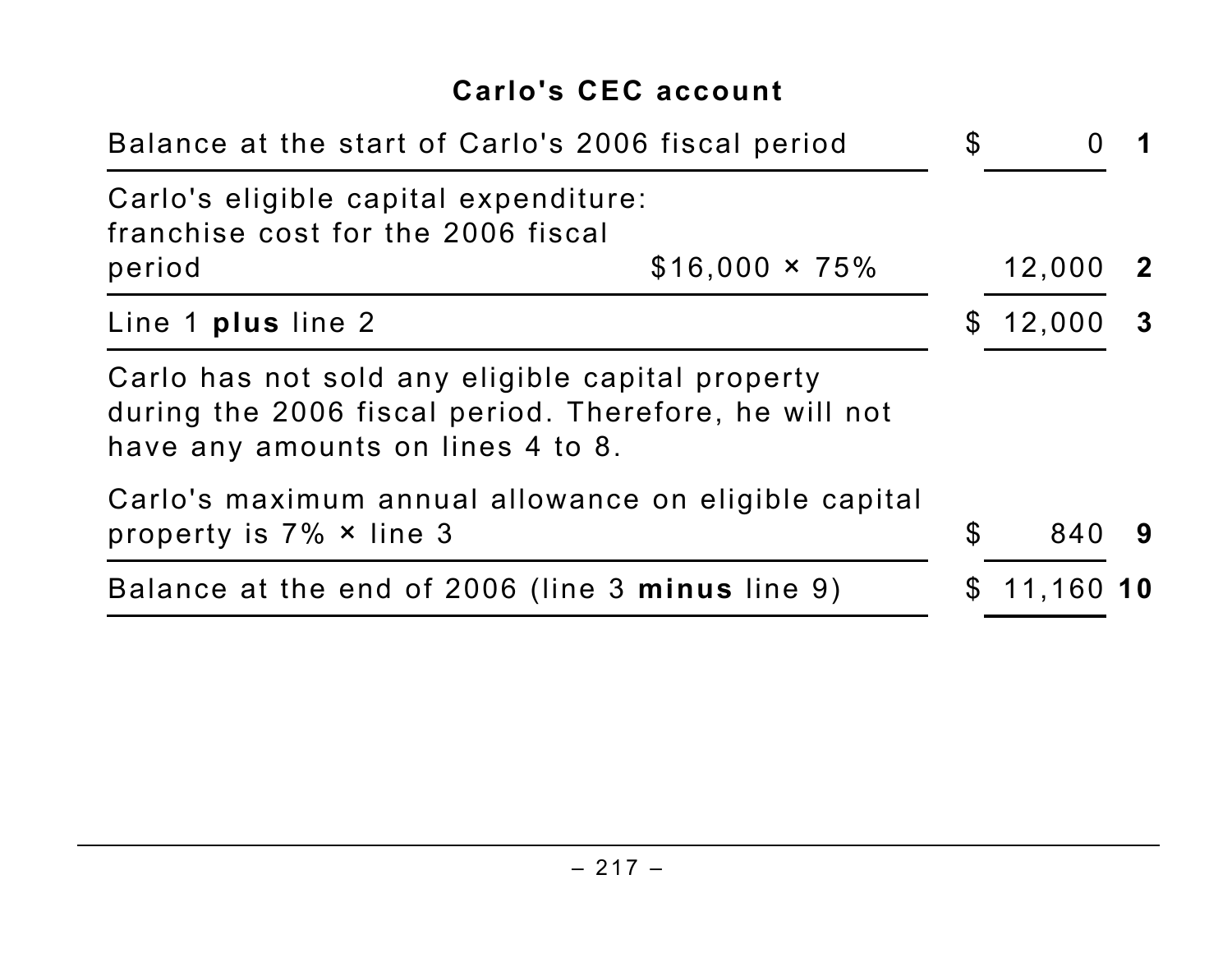### **Sole proprietor**

#### **Sale of eligible capital property in the 2006 fiscal period**

When you sell eligible capital property, you have to subtract part of the proceeds of disposition from your CEC account.

You have to do this calculation if you sold eligible capital property:

- in your 2006 fiscal period; or
- before June 18, 1987, and the proceeds of disposition become due to you in your 2006 fiscal period.

For 2006, the amount you have to subtract is 75% of the **total** of these amounts:

- the proceeds of disposition of all the eligible capital property you sell in your 2006 fiscal period; and
- the amount of any proceeds that become due to you in your 2006 fiscal period from eligible capital property you sold before June 18, 1987.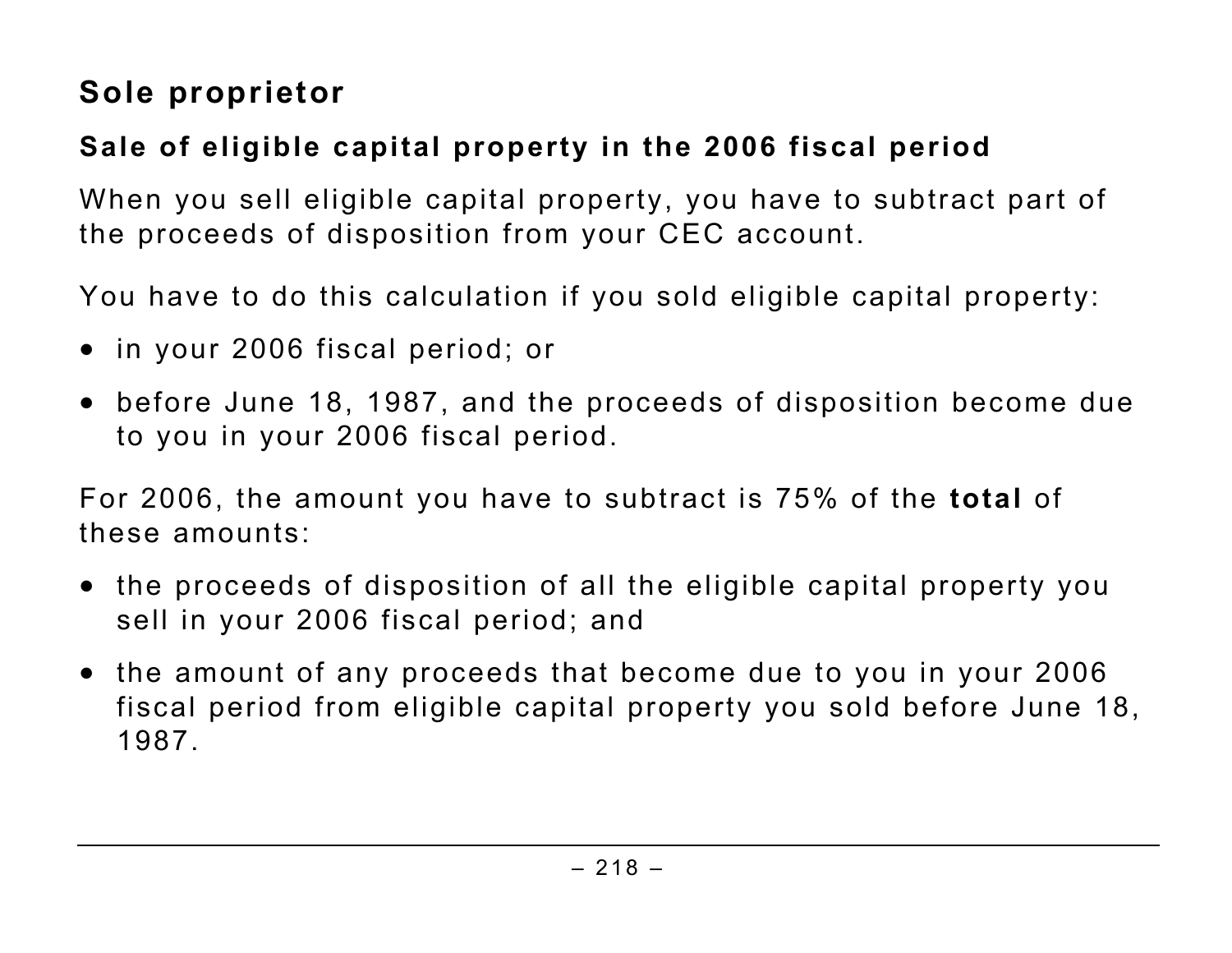There may be a negative amount (excess) in your CEC account after you subtract the required amount. In this case, you will have to include part of the negative amount in your business income.

Multiply by 2/3 the part of the negative amount in your CEC account that exceeds the annual allowances deducted. To that result, add whichever is less, the excess or annual allowances deducted. This is the amount to include in your business income. The following example shows how to calculate the amount to include in your business income.

#### **Example**

Lysa started her business on January 1, 2000, with a **December 31 year-end**. In 2000, Lysa bought a client list for \$10,000. Lysa sold her business on September 1, 2006. She sold her client list for \$15,000 and she does not have any other eligible capital property in her business. She deducted annual allowances each year as follows:

| 2000 | \$<br>525 |
|------|-----------|
| 2001 | 488       |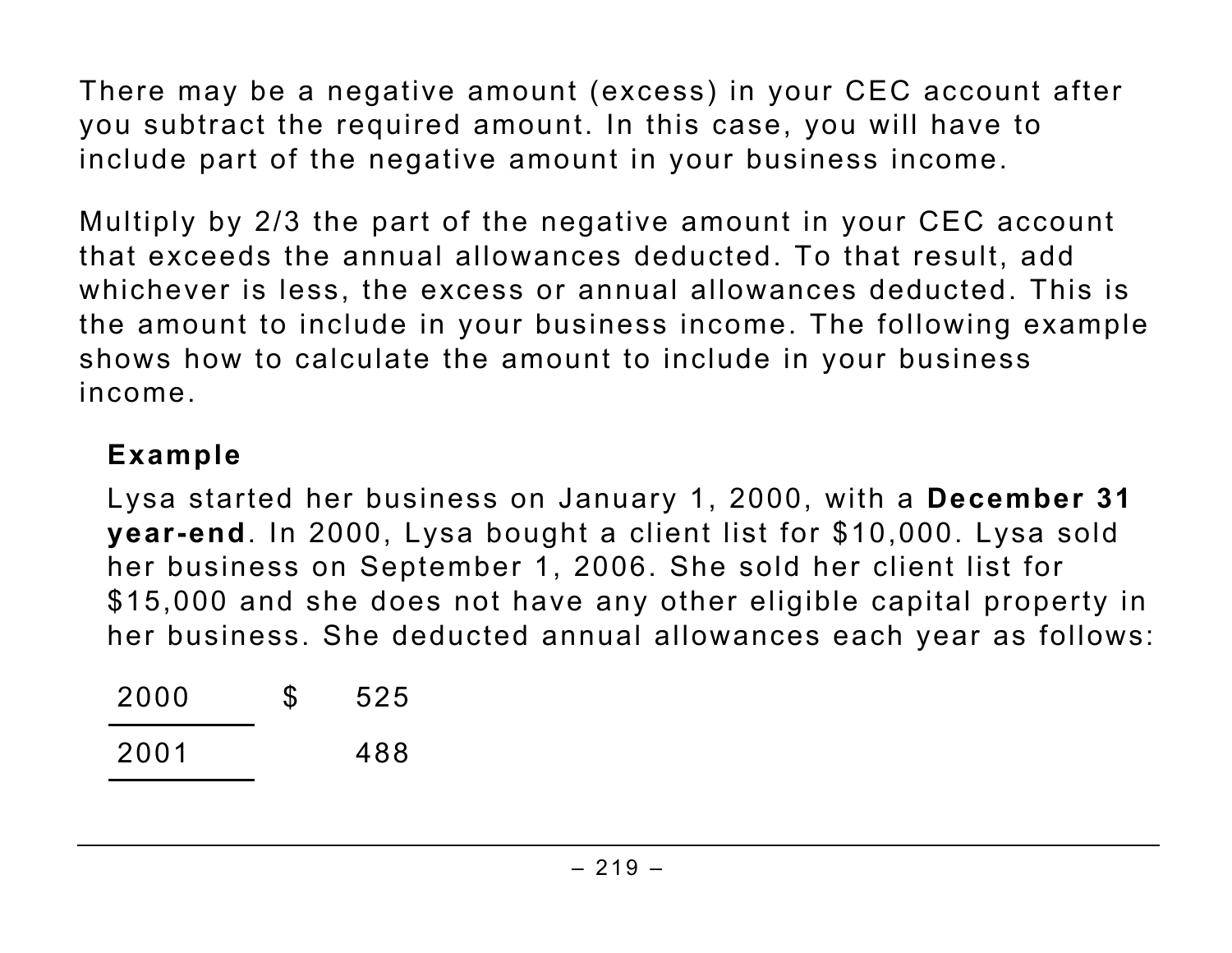| Total | 2,647<br>S |
|-------|------------|
| 2005  | 365        |
| 2004  | 393        |
| 2003  | 422        |
| 2002  | 454        |

The amount included in Lysa's business income on line 8230, "Other income," on Form T2124 is the total of amounts A and C:

#### **Calculation of amount A:**

The lesser of i) or ii):

i) Excess amount calculated as follows:

| Proceeds of disposition: \$15,000             |          |
|-----------------------------------------------|----------|
| $$15,000 \times 75\%$                         | \$11,250 |
| <b>Plus:</b> total annual allowances deducted | 2.647    |
|                                               | \$13.897 |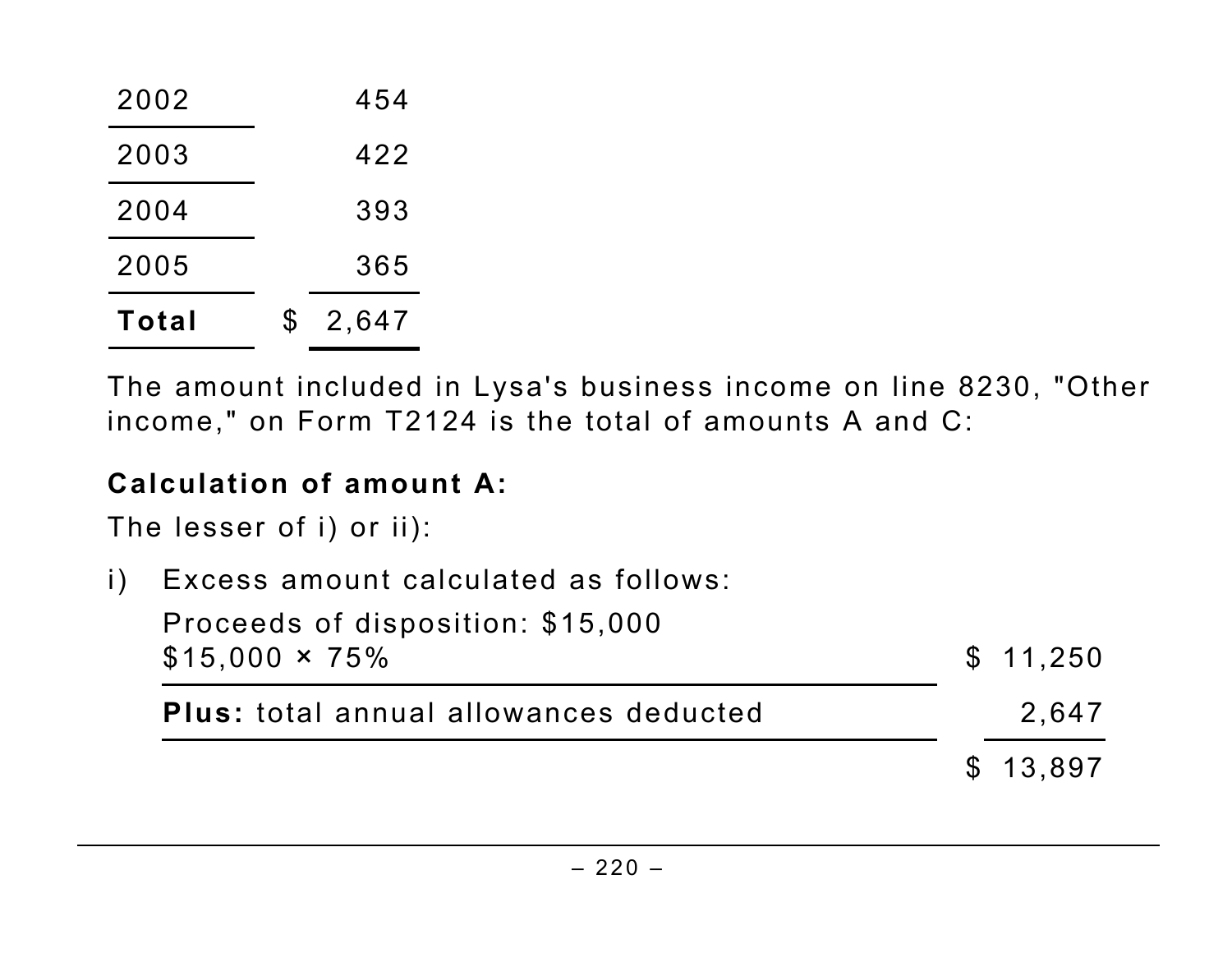|                                                     | <b>Minus: 75% of eligible capital expenditures</b><br>$$10,000 \times 75\%$ |                |                           | $\mathfrak{F}$             | 7,500   |   |
|-----------------------------------------------------|-----------------------------------------------------------------------------|----------------|---------------------------|----------------------------|---------|---|
|                                                     | Excess amount                                                               |                |                           | $\boldsymbol{\mathsf{S}}$  | 6,397   |   |
| Total annual allowances deducted<br>$\overline{11}$ |                                                                             |                | $\boldsymbol{\mathsf{S}}$ | 2,647                      | - ii    |   |
| The lesser of i) or ii):                            |                                                                             |                |                           | $\boldsymbol{\mathcal{S}}$ | 2,647 A |   |
|                                                     | <b>Calculation of amount B:</b>                                             |                |                           |                            |         |   |
|                                                     | Excess amount                                                               | $\mathfrak{F}$ | 6,397                     |                            |         |   |
|                                                     | <b>Minus:</b> total annual deductions taken                                 |                | 2,647                     |                            | \$3,750 | B |
|                                                     | Calculation of amount C:                                                    |                |                           |                            |         |   |
|                                                     | Line B $\times$ 2/3                                                         |                |                           | $\boldsymbol{\mathsf{S}}$  | 2,500   |   |
|                                                     | Line A plus line C                                                          |                |                           | $\boldsymbol{\mathsf{S}}$  | 5,147   |   |

The amount to be included in Lysa's business income on line 8230, "Other income," is \$5,147.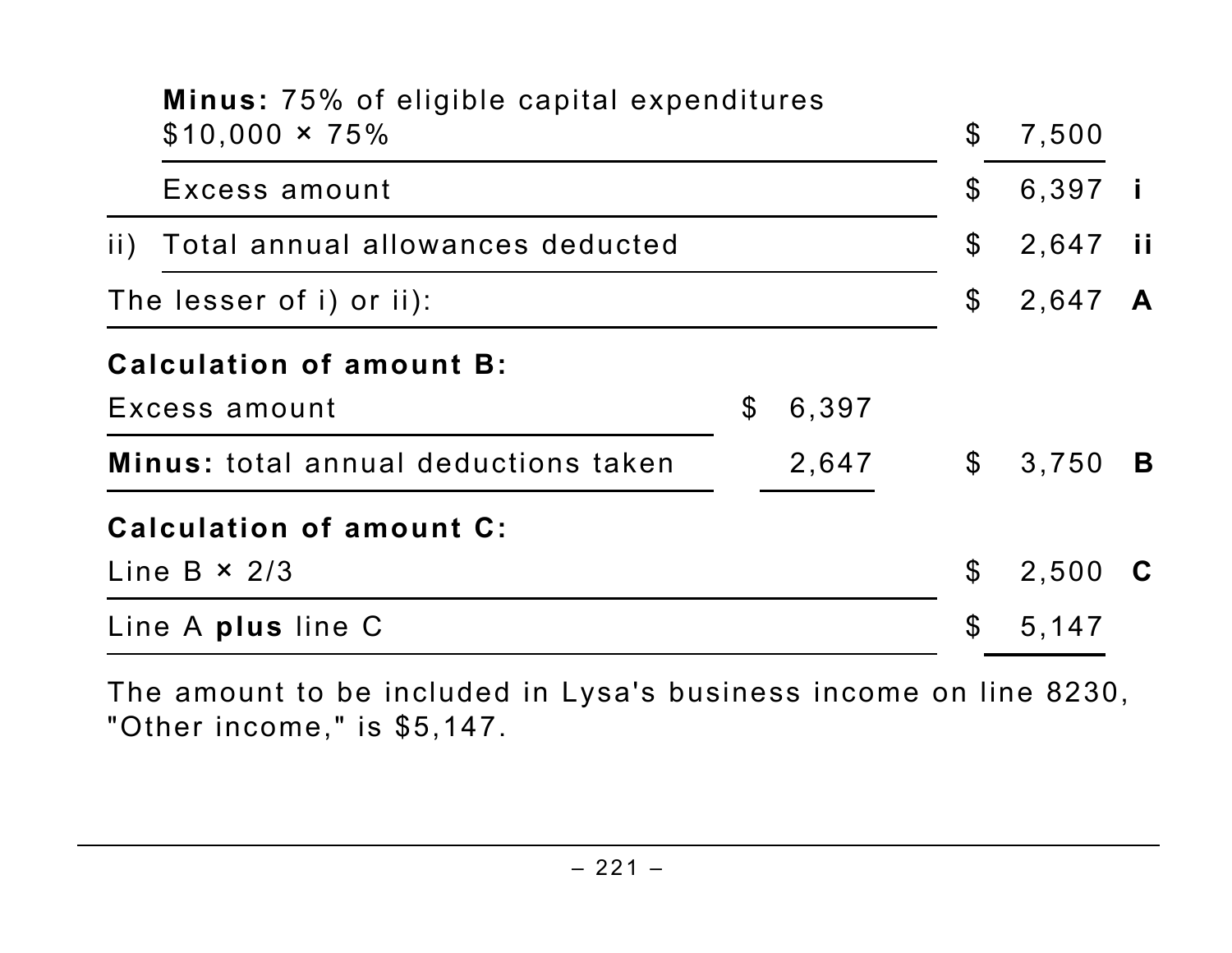#### **Partnership**

#### **Sale of eligible capital property in the 2006 fiscal period**

When the partnership sells eligible capital property, it has to subtract part of the proceeds of disposition from its CEC account.

The partnership has to do this calculation if it sold eligible capital property:

- in its 2006 fiscal period; or
- before June 18, 1987, and the proceeds of disposition become due in its 2006 fiscal period.

For 2006, the amount the partnership has to subtract is 75% of the **total** of these amounts:

• the proceeds of disposition of all the eligible capital property the partnership sells in its 2006 fiscal period. The total proceeds of disposition have to be included even if the partnership will not receive the entire amount in 2006; and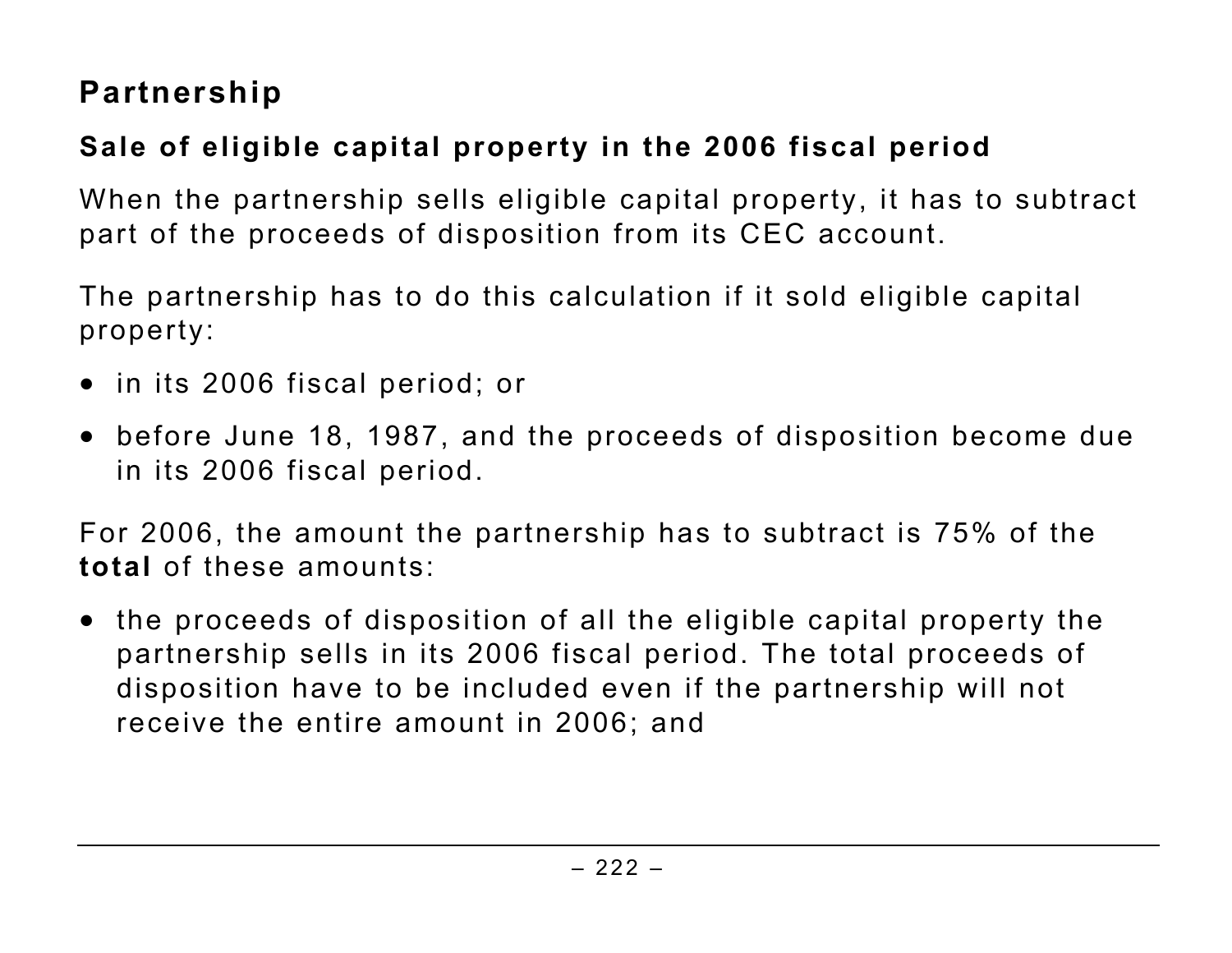• the amount of any proceeds that become due in the partnership's 2006 fiscal period from eligible capital property it sold before June 18, 1987.

The partnership's CEC account may have a negative amount (excess) after it subtracts the required amount. In this case, the partnership will have to include part of the negative amount in its business income.

Multiply by 2/3 the part of the negative amount in your CEC account that exceeds the annual allowances deducted. To that result, add the lesser of the excess and annual allowances deducted. This is the amount to include in your business income. The following example shows how to calculate the amount to include in your business income.

If you, as a partner in the partnership, have made the capital gains election by filing Form T664, ELECTION TO REPORT A CAPITAL GAIN ON PROPERTY OWNED AT THE END OF FEBRUARY 22, 1994, with your 1994 income tax return for your partnership interest, you will have reported the capital gain accrued to February 22, 1994. In this case, the adjusted cost base of your partnership interest has not changed as a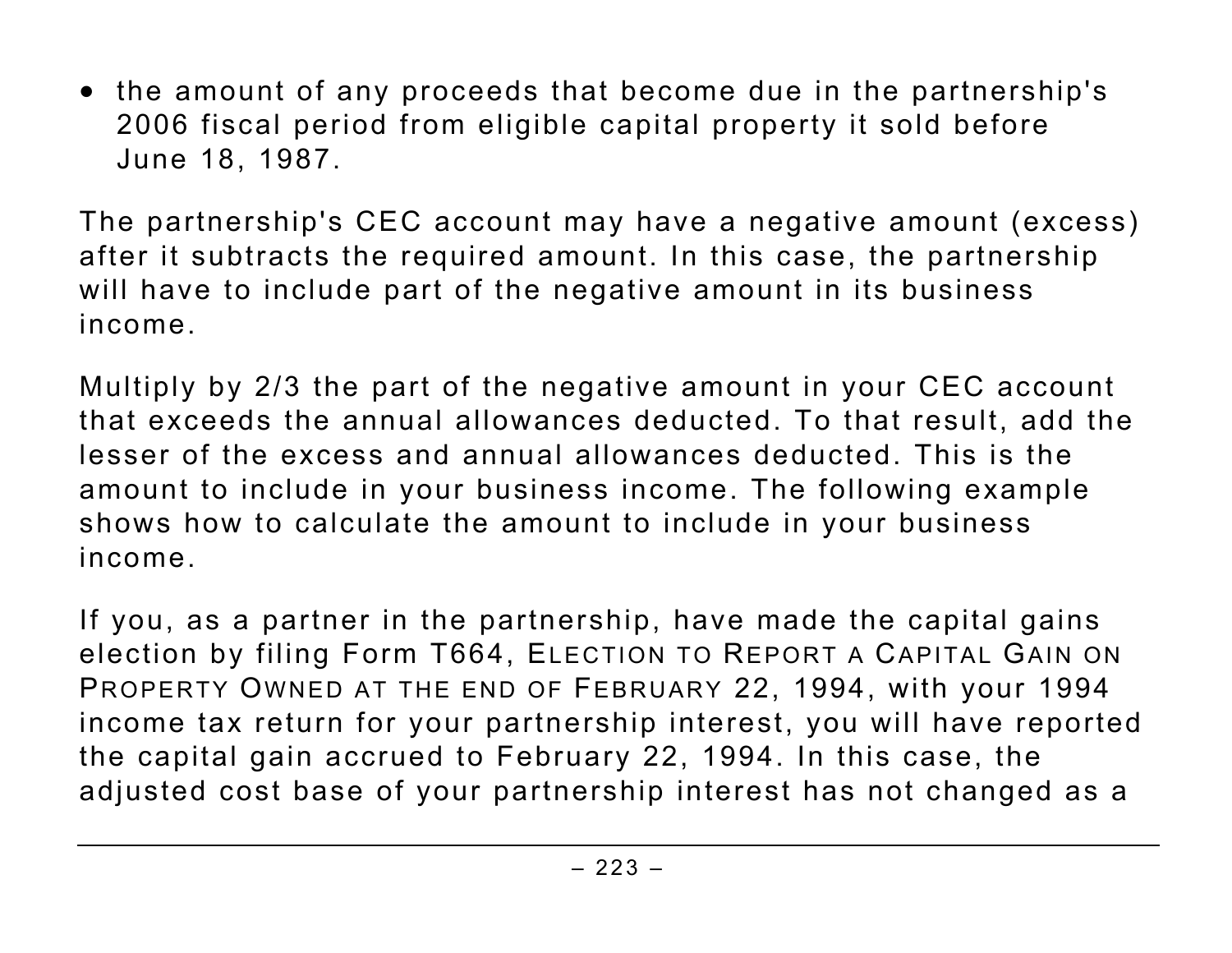result of the election. Rather, you have created a special account called your **exempt capital gains balance (ECGB).** Your ECGB expired after 2004. If you did not use all of your ECGB by the end of 2004, you can add the unused balance to the adjusted cost base of your shares of, or interest in, the flow-through entity.

You have to include the business income that results from the sale of the eligible capital property on line 8230, "Other income," on Form T2124 or Form T2032.

#### **Example**

You and your partner have operated a telephone sales business since January 1, 1994. Your partnership agreement states that you and your partner will share the business profits equally. The business has a **December 31 year-end.** You and your partner paid a total of \$10,000 for a client list when you started the business. The business has no other eligible capital property. You and your partner sell the business on September 1, 2006. The proceeds of disposition of the client list are \$15,000. As a partner of the partnership, you made the capital gains election in 1994 on your partnership interest and your current ECGB is nil. In previous years,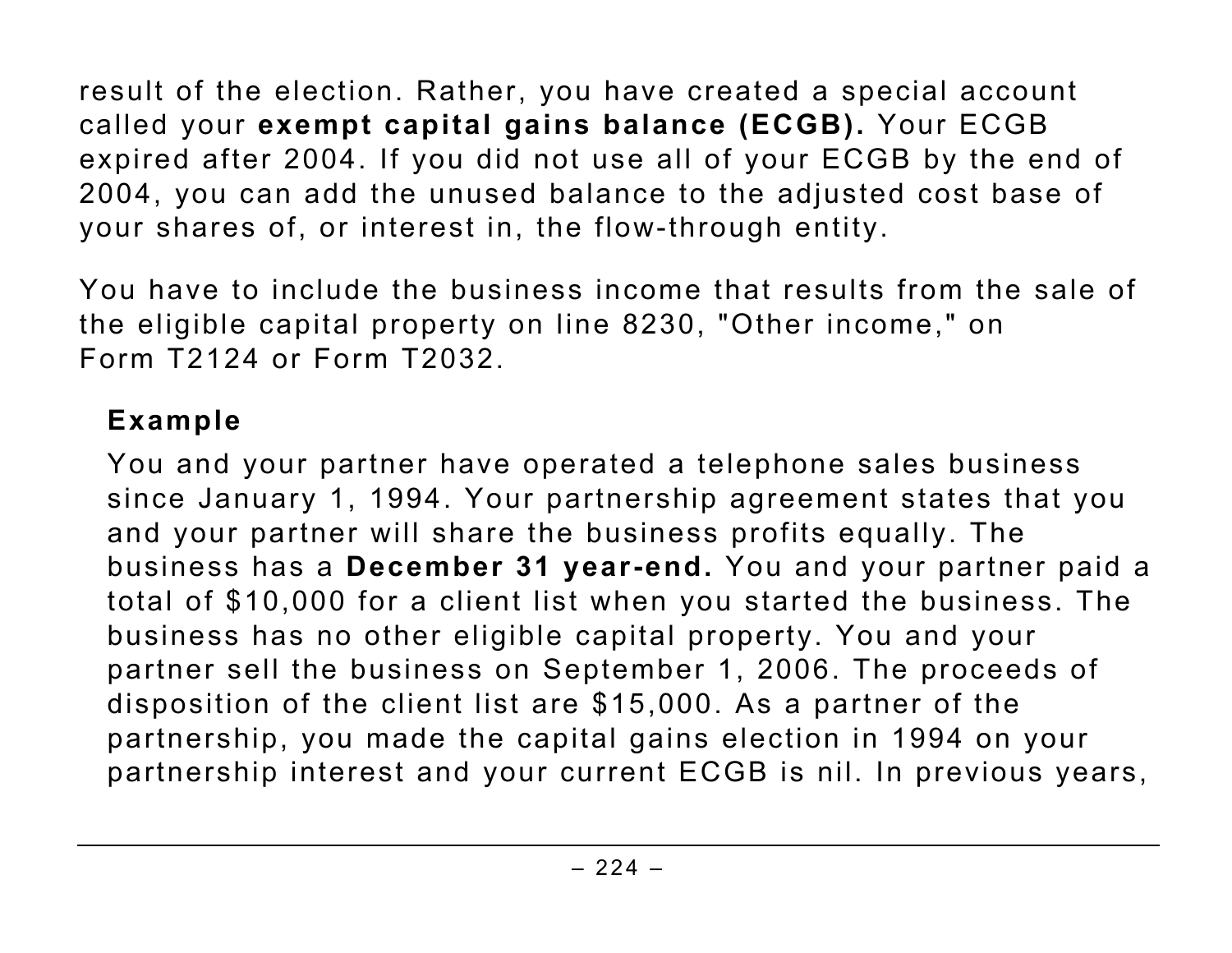the partnership claimed \$2,647 as annual allowances on eligible capital property.

#### **Calculation of amount to include in business income – Sale of client list on September 1, 2006**

The amount to include in the partnership's business income on line 8230, "Other income," on Form T2124 is the total of amounts A and C:

#### **Calculation of amount A:**

The lesser of i) or ii):

i) Excess amount calculated as follows:

| Actual proceeds of disposition: \$15,000<br>$$15,000 \times 75\%$ | \$11,250 |
|-------------------------------------------------------------------|----------|
| <b>Plus:</b> total annual allowances deducted                     | 2.647    |
|                                                                   | 13,897   |
| Minus: 75% of Eligible capital expenditures                       |          |
| $($10,000 + ECGB*) \times 75\%$                                   | 7,500    |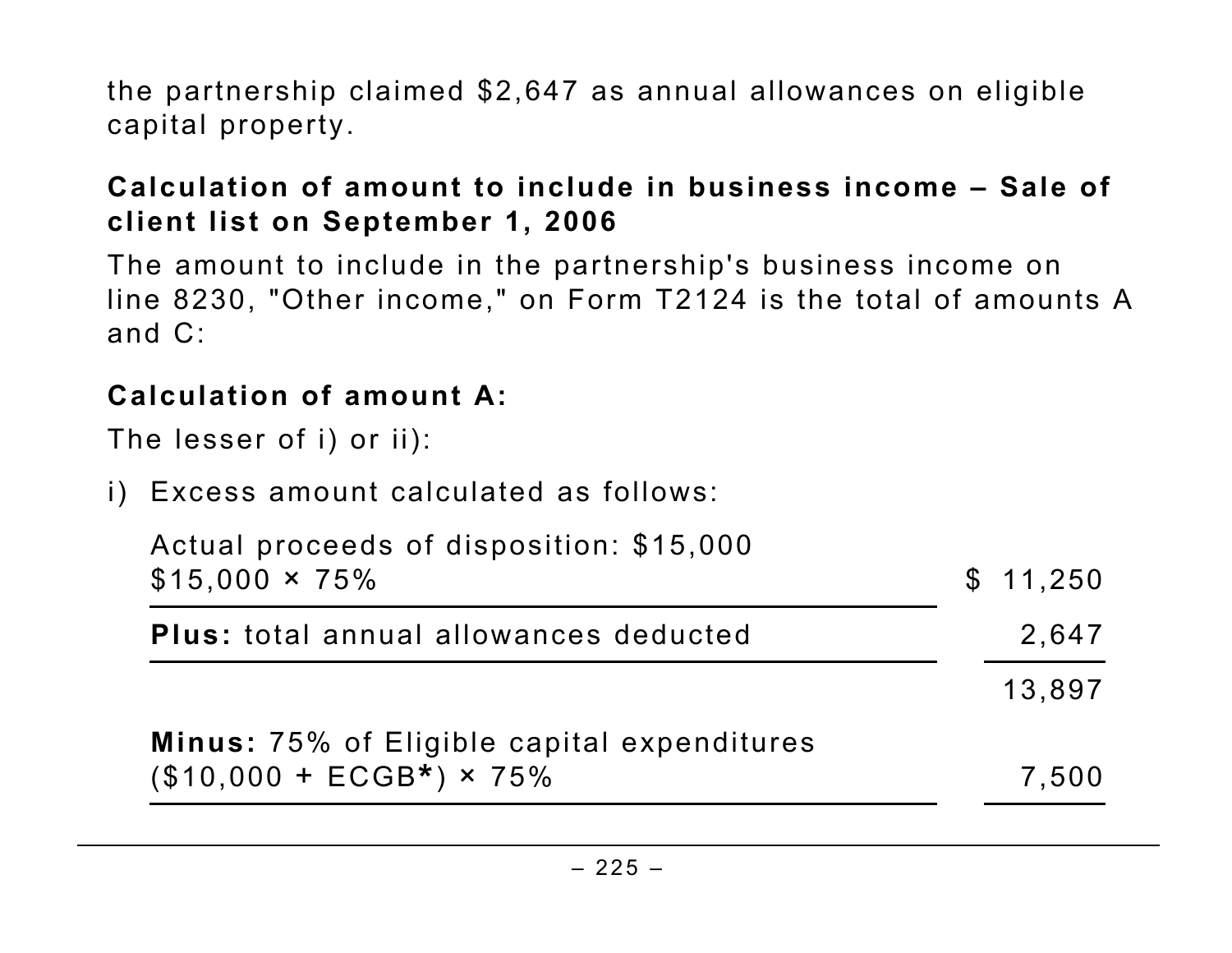| Excess amount                              |                |       | $\boldsymbol{\mathcal{S}}$ | 6,397 i    |   |
|--------------------------------------------|----------------|-------|----------------------------|------------|---|
| ii) Total annual allowances deducted       |                |       | $\boldsymbol{\mathcal{S}}$ | 2,647 ii   |   |
| The lesser of i) or ii)                    |                |       | $\boldsymbol{\mathcal{S}}$ | 2,647 A    |   |
| <b>Calculation of amount B:</b>            |                |       |                            |            |   |
| Excess amount                              | $\mathfrak{F}$ | 6,397 |                            |            |   |
| Minus: total annual allowances<br>deducted |                | 2,647 |                            | $$3,750$ B |   |
| Calculation of amount C:                   |                |       |                            |            |   |
| Line B $\times$ 2/3                        |                |       | $\mathbb S$                | 2,500      | C |
| Line A plus line C                         |                |       | $\mathfrak{F}$             | 5,147      |   |
|                                            |                |       |                            |            |   |

According to this example, you should include \$5,147 on line 8230, "Other income," on Form T2124 or T2032.

**\*** The amount of ECGB used in this calculation refers to any balance remaining in this account after December 31, 2004.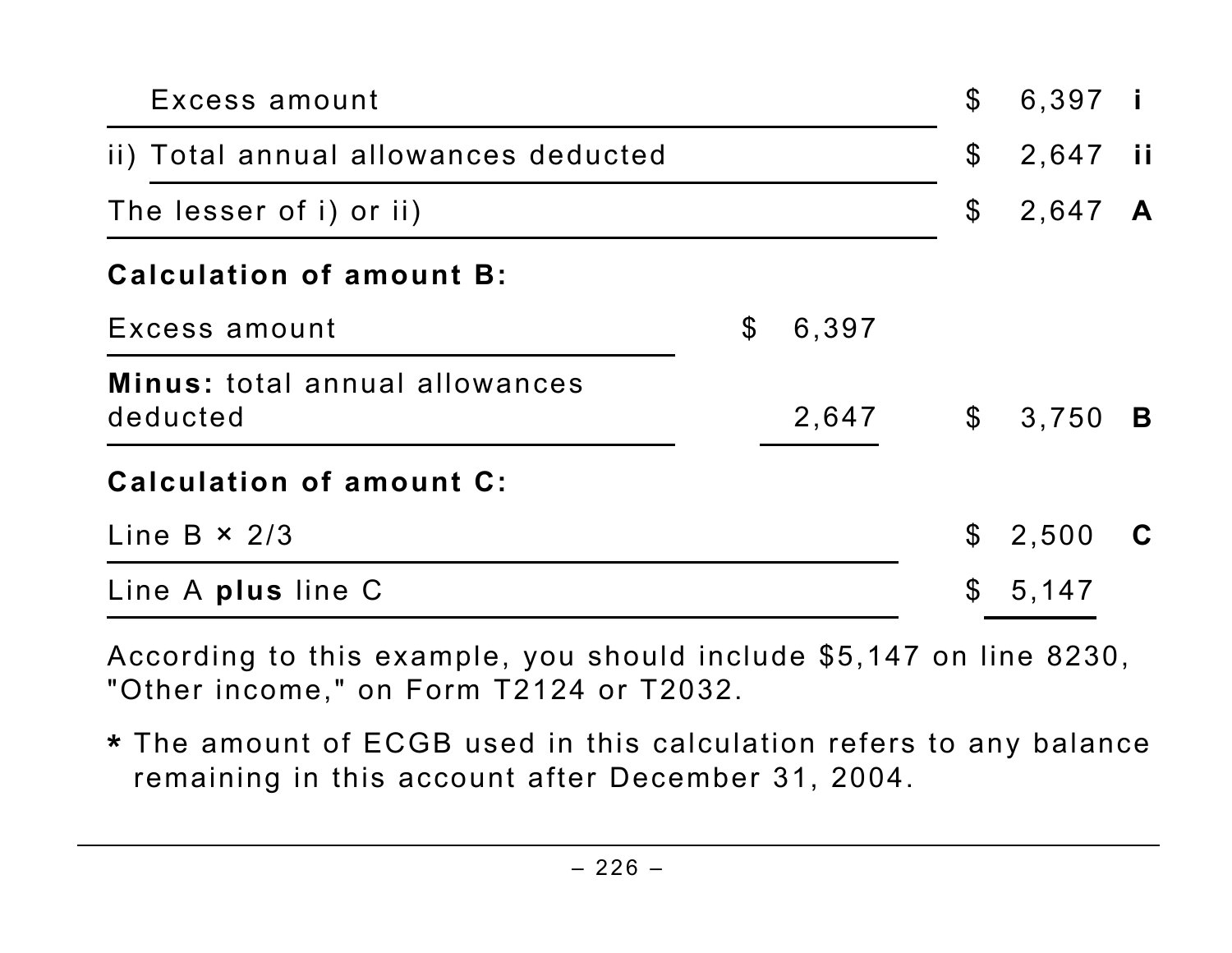### **Election**

Under certain conditions, you can elect to treat the disposition of an eligible capital property (other than goodwill) as a capital gain in your CEC account if you sold your interest in a property such as a franchise, concession, or licence that has an unlimited life. You can elect to deem the proceeds of disposition of the eligible capital property, to be equal to its original cost.

You can then declare a capital gain equal to your actual proceeds of disposition minus the cost of acquisition. Report the details on the "Real estate, depreciable property and other properties" line of Schedule 3, CAPITAL GAINS (OR LOSSES) IN 2006. This election will benefit you if you have unused capital losses to apply against the capital gain.

The election is available if you meet the following conditions:

- You disposed of an eligible capital property other than goodwill.
- The cost of the eligible capital property can be determined.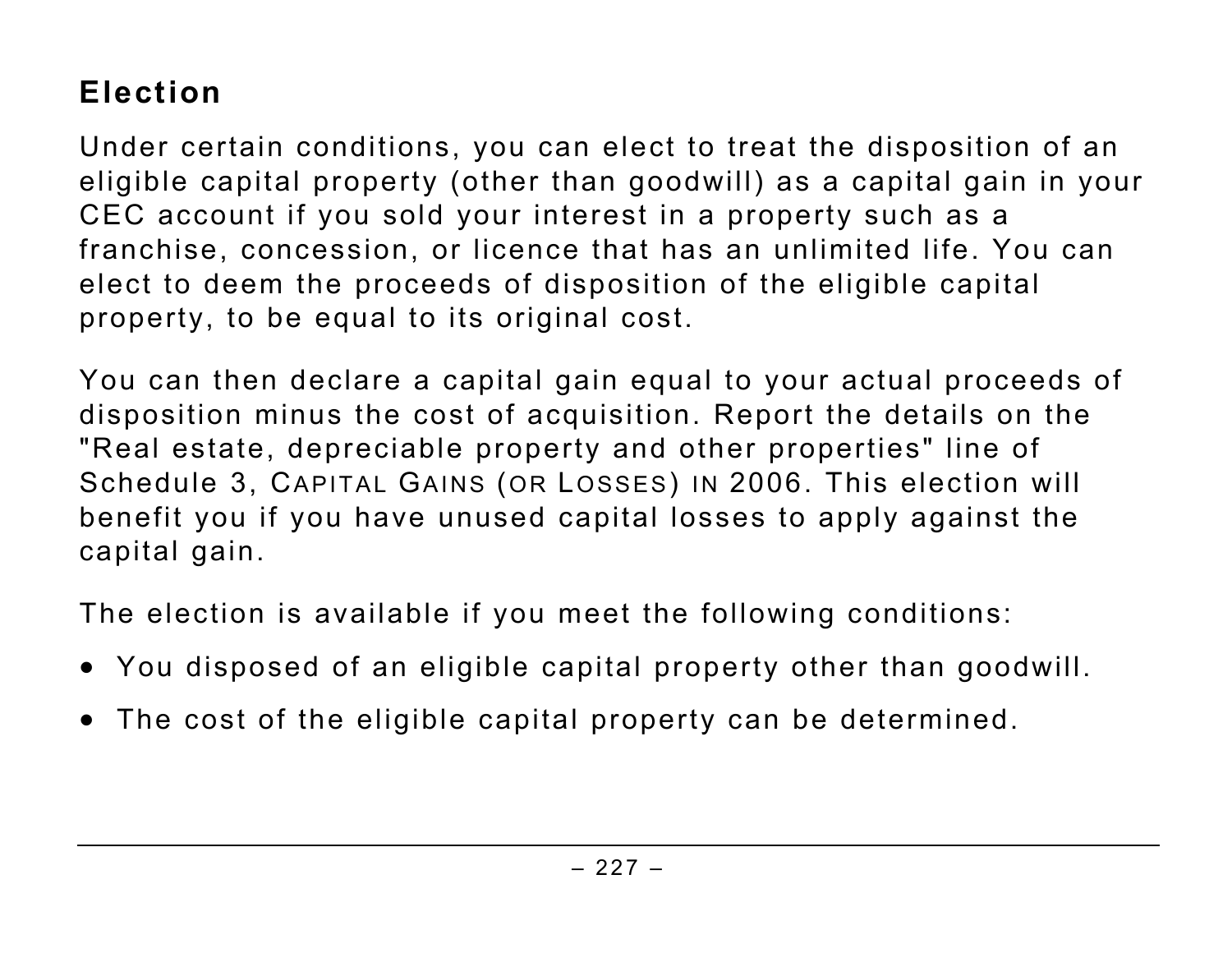- The proceeds of disposition exceed the cost.
- You do not have an exempt gains balance.

File your election by attaching a note to your income tax return.

#### **Replacement property**

If you sell an eligible capital property and replace it with another one for the same or similar use, you can postpone all or part of any gain on the sale. This happens if you acquire a replacement eligible capital property within a certain period of time. To do this, you have to replace the property no later than one year after the end of the tax year in which you sell the original property. For more details, see Interpretation Bulletin IT-259, EXCHANGE OF PROPERTY.

For more information about eligible capital expenditures, see Interpretation Bulletin IT-123, TRANSACTIONS INVOLVING ELIGIBLE CAPITAL PROPERTY, and Interpretation Bulletin IT-143, MEANING OF ELIGIBLE CAPITAL EXPENDITURE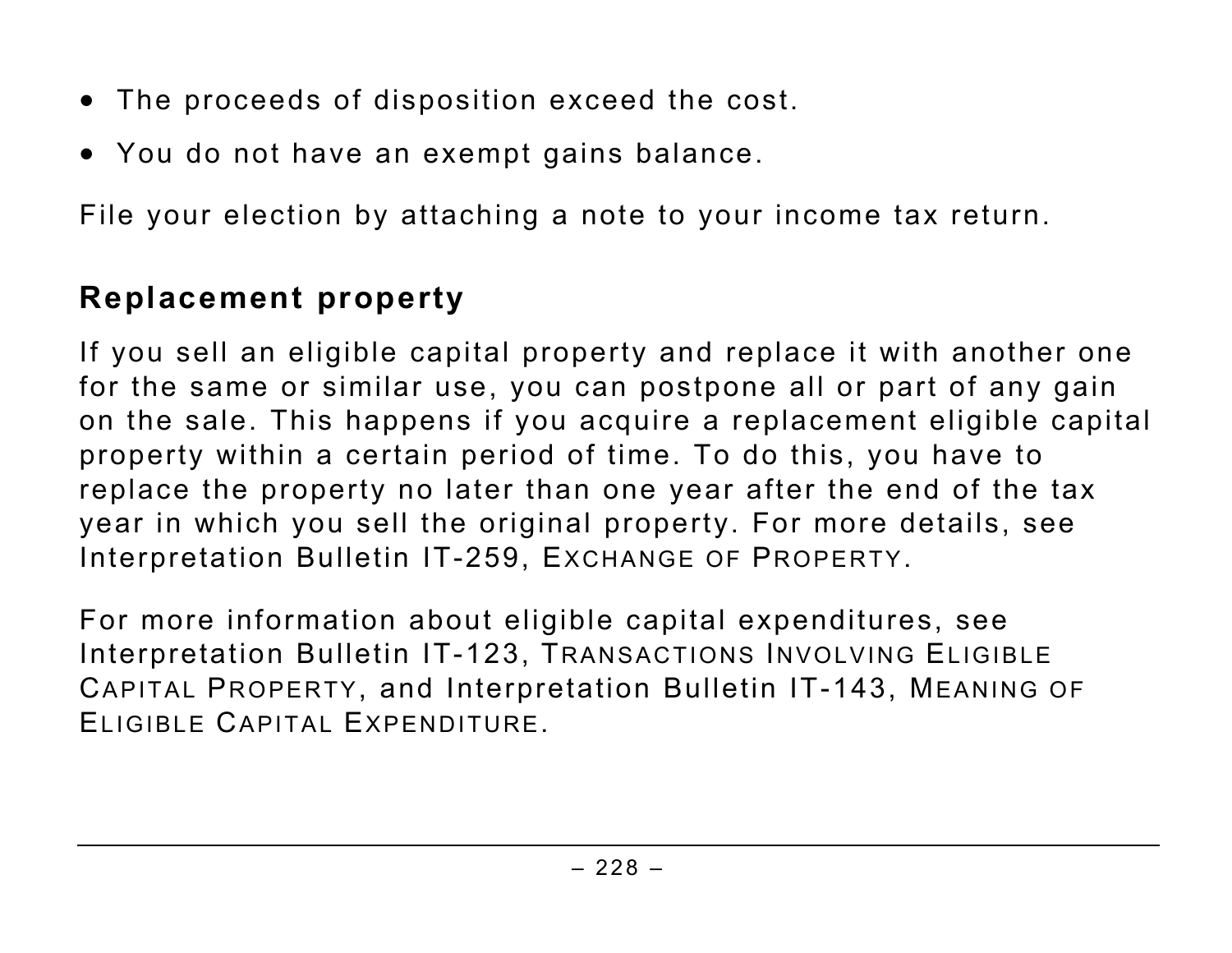## **Appendix – Industry Codes**

#### **Professions**

| Architect (except landscape)                         | 541310 |
|------------------------------------------------------|--------|
| Architect (landscape)                                | 541320 |
| Bookkeeping services                                 | 541215 |
| Chartered or certified accountant                    | 541212 |
| Dentist                                              | 621210 |
| Engineer                                             | 541330 |
| Lawyer                                               | 541110 |
| Notary                                               | 541120 |
| Physician (general practice), surgeon, or specialist | 621110 |
| Psychologist                                         | 621330 |
| Veterinarian                                         | 541940 |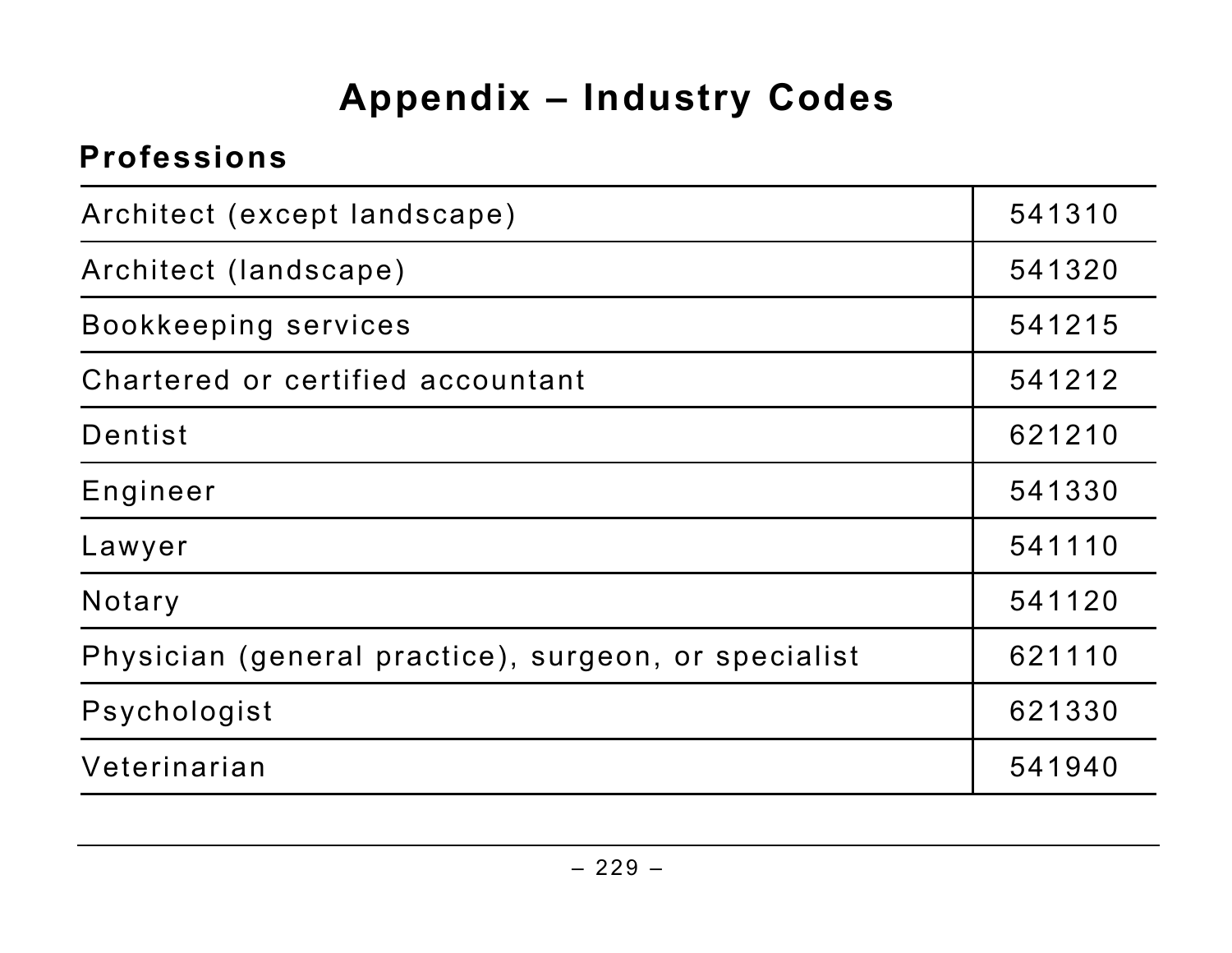| <b>Professions (continued)</b>                        |        |
|-------------------------------------------------------|--------|
| Other health practitioner                             | 621390 |
| Other legal services                                  | 541190 |
| Other professional, scientific, or technical services | 541000 |
| Other social service practitioner                     | 624000 |
| Online financial and investment advice                | 523999 |
| Other online advice and counselling                   | 541999 |

#### **Services**

#### **Agricultural or animal services**

| Animal specialty or livestock services | 115210 |
|----------------------------------------|--------|
| Crop services                          | 115110 |
| Other agricultural services            | 115000 |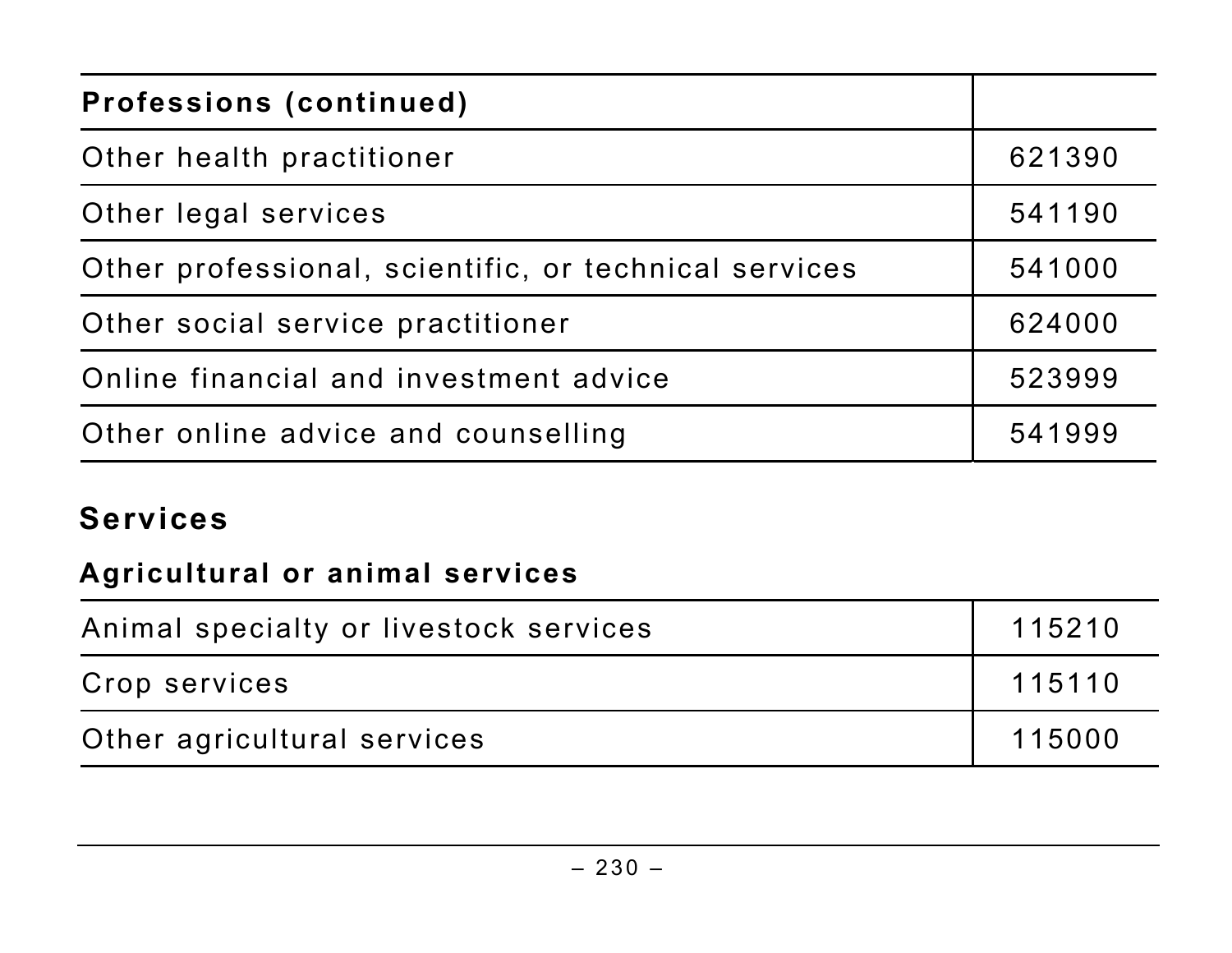#### **Transportation or storage**

| Air transport                      | 481000 |
|------------------------------------|--------|
| Bus transport (school or employee) | 485410 |
| Interurban and rural transit       | 485210 |
| Storage or warehousing             | 493100 |
| Taxi                               | 485310 |
| Truck transport                    | 484000 |
| Urban transit                      | 485110 |
| Water transport                    | 483000 |
| Other transportation service       | 480000 |
| <b>Communications or utilities</b> |        |
| Courier services                   | 492110 |
| Flyer delivery                     | 541870 |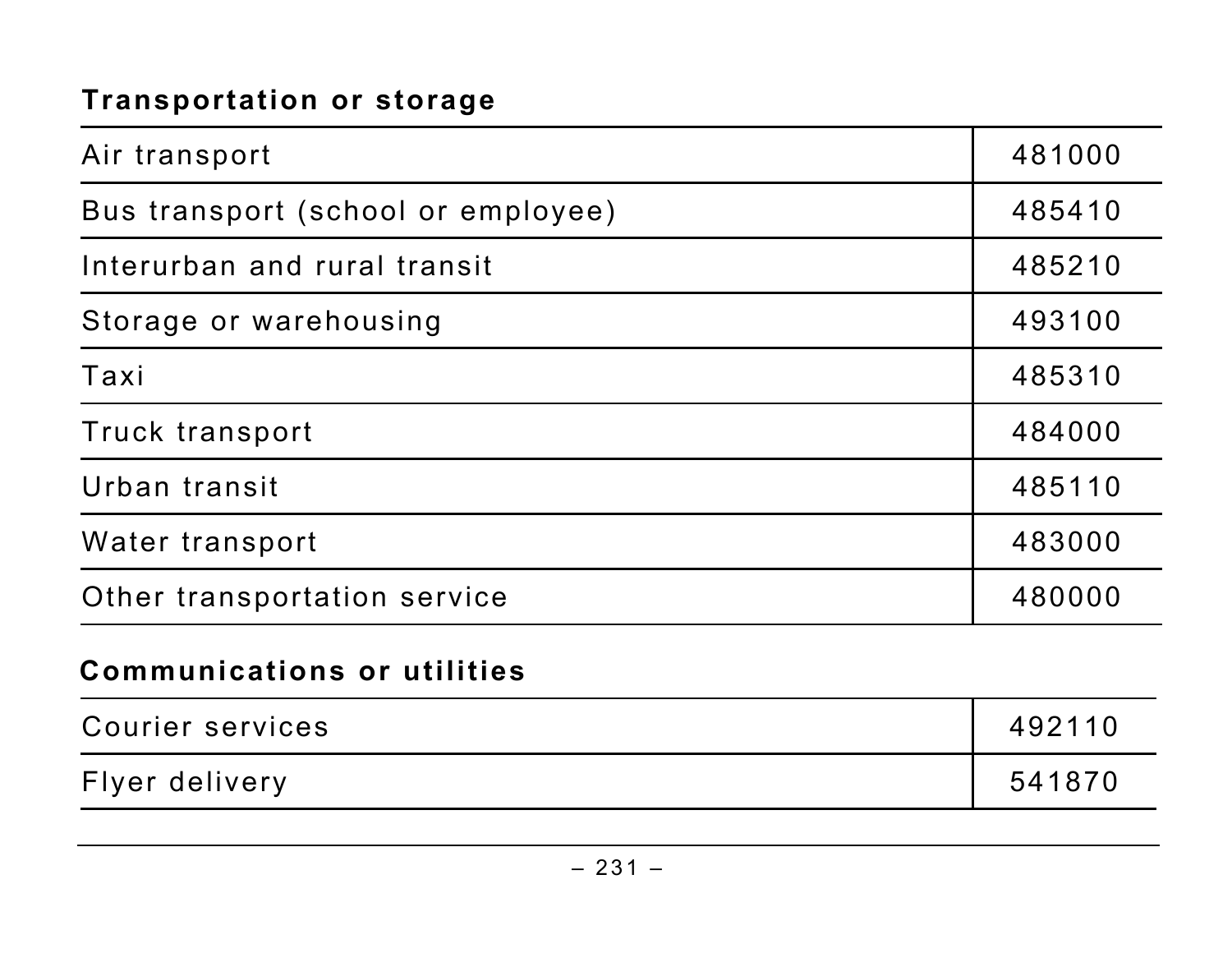#### **Communications or utilities (continued)**

| Postal services         | 491110 |
|-------------------------|--------|
| <b>Public utilities</b> | 221000 |
| Telecommunications      | 517000 |

#### **Finance, insurance, or real estate**

| Financial services (excluding banks and finance<br>companies)    | 523000 |
|------------------------------------------------------------------|--------|
| Insurance agent or broker (independent)                          | 524210 |
| Insurance company                                                | 524100 |
| Lessors of non-residential buildings (except<br>mini-warehouses) | 531120 |
| Lessors of other real estate property                            | 531190 |
| Lessors of residential buildings and dwellings                   | 531111 |
| Lessors of self-storage mini-warehouses                          | 531130 |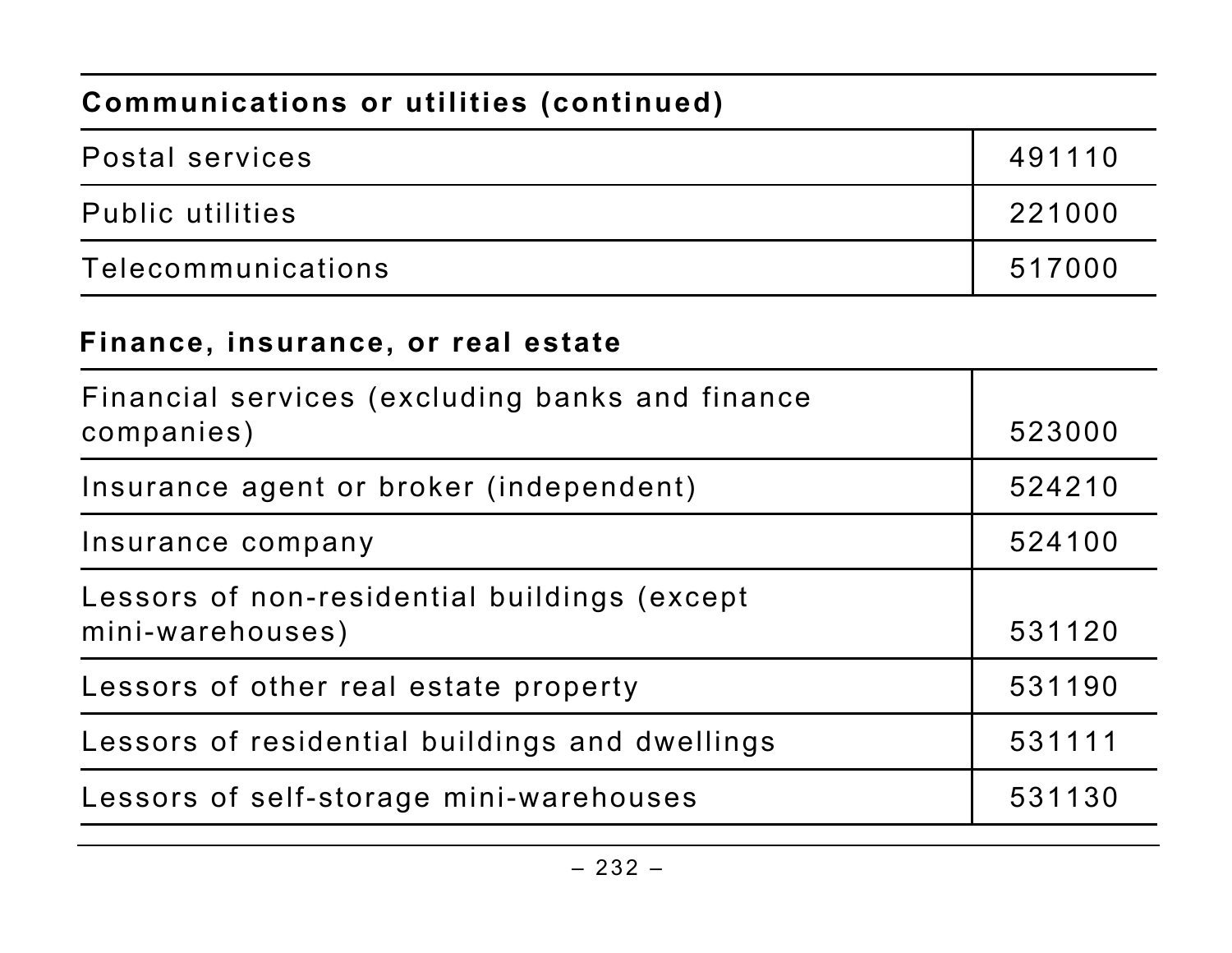#### **Finance, insurance, or real estate (continued)**

| Lessors of social housing projects        | 531112 |
|-------------------------------------------|--------|
| Offices of real estate agents and brokers | 531210 |
| Offices of real estate appraisers         | 531320 |
| Real estate property managers             | 531310 |
| Other activities related to real estate   | 531390 |

#### **Business services**

| Advertising                                    | 541800 |
|------------------------------------------------|--------|
| Computer programmer or analyst                 | 541510 |
| Consultation - environment                     | 541620 |
| Consultation – management                      | 541610 |
| Consultation - science and technology          | 541690 |
| Data processing, storing, and related services | 518210 |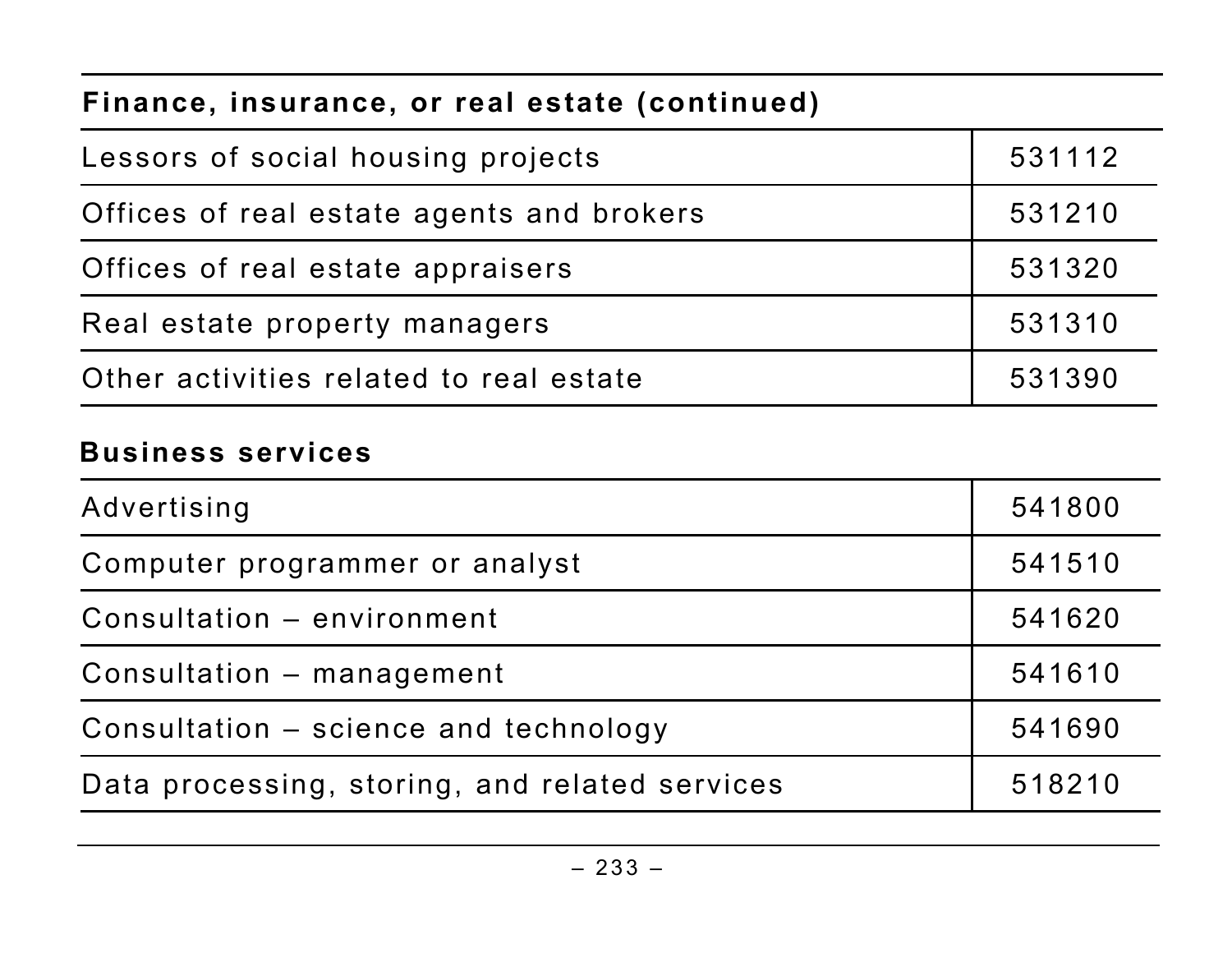#### **Business services (continued)**

| <b>Health or social services</b>              |        |
|-----------------------------------------------|--------|
| Online business services                      | 561999 |
| Other business services                       | 561000 |
| Publishing                                    | 511000 |
| Internet service and search engine suppliers  | 518110 |
| Exterminators, janitors, and chimney cleaners | 561700 |
| Employment agency                             | 561300 |

| Babysitting or child-care (your own home)         | 624410 |
|---------------------------------------------------|--------|
| <b>Educational services</b>                       | 610000 |
| Health or social services (other than child care) | 620000 |
| Tutors                                            | 611690 |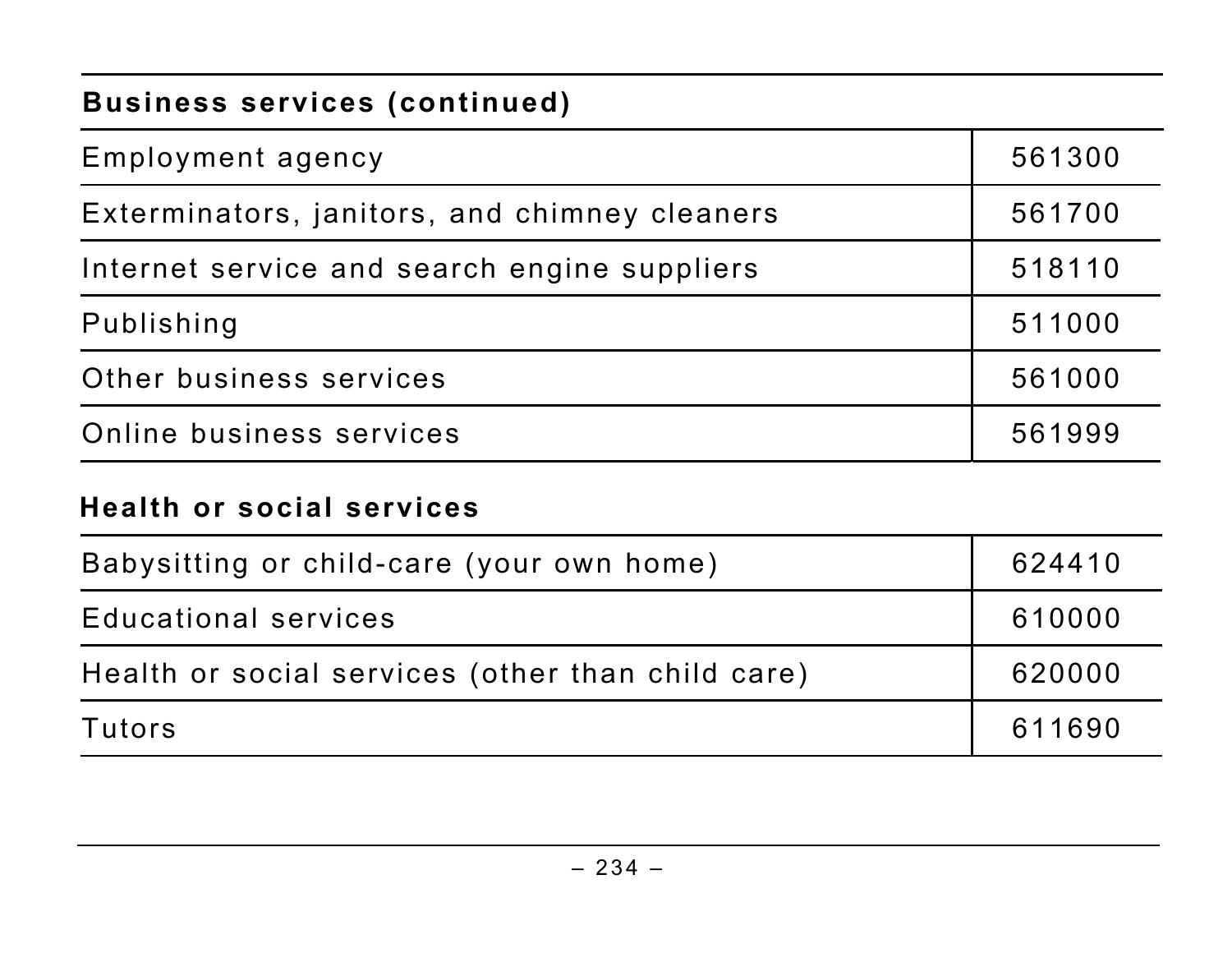#### **Entertainment or recreation**

| Agents and representatives – artists, athletes, and other |        |
|-----------------------------------------------------------|--------|
| public figures                                            | 711410 |
| Entertainment or stage company                            | 711100 |
| Film or video production services                         | 512110 |
| Gambling operation                                        | 713200 |
| Independent athletes and trainers (coach)                 | 711218 |
| Independent artists, authors, and interpreters            |        |
| (performers)                                              | 711510 |
| Movie or motion picture film presenter                    | 512130 |
| Sports promoter                                           | 711319 |
| Sports teams and clubs                                    | 711211 |
| Ski facilities, golf courses, marinas, bowling centres,   |        |
| and fitness centres                                       | 713900 |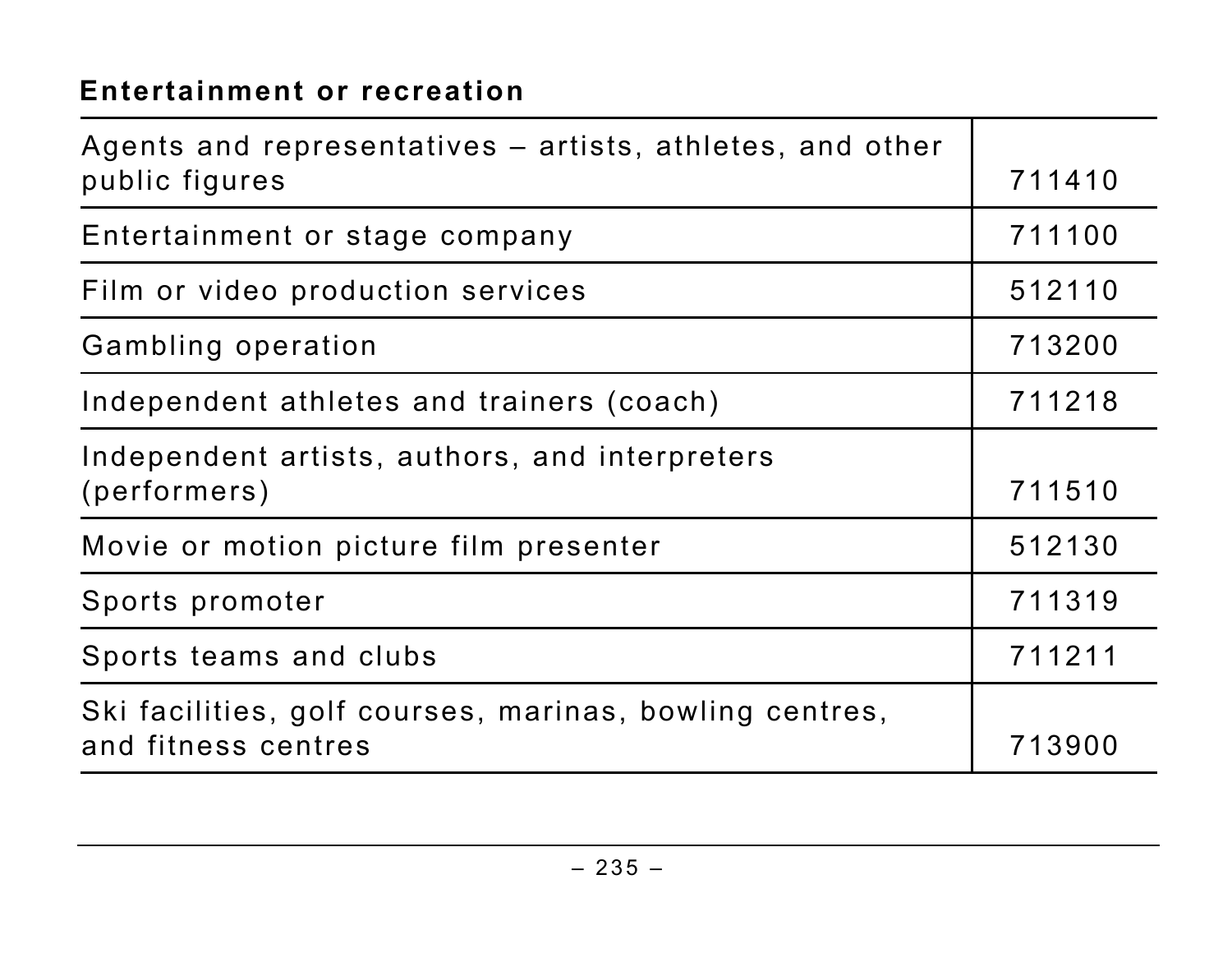| Entertainment or recreation (continued)                               |        |
|-----------------------------------------------------------------------|--------|
| Other amusements or recreation                                        | 710000 |
| Online psychic, escorts, dating, party planning, personal<br>shopping | 812990 |

#### **Accommodation, food, or beverage services**

| Bed and breakfast, cabins, and tourist rooms       | 721190 |
|----------------------------------------------------|--------|
| Campgrounds, hunting, fishing, and vacation camps  | 721210 |
| Canteens, mobile food services                     | 722330 |
| Catering                                           | 722320 |
| Full-service restaurant                            | 722110 |
| Hotel, motor-hotel, motel, or resort               | 721110 |
| Limited service restaurant, take-out, and drive-in | 722210 |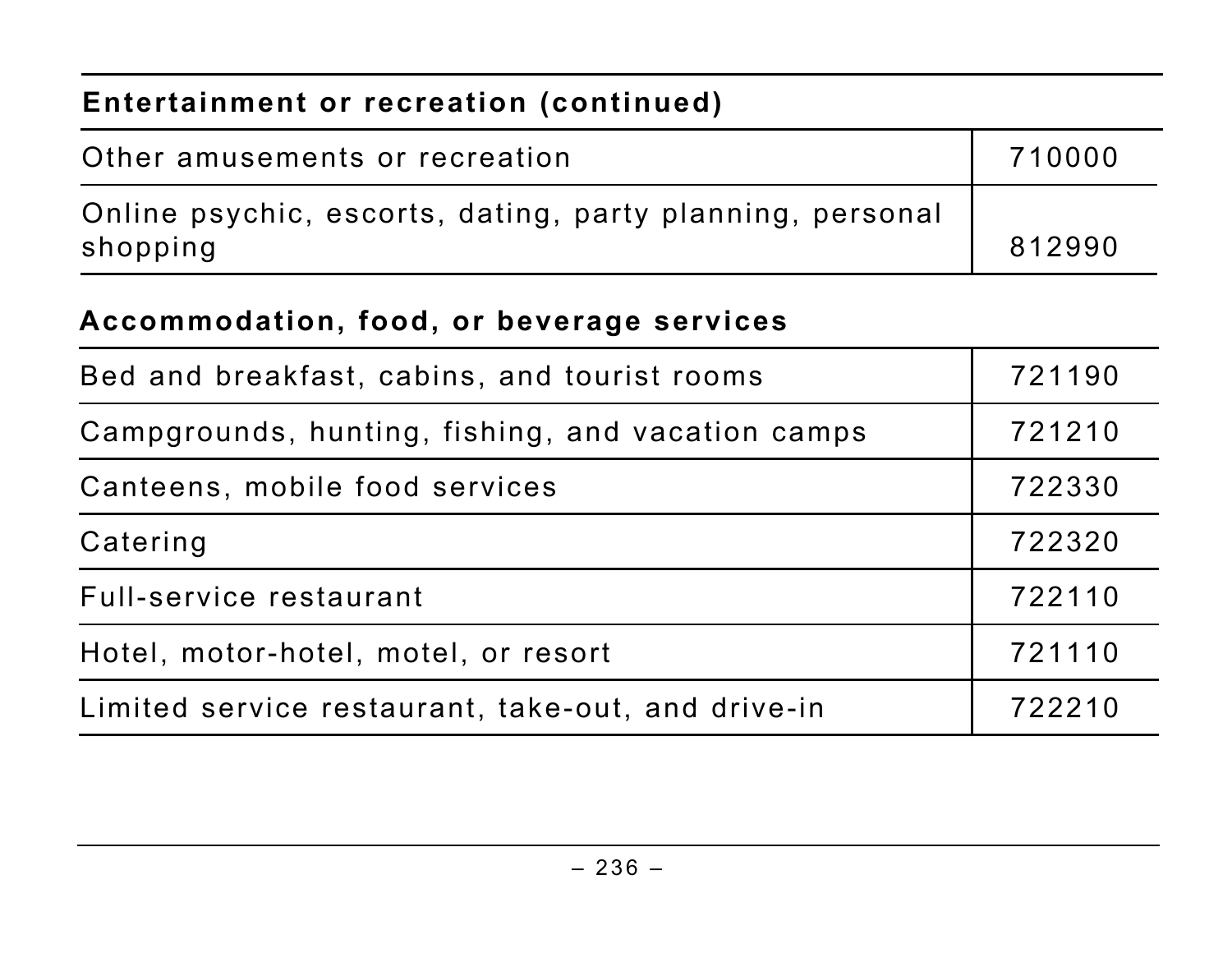# **Accommodation, food, or beverage services (continued)**  Rooming and boarding houses **1988** 121310 Tavern, bar, or nightclub 722410

#### **Repairs and maintenance**

| 811112 |
|--------|
| 811122 |
| 811121 |
| 811192 |
| 811420 |
| 811111 |
| 811410 |
| 811430 |
|        |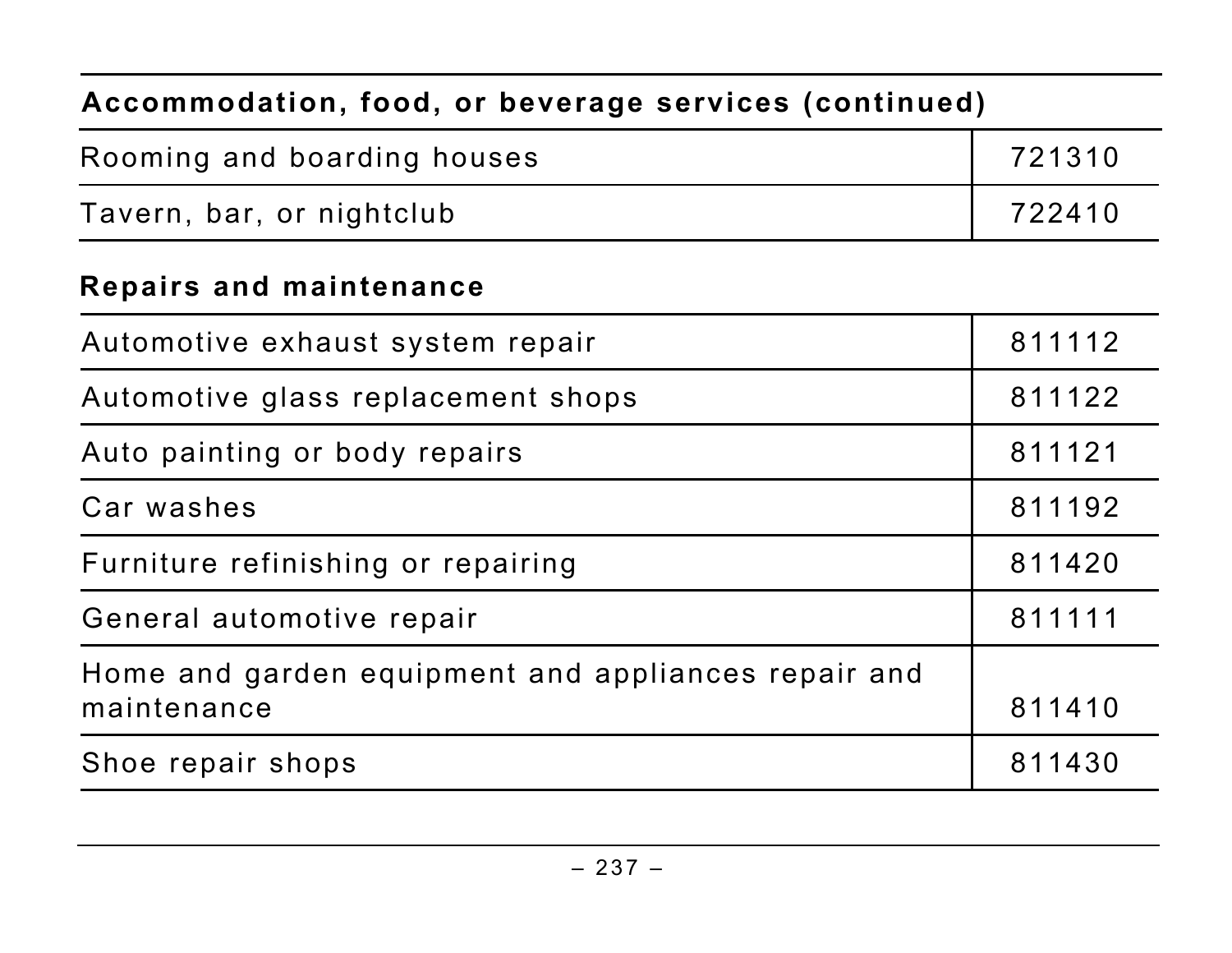# **Repairs and maintenance (continued)**  TV, radio, stereo, computer, or camera repairs | 811210 Other repairs 811000 **Personal or household services**  Barber or beauty shop and a set of the state of  $\vert$  812110 Carpet cleaning service **561740**

| <b>Funeral services</b>              | 812200 |
|--------------------------------------|--------|
| Home cleaning services               | 561722 |
| Homemaker services                   | 624120 |
| Laundry or dry cleaning              | 812300 |
| Other personal or household services | 810000 |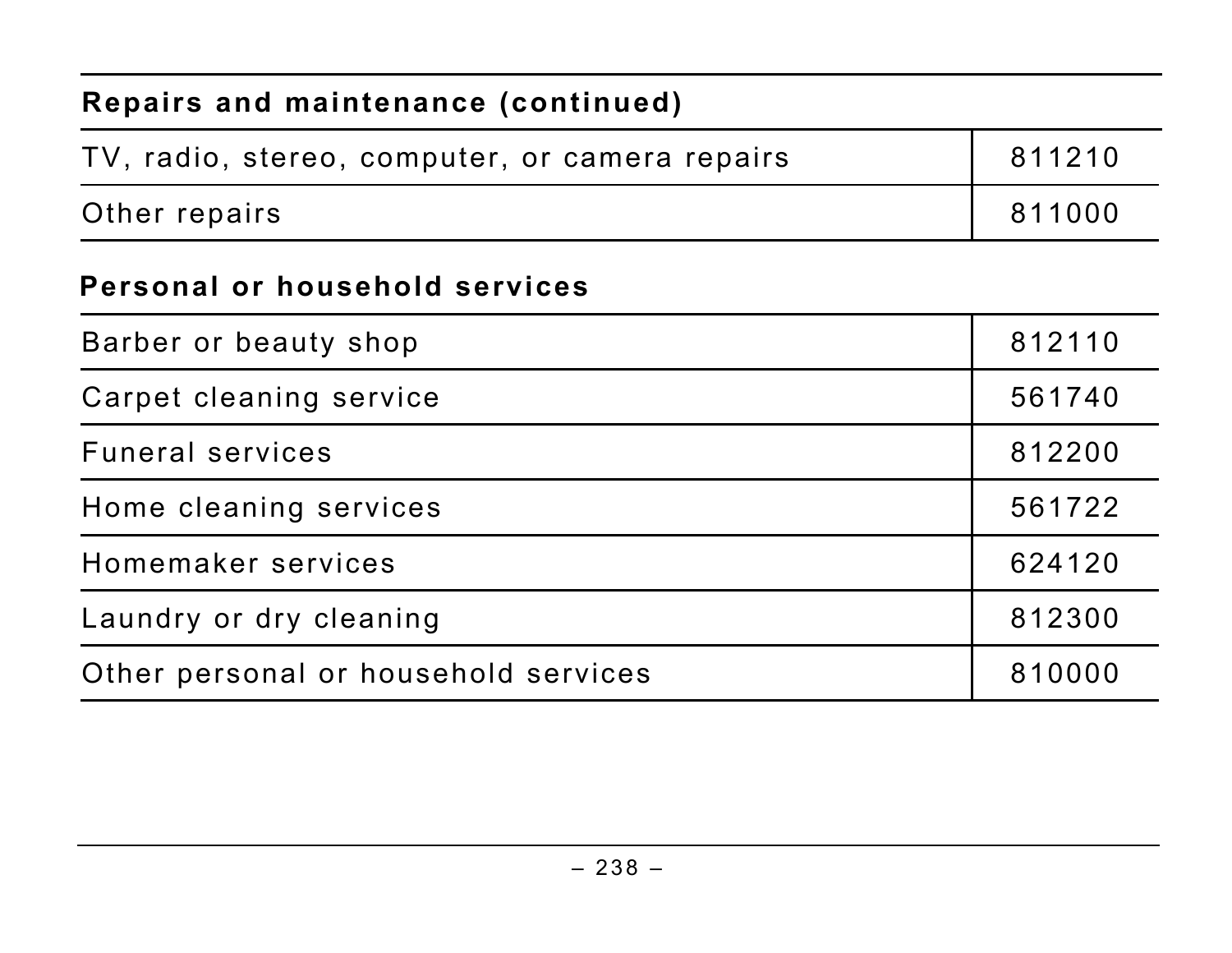#### **Other services**

| Business, religious, or social organization  | 813000 |
|----------------------------------------------|--------|
| Janitorial services (except window cleaning) | 561722 |
| Machine or equipment rental leasing          | 532000 |
| Miscellaneous building or dwelling services  | 561700 |
| Photography                                  | 541920 |
| <b>Travel services</b>                       | 561510 |
| Vehicle rental or leasing                    | 532110 |

#### **Sales**

#### **Household goods stores**

| Appliances, TV, radio, or stereo repairs | 443110 |
|------------------------------------------|--------|
| Computer and software sales              | 443120 |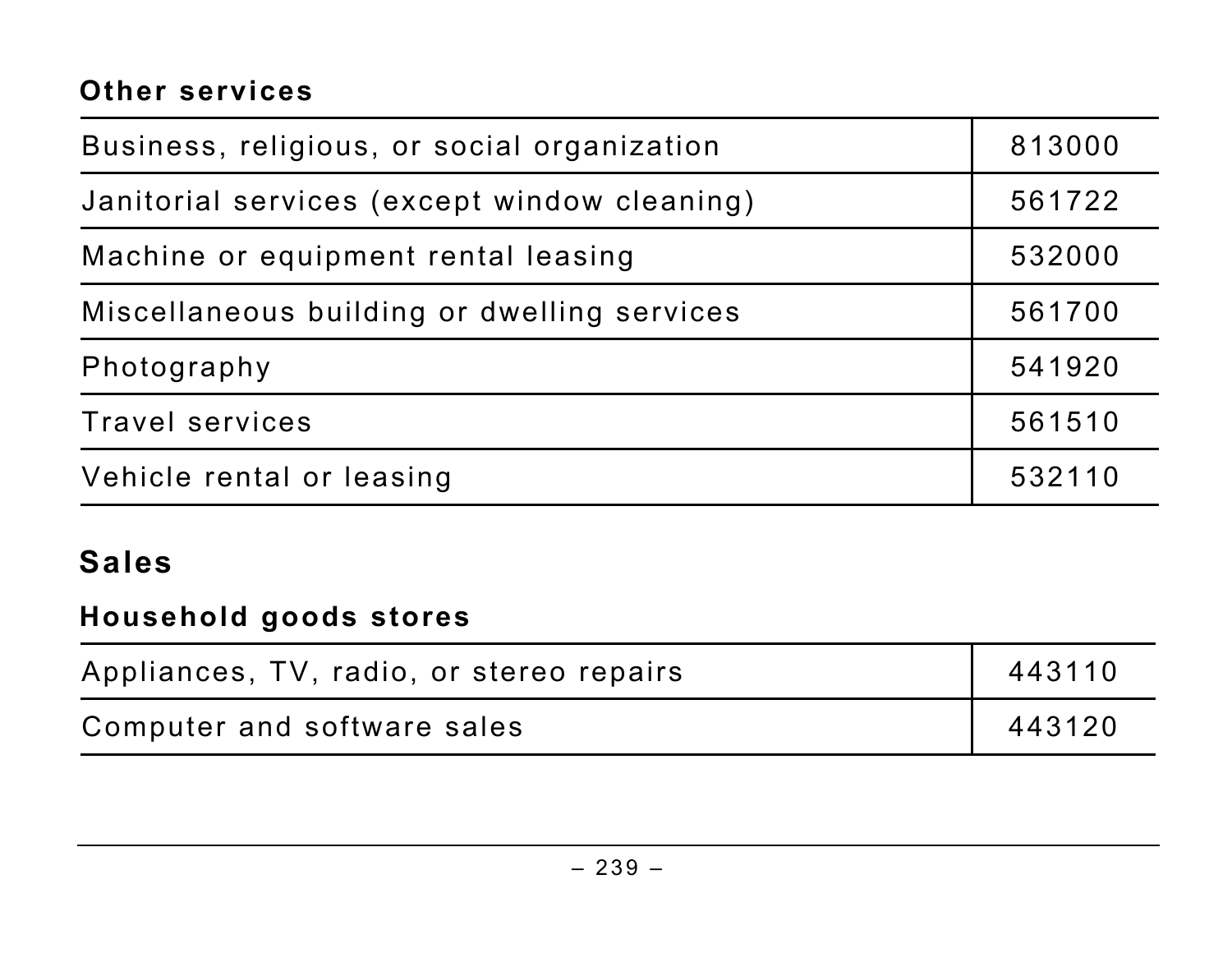| Household goods stores (continued) |        |
|------------------------------------|--------|
| Household accessories              | 442200 |
| Household furniture and appliances | 442110 |
| Food or beverage stores            |        |
| Baked goods, candy, or nuts        | 445290 |
| Beer, wine, or liquor              | 445310 |
| Convenience stores                 | 445120 |
| Groceries                          | 445110 |
| Meat, fish, fruits, or vegetables  | 445200 |
| Supermarket                        | 445110 |
| Other food stores                  | 445000 |
|                                    |        |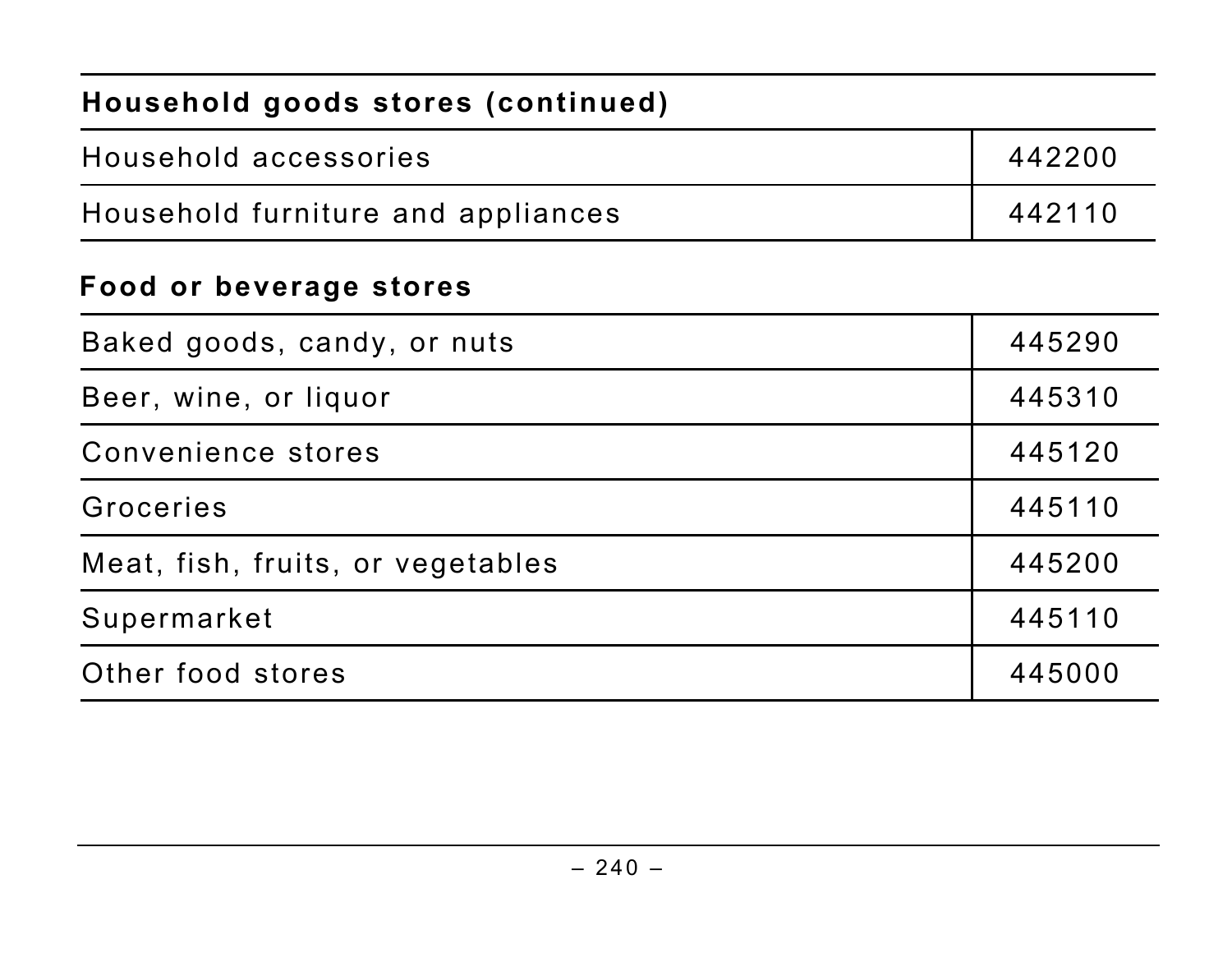#### **Automotive**

| Auto parts or accessories store          | 441310 |
|------------------------------------------|--------|
| Automobile sales                         | 441100 |
| Recreational vehicle sales               | 441210 |
| Service station (with convenience store) | 447110 |
| Other service station                    | 447190 |

#### **Other retail stores**

| Bookstores and news dealers       | 451210 |
|-----------------------------------|--------|
| Cameras and photographic supplies | 443130 |
| <b>Florists</b>                   | 453110 |
| General merchandise               | 452000 |
| Gifts, novelties, and souvenirs   | 453220 |
| <b>Hardware</b>                   | 444130 |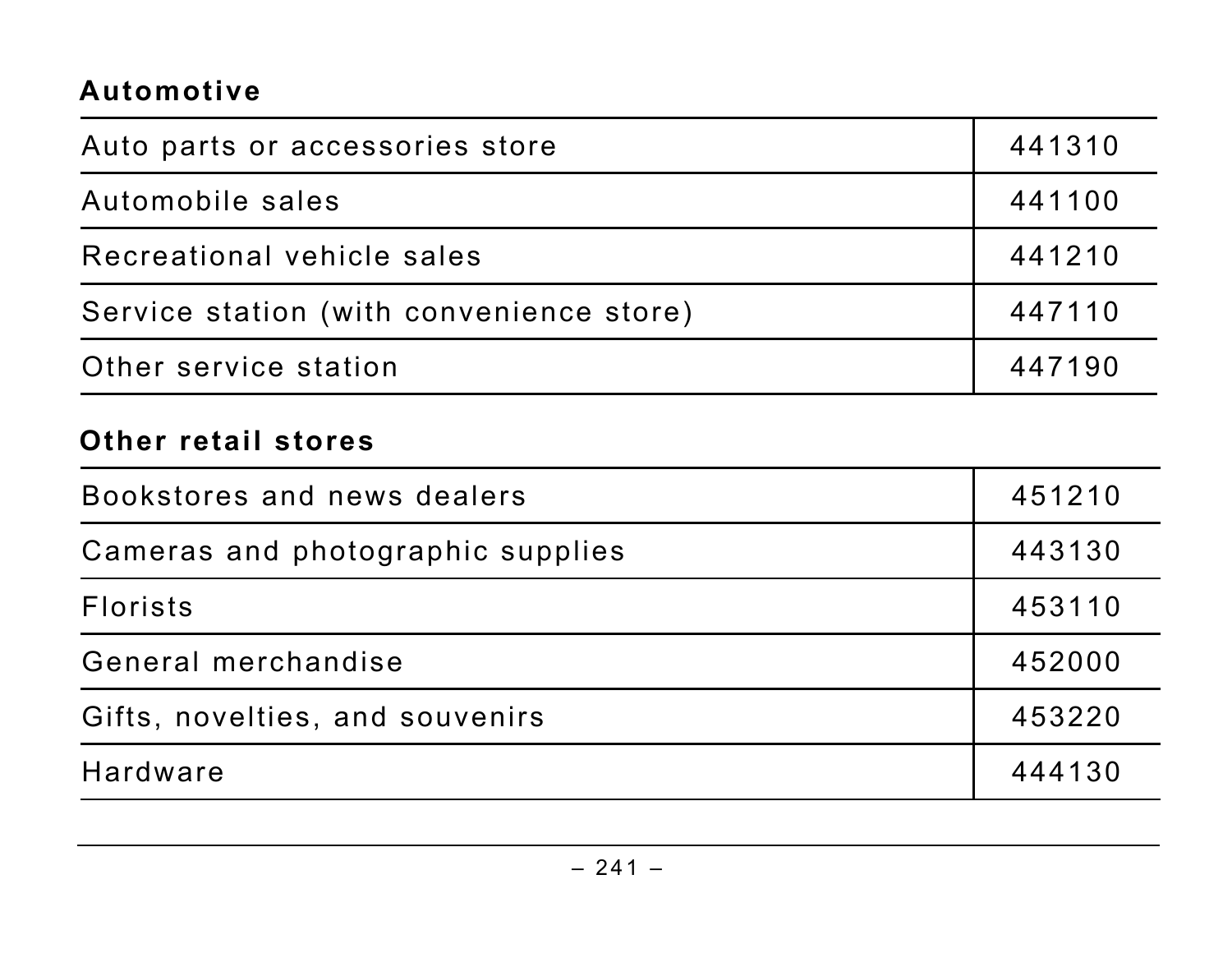# **Other retail stores (continued)**

| Jewellery or watch sales or repairs   | 448310 |
|---------------------------------------|--------|
| Lawn and garden supplies              | 444220 |
| Musical instruments                   | 451140 |
| Office supplies and stationery stores | 453210 |
| Paint or wallpaper                    | 444120 |
| Pharmacies or drugstores              | 446110 |
| Records, CDs, or pre-recorded tapes   | 451220 |
| Sewing, needlework, and piece goods   | 451130 |
| Shoes or clothing                     | 448000 |
| Sporting goods or bicycles            | 451110 |
| Toys, hobbies, and games              | 451120 |
| Other merchandise                     | 440000 |

 $\mathbf{I}$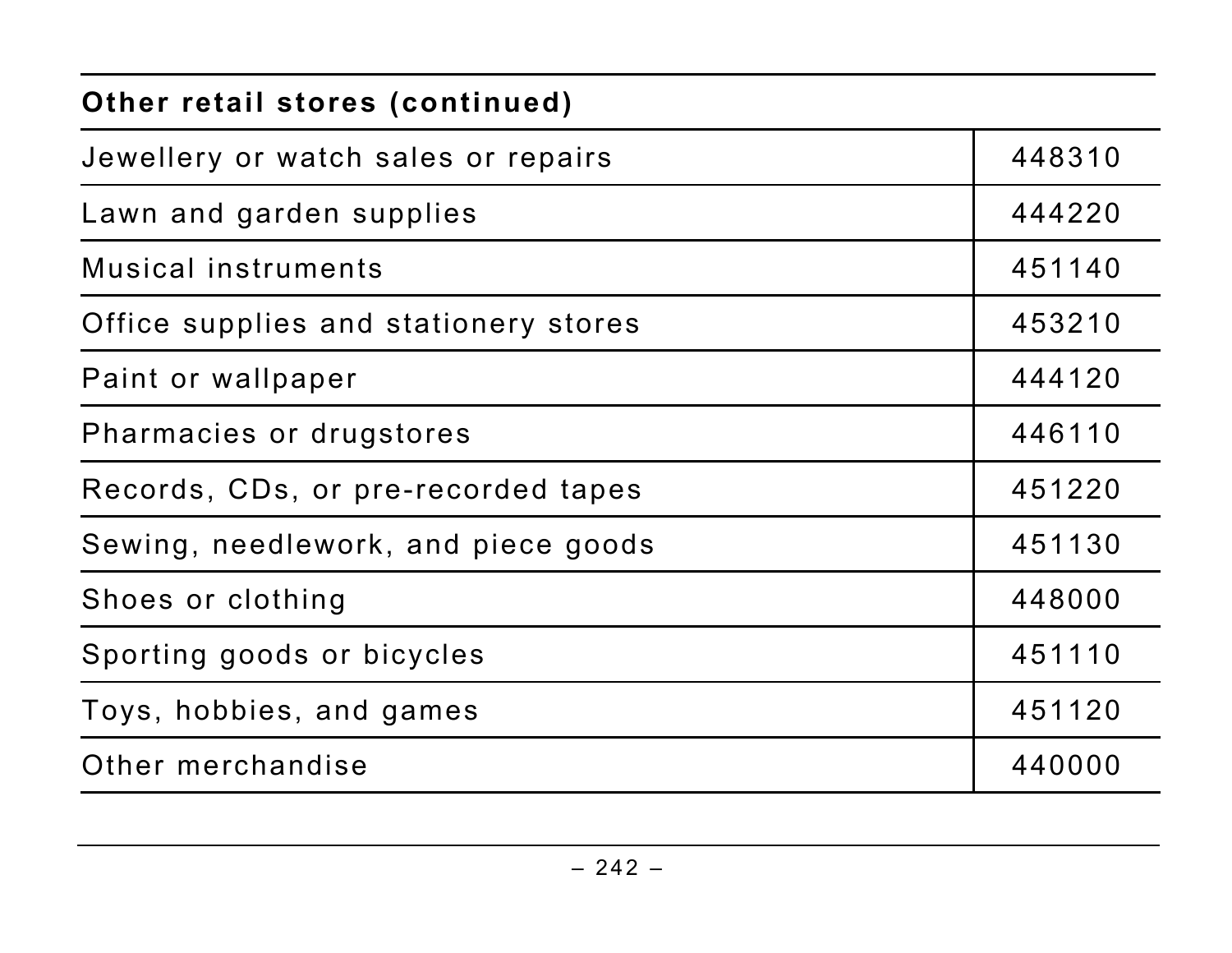#### **Direct sales**

| Cosmetics                            | 454390 |
|--------------------------------------|--------|
| Online selling and mail order houses | 454110 |
| Food or beverages                    | 454390 |
| Fuel dealers                         | 454310 |
| Household goods                      | 454390 |
| Newspaper delivery                   | 454390 |
| Vending machine operators            | 454210 |
| Other direct sales                   | 454390 |

#### **Wholesales**

| Agents and brokers    | 419100 |
|-----------------------|--------|
| Apparel and dry goods | 414100 |
| Beverages             | 413200 |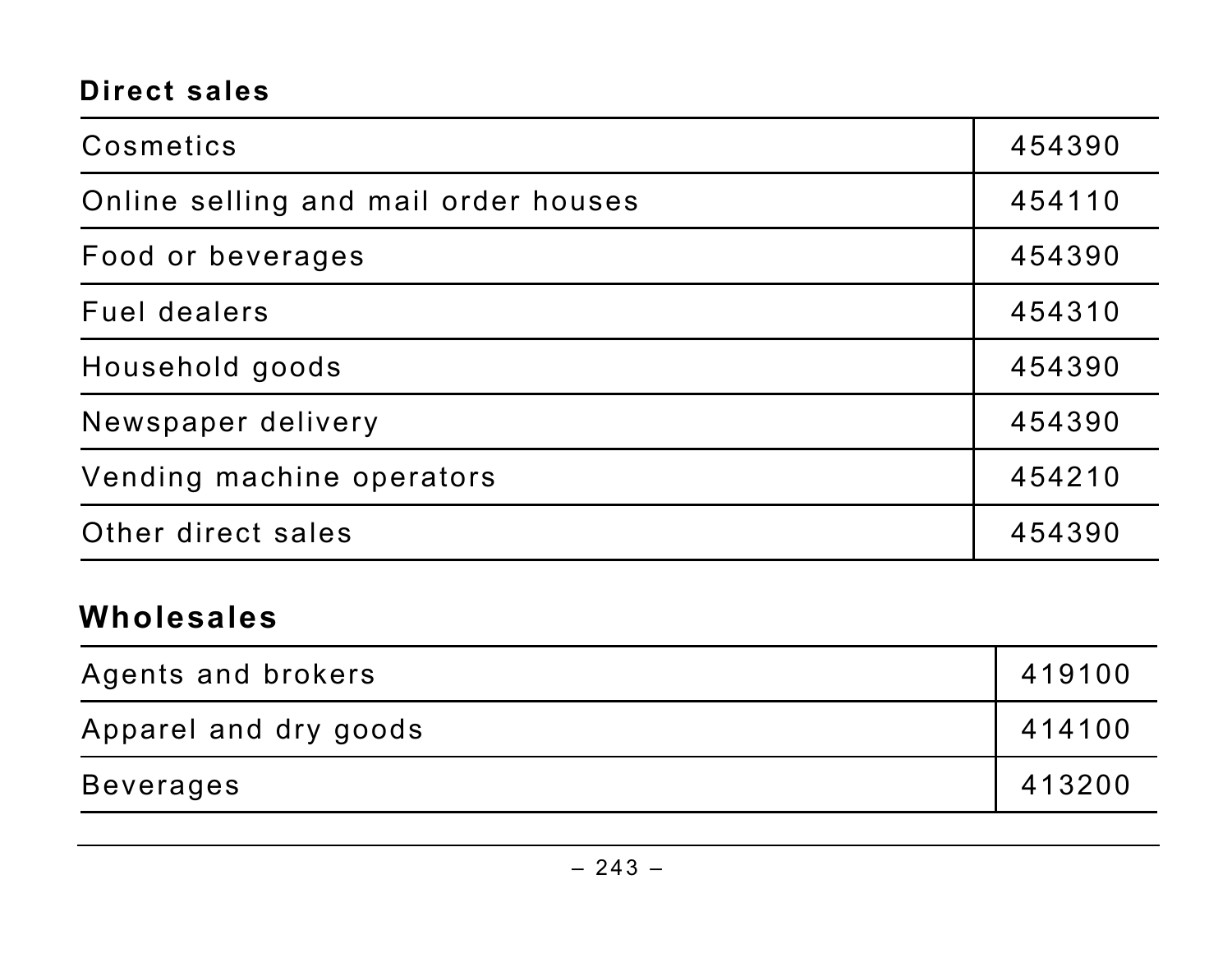#### **Wholesales (continued)**

| Building materials and supplies            | 416000 |
|--------------------------------------------|--------|
| Drugs                                      | 414510 |
| Farm products                              | 411100 |
| Food                                       | 413100 |
| Machinery, equipment, and related supplies | 417000 |
| Personal and household goods               | 414000 |
| Petroleum products                         | 412110 |
| Tobacco                                    | 413310 |
| Vehicles, parts, and accessories           | 415000 |
| Other products                             | 410000 |
| Online wholesaling                         | 418990 |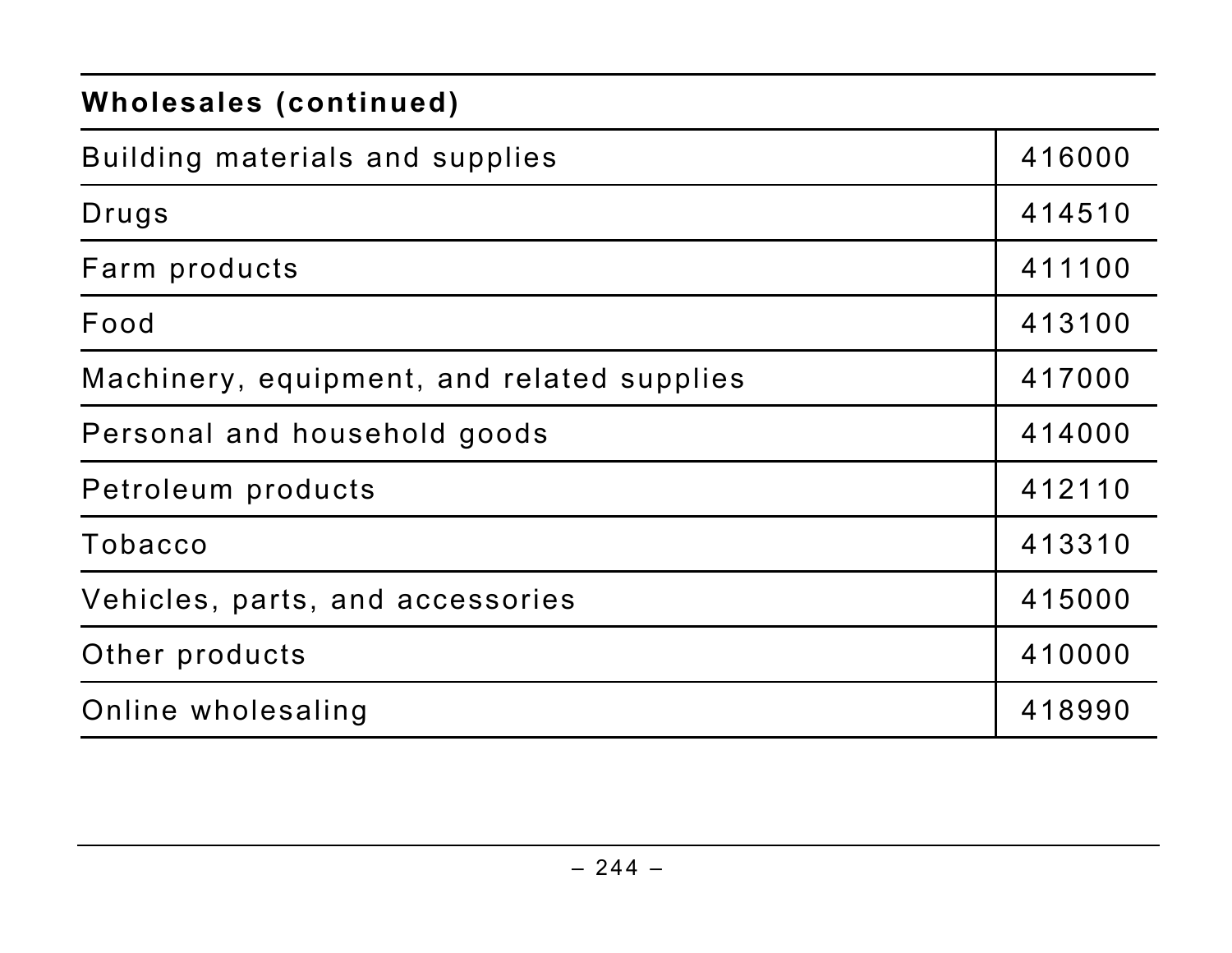#### **Construction**

| Acoustical work                                           | 238310 |
|-----------------------------------------------------------|--------|
| Asphalt paving (driveways and parking lots)               | 238990 |
| Buildings (including development)                         | 236000 |
| Electrical installation                                   | 238210 |
| Engineering construction                                  | 237000 |
| Excavating or grading                                     | 238910 |
| Fence installation                                        | 238990 |
| Finish carpentry                                          | 238350 |
| Glass or glazing                                          | 238150 |
| Hardwood flooring installation                            | 238330 |
| Heating, air conditioning, or other duct/sheet metal work | 238220 |
| Home renovations                                          | 236110 |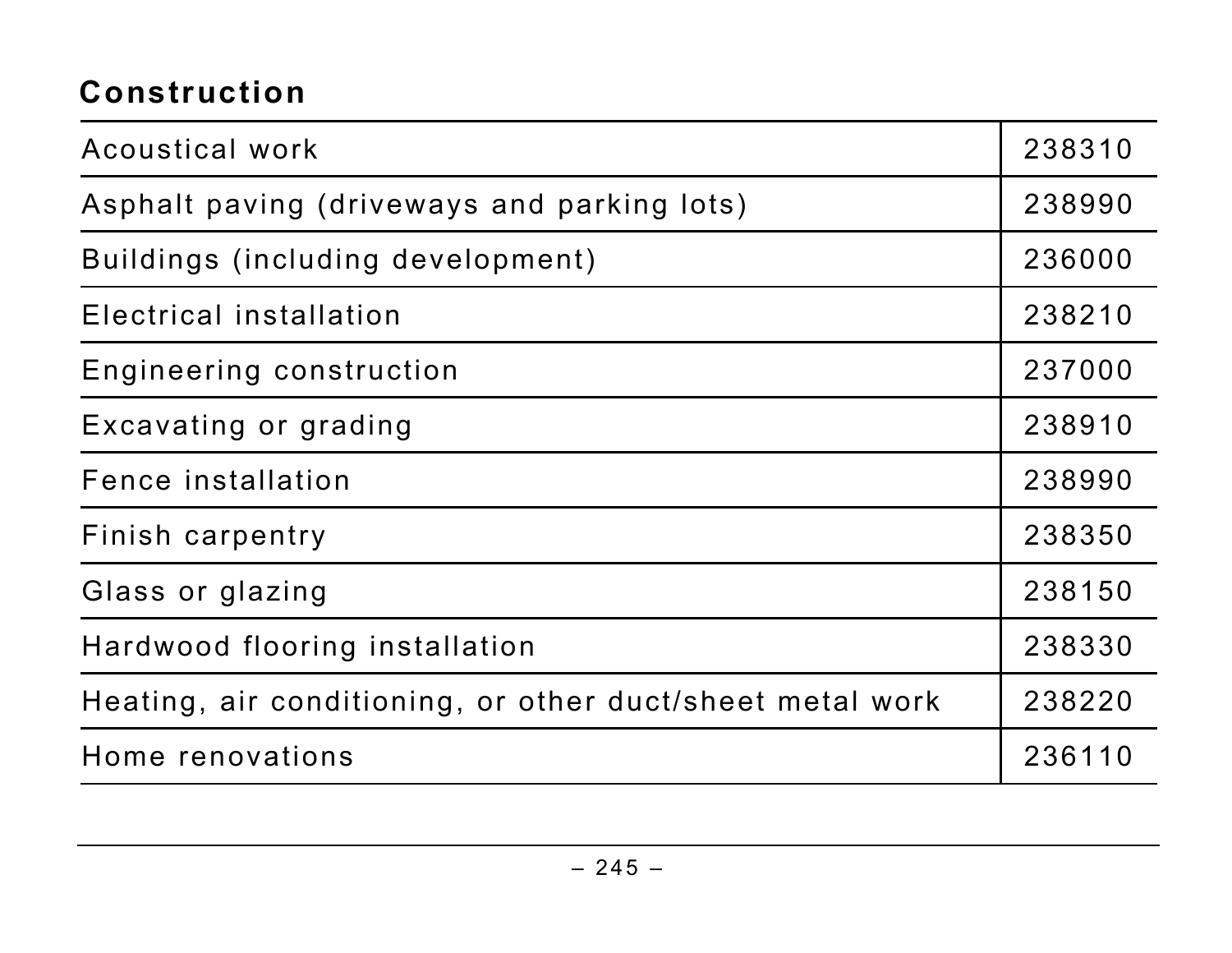#### **Construction (continued)**

| Insulation                                | 238310 |
|-------------------------------------------|--------|
| Masonry                                   | 238140 |
| Mechanical specialty work                 | 238220 |
| Painting or decorating                    | 238320 |
| Plastering or drywalling                  | 238310 |
| Plumbing                                  | 238220 |
| Resilient flooring or carpet installation | 238330 |
| Shingling                                 | 238160 |
| Siding installation                       | 238170 |
| Site work                                 | 238910 |
| Structural or related work                | 238100 |
| Terrazzo or tile work                     | 238340 |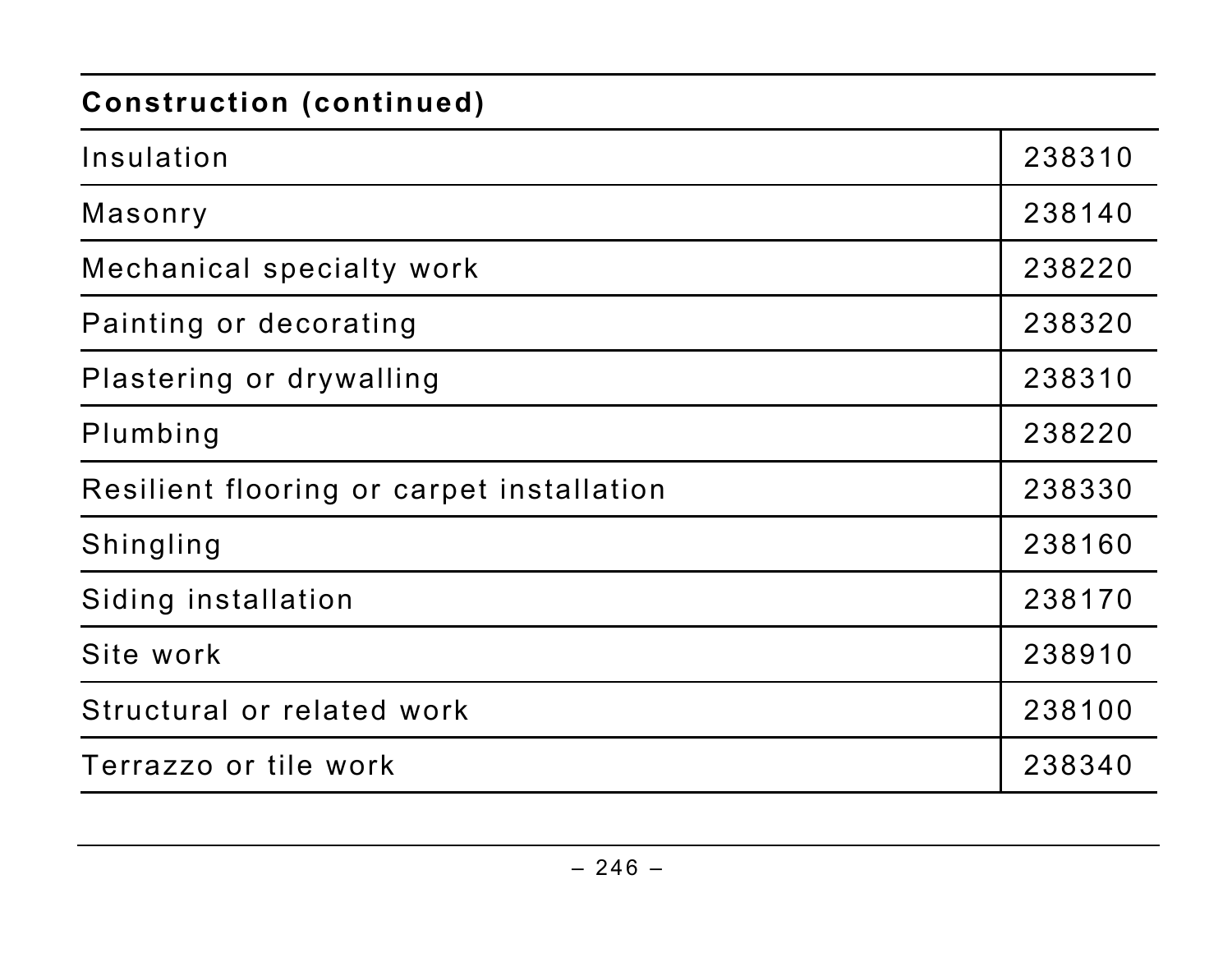#### **Construction (continued)**

| Other construction services      | 230000 |
|----------------------------------|--------|
| Other exterior close-in work     | 238190 |
| Other interior or finishing work | 238390 |
| Other trade work                 | 238990 |

#### **Manufacturing**

| <b>Beverages</b>                                 | 312100 |
|--------------------------------------------------|--------|
| Chemicals or chemical products                   | 325000 |
| Clothing                                         | 315000 |
| Computer or electronic products                  | 334000 |
| Electrical equipment, appliances, and components | 335000 |
| Fabricated metal products                        | 332000 |
| Food                                             | 311000 |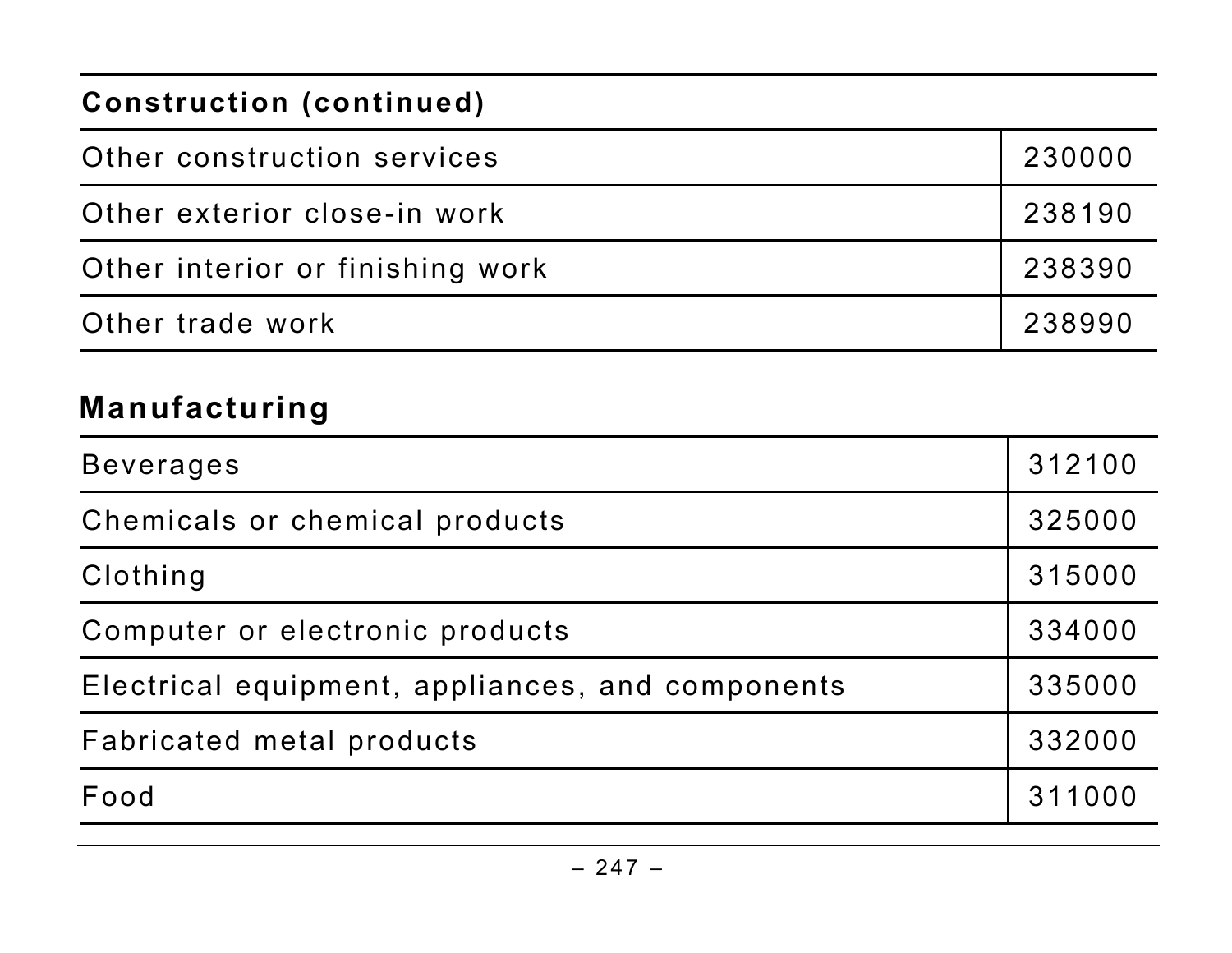#### **Manufacturing (continued)**

| Furniture or fixtures               | 337000 |
|-------------------------------------|--------|
| Leather or leather products         | 316110 |
| Non-metallic mineral products       | 327000 |
| Paper products                      | 322000 |
| <b>Plastic</b>                      | 326100 |
| Primary metal                       | 331000 |
| Printing                            | 323100 |
| Refined petroleum and coal products | 324100 |
| Rubber                              | 326200 |
| Textile products                    | 314000 |
| Textile yarn or fabric              | 313000 |
| Tobacco                             | 312220 |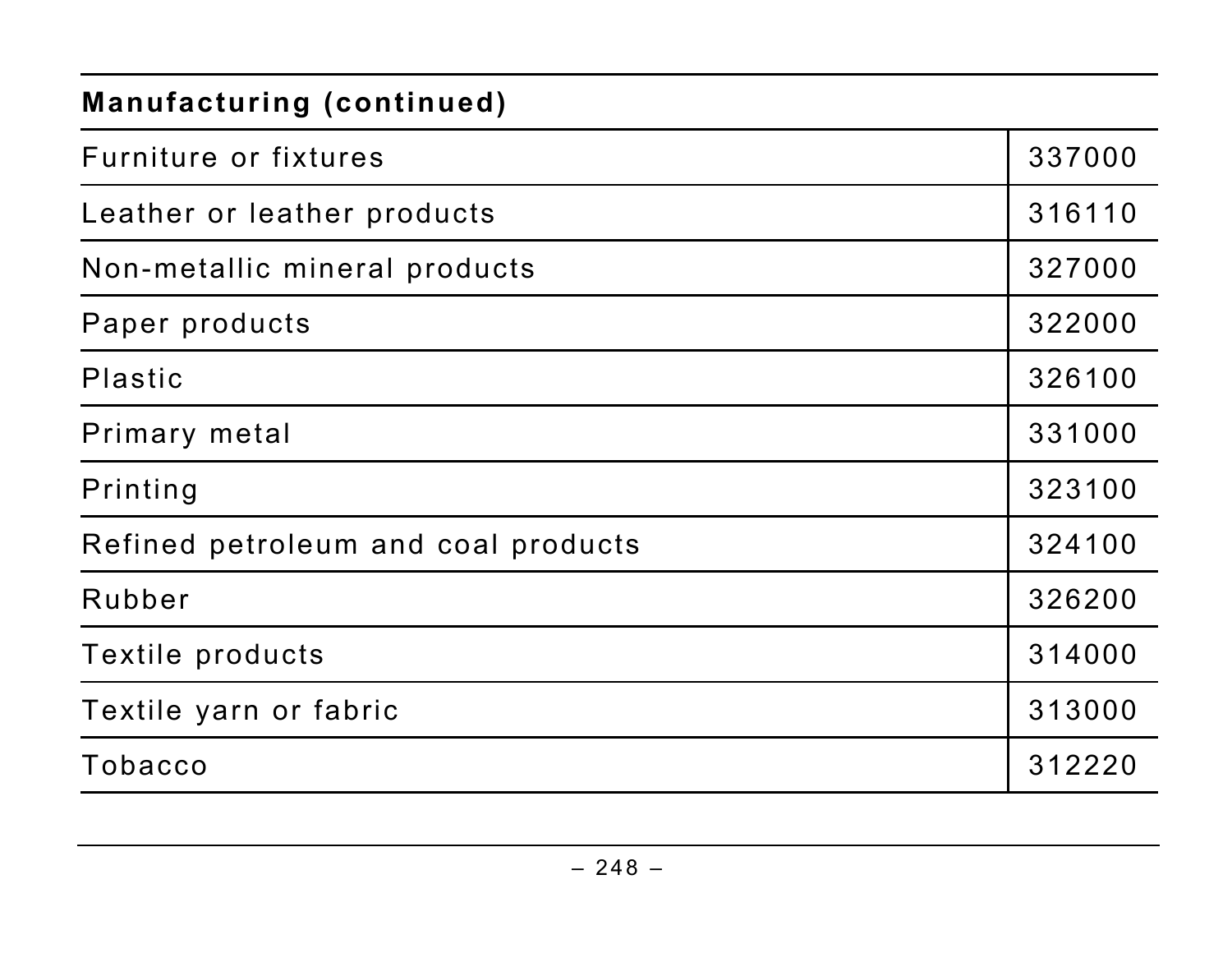#### **Manufacturing (continued)**

| Transportation equipment | 336000 |
|--------------------------|--------|
| Wood products            | 321000 |
| Other manufacturing      | 300000 |

#### **Natural resource industries**

| Forestry support services                               | 115310 |
|---------------------------------------------------------|--------|
| Hunting and trapping                                    | 114210 |
| Logging                                                 | 113310 |
| Mining (except oil and gas)                             | 212000 |
| Oil and gas extraction                                  | 211110 |
| Quarry or sand pit                                      | 212300 |
| Support activities for mining or oil and gas extraction | 213110 |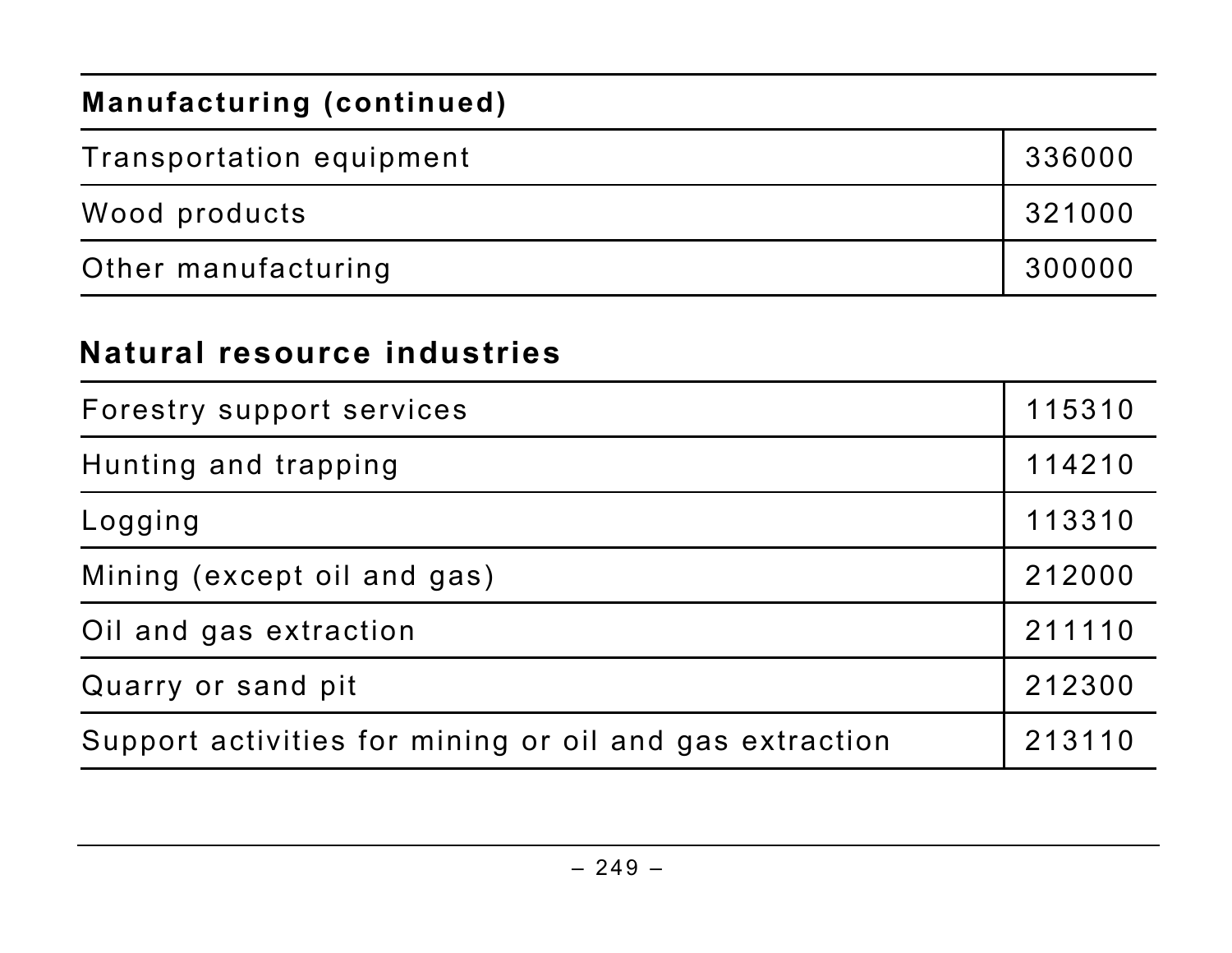## **Index**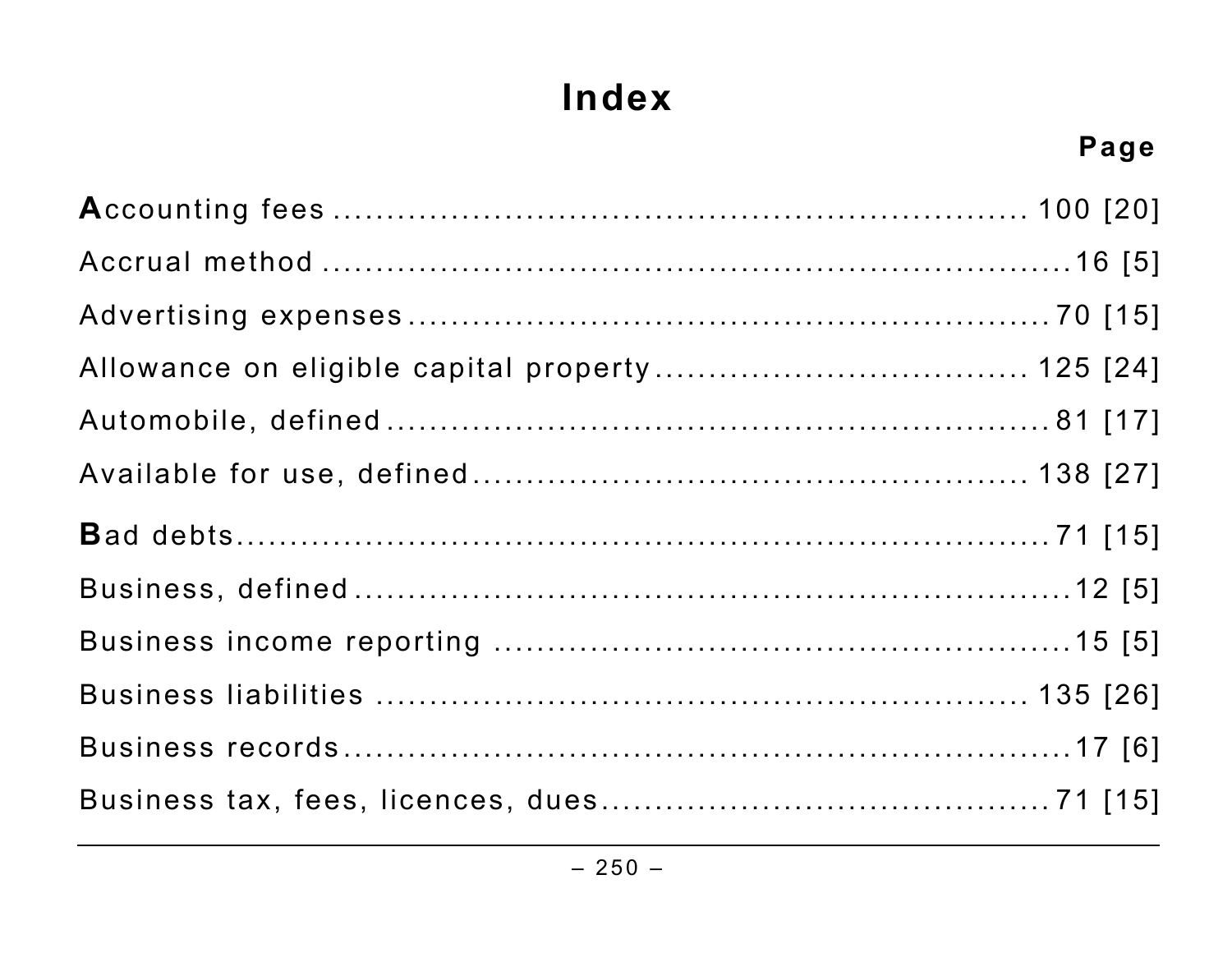| Capital cost allowance (CCA)                   |  |
|------------------------------------------------|--|
| Adjustment for current-year additions 158 [30] |  |
|                                                |  |
|                                                |  |
|                                                |  |
|                                                |  |
|                                                |  |
|                                                |  |
|                                                |  |
|                                                |  |
|                                                |  |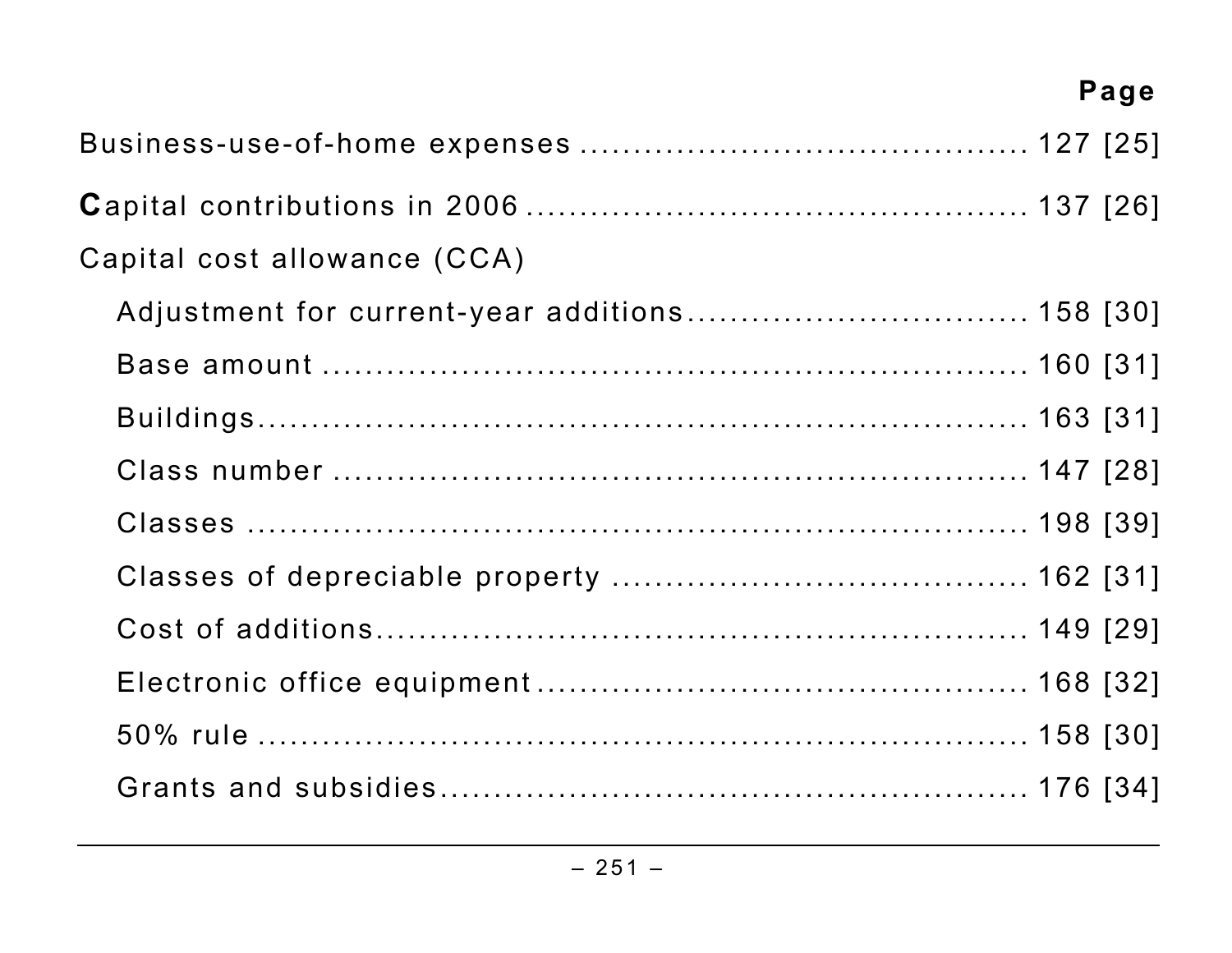| Undepreciated capital cost (UCC) after additions |  |
|--------------------------------------------------|--|
|                                                  |  |
|                                                  |  |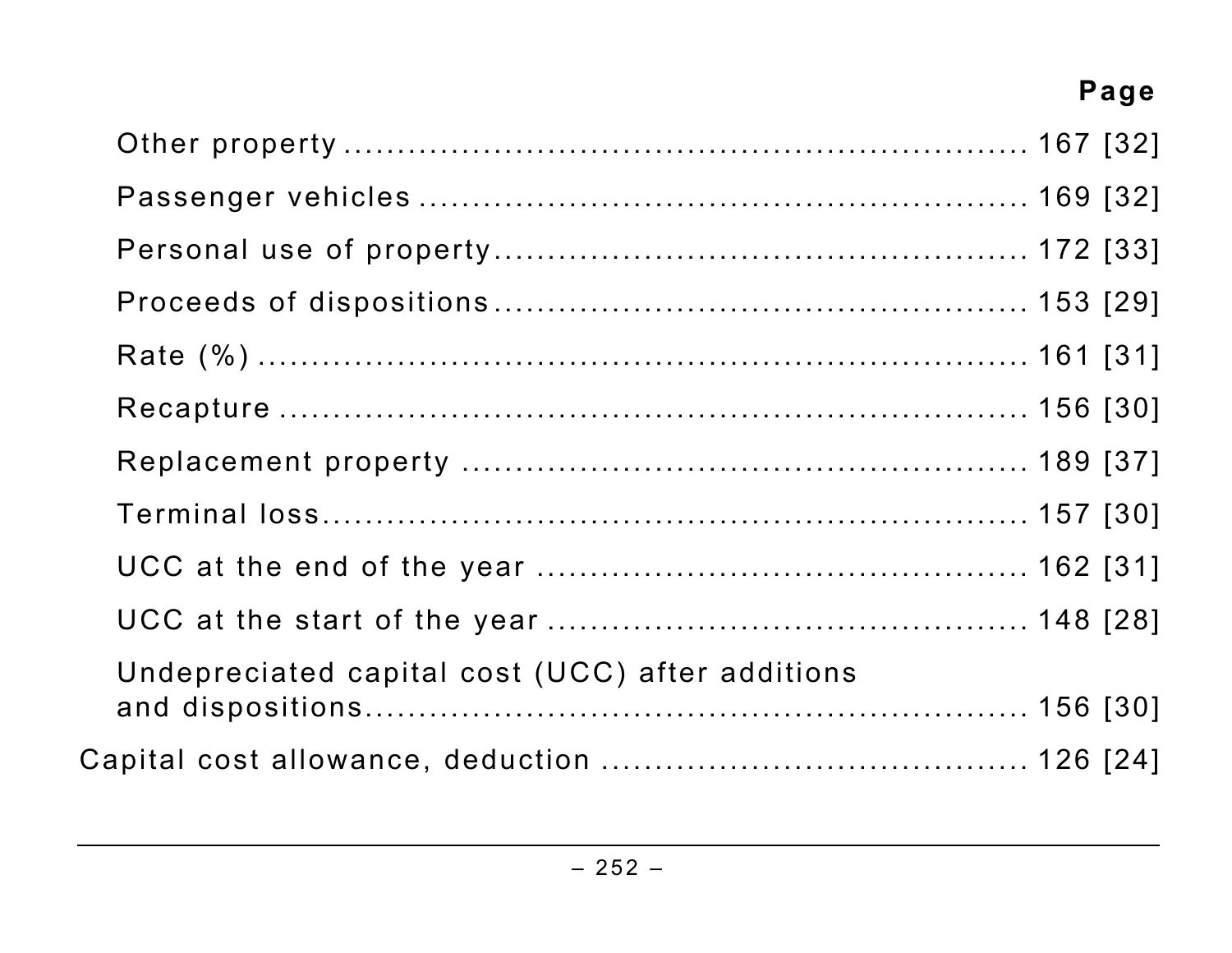| Computers and other equipment leasing costs  107 [21] |  |
|-------------------------------------------------------|--|
|                                                       |  |
|                                                       |  |
| Cumulative eligible capital (CEC) account 213 [42]    |  |
|                                                       |  |
|                                                       |  |
|                                                       |  |
|                                                       |  |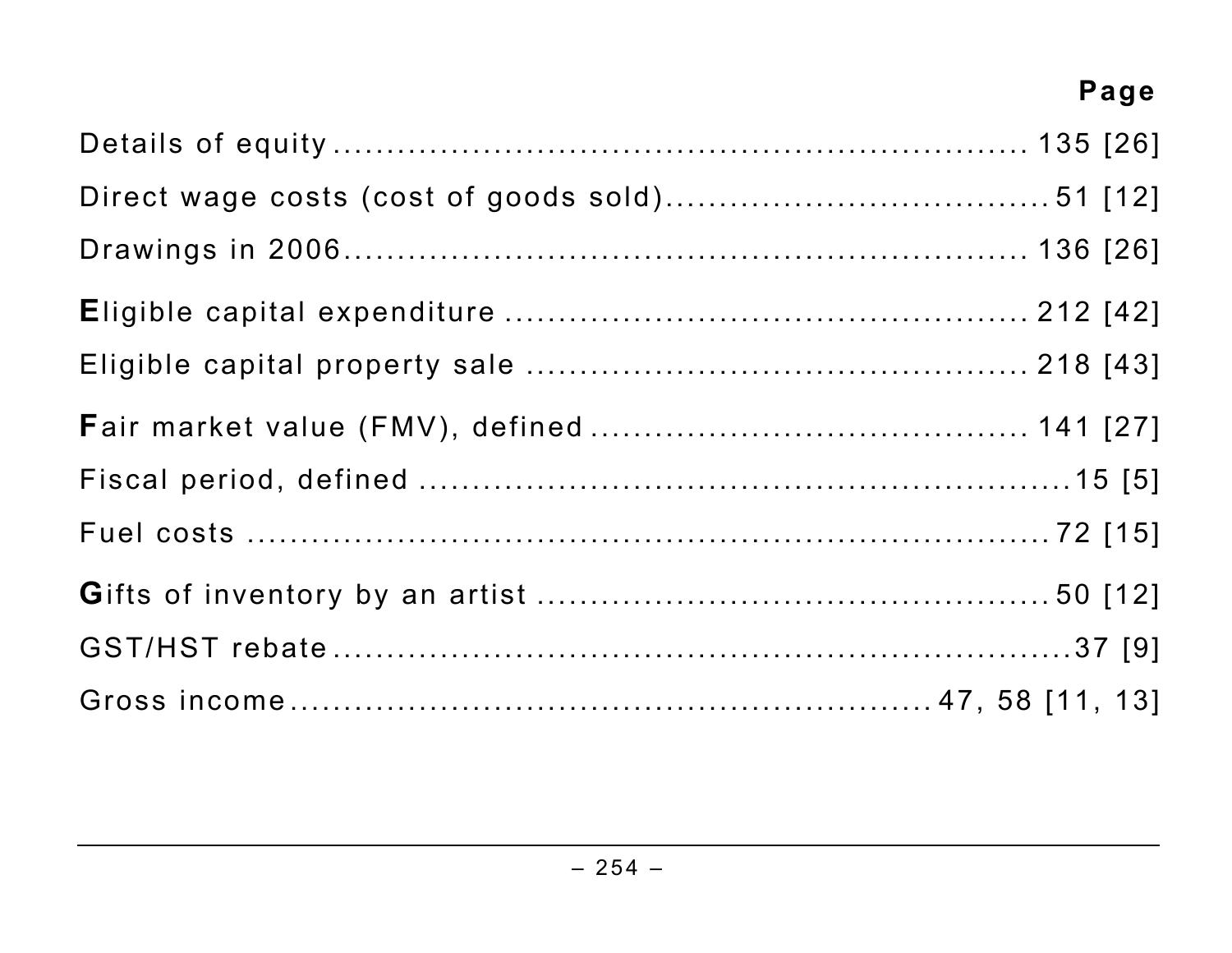| Identification area for Form T2124 and Form T2032  42 [10] |  |
|------------------------------------------------------------|--|
|                                                            |  |
|                                                            |  |
|                                                            |  |
|                                                            |  |
|                                                            |  |
|                                                            |  |
|                                                            |  |
|                                                            |  |
|                                                            |  |
|                                                            |  |
|                                                            |  |
|                                                            |  |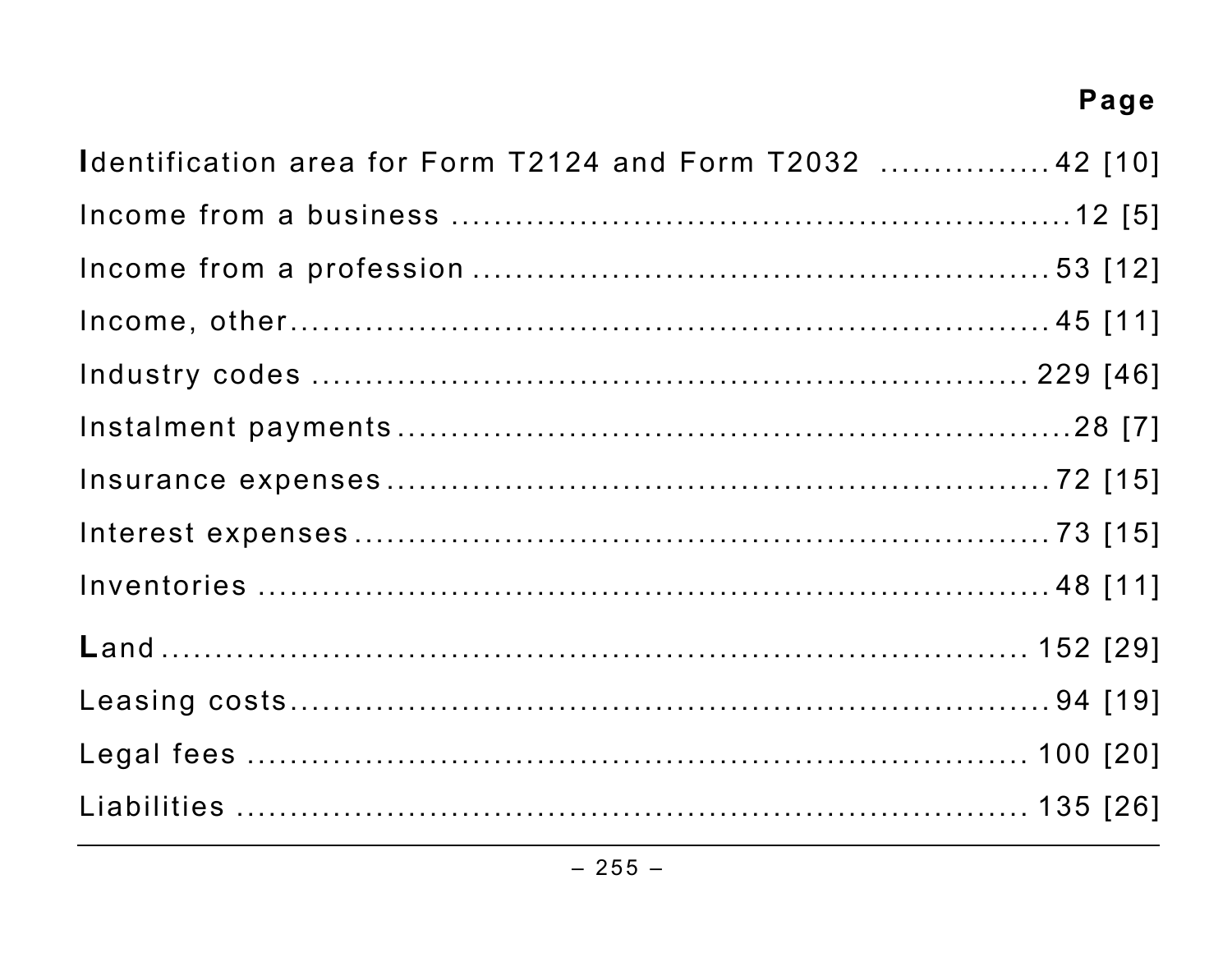| Non-arm's length transaction |  |
|------------------------------|--|
|                              |  |
|                              |  |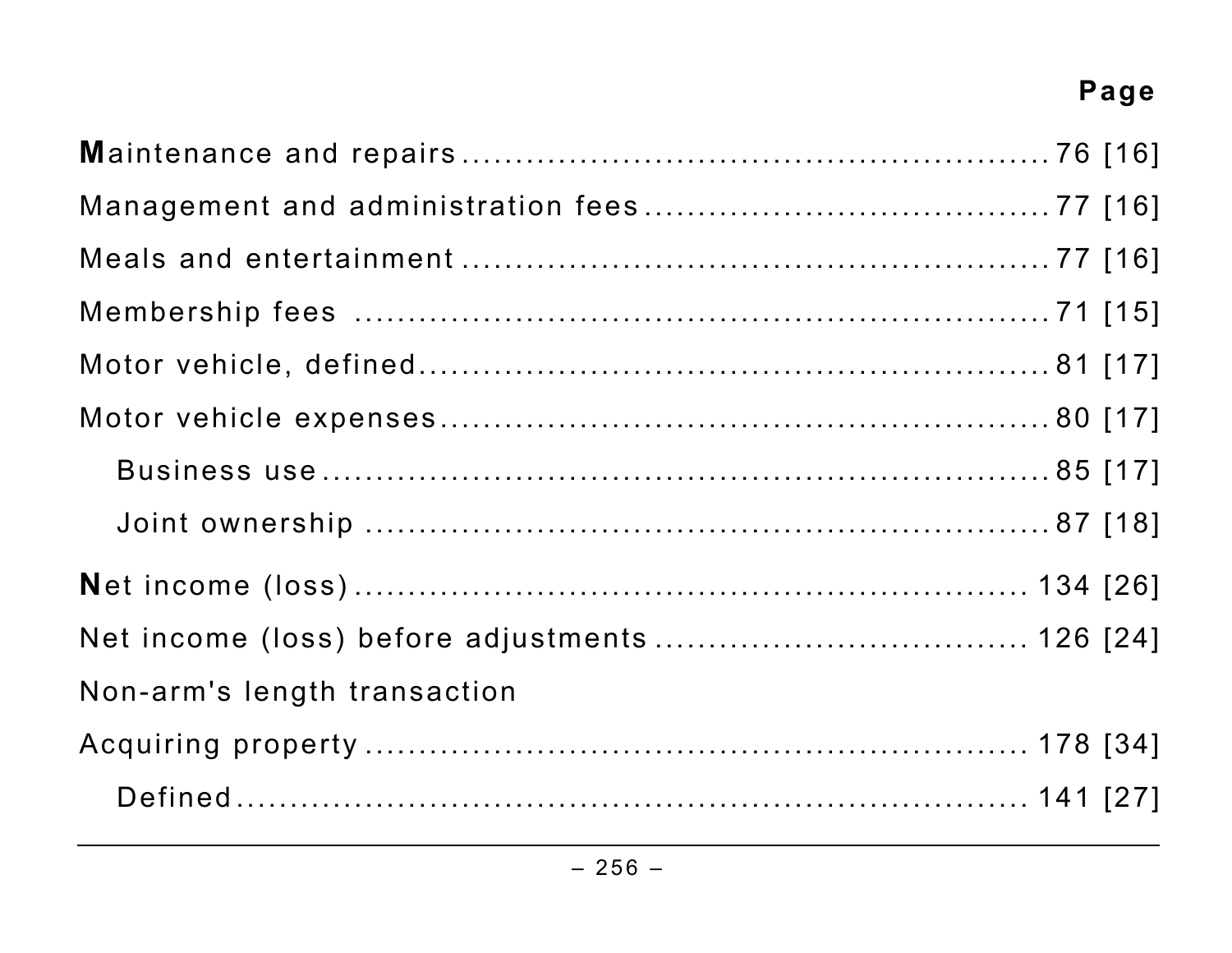| Other amounts deductible from your share of net |  |
|-------------------------------------------------|--|
|                                                 |  |
| <b>Partnerships</b>                             |  |
|                                                 |  |
|                                                 |  |
| Passenger vehicle                               |  |
|                                                 |  |
|                                                 |  |
|                                                 |  |
|                                                 |  |
|                                                 |  |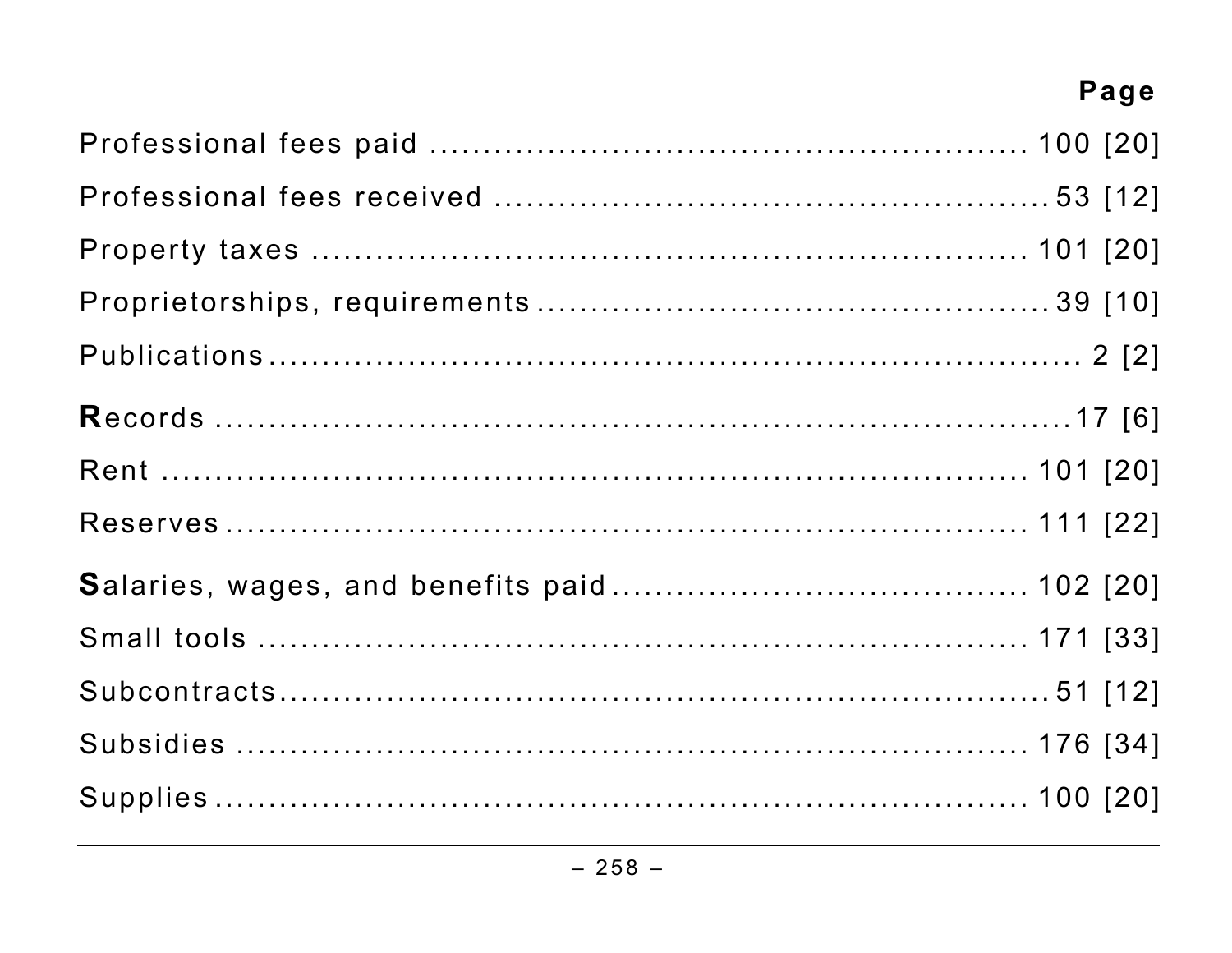| <b>Undepreciated capital cost (UCC)</b> |  |
|-----------------------------------------|--|
|                                         |  |
|                                         |  |
|                                         |  |
|                                         |  |